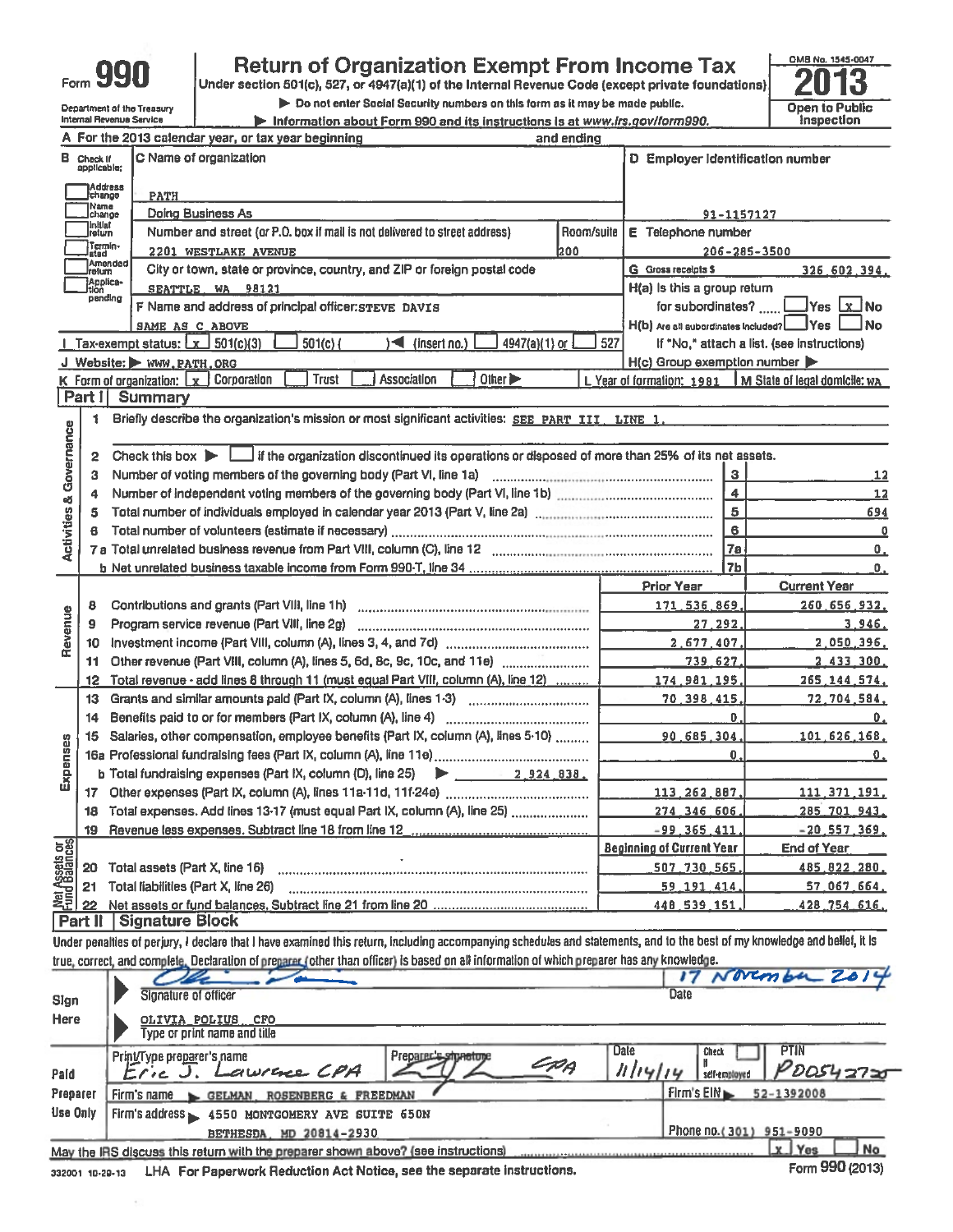|          | PATH<br>Form 990 (2013)                                                                                                                      | 91-1157127 | Page 2                                                                                |
|----------|----------------------------------------------------------------------------------------------------------------------------------------------|------------|---------------------------------------------------------------------------------------|
|          | Part III   Statement of Program Service Accomplishments                                                                                      |            |                                                                                       |
|          |                                                                                                                                              |            | x                                                                                     |
| 1        | Briefly describe the organization's mission:                                                                                                 |            |                                                                                       |
|          | OUR MISSION IS TO IMPROVE THE HEALTH OF PEOPLE AROUND THE WORLD BY<br>ADVANCING TECHNOLOGIES, STRENGTHENING SYSTEMS, AND ENCOURAGING HEALTHY |            |                                                                                       |
|          | BEHAVIORS. (CONTINUED ON SCHEDULE O)                                                                                                         |            |                                                                                       |
|          |                                                                                                                                              |            |                                                                                       |
| 2        | Did the organization undertake any significant program services during the year which were not listed on                                     |            |                                                                                       |
|          |                                                                                                                                              |            | $\sqrt{}$ Yes $\overline{\begin{array}{ c } \hline \text{X} & \text{No} \end{array}}$ |
|          | If "Yes," describe these new services on Schedule O.                                                                                         |            |                                                                                       |
| 3        | Did the organization cease conducting, or make significant changes in how it conducts, any program services?                                 |            | $ {\mathsf Y}{\mathsf e}{\mathsf s} \;  $ $\overline{{\mathsf X}} \;$ No              |
|          | If "Yes," describe these changes on Schedule O.                                                                                              |            |                                                                                       |
| 4        | Describe the organization's program service accomplishments for each of its three largest program services, as measured by expenses.         |            |                                                                                       |
|          | Section 501(c)(3) and 501(c)(4) organizations are required to report the amount of grants and allocations to others, the total expenses, and |            |                                                                                       |
|          | revenue, if any, for each program service reported.                                                                                          |            |                                                                                       |
| 4a       | 105, 218, 480. including grants of \$ 37, 563, 343. ) (Revenue \$<br>$\left(\text{Code:} \right)$ $\left(\text{Expenses $}\right)$           |            | 1,762.                                                                                |
|          | PRODUCT DEVELOPMENT: PATH DEVELOPS AND INTRODUCES APPROPRIATE,                                                                               |            |                                                                                       |
|          | AFFORDABLE TECHNOLOGIES TO ADDRESS URGENT HEALTH CHALLENGES,                                                                                 |            |                                                                                       |
|          | PARTICULARLY IN LOW-RESOURCE SETTINGS. THESE TECHNOLOGIES INCLUDE                                                                            |            |                                                                                       |
|          | VACCINES, DRUGS, DIAGNOSTICS, DEVICES, AND DIGITAL HEALTH SOLUTIONS.                                                                         |            |                                                                                       |
|          | DESIGNED WITH INPUT FROM USERS AND RECIPIENTS, OUR LOW-COST,                                                                                 |            |                                                                                       |
|          | EVIDENCE-BASED PRODUCTS ARE TRANSFORMING HEALTH WORLDWIDE.                                                                                   |            |                                                                                       |
|          |                                                                                                                                              |            |                                                                                       |
|          | PATH ACCELERATES THE DEVELOPMENT AND DELIVERY OF RELIABLE, LOW-COST                                                                          |            |                                                                                       |
|          | VACCINES AGAINST LIFE-THREATENING DISEASES. OUR PORTFOLIO INCLUDES                                                                           |            |                                                                                       |
|          | VACCINES FOR DIARRHEAL DISEASE, INFLUENZA, JAPANESE ENCEPHALITIS,                                                                            |            |                                                                                       |
|          | MALARIA, MENINGITIS, PNEUMOCOCCAL DISEASE, POLIO, AND MORE, AS WELL AS                                                                       |            |                                                                                       |
|          | INNOVATIVE DELIVERY STRATEGIES TO ENSURE VACCINES REACH THE SETTINGS                                                                         |            |                                                                                       |
| 4b       | 74, 487, 133. including grants of \$<br>22,727,162. ) (Revenue \$<br>(Code:<br>) (Expenses \$                                                |            |                                                                                       |
|          | INTERNATIONAL DEVELOPMENT: PATH'S ON-THE-GROUND EXPERIENCE ALLOWS US TO                                                                      |            |                                                                                       |
|          | APPLY TAILOR-MADE SOLUTIONS TO URGENT HEALTH NEEDS IN THE COMMUNITIES                                                                        |            |                                                                                       |
|          | WE SERVE. PATH COLLABORATES WITH COUNTRY PARTNERS TO IMPLEMENT AN ARRAY                                                                      |            |                                                                                       |
|          | OF INNOVATIONS THAT STRENGTHEN HEALTH SYSTEMS, ENCOURAGE HEALTHIER                                                                           |            |                                                                                       |
|          | BEHAVIORS, AND INCREASE ACCESS TO AFFORDABLE SOLUTIONS.                                                                                      |            |                                                                                       |
|          |                                                                                                                                              |            |                                                                                       |
|          | IN 2013,<br>OUR INTERNATIONAL DEVELOPMENT PORTFOLIO SUPPORTED OFFICES IN                                                                     |            |                                                                                       |
|          | 22 COUNTRIES. THIS WORK RANGED FROM SMALL-SCALE PILOTS OF INNOVATIVE                                                                         |            |                                                                                       |
|          | SOLUTIONS FOR LOCAL PROBLEMS TO THE LARGEST INTEGRATED HEALTH PROJECT                                                                        |            |                                                                                       |
|          | IN EAST AFRICA.                                                                                                                              |            |                                                                                       |
|          |                                                                                                                                              |            |                                                                                       |
|          | THROUGH THE PATH-LED APHIAPLUS WESTERN KENYA PROJECT, WE ARE                                                                                 |            |                                                                                       |
| 4c       | $9,947,242.$ ) (Revenue \$<br>(Code: ) (Expenses \$ 50,803,374. including grants of \$                                                       |            | 1,361.                                                                                |
|          | PUBLIC HEALTH IMPACT: PATH WORKS WITH COMMUNITIES AROUND THE WORLD TO                                                                        |            |                                                                                       |
|          | DEVELOP NEW SYSTEM AND SERVICE INNOVATIONS AND INTRODUCE PROVEN                                                                              |            |                                                                                       |
|          | STRATEGIES TO IMPACT HEALTH OUTCOMES. WE WORK WITH GOVERNMENTS,                                                                              |            |                                                                                       |
|          | COMMUNITIES, AND CIVIL-SOCIETY GROUPS TO ENSURE SOLUTIONS ARE                                                                                |            |                                                                                       |
|          | APPROPRIATE, AVAILABLE, AND AFFORDABLE TO THOSE WHO NEED THEM. PATH'S                                                                        |            |                                                                                       |
|          | PUBLIC HEALTH IMPACT PORTFOLIO DEVELOPS, INTRODUCES, AND SUPPORTS                                                                            |            |                                                                                       |
|          | INNOVATIONS FOR THREE CRITICAL HEALTH AREAS: HIV/AIDS AND TB,                                                                                |            |                                                                                       |
|          | REPRODUCTIVE HEALTH, AND MATERNAL AND CHILD HEALTH AND NUTRITION.                                                                            |            |                                                                                       |
|          |                                                                                                                                              |            |                                                                                       |
|          | TO REDUCE THE BURDEN OF HIV/AIDS AND TB, PATH FOCUSED ON STRENGTHENING                                                                       |            |                                                                                       |
|          | DIAGNOSIS, CARE, AND TREATMENT SERVICES; STEPPING UP PREVENTION                                                                              |            |                                                                                       |
|          | EFFORTS, INCLUDING PREVENTING MOTHER-TO-CHILD TRANSMISSION OF HIV; AND                                                                       |            |                                                                                       |
|          | 4d Other program services (Describe in Schedule O.)                                                                                          |            |                                                                                       |
|          | 7,996,340. including grants of \$2,466,837.) (Revenue \$<br>(Expenses \$                                                                     | 823.       |                                                                                       |
|          | $238,505,327$ .<br>4e Total program service expenses                                                                                         |            |                                                                                       |
| 332002   |                                                                                                                                              |            | Form 990 (2013)                                                                       |
| 10-29-13 | SEE SCHEDULE O FOR CONTINUATION(S)                                                                                                           |            |                                                                                       |
|          | 2                                                                                                                                            |            |                                                                                       |

08321114 745960 25260 2013.05000 PATH 25260\_\_1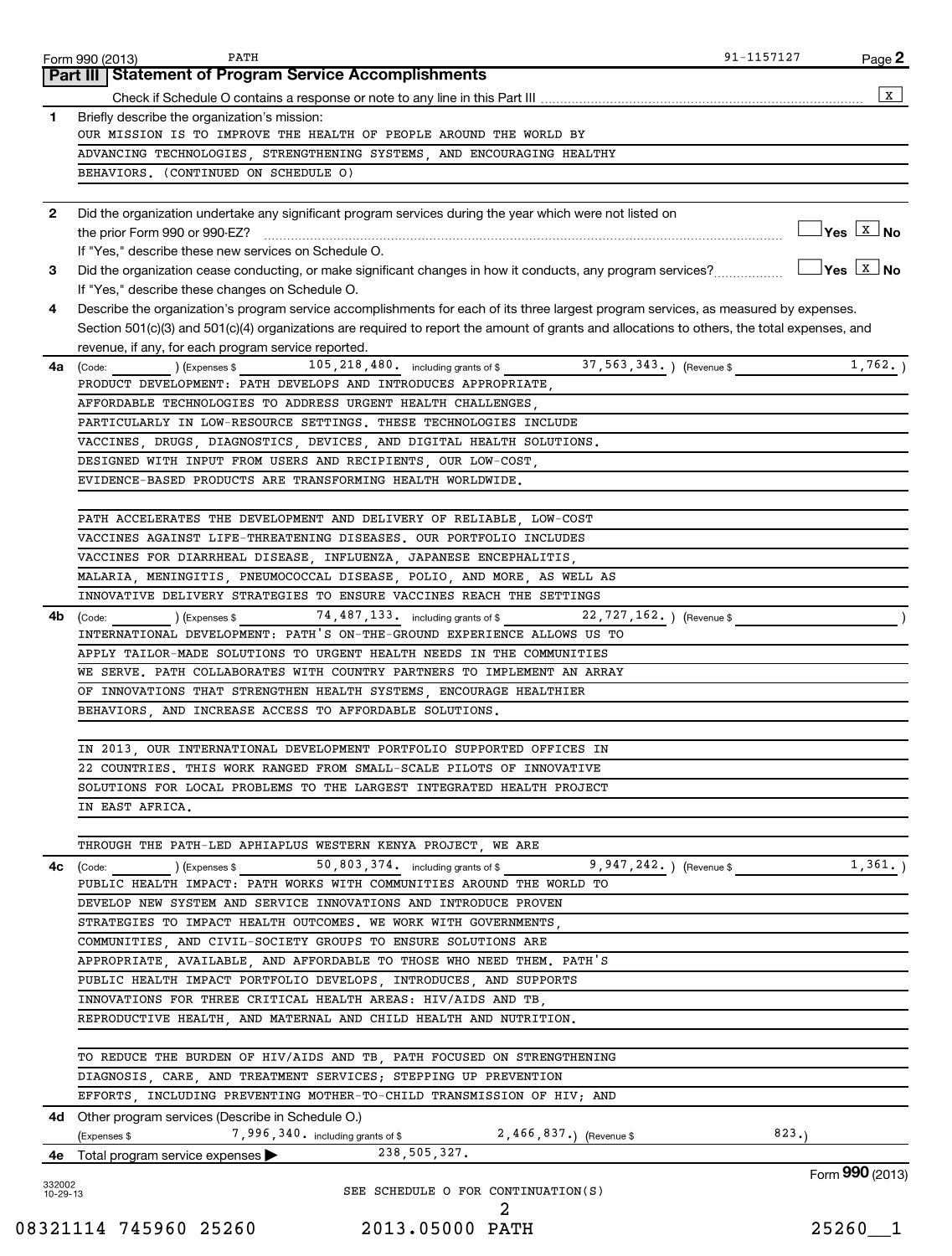| Form 990 (2013) | PATH                                             | 91-1157127 | Page |
|-----------------|--------------------------------------------------|------------|------|
|                 | <b>Part IV   Checklist of Required Schedules</b> |            |      |

|    |                                                                                                                                                                                                                   |                 | Yes | No |
|----|-------------------------------------------------------------------------------------------------------------------------------------------------------------------------------------------------------------------|-----------------|-----|----|
| 1. | Is the organization described in section $501(c)(3)$ or $4947(a)(1)$ (other than a private foundation)?                                                                                                           |                 |     |    |
|    |                                                                                                                                                                                                                   | 1               | х   |    |
| 2  | Is the organization required to complete Schedule B, Schedule of Contributors? [111] [12] the organization required to complete Schedule B, Schedule of Contributors?                                             | $\mathbf{2}$    | х   |    |
| 3  | Did the organization engage in direct or indirect political campaign activities on behalf of or in opposition to candidates for                                                                                   |                 |     |    |
|    | public office? If "Yes," complete Schedule C, Part I                                                                                                                                                              | З               |     | х  |
| 4  | Section 501(c)(3) organizations. Did the organization engage in lobbying activities, or have a section 501(h) election in effect                                                                                  |                 |     |    |
|    |                                                                                                                                                                                                                   | 4               | х   |    |
| 5  | Is the organization a section 501(c)(4), 501(c)(5), or 501(c)(6) organization that receives membership dues, assessments, or                                                                                      |                 |     |    |
|    |                                                                                                                                                                                                                   | 5               |     | х  |
| 6  | Did the organization maintain any donor advised funds or any similar funds or accounts for which donors have the right to                                                                                         |                 |     | х  |
|    | provide advice on the distribution or investment of amounts in such funds or accounts? If "Yes," complete Schedule D, Part I                                                                                      | 6               |     |    |
| 7  | Did the organization receive or hold a conservation easement, including easements to preserve open space,<br>the environment, historic land areas, or historic structures? If "Yes," complete Schedule D, Part II | 7               |     | х  |
| 8  | Did the organization maintain collections of works of art, historical treasures, or other similar assets? If "Yes," complete                                                                                      |                 |     |    |
|    |                                                                                                                                                                                                                   | 8               |     | х  |
| 9  | Did the organization report an amount in Part X, line 21, for escrow or custodial account liability; serve as a custodian for                                                                                     |                 |     |    |
|    | amounts not listed in Part X; or provide credit counseling, debt management, credit repair, or debt negotiation services?                                                                                         |                 |     |    |
|    | If "Yes," complete Schedule D, Part IV                                                                                                                                                                            | 9               |     | х  |
| 10 | Did the organization, directly or through a related organization, hold assets in temporarily restricted endowments, permanent                                                                                     |                 |     |    |
|    |                                                                                                                                                                                                                   | 10              | х   |    |
| 11 | If the organization's answer to any of the following questions is "Yes," then complete Schedule D, Parts VI, VII, VIII, IX, or X                                                                                  |                 |     |    |
|    | as applicable.                                                                                                                                                                                                    |                 |     |    |
|    | a Did the organization report an amount for land, buildings, and equipment in Part X, line 10? If "Yes," complete Schedule D,                                                                                     |                 |     |    |
|    | Part VI                                                                                                                                                                                                           | 11a             | х   |    |
|    | <b>b</b> Did the organization report an amount for investments - other securities in Part X, line 12 that is 5% or more of its total                                                                              |                 |     |    |
|    |                                                                                                                                                                                                                   | 11b             |     | х  |
|    | c Did the organization report an amount for investments - program related in Part X, line 13 that is 5% or more of its total                                                                                      |                 |     | х  |
|    | d Did the organization report an amount for other assets in Part X, line 15 that is 5% or more of its total assets reported in                                                                                    | 11c             |     |    |
|    |                                                                                                                                                                                                                   | 11d             |     | х  |
|    |                                                                                                                                                                                                                   | 11 <sub>c</sub> |     | х  |
|    | f Did the organization's separate or consolidated financial statements for the tax year include a footnote that addresses                                                                                         |                 |     |    |
|    | the organization's liability for uncertain tax positions under FIN 48 (ASC 740)? If "Yes," complete Schedule D, Part X                                                                                            | 11f             |     | х  |
|    | 12a Did the organization obtain separate, independent audited financial statements for the tax year? If "Yes," complete                                                                                           |                 |     |    |
|    | Schedule D, Parts XI and XII                                                                                                                                                                                      | 12a             |     | x  |
|    | <b>b</b> Was the organization included in consolidated, independent audited financial statements for the tax year?                                                                                                |                 |     |    |
|    | If "Yes," and if the organization answered "No" to line 12a, then completing Schedule D, Parts XI and XII is optional <i>maniming</i>                                                                             | 12b             | х   |    |
| 13 |                                                                                                                                                                                                                   | 13              |     | х  |
|    |                                                                                                                                                                                                                   | 14a             | Х   |    |
|    | <b>b</b> Did the organization have aggregate revenues or expenses of more than \$10,000 from grantmaking, fundraising, business,                                                                                  |                 |     |    |
|    | investment, and program service activities outside the United States, or aggregate foreign investments valued at \$100,000                                                                                        |                 | х   |    |
|    | Did the organization report on Part IX, column (A), line 3, more than \$5,000 of grants or other assistance to or for any                                                                                         | 14b             |     |    |
| 15 |                                                                                                                                                                                                                   | 15              | х   |    |
| 16 | Did the organization report on Part IX, column (A), line 3, more than \$5,000 of aggregate grants or other assistance to                                                                                          |                 |     |    |
|    |                                                                                                                                                                                                                   | 16              |     | х  |
| 17 | Did the organization report a total of more than \$15,000 of expenses for professional fundraising services on Part IX,                                                                                           |                 |     |    |
|    |                                                                                                                                                                                                                   | 17              |     | х  |
| 18 | Did the organization report more than \$15,000 total of fundraising event gross income and contributions on Part VIII, lines                                                                                      |                 |     |    |
|    |                                                                                                                                                                                                                   | 18              |     | х  |
| 19 | Did the organization report more than \$15,000 of gross income from gaming activities on Part VIII, line 9a? If "Yes,"                                                                                            |                 |     |    |
|    |                                                                                                                                                                                                                   | 19              |     | х  |
|    |                                                                                                                                                                                                                   | <b>20a</b>      |     | х  |
|    |                                                                                                                                                                                                                   | 20 <sub>b</sub> |     |    |

Form (2013) **990**

332003 10-29-13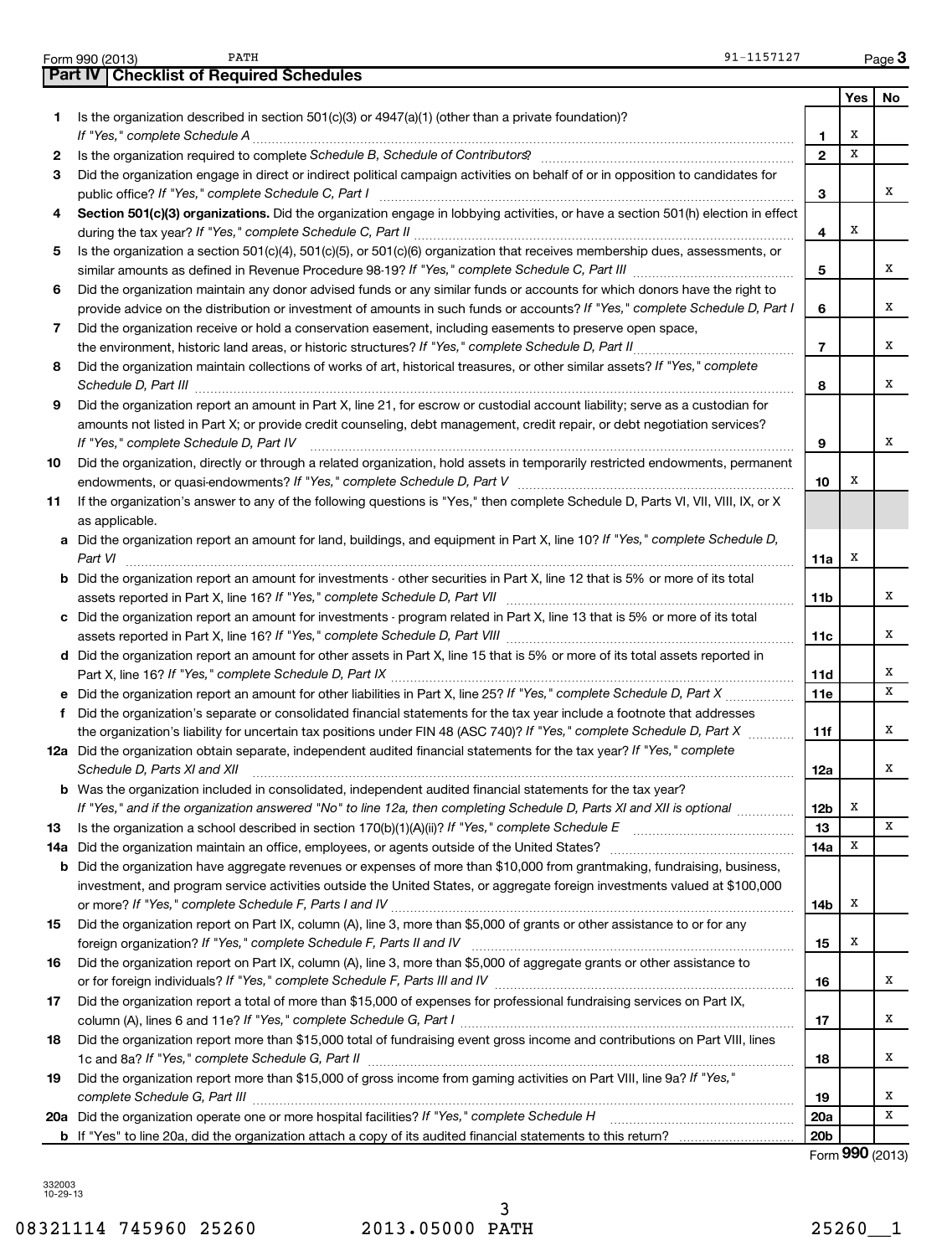|    | 91-1157127<br>PATH<br>Form 990 (2013)                                                                                                                                                                                                                                                    |                 |            | Page 4 |
|----|------------------------------------------------------------------------------------------------------------------------------------------------------------------------------------------------------------------------------------------------------------------------------------------|-----------------|------------|--------|
|    | <b>Part IV   Checklist of Required Schedules (continued)</b>                                                                                                                                                                                                                             |                 |            |        |
|    |                                                                                                                                                                                                                                                                                          |                 | <b>Yes</b> | No     |
| 21 | Did the organization report more than \$5,000 of grants or other assistance to any domestic organization or                                                                                                                                                                              |                 |            |        |
|    | government on Part IX, column (A), line 1? If "Yes," complete Schedule I, Parts I and II                                                                                                                                                                                                 | 21              | х          |        |
| 22 | Did the organization report more than \$5,000 of grants or other assistance to individuals in the United States on Part IX,                                                                                                                                                              | 22              |            | х      |
| 23 | Did the organization answer "Yes" to Part VII, Section A, line 3, 4, or 5 about compensation of the organization's current                                                                                                                                                               |                 |            |        |
|    | and former officers, directors, trustees, key employees, and highest compensated employees? If "Yes," complete                                                                                                                                                                           |                 |            |        |
|    | Schedule J                                                                                                                                                                                                                                                                               | 23              | х          |        |
|    | 24a Did the organization have a tax-exempt bond issue with an outstanding principal amount of more than \$100,000 as of the<br>last day of the year, that was issued after December 31, 2002? If "Yes," answer lines 24b through 24d and complete<br>Schedule K. If "No", go to line 25a | 24a             |            | х      |
|    | b Did the organization invest any proceeds of tax-exempt bonds beyond a temporary period exception?                                                                                                                                                                                      | 24b             |            |        |
|    | c Did the organization maintain an escrow account other than a refunding escrow at any time during the year to defease                                                                                                                                                                   |                 |            |        |
|    |                                                                                                                                                                                                                                                                                          | 24c             |            |        |
|    |                                                                                                                                                                                                                                                                                          | 24d             |            |        |
|    | 25a Section 501(c)(3) and 501(c)(4) organizations. Did the organization engage in an excess benefit transaction with a                                                                                                                                                                   |                 |            |        |
|    |                                                                                                                                                                                                                                                                                          | 25a             |            | x      |
|    | <b>b</b> Is the organization aware that it engaged in an excess benefit transaction with a disqualified person in a prior year, and<br>that the transaction has not been reported on any of the organization's prior Forms 990 or 990-EZ? If "Yes," complete<br>Schedule L, Part I       | 25b             |            | х      |
| 26 | Did the organization report any amount on Part X, line 5, 6, or 22 for receivables from or payables to any current or                                                                                                                                                                    |                 |            |        |
|    | former officers, directors, trustees, key employees, highest compensated employees, or disqualified persons? If so,                                                                                                                                                                      | 26              |            | х      |
| 27 | Did the organization provide a grant or other assistance to an officer, director, trustee, key employee, substantial                                                                                                                                                                     |                 |            |        |
|    | contributor or employee thereof, a grant selection committee member, or to a 35% controlled entity or family member                                                                                                                                                                      |                 |            |        |
|    |                                                                                                                                                                                                                                                                                          | 27              |            | х      |
| 28 | Was the organization a party to a business transaction with one of the following parties (see Schedule L, Part IV                                                                                                                                                                        |                 |            |        |
|    | instructions for applicable filing thresholds, conditions, and exceptions):                                                                                                                                                                                                              |                 |            |        |
|    | a A current or former officer, director, trustee, or key employee? If "Yes," complete Schedule L, Part IV                                                                                                                                                                                | 28a             |            | х      |
|    | <b>b</b> A family member of a current or former officer, director, trustee, or key employee? If "Yes," complete Schedule L, Part IV                                                                                                                                                      | 28 <sub>b</sub> |            | х      |
|    | c An entity of which a current or former officer, director, trustee, or key employee (or a family member thereof) was an officer,                                                                                                                                                        |                 |            | х      |
| 29 |                                                                                                                                                                                                                                                                                          | 28c<br>29       | x          |        |
| 30 | Did the organization receive contributions of art, historical treasures, or other similar assets, or qualified conservation                                                                                                                                                              |                 |            |        |
|    |                                                                                                                                                                                                                                                                                          | 30              |            | x      |
| 31 | Did the organization liquidate, terminate, or dissolve and cease operations?                                                                                                                                                                                                             |                 |            | х      |
| 32 | Did the organization sell, exchange, dispose of, or transfer more than 25% of its net assets? If "Yes," complete                                                                                                                                                                         | 31              |            |        |
|    | Schedule N, Part II                                                                                                                                                                                                                                                                      | 32              |            | х      |
| 33 | Did the organization own 100% of an entity disregarded as separate from the organization under Regulations                                                                                                                                                                               | 33              |            | х      |
| 34 | Was the organization related to any tax-exempt or taxable entity? If "Yes," complete Schedule R, Part II, III, or IV, and<br>Part V, line 1                                                                                                                                              | 34              | х          |        |
|    |                                                                                                                                                                                                                                                                                          | 35a             | X          |        |
|    | b If "Yes" to line 35a, did the organization receive any payment from or engage in any transaction with a controlled entity                                                                                                                                                              |                 |            |        |
|    |                                                                                                                                                                                                                                                                                          | 35 <sub>b</sub> | х          |        |
| 36 | Section 501(c)(3) organizations. Did the organization make any transfers to an exempt non-charitable related organization?                                                                                                                                                               |                 |            |        |
|    |                                                                                                                                                                                                                                                                                          | 36              |            | х      |
| 37 | Did the organization conduct more than 5% of its activities through an entity that is not a related organization                                                                                                                                                                         |                 |            |        |
|    |                                                                                                                                                                                                                                                                                          | 37              |            | х      |
| 38 | Did the organization complete Schedule O and provide explanations in Schedule O for Part VI, lines 11b and 19?                                                                                                                                                                           | 38              | х          |        |
|    |                                                                                                                                                                                                                                                                                          |                 | <b>000</b> |        |

Form (2013) **990**

332004 10-29-13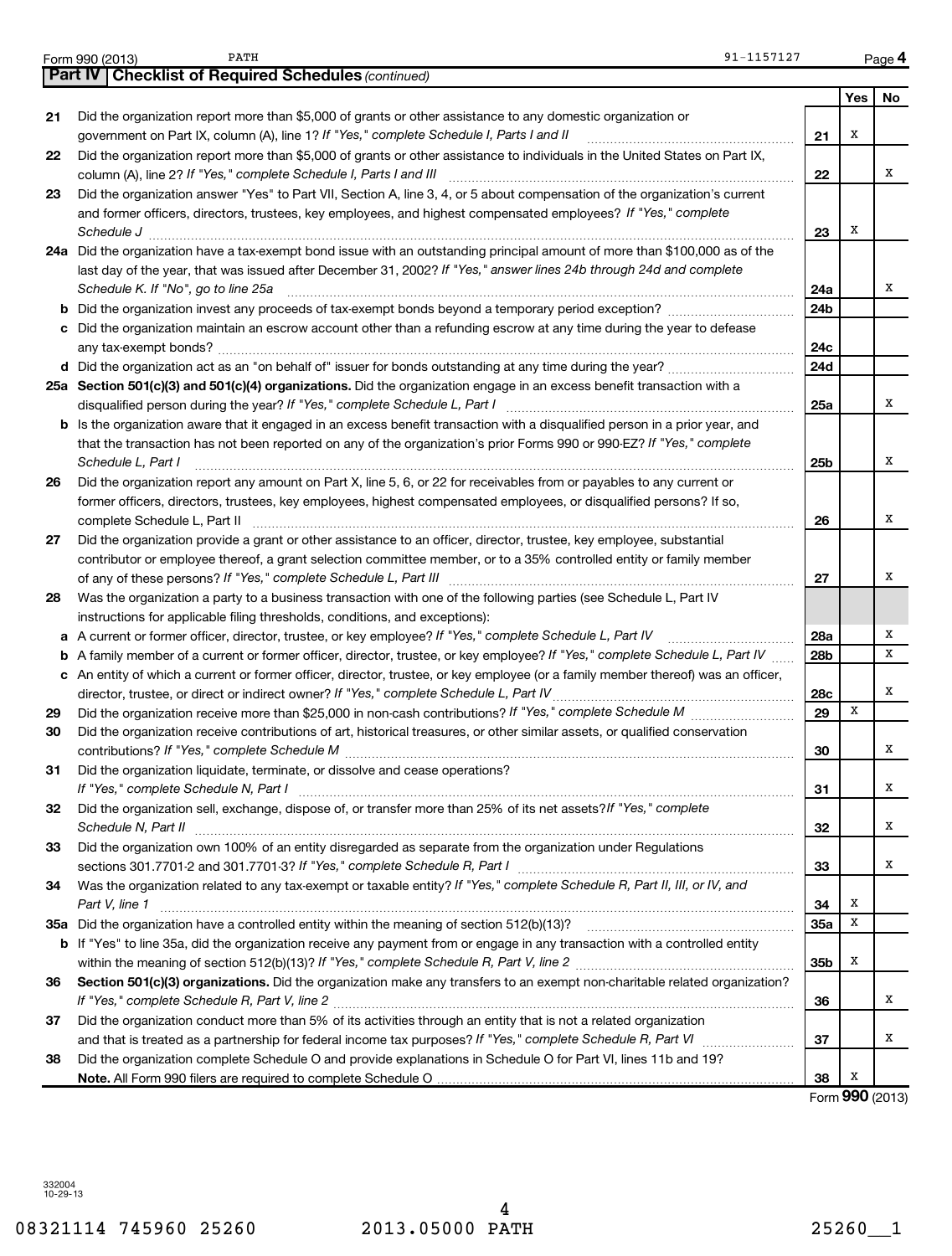|               | 91-1157127<br>PATH<br>Form 990 (2013)                                                                                                                                                                                                                                  |                |     | Page 5    |
|---------------|------------------------------------------------------------------------------------------------------------------------------------------------------------------------------------------------------------------------------------------------------------------------|----------------|-----|-----------|
| <b>Part V</b> | <b>Statements Regarding Other IRS Filings and Tax Compliance</b>                                                                                                                                                                                                       |                |     |           |
|               | Check if Schedule O contains a response or note to any line in this Part V                                                                                                                                                                                             |                |     | x         |
|               |                                                                                                                                                                                                                                                                        |                | Yes | <b>No</b> |
|               | 230<br>1a                                                                                                                                                                                                                                                              |                |     |           |
| b             | 1 <sub>b</sub><br>Enter the number of Forms W-2G included in line 1a. Enter -0- if not applicable                                                                                                                                                                      |                |     |           |
| c             | Did the organization comply with backup withholding rules for reportable payments to vendors and reportable gaming                                                                                                                                                     |                |     |           |
|               |                                                                                                                                                                                                                                                                        | 1c             | х   |           |
|               | 2a Enter the number of employees reported on Form W-3, Transmittal of Wage and Tax Statements,                                                                                                                                                                         |                |     |           |
|               | 694<br>filed for the calendar year ending with or within the year covered by this return<br>2a                                                                                                                                                                         |                |     |           |
|               |                                                                                                                                                                                                                                                                        | 2b             | х   |           |
|               |                                                                                                                                                                                                                                                                        |                |     |           |
|               | 3a Did the organization have unrelated business gross income of \$1,000 or more during the year?                                                                                                                                                                       | За             |     | х         |
| b             | If "Yes," has it filed a Form 990-T for this year? If "No," to line 3b, provide an explanation in Schedule O manumerrous                                                                                                                                               | 3b             |     |           |
|               | 4a At any time during the calendar year, did the organization have an interest in, or a signature or other authority over, a                                                                                                                                           |                |     |           |
|               | financial account in a foreign country (such as a bank account, securities account, or other financial account)?                                                                                                                                                       | 4a             | х   |           |
|               | <b>b</b> If "Yes," enter the name of the foreign country: $\triangleright$ SEE SCHEDULE O                                                                                                                                                                              |                |     |           |
|               | See instructions for filing requirements for Form TD F 90-22.1, Report of Foreign Bank and Financial Accounts.                                                                                                                                                         |                |     |           |
|               |                                                                                                                                                                                                                                                                        | 5а             |     | х         |
| b             |                                                                                                                                                                                                                                                                        | 5 <sub>b</sub> |     | X         |
| c             |                                                                                                                                                                                                                                                                        | 5 <sub>c</sub> |     |           |
| 6а            | Does the organization have annual gross receipts that are normally greater than \$100,000, and did the organization solicit                                                                                                                                            |                |     |           |
|               |                                                                                                                                                                                                                                                                        | 6a             |     | х         |
| b             | If "Yes," did the organization include with every solicitation an express statement that such contributions or gifts                                                                                                                                                   |                |     |           |
|               |                                                                                                                                                                                                                                                                        | 6b             |     |           |
| 7             | Organizations that may receive deductible contributions under section 170(c).                                                                                                                                                                                          |                |     |           |
| a             | Did the organization receive a payment in excess of \$75 made partly as a contribution and partly for goods and services provided to the payor?                                                                                                                        | 7a             |     | х         |
| b             |                                                                                                                                                                                                                                                                        | 7b             |     |           |
| c             | Did the organization sell, exchange, or otherwise dispose of tangible personal property for which it was required                                                                                                                                                      |                |     |           |
|               |                                                                                                                                                                                                                                                                        | 7c             |     | х         |
|               | 7d<br>d If "Yes," indicate the number of Forms 8282 filed during the year [11] [11] Nest representation of the way of the way of the way of the way of the way of the way of the way of the way of the way of the way of the way of                                    |                |     | х         |
| е             | Did the organization receive any funds, directly or indirectly, to pay premiums on a personal benefit contract?                                                                                                                                                        | 7е             |     | X         |
|               |                                                                                                                                                                                                                                                                        | 7f             |     |           |
| g             | If the organization received a contribution of qualified intellectual property, did the organization file Form 8899 as required?<br>If the organization received a contribution of cars, boats, airplanes, or other vehicles, did the organization file a Form 1098-C? | 7g<br>7h       |     |           |
| h<br>8        | Sponsoring organizations maintaining donor advised funds and section 509(a)(3) supporting organizations. Did the supporting $N/A$                                                                                                                                      |                |     |           |
|               | organization, or a donor advised fund maintained by a sponsoring organization, have excess business holdings at any time during the year?                                                                                                                              | 8              |     |           |
|               | Sponsoring organizations maintaining donor advised funds.                                                                                                                                                                                                              |                |     |           |
| а             | N/A                                                                                                                                                                                                                                                                    | 9а             |     |           |
| b             | N/A                                                                                                                                                                                                                                                                    | 9b             |     |           |
| 10            | Section 501(c)(7) organizations. Enter:                                                                                                                                                                                                                                |                |     |           |
| а             | 10a                                                                                                                                                                                                                                                                    |                |     |           |
| b             | 10 <sub>b</sub><br>Gross receipts, included on Form 990, Part VIII, line 12, for public use of club facilities                                                                                                                                                         |                |     |           |
| 11            | Section 501(c)(12) organizations. Enter:                                                                                                                                                                                                                               |                |     |           |
| а             | N/A<br>11a                                                                                                                                                                                                                                                             |                |     |           |
| b             | Gross income from other sources (Do not net amounts due or paid to other sources against                                                                                                                                                                               |                |     |           |
|               | 11 <sub>b</sub><br>amounts due or received from them.)                                                                                                                                                                                                                 |                |     |           |
|               | 12a Section 4947(a)(1) non-exempt charitable trusts. Is the organization filing Form 990 in lieu of Form 1041?                                                                                                                                                         | 12a            |     |           |
| b             | 12 <sub>b</sub>                                                                                                                                                                                                                                                        |                |     |           |
| 13            | Section 501(c)(29) qualified nonprofit health insurance issuers.                                                                                                                                                                                                       |                |     |           |
| а             | N/A                                                                                                                                                                                                                                                                    | 13a            |     |           |
|               | Note. See the instructions for additional information the organization must report on Schedule O.                                                                                                                                                                      |                |     |           |
|               | <b>b</b> Enter the amount of reserves the organization is required to maintain by the states in which the                                                                                                                                                              |                |     |           |
|               | 13 <sub>b</sub>                                                                                                                                                                                                                                                        |                |     |           |
| c             | 13с                                                                                                                                                                                                                                                                    |                |     |           |
|               | 14a Did the organization receive any payments for indoor tanning services during the tax year?                                                                                                                                                                         | 14a            |     | X         |
|               | <b>b</b> If "Yes," has it filed a Form 720 to report these payments? If "No," provide an explanation in Schedule O                                                                                                                                                     | 14b            |     |           |

|  | Form 990 (2013) |
|--|-----------------|
|--|-----------------|

332005 10-29-13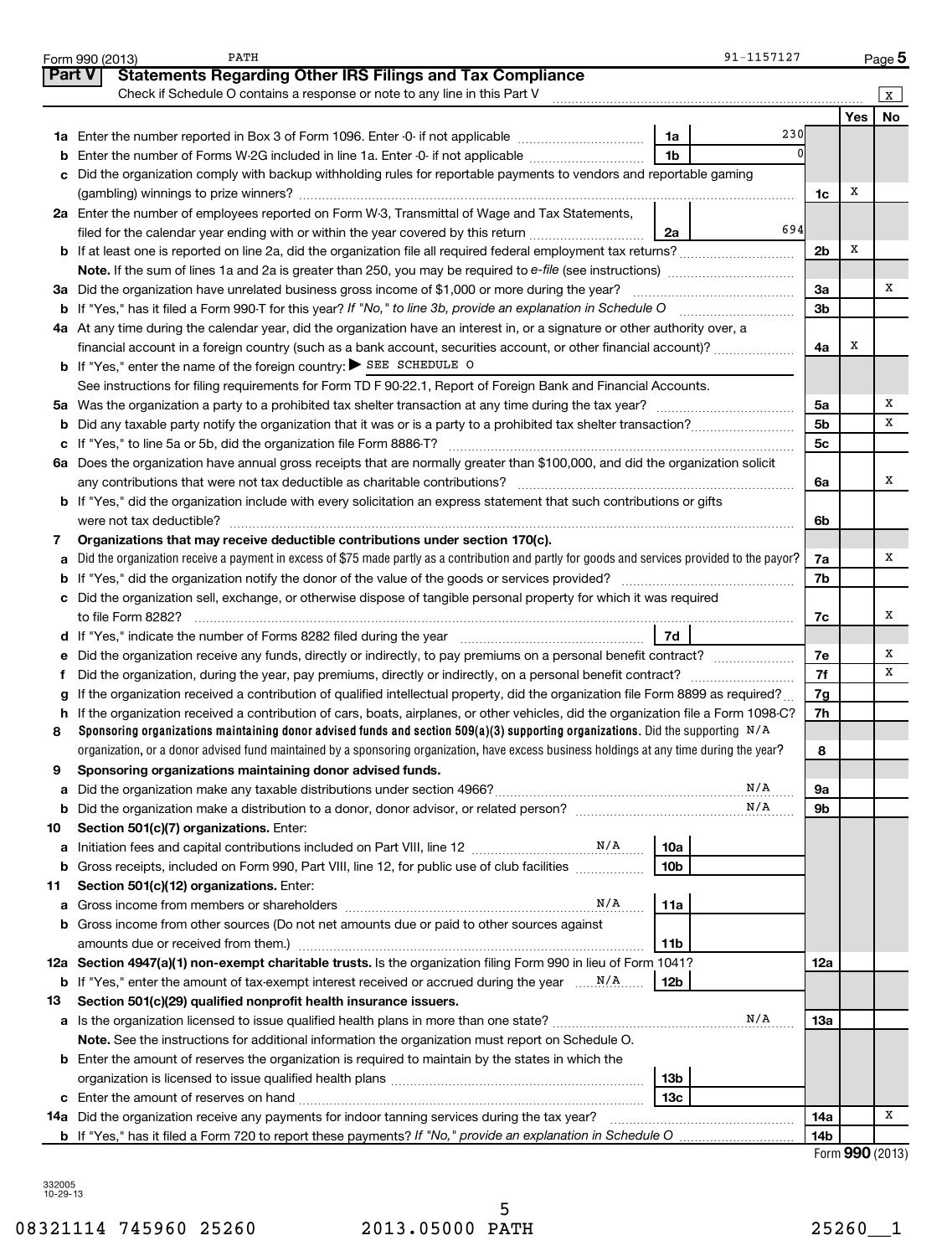|    | PATH<br>Form 990 (2013)                                                                                                                                                                                                                            | 91-1157127                    |                 |                              | Page $6$     |
|----|----------------------------------------------------------------------------------------------------------------------------------------------------------------------------------------------------------------------------------------------------|-------------------------------|-----------------|------------------------------|--------------|
|    | Part VI<br>Governance, Management, and Disclosure For each "Yes" response to lines 2 through 7b below, and for a "No" response<br>to line 8a, 8b, or 10b below, describe the circumstances, processes, or changes in Schedule O. See instructions. |                               |                 |                              |              |
|    |                                                                                                                                                                                                                                                    |                               |                 |                              | $\mathbf{x}$ |
|    | <b>Section A. Governing Body and Management</b>                                                                                                                                                                                                    |                               |                 |                              |              |
|    |                                                                                                                                                                                                                                                    | 12                            |                 | Yes                          | No           |
|    | 1a Enter the number of voting members of the governing body at the end of the tax year<br>If there are material differences in voting rights among members of the governing body, or if the governing                                              | 1a                            |                 |                              |              |
|    | body delegated broad authority to an executive committee or similar committee, explain in Schedule O.                                                                                                                                              |                               |                 |                              |              |
| b  | Enter the number of voting members included in line 1a, above, who are independent                                                                                                                                                                 | 12<br>1b                      |                 |                              |              |
| 2  | Did any officer, director, trustee, or key employee have a family relationship or a business relationship with any other                                                                                                                           |                               |                 |                              |              |
|    | officer, director, trustee, or key employee?                                                                                                                                                                                                       |                               | 2               |                              | х            |
| З  | Did the organization delegate control over management duties customarily performed by or under the direct supervision                                                                                                                              |                               |                 |                              |              |
|    |                                                                                                                                                                                                                                                    |                               | 3               |                              | x            |
| 4  | Did the organization make any significant changes to its governing documents since the prior Form 990 was filed?                                                                                                                                   |                               | 4               |                              | x            |
| 5  |                                                                                                                                                                                                                                                    |                               | 5               |                              | x            |
| 6  |                                                                                                                                                                                                                                                    |                               | 6               |                              | x            |
| 7а | Did the organization have members, stockholders, or other persons who had the power to elect or appoint one or                                                                                                                                     |                               |                 |                              |              |
|    | more members of the governing body?                                                                                                                                                                                                                |                               | 7a              |                              | x            |
|    | <b>b</b> Are any governance decisions of the organization reserved to (or subject to approval by) members, stockholders, or                                                                                                                        |                               |                 |                              |              |
|    | persons other than the governing body?                                                                                                                                                                                                             |                               | 7b              |                              | x            |
| 8  | Did the organization contemporaneously document the meetings held or written actions undertaken during the year by the following:                                                                                                                  |                               |                 |                              |              |
| a  |                                                                                                                                                                                                                                                    |                               | 8а              | х<br>х                       |              |
| b  |                                                                                                                                                                                                                                                    |                               | 8b              |                              |              |
| 9  | Is there any officer, director, trustee, or key employee listed in Part VII, Section A, who cannot be reached at the                                                                                                                               |                               | 9               |                              | x            |
|    | Section B. Policies (This Section B requests information about policies not required by the Internal Revenue Code.)                                                                                                                                |                               |                 |                              |              |
|    |                                                                                                                                                                                                                                                    |                               |                 | Yes                          | No           |
|    |                                                                                                                                                                                                                                                    |                               | <b>10a</b>      |                              | х            |
|    | <b>b</b> If "Yes," did the organization have written policies and procedures governing the activities of such chapters, affiliates,                                                                                                                |                               |                 |                              |              |
|    |                                                                                                                                                                                                                                                    |                               | 10 <sub>b</sub> |                              |              |
|    | 11a Has the organization provided a complete copy of this Form 990 to all members of its governing body before filing the form?                                                                                                                    |                               | 11a             | х                            |              |
|    | <b>b</b> Describe in Schedule O the process, if any, used by the organization to review this Form 990.                                                                                                                                             |                               |                 |                              |              |
|    | 12a Did the organization have a written conflict of interest policy? If "No," go to line 13                                                                                                                                                        |                               | 12a             | х                            |              |
| b  | Were officers, directors, or trustees, and key employees required to disclose annually interests that could give rise to conflicts?                                                                                                                |                               | 12 <sub>b</sub> | х                            |              |
|    | c Did the organization regularly and consistently monitor and enforce compliance with the policy? If "Yes," describe                                                                                                                               |                               |                 |                              |              |
|    | in Schedule O how this was done <b>construction and construction</b> construction of the schedule O how this was done                                                                                                                              |                               | 12c             | х<br>$\overline{\textbf{x}}$ |              |
|    |                                                                                                                                                                                                                                                    |                               | 13              | х                            |              |
| 14 | Did the organization have a written document retention and destruction policy? [11] manufaction in the organization have a written document retention and destruction policy?                                                                      |                               | 14              |                              |              |
| 15 | Did the process for determining compensation of the following persons include a review and approval by independent<br>persons, comparability data, and contemporaneous substantiation of the deliberation and decision?                            |                               |                 |                              |              |
| а  |                                                                                                                                                                                                                                                    |                               | <b>15a</b>      | х                            |              |
|    |                                                                                                                                                                                                                                                    |                               | 15 <sub>b</sub> | х                            |              |
|    | If "Yes" to line 15a or 15b, describe the process in Schedule O (see instructions).                                                                                                                                                                |                               |                 |                              |              |
|    | 16a Did the organization invest in, contribute assets to, or participate in a joint venture or similar arrangement with a                                                                                                                          |                               |                 |                              |              |
|    | taxable entity during the year?                                                                                                                                                                                                                    |                               | 16a             |                              | х            |
|    | b If "Yes," did the organization follow a written policy or procedure requiring the organization to evaluate its participation                                                                                                                     |                               |                 |                              |              |
|    | in joint venture arrangements under applicable federal tax law, and take steps to safequard the organization's                                                                                                                                     |                               |                 |                              |              |
|    | exempt status with respect to such arrangements?                                                                                                                                                                                                   |                               | 16b             |                              |              |
|    | <b>Section C. Disclosure</b>                                                                                                                                                                                                                       |                               |                 |                              |              |
| 17 | List the states with which a copy of this Form 990 is required to be filed SEE SCHEDULE O                                                                                                                                                          |                               |                 |                              |              |
| 18 | Section 6104 requires an organization to make its Forms 1023 (or 1024 if applicable), 990, and 990-T (Section 501(c)(3)s only) available                                                                                                           |                               |                 |                              |              |
|    | for public inspection. Indicate how you made these available. Check all that apply.                                                                                                                                                                |                               |                 |                              |              |
|    | $\lfloor x \rfloor$ Own website<br>$\lfloor x \rfloor$ Upon request<br>Another's website                                                                                                                                                           | Other (explain in Schedule O) |                 |                              |              |
| 19 | Describe in Schedule O whether (and if so, how), the organization made its governing documents, conflict of interest policy, and financial                                                                                                         |                               |                 |                              |              |
|    | statements available to the public during the tax year.                                                                                                                                                                                            |                               |                 |                              |              |
| 20 | State the name, physical address, and telephone number of the person who possesses the books and records of the organization:<br>OLIVIA POLIUS, CHIEF FINANCIAL OFFICER - 206-285-3500                                                             |                               |                 |                              |              |
|    | 2201 WESTLAKE AVE., SUITE 200, SEATTLE, WA 98121                                                                                                                                                                                                   |                               |                 |                              |              |
|    | 332006 10-29-13                                                                                                                                                                                                                                    |                               |                 | Form 990 (2013)              |              |
|    | 6                                                                                                                                                                                                                                                  |                               |                 |                              |              |
|    | 2013.05000 PATH<br>08321114 745960 25260                                                                                                                                                                                                           |                               |                 | $25260 - 1$                  |              |
|    |                                                                                                                                                                                                                                                    |                               |                 |                              |              |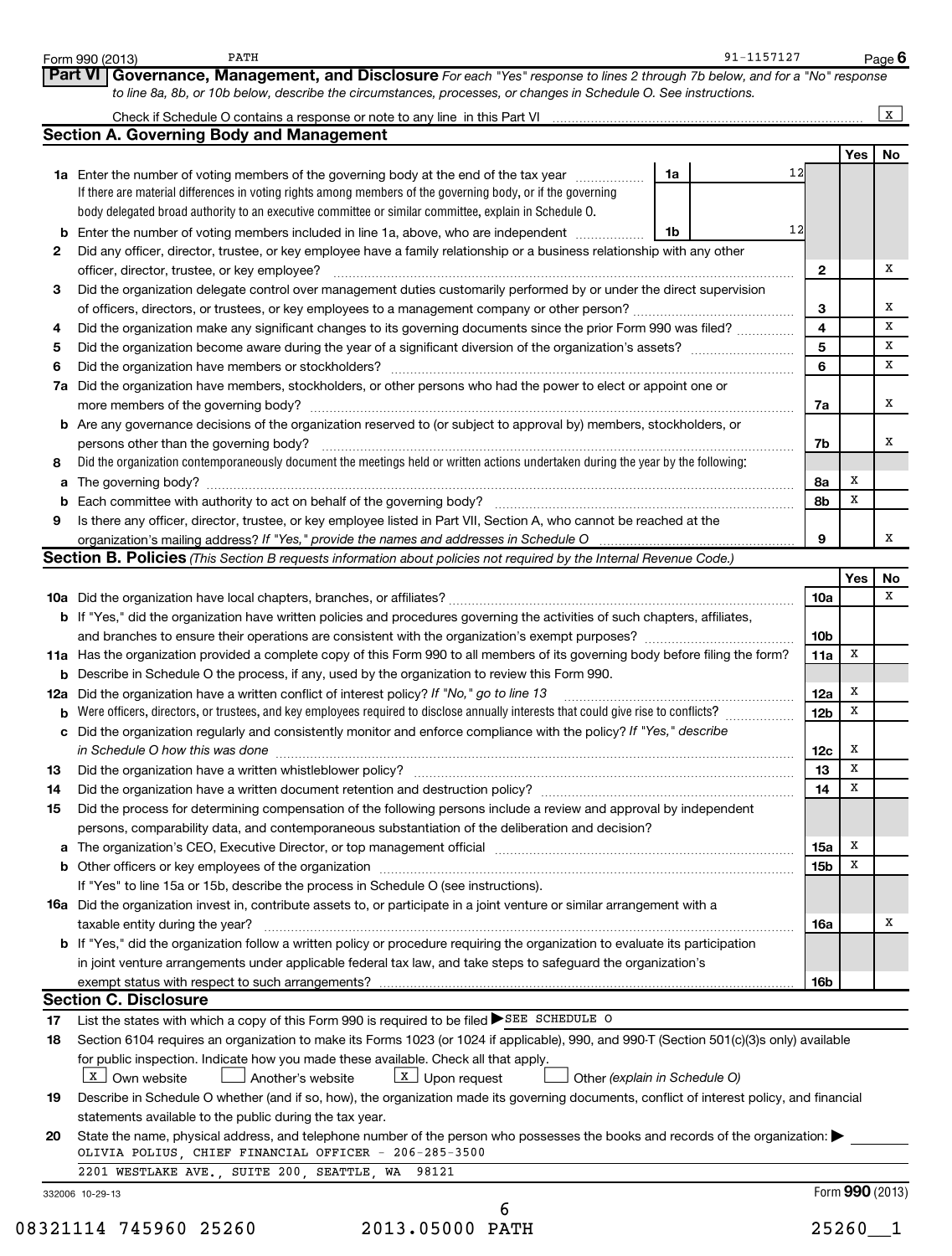| Form 990 (2013) | PATH                                                                                                                                                       | 91-1157127 | Page |
|-----------------|------------------------------------------------------------------------------------------------------------------------------------------------------------|------------|------|
|                 | Part VII Compensation of Officers, Directors, Trustees, Key Employees, Highest Compensated                                                                 |            |      |
|                 | <b>Employees, and Independent Contractors</b>                                                                                                              |            |      |
|                 | Check if Schedule O contains a response or note to any line in this Part VII                                                                               |            |      |
| Section A.      | Officers, Directors, Trustees, Key Employees, and Highest Compensated Employees                                                                            |            |      |
|                 | 1a Complete this table for all persons required to be listed. Report compensation for the calendar year ending with or within the organization's tax year. |            |      |

**•** List all of the organization's current officers, directors, trustees (whether individuals or organizations), regardless of amount of compensation. Enter -0- in columns (D), (E), and (F) if no compensation was paid.

**•** List all of the organization's **current** key employees, if any. See instructions for definition of "key employee."

**•** List the organization's five *current* highest compensated employees (other than an officer, director, trustee, or key employee) who received reportable compensation (Box 5 of Form W-2 and/or Box 7 of Form 1099-MISC) of more than \$100,000 from the organization and any related organizations.

 $\bullet$  List all of the organization's former officers, key employees, and highest compensated employees who received more than \$100,000 of reportable compensation from the organization and any related organizations.

**•** List all of the organization's former directors or trustees that received, in the capacity as a former director or trustee of the organization, more than \$10,000 of reportable compensation from the organization and any related organizations.

List persons in the following order: individual trustees or directors; institutional trustees; officers; key employees; highest compensated employees; and former such persons.

Check this box if neither the organization nor any related organization compensated any current officer, director, or trustee.  $\left\vert \cdot\right\vert$ 

| (A)                                  | (B)                    |                                         |                 |             | (C)          |                                                                  |        | (D)                 | (E)                              | (F)                      |
|--------------------------------------|------------------------|-----------------------------------------|-----------------|-------------|--------------|------------------------------------------------------------------|--------|---------------------|----------------------------------|--------------------------|
| Name and Title                       | Average                | Position<br>(do not check more than one |                 |             |              |                                                                  |        | Reportable          | Reportable                       | Estimated                |
|                                      | hours per              |                                         |                 |             |              | box, unless person is both an<br>officer and a director/trustee) |        | compensation        | compensation                     | amount of                |
|                                      | week                   |                                         |                 |             |              |                                                                  |        | from                | from related                     | other                    |
|                                      | (list any<br>hours for | Individual trustee or director          |                 |             |              |                                                                  |        | the<br>organization | organizations<br>(W-2/1099-MISC) | compensation<br>from the |
|                                      | related                |                                         |                 |             |              |                                                                  |        | (W-2/1099-MISC)     |                                  | organization             |
|                                      | organizations          |                                         |                 |             |              |                                                                  |        |                     |                                  | and related              |
|                                      | below                  |                                         | Institutional t |             | Key employee | Highest compensated<br>employee                                  |        |                     |                                  | organizations            |
|                                      | line)                  |                                         |                 | Officer     |              |                                                                  | Former |                     |                                  |                          |
| GEORGE GOTSADZE<br>(1)               | 2,00                   |                                         |                 |             |              |                                                                  |        |                     |                                  |                          |
| <b>BOARD CHAIR</b>                   | 0.00                   | X                                       |                 | х           |              |                                                                  |        | 0.                  | 0                                | 0.                       |
| (2)<br><b>DEAN ALLEN</b>             | 2,00                   |                                         |                 |             |              |                                                                  |        |                     |                                  |                          |
| BOARD VICE CHAIR & TREASURER         | 0.00                   | X                                       |                 | $\mathbf x$ |              |                                                                  |        | $\mathbf 0$ .       | 0                                | 0.                       |
| EIVOR HALKJAER<br>(3)                | 2,00                   |                                         |                 |             |              |                                                                  |        |                     |                                  |                          |
| <b>BOARD SECRETARY</b>               | 0.00                   | X                                       |                 | х           |              |                                                                  |        | $\mathbf{0}$        | 0                                | 0.                       |
| PHYLLIS CAMPBELL<br>(4)              | 2,00                   |                                         |                 |             |              |                                                                  |        |                     |                                  |                          |
| <b>DIRECTOR</b>                      | 0.00                   | X                                       |                 |             |              |                                                                  |        | 0.                  | 0                                | 0.                       |
| (5) DAVID KING                       | 2,00                   |                                         |                 |             |              |                                                                  |        |                     |                                  |                          |
| <b>DIRECTOR</b>                      | 0.00                   | X                                       |                 |             |              |                                                                  |        | 0.                  | $\mathbf{0}$                     | $\mathbf{0}$ .           |
| (6)<br>JO ADDY                       | 2,00                   |                                         |                 |             |              |                                                                  |        |                     |                                  |                          |
| <b>DIRECTOR</b>                      | 0.00                   | x                                       |                 |             |              |                                                                  |        | $\mathbf{0}$ .      | 0                                | 0.                       |
| (7)<br>ALEX CHIKA EZEH               | 2,00                   |                                         |                 |             |              |                                                                  |        |                     |                                  |                          |
| <b>DIRECTOR</b>                      | 0.00                   | X                                       |                 |             |              |                                                                  |        | $\mathbf{0}$ .      | 0                                | 0.                       |
| (8)<br>KEVIN REILLY                  | 2,00                   |                                         |                 |             |              |                                                                  |        |                     |                                  |                          |
| <b>DIRECTOR</b>                      | 0.00                   | X                                       |                 |             |              |                                                                  |        | 0.                  | 0                                | 0.                       |
| (9)<br>KOFI AMEGASHIE                | 2,00                   |                                         |                 |             |              |                                                                  |        |                     |                                  |                          |
| <b>DIRECTOR</b>                      | 0.00                   | X                                       |                 |             |              |                                                                  |        | $\mathbf{0}$ .      | $\mathbf{0}$                     | 0.                       |
| (10) VINCENT MCGEE                   | 2.00                   |                                         |                 |             |              |                                                                  |        |                     |                                  |                          |
| <b>DIRECTOR</b>                      | 0.00                   | X                                       |                 |             |              |                                                                  |        | $\mathbf 0$         | 0                                | 0.                       |
| (11) RAJENDRA VATTIUTI               | 2,00                   |                                         |                 |             |              |                                                                  |        |                     |                                  |                          |
| <b>DIRECTOR</b>                      | 0.00                   | х                                       |                 |             |              |                                                                  |        | $\mathbf 0$ .       | 0                                | 0.                       |
| (12) FELIX OLALE                     | 2,00                   |                                         |                 |             |              |                                                                  |        |                     |                                  |                          |
| <b>DIRECTOR</b>                      | 0.00                   | X                                       |                 |             |              |                                                                  |        | 0.                  | $\mathbf 0$ .                    | 0.                       |
| (13) STEVEN B. DAVIS                 | 38.00                  |                                         |                 |             |              |                                                                  |        |                     |                                  |                          |
| PRESIDENT AND CEO                    | 2,00                   |                                         |                 | X           |              |                                                                  |        | 481,239.            | 0.                               | 41,628.                  |
| (14) ERIC G. WALKER                  | 38.00                  |                                         |                 |             |              |                                                                  |        |                     |                                  |                          |
| VP, CORPORATE SVC. (UNTIL 10/2/2013) | 2,00                   |                                         |                 | X           |              |                                                                  |        | 352,054.            | $\mathbf{0}$                     | 34,611.                  |
| (15) OLIVIA POLIUS                   | 38.00                  |                                         |                 |             |              |                                                                  |        |                     |                                  |                          |
| CFO (BEGAN 6/10/2013)                | 2,00                   |                                         |                 | X           |              |                                                                  |        | 99,511.             | $\mathbf{0}$                     | 6,116.                   |
| (16) MICHAEL B. KOLLINS              | 40.00                  |                                         |                 |             |              |                                                                  |        |                     |                                  |                          |
| COO (BEGAN 5/31/2013)                | 0.00                   |                                         |                 | $\mathbf x$ |              |                                                                  |        | 140,267.            | 0.                               | 12,850.                  |
| (17) DAVID C. KASLOW                 | 37.00                  |                                         |                 |             |              |                                                                  |        |                     |                                  |                          |
| VP, PRODUCT DEV. (BEGAN 10/1/2013)   | 3.00                   |                                         |                 |             | $\mathbf x$  |                                                                  |        | 322,463.            | $\mathbf{0}$                     | 39,519.                  |
| 332007 10-29-13                      |                        |                                         |                 |             |              |                                                                  |        |                     |                                  | Form 990 (2013)          |

332007 10-29-13

08321114 745960 25260 2013.05000 PATH 2020 2013.05000 PATH

7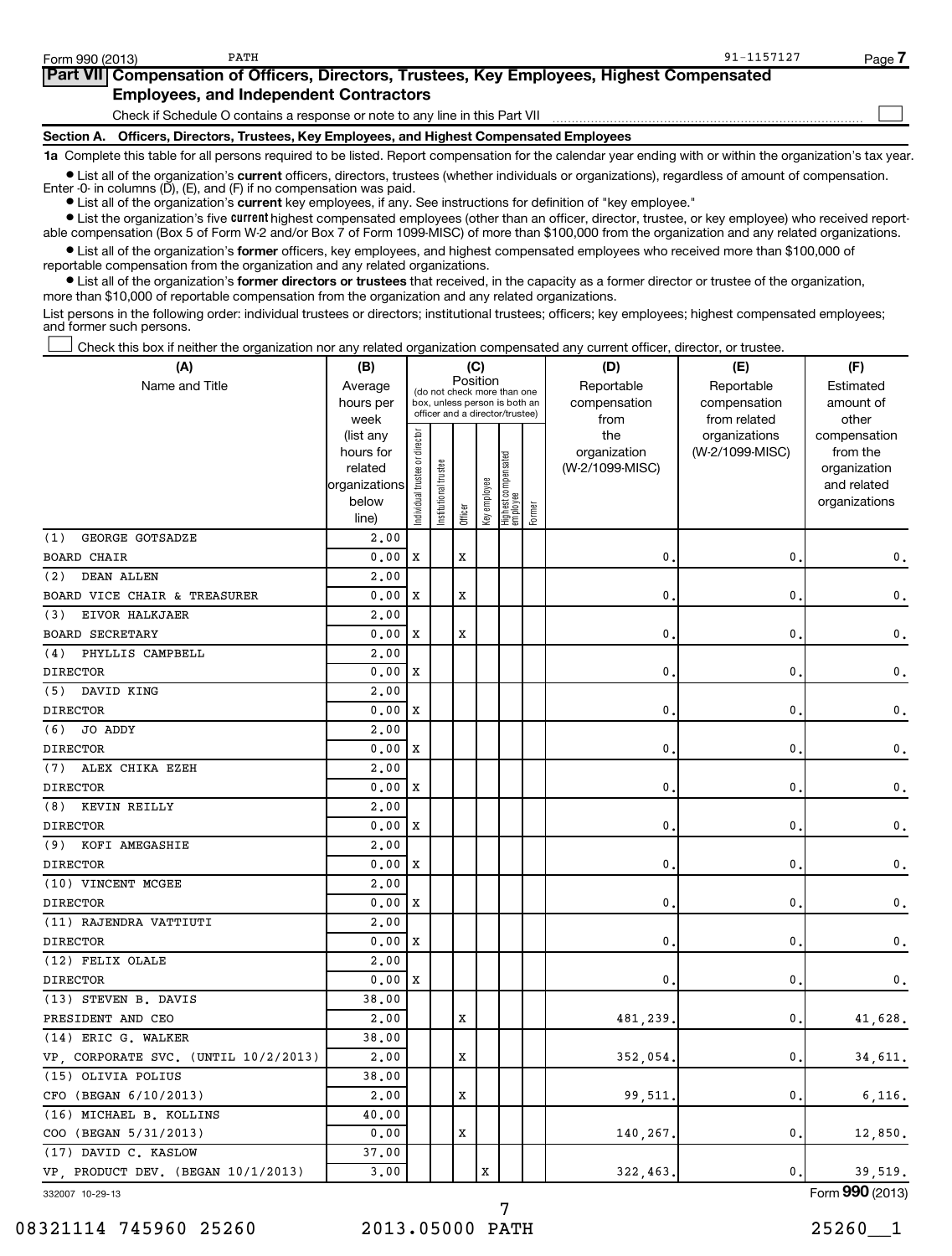| Part VII Section A. Officers, Directors, Trustees, Key Employees, and Highest Compensated Employees (continued)                            |                          |                                |                       |                                                              |              |                                  |        |                         |                 |              |               |                          |
|--------------------------------------------------------------------------------------------------------------------------------------------|--------------------------|--------------------------------|-----------------------|--------------------------------------------------------------|--------------|----------------------------------|--------|-------------------------|-----------------|--------------|---------------|--------------------------|
| (A)                                                                                                                                        | (B)                      |                                |                       | (C)                                                          |              |                                  |        | (D)                     | (E)             |              | (F)           |                          |
| Name and title                                                                                                                             | Average                  |                                |                       | Position                                                     |              |                                  |        | Reportable              | Reportable      |              | Estimated     |                          |
|                                                                                                                                            | hours per                |                                |                       | (do not check more than one<br>box, unless person is both an |              |                                  |        | compensation            | compensation    |              | amount of     |                          |
|                                                                                                                                            | week                     |                                |                       | officer and a director/trustee)                              |              |                                  |        | from                    | from related    |              | other         |                          |
|                                                                                                                                            | (list any                |                                |                       |                                                              |              |                                  |        | the                     | organizations   |              | compensation  |                          |
|                                                                                                                                            | hours for                |                                |                       |                                                              |              |                                  |        | organization            | (W-2/1099-MISC) |              | from the      |                          |
|                                                                                                                                            | related<br>organizations |                                |                       |                                                              |              |                                  |        | (W-2/1099-MISC)         |                 |              | organization  |                          |
|                                                                                                                                            | below                    |                                |                       |                                                              |              |                                  |        |                         |                 |              | and related   |                          |
|                                                                                                                                            | line)                    | Individual trustee or director | Institutional trustee | Officer                                                      | Key employee | Highest compensated<br> employee | Former |                         |                 |              | organizations |                          |
| (18) AYORINDE ARNOLD AJAYI                                                                                                                 | 40.00                    |                                |                       |                                                              |              |                                  |        |                         |                 |              |               |                          |
| VP, INTERNATIONAL DEVELOPMENT                                                                                                              | 0.00                     |                                |                       |                                                              | X            |                                  |        | 256,904.                | 0.              |              |               | 34,738.                  |
| (19) SARAH C. TEMPLE                                                                                                                       | 40.00                    |                                |                       |                                                              |              |                                  |        |                         |                 |              |               |                          |
| VP, EXTERNAL RELATIONS                                                                                                                     | 0.00                     |                                |                       |                                                              | x            |                                  |        | 226,095.                | 0.              |              |               | 35,911.                  |
| (20) DAN LASTER                                                                                                                            | 38.00                    |                                |                       |                                                              |              |                                  |        |                         |                 |              |               |                          |
| GENERAL COUNSEL                                                                                                                            | 2,00                     |                                |                       |                                                              | x            |                                  |        | 225,160.                | 0.              |              |               | 35,498.                  |
| (21) JACQUELINE D. SHERRIS                                                                                                                 | 37.00                    |                                |                       |                                                              |              |                                  |        |                         |                 |              |               |                          |
| VP, PUBLIC HEALTH IMPACT                                                                                                                   | 3.00                     |                                |                       |                                                              | x            |                                  |        | 208,881.                | 0.              |              |               | $\bf{27}$ , $\bf{440}$ . |
| (22) KATHRYN A. O'DRISCOLL                                                                                                                 | 40.00                    |                                |                       |                                                              |              |                                  |        |                         |                 |              |               |                          |
| CHIEF HUMAN RESOURCES OFFICER                                                                                                              | 0.00                     |                                |                       |                                                              | x            |                                  |        | 206,793.                | 0.              |              |               | 35,630.                  |
| (23) AMIE E. BATSON                                                                                                                        | 39.00                    |                                |                       |                                                              |              |                                  |        |                         |                 |              |               |                          |
| CHIEF STRATEGY OFF. (BEGAN 4/8/13)                                                                                                         | 1.00                     |                                |                       |                                                              | x            |                                  |        | 193,128.                | 0.              |              |               | 10,579.                  |
| (24) JOHN W. BOSLEGO                                                                                                                       | 40.00                    |                                |                       |                                                              |              |                                  |        |                         |                 |              |               |                          |
| DIRECTOR, VACCINE DEV. GLOBAL PROG.                                                                                                        | 0.00                     |                                |                       |                                                              | x            |                                  |        | 319,488.                | 0.              |              |               | 39,990.                  |
| (25) PAWANA WIENRAWEE                                                                                                                      | 40.00                    |                                |                       |                                                              |              |                                  |        |                         |                 |              |               |                          |
| DIRECTOR, THAILAND PROGRAMS                                                                                                                | 0.00                     |                                |                       |                                                              | x            |                                  |        | 284,354.                | 0.              |              |               | 24,004.                  |
| (26) PONNI SUBBIAH                                                                                                                         | 40.00                    |                                |                       |                                                              |              |                                  |        |                         |                 |              |               |                          |
| DIRECTOR, DRUG DEVELOPMENT                                                                                                                 | 0.00                     |                                |                       |                                                              | X            |                                  |        | 277, 216.               | 0.              |              |               | 31,334.                  |
|                                                                                                                                            |                          |                                |                       |                                                              |              |                                  |        | 3,593,553.              | 0.              |              |               | 409,848.                 |
|                                                                                                                                            |                          |                                |                       |                                                              |              |                                  |        | 3,600,820.              | 0.              |              |               | 452,652.                 |
|                                                                                                                                            |                          |                                |                       |                                                              |              |                                  |        | 7, 194, 373.            | 0.              |              |               | 862,500.                 |
| Total number of individuals (including but not limited to those listed above) who received more than \$100,000 of reportable<br>2          |                          |                                |                       |                                                              |              |                                  |        |                         |                 |              |               |                          |
|                                                                                                                                            |                          |                                |                       |                                                              |              |                                  |        |                         |                 |              |               | 211                      |
| compensation from the organization                                                                                                         |                          |                                |                       |                                                              |              |                                  |        |                         |                 |              | Yes           | No                       |
| 3<br>Did the organization list any former officer, director, or trustee, key employee, or highest compensated employee on                  |                          |                                |                       |                                                              |              |                                  |        |                         |                 |              |               |                          |
| line 1a? If "Yes," complete Schedule J for such individual                                                                                 |                          |                                |                       |                                                              |              |                                  |        |                         |                 | 3            |               | x                        |
| For any individual listed on line 1a, is the sum of reportable compensation and other compensation from the organization<br>4              |                          |                                |                       |                                                              |              |                                  |        |                         |                 |              |               |                          |
| and related organizations greater than \$150,000? If "Yes," complete Schedule J for such individual                                        |                          |                                |                       |                                                              |              |                                  |        |                         |                 | 4            | X             |                          |
| 5<br>Did any person listed on line 1a receive or accrue compensation from any unrelated organization or individual for services            |                          |                                |                       |                                                              |              |                                  |        |                         |                 |              |               |                          |
| rendered to the organization? If "Yes," complete Schedule J for such person                                                                |                          |                                |                       |                                                              |              |                                  |        |                         |                 | 5            |               | X                        |
| <b>Section B. Independent Contractors</b>                                                                                                  |                          |                                |                       |                                                              |              |                                  |        |                         |                 |              |               |                          |
| Complete this table for your five highest compensated independent contractors that received more than \$100,000 of compensation from<br>1. |                          |                                |                       |                                                              |              |                                  |        |                         |                 |              |               |                          |
| the organization. Report compensation for the calendar year ending with or within the organization's tax year.                             |                          |                                |                       |                                                              |              |                                  |        |                         |                 |              |               |                          |
| (A)                                                                                                                                        |                          |                                |                       |                                                              |              |                                  |        | (B)                     |                 |              | (C)           |                          |
| Name and business address                                                                                                                  |                          |                                |                       |                                                              |              |                                  |        | Description of services |                 | Compensation |               |                          |
| SLALOM, LLC                                                                                                                                |                          |                                |                       |                                                              |              |                                  |        |                         |                 |              |               |                          |
| 821 2ND AVE, STE 1900, SEATTLE, WA 98124                                                                                                   |                          |                                |                       |                                                              |              |                                  |        | GENERAL CONTRACTOR      |                 |              |               | 1, 231, 957.             |
| WIDENET CONSULTING GROUP, LLC                                                                                                              |                          |                                |                       |                                                              |              |                                  |        |                         |                 |              |               |                          |
| 11400 SE 6TH ST, BELLEVUE, WA 98004                                                                                                        |                          |                                |                       |                                                              |              |                                  |        | CONSULTING              |                 |              |               | 965,834.                 |
| CURTIS CONSULTING GROUP, INC.                                                                                                              |                          |                                |                       |                                                              |              |                                  |        |                         |                 |              |               |                          |
| 385 FRONT ST. N, ISAQUAH, WA 98027                                                                                                         |                          |                                |                       |                                                              |              |                                  |        | GENERAL CONTRACTOR      |                 |              |               | 751,650.                 |
| TERRA SERVICES, INC.                                                                                                                       |                          |                                |                       |                                                              |              |                                  |        |                         |                 |              |               |                          |
| P.O. BOX 202056, DALLAS, TX 75320                                                                                                          |                          |                                |                       |                                                              |              |                                  |        | GENERAL CONTRACTOR      |                 |              |               | 438,076.                 |
| NORTHERN TRUST                                                                                                                             |                          |                                |                       |                                                              |              |                                  |        |                         |                 |              |               |                          |
| 50 S. LASALLE ST., CHICAGO, IL 60675                                                                                                       |                          |                                |                       |                                                              |              |                                  |        | <b>ASSET MANAGEMENT</b> |                 |              |               | 342,663.                 |
| Total number of independent contractors (including but not limited to those listed above) who received more than<br>2                      |                          |                                |                       |                                                              |              |                                  |        |                         |                 |              |               |                          |
| \$100,000 of compensation from the organization                                                                                            |                          |                                |                       |                                                              | 15           |                                  |        |                         |                 |              |               |                          |
| SEE PART VII, SECTION A CONTINUATION SHEETS                                                                                                |                          |                                |                       |                                                              |              |                                  |        |                         |                 |              |               | Form 990 (2013)          |
| 332008<br>10-29-13                                                                                                                         |                          |                                |                       |                                                              |              |                                  |        |                         |                 |              |               |                          |

08321114 745960 25260 2013.05000 PATH 25260 25260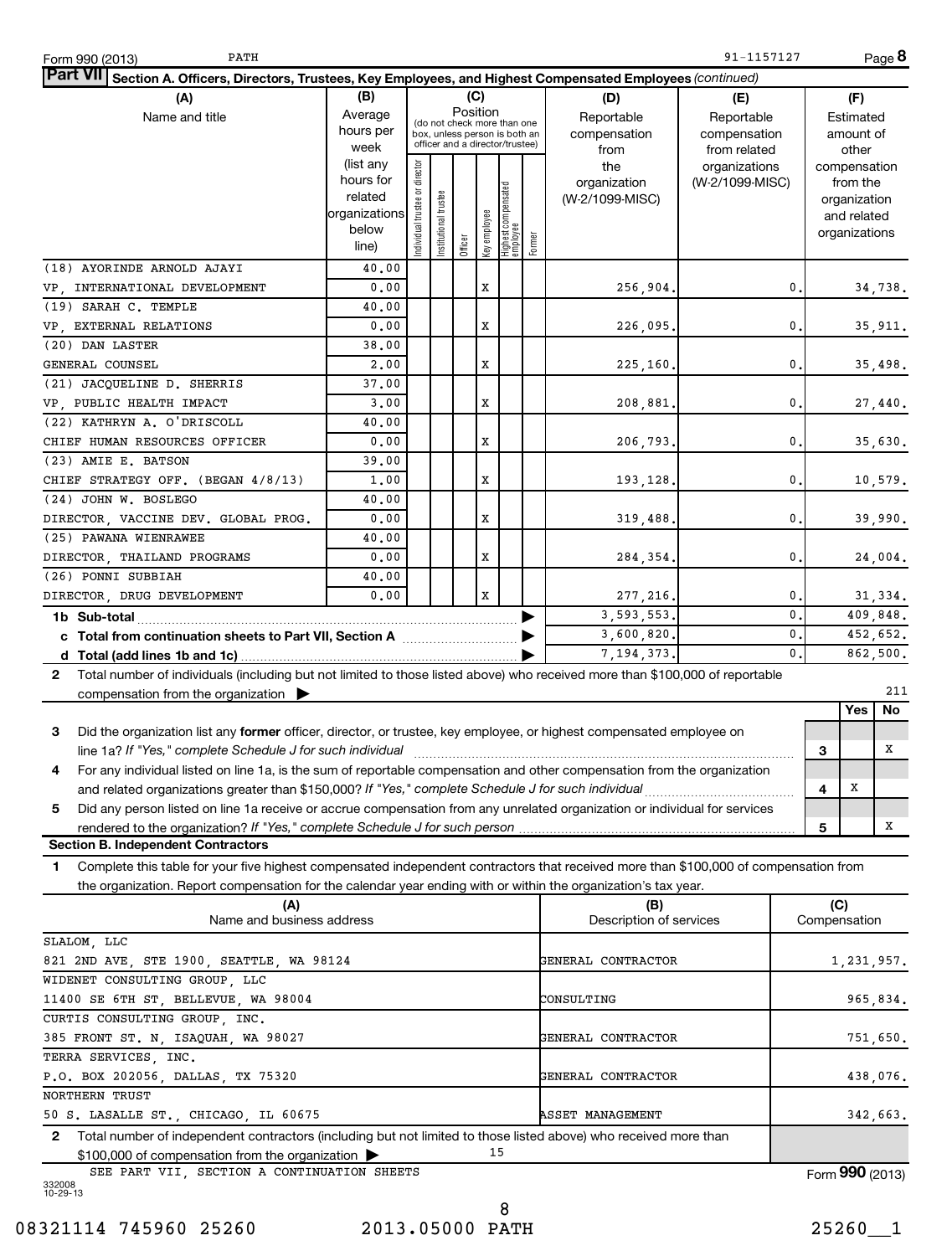| PATH<br>Form 990                                                                                                |                        |                                |                       |         |                        |                              |        |                                 | 91-1157127      |                          |
|-----------------------------------------------------------------------------------------------------------------|------------------------|--------------------------------|-----------------------|---------|------------------------|------------------------------|--------|---------------------------------|-----------------|--------------------------|
| Part VII Section A. Officers, Directors, Trustees, Key Employees, and Highest Compensated Employees (continued) |                        |                                |                       |         |                        |                              |        |                                 |                 |                          |
| (A)                                                                                                             | (B)                    | (C)                            |                       |         |                        |                              |        | (D)                             | (E)             | (F)                      |
| Name and title                                                                                                  | Average                |                                |                       |         | Position               |                              |        | Reportable                      | Reportable      | Estimated                |
|                                                                                                                 | hours                  |                                |                       |         | (check all that apply) |                              |        | compensation                    | compensation    | amount of                |
|                                                                                                                 | per                    |                                |                       |         |                        |                              |        | from                            | from related    | other                    |
|                                                                                                                 | week                   |                                |                       |         |                        | Highest compensated employee |        | the                             | organizations   | compensation             |
|                                                                                                                 | (list any<br>hours for |                                |                       |         |                        |                              |        | organization<br>(W-2/1099-MISC) | (W-2/1099-MISC) | from the<br>organization |
|                                                                                                                 | related                |                                |                       |         |                        |                              |        |                                 |                 | and related              |
|                                                                                                                 | organizations          | Individual trustee or director | Institutional trustee |         |                        |                              |        |                                 |                 | organizations            |
|                                                                                                                 | below                  |                                |                       |         | Key employee           |                              |        |                                 |                 |                          |
|                                                                                                                 | line)                  |                                |                       | Officer |                        |                              | Former |                                 |                 |                          |
| (27) RIKKA E. TRANGSRUD                                                                                         | 40.00                  |                                |                       |         |                        |                              |        |                                 |                 |                          |
| COUNTRY PROGRAM LEADER, KENYA                                                                                   | 0.00                   |                                |                       |         | Х                      |                              |        | 275,656.                        | 0.              | 28,983.                  |
| (28) TRAD M. HATTON                                                                                             | 40.00                  |                                |                       |         |                        |                              |        |                                 |                 |                          |
| CHIEF OF PARTY, INTEGRATED HIV/AIDS                                                                             | 0.00                   |                                |                       |         | Х                      |                              |        | 265,397.                        | 0.              | 24,096.                  |
| (29) CARLOS CLINTON CAMPBELL                                                                                    | 40.00                  |                                |                       |         |                        |                              |        |                                 |                 |                          |
| DIRECTOR, MALARIA CONTROL PROGRAM                                                                               | 0.00                   |                                |                       |         | Х                      |                              |        | 254,674.                        | 0               | 27,863.                  |
| (30) ANURAG PRABHAKAR MAIRAL                                                                                    | 40.00                  |                                |                       |         |                        |                              |        |                                 |                 |                          |
| DIRECTOR, TECHNOLOGY SOLUTIONS                                                                                  | 0.00                   |                                |                       |         | Х                      |                              |        | 254, 450.                       | 0               | 25,042.                  |
| (31) ASHLEY BIRKETT                                                                                             | 40.00                  |                                |                       |         |                        |                              |        |                                 |                 |                          |
| DIRECTOR, RESEARCH AND DEVELOPMENT                                                                              | 0.00                   |                                |                       |         | Х                      |                              |        | 245,265.                        | 0               | 37, 215.                 |
| (32) RAMONA ANNE BYRKIT                                                                                         | 40.00                  |                                |                       |         |                        |                              |        |                                 |                 |                          |
| COUNTRY PROGRAM LEADER, VIETNAM                                                                                 | 0.00                   |                                |                       |         | Х                      |                              |        | 242,849.                        | 0               | 29,422.                  |
| (33) KATHLEEN M. NEUZIL                                                                                         | 40.00                  |                                |                       |         |                        |                              |        |                                 |                 |                          |
| GLOBAL PROGRAM LEADER, VAD                                                                                      | 0.00                   |                                |                       |         | Х                      |                              |        | 234,320.                        | 0               | 34,920.                  |
| (34) CATHARINE HOWARD TAYLOR                                                                                    | 40.00                  |                                |                       |         |                        |                              |        |                                 |                 |                          |
| GLOBAL PROGRAM LEADER, MCHN                                                                                     | 0.00                   |                                |                       |         | Х                      |                              |        | 210, 119.                       | 0               | 32,903.                  |
| (35) JANE E. HUTCHINGS                                                                                          | 40.00                  |                                |                       |         |                        |                              |        |                                 |                 |                          |
| DIRECTOR, REPRODUCTIVE HEALTH                                                                                   | 0.00                   |                                |                       |         | Х                      |                              |        | 198,328.                        | 0               | 33,996.                  |
| (36) RACHEL WILSON                                                                                              | 40.00                  |                                |                       |         |                        |                              |        |                                 |                 |                          |
| SENIOR DIRECTOR, POLICY & ADVOCACY                                                                              | 0.00                   |                                |                       |         | Х                      |                              |        | 190,242.                        | 0.              | 32,157.                  |
| (37) JOHN SKIBIAK                                                                                               | 40.00                  |                                |                       |         |                        |                              |        |                                 |                 |                          |
| DIRECTOR, RHSC                                                                                                  | 0.00                   |                                |                       |         |                        | X                            |        | 267,549.                        | 0.              | 33,103.                  |
| (38) JEAN A. NTUMBA BIDUAYA                                                                                     | 40.00                  |                                |                       |         |                        |                              |        |                                 |                 |                          |
| FIN. & ADMIN. SPECIALIST, HIV & TB                                                                              | 0.00                   |                                |                       |         |                        | Х                            |        | 249,682.                        | 0.              | 18,900.                  |
| (39) DUNCAN OWENS EARLE                                                                                         | 40.00                  |                                |                       |         |                        |                              |        |                                 |                 |                          |
| PROG. DIR., MALARIA CONTROL & EVAL.                                                                             | 0.00                   |                                |                       |         |                        | X                            |        | 243,590.                        | $\mathfrak o$ . | 30,851.                  |
| (40) BONIFACE MUTOMBO WA MUTOMBO                                                                                | 40.00<br>0.00          |                                |                       |         |                        |                              |        |                                 |                 |                          |
| SENIOR PROGRAM OFFICER<br>(41) GEORGE A. ROBERTSON                                                              | 40.00                  |                                |                       |         |                        | X                            |        | 240,288.                        | 0.              | 24,848.                  |
| SENIOR TECHNICAL ADVISOR                                                                                        | 0.00                   |                                |                       |         |                        | X                            |        |                                 | 0               | 38,353.                  |
|                                                                                                                 |                        |                                |                       |         |                        |                              |        | 228, 411.                       |                 |                          |
|                                                                                                                 |                        |                                |                       |         |                        |                              |        |                                 |                 |                          |
|                                                                                                                 |                        |                                |                       |         |                        |                              |        |                                 |                 |                          |
|                                                                                                                 |                        |                                |                       |         |                        |                              |        |                                 |                 |                          |
|                                                                                                                 |                        |                                |                       |         |                        |                              |        |                                 |                 |                          |
|                                                                                                                 |                        |                                |                       |         |                        |                              |        |                                 |                 |                          |
|                                                                                                                 |                        |                                |                       |         |                        |                              |        |                                 |                 |                          |
|                                                                                                                 |                        |                                |                       |         |                        |                              |        |                                 |                 |                          |
|                                                                                                                 |                        |                                |                       |         |                        |                              |        |                                 |                 |                          |
|                                                                                                                 |                        |                                |                       |         |                        |                              |        |                                 |                 |                          |
|                                                                                                                 |                        |                                |                       |         |                        |                              |        |                                 |                 |                          |
|                                                                                                                 |                        |                                |                       |         |                        |                              |        | 3,600,820.                      |                 | 452, 652.                |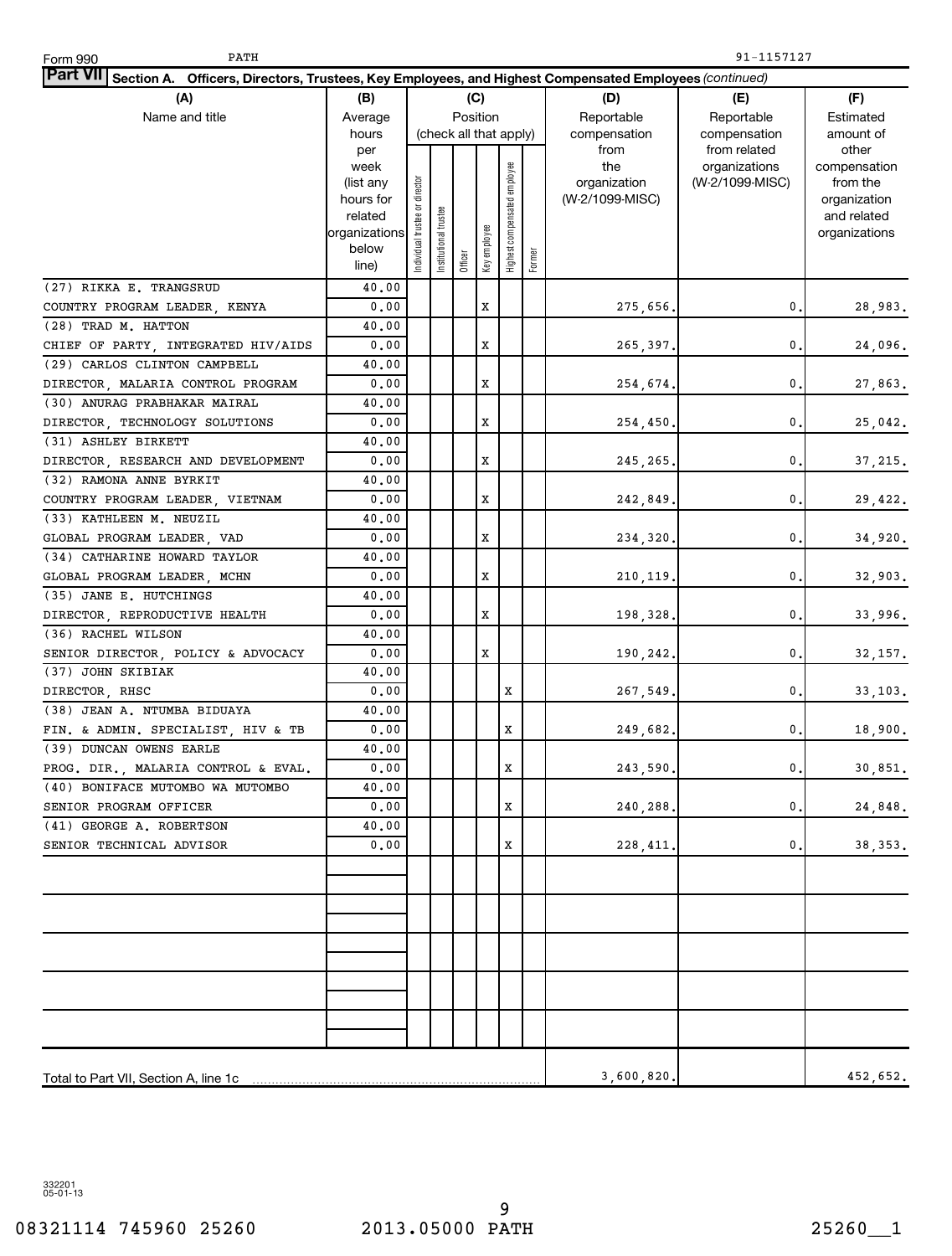|                                                           |                  | PATH<br>Form 990 (2013)                                                                                                                                                               |                |                      |                |                                          | 91-1157127                       | Page 9                                                             |
|-----------------------------------------------------------|------------------|---------------------------------------------------------------------------------------------------------------------------------------------------------------------------------------|----------------|----------------------|----------------|------------------------------------------|----------------------------------|--------------------------------------------------------------------|
|                                                           | <b>Part VIII</b> | <b>Statement of Revenue</b>                                                                                                                                                           |                |                      |                |                                          |                                  |                                                                    |
|                                                           |                  |                                                                                                                                                                                       |                |                      |                |                                          |                                  |                                                                    |
|                                                           |                  |                                                                                                                                                                                       |                |                      | Total revenue  | Related or<br>exempt function<br>revenue | Unrelated<br>business<br>revenue | (D)<br>Revenue excluded<br>from tax under<br>sections<br>512 - 514 |
|                                                           |                  | 1 a Federated campaigns                                                                                                                                                               | 1a             |                      |                |                                          |                                  |                                                                    |
| Contributions, Gifts, Grants<br>and Other Similar Amounts |                  | <b>b</b> Membership dues                                                                                                                                                              | 1 <sub>b</sub> |                      |                |                                          |                                  |                                                                    |
|                                                           |                  | c Fundraising events                                                                                                                                                                  | 1 <sub>c</sub> |                      |                |                                          |                                  |                                                                    |
|                                                           |                  | d Related organizations                                                                                                                                                               | 1 <sub>d</sub> | 18,468,421.          |                |                                          |                                  |                                                                    |
|                                                           |                  | e Government grants (contributions)                                                                                                                                                   | 1e             | 134,832,852.         |                |                                          |                                  |                                                                    |
|                                                           |                  | f All other contributions, gifts, grants, and                                                                                                                                         |                |                      |                |                                          |                                  |                                                                    |
|                                                           |                  | similar amounts not included above                                                                                                                                                    | 1f             | 107, 355, 659.       |                |                                          |                                  |                                                                    |
|                                                           |                  | g Noncash contributions included in lines 1a-1f: \$                                                                                                                                   |                | 107,486.             |                |                                          |                                  |                                                                    |
|                                                           |                  |                                                                                                                                                                                       |                | ▶                    | 260,656,932.   |                                          |                                  |                                                                    |
|                                                           |                  |                                                                                                                                                                                       |                | <b>Business Code</b> |                |                                          |                                  |                                                                    |
|                                                           | 2а               | HONORARIUM                                                                                                                                                                            |                | 900099               | 2,848.         | 2,848.                                   |                                  |                                                                    |
|                                                           | b                | <b>SALES</b>                                                                                                                                                                          |                | 900099               | 961.           | 961.                                     |                                  |                                                                    |
|                                                           |                  | CONSULTANCIES                                                                                                                                                                         |                | 541900               | 137.           | 137.                                     |                                  |                                                                    |
|                                                           | d                |                                                                                                                                                                                       |                |                      |                |                                          |                                  |                                                                    |
| Program Service<br>Revenue                                | е                |                                                                                                                                                                                       |                |                      |                |                                          |                                  |                                                                    |
|                                                           | f                | All other program service revenue                                                                                                                                                     |                |                      |                |                                          |                                  |                                                                    |
|                                                           | a                |                                                                                                                                                                                       |                | ▶                    | 3,946.         |                                          |                                  |                                                                    |
|                                                           | З                | Investment income (including dividends, interest, and                                                                                                                                 |                |                      |                |                                          |                                  |                                                                    |
|                                                           |                  |                                                                                                                                                                                       |                |                      | 1,577,422.     |                                          |                                  | 1,577,422.                                                         |
|                                                           | 4                | Income from investment of tax-exempt bond proceeds                                                                                                                                    |                |                      |                |                                          |                                  |                                                                    |
|                                                           | 5                |                                                                                                                                                                                       |                |                      | 409.           |                                          |                                  | 409.                                                               |
|                                                           |                  |                                                                                                                                                                                       | (i) Real       | (ii) Personal        |                |                                          |                                  |                                                                    |
|                                                           |                  | <b>6 a</b> Gross rents                                                                                                                                                                |                |                      |                |                                          |                                  |                                                                    |
|                                                           |                  | <b>b</b> Less: rental expenses                                                                                                                                                        |                |                      |                |                                          |                                  |                                                                    |
|                                                           |                  | c Rental income or (loss)                                                                                                                                                             |                |                      |                |                                          |                                  |                                                                    |
|                                                           |                  |                                                                                                                                                                                       |                | ▶                    |                |                                          |                                  |                                                                    |
|                                                           |                  | 7 a Gross amount from sales of                                                                                                                                                        | (i) Securities | (ii) Other           |                |                                          |                                  |                                                                    |
|                                                           |                  | assets other than inventory                                                                                                                                                           | 61,680,200.    | 250,594.             |                |                                          |                                  |                                                                    |
|                                                           |                  | <b>b</b> Less: cost or other basis                                                                                                                                                    |                |                      |                |                                          |                                  |                                                                    |
|                                                           |                  | and sales expenses                                                                                                                                                                    | 61, 201, 314.  | 256,506.             |                |                                          |                                  |                                                                    |
|                                                           |                  | c Gain or (loss)                                                                                                                                                                      | 478,886.       | $-5,912.$            |                |                                          |                                  |                                                                    |
|                                                           |                  |                                                                                                                                                                                       |                |                      | 472,974.       |                                          |                                  | 472,974.                                                           |
| <b>Other Revenue</b>                                      |                  | 8 a Gross income from fundraising events (not<br>including \$<br><u>de la contrada de la contrada de la contrada de la contrada de la contrada de la contrada de la contrada de l</u> |                |                      |                |                                          |                                  |                                                                    |
|                                                           |                  | contributions reported on line 1c). See                                                                                                                                               |                |                      |                |                                          |                                  |                                                                    |
|                                                           |                  |                                                                                                                                                                                       |                |                      |                |                                          |                                  |                                                                    |
|                                                           |                  |                                                                                                                                                                                       | b              |                      |                |                                          |                                  |                                                                    |
|                                                           |                  | c Net income or (loss) from fundraising events                                                                                                                                        |                | ___________ ▶        |                |                                          |                                  |                                                                    |
|                                                           |                  | 9 a Gross income from gaming activities. See                                                                                                                                          |                |                      |                |                                          |                                  |                                                                    |
|                                                           |                  |                                                                                                                                                                                       |                |                      |                |                                          |                                  |                                                                    |
|                                                           |                  |                                                                                                                                                                                       | $\mathbf b$    |                      |                |                                          |                                  |                                                                    |
|                                                           |                  |                                                                                                                                                                                       |                |                      |                |                                          |                                  |                                                                    |
|                                                           |                  | 10 a Gross sales of inventory, less returns                                                                                                                                           |                |                      |                |                                          |                                  |                                                                    |
|                                                           |                  |                                                                                                                                                                                       |                |                      |                |                                          |                                  |                                                                    |
|                                                           |                  |                                                                                                                                                                                       |                |                      |                |                                          |                                  |                                                                    |
|                                                           |                  |                                                                                                                                                                                       |                |                      |                |                                          |                                  |                                                                    |
|                                                           |                  | Miscellaneous Revenue                                                                                                                                                                 |                | <b>Business Code</b> |                |                                          |                                  |                                                                    |
|                                                           |                  | 11 a GAIN-FOREIGN EXCH.                                                                                                                                                               |                | 900099               | 2,101,509.     |                                          |                                  | 2,101,509.                                                         |
|                                                           |                  | <b>b</b> REIMBURSEMENTS                                                                                                                                                               |                | 900099               | 250,095.       |                                          |                                  | 250,095.                                                           |
|                                                           | C                | OTHER                                                                                                                                                                                 |                | 900099               | 81,287.        |                                          |                                  | 81,287.                                                            |
|                                                           |                  |                                                                                                                                                                                       |                |                      |                |                                          |                                  |                                                                    |
|                                                           |                  |                                                                                                                                                                                       |                |                      | 2,432,891.     |                                          |                                  |                                                                    |
|                                                           | 12               |                                                                                                                                                                                       |                |                      | 265, 144, 574. | 3,946.                                   | 0.1                              | 4,483,696.                                                         |
| 332009<br>10-29-13                                        |                  |                                                                                                                                                                                       |                |                      |                |                                          |                                  | Form 990 (2013)                                                    |

08321114 745960 25260 2013.05000 PATH 25260 25260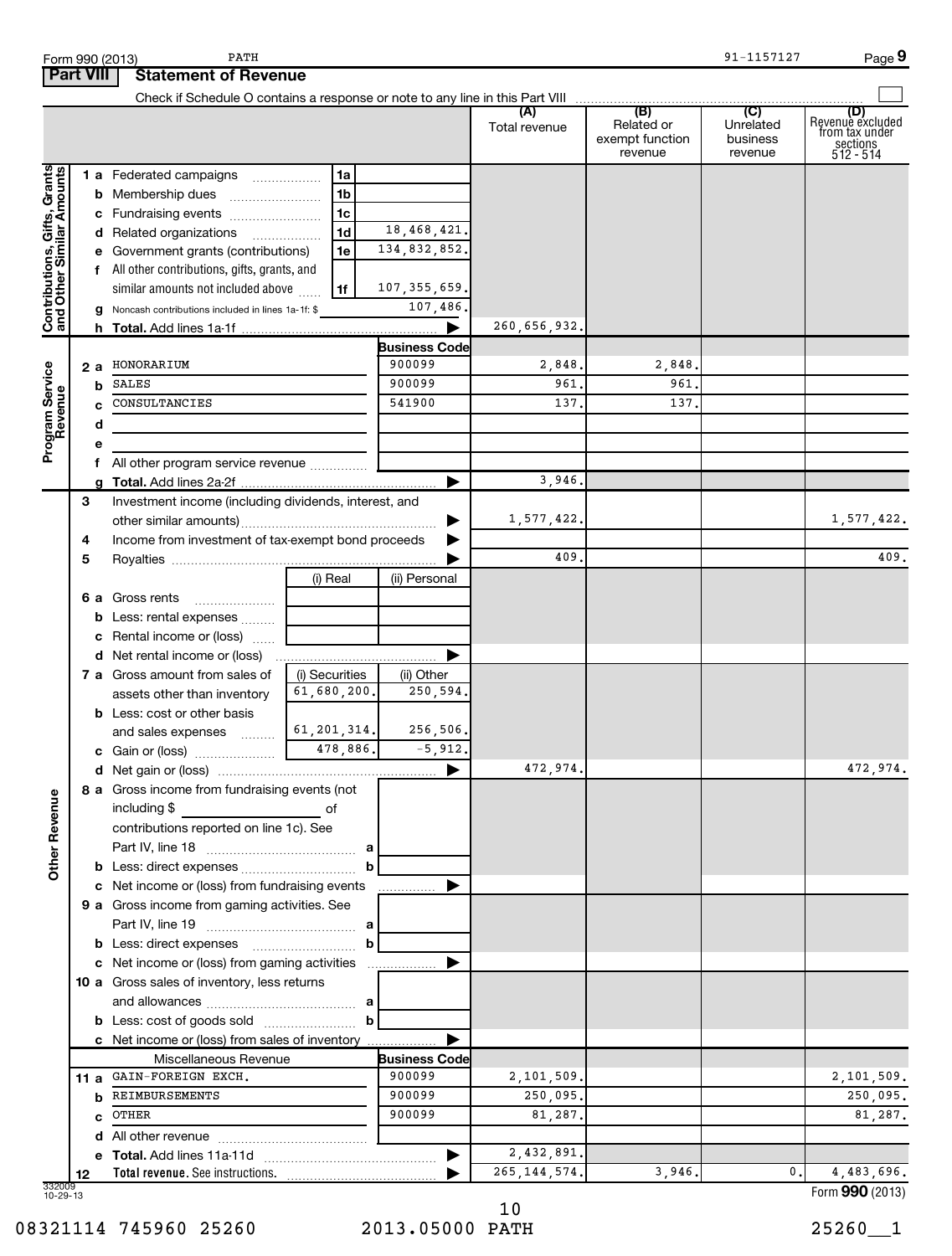PATH 91-1157127

*Section 501(c)(3) and 501(c)(4) organizations must complete all columns. All other organizations must complete column (A).* **Part IX Statement of Functional Expenses**

|              | bechon oo nchol aha oo nch+) organizahons mast complete ali columns. Ali olher organizahons mast complete column (A)                                                                                        |                       |                                    |                                           |                                |
|--------------|-------------------------------------------------------------------------------------------------------------------------------------------------------------------------------------------------------------|-----------------------|------------------------------------|-------------------------------------------|--------------------------------|
|              | Do not include amounts reported on lines 6b,<br>7b, 8b, 9b, and 10b of Part VIII.                                                                                                                           | (A)<br>Total expenses | (B)<br>Program service<br>expenses | (C)<br>Management and<br>general expenses | (D)<br>Fundraising<br>expenses |
| $\mathbf 1$  | Grants and other assistance to governments and<br>organizations in the United States. See Part IV, line 21                                                                                                  | 33, 377, 700.         | 33, 377, 700.                      |                                           |                                |
| $\mathbf{2}$ | Grants and other assistance to individuals in<br>the United States. See Part IV, line 22                                                                                                                    |                       |                                    |                                           |                                |
| 3            | Grants and other assistance to governments,                                                                                                                                                                 |                       |                                    |                                           |                                |
|              | organizations, and individuals outside the                                                                                                                                                                  |                       |                                    |                                           |                                |
|              | United States. See Part IV, lines 15 and 16                                                                                                                                                                 | 39, 326, 884.         | 39, 326, 884.                      |                                           |                                |
| 4            | Benefits paid to or for members                                                                                                                                                                             |                       |                                    |                                           |                                |
| 5            | Compensation of current officers, directors,                                                                                                                                                                |                       |                                    |                                           |                                |
|              | trustees, and key employees                                                                                                                                                                                 | 6,698,256.            | 3,994,374.                         | 2,650,930.                                | 52,952.                        |
| 6            | Compensation not included above, to disqualified                                                                                                                                                            |                       |                                    |                                           |                                |
|              | persons (as defined under section 4958(f)(1)) and                                                                                                                                                           |                       |                                    |                                           |                                |
|              | persons described in section 4958(c)(3)(B)                                                                                                                                                                  | 72, 296, 991.         |                                    |                                           |                                |
| 7            |                                                                                                                                                                                                             |                       | 43, 261, 725.                      | 28, 148, 617.                             | 886,649.                       |
| 8            | Pension plan accruals and contributions (include<br>section 401(k) and 403(b) employer contributions)                                                                                                       | 7,030,592.            |                                    | 7,030,592.                                |                                |
|              |                                                                                                                                                                                                             | 9,663,814.            | 694,132.                           | 8,969,682.                                |                                |
| 9<br>10      | Other employee benefits                                                                                                                                                                                     | 5,936,515.            | 412,245.                           | 5,524,270.                                |                                |
| 11           | Fees for services (non-employees):                                                                                                                                                                          |                       |                                    |                                           |                                |
| a            |                                                                                                                                                                                                             |                       |                                    |                                           |                                |
| b            |                                                                                                                                                                                                             | 516,660.              | 118,915.                           | 397,745.                                  |                                |
|              |                                                                                                                                                                                                             | 555,785.              | 154, 116.                          | 401,669.                                  |                                |
| d            |                                                                                                                                                                                                             | 27,000.               | 12,000.                            | 15,000.                                   |                                |
|              | Professional fundraising services. See Part IV, line 17                                                                                                                                                     |                       |                                    |                                           |                                |
| f            | Investment management fees                                                                                                                                                                                  | 312,703.              |                                    | 312,703.                                  |                                |
| a            | Other. (If line 11g amount exceeds 10% of line 25,                                                                                                                                                          |                       |                                    |                                           |                                |
|              | column (A) amount, list line 11g expenses on Sch O.)                                                                                                                                                        | 12,598,323.           | 7,100,364.                         | 5, 317, 655.                              | 180,304.                       |
| 12           |                                                                                                                                                                                                             | 218,752.              | 123,356.                           | 87,605.                                   | 7,791.                         |
| 13           |                                                                                                                                                                                                             | 6, 175, 984.          | 4,877,457.                         | 1,243,109.                                | 55,418.                        |
| 14           |                                                                                                                                                                                                             | 1,043,538.            | 371,097.                           | 623, 542.                                 | 48,899.                        |
| 15           |                                                                                                                                                                                                             | 147,271.              | 144,906.                           | 2,365.                                    |                                |
| 16           |                                                                                                                                                                                                             | 9,782,260.            | 987,844.                           | 8,792,311.                                | 2,105.                         |
| 17           |                                                                                                                                                                                                             | 21,685,946.           | 19,636,132.                        | 1,994,331.                                | 55,483.                        |
| 18           | Payments of travel or entertainment expenses                                                                                                                                                                |                       |                                    |                                           |                                |
|              | for any federal, state, or local public officials                                                                                                                                                           |                       |                                    |                                           |                                |
| 19           | Conferences, conventions, and meetings                                                                                                                                                                      | 8,555,307.<br>93,052. | 7,950,654                          | 439,240.<br>93,052.                       | 165,413.                       |
| 20           | Interest                                                                                                                                                                                                    |                       |                                    |                                           |                                |
| 21<br>22     | Depreciation, depletion, and amortization                                                                                                                                                                   | 2,453,801             | 179,178.                           | 2,274,623                                 |                                |
| 23           | Insurance                                                                                                                                                                                                   | 438,243.              | 118,674.                           | 319,569.                                  |                                |
| 24           | Other expenses. Itemize expenses not covered<br>above. (List miscellaneous expenses in line 24e. If line<br>24e amount exceeds 10% of line 25, column (A)<br>amount, list line 24e expenses on Schedule O.) |                       |                                    |                                           |                                |
| a            | <b>SUBCONTRACTS</b>                                                                                                                                                                                         | 34, 183, 269.         | 33,094,547.                        | 783,874                                   | 304,848.                       |
|              | EQUIP RENT & MAINT                                                                                                                                                                                          | 4,851,665.            | 3,607,546.                         | 1,228,445.                                | 15,674.                        |
| c            | FACILITIES ALLOC                                                                                                                                                                                            | 0.                    | 9,454,348.                         | $-9,751,809.$                             | 297,461.                       |
| d            | LEAVE & BENS ALLOC                                                                                                                                                                                          | 0.                    | 22,902,806.                        | $-23, 376, 054.$                          | 473,248.                       |
| е            | All other expenses                                                                                                                                                                                          | 7,731,632.            | 6,604,327.                         | 748,712.                                  | 378,593.                       |
| 25           | Total functional expenses. Add lines 1 through 24e                                                                                                                                                          | 285, 701, 943.        | 238, 505, 327.                     | 44, 271, 778.                             | 2,924,838.                     |
| 26           | Joint costs. Complete this line only if the organization                                                                                                                                                    |                       |                                    |                                           |                                |
|              | reported in column (B) joint costs from a combined                                                                                                                                                          |                       |                                    |                                           |                                |
|              | educational campaign and fundraising solicitation.                                                                                                                                                          |                       |                                    |                                           |                                |
|              | Check here $\blacktriangleright$<br>if following SOP 98-2 (ASC 958-720)                                                                                                                                     |                       |                                    |                                           |                                |

332010 10-29-13

08321114 745960 25260 2013.05000 PATH 25260 25260

Form **990** (2013)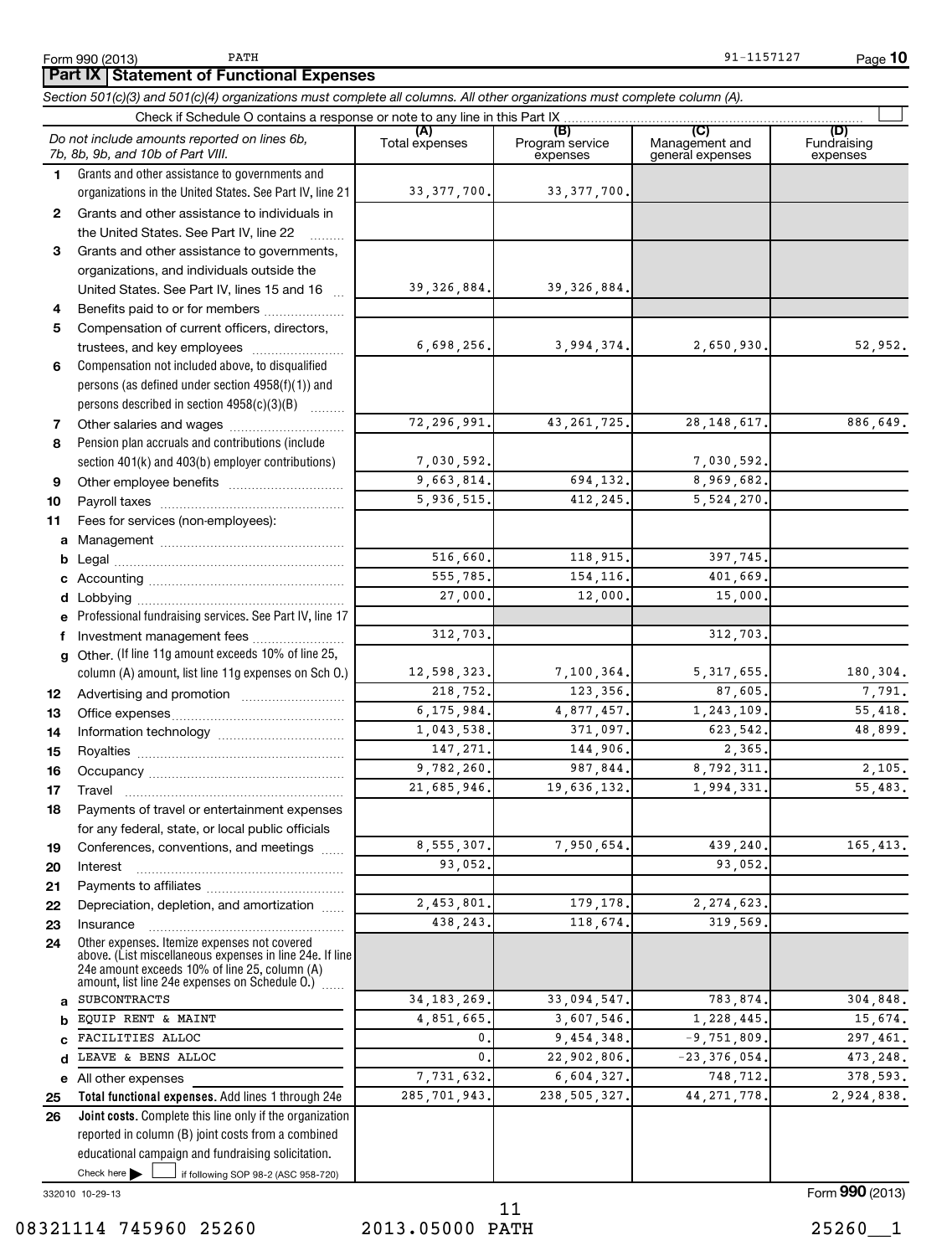| 27             |        |                       |                                                                        | 20,660,464.                                                                                                                                                                                                                                      | 27 | 21,836,456                       |
|----------------|--------|-----------------------|------------------------------------------------------------------------|--------------------------------------------------------------------------------------------------------------------------------------------------------------------------------------------------------------------------------------------------|----|----------------------------------|
| 28             |        |                       |                                                                        |                                                                                                                                                                                                                                                  | 28 | 403, 540, 565                    |
| 29             |        |                       |                                                                        | 3, 375, 045.                                                                                                                                                                                                                                     | 29 | 3, 377, 595                      |
|                |        |                       |                                                                        |                                                                                                                                                                                                                                                  |    |                                  |
|                |        |                       |                                                                        |                                                                                                                                                                                                                                                  |    |                                  |
| 30             |        |                       |                                                                        | 30                                                                                                                                                                                                                                               |    |                                  |
| 31             |        |                       | 31                                                                     |                                                                                                                                                                                                                                                  |    |                                  |
| 32             |        |                       |                                                                        |                                                                                                                                                                                                                                                  | 32 |                                  |
| 33             |        |                       |                                                                        | 448, 539, 151.                                                                                                                                                                                                                                   | 33 | 428,754,616                      |
| 34             |        |                       |                                                                        |                                                                                                                                                                                                                                                  | 34 | 485, 822, 280                    |
|                |        |                       |                                                                        |                                                                                                                                                                                                                                                  |    | Form 990 (2013                   |
|                |        |                       |                                                                        |                                                                                                                                                                                                                                                  |    |                                  |
|                |        |                       |                                                                        |                                                                                                                                                                                                                                                  |    |                                  |
|                |        |                       |                                                                        |                                                                                                                                                                                                                                                  |    |                                  |
|                |        |                       |                                                                        |                                                                                                                                                                                                                                                  |    |                                  |
| $10 - 29 - 13$ |        |                       |                                                                        |                                                                                                                                                                                                                                                  |    |                                  |
|                |        |                       | 12                                                                     |                                                                                                                                                                                                                                                  |    |                                  |
|                |        |                       |                                                                        |                                                                                                                                                                                                                                                  |    | 25260 1                          |
|                |        |                       |                                                                        |                                                                                                                                                                                                                                                  |    |                                  |
|                | 332011 | 08321114 745960 25260 | Permanently restricted net assets<br>and complete lines 30 through 34. | Organizations that do not follow SFAS 117 (ASC 958), check here $\blacktriangleright$<br>Paid-in or capital surplus, or land, building, or equipment fund<br>Retained earnings, endowment, accumulated income, or other funds<br>2013.05000 PATH |    | 424, 503, 642.<br>507, 730, 565. |

|                             |    |                                                                                                                                                                    |                |               | (A)<br>Beginning of year   |                          | (B)<br>End of year |
|-----------------------------|----|--------------------------------------------------------------------------------------------------------------------------------------------------------------------|----------------|---------------|----------------------------|--------------------------|--------------------|
|                             | 1. | Cash - non-interest-bearing                                                                                                                                        |                |               | 5,456,357.                 | $\mathbf{1}$             | 13, 397, 133.      |
|                             | 2  |                                                                                                                                                                    |                |               | 7,755,742.                 | $\mathbf{2}$             | 40,026,863.        |
|                             | З  |                                                                                                                                                                    | 267, 202, 359. | 3             | 254, 302, 858.             |                          |                    |
|                             | 4  |                                                                                                                                                                    | 7,835,110.     | 4             | 7,771,974.                 |                          |                    |
|                             | 5  | Loans and other receivables from current and former officers, directors,                                                                                           |                |               |                            |                          |                    |
|                             |    | trustees, key employees, and highest compensated employees. Complete                                                                                               |                |               |                            |                          |                    |
|                             |    |                                                                                                                                                                    |                | 5             |                            |                          |                    |
|                             | 6  | Loans and other receivables from other disqualified persons (as defined under<br>section 4958(f)(1)), persons described in section 4958(c)(3)(B), and contributing |                |               |                            |                          |                    |
|                             |    | employers and sponsoring organizations of section 501(c)(9) voluntary                                                                                              |                |               |                            |                          |                    |
|                             |    | employees' beneficiary organizations (see instr). Complete Part II of Sch L                                                                                        |                | 6             |                            |                          |                    |
| Assets                      | 7  |                                                                                                                                                                    |                |               |                            | $\overline{\phantom{a}}$ |                    |
|                             | 8  |                                                                                                                                                                    |                |               |                            | 8                        |                    |
|                             | 9  |                                                                                                                                                                    |                |               | 2,621,049.                 | 9                        | 2,850,259.         |
|                             |    | 10a Land, buildings, and equipment: cost or other                                                                                                                  |                |               |                            |                          |                    |
|                             |    | basis. Complete Part VI of Schedule D  10a                                                                                                                         |                | 34, 181, 385. |                            |                          |                    |
|                             |    |                                                                                                                                                                    |                | 15,603,671.   | 20, 359, 258.              | 10 <sub>c</sub>          | 18, 577, 714.      |
|                             | 11 |                                                                                                                                                                    |                |               | $\overline{196,097,539}$ . | 11                       | 148,068,288.       |
|                             | 12 |                                                                                                                                                                    |                |               |                            | 12                       |                    |
|                             | 13 |                                                                                                                                                                    |                |               | 13                         |                          |                    |
|                             | 14 |                                                                                                                                                                    |                |               | 403,151.                   | 14                       | 223.973.           |
|                             | 15 |                                                                                                                                                                    |                |               | 0.                         | 15                       | 603,218.           |
|                             | 16 |                                                                                                                                                                    |                |               | 507,730,565.               | 16                       | 485, 822, 280.     |
|                             | 17 |                                                                                                                                                                    |                |               | 53, 959, 115.              | 17                       | 52, 731, 771.      |
|                             | 18 |                                                                                                                                                                    |                | 18            |                            |                          |                    |
|                             | 19 |                                                                                                                                                                    |                | 19            |                            |                          |                    |
|                             | 20 |                                                                                                                                                                    |                |               |                            | 20                       |                    |
|                             | 21 | Escrow or custodial account liability. Complete Part IV of Schedule D                                                                                              |                |               |                            | 21                       |                    |
|                             | 22 | Loans and other payables to current and former officers, directors, trustees,                                                                                      |                |               |                            |                          |                    |
|                             |    | key employees, highest compensated employees, and disqualified persons.                                                                                            |                |               |                            |                          |                    |
| Liabilities                 |    |                                                                                                                                                                    |                |               |                            | 22                       |                    |
|                             | 23 | Secured mortgages and notes payable to unrelated third parties                                                                                                     |                |               | 5, 232, 299.               | 23                       | 4, 335, 893.       |
|                             | 24 |                                                                                                                                                                    |                |               |                            | 24                       |                    |
|                             | 25 | Other liabilities (including federal income tax, payables to related third                                                                                         |                |               |                            |                          |                    |
|                             |    | parties, and other liabilities not included on lines 17-24). Complete Part X of                                                                                    |                |               |                            |                          |                    |
|                             |    | Schedule D                                                                                                                                                         |                |               |                            | 25                       |                    |
|                             | 26 | Total liabilities. Add lines 17 through 25                                                                                                                         |                |               | 59, 191, 414.              | 26                       | 57,067,664.        |
|                             |    | Organizations that follow SFAS 117 (ASC 958), check here $\blacktriangleright$ $\lfloor x \rfloor$                                                                 |                | and           |                            |                          |                    |
|                             |    | complete lines 27 through 29, and lines 33 and 34.                                                                                                                 |                |               |                            |                          |                    |
|                             | 27 |                                                                                                                                                                    |                |               | 20,660,464.                | 27                       | 21,836,456.        |
|                             | 28 | Temporarily restricted net assets                                                                                                                                  | 424, 503, 642. | 28            | 403,540,565.               |                          |                    |
|                             | 29 | Permanently restricted net assets                                                                                                                                  |                | 3, 375, 045.  | 29                         | 3, 377, 595.             |                    |
| Net Assets or Fund Balances |    | Organizations that do not follow SFAS 117 (ASC 958), check here >                                                                                                  |                |               |                            |                          |                    |
|                             |    | and complete lines 30 through 34.                                                                                                                                  |                |               |                            |                          |                    |
|                             | 30 |                                                                                                                                                                    |                |               |                            | 30                       |                    |
|                             | 31 | Paid-in or capital surplus, or land, building, or equipment fund                                                                                                   |                |               |                            | 31                       |                    |
|                             | 32 | Retained earnings, endowment, accumulated income, or other funds                                                                                                   |                |               |                            | 32                       |                    |
|                             | 33 |                                                                                                                                                                    |                |               | 448, 539, 151              | 33                       | 428,754,616.       |
|                             | 34 |                                                                                                                                                                    |                |               | 507,730,565.               | 34                       | 485,822,280.       |

Check if Schedule O contains a response or note to any line in this Part X ...

Form 990 (2013) Page PATH 91-1157127

**11**

 $\left| \begin{array}{c} \end{array} \right|$ 

**Part X** | Balance Sheet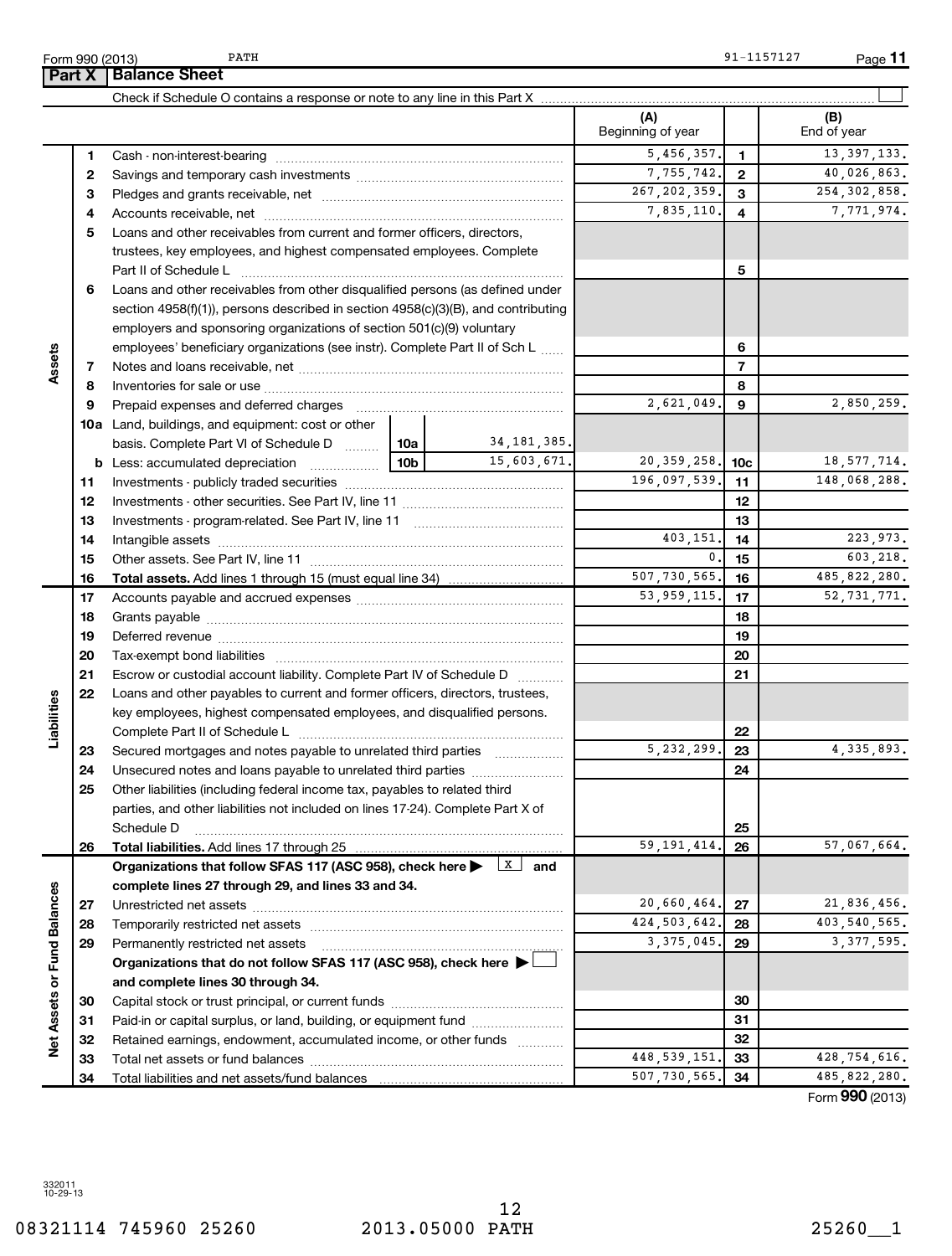| Part XI<br><b>Reconciliation of Net Assets</b>                                                                                                                                                                                           |               |                |
|------------------------------------------------------------------------------------------------------------------------------------------------------------------------------------------------------------------------------------------|---------------|----------------|
|                                                                                                                                                                                                                                          |               |                |
|                                                                                                                                                                                                                                          |               |                |
|                                                                                                                                                                                                                                          |               |                |
| 265, 144, 574.<br>1<br>1                                                                                                                                                                                                                 |               |                |
| 285, 701, 943.<br>$\overline{2}$<br>2                                                                                                                                                                                                    |               |                |
| $\overline{-20}$ , 557, 369.<br>3<br>Revenue less expenses. Subtract line 2 from line 1<br>з                                                                                                                                             |               |                |
| $\overline{\mathbf{4}}$<br>4                                                                                                                                                                                                             |               | 448, 539, 151. |
| 5<br>5                                                                                                                                                                                                                                   |               | 772,834.       |
| 6<br>Donated services and use of facilities<br>6                                                                                                                                                                                         |               |                |
| $\overline{7}$<br>Investment expenses<br>7                                                                                                                                                                                               |               |                |
| 8<br>8<br>Prior period adjustments material contents and content of the content of the content of the content of the content of the content of the content of the content of the content of the content of the content of the content of |               |                |
| $\mathbf{9}$<br>9                                                                                                                                                                                                                        |               | 0.             |
| Net assets or fund balances at end of year. Combine lines 3 through 9 (must equal Part X, line 33,<br>10                                                                                                                                 |               |                |
| 428,754,616.<br>column (B))<br>10                                                                                                                                                                                                        |               |                |
| Part XII Financial Statements and Reporting                                                                                                                                                                                              |               |                |
|                                                                                                                                                                                                                                          |               |                |
|                                                                                                                                                                                                                                          | <b>Yes</b>    | No             |
| $\lfloor x \rfloor$ Accrual<br>Accounting method used to prepare the Form 990: $\Box$ Cash<br>Other<br>1                                                                                                                                 |               |                |
| If the organization changed its method of accounting from a prior year or checked "Other," explain in Schedule O.                                                                                                                        |               |                |
| 2a Were the organization's financial statements compiled or reviewed by an independent accountant?<br>2a                                                                                                                                 |               | х              |
| If "Yes," check a box below to indicate whether the financial statements for the year were compiled or reviewed on a                                                                                                                     |               |                |
| separate basis, consolidated basis, or both:                                                                                                                                                                                             |               |                |
| <b>Consolidated basis</b><br>Both consolidated and separate basis<br>Separate basis                                                                                                                                                      |               |                |
| 2 <sub>b</sub>                                                                                                                                                                                                                           | х             |                |
| If "Yes," check a box below to indicate whether the financial statements for the year were audited on a separate basis,                                                                                                                  |               |                |
| consolidated basis, or both:                                                                                                                                                                                                             |               |                |
| $X$ Consolidated basis<br>Separate basis<br>Both consolidated and separate basis                                                                                                                                                         |               |                |
| c If "Yes" to line 2a or 2b, does the organization have a committee that assumes responsibility for oversight of the audit,                                                                                                              |               |                |
| review, or compilation of its financial statements and selection of an independent accountant?<br>2c                                                                                                                                     | x             |                |
| If the organization changed either its oversight process or selection process during the tax year, explain in Schedule O.                                                                                                                |               |                |
| 3a As a result of a federal award, was the organization required to undergo an audit or audits as set forth in the Single Audit                                                                                                          |               |                |
| За                                                                                                                                                                                                                                       | х             |                |
| b If "Yes," did the organization undergo the required audit or audits? If the organization did not undergo the required audit                                                                                                            |               |                |
| 3b                                                                                                                                                                                                                                       | х<br>$\Omega$ |                |

Form **990** (2013)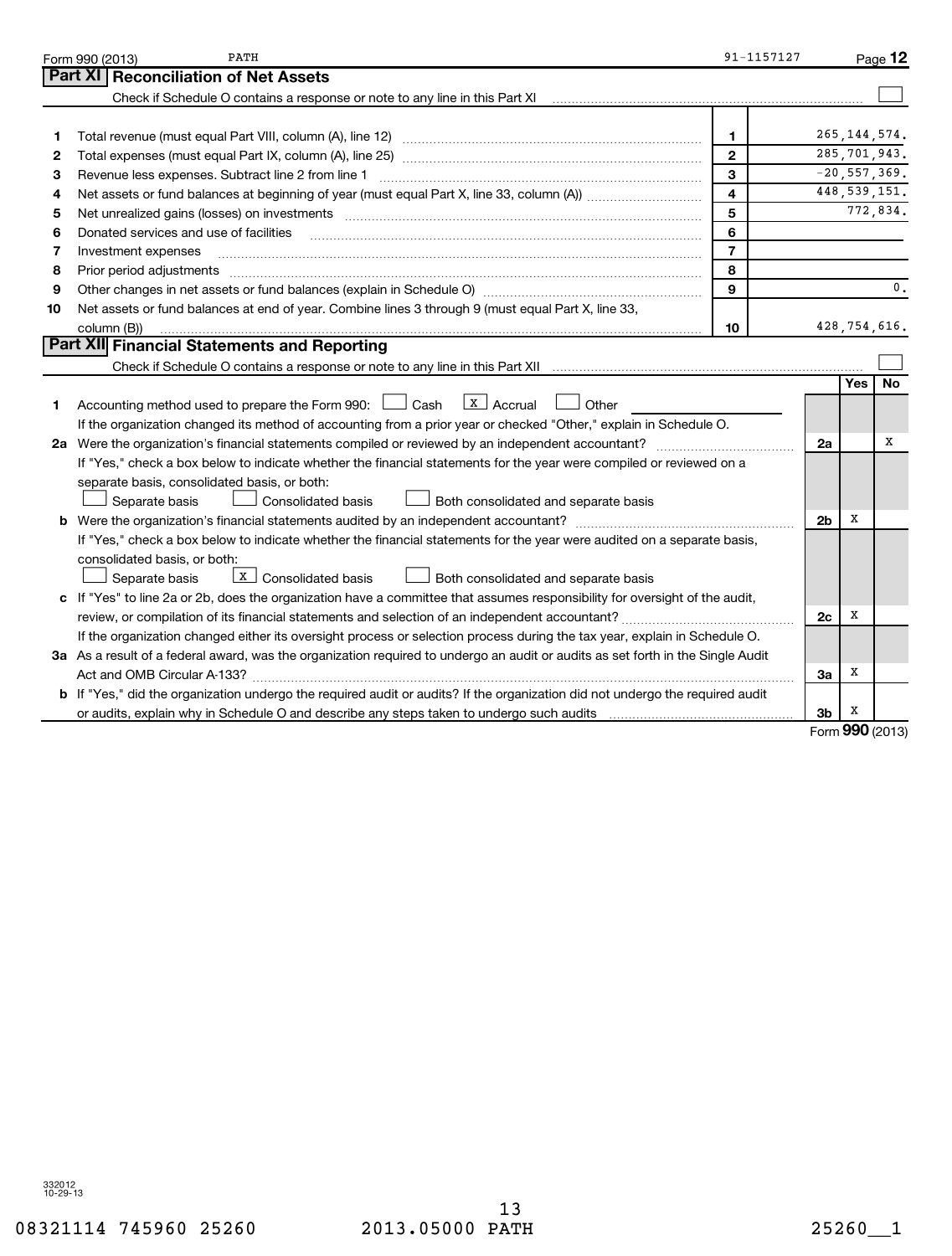| <b>SCHEDULE A</b> |
|-------------------|
|-------------------|

| ום־טכפוט טכפוווט וו        |  |
|----------------------------|--|
| Department of the Treasury |  |

# Form 990 or 990-EZ)<br>
Complete if the organization is a section 501(c)(3) organization or a section<br> **Public Charity Status and Public Support**

#### **4947(a)(1) nonexempt charitable trust. | Attach to Form 990 or Form 990-EZ.**

OMB No. 1545-0047

**Open to Public Inspection**

|  | Internal Revenue Service |                          |  |
|--|--------------------------|--------------------------|--|
|  |                          | Namo of the organization |  |

Information about Schedule A (Form 990 or 990-EZ) and its instructions is at www.irs.gov/form990.

|                                | Name of the organization                                                                                                                                     |                                               |                                                                                                                                               |                            |                                               |                      |    |                      | <b>Employer identification number</b>  |  |            |     |     |
|--------------------------------|--------------------------------------------------------------------------------------------------------------------------------------------------------------|-----------------------------------------------|-----------------------------------------------------------------------------------------------------------------------------------------------|----------------------------|-----------------------------------------------|----------------------|----|----------------------|----------------------------------------|--|------------|-----|-----|
|                                |                                                                                                                                                              | PATH                                          |                                                                                                                                               |                            |                                               |                      |    |                      |                                        |  | 91-1157127 |     |     |
| <b>Part I</b>                  |                                                                                                                                                              |                                               | Reason for Public Charity Status (All organizations must complete this part.) See instructions.                                               |                            |                                               |                      |    |                      |                                        |  |            |     |     |
|                                |                                                                                                                                                              |                                               | The organization is not a private foundation because it is: (For lines 1 through 11, check only one box.)                                     |                            |                                               |                      |    |                      |                                        |  |            |     |     |
| 1                              |                                                                                                                                                              |                                               | A church, convention of churches, or association of churches described in section 170(b)(1)(A)(i).                                            |                            |                                               |                      |    |                      |                                        |  |            |     |     |
| $\mathbf{2}$                   |                                                                                                                                                              |                                               | A school described in section 170(b)(1)(A)(ii). (Attach Schedule E.)                                                                          |                            |                                               |                      |    |                      |                                        |  |            |     |     |
| 3                              |                                                                                                                                                              |                                               | A hospital or a cooperative hospital service organization described in section 170(b)(1)(A)(iii).                                             |                            |                                               |                      |    |                      |                                        |  |            |     |     |
| 4                              |                                                                                                                                                              |                                               | A medical research organization operated in conjunction with a hospital described in section 170(b)(1)(A)(iii). Enter the hospital's name,    |                            |                                               |                      |    |                      |                                        |  |            |     |     |
|                                | city, and state:                                                                                                                                             |                                               |                                                                                                                                               |                            |                                               |                      |    |                      |                                        |  |            |     |     |
| 5                              |                                                                                                                                                              |                                               | An organization operated for the benefit of a college or university owned or operated by a governmental unit described in                     |                            |                                               |                      |    |                      |                                        |  |            |     |     |
|                                | section 170(b)(1)(A)(iv). (Complete Part II.)                                                                                                                |                                               |                                                                                                                                               |                            |                                               |                      |    |                      |                                        |  |            |     |     |
|                                |                                                                                                                                                              |                                               | A federal, state, or local government or governmental unit described in section 170(b)(1)(A)(v).                                              |                            |                                               |                      |    |                      |                                        |  |            |     |     |
| $\mathbf{x}$<br>$\overline{7}$ |                                                                                                                                                              |                                               | An organization that normally receives a substantial part of its support from a governmental unit or from the general public described in     |                            |                                               |                      |    |                      |                                        |  |            |     |     |
|                                |                                                                                                                                                              | section 170(b)(1)(A)(vi). (Complete Part II.) |                                                                                                                                               |                            |                                               |                      |    |                      |                                        |  |            |     |     |
| 8                              |                                                                                                                                                              |                                               | A community trust described in section 170(b)(1)(A)(vi). (Complete Part II.)                                                                  |                            |                                               |                      |    |                      |                                        |  |            |     |     |
| 9                              |                                                                                                                                                              |                                               | An organization that normally receives: (1) more than 33 1/3% of its support from contributions, membership fees, and gross receipts from     |                            |                                               |                      |    |                      |                                        |  |            |     |     |
|                                |                                                                                                                                                              |                                               | activities related to its exempt functions - subject to certain exceptions, and (2) no more than 33 1/3% of its support from gross investment |                            |                                               |                      |    |                      |                                        |  |            |     |     |
|                                |                                                                                                                                                              |                                               | income and unrelated business taxable income (less section 511 tax) from businesses acquired by the organization after June 30, 1975.         |                            |                                               |                      |    |                      |                                        |  |            |     |     |
|                                |                                                                                                                                                              | See section 509(a)(2). (Complete Part III.)   |                                                                                                                                               |                            |                                               |                      |    |                      |                                        |  |            |     |     |
| 10                             |                                                                                                                                                              |                                               | An organization organized and operated exclusively to test for public safety. See section 509(a)(4).                                          |                            |                                               |                      |    |                      |                                        |  |            |     |     |
| 11                             |                                                                                                                                                              |                                               | An organization organized and operated exclusively for the benefit of, to perform the functions of, or to carry out the purposes of one or    |                            |                                               |                      |    |                      |                                        |  |            |     |     |
|                                |                                                                                                                                                              |                                               | more publicly supported organizations described in section 509(a)(1) or section 509(a)(2). See section 509(a)(3). Check the box that          |                            |                                               |                      |    |                      |                                        |  |            |     |     |
|                                |                                                                                                                                                              |                                               | describes the type of supporting organization and complete lines 11e through 11h.                                                             |                            |                                               |                      |    |                      |                                        |  |            |     |     |
|                                | $\Box$ Type I<br>a ∟                                                                                                                                         | $\mathbf{b}$                                  | $\Box$ Type II                                                                                                                                |                            | $c$ $\Box$ Type III - Functionally integrated |                      |    | d l                  | Type III - Non-functionally integrated |  |            |     |     |
| е                              |                                                                                                                                                              |                                               | By checking this box, I certify that the organization is not controlled directly or indirectly by one or more disqualified persons other than |                            |                                               |                      |    |                      |                                        |  |            |     |     |
|                                |                                                                                                                                                              |                                               | foundation managers and other than one or more publicly supported organizations described in section 509(a)(1) or section 509(a)(2).          |                            |                                               |                      |    |                      |                                        |  |            |     |     |
| f                              |                                                                                                                                                              |                                               | If the organization received a written determination from the IRS that it is a Type I, Type II, or Type III                                   |                            |                                               |                      |    |                      |                                        |  |            |     |     |
|                                |                                                                                                                                                              | supporting organization, check this box       |                                                                                                                                               |                            |                                               |                      |    |                      |                                        |  |            |     |     |
| g                              |                                                                                                                                                              |                                               | Since August 17, 2006, has the organization accepted any gift or contribution from any of the following persons?                              |                            |                                               |                      |    |                      |                                        |  |            |     |     |
|                                | (i)                                                                                                                                                          |                                               | A person who directly or indirectly controls, either alone or together with persons described in (ii) and (iii) below,                        |                            |                                               |                      |    |                      |                                        |  |            | Yes | No. |
|                                |                                                                                                                                                              |                                               |                                                                                                                                               |                            |                                               |                      |    |                      |                                        |  | 11g(i)     |     |     |
|                                | (ii)                                                                                                                                                         |                                               |                                                                                                                                               |                            |                                               |                      |    |                      | 11g(ii)                                |  |            |     |     |
|                                |                                                                                                                                                              |                                               |                                                                                                                                               |                            |                                               |                      |    |                      | 11g(iii)                               |  |            |     |     |
| h                              |                                                                                                                                                              |                                               | Provide the following information about the supported organization(s).                                                                        |                            |                                               |                      |    |                      |                                        |  |            |     |     |
|                                |                                                                                                                                                              |                                               |                                                                                                                                               |                            |                                               |                      |    |                      |                                        |  |            |     |     |
|                                | (vi) Is the<br>(iv) is the organization<br>(v) Did you notify the<br>(i) Name of supported<br>(ii) EIN<br>(iii) Type of organization<br>organizátion in col. |                                               |                                                                                                                                               |                            |                                               |                      |    |                      | (vii) Amount of monetary               |  |            |     |     |
|                                | organization                                                                                                                                                 |                                               | (described on lines 1-9                                                                                                                       | in col. (i) listed in your |                                               | organization in col. |    | (i) organized in the |                                        |  | support    |     |     |
|                                |                                                                                                                                                              |                                               | above or IRC section<br>(see instructions))                                                                                                   |                            | governing document?                           | (i) of your support? |    | U.S.?                |                                        |  |            |     |     |
|                                |                                                                                                                                                              |                                               |                                                                                                                                               | Yes                        | No                                            | Yes                  | No | Yes                  | No                                     |  |            |     |     |

**Total**

LHA **For Paperwork Reduction Act Notice, see the Instructions for Form 990 or 990-EZ.**

**Schedule A (Form 990 or 990-EZ) 2013**

332021 09-25-13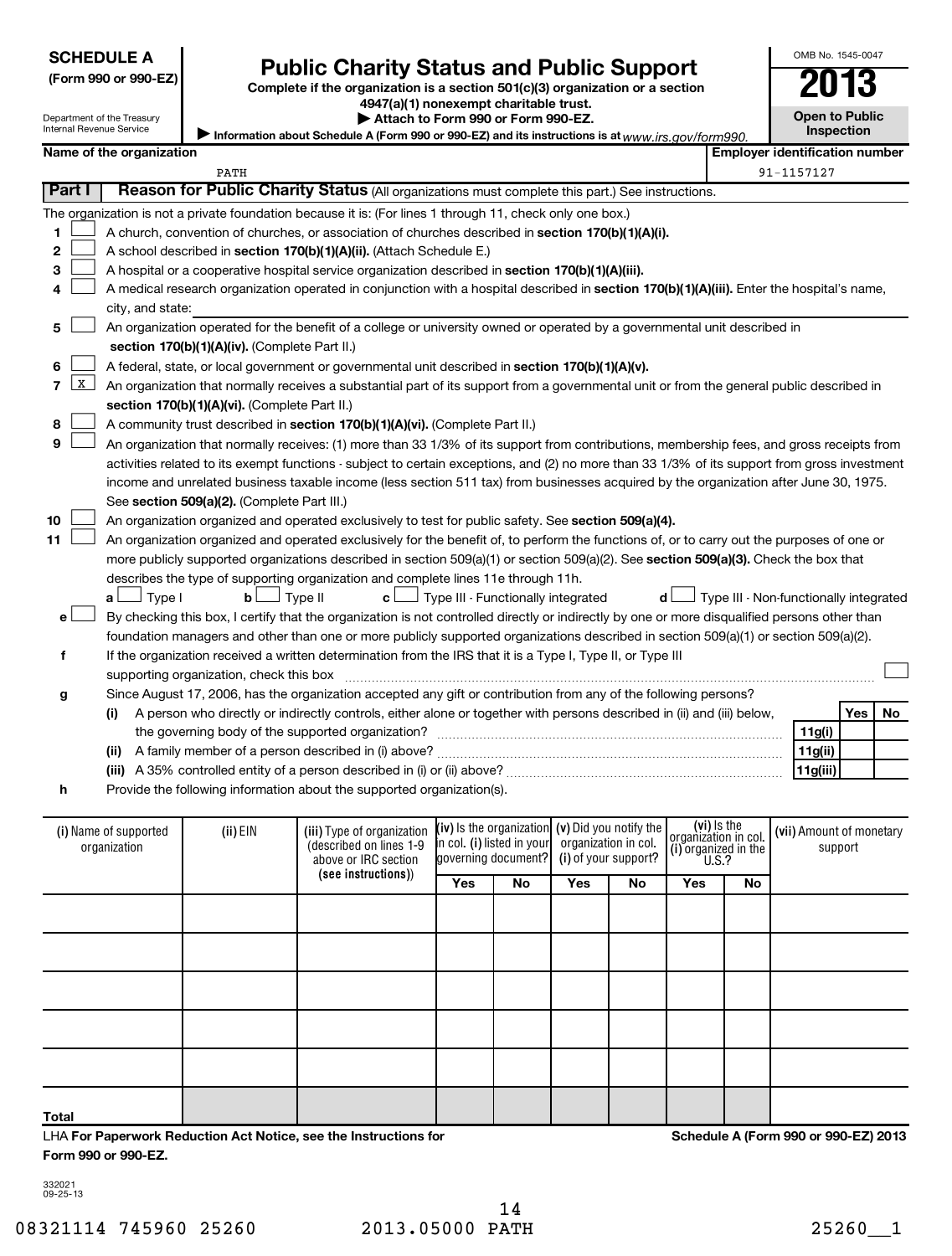**2**

6 Public support. Subtract line 5 from line 4. **Calendar year (or fiscal year beginning in)**  | **Calendar year (or fiscal year beginning in) | (a)** 2009 **| (b)** 2010 **| (c)** 2011 **| (d)** 2012 **| (e)** 2013 **| (f) 1** Gifts, grants, contributions, and **2** Tax revenues levied for the organ-**3** The value of services or facilities **4 Total.** Add lines 1 through 3  $\ldots$ **5** The portion of total contributions **(a)** 2009 **| (b)** 2010 **| (c)** 2011 **| (d)** 2012 **| (e)** 2013 **| (f) 7** Amounts from line 4  $\ldots$  **Amounts** from line 4 **8** Gross income from interest, **9** Net income from unrelated business **10** Other income. Do not include gain **11 Total support.**  Add lines 7 through 10 **12** Gross receipts from related activities, etc. (see instructions) ~~~~~~~~~~~~~~~~~~~~~~~ 13 First five years. If the Form 990 is for the organization's first, second, third, fourth, or fifth tax year as a section 501(c)(3) **12 stop here** organization, check this box and | **14 15 14** Public support percentage for 2013 (line 6, column (f) divided by line 11, column (f))~~~~~~~~~~~~ **15** Public support percentage from 2012 Schedule A, Part II, line 14 ~~~~~~~~~~~~~~~~~~~~~ % 16a 33 1/3% support test - 2013. If the organization did not check the box on line 13, and line 14 is 33 1/3% or more, check this box and **b 33 1/3% support test - 2012.** If the organization did not check a box on line 13 or 16a, and line 15 is 33 1/3% or more, check this box **stop here.**  The organization qualifies as a publicly supported organization ~~~~~~~~~~~~~~~~~~~~~~~~~~~~~~ | and stop here. The organization qualifies as a publicly supported organization  $\ldots$   $\ldots$   $\ldots$   $\ldots$   $\ldots$   $\ldots$   $\ldots$   $\ldots$   $\ldots$   $\ldots$   $\ldots$ Schedule A (Form 990 or 990-EZ) 2013 PATH 30 AM AND 100 AM AND 100 AM AND 100 AM AND 100 AM AND 1157127 (Complete only if you checked the box on line 5, 7, or 8 of Part I or if the organization failed to qualify under Part III. If the organization fails to qualify under the tests listed below, please complete Part III.) 2009 **| (b)** 2010 **| (c)** 2011 **| (d)** 2012 **| (e)** 2013 **| (f)** Total membership fees received. (Do not include any "unusual grants.") ization's benefit and either paid to or expended on its behalf furnished by a governmental unit to the organization without charge by each person (other than a governmental unit or publicly supported organization) included on line 1 that exceeds 2% of the amount shown on line 11,  $column (f)$ 2009 **| (b)** 2010 **| (c)** 2011 **| (d)** 2012 **| (e)** 2013 **| (f)** Total dividends, payments received on securities loans, rents, royalties and income from similar sources activities, whether or not the business is regularly carried on ~ or loss from the sale of capital assets (Explain in Part IV.) **Part II Support Schedule for Organizations Described in Sections 170(b)(1)(A)(iv) and 170(b)(1)(A)(vi) Section A. Public Support Section B. Total Support Section C. Computation of Public Support Percentage**  $\overline{\phantom{a}}$  $\overline{X}$  $\overline{\phantom{a}}$ PATH 91-1157127 257,511,086. 152,434,405. 240,628,741. 171,536,869. 260,656,932. 1082768033. 257,511,086. 152,434,405. 240,628,741. 171,536,869. 260,656,932. 1082768033. 300,921,187. 781,846,846. 257,511,086. 152,434,405. 240,628,741. 171,536,869. 260,656,932. 1082768033. 5,825,631. 4,380,066. 2,797,154. 2,295,453. 1,577,831. 16,876,135. 524,296. 1,557,958. 502,596. 730,742. 2,432,891. 5,748,483. 1105392651. 228,313. 70.73 61.40

**17a 10% -facts-and-circumstances test - 2013.** If the organization did not check a box on line 13, 16a, or 16b, and line 14 is 10% or more, and if the organization meets the "facts-and-circumstances" test, check this box and **stop here.** Explain in Part IV how the organization meets the "facts-and-circumstances" test. The organization qualifies as a publicly supported organization  $\overline{\phantom{a}}$ 

**b 10% -facts-and-circumstances test - 2012.** If the organization did not check a box on line 13, 16a, 16b, or 17a, and line 15 is 10% or more, and if the organization meets the "facts-and-circumstances" test, check this box and **stop here.** Explain in Part IV how the organization meets the "facts-and-circumstances" test. The organization qualifies as a publicly supported organization  $\overline{\phantom{a}}$  $\overline{\phantom{a}}$ 

18 Private foundation. If the organization did not check a box on line 13, 16a, 16b, 17a, or 17b, check this box and see instructions .........

**Schedule A (Form 990 or 990-EZ) 2013**

332022 09-25-13

%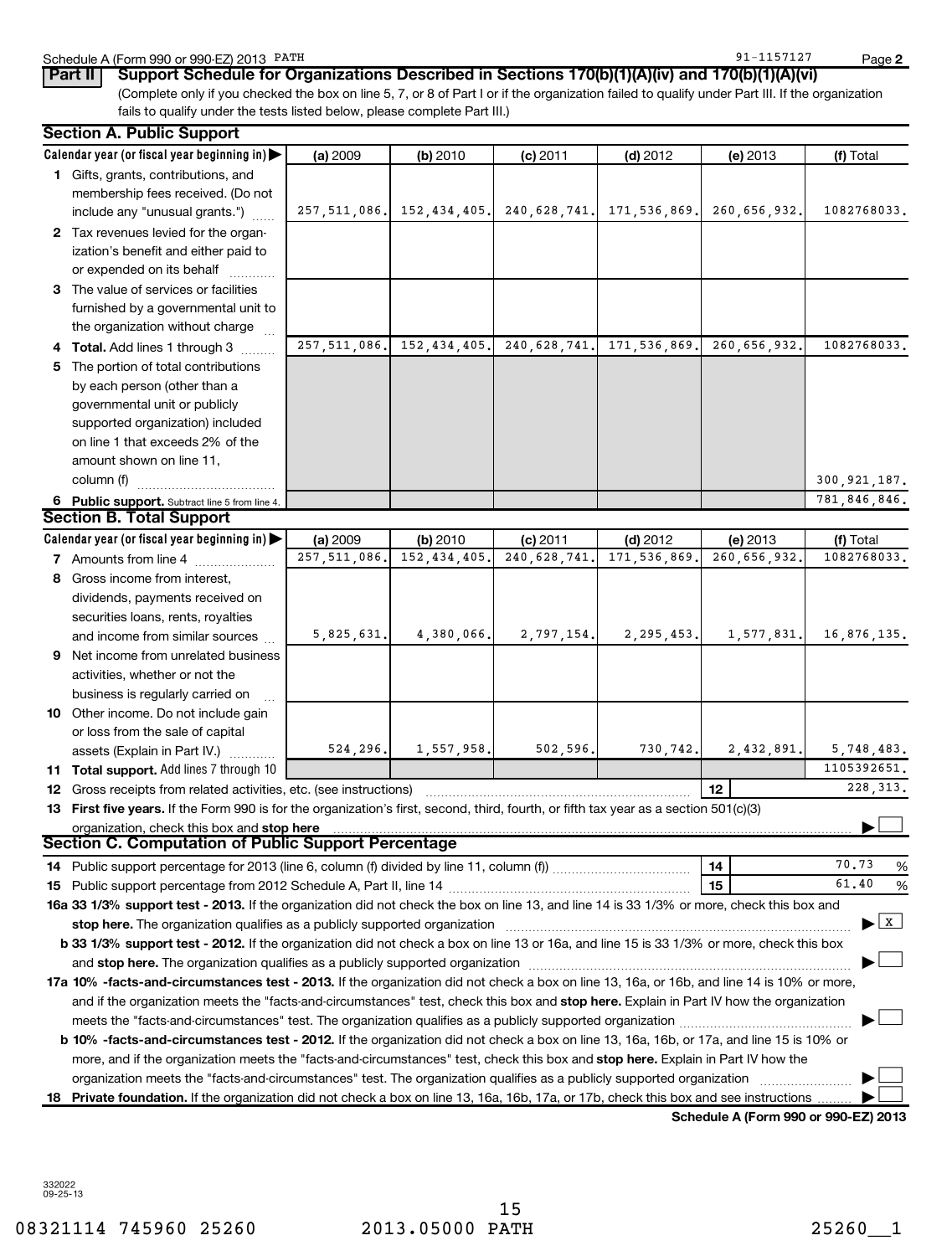| PATH<br>ດາ<br>Schedule A<br>A (Form 990 or 990-EZ) 2013<br>,,⊥∠<br>---- | Page |  |
|-------------------------------------------------------------------------|------|--|
|-------------------------------------------------------------------------|------|--|

#### **Part III | Support Schedule for Organizations Described in Section 509(a)(2)**

91-1157127

**3**

(Complete only if you checked the box on line 9 of Part I or if the organization failed to qualify under Part II. If the organization fails to qualify under the tests listed below, please complete Part II.)

|    | <b>Section A. Public Support</b>                                                                                                                                                                                               |          |          |            |            |                                      |           |
|----|--------------------------------------------------------------------------------------------------------------------------------------------------------------------------------------------------------------------------------|----------|----------|------------|------------|--------------------------------------|-----------|
|    | Calendar year (or fiscal year beginning in)                                                                                                                                                                                    | (a) 2009 | (b) 2010 | (c) 2011   | $(d)$ 2012 | (e) 2013                             | (f) Total |
|    | 1 Gifts, grants, contributions, and                                                                                                                                                                                            |          |          |            |            |                                      |           |
|    | membership fees received. (Do not                                                                                                                                                                                              |          |          |            |            |                                      |           |
|    | include any "unusual grants.")                                                                                                                                                                                                 |          |          |            |            |                                      |           |
|    | <b>2</b> Gross receipts from admissions,<br>merchandise sold or services per-<br>formed, or facilities furnished in<br>any activity that is related to the<br>organization's tax-exempt purpose                                |          |          |            |            |                                      |           |
|    | 3 Gross receipts from activities that                                                                                                                                                                                          |          |          |            |            |                                      |           |
|    | are not an unrelated trade or bus-                                                                                                                                                                                             |          |          |            |            |                                      |           |
|    | iness under section 513                                                                                                                                                                                                        |          |          |            |            |                                      |           |
| 4  | Tax revenues levied for the organ-                                                                                                                                                                                             |          |          |            |            |                                      |           |
|    | ization's benefit and either paid to<br>or expended on its behalf                                                                                                                                                              |          |          |            |            |                                      |           |
|    | 5 The value of services or facilities                                                                                                                                                                                          |          |          |            |            |                                      |           |
|    | furnished by a governmental unit to                                                                                                                                                                                            |          |          |            |            |                                      |           |
|    | the organization without charge                                                                                                                                                                                                |          |          |            |            |                                      |           |
|    | <b>6 Total.</b> Add lines 1 through 5                                                                                                                                                                                          |          |          |            |            |                                      |           |
|    | 7a Amounts included on lines 1, 2, and                                                                                                                                                                                         |          |          |            |            |                                      |           |
|    | 3 received from disqualified persons                                                                                                                                                                                           |          |          |            |            |                                      |           |
|    | <b>b</b> Amounts included on lines 2 and 3 received<br>from other than disqualified persons that<br>exceed the greater of \$5,000 or 1% of the                                                                                 |          |          |            |            |                                      |           |
|    | amount on line 13 for the year<br>c Add lines 7a and 7b                                                                                                                                                                        |          |          |            |            |                                      |           |
|    |                                                                                                                                                                                                                                |          |          |            |            |                                      |           |
|    | 8 Public support (Subtract line 7c from line 6.)<br><b>Section B. Total Support</b>                                                                                                                                            |          |          |            |            |                                      |           |
|    | Calendar year (or fiscal year beginning in)                                                                                                                                                                                    | (a) 2009 | (b) 2010 | $(c)$ 2011 | $(d)$ 2012 | (e) 2013                             | (f) Total |
|    | 9 Amounts from line 6                                                                                                                                                                                                          |          |          |            |            |                                      |           |
|    | <b>10a</b> Gross income from interest,<br>dividends, payments received on<br>securities loans, rents, royalties<br>and income from similar sources                                                                             |          |          |            |            |                                      |           |
|    | <b>b</b> Unrelated business taxable income                                                                                                                                                                                     |          |          |            |            |                                      |           |
|    | (less section 511 taxes) from businesses                                                                                                                                                                                       |          |          |            |            |                                      |           |
|    | acquired after June 30, 1975<br>$\overline{\phantom{a}}$                                                                                                                                                                       |          |          |            |            |                                      |           |
|    | c Add lines 10a and 10b                                                                                                                                                                                                        |          |          |            |            |                                      |           |
|    | <b>11</b> Net income from unrelated business<br>activities not included in line 10b,<br>whether or not the business is<br>regularly carried on                                                                                 |          |          |            |            |                                      |           |
|    | 12 Other income. Do not include gain<br>or loss from the sale of capital<br>assets (Explain in Part IV.)                                                                                                                       |          |          |            |            |                                      |           |
|    | <b>13</b> Total support. (Add lines 9, 10c, 11, and 12.)                                                                                                                                                                       |          |          |            |            |                                      |           |
|    | 14 First five years. If the Form 990 is for the organization's first, second, third, fourth, or fifth tax year as a section 501(c)(3) organization,                                                                            |          |          |            |            |                                      |           |
|    | check this box and stop here with the continuum control of the state of the state of the state of the state of the state of the state of the state of the state of the state of the state of the state of the state of the sta |          |          |            |            |                                      |           |
|    | <b>Section C. Computation of Public Support Percentage</b>                                                                                                                                                                     |          |          |            |            |                                      |           |
|    |                                                                                                                                                                                                                                |          |          |            |            | 15                                   | %         |
|    |                                                                                                                                                                                                                                |          |          |            |            | 16                                   | %         |
|    | Section D. Computation of Investment Income Percentage                                                                                                                                                                         |          |          |            |            |                                      |           |
|    |                                                                                                                                                                                                                                |          |          |            |            | 17                                   | %         |
|    | 18 Investment income percentage from 2012 Schedule A, Part III, line 17                                                                                                                                                        |          |          |            |            | 18                                   | %         |
|    | 19a 33 1/3% support tests - 2013. If the organization did not check the box on line 14, and line 15 is more than 33 1/3%, and line 17 is not                                                                                   |          |          |            |            |                                      |           |
|    | more than 33 1/3%, check this box and stop here. The organization qualifies as a publicly supported organization                                                                                                               |          |          |            |            |                                      |           |
|    | b 33 1/3% support tests - 2012. If the organization did not check a box on line 14 or line 19a, and line 16 is more than 33 1/3%, and                                                                                          |          |          |            |            |                                      |           |
|    | line 18 is not more than 33 1/3%, check this box and stop here. The organization qualifies as a publicly supported organization                                                                                                |          |          |            |            |                                      |           |
| 20 |                                                                                                                                                                                                                                |          |          |            |            |                                      |           |
|    | 332023 09-25-13                                                                                                                                                                                                                |          |          | 1 ሬ        |            | Schedule A (Form 990 or 990-EZ) 2013 |           |

16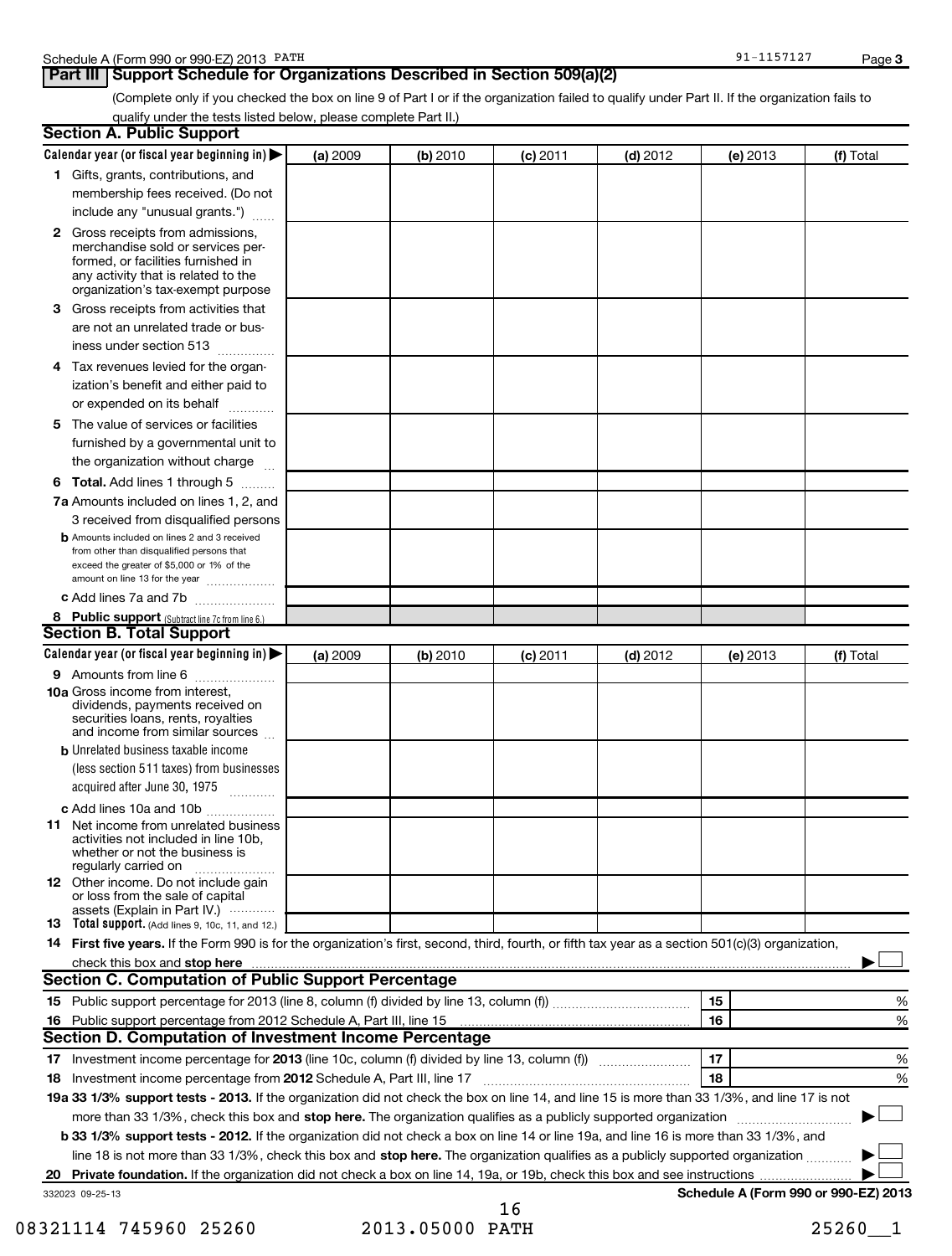| Schedule A (Form 990 or 990-EZ) 2013 PATH               |                                                                                                                                   | $91 - 1157127$<br>Page 4             |
|---------------------------------------------------------|-----------------------------------------------------------------------------------------------------------------------------------|--------------------------------------|
| Part IV                                                 | Supplemental Information. Provide the explanations required by Part II, line 10; Part II, line 17a or 17b; and Part III, line 12. |                                      |
|                                                         | Also complete this part for any additional information. (See instructions).                                                       |                                      |
| SCHEDULE A, PART II, SECTION B, LINE 10 - OTHER INCOME: |                                                                                                                                   |                                      |
|                                                         | EXPLANATION: REIMBURSEMENTS BY THIRD PARTIES OF EXPENSES INCURRED BY PATH                                                         |                                      |
|                                                         | AND OTHER MISCELLANEOUS REVENUE: \$331,382 AND GAIN ON FOREIGN EXCHANGE OF                                                        |                                      |
| \$2,101,509.                                            |                                                                                                                                   |                                      |
|                                                         |                                                                                                                                   |                                      |
|                                                         |                                                                                                                                   |                                      |
|                                                         |                                                                                                                                   |                                      |
|                                                         |                                                                                                                                   |                                      |
|                                                         |                                                                                                                                   |                                      |
|                                                         |                                                                                                                                   |                                      |
|                                                         |                                                                                                                                   |                                      |
|                                                         |                                                                                                                                   |                                      |
|                                                         |                                                                                                                                   |                                      |
|                                                         |                                                                                                                                   |                                      |
|                                                         |                                                                                                                                   |                                      |
|                                                         |                                                                                                                                   |                                      |
|                                                         |                                                                                                                                   |                                      |
|                                                         |                                                                                                                                   |                                      |
|                                                         |                                                                                                                                   |                                      |
|                                                         |                                                                                                                                   |                                      |
|                                                         |                                                                                                                                   |                                      |
|                                                         |                                                                                                                                   |                                      |
|                                                         |                                                                                                                                   |                                      |
|                                                         |                                                                                                                                   |                                      |
|                                                         |                                                                                                                                   |                                      |
|                                                         |                                                                                                                                   |                                      |
|                                                         |                                                                                                                                   |                                      |
|                                                         |                                                                                                                                   |                                      |
|                                                         |                                                                                                                                   |                                      |
|                                                         |                                                                                                                                   |                                      |
|                                                         |                                                                                                                                   |                                      |
|                                                         |                                                                                                                                   |                                      |
|                                                         |                                                                                                                                   |                                      |
|                                                         |                                                                                                                                   |                                      |
|                                                         |                                                                                                                                   |                                      |
| 332024 09-25-13                                         | 17                                                                                                                                | Schedule A (Form 990 or 990-EZ) 2013 |
| 08321114 745960 25260                                   | 2013.05000 PATH                                                                                                                   | 25260<br>$\mathbf{1}$                |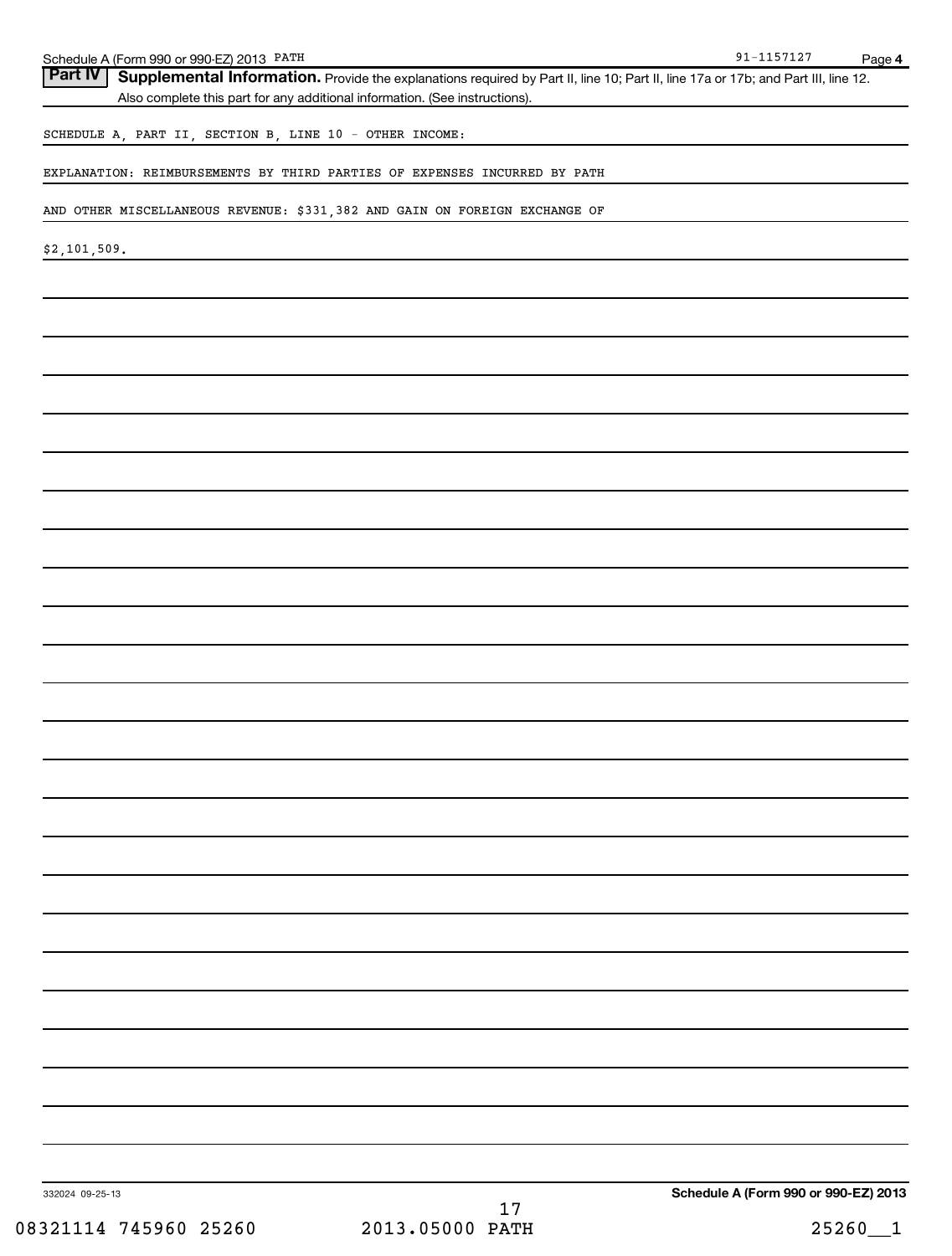\*\* PUBLIC DISCLOSURE COPY \*\*

# **Schedule B Schedule of Contributors**

**or 990-PF) | Attach to Form 990, Form 990-EZ, or Form 990-PF. | Information about Schedule B (Form 990, 990-EZ, or 990-PF) and its instructions is at** <sub>www.irs.gov/form990  $\cdot$ </sub>

**2013**

OMB No. 1545-0047

**Name of the organization Employer identification number**

| a |  | 1 | 5 |  |
|---|--|---|---|--|

|  | Name of the organization |
|--|--------------------------|
|--|--------------------------|

Department of the Treasury Internal Revenue Service

**(Form 990, 990-EZ,**

|                    | PATH                                                                      |  |  |  |  |  |
|--------------------|---------------------------------------------------------------------------|--|--|--|--|--|
|                    | <b>Organization type (check one):</b>                                     |  |  |  |  |  |
| Filers of:         | Section:                                                                  |  |  |  |  |  |
| Form 990 or 990-EZ | x  <br>$501(c)(3)$ (enter number) organization                            |  |  |  |  |  |
|                    | 4947(a)(1) nonexempt charitable trust not treated as a private foundation |  |  |  |  |  |
|                    | 527 political organization                                                |  |  |  |  |  |

|             | 527 political organization                                                   |
|-------------|------------------------------------------------------------------------------|
| Form 990-PF |                                                                              |
|             | $\Box$ 4947(a)(1) nonexempt charitable trust treated as a private foundation |
|             |                                                                              |

Check if your organization is covered by the General Rule or a Special Rule. **Note.**  Only a section 501(c)(7), (8), or (10) organization can check boxes for both the General Rule and a Special Rule. See instructions.

#### **General Rule**

For an organization filing Form 990, 990-EZ, or 990-PF that received, during the year, \$5,000 or more (in money or property) from any one contributor. Complete Parts I and II.  $\left\vert \cdot\right\vert$ 

#### **Special Rules**

509(a)(1) and 170(b)(1)(A)(vi) and received from any one contributor, during the year, a contribution of the greater of (1**)** \$5,000 or (**2**) 2%  $\boxed{\text{X}}$  For a section 501(c)(3) organization filing Form 990 or 990-EZ that met the 33 1/3% support test of the regulations under sections of the amount on (i) Form 990, Part VIII, line 1h, or (ii) Form 990-EZ, line 1. Complete Parts I and II.

total contributions of more than \$1,000 for use exclusively for religious, charitable, scientific, literary, or educational purposes, or For a section 501(c)(7), (8), or (10) organization filing Form 990 or 990-EZ that received from any one contributor, during the year, the prevention of cruelty to children or animals. Complete Parts I, II, and III.  $\left\vert \cdot\right\vert$ 

purpose. Do not complete any of the parts unless the General Rule applies to this organization because it received nonexclusively contributions for use exclusively for religious, charitable, etc., purposes, but these contributions did not total to more than \$1,000. If this box is checked, enter here the total contributions that were received during the year for an exclusively religious, charitable, etc., For a section 501(c)(7), (8), or (10) organization filing Form 990 or 990-EZ that received from any one contributor, during the year, religious, charitable, etc., contributions of \$5,000 or more during the year  $\Box$   $\Box$   $\Box$   $\Box$  $\left\vert \cdot\right\vert$ 

**Caution.** An organization that is not covered by the General Rule and/or the Special Rules does not file Schedule B (Form 990, 990-EZ, or 990-PF),  **must** but it answer "No" on Part IV, line 2, of its Form 990; or check the box on line H of its Form 990-EZ or on its Form 990-PF, Part I, line 2, to certify that it does not meet the filing requirements of Schedule B (Form 990, 990-EZ, or 990-PF).

LHA For Paperwork Reduction Act Notice, see the Instructions for Form 990, 990-EZ, or 990-PF. Schedule B (Form 990, 990-EZ, or 990-PF) (2013)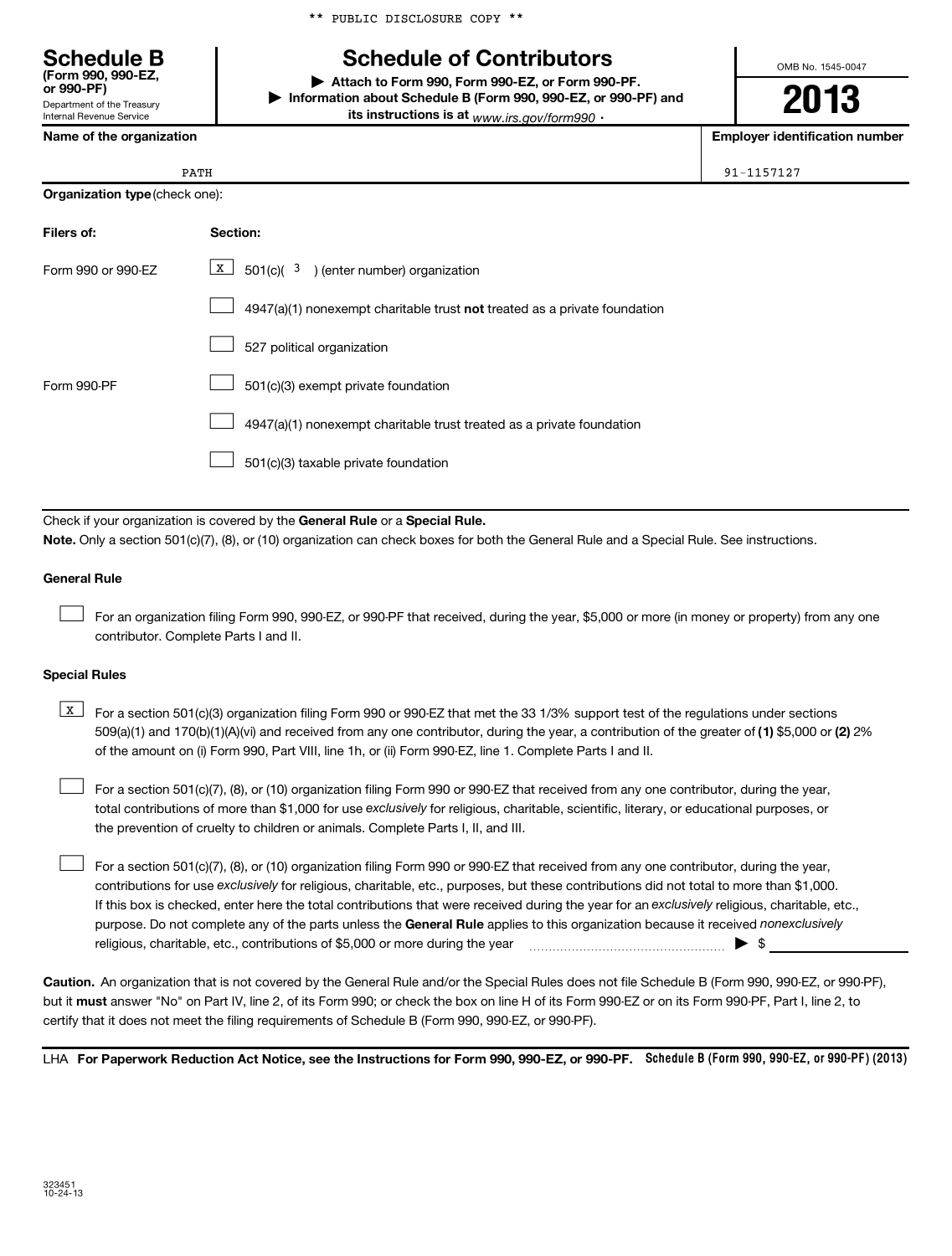|              | Name of organization                                                                                  | <b>Employer identification number</b> |                                                                                              |
|--------------|-------------------------------------------------------------------------------------------------------|---------------------------------------|----------------------------------------------------------------------------------------------|
| PATH         |                                                                                                       |                                       | 91-1157127                                                                                   |
| Part I       | <b>Contributors</b> (see instructions). Use duplicate copies of Part I if additional space is needed. |                                       |                                                                                              |
| (a)<br>No.   | (b)<br>Name, address, and $ZIP + 4$                                                                   | (c)<br><b>Total contributions</b>     | (d)<br><b>Type of contribution</b>                                                           |
| $\mathbf{1}$ |                                                                                                       | 78, 195, 580.<br>\$.                  | X<br>Person<br>Payroll<br><b>Noncash</b><br>(Complete Part II for<br>noncash contributions.) |

 $\begin{array}{|c|c|c|c|c|c|}\hline \end{array}$  Person  $\begin{array}{|c|c|c|c|}\hline \end{array}$ 

 $\frac{3}{2}$  Person  $\frac{1}{2}$ 

 $\frac{4}{4}$  Person  $\frac{1}{2}$ 

5 X

**(c) Total contributions**

**(c) Total contributions**

44,028,487.

12,702,315.

64,243,081.

5,491,877.

\$

\$

\$

\$

\$

**(c) Total contributions**

**(c) Total contributions**

**(c) Total contributions**

**(d) Type of contribution**

> $\sqrt{\frac{1}{\pi}}$  $\Box$  $\Box$

> $\lfloor x \rfloor$  $\Box$  $\Box$

> $\boxed{\mathbf{X}}$  $\Box$  $\Box$

 $\boxed{\mathbf{X}}$  $\Box$  $\Box$ 

**(d) Type of contribution**

(Complete Part II for noncash contributions.)

**(d) Type of contribution**

(Complete Part II for noncash contributions.)

**(d) Type of contribution**

(Complete Part II for noncash contributions.)

**(d) Type of contribution**

(Complete Part II for noncash contributions.)

**Person Payroll Noncash**

**Person Payroll Noncash**

**Person Payroll Noncash**

**Person Payroll Noncash**

**(b) Name, address, and ZIP + 4**

**(b) Name, address, and ZIP + 4**

**(b) Name, address, and ZIP + 4**

**(b) Name, address, and ZIP + 4**

**(b) Name, address, and ZIP + 4**

|  |  | I |
|--|--|---|
|  |  |   |
|  |  |   |
|  |  |   |
|  |  |   |
|  |  |   |
|  |  |   |
|  |  |   |
|  |  |   |
|  |  |   |
|  |  |   |
|  |  |   |
|  |  |   |
|  |  |   |

**(a) No.**

**(a) No.**

**(a) No.**

**(a) No.**

**(a) No.**

**Schedule B (Form 990, 990-EZ, or 990-PF) (2013)**

**Person Payroll Noncash**

(Complete Part II for noncash contributions.)

 $\Box$  $\Box$  $\Box$ 

08321114 745960 25260 2013.05000 PATH 25260 25260 19

323452 10-24-13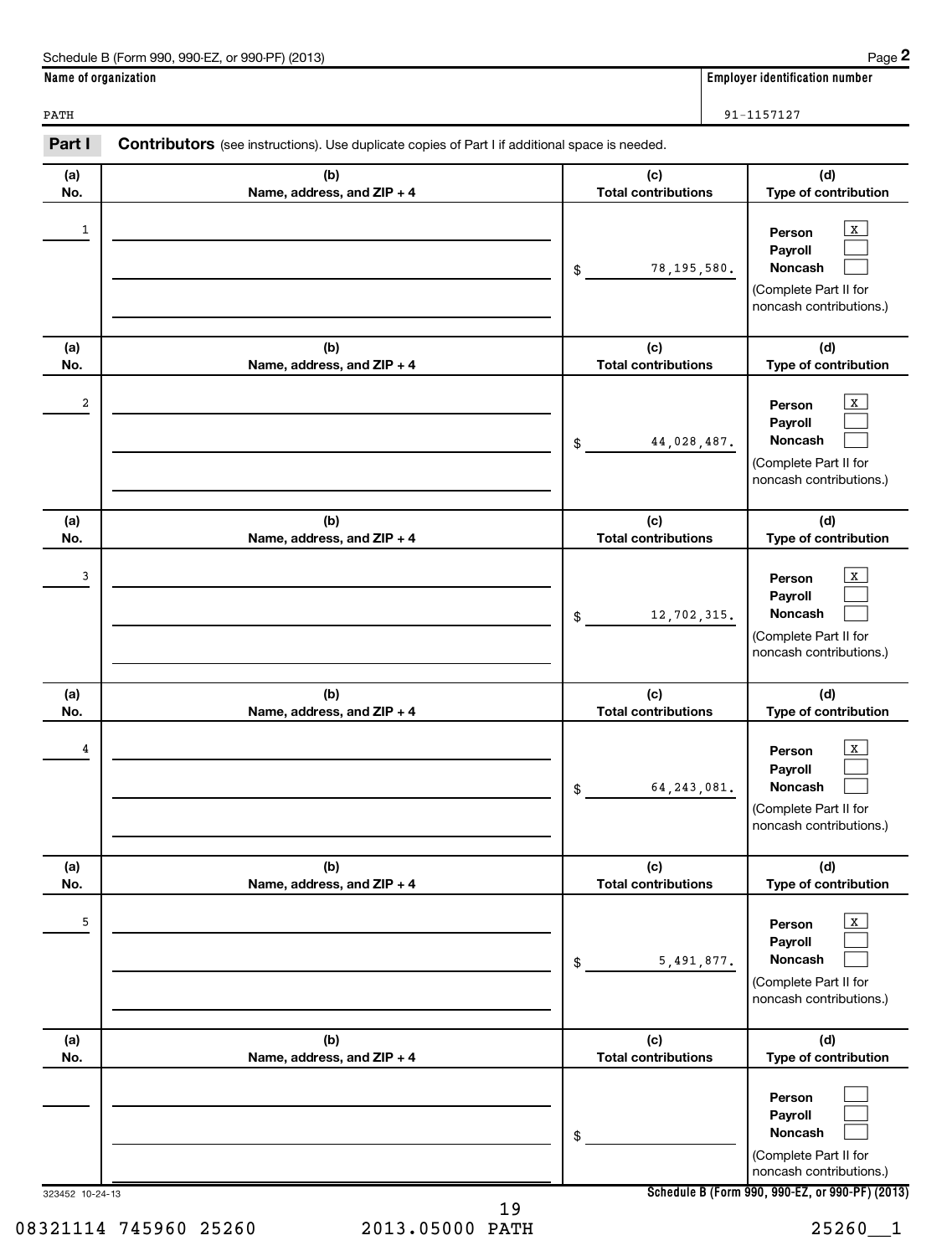| (2013)<br>Schedule<br>990-FZ<br>or 990-PF <sup>)</sup><br>990<br>ੇ (Form | Page                                     |
|--------------------------------------------------------------------------|------------------------------------------|
| Name of organization                                                     | <br>r identification number.<br>Employer |

**3**

PATH 91-1157127

| Part II                      |                                              | Noncash Property (see instructions). Use duplicate copies of Part II if additional space is needed. |                                                 |  |  |  |
|------------------------------|----------------------------------------------|-----------------------------------------------------------------------------------------------------|-------------------------------------------------|--|--|--|
| (a)<br>No.<br>from<br>Part I | (b)<br>Description of noncash property given | (c)<br>FMV (or estimate)<br>(see instructions)                                                      | (d)<br>Date received                            |  |  |  |
|                              |                                              | \$                                                                                                  |                                                 |  |  |  |
| (a)<br>No.<br>from<br>Part I | (b)<br>Description of noncash property given | (c)<br>FMV (or estimate)<br>(see instructions)                                                      | (d)<br>Date received                            |  |  |  |
|                              |                                              | \$                                                                                                  |                                                 |  |  |  |
| (a)<br>No.<br>from<br>Part I | (b)<br>Description of noncash property given | (c)<br>FMV (or estimate)<br>(see instructions)                                                      | (d)<br>Date received                            |  |  |  |
|                              |                                              | \$                                                                                                  |                                                 |  |  |  |
| (a)<br>No.<br>from<br>Part I | (b)<br>Description of noncash property given | (c)<br>FMV (or estimate)<br>(see instructions)                                                      | (d)<br>Date received                            |  |  |  |
|                              |                                              | \$                                                                                                  |                                                 |  |  |  |
| (a)<br>No.<br>from<br>Part I | (b)<br>Description of noncash property given | (c)<br>FMV (or estimate)<br>(see instructions)                                                      | (d)<br>Date received                            |  |  |  |
|                              |                                              | \$                                                                                                  |                                                 |  |  |  |
| (a)<br>No.<br>from<br>Part I | (b)<br>Description of noncash property given | (c)<br>FMV (or estimate)<br>(see instructions)                                                      | (d)<br>Date received                            |  |  |  |
|                              |                                              | \$                                                                                                  |                                                 |  |  |  |
| 323453 10-24-13              | $\sim$ $\sim$                                |                                                                                                     | Schedule B (Form 990, 990-EZ, or 990-PF) (2013) |  |  |  |

08321114 745960 25260 2013.05000 PATH 25260 25260

20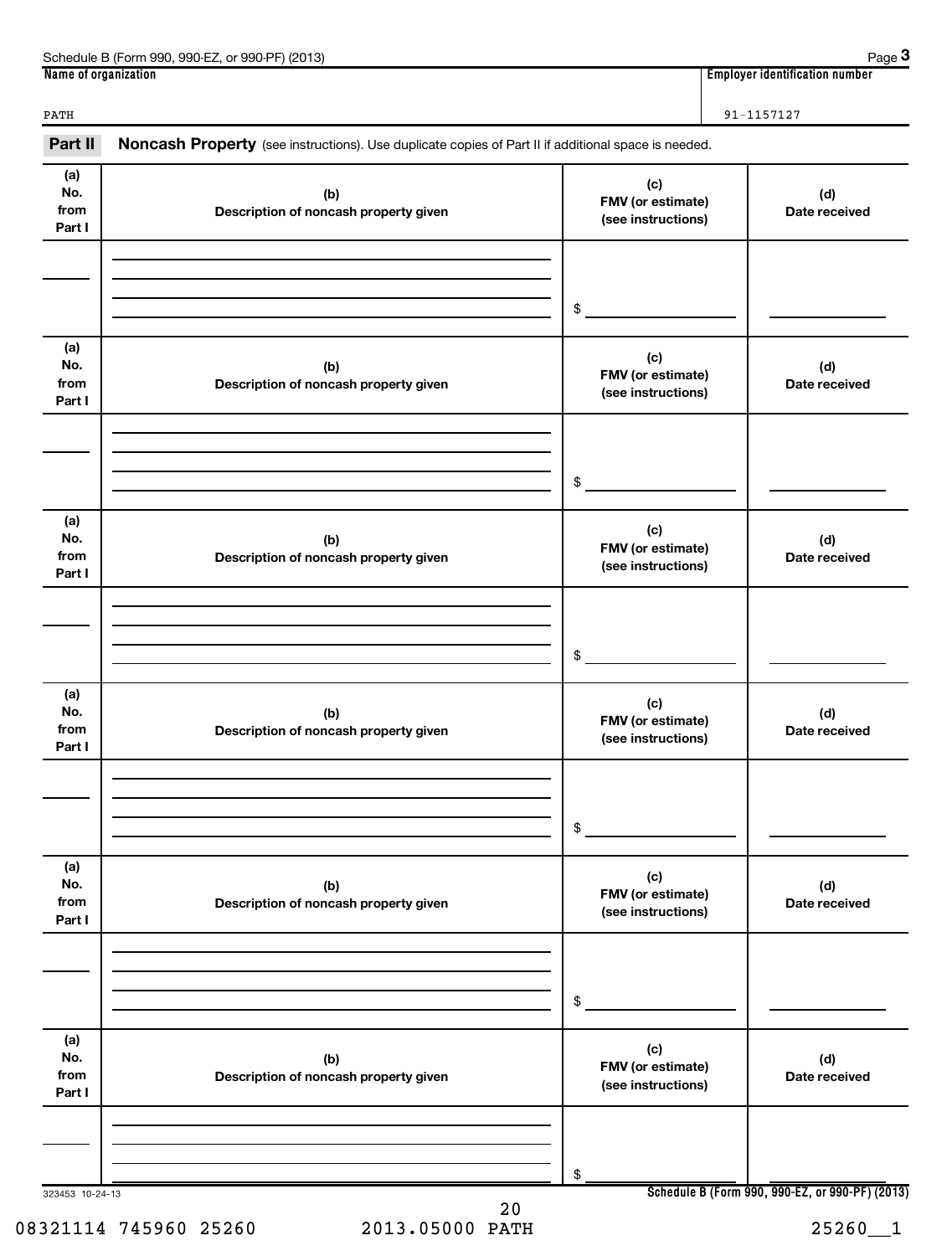| PATH<br>Part III                       | Use duplicate copies of Part III if additional space is needed. |                      | 91-1157127<br><i>Exclusively</i> religious, charitable, etc., individual contributions to section 501(c)(7), (8), or (10) organizations that total more than \$1,000 for the year. Complete columns (a) through (e) and the following line entry. |  |  |  |
|----------------------------------------|-----------------------------------------------------------------|----------------------|---------------------------------------------------------------------------------------------------------------------------------------------------------------------------------------------------------------------------------------------------|--|--|--|
| $\overline{a}$ ) No.<br>from<br>Part I | (b) Purpose of gift                                             | (c) Use of gift      | (d) Description of how gift is held                                                                                                                                                                                                               |  |  |  |
|                                        |                                                                 |                      |                                                                                                                                                                                                                                                   |  |  |  |
|                                        |                                                                 | (e) Transfer of gift |                                                                                                                                                                                                                                                   |  |  |  |
|                                        | Transferee's name, address, and ZIP + 4                         |                      | Relationship of transferor to transferee                                                                                                                                                                                                          |  |  |  |
| (a) No.<br>from                        |                                                                 | (c) Use of gift      | (d) Description of how gift is held                                                                                                                                                                                                               |  |  |  |
| Part I                                 | (b) Purpose of gift                                             |                      |                                                                                                                                                                                                                                                   |  |  |  |
|                                        |                                                                 |                      |                                                                                                                                                                                                                                                   |  |  |  |
|                                        | Transferee's name, address, and ZIP + 4                         | (e) Transfer of gift | Relationship of transferor to transferee                                                                                                                                                                                                          |  |  |  |
|                                        |                                                                 |                      |                                                                                                                                                                                                                                                   |  |  |  |
| (a) No.<br>from<br>Part I              | (b) Purpose of gift                                             | (c) Use of gift      | (d) Description of how gift is held                                                                                                                                                                                                               |  |  |  |
|                                        |                                                                 |                      |                                                                                                                                                                                                                                                   |  |  |  |
|                                        |                                                                 | (e) Transfer of gift |                                                                                                                                                                                                                                                   |  |  |  |
|                                        | Transferee's name, address, and ZIP + 4                         |                      | Relationship of transferor to transferee                                                                                                                                                                                                          |  |  |  |
| (a) No.<br>from<br>Part I              | (b) Purpose of gift                                             | (c) Use of gift      | (d) Description of how gift is held                                                                                                                                                                                                               |  |  |  |
|                                        |                                                                 |                      |                                                                                                                                                                                                                                                   |  |  |  |
|                                        | (e) Transfer of gift                                            |                      |                                                                                                                                                                                                                                                   |  |  |  |
|                                        | Transferee's name, address, and ZIP + 4                         |                      | Relationship of transferor to transferee                                                                                                                                                                                                          |  |  |  |
|                                        |                                                                 |                      |                                                                                                                                                                                                                                                   |  |  |  |
| 323454 10-24-13                        |                                                                 | 21                   | Schedule B (Form 990, 990-EZ, or 990-PF) (2013)                                                                                                                                                                                                   |  |  |  |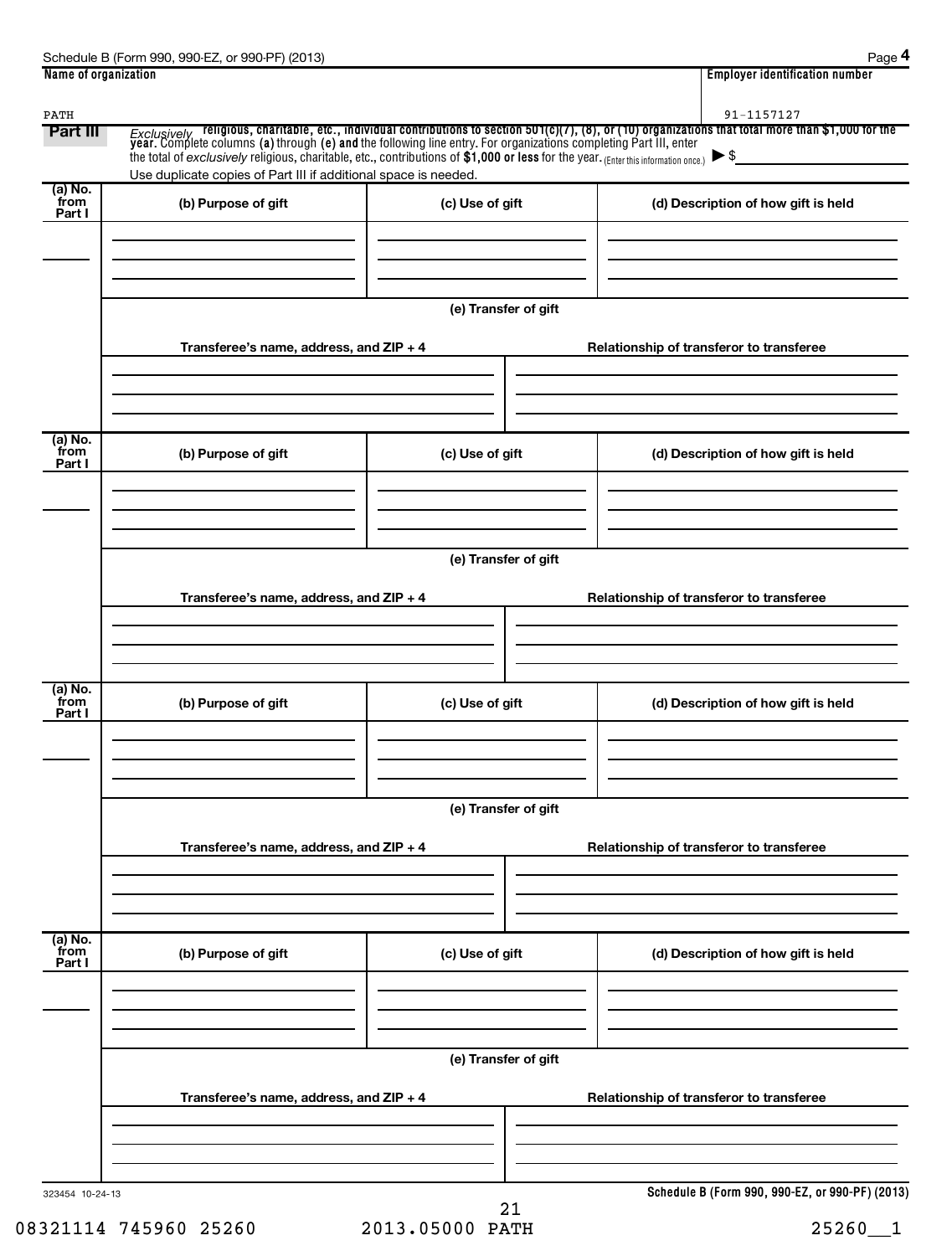| <b>SCHEDULE C</b>                                      |                                                                               | <b>Political Campaign and Lobbying Activities</b>                                                                                                                                                                              |                                         |                                                                                                                                                                             | OMB No. 1545-0047                                                                                                                                           |
|--------------------------------------------------------|-------------------------------------------------------------------------------|--------------------------------------------------------------------------------------------------------------------------------------------------------------------------------------------------------------------------------|-----------------------------------------|-----------------------------------------------------------------------------------------------------------------------------------------------------------------------------|-------------------------------------------------------------------------------------------------------------------------------------------------------------|
| (Form 990 or 990-EZ)                                   | For Organizations Exempt From Income Tax Under section 501(c) and section 527 |                                                                                                                                                                                                                                |                                         |                                                                                                                                                                             |                                                                                                                                                             |
| Department of the Treasury<br>Internal Revenue Service |                                                                               |                                                                                                                                                                                                                                | instructions is at www.irs.gov/form990. | Complete if the organization is described below. Attach to Form 990 or Form 990-EZ.<br>See separate instructions. Information about Schedule C (Form 990 or 990-EZ) and its | 13<br><b>Open to Public</b><br><b>Inspection</b>                                                                                                            |
|                                                        |                                                                               |                                                                                                                                                                                                                                |                                         | If the organization answered "Yes," to Form 990, Part IV, line 3, or Form 990-EZ, Part V, line 46 (Political Campaign Activities), then                                     |                                                                                                                                                             |
|                                                        |                                                                               | • Section 501(c)(3) organizations: Complete Parts I-A and B. Do not complete Part I-C.                                                                                                                                         |                                         |                                                                                                                                                                             |                                                                                                                                                             |
|                                                        |                                                                               | • Section 501(c) (other than section 501(c)(3)) organizations: Complete Parts I-A and C below. Do not complete Part I-B.                                                                                                       |                                         |                                                                                                                                                                             |                                                                                                                                                             |
| • Section 527 organizations: Complete Part I-A only.   |                                                                               |                                                                                                                                                                                                                                |                                         |                                                                                                                                                                             |                                                                                                                                                             |
|                                                        |                                                                               |                                                                                                                                                                                                                                |                                         | If the organization answered "Yes," to Form 990, Part IV, line 4, or Form 990-EZ, Part VI, line 47 (Lobbying Activities), then                                              |                                                                                                                                                             |
|                                                        |                                                                               |                                                                                                                                                                                                                                |                                         | • Section 501(c)(3) organizations that have filed Form 5768 (election under section 501(h)): Complete Part II-A. Do not complete Part II-B.                                 |                                                                                                                                                             |
|                                                        |                                                                               |                                                                                                                                                                                                                                |                                         | • Section 501(c)(3) organizations that have NOT filed Form 5768 (election under section 501(h)): Complete Part II-B. Do not complete Part II-A.                             |                                                                                                                                                             |
|                                                        |                                                                               |                                                                                                                                                                                                                                |                                         | If the organization answered "Yes," to Form 990, Part IV, line 5 (Proxy Tax) or Form 990-EZ, Part V, line 35c (Proxy Tax), then                                             |                                                                                                                                                             |
| Name of organization                                   |                                                                               | • Section 501(c)(4), (5), or (6) organizations: Complete Part III.                                                                                                                                                             |                                         |                                                                                                                                                                             | <b>Employer identification number</b>                                                                                                                       |
|                                                        | PATH                                                                          |                                                                                                                                                                                                                                |                                         |                                                                                                                                                                             | 91-1157127                                                                                                                                                  |
| Part I-A                                               |                                                                               |                                                                                                                                                                                                                                |                                         | Complete if the organization is exempt under section 501(c) or is a section 527 organization.                                                                               |                                                                                                                                                             |
|                                                        |                                                                               |                                                                                                                                                                                                                                |                                         |                                                                                                                                                                             |                                                                                                                                                             |
| 1.                                                     |                                                                               | Provide a description of the organization's direct and indirect political campaign activities in Part IV.                                                                                                                      |                                         |                                                                                                                                                                             |                                                                                                                                                             |
| 2                                                      |                                                                               | Political expenditures information and continuum and contract the contract of the contract of the contract of                                                                                                                  |                                         | $\triangleright$ s                                                                                                                                                          |                                                                                                                                                             |
| З                                                      |                                                                               | Volunteer hours with the continuum contract to the contract of the contract of the contract of the contract of the contract of the contract of the contract of the contract of the contract of the contract of the contract of |                                         |                                                                                                                                                                             |                                                                                                                                                             |
|                                                        |                                                                               |                                                                                                                                                                                                                                |                                         |                                                                                                                                                                             |                                                                                                                                                             |
| Part I-B                                               |                                                                               | Complete if the organization is exempt under section 501(c)(3).                                                                                                                                                                |                                         |                                                                                                                                                                             |                                                                                                                                                             |
| 1.                                                     |                                                                               |                                                                                                                                                                                                                                |                                         |                                                                                                                                                                             |                                                                                                                                                             |
| 2                                                      |                                                                               |                                                                                                                                                                                                                                |                                         |                                                                                                                                                                             |                                                                                                                                                             |
| 3                                                      |                                                                               |                                                                                                                                                                                                                                |                                         |                                                                                                                                                                             | Yes<br>No                                                                                                                                                   |
|                                                        |                                                                               |                                                                                                                                                                                                                                |                                         |                                                                                                                                                                             | <b>No</b><br>Yes                                                                                                                                            |
| <b>b</b> If "Yes," describe in Part IV.<br>Part I-CI   |                                                                               |                                                                                                                                                                                                                                |                                         | Complete if the organization is exempt under section 501(c), except section 501(c)(3).                                                                                      |                                                                                                                                                             |
|                                                        |                                                                               | 1 Enter the amount directly expended by the filing organization for section 527 exempt function activities                                                                                                                     |                                         | $\blacktriangleright$ \$                                                                                                                                                    |                                                                                                                                                             |
| 2                                                      |                                                                               | Enter the amount of the filing organization's funds contributed to other organizations for section 527                                                                                                                         |                                         |                                                                                                                                                                             |                                                                                                                                                             |
|                                                        |                                                                               |                                                                                                                                                                                                                                |                                         | $\blacktriangleright$ \$                                                                                                                                                    |                                                                                                                                                             |
| З.                                                     |                                                                               | Total exempt function expenditures. Add lines 1 and 2. Enter here and on Form 1120-POL.                                                                                                                                        |                                         |                                                                                                                                                                             |                                                                                                                                                             |
|                                                        |                                                                               | line 17b $\ldots$ . $\bullet$ s $\Box$                                                                                                                                                                                         |                                         |                                                                                                                                                                             |                                                                                                                                                             |
| 4                                                      |                                                                               |                                                                                                                                                                                                                                |                                         |                                                                                                                                                                             | Yes<br><b>No</b>                                                                                                                                            |
| 5                                                      |                                                                               |                                                                                                                                                                                                                                |                                         | Enter the names, addresses and employer identification number (EIN) of all section 527 political organizations to which the filing organization                             |                                                                                                                                                             |
|                                                        |                                                                               |                                                                                                                                                                                                                                |                                         | made payments. For each organization listed, enter the amount paid from the filing organization's funds. Also enter the amount of political                                 |                                                                                                                                                             |
|                                                        |                                                                               |                                                                                                                                                                                                                                |                                         | contributions received that were promptly and directly delivered to a separate political organization, such as a separate segregated fund or a                              |                                                                                                                                                             |
|                                                        |                                                                               | political action committee (PAC). If additional space is needed, provide information in Part IV.                                                                                                                               |                                         |                                                                                                                                                                             |                                                                                                                                                             |
| (a) Name                                               |                                                                               | (b) Address                                                                                                                                                                                                                    | $(c)$ EIN                               | (d) Amount paid from<br>filing organization's<br>funds. If none, enter -0-.                                                                                                 | (e) Amount of political<br>contributions received and<br>promptly and directly<br>delivered to a separate<br>political organization.<br>If none, enter -0-. |
|                                                        |                                                                               |                                                                                                                                                                                                                                |                                         |                                                                                                                                                                             |                                                                                                                                                             |
|                                                        |                                                                               |                                                                                                                                                                                                                                |                                         |                                                                                                                                                                             |                                                                                                                                                             |
|                                                        |                                                                               |                                                                                                                                                                                                                                |                                         |                                                                                                                                                                             |                                                                                                                                                             |
|                                                        |                                                                               |                                                                                                                                                                                                                                |                                         |                                                                                                                                                                             |                                                                                                                                                             |
|                                                        |                                                                               |                                                                                                                                                                                                                                |                                         |                                                                                                                                                                             |                                                                                                                                                             |
|                                                        |                                                                               |                                                                                                                                                                                                                                |                                         |                                                                                                                                                                             |                                                                                                                                                             |
| LHA                                                    |                                                                               | For Paperwork Reduction Act Notice, see the Instructions for Form 990 or 990-EZ.                                                                                                                                               |                                         |                                                                                                                                                                             | Schedule C (Form 990 or 990-EZ) 2013                                                                                                                        |

| ドンロム<br>z. |
|------------|
| 08-1       |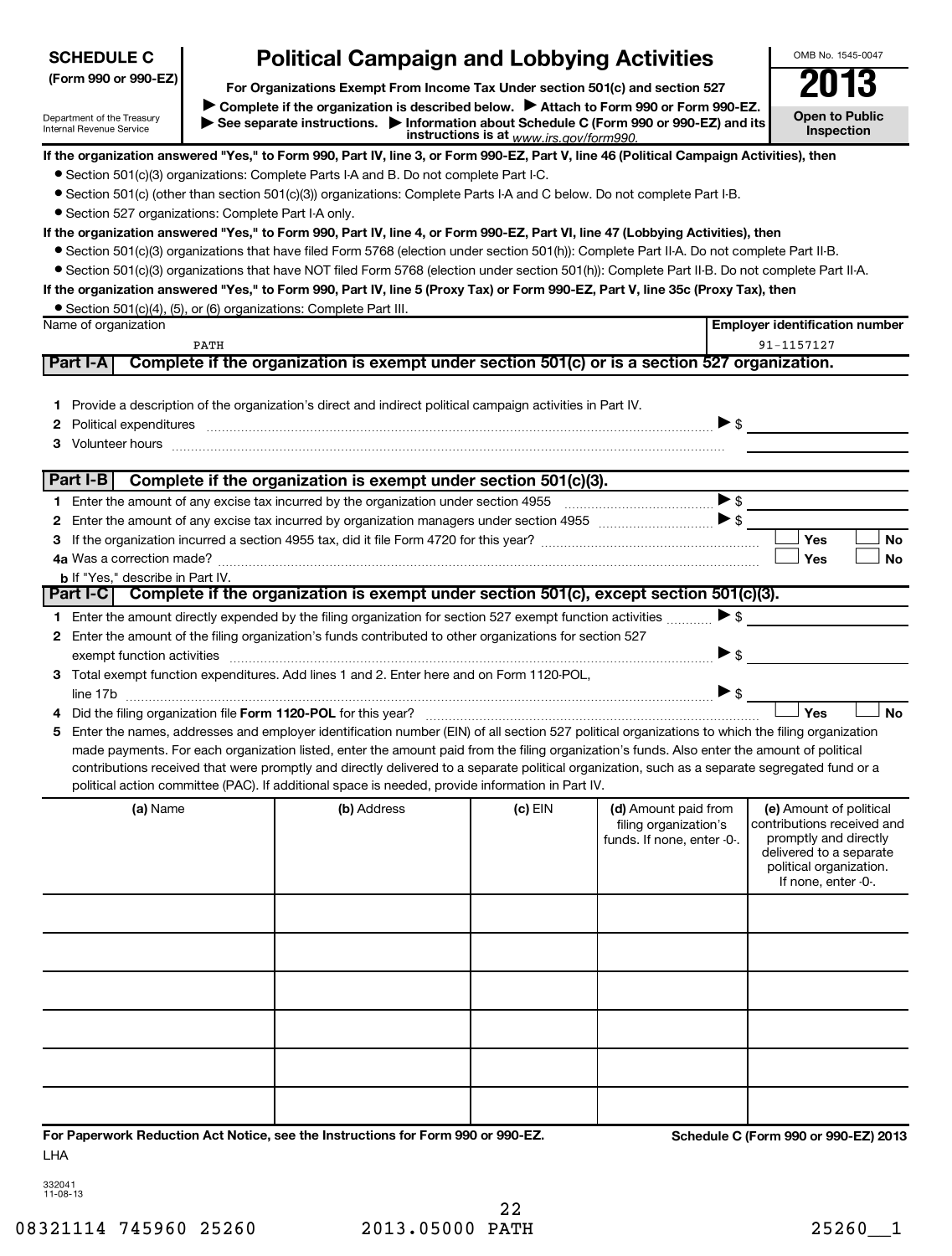| Schedule C (Form 990 or 990-EZ) 2013 PATH                                                                 |                                                           |                                        |                                                                                                 |            | 91-1157127                                                                                                                        |                      | Page 2     |
|-----------------------------------------------------------------------------------------------------------|-----------------------------------------------------------|----------------------------------------|-------------------------------------------------------------------------------------------------|------------|-----------------------------------------------------------------------------------------------------------------------------------|----------------------|------------|
| Complete if the organization is exempt under section 501(c)(3) and filed Form 5768<br>Part II-A           |                                                           |                                        |                                                                                                 |            |                                                                                                                                   |                      |            |
| (election under section 501(h)).                                                                          |                                                           |                                        |                                                                                                 |            |                                                                                                                                   |                      |            |
| A Check $\blacktriangleright$                                                                             |                                                           |                                        |                                                                                                 |            | if the filing organization belongs to an affiliated group (and list in Part IV each affiliated group member's name, address, EIN, |                      |            |
| expenses, and share of excess lobbying expenditures).                                                     |                                                           |                                        |                                                                                                 |            |                                                                                                                                   |                      |            |
| <b>B</b> Check I                                                                                          |                                                           |                                        | if the filing organization checked box A and "limited control" provisions apply.                |            |                                                                                                                                   |                      |            |
|                                                                                                           |                                                           | <b>Limits on Lobbying Expenditures</b> |                                                                                                 |            | (a) Filing<br>organization's                                                                                                      | (b) Affiliated group |            |
|                                                                                                           | (The term "expenditures" means amounts paid or incurred.) |                                        |                                                                                                 |            |                                                                                                                                   | totals               |            |
| 1a Total lobbying expenditures to influence public opinion (grass roots lobbying)                         |                                                           |                                        |                                                                                                 |            | 3,098                                                                                                                             |                      |            |
| <b>b</b> Total lobbying expenditures to influence a legislative body (direct lobbying) <i>manumumumum</i> |                                                           |                                        |                                                                                                 |            | 103,582.                                                                                                                          |                      |            |
|                                                                                                           |                                                           |                                        |                                                                                                 |            | 106,680.                                                                                                                          |                      |            |
| d Other exempt purpose expenditures                                                                       |                                                           |                                        |                                                                                                 |            | 285, 595, 263.                                                                                                                    |                      |            |
|                                                                                                           |                                                           |                                        |                                                                                                 |            | 285, 701, 943.                                                                                                                    |                      |            |
| f Lobbying nontaxable amount. Enter the amount from the following table in both columns.                  |                                                           |                                        |                                                                                                 |            | 1,000,000.                                                                                                                        |                      |            |
| If the amount on line 1e, column $(a)$ or $(b)$ is:                                                       |                                                           |                                        | The lobbying nontaxable amount is:                                                              |            |                                                                                                                                   |                      |            |
| Not over \$500,000                                                                                        |                                                           |                                        | 20% of the amount on line 1e.                                                                   |            |                                                                                                                                   |                      |            |
| Over \$500,000 but not over \$1,000,000                                                                   |                                                           |                                        | \$100,000 plus 15% of the excess over \$500,000.                                                |            |                                                                                                                                   |                      |            |
| Over \$1,000,000 but not over \$1,500,000                                                                 |                                                           |                                        | \$175,000 plus 10% of the excess over \$1,000,000                                               |            |                                                                                                                                   |                      |            |
| Over \$1,500,000 but not over \$17,000,000                                                                |                                                           |                                        | \$225,000 plus 5% of the excess over \$1,500,000.                                               |            |                                                                                                                                   |                      |            |
| Over \$17,000,000<br>\$1,000,000.                                                                         |                                                           |                                        |                                                                                                 |            |                                                                                                                                   |                      |            |
|                                                                                                           |                                                           |                                        |                                                                                                 |            |                                                                                                                                   |                      |            |
|                                                                                                           |                                                           |                                        |                                                                                                 |            | 250,000                                                                                                                           |                      |            |
| h Subtract line 1q from line 1a. If zero or less, enter -0-                                               |                                                           |                                        |                                                                                                 |            | 0.                                                                                                                                |                      |            |
|                                                                                                           |                                                           |                                        |                                                                                                 |            | 0.                                                                                                                                |                      |            |
| j If there is an amount other than zero on either line 1h or line 1i, did the organization file Form 4720 |                                                           |                                        |                                                                                                 |            |                                                                                                                                   |                      |            |
| reporting section 4911 tax for this year?                                                                 |                                                           |                                        |                                                                                                 |            |                                                                                                                                   | Yes                  | No         |
|                                                                                                           |                                                           |                                        | 4-Year Averaging Period Under Section 501(h)                                                    |            |                                                                                                                                   |                      |            |
|                                                                                                           |                                                           |                                        | (Some organizations that made a section 501(h) election do not have to complete all of the five |            |                                                                                                                                   |                      |            |
|                                                                                                           |                                                           |                                        | columns below. See the instructions for lines 2a through 2f on page 4.)                         |            |                                                                                                                                   |                      |            |
|                                                                                                           |                                                           |                                        | Lobbying Expenditures During 4-Year Averaging Period                                            |            |                                                                                                                                   |                      |            |
| Calendar year<br>(or fiscal year beginning in)                                                            |                                                           | (a) 2010                               | (b) 2011                                                                                        | $(c)$ 2012 | $(d)$ 2013                                                                                                                        | (e) Total            |            |
| 2a Lobbying nontaxable amount                                                                             |                                                           | 1,000,000.                             | 1,000,000.                                                                                      | 1,000,000. | 1,000,000.                                                                                                                        |                      | 4,000,000. |
| <b>b</b> Lobbying ceiling amount                                                                          |                                                           |                                        |                                                                                                 |            |                                                                                                                                   |                      |            |
| (150% of line 2a, column(e))                                                                              |                                                           |                                        |                                                                                                 |            |                                                                                                                                   |                      | 6,000,000. |
| c Total lobbying expenditures                                                                             |                                                           | 219,409                                | 197,270                                                                                         | 193,545    | 106,680                                                                                                                           |                      | 716,904.   |
|                                                                                                           |                                                           |                                        |                                                                                                 |            |                                                                                                                                   |                      |            |
| d Grassroots nontaxable amount                                                                            |                                                           | 250,000                                | 250,000                                                                                         | 250,000    | 250,000.                                                                                                                          |                      | 1,000,000. |
| e Grassroots ceiling amount<br>(150% of line 2d, column (e))                                              |                                                           |                                        |                                                                                                 |            |                                                                                                                                   |                      | 1,500,000. |
|                                                                                                           |                                                           |                                        |                                                                                                 |            |                                                                                                                                   |                      |            |

**Schedule C (Form 990 or 990-EZ) 2013**

 $6,398.$  9,496.

**f** Grassroots lobbying expenditures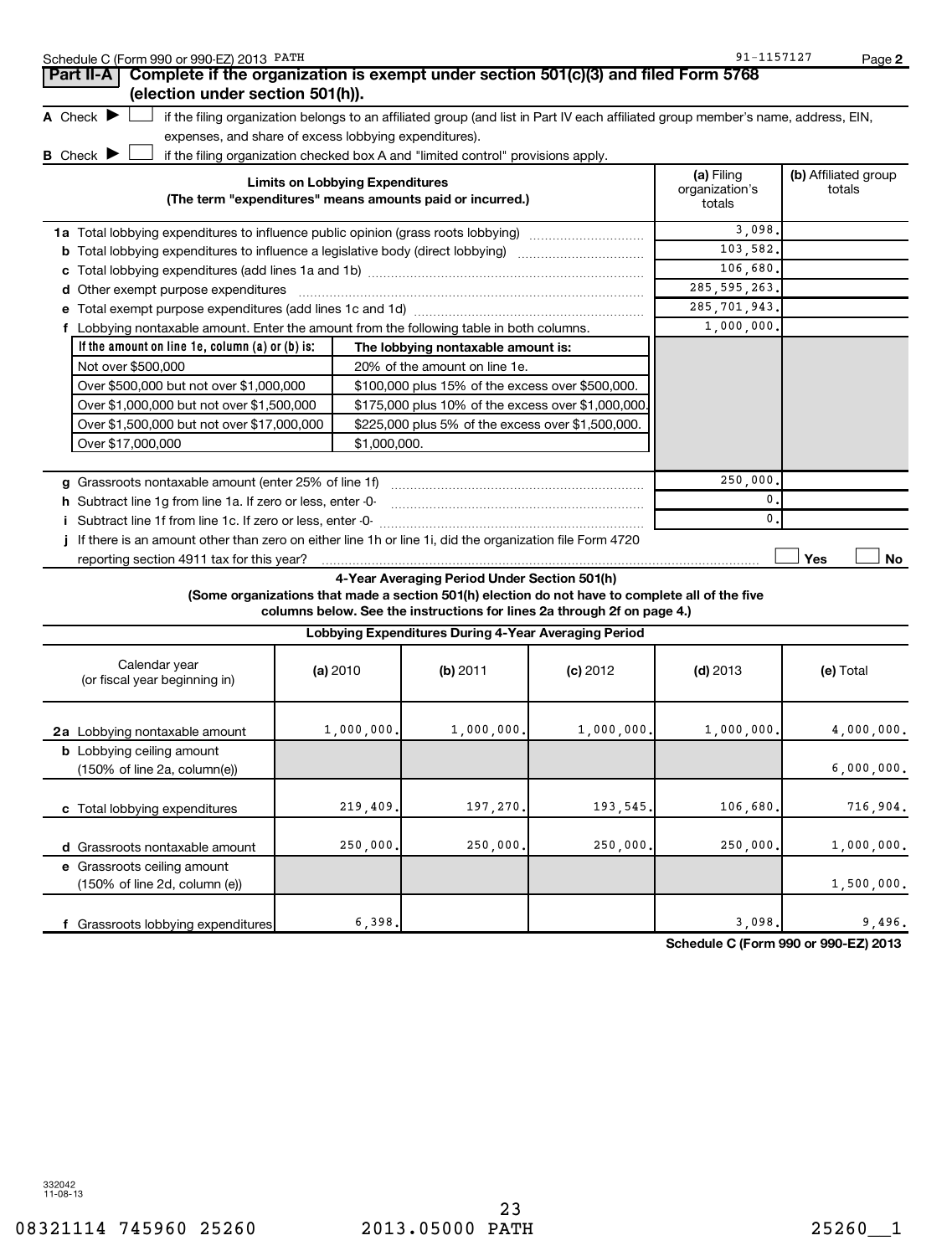#### Schedule C (Form 990 or 990-EZ) 2013 PATH

#### 91-1157127

#### **Part II-B Complete if the organization is exempt under section 501(c)(3) and has NOT filed Form 5768 (election under section 501(h)).**

| For each "Yes," response to lines 1a through 1i below, provide in Part IV a detailed description |                                                                                                                                                                                                                                     | (a) |                | (b)        |    |
|--------------------------------------------------------------------------------------------------|-------------------------------------------------------------------------------------------------------------------------------------------------------------------------------------------------------------------------------------|-----|----------------|------------|----|
|                                                                                                  | of the lobbying activity.                                                                                                                                                                                                           | Yes | No             | Amount     |    |
| 1.                                                                                               | During the year, did the filing organization attempt to influence foreign, national, state or<br>local legislation, including any attempt to influence public opinion on a legislative matter<br>or referendum, through the use of: |     |                |            |    |
|                                                                                                  | <b>b</b> Paid staff or management (include compensation in expenses reported on lines 1c through 1i)?                                                                                                                               |     |                |            |    |
|                                                                                                  |                                                                                                                                                                                                                                     |     |                |            |    |
|                                                                                                  |                                                                                                                                                                                                                                     |     |                |            |    |
|                                                                                                  |                                                                                                                                                                                                                                     |     |                |            |    |
|                                                                                                  |                                                                                                                                                                                                                                     |     |                |            |    |
|                                                                                                  | g Direct contact with legislators, their staffs, government officials, or a legislative body?                                                                                                                                       |     |                |            |    |
|                                                                                                  | h Rallies, demonstrations, seminars, conventions, speeches, lectures, or any similar means?                                                                                                                                         |     |                |            |    |
|                                                                                                  | <i>i</i> Other activities?                                                                                                                                                                                                          |     |                |            |    |
|                                                                                                  |                                                                                                                                                                                                                                     |     |                |            |    |
|                                                                                                  | 2a Did the activities in line 1 cause the organization to be not described in section 501(c)(3)?                                                                                                                                    |     |                |            |    |
|                                                                                                  |                                                                                                                                                                                                                                     |     |                |            |    |
|                                                                                                  | c If "Yes," enter the amount of any tax incurred by organization managers under section 4912                                                                                                                                        |     |                |            |    |
|                                                                                                  | d If the filing organization incurred a section 4912 tax, did it file Form 4720 for this year?                                                                                                                                      |     |                |            |    |
|                                                                                                  | Part III-A Complete if the organization is exempt under section 501(c)(4), section 501(c)(5), or section<br>$501(c)(6)$ .                                                                                                           |     |                |            |    |
|                                                                                                  |                                                                                                                                                                                                                                     |     |                | <b>Yes</b> | No |
| 1.                                                                                               | Were substantially all (90% or more) dues received nondeductible by members?                                                                                                                                                        |     | 1              |            |    |
| 2                                                                                                |                                                                                                                                                                                                                                     |     | $\overline{2}$ |            |    |
| 3                                                                                                | Did the organization agree to carry over lobbying and political expenditures from the prior year?                                                                                                                                   |     | 3              |            |    |
|                                                                                                  | Part III-B Complete if the organization is exempt under section 501(c)(4), section 501(c)(5), or section                                                                                                                            |     |                |            |    |
|                                                                                                  | 501(c)(6) and if either (a) BOTH Part III-A, lines 1 and 2, are answered "No," OR (b) Part III-A, line 3, is                                                                                                                        |     |                |            |    |
|                                                                                                  | answered "Yes."                                                                                                                                                                                                                     |     |                |            |    |
| 1                                                                                                | Dues, assessments and similar amounts from members [111] Dues, assessments and similar and similar amounts from members [111] Dues, assessments and similar amounts from members [11] Dues and the set of the set of the set o      |     | 1              |            |    |
| 2                                                                                                | Section 162(e) nondeductible lobbying and political expenditures (do not include amounts of political                                                                                                                               |     |                |            |    |
|                                                                                                  | expenses for which the section 527(f) tax was paid).                                                                                                                                                                                |     |                |            |    |
|                                                                                                  |                                                                                                                                                                                                                                     |     | 2a             |            |    |
|                                                                                                  | b Carryover from last year measured and contact the contract of the contract of the contract of the contract of the contract of the contract of the contract of the contract of the contract of the contract of the contract o      |     | 2 <sub>b</sub> |            |    |
|                                                                                                  |                                                                                                                                                                                                                                     |     | 2c             |            |    |
| 3                                                                                                |                                                                                                                                                                                                                                     |     | 3              |            |    |
| 4                                                                                                | If notices were sent and the amount on line 2c exceeds the amount on line 3, what portion of the excess                                                                                                                             |     |                |            |    |
|                                                                                                  | does the organization agree to carryover to the reasonable estimate of nondeductible lobbying and political                                                                                                                         |     |                |            |    |
|                                                                                                  |                                                                                                                                                                                                                                     |     | 4              |            |    |
| 5                                                                                                |                                                                                                                                                                                                                                     |     | 5              |            |    |
|                                                                                                  | <b>Part IV</b><br><b>Supplemental Information</b>                                                                                                                                                                                   |     |                |            |    |
|                                                                                                  | Provide the descriptions required for Part I-A, line 1; Part I-B, line 4; Part I-C, line 5; Part II-A (affiliated group list); Part II-A, line 2; and Part II-B, line 1.                                                            |     |                |            |    |
|                                                                                                  | Also, complete this part for any additional information.                                                                                                                                                                            |     |                |            |    |

**Schedule C (Form 990 or 990-EZ) 2013**

332043 11-08-13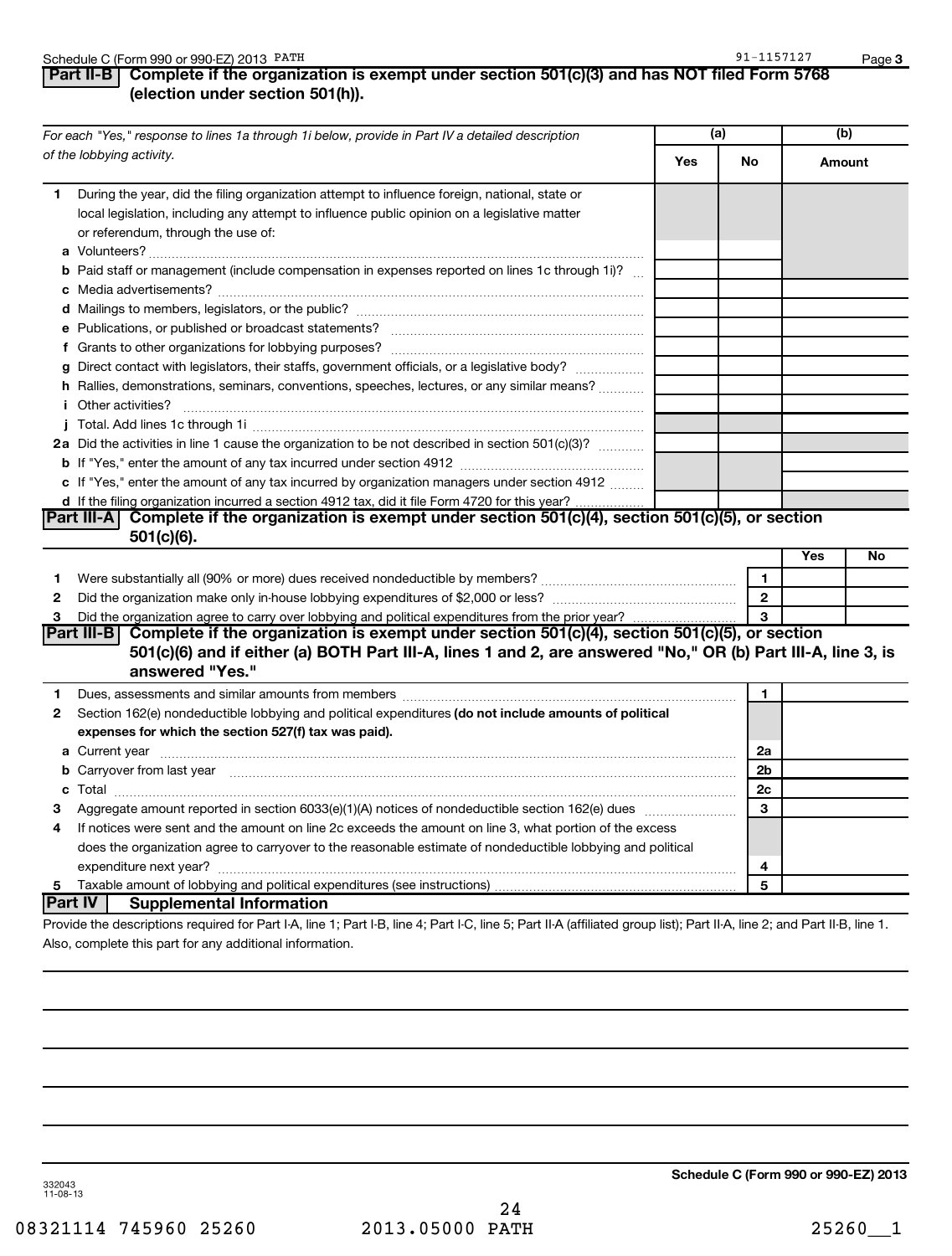## **SCHEDULE D Supplemental Financial Statements 2013**

**(Form 990) | Complete if the organization answered "Yes," to Form 990, Part IV, line 6, 7, 8, 9, 10, 11a, 11b, 11c, 11d, 11e, 11f, 12a, or 12b. | Attach to Form 990. | Information about Schedule D (Form 990) and its instructions is at**  *www.irs.gov/form990.*



Department of the Treasury Internal Revenue Service

|        | Name of the organization<br>PATH                                                                                                               |                                                     |                | <b>Employer identification number</b><br>91-1157127 |           |
|--------|------------------------------------------------------------------------------------------------------------------------------------------------|-----------------------------------------------------|----------------|-----------------------------------------------------|-----------|
| Part I | Organizations Maintaining Donor Advised Funds or Other Similar Funds or Accounts. Complete if the                                              |                                                     |                |                                                     |           |
|        | organization answered "Yes" to Form 990, Part IV, line 6.                                                                                      |                                                     |                |                                                     |           |
|        |                                                                                                                                                | (a) Donor advised funds                             |                | (b) Funds and other accounts                        |           |
| 1      |                                                                                                                                                |                                                     |                |                                                     |           |
| 2      |                                                                                                                                                |                                                     |                |                                                     |           |
| З      |                                                                                                                                                |                                                     |                |                                                     |           |
| 4      |                                                                                                                                                |                                                     |                |                                                     |           |
| 5      | Did the organization inform all donors and donor advisors in writing that the assets held in donor advised funds                               |                                                     |                | Yes                                                 | <b>No</b> |
| 6      | Did the organization inform all grantees, donors, and donor advisors in writing that grant funds can be used only                              |                                                     |                |                                                     |           |
|        | for charitable purposes and not for the benefit of the donor or donor advisor, or for any other purpose conferring                             |                                                     |                |                                                     |           |
|        | impermissible private benefit?                                                                                                                 |                                                     |                | Yes                                                 | No        |
|        | Part II<br>Conservation Easements. Complete if the organization answered "Yes" to Form 990, Part IV, line 7.                                   |                                                     |                |                                                     |           |
| 1      | Purpose(s) of conservation easements held by the organization (check all that apply).                                                          |                                                     |                |                                                     |           |
|        | Preservation of land for public use (e.g., recreation or education)                                                                            | Preservation of an historically important land area |                |                                                     |           |
|        | Protection of natural habitat                                                                                                                  | Preservation of a certified historic structure      |                |                                                     |           |
|        | Preservation of open space                                                                                                                     |                                                     |                |                                                     |           |
| 2      | Complete lines 2a through 2d if the organization held a qualified conservation contribution in the form of a conservation easement on the last |                                                     |                |                                                     |           |
|        | day of the tax year.                                                                                                                           |                                                     |                |                                                     |           |
|        |                                                                                                                                                |                                                     |                | Held at the End of the Tax Year                     |           |
| a      |                                                                                                                                                |                                                     | 2a             |                                                     |           |
| b      |                                                                                                                                                |                                                     | 2 <sub>b</sub> |                                                     |           |
|        | Number of conservation easements on a certified historic structure included in (a) manufacture included in (a)                                 |                                                     | 2c             |                                                     |           |
| d      | Number of conservation easements included in (c) acquired after 8/17/06, and not on a historic structure                                       |                                                     |                |                                                     |           |
|        | listed in the National Register [1111] [12] https://www.mail.com/mail.com/mail.com/mail.com/mail.com/mail.com/                                 |                                                     | 2d             |                                                     |           |
| 3      | Number of conservation easements modified, transferred, released, extinguished, or terminated by the organization during the tax               |                                                     |                |                                                     |           |
|        | $\vee$ ear $\blacktriangleright$                                                                                                               |                                                     |                |                                                     |           |
| 4      | Number of states where property subject to conservation easement is located $\blacktriangleright$                                              |                                                     |                |                                                     |           |
| 5      | Does the organization have a written policy regarding the periodic monitoring, inspection, handling of                                         |                                                     |                |                                                     |           |
|        | violations, and enforcement of the conservation easements it holds?                                                                            |                                                     |                | Yes                                                 | No        |

| 5  | Does the organization have a written policy regarding the periodic monitoring, inspection, handling of<br><b>Yes</b><br>No                                |
|----|-----------------------------------------------------------------------------------------------------------------------------------------------------------|
| 6  | Staff and volunteer hours devoted to monitoring, inspecting, and enforcing conservation easements during the year                                         |
| 7  | Amount of expenses incurred in monitoring, inspecting, and enforcing conservation easements during the year $\triangleright$ \$                           |
| 8  | Does each conservation easement reported on line 2(d) above satisfy the requirements of section 170(h)(4)(B)(i)<br>Yes<br>Nο                              |
| 9  | In Part XIII, describe how the organization reports conservation easements in its revenue and expense statement, and balance sheet, and                   |
|    | include, if applicable, the text of the footnote to the organization's financial statements that describes the organization's accounting for              |
|    | conservation easements.                                                                                                                                   |
|    | Organizations Maintaining Collections of Art, Historical Treasures, or Other Similar Assets.<br>Part III                                                  |
|    | Complete if the organization answered "Yes" to Form 990, Part IV, line 8.                                                                                 |
| 1a | If the organization elected, as permitted under SFAS 116 (ASC 958), not to report in its revenue statement and balance sheet works of art,                |
|    | historical treasures, or other similar assets held for public exhibition, education, or research in furtherance of public service, provide, in Part XIII, |
|    | the text of the footnote to its financial statements that describes these items.                                                                          |
| b  | If the organization elected, as permitted under SFAS 116 (ASC 958), to report in its revenue statement and balance sheet works of art, historical         |
|    | treasures, or other similar assets held for public exhibition, education, or research in furtherance of public service, provide the following amounts     |
|    | relating to these items:                                                                                                                                  |
|    | Revenues included in Form 990, Part VIII, line 1<br>(i)                                                                                                   |
|    | (ii) Assets included in Form 990, Part X                                                                                                                  |

| 2 If the organization received or held works of art, historical treasures, or other similar assets for financial gain, provide |  |
|--------------------------------------------------------------------------------------------------------------------------------|--|
| the following amounts required to be reported under SFAS 116 (ASC 958) relating to these items:                                |  |
| a Revenues included in Form 990, Part VIII, line 1                                                                             |  |

| мι |  |  |  |  |
|----|--|--|--|--|
|----|--|--|--|--|

332051 09-25-13 **For Paperwork Reduction Act Notice, see the Instructions for Form 990. Schedule D (Form 990) 2013** LHA

| 08321114 745960 25260 | 2013.05000 PATH | $\blacksquare$<br>25260 |
|-----------------------|-----------------|-------------------------|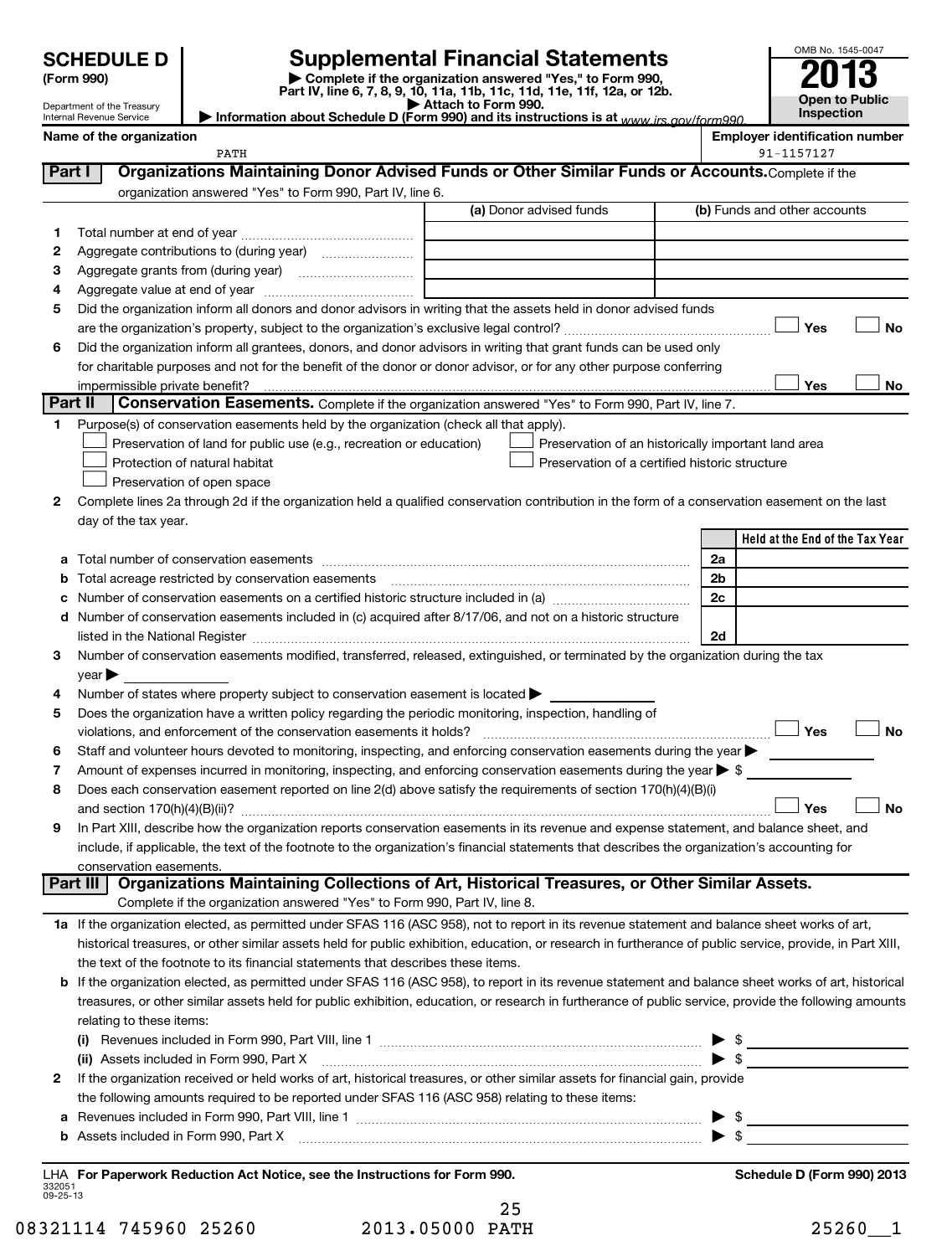| Organizations Maintaining Collections of Art, Historical Treasures, or Other Similar Assets(continued)<br>Part III<br>Using the organization's acquisition, accession, and other records, check any of the following that are a significant use of its collection items<br>3<br>(check all that apply):<br>Public exhibition<br>Loan or exchange programs<br>a<br>Scholarly research<br>Other<br>b<br>e<br>Preservation for future generations<br>c<br>Provide a description of the organization's collections and explain how they further the organization's exempt purpose in Part XIII.<br>4<br>During the year, did the organization solicit or receive donations of art, historical treasures, or other similar assets<br>5<br>Yes<br>No<br>Part IV<br>Escrow and Custodial Arrangements. Complete if the organization answered "Yes" to Form 990, Part IV, line 9, or<br>reported an amount on Form 990, Part X, line 21.<br>1a Is the organization an agent, trustee, custodian or other intermediary for contributions or other assets not included<br>Yes<br><b>No</b><br>b If "Yes," explain the arrangement in Part XIII and complete the following table:<br>Amount<br>c Beginning balance measurements and the contract of Beginning balance measurements are all the contract of the contract of the contract of the contract of the contract of the contract of the contract of the contract of th<br>1c<br>1d<br>e Distributions during the year manufactured and contain an account of the year manufactured and the year manufactured and the year manufactured and the year manufactured and the year manufactured and the year manufactured<br>1е<br>1f<br>f.<br>Yes<br><b>No</b><br>b If "Yes," explain the arrangement in Part XIII. Check here if the explanation has been provided in Part XIII<br>Part V<br>Endowment Funds. Complete if the organization answered "Yes" to Form 990, Part IV, line 10.<br>(c) Two years back $\vert$ (d) Three years back $\vert$<br>(e) Four years back<br>(a) Current year<br>(b) Prior year<br>7,806,786.<br>6,868,767.<br>6,671,532.<br>5,943,911.<br>4,752,059.<br>1a Beginning of year balance<br>2,550.<br>5,392.<br>2,700.<br>1,790.<br>2,039.<br>932,627.<br>194, 535.<br>1,503,301.<br>725,831.<br>1,189,813.<br>c Net investment earnings, gains, and losses<br>e Other expenditures for facilities<br>295,643.<br>and programs<br>f Administrative expenses<br>$\overline{9,016,994.}$<br>7,806,786.<br>6,868,767.<br>6,671,532.<br>Provide the estimated percentage of the current year end balance (line 1g, column (a)) held as:<br>2<br>36.00<br>a Board designated or quasi-endowment ><br>%<br><b>b</b> Permanent endowment $\blacktriangleright$<br>37.00<br>%<br>27.00<br><b>c</b> Temporarily restricted endowment $\blacktriangleright$<br>%<br>The percentages in lines 2a, 2b, and 2c should equal 100%.<br>3a Are there endowment funds not in the possession of the organization that are held and administered for the organization<br>Yes<br>No<br>by:<br>X<br>(i)<br>3a(i)<br>X<br> 3a(ii)<br>3b<br>Describe in Part XIII the intended uses of the organization's endowment funds.<br>4<br><b>Land, Buildings, and Equipment.</b><br>Part VI<br>Complete if the organization answered "Yes" to Form 990, Part IV, line 11a. See Form 990, Part X, line 10.<br>Description of property<br>(a) Cost or other<br>(b) Cost or other<br>(c) Accumulated<br>(d) Book value<br>basis (investment)<br>depreciation<br>basis (other)<br>20, 110, 981.<br>6,385,895.<br>13,725,086.<br>10,580,624.<br>7,809,973.<br>2,770,651.<br>3,489,780.<br>1,407,803.<br>2,081,977.<br>e Other.<br>Total. Add lines 1a through 1e. (Column (d) must equal Form 990, Part X, column (B), line 10(c).)<br>18, 577, 714.<br>Schedule D (Form 990) 2013 | PATH<br>Schedule D (Form 990) 2013 |  |  | 91-1157127 |  | Page 2 |
|------------------------------------------------------------------------------------------------------------------------------------------------------------------------------------------------------------------------------------------------------------------------------------------------------------------------------------------------------------------------------------------------------------------------------------------------------------------------------------------------------------------------------------------------------------------------------------------------------------------------------------------------------------------------------------------------------------------------------------------------------------------------------------------------------------------------------------------------------------------------------------------------------------------------------------------------------------------------------------------------------------------------------------------------------------------------------------------------------------------------------------------------------------------------------------------------------------------------------------------------------------------------------------------------------------------------------------------------------------------------------------------------------------------------------------------------------------------------------------------------------------------------------------------------------------------------------------------------------------------------------------------------------------------------------------------------------------------------------------------------------------------------------------------------------------------------------------------------------------------------------------------------------------------------------------------------------------------------------------------------------------------------------------------------------------------------------------------------------------------------------------------------------------------------------------------------------------------------------------------------------------------------------------------------------------------------------------------------------------------------------------------------------------------------------------------------------------------------------------------------------------------------------------------------------------------------------------------------------------------------------------------------------------------------------------------------------------------------------------------------------------------------------------------------------------------------------------------------------------------------------------------------------------------------------------------------------------------------------------------------------------------------------------------------------------------------------------------------------------------------------------------------------------------------------------------------------------------------------------------------------------------------------------------------------------------------------------------------------------------------------------------------------------------------------------------------------------------------------------------------------------------------------------------------------------------------------------------------------------------------------------------------------------------------------------------------------------------------------------------------------------------------------------------------------------------------|------------------------------------|--|--|------------|--|--------|
|                                                                                                                                                                                                                                                                                                                                                                                                                                                                                                                                                                                                                                                                                                                                                                                                                                                                                                                                                                                                                                                                                                                                                                                                                                                                                                                                                                                                                                                                                                                                                                                                                                                                                                                                                                                                                                                                                                                                                                                                                                                                                                                                                                                                                                                                                                                                                                                                                                                                                                                                                                                                                                                                                                                                                                                                                                                                                                                                                                                                                                                                                                                                                                                                                                                                                                                                                                                                                                                                                                                                                                                                                                                                                                                                                                                                                        |                                    |  |  |            |  |        |
|                                                                                                                                                                                                                                                                                                                                                                                                                                                                                                                                                                                                                                                                                                                                                                                                                                                                                                                                                                                                                                                                                                                                                                                                                                                                                                                                                                                                                                                                                                                                                                                                                                                                                                                                                                                                                                                                                                                                                                                                                                                                                                                                                                                                                                                                                                                                                                                                                                                                                                                                                                                                                                                                                                                                                                                                                                                                                                                                                                                                                                                                                                                                                                                                                                                                                                                                                                                                                                                                                                                                                                                                                                                                                                                                                                                                                        |                                    |  |  |            |  |        |
|                                                                                                                                                                                                                                                                                                                                                                                                                                                                                                                                                                                                                                                                                                                                                                                                                                                                                                                                                                                                                                                                                                                                                                                                                                                                                                                                                                                                                                                                                                                                                                                                                                                                                                                                                                                                                                                                                                                                                                                                                                                                                                                                                                                                                                                                                                                                                                                                                                                                                                                                                                                                                                                                                                                                                                                                                                                                                                                                                                                                                                                                                                                                                                                                                                                                                                                                                                                                                                                                                                                                                                                                                                                                                                                                                                                                                        |                                    |  |  |            |  |        |
| 5, 943, 911.                                                                                                                                                                                                                                                                                                                                                                                                                                                                                                                                                                                                                                                                                                                                                                                                                                                                                                                                                                                                                                                                                                                                                                                                                                                                                                                                                                                                                                                                                                                                                                                                                                                                                                                                                                                                                                                                                                                                                                                                                                                                                                                                                                                                                                                                                                                                                                                                                                                                                                                                                                                                                                                                                                                                                                                                                                                                                                                                                                                                                                                                                                                                                                                                                                                                                                                                                                                                                                                                                                                                                                                                                                                                                                                                                                                                           |                                    |  |  |            |  |        |
|                                                                                                                                                                                                                                                                                                                                                                                                                                                                                                                                                                                                                                                                                                                                                                                                                                                                                                                                                                                                                                                                                                                                                                                                                                                                                                                                                                                                                                                                                                                                                                                                                                                                                                                                                                                                                                                                                                                                                                                                                                                                                                                                                                                                                                                                                                                                                                                                                                                                                                                                                                                                                                                                                                                                                                                                                                                                                                                                                                                                                                                                                                                                                                                                                                                                                                                                                                                                                                                                                                                                                                                                                                                                                                                                                                                                                        |                                    |  |  |            |  |        |
|                                                                                                                                                                                                                                                                                                                                                                                                                                                                                                                                                                                                                                                                                                                                                                                                                                                                                                                                                                                                                                                                                                                                                                                                                                                                                                                                                                                                                                                                                                                                                                                                                                                                                                                                                                                                                                                                                                                                                                                                                                                                                                                                                                                                                                                                                                                                                                                                                                                                                                                                                                                                                                                                                                                                                                                                                                                                                                                                                                                                                                                                                                                                                                                                                                                                                                                                                                                                                                                                                                                                                                                                                                                                                                                                                                                                                        |                                    |  |  |            |  |        |
|                                                                                                                                                                                                                                                                                                                                                                                                                                                                                                                                                                                                                                                                                                                                                                                                                                                                                                                                                                                                                                                                                                                                                                                                                                                                                                                                                                                                                                                                                                                                                                                                                                                                                                                                                                                                                                                                                                                                                                                                                                                                                                                                                                                                                                                                                                                                                                                                                                                                                                                                                                                                                                                                                                                                                                                                                                                                                                                                                                                                                                                                                                                                                                                                                                                                                                                                                                                                                                                                                                                                                                                                                                                                                                                                                                                                                        |                                    |  |  |            |  |        |
|                                                                                                                                                                                                                                                                                                                                                                                                                                                                                                                                                                                                                                                                                                                                                                                                                                                                                                                                                                                                                                                                                                                                                                                                                                                                                                                                                                                                                                                                                                                                                                                                                                                                                                                                                                                                                                                                                                                                                                                                                                                                                                                                                                                                                                                                                                                                                                                                                                                                                                                                                                                                                                                                                                                                                                                                                                                                                                                                                                                                                                                                                                                                                                                                                                                                                                                                                                                                                                                                                                                                                                                                                                                                                                                                                                                                                        |                                    |  |  |            |  |        |
|                                                                                                                                                                                                                                                                                                                                                                                                                                                                                                                                                                                                                                                                                                                                                                                                                                                                                                                                                                                                                                                                                                                                                                                                                                                                                                                                                                                                                                                                                                                                                                                                                                                                                                                                                                                                                                                                                                                                                                                                                                                                                                                                                                                                                                                                                                                                                                                                                                                                                                                                                                                                                                                                                                                                                                                                                                                                                                                                                                                                                                                                                                                                                                                                                                                                                                                                                                                                                                                                                                                                                                                                                                                                                                                                                                                                                        |                                    |  |  |            |  |        |
|                                                                                                                                                                                                                                                                                                                                                                                                                                                                                                                                                                                                                                                                                                                                                                                                                                                                                                                                                                                                                                                                                                                                                                                                                                                                                                                                                                                                                                                                                                                                                                                                                                                                                                                                                                                                                                                                                                                                                                                                                                                                                                                                                                                                                                                                                                                                                                                                                                                                                                                                                                                                                                                                                                                                                                                                                                                                                                                                                                                                                                                                                                                                                                                                                                                                                                                                                                                                                                                                                                                                                                                                                                                                                                                                                                                                                        |                                    |  |  |            |  |        |
|                                                                                                                                                                                                                                                                                                                                                                                                                                                                                                                                                                                                                                                                                                                                                                                                                                                                                                                                                                                                                                                                                                                                                                                                                                                                                                                                                                                                                                                                                                                                                                                                                                                                                                                                                                                                                                                                                                                                                                                                                                                                                                                                                                                                                                                                                                                                                                                                                                                                                                                                                                                                                                                                                                                                                                                                                                                                                                                                                                                                                                                                                                                                                                                                                                                                                                                                                                                                                                                                                                                                                                                                                                                                                                                                                                                                                        |                                    |  |  |            |  |        |
|                                                                                                                                                                                                                                                                                                                                                                                                                                                                                                                                                                                                                                                                                                                                                                                                                                                                                                                                                                                                                                                                                                                                                                                                                                                                                                                                                                                                                                                                                                                                                                                                                                                                                                                                                                                                                                                                                                                                                                                                                                                                                                                                                                                                                                                                                                                                                                                                                                                                                                                                                                                                                                                                                                                                                                                                                                                                                                                                                                                                                                                                                                                                                                                                                                                                                                                                                                                                                                                                                                                                                                                                                                                                                                                                                                                                                        |                                    |  |  |            |  |        |
|                                                                                                                                                                                                                                                                                                                                                                                                                                                                                                                                                                                                                                                                                                                                                                                                                                                                                                                                                                                                                                                                                                                                                                                                                                                                                                                                                                                                                                                                                                                                                                                                                                                                                                                                                                                                                                                                                                                                                                                                                                                                                                                                                                                                                                                                                                                                                                                                                                                                                                                                                                                                                                                                                                                                                                                                                                                                                                                                                                                                                                                                                                                                                                                                                                                                                                                                                                                                                                                                                                                                                                                                                                                                                                                                                                                                                        |                                    |  |  |            |  |        |
|                                                                                                                                                                                                                                                                                                                                                                                                                                                                                                                                                                                                                                                                                                                                                                                                                                                                                                                                                                                                                                                                                                                                                                                                                                                                                                                                                                                                                                                                                                                                                                                                                                                                                                                                                                                                                                                                                                                                                                                                                                                                                                                                                                                                                                                                                                                                                                                                                                                                                                                                                                                                                                                                                                                                                                                                                                                                                                                                                                                                                                                                                                                                                                                                                                                                                                                                                                                                                                                                                                                                                                                                                                                                                                                                                                                                                        |                                    |  |  |            |  |        |
|                                                                                                                                                                                                                                                                                                                                                                                                                                                                                                                                                                                                                                                                                                                                                                                                                                                                                                                                                                                                                                                                                                                                                                                                                                                                                                                                                                                                                                                                                                                                                                                                                                                                                                                                                                                                                                                                                                                                                                                                                                                                                                                                                                                                                                                                                                                                                                                                                                                                                                                                                                                                                                                                                                                                                                                                                                                                                                                                                                                                                                                                                                                                                                                                                                                                                                                                                                                                                                                                                                                                                                                                                                                                                                                                                                                                                        |                                    |  |  |            |  |        |
|                                                                                                                                                                                                                                                                                                                                                                                                                                                                                                                                                                                                                                                                                                                                                                                                                                                                                                                                                                                                                                                                                                                                                                                                                                                                                                                                                                                                                                                                                                                                                                                                                                                                                                                                                                                                                                                                                                                                                                                                                                                                                                                                                                                                                                                                                                                                                                                                                                                                                                                                                                                                                                                                                                                                                                                                                                                                                                                                                                                                                                                                                                                                                                                                                                                                                                                                                                                                                                                                                                                                                                                                                                                                                                                                                                                                                        |                                    |  |  |            |  |        |
|                                                                                                                                                                                                                                                                                                                                                                                                                                                                                                                                                                                                                                                                                                                                                                                                                                                                                                                                                                                                                                                                                                                                                                                                                                                                                                                                                                                                                                                                                                                                                                                                                                                                                                                                                                                                                                                                                                                                                                                                                                                                                                                                                                                                                                                                                                                                                                                                                                                                                                                                                                                                                                                                                                                                                                                                                                                                                                                                                                                                                                                                                                                                                                                                                                                                                                                                                                                                                                                                                                                                                                                                                                                                                                                                                                                                                        |                                    |  |  |            |  |        |
|                                                                                                                                                                                                                                                                                                                                                                                                                                                                                                                                                                                                                                                                                                                                                                                                                                                                                                                                                                                                                                                                                                                                                                                                                                                                                                                                                                                                                                                                                                                                                                                                                                                                                                                                                                                                                                                                                                                                                                                                                                                                                                                                                                                                                                                                                                                                                                                                                                                                                                                                                                                                                                                                                                                                                                                                                                                                                                                                                                                                                                                                                                                                                                                                                                                                                                                                                                                                                                                                                                                                                                                                                                                                                                                                                                                                                        |                                    |  |  |            |  |        |
|                                                                                                                                                                                                                                                                                                                                                                                                                                                                                                                                                                                                                                                                                                                                                                                                                                                                                                                                                                                                                                                                                                                                                                                                                                                                                                                                                                                                                                                                                                                                                                                                                                                                                                                                                                                                                                                                                                                                                                                                                                                                                                                                                                                                                                                                                                                                                                                                                                                                                                                                                                                                                                                                                                                                                                                                                                                                                                                                                                                                                                                                                                                                                                                                                                                                                                                                                                                                                                                                                                                                                                                                                                                                                                                                                                                                                        |                                    |  |  |            |  |        |
|                                                                                                                                                                                                                                                                                                                                                                                                                                                                                                                                                                                                                                                                                                                                                                                                                                                                                                                                                                                                                                                                                                                                                                                                                                                                                                                                                                                                                                                                                                                                                                                                                                                                                                                                                                                                                                                                                                                                                                                                                                                                                                                                                                                                                                                                                                                                                                                                                                                                                                                                                                                                                                                                                                                                                                                                                                                                                                                                                                                                                                                                                                                                                                                                                                                                                                                                                                                                                                                                                                                                                                                                                                                                                                                                                                                                                        |                                    |  |  |            |  |        |
|                                                                                                                                                                                                                                                                                                                                                                                                                                                                                                                                                                                                                                                                                                                                                                                                                                                                                                                                                                                                                                                                                                                                                                                                                                                                                                                                                                                                                                                                                                                                                                                                                                                                                                                                                                                                                                                                                                                                                                                                                                                                                                                                                                                                                                                                                                                                                                                                                                                                                                                                                                                                                                                                                                                                                                                                                                                                                                                                                                                                                                                                                                                                                                                                                                                                                                                                                                                                                                                                                                                                                                                                                                                                                                                                                                                                                        |                                    |  |  |            |  |        |
|                                                                                                                                                                                                                                                                                                                                                                                                                                                                                                                                                                                                                                                                                                                                                                                                                                                                                                                                                                                                                                                                                                                                                                                                                                                                                                                                                                                                                                                                                                                                                                                                                                                                                                                                                                                                                                                                                                                                                                                                                                                                                                                                                                                                                                                                                                                                                                                                                                                                                                                                                                                                                                                                                                                                                                                                                                                                                                                                                                                                                                                                                                                                                                                                                                                                                                                                                                                                                                                                                                                                                                                                                                                                                                                                                                                                                        |                                    |  |  |            |  |        |
|                                                                                                                                                                                                                                                                                                                                                                                                                                                                                                                                                                                                                                                                                                                                                                                                                                                                                                                                                                                                                                                                                                                                                                                                                                                                                                                                                                                                                                                                                                                                                                                                                                                                                                                                                                                                                                                                                                                                                                                                                                                                                                                                                                                                                                                                                                                                                                                                                                                                                                                                                                                                                                                                                                                                                                                                                                                                                                                                                                                                                                                                                                                                                                                                                                                                                                                                                                                                                                                                                                                                                                                                                                                                                                                                                                                                                        |                                    |  |  |            |  |        |
|                                                                                                                                                                                                                                                                                                                                                                                                                                                                                                                                                                                                                                                                                                                                                                                                                                                                                                                                                                                                                                                                                                                                                                                                                                                                                                                                                                                                                                                                                                                                                                                                                                                                                                                                                                                                                                                                                                                                                                                                                                                                                                                                                                                                                                                                                                                                                                                                                                                                                                                                                                                                                                                                                                                                                                                                                                                                                                                                                                                                                                                                                                                                                                                                                                                                                                                                                                                                                                                                                                                                                                                                                                                                                                                                                                                                                        |                                    |  |  |            |  |        |
|                                                                                                                                                                                                                                                                                                                                                                                                                                                                                                                                                                                                                                                                                                                                                                                                                                                                                                                                                                                                                                                                                                                                                                                                                                                                                                                                                                                                                                                                                                                                                                                                                                                                                                                                                                                                                                                                                                                                                                                                                                                                                                                                                                                                                                                                                                                                                                                                                                                                                                                                                                                                                                                                                                                                                                                                                                                                                                                                                                                                                                                                                                                                                                                                                                                                                                                                                                                                                                                                                                                                                                                                                                                                                                                                                                                                                        |                                    |  |  |            |  |        |
|                                                                                                                                                                                                                                                                                                                                                                                                                                                                                                                                                                                                                                                                                                                                                                                                                                                                                                                                                                                                                                                                                                                                                                                                                                                                                                                                                                                                                                                                                                                                                                                                                                                                                                                                                                                                                                                                                                                                                                                                                                                                                                                                                                                                                                                                                                                                                                                                                                                                                                                                                                                                                                                                                                                                                                                                                                                                                                                                                                                                                                                                                                                                                                                                                                                                                                                                                                                                                                                                                                                                                                                                                                                                                                                                                                                                                        |                                    |  |  |            |  |        |
|                                                                                                                                                                                                                                                                                                                                                                                                                                                                                                                                                                                                                                                                                                                                                                                                                                                                                                                                                                                                                                                                                                                                                                                                                                                                                                                                                                                                                                                                                                                                                                                                                                                                                                                                                                                                                                                                                                                                                                                                                                                                                                                                                                                                                                                                                                                                                                                                                                                                                                                                                                                                                                                                                                                                                                                                                                                                                                                                                                                                                                                                                                                                                                                                                                                                                                                                                                                                                                                                                                                                                                                                                                                                                                                                                                                                                        |                                    |  |  |            |  |        |
|                                                                                                                                                                                                                                                                                                                                                                                                                                                                                                                                                                                                                                                                                                                                                                                                                                                                                                                                                                                                                                                                                                                                                                                                                                                                                                                                                                                                                                                                                                                                                                                                                                                                                                                                                                                                                                                                                                                                                                                                                                                                                                                                                                                                                                                                                                                                                                                                                                                                                                                                                                                                                                                                                                                                                                                                                                                                                                                                                                                                                                                                                                                                                                                                                                                                                                                                                                                                                                                                                                                                                                                                                                                                                                                                                                                                                        |                                    |  |  |            |  |        |
|                                                                                                                                                                                                                                                                                                                                                                                                                                                                                                                                                                                                                                                                                                                                                                                                                                                                                                                                                                                                                                                                                                                                                                                                                                                                                                                                                                                                                                                                                                                                                                                                                                                                                                                                                                                                                                                                                                                                                                                                                                                                                                                                                                                                                                                                                                                                                                                                                                                                                                                                                                                                                                                                                                                                                                                                                                                                                                                                                                                                                                                                                                                                                                                                                                                                                                                                                                                                                                                                                                                                                                                                                                                                                                                                                                                                                        |                                    |  |  |            |  |        |
|                                                                                                                                                                                                                                                                                                                                                                                                                                                                                                                                                                                                                                                                                                                                                                                                                                                                                                                                                                                                                                                                                                                                                                                                                                                                                                                                                                                                                                                                                                                                                                                                                                                                                                                                                                                                                                                                                                                                                                                                                                                                                                                                                                                                                                                                                                                                                                                                                                                                                                                                                                                                                                                                                                                                                                                                                                                                                                                                                                                                                                                                                                                                                                                                                                                                                                                                                                                                                                                                                                                                                                                                                                                                                                                                                                                                                        |                                    |  |  |            |  |        |
|                                                                                                                                                                                                                                                                                                                                                                                                                                                                                                                                                                                                                                                                                                                                                                                                                                                                                                                                                                                                                                                                                                                                                                                                                                                                                                                                                                                                                                                                                                                                                                                                                                                                                                                                                                                                                                                                                                                                                                                                                                                                                                                                                                                                                                                                                                                                                                                                                                                                                                                                                                                                                                                                                                                                                                                                                                                                                                                                                                                                                                                                                                                                                                                                                                                                                                                                                                                                                                                                                                                                                                                                                                                                                                                                                                                                                        |                                    |  |  |            |  |        |
|                                                                                                                                                                                                                                                                                                                                                                                                                                                                                                                                                                                                                                                                                                                                                                                                                                                                                                                                                                                                                                                                                                                                                                                                                                                                                                                                                                                                                                                                                                                                                                                                                                                                                                                                                                                                                                                                                                                                                                                                                                                                                                                                                                                                                                                                                                                                                                                                                                                                                                                                                                                                                                                                                                                                                                                                                                                                                                                                                                                                                                                                                                                                                                                                                                                                                                                                                                                                                                                                                                                                                                                                                                                                                                                                                                                                                        |                                    |  |  |            |  |        |
|                                                                                                                                                                                                                                                                                                                                                                                                                                                                                                                                                                                                                                                                                                                                                                                                                                                                                                                                                                                                                                                                                                                                                                                                                                                                                                                                                                                                                                                                                                                                                                                                                                                                                                                                                                                                                                                                                                                                                                                                                                                                                                                                                                                                                                                                                                                                                                                                                                                                                                                                                                                                                                                                                                                                                                                                                                                                                                                                                                                                                                                                                                                                                                                                                                                                                                                                                                                                                                                                                                                                                                                                                                                                                                                                                                                                                        |                                    |  |  |            |  |        |
|                                                                                                                                                                                                                                                                                                                                                                                                                                                                                                                                                                                                                                                                                                                                                                                                                                                                                                                                                                                                                                                                                                                                                                                                                                                                                                                                                                                                                                                                                                                                                                                                                                                                                                                                                                                                                                                                                                                                                                                                                                                                                                                                                                                                                                                                                                                                                                                                                                                                                                                                                                                                                                                                                                                                                                                                                                                                                                                                                                                                                                                                                                                                                                                                                                                                                                                                                                                                                                                                                                                                                                                                                                                                                                                                                                                                                        |                                    |  |  |            |  |        |
|                                                                                                                                                                                                                                                                                                                                                                                                                                                                                                                                                                                                                                                                                                                                                                                                                                                                                                                                                                                                                                                                                                                                                                                                                                                                                                                                                                                                                                                                                                                                                                                                                                                                                                                                                                                                                                                                                                                                                                                                                                                                                                                                                                                                                                                                                                                                                                                                                                                                                                                                                                                                                                                                                                                                                                                                                                                                                                                                                                                                                                                                                                                                                                                                                                                                                                                                                                                                                                                                                                                                                                                                                                                                                                                                                                                                                        |                                    |  |  |            |  |        |
|                                                                                                                                                                                                                                                                                                                                                                                                                                                                                                                                                                                                                                                                                                                                                                                                                                                                                                                                                                                                                                                                                                                                                                                                                                                                                                                                                                                                                                                                                                                                                                                                                                                                                                                                                                                                                                                                                                                                                                                                                                                                                                                                                                                                                                                                                                                                                                                                                                                                                                                                                                                                                                                                                                                                                                                                                                                                                                                                                                                                                                                                                                                                                                                                                                                                                                                                                                                                                                                                                                                                                                                                                                                                                                                                                                                                                        |                                    |  |  |            |  |        |
|                                                                                                                                                                                                                                                                                                                                                                                                                                                                                                                                                                                                                                                                                                                                                                                                                                                                                                                                                                                                                                                                                                                                                                                                                                                                                                                                                                                                                                                                                                                                                                                                                                                                                                                                                                                                                                                                                                                                                                                                                                                                                                                                                                                                                                                                                                                                                                                                                                                                                                                                                                                                                                                                                                                                                                                                                                                                                                                                                                                                                                                                                                                                                                                                                                                                                                                                                                                                                                                                                                                                                                                                                                                                                                                                                                                                                        |                                    |  |  |            |  |        |
|                                                                                                                                                                                                                                                                                                                                                                                                                                                                                                                                                                                                                                                                                                                                                                                                                                                                                                                                                                                                                                                                                                                                                                                                                                                                                                                                                                                                                                                                                                                                                                                                                                                                                                                                                                                                                                                                                                                                                                                                                                                                                                                                                                                                                                                                                                                                                                                                                                                                                                                                                                                                                                                                                                                                                                                                                                                                                                                                                                                                                                                                                                                                                                                                                                                                                                                                                                                                                                                                                                                                                                                                                                                                                                                                                                                                                        |                                    |  |  |            |  |        |
|                                                                                                                                                                                                                                                                                                                                                                                                                                                                                                                                                                                                                                                                                                                                                                                                                                                                                                                                                                                                                                                                                                                                                                                                                                                                                                                                                                                                                                                                                                                                                                                                                                                                                                                                                                                                                                                                                                                                                                                                                                                                                                                                                                                                                                                                                                                                                                                                                                                                                                                                                                                                                                                                                                                                                                                                                                                                                                                                                                                                                                                                                                                                                                                                                                                                                                                                                                                                                                                                                                                                                                                                                                                                                                                                                                                                                        |                                    |  |  |            |  |        |
|                                                                                                                                                                                                                                                                                                                                                                                                                                                                                                                                                                                                                                                                                                                                                                                                                                                                                                                                                                                                                                                                                                                                                                                                                                                                                                                                                                                                                                                                                                                                                                                                                                                                                                                                                                                                                                                                                                                                                                                                                                                                                                                                                                                                                                                                                                                                                                                                                                                                                                                                                                                                                                                                                                                                                                                                                                                                                                                                                                                                                                                                                                                                                                                                                                                                                                                                                                                                                                                                                                                                                                                                                                                                                                                                                                                                                        |                                    |  |  |            |  |        |
|                                                                                                                                                                                                                                                                                                                                                                                                                                                                                                                                                                                                                                                                                                                                                                                                                                                                                                                                                                                                                                                                                                                                                                                                                                                                                                                                                                                                                                                                                                                                                                                                                                                                                                                                                                                                                                                                                                                                                                                                                                                                                                                                                                                                                                                                                                                                                                                                                                                                                                                                                                                                                                                                                                                                                                                                                                                                                                                                                                                                                                                                                                                                                                                                                                                                                                                                                                                                                                                                                                                                                                                                                                                                                                                                                                                                                        |                                    |  |  |            |  |        |
|                                                                                                                                                                                                                                                                                                                                                                                                                                                                                                                                                                                                                                                                                                                                                                                                                                                                                                                                                                                                                                                                                                                                                                                                                                                                                                                                                                                                                                                                                                                                                                                                                                                                                                                                                                                                                                                                                                                                                                                                                                                                                                                                                                                                                                                                                                                                                                                                                                                                                                                                                                                                                                                                                                                                                                                                                                                                                                                                                                                                                                                                                                                                                                                                                                                                                                                                                                                                                                                                                                                                                                                                                                                                                                                                                                                                                        |                                    |  |  |            |  |        |
|                                                                                                                                                                                                                                                                                                                                                                                                                                                                                                                                                                                                                                                                                                                                                                                                                                                                                                                                                                                                                                                                                                                                                                                                                                                                                                                                                                                                                                                                                                                                                                                                                                                                                                                                                                                                                                                                                                                                                                                                                                                                                                                                                                                                                                                                                                                                                                                                                                                                                                                                                                                                                                                                                                                                                                                                                                                                                                                                                                                                                                                                                                                                                                                                                                                                                                                                                                                                                                                                                                                                                                                                                                                                                                                                                                                                                        |                                    |  |  |            |  |        |
|                                                                                                                                                                                                                                                                                                                                                                                                                                                                                                                                                                                                                                                                                                                                                                                                                                                                                                                                                                                                                                                                                                                                                                                                                                                                                                                                                                                                                                                                                                                                                                                                                                                                                                                                                                                                                                                                                                                                                                                                                                                                                                                                                                                                                                                                                                                                                                                                                                                                                                                                                                                                                                                                                                                                                                                                                                                                                                                                                                                                                                                                                                                                                                                                                                                                                                                                                                                                                                                                                                                                                                                                                                                                                                                                                                                                                        |                                    |  |  |            |  |        |
|                                                                                                                                                                                                                                                                                                                                                                                                                                                                                                                                                                                                                                                                                                                                                                                                                                                                                                                                                                                                                                                                                                                                                                                                                                                                                                                                                                                                                                                                                                                                                                                                                                                                                                                                                                                                                                                                                                                                                                                                                                                                                                                                                                                                                                                                                                                                                                                                                                                                                                                                                                                                                                                                                                                                                                                                                                                                                                                                                                                                                                                                                                                                                                                                                                                                                                                                                                                                                                                                                                                                                                                                                                                                                                                                                                                                                        |                                    |  |  |            |  |        |
|                                                                                                                                                                                                                                                                                                                                                                                                                                                                                                                                                                                                                                                                                                                                                                                                                                                                                                                                                                                                                                                                                                                                                                                                                                                                                                                                                                                                                                                                                                                                                                                                                                                                                                                                                                                                                                                                                                                                                                                                                                                                                                                                                                                                                                                                                                                                                                                                                                                                                                                                                                                                                                                                                                                                                                                                                                                                                                                                                                                                                                                                                                                                                                                                                                                                                                                                                                                                                                                                                                                                                                                                                                                                                                                                                                                                                        |                                    |  |  |            |  |        |
|                                                                                                                                                                                                                                                                                                                                                                                                                                                                                                                                                                                                                                                                                                                                                                                                                                                                                                                                                                                                                                                                                                                                                                                                                                                                                                                                                                                                                                                                                                                                                                                                                                                                                                                                                                                                                                                                                                                                                                                                                                                                                                                                                                                                                                                                                                                                                                                                                                                                                                                                                                                                                                                                                                                                                                                                                                                                                                                                                                                                                                                                                                                                                                                                                                                                                                                                                                                                                                                                                                                                                                                                                                                                                                                                                                                                                        |                                    |  |  |            |  |        |
|                                                                                                                                                                                                                                                                                                                                                                                                                                                                                                                                                                                                                                                                                                                                                                                                                                                                                                                                                                                                                                                                                                                                                                                                                                                                                                                                                                                                                                                                                                                                                                                                                                                                                                                                                                                                                                                                                                                                                                                                                                                                                                                                                                                                                                                                                                                                                                                                                                                                                                                                                                                                                                                                                                                                                                                                                                                                                                                                                                                                                                                                                                                                                                                                                                                                                                                                                                                                                                                                                                                                                                                                                                                                                                                                                                                                                        |                                    |  |  |            |  |        |
|                                                                                                                                                                                                                                                                                                                                                                                                                                                                                                                                                                                                                                                                                                                                                                                                                                                                                                                                                                                                                                                                                                                                                                                                                                                                                                                                                                                                                                                                                                                                                                                                                                                                                                                                                                                                                                                                                                                                                                                                                                                                                                                                                                                                                                                                                                                                                                                                                                                                                                                                                                                                                                                                                                                                                                                                                                                                                                                                                                                                                                                                                                                                                                                                                                                                                                                                                                                                                                                                                                                                                                                                                                                                                                                                                                                                                        |                                    |  |  |            |  |        |
|                                                                                                                                                                                                                                                                                                                                                                                                                                                                                                                                                                                                                                                                                                                                                                                                                                                                                                                                                                                                                                                                                                                                                                                                                                                                                                                                                                                                                                                                                                                                                                                                                                                                                                                                                                                                                                                                                                                                                                                                                                                                                                                                                                                                                                                                                                                                                                                                                                                                                                                                                                                                                                                                                                                                                                                                                                                                                                                                                                                                                                                                                                                                                                                                                                                                                                                                                                                                                                                                                                                                                                                                                                                                                                                                                                                                                        |                                    |  |  |            |  |        |
|                                                                                                                                                                                                                                                                                                                                                                                                                                                                                                                                                                                                                                                                                                                                                                                                                                                                                                                                                                                                                                                                                                                                                                                                                                                                                                                                                                                                                                                                                                                                                                                                                                                                                                                                                                                                                                                                                                                                                                                                                                                                                                                                                                                                                                                                                                                                                                                                                                                                                                                                                                                                                                                                                                                                                                                                                                                                                                                                                                                                                                                                                                                                                                                                                                                                                                                                                                                                                                                                                                                                                                                                                                                                                                                                                                                                                        |                                    |  |  |            |  |        |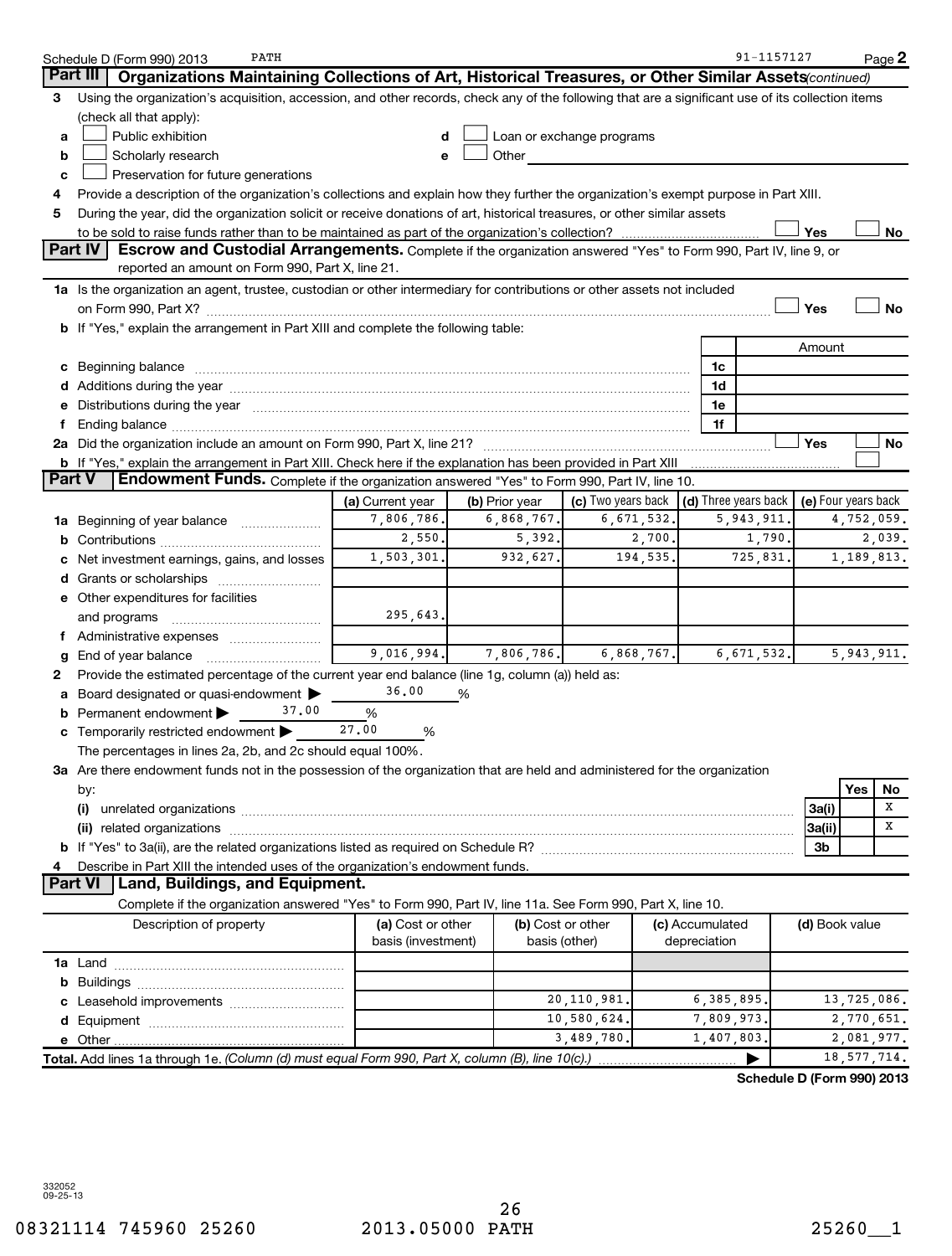| PATH<br>Schedule D (Form 990) 2013                                                                         |                 |                                                           | 91-1157127     | Page $3$ |
|------------------------------------------------------------------------------------------------------------|-----------------|-----------------------------------------------------------|----------------|----------|
| <b>Part VII</b><br><b>Investments - Other Securities.</b>                                                  |                 |                                                           |                |          |
| Complete if the organization answered "Yes" to Form 990, Part IV, line 11b. See Form 990, Part X, line 12. |                 |                                                           |                |          |
| (a) Description of security or category (including name of security)                                       | (b) Book value  | (c) Method of valuation: Cost or end-of-year market value |                |          |
| (1) Financial derivatives                                                                                  |                 |                                                           |                |          |
|                                                                                                            |                 |                                                           |                |          |
| (3) Other                                                                                                  |                 |                                                           |                |          |
| (A)                                                                                                        |                 |                                                           |                |          |
| (B)                                                                                                        |                 |                                                           |                |          |
| (C)                                                                                                        |                 |                                                           |                |          |
| (D)                                                                                                        |                 |                                                           |                |          |
| (E)                                                                                                        |                 |                                                           |                |          |
| (F)                                                                                                        |                 |                                                           |                |          |
| (G)                                                                                                        |                 |                                                           |                |          |
| (H)                                                                                                        |                 |                                                           |                |          |
| Total. (Col. (b) must equal Form 990, Part X, col. (B) line 12.) $\blacktriangleright$                     |                 |                                                           |                |          |
| Part VIII Investments - Program Related.                                                                   |                 |                                                           |                |          |
| Complete if the organization answered "Yes" to Form 990, Part IV, line 11c. See Form 990, Part X, line 13. |                 |                                                           |                |          |
| (a) Description of investment                                                                              | (b) Book value  | (c) Method of valuation: Cost or end-of-year market value |                |          |
| (1)                                                                                                        |                 |                                                           |                |          |
| (2)                                                                                                        |                 |                                                           |                |          |
| (3)                                                                                                        |                 |                                                           |                |          |
| (4)                                                                                                        |                 |                                                           |                |          |
| (5)                                                                                                        |                 |                                                           |                |          |
| (6)                                                                                                        |                 |                                                           |                |          |
| (7)                                                                                                        |                 |                                                           |                |          |
| (8)                                                                                                        |                 |                                                           |                |          |
| (9)                                                                                                        |                 |                                                           |                |          |
| Total. (Col. (b) must equal Form 990, Part X, col. (B) line 13.) $\blacktriangleright$                     |                 |                                                           |                |          |
| <b>Other Assets.</b><br>Part IX                                                                            |                 |                                                           |                |          |
| Complete if the organization answered "Yes" to Form 990, Part IV, line 11d. See Form 990, Part X, line 15. |                 |                                                           |                |          |
|                                                                                                            | (a) Description |                                                           | (b) Book value |          |
| (1)                                                                                                        |                 |                                                           |                |          |
| (2)                                                                                                        |                 |                                                           |                |          |
| (3)                                                                                                        |                 |                                                           |                |          |
| (4)                                                                                                        |                 |                                                           |                |          |

(5) (6)

(9)

**Total.**  *(Column (b) must equal Form 990, Part X, col. (B) line 15.)*

#### **Part X Other Liabilities.**

Complete if the organization answered "Yes" to Form 990, Part IV, line 11e or 11f. See Form 990, Part X, line 25.

|

| 1.  | (a) Description of liability                                       | (b) Book value |
|-----|--------------------------------------------------------------------|----------------|
| (1) | Federal income taxes                                               |                |
| (2) |                                                                    |                |
| (3) |                                                                    |                |
| (4) |                                                                    |                |
| (5) |                                                                    |                |
| (6) |                                                                    |                |
|     |                                                                    |                |
| (8) |                                                                    |                |
| (9) |                                                                    |                |
|     | Total. (Column (b) must equal Form 990, Part X, col. (B) line 25.) |                |

**2.** Liability for uncertain tax positions. In Part XIII, provide the text of the footnote to the organization's financial statements that reports the organization's liability for uncertain tax positions under FIN 48 (ASC 740). Check here if the text of the footnote has been provided in Part XIII  $\Box$ 

#### **Schedule D (Form 990) 2013**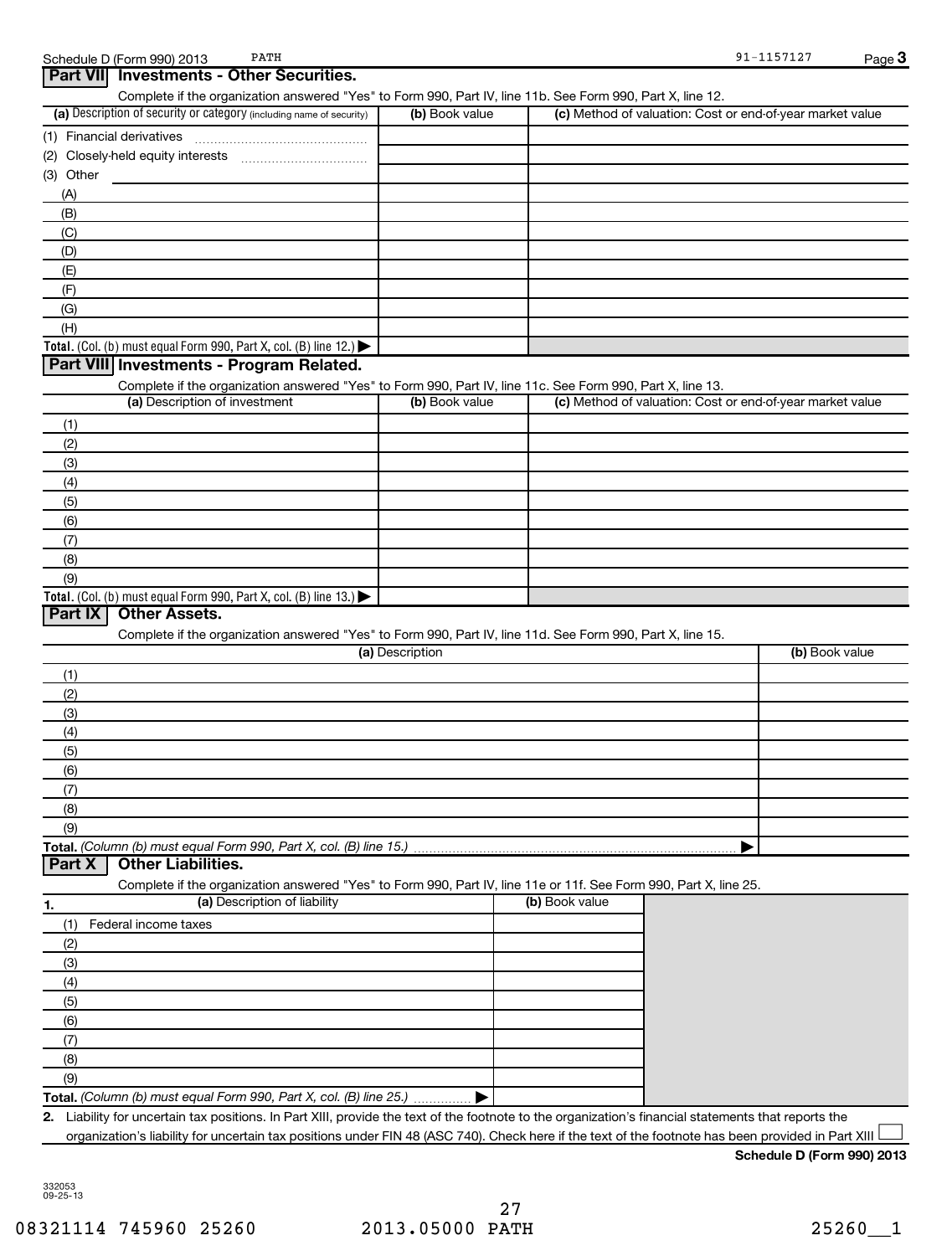|   | PATH<br>Schedule D (Form 990) 2013                                                                                                                   |                | 91-1157127<br>Page 4 |
|---|------------------------------------------------------------------------------------------------------------------------------------------------------|----------------|----------------------|
|   | Reconciliation of Revenue per Audited Financial Statements With Revenue per Return.<br>Part XI                                                       |                |                      |
|   | Complete if the organization answered "Yes" to Form 990, Part IV, line 12a.                                                                          |                |                      |
| 1 | Total revenue, gains, and other support per audited financial statements                                                                             |                | $\mathbf{1}$         |
| 2 | Amounts included on line 1 but not on Form 990, Part VIII, line 12:                                                                                  |                |                      |
| a |                                                                                                                                                      | 2a             |                      |
|   |                                                                                                                                                      | 2 <sub>b</sub> |                      |
|   |                                                                                                                                                      | 2c             |                      |
| d |                                                                                                                                                      | 2d             |                      |
| e | Add lines 2a through 2d                                                                                                                              |                | 2e                   |
| з |                                                                                                                                                      |                | 3                    |
| 4 | Amounts included on Form 990, Part VIII, line 12, but not on line 1:                                                                                 |                |                      |
| a |                                                                                                                                                      | 4a             |                      |
|   |                                                                                                                                                      | 4 <sub>h</sub> |                      |
|   | c Add lines 4a and 4b                                                                                                                                |                | 4c                   |
|   |                                                                                                                                                      |                | 5                    |
|   | Part XII   Reconciliation of Expenses per Audited Financial Statements With Expenses per Return.                                                     |                |                      |
|   | Complete if the organization answered "Yes" to Form 990, Part IV, line 12a.                                                                          |                |                      |
| 1 |                                                                                                                                                      |                | $\mathbf{1}$         |
| 2 | Amounts included on line 1 but not on Form 990, Part IX, line 25:                                                                                    |                |                      |
| a |                                                                                                                                                      | 2a             |                      |
| b | Prior year adjustments [1111] Prior year adjustments [111] Masseum Masseum Masseum Masseum Masseum Masseum Mas                                       | 2 <sub>b</sub> |                      |
|   | Other losses                                                                                                                                         | 2c             |                      |
|   |                                                                                                                                                      |                |                      |
|   | e Add lines 2a through 2d <b>[10]</b> [10] <b>All and Primes 24</b> through 2d <b>[10] All and Primes 2a</b> through 2d <b>[10] All and Primes 2</b> |                | <b>2e</b>            |
| з |                                                                                                                                                      |                | 3                    |
|   | Amounts included on Form 990, Part IX, line 25, but not on line 1:                                                                                   |                |                      |
| a |                                                                                                                                                      | 4a             |                      |
| b |                                                                                                                                                      | 4 <sub>b</sub> |                      |
|   | Add lines 4a and 4b                                                                                                                                  |                | 4c                   |
| 5 |                                                                                                                                                      |                | 5                    |
|   | Part XIII Supplemental Information.                                                                                                                  |                |                      |
|   |                                                                                                                                                      |                |                      |

Provide the descriptions required for Part II, lines 3, 5, and 9; Part III, lines 1a and 4; Part IV, lines 1b and 2b; Part V, line 4; Part X, line 2; Part XI, lines 2d and 4b; and Part XII, lines 2d and 4b. Also complete this part to provide any additional information.

PART V, LINE 4:

EXPLANATION: PATH UTILIZES THE INVESTED INTEREST EARNINGS FROM THE

ENDOWMENT AS AN IMPORTANT FUNDING SOURCE TO FUND NEW OPPORTUNITIES TO

EXPAND ITS REACH AND IMPACT AS AN ORGANIZATION IN THE FIELD OF GLOBAL

HEALTH, IN ACCORDANCE WITH PATH'S ENDOWMENT SPENDING POLICY.

332054 09-25-13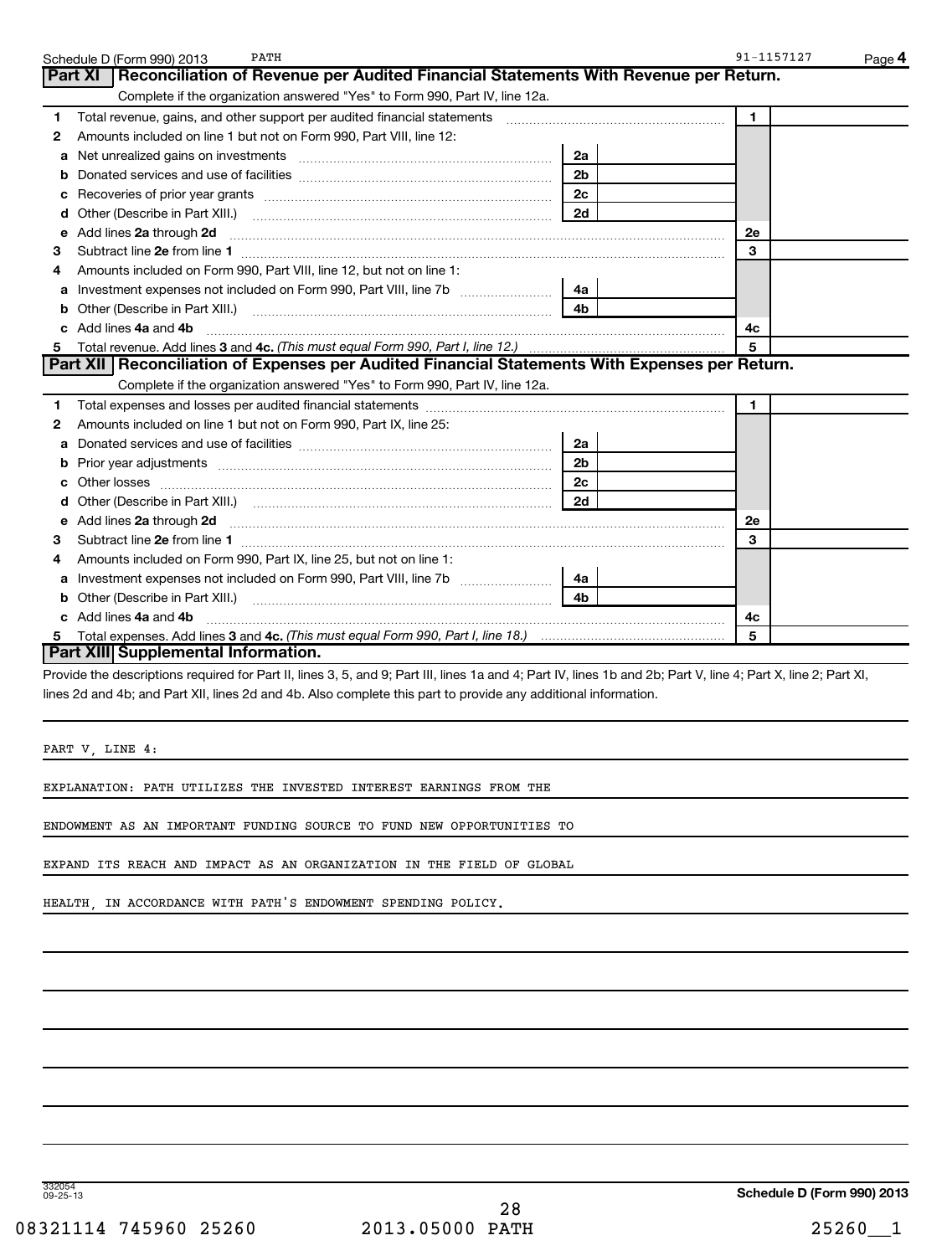| <b>SCHEDULE F</b>                                      |                              |                             | <b>Statement of Activities Outside the United States</b>                                                                                       |                              |                                                 | OMB No. 1545-0047                     |
|--------------------------------------------------------|------------------------------|-----------------------------|------------------------------------------------------------------------------------------------------------------------------------------------|------------------------------|-------------------------------------------------|---------------------------------------|
| (Form 990)                                             |                              |                             | Complete if the organization answered "Yes" on Form 990, Part IV, line 14b, 15, or 16.                                                         |                              |                                                 |                                       |
| Department of the Treasury<br>Internal Revenue Service |                              |                             | Attach to Form 990. > See separate instructions.<br>Information about Schedule F (Form 990) and its instructions is at $www.irs.gov/form990$ . |                              |                                                 | <b>Open to Public</b><br>Inspection   |
| Name of the organization                               |                              |                             |                                                                                                                                                |                              |                                                 | <b>Employer identification number</b> |
|                                                        |                              |                             |                                                                                                                                                |                              |                                                 |                                       |
| PATH                                                   |                              |                             |                                                                                                                                                |                              | 91-1157127                                      |                                       |
| Part I                                                 |                              |                             | General Information on Activities Outside the United States. Complete if the organization answered "Yes" on                                    |                              |                                                 |                                       |
| 1                                                      | Form 990, Part IV, line 14b. |                             | For grantmakers. Does the organization maintain records to substantiate the amount of its grants and other assistance,                         |                              |                                                 |                                       |
|                                                        |                              |                             | the grantees' eligibility for the grants or assistance, and the selection criteria used to award the grants or assistance?                     |                              |                                                 | $x \mid y_{es}$<br><b>No</b>          |
|                                                        |                              |                             |                                                                                                                                                |                              |                                                 |                                       |
| $\mathbf{2}$                                           |                              |                             | For grantmakers. Describe in Part V the organization's procedures for monitoring the use of its grants and other assistance outside the        |                              |                                                 |                                       |
| United States.                                         |                              |                             |                                                                                                                                                |                              |                                                 |                                       |
| 3                                                      |                              |                             | Activities per Region. (The following Part I, line 3 table can be duplicated if additional space is needed.)                                   |                              |                                                 |                                       |
| (a) Region                                             | (b) Number of                | (c) Number of<br>employees, | (d) Activities conducted in region                                                                                                             |                              | (e) If activity listed in (d)                   | (f) Total                             |
|                                                        | offices<br>in the region     | agents, and                 | (by type) (e.g., fundraising, program<br>services, investments, grants to                                                                      |                              | is a program service,<br>describe specific type | expenditures<br>for and               |
|                                                        |                              | independent<br>contractors  | recipients located in the region)                                                                                                              |                              | of service(s) in region                         | investments                           |
|                                                        |                              | in region                   |                                                                                                                                                |                              |                                                 | in region                             |
|                                                        |                              |                             |                                                                                                                                                |                              |                                                 |                                       |
| CENTRAL AMERICA AND                                    |                              |                             |                                                                                                                                                |                              |                                                 |                                       |
| THE CARIBBEAN                                          |                              | $\mathbf{1}$                | MANAGEMENT & GENERAL                                                                                                                           |                              |                                                 | 54,724.                               |
|                                                        |                              |                             |                                                                                                                                                |                              |                                                 |                                       |
|                                                        |                              |                             |                                                                                                                                                |                              |                                                 |                                       |
| CENTRAL AMERICA AND                                    |                              |                             |                                                                                                                                                | INTERNATIONAL                |                                                 |                                       |
| THE CARIBBEAN                                          | 0                            | 0                           | PROGRAM SERVICES                                                                                                                               | DEVELOPMENT                  |                                                 | 38,698.                               |
|                                                        |                              |                             |                                                                                                                                                |                              |                                                 |                                       |
|                                                        |                              |                             |                                                                                                                                                |                              |                                                 |                                       |
| CENTRAL AMERICA AND<br>THE CARIBBEAN                   | n                            | 0                           | PROGRAM SERVICES                                                                                                                               | PUBLIC HEALTH IMPACT         |                                                 | 166,479.                              |
|                                                        |                              |                             |                                                                                                                                                |                              |                                                 |                                       |
|                                                        |                              |                             |                                                                                                                                                |                              |                                                 |                                       |
| EAST ASIA AND THE                                      |                              |                             |                                                                                                                                                |                              |                                                 |                                       |
| PACIFIC                                                | 5                            | 57                          | MANAGEMENT & GENERAL                                                                                                                           |                              |                                                 | 2,073,133.                            |
|                                                        |                              |                             |                                                                                                                                                |                              |                                                 |                                       |
|                                                        |                              |                             |                                                                                                                                                |                              |                                                 |                                       |
| EAST ASIA AND THE                                      |                              |                             |                                                                                                                                                |                              |                                                 |                                       |
| PACIFIC                                                | 0                            | 0                           | PROGRAM SERVICES                                                                                                                               | PRODUCT DEVELOPMENT          |                                                 | 1,074,399.                            |
|                                                        |                              |                             |                                                                                                                                                |                              |                                                 |                                       |
|                                                        |                              |                             |                                                                                                                                                |                              |                                                 |                                       |
| EAST ASIA AND THE<br>PACIFIC                           |                              | 0                           | PROGRAM SERVICES                                                                                                                               | INTERNATIONAL<br>DEVELOPMENT |                                                 |                                       |
|                                                        |                              |                             |                                                                                                                                                |                              |                                                 | 2,838,159.                            |
|                                                        |                              |                             |                                                                                                                                                |                              |                                                 |                                       |
| EAST ASIA AND THE                                      |                              |                             |                                                                                                                                                |                              |                                                 |                                       |
| PACIFIC                                                |                              | 0                           | PROGRAM SERVICES                                                                                                                               | PUBLIC HEALTH IMPACT         |                                                 | 141,542.                              |
|                                                        |                              |                             |                                                                                                                                                |                              |                                                 |                                       |
|                                                        |                              |                             |                                                                                                                                                |                              |                                                 |                                       |
| EAST ASIA AND THE                                      |                              |                             |                                                                                                                                                |                              |                                                 |                                       |
| PACIFIC                                                |                              | 0                           | PROGRAM SERVICES                                                                                                                               | OTHER                        |                                                 | 146,778.                              |
| 3 a Sub-total                                          | 6                            | 58                          |                                                                                                                                                |                              |                                                 | 6,533,912.                            |

**c Totals**  (add lines 3a **For Paperwork Reduction Act Notice, see the Instructions for Form 990. Schedule F (Form 990) 2013** LHA sheets to Part  $1$   $\ldots$ and 3b) 28 579 579 38 579 579 579 579 579 579 579 579 581 579 581 579 581 592 593 594 595 500 500 500 500 500 500 500 5 34 637 117,512,637.

332071 10-03-13

**b** Total from continuation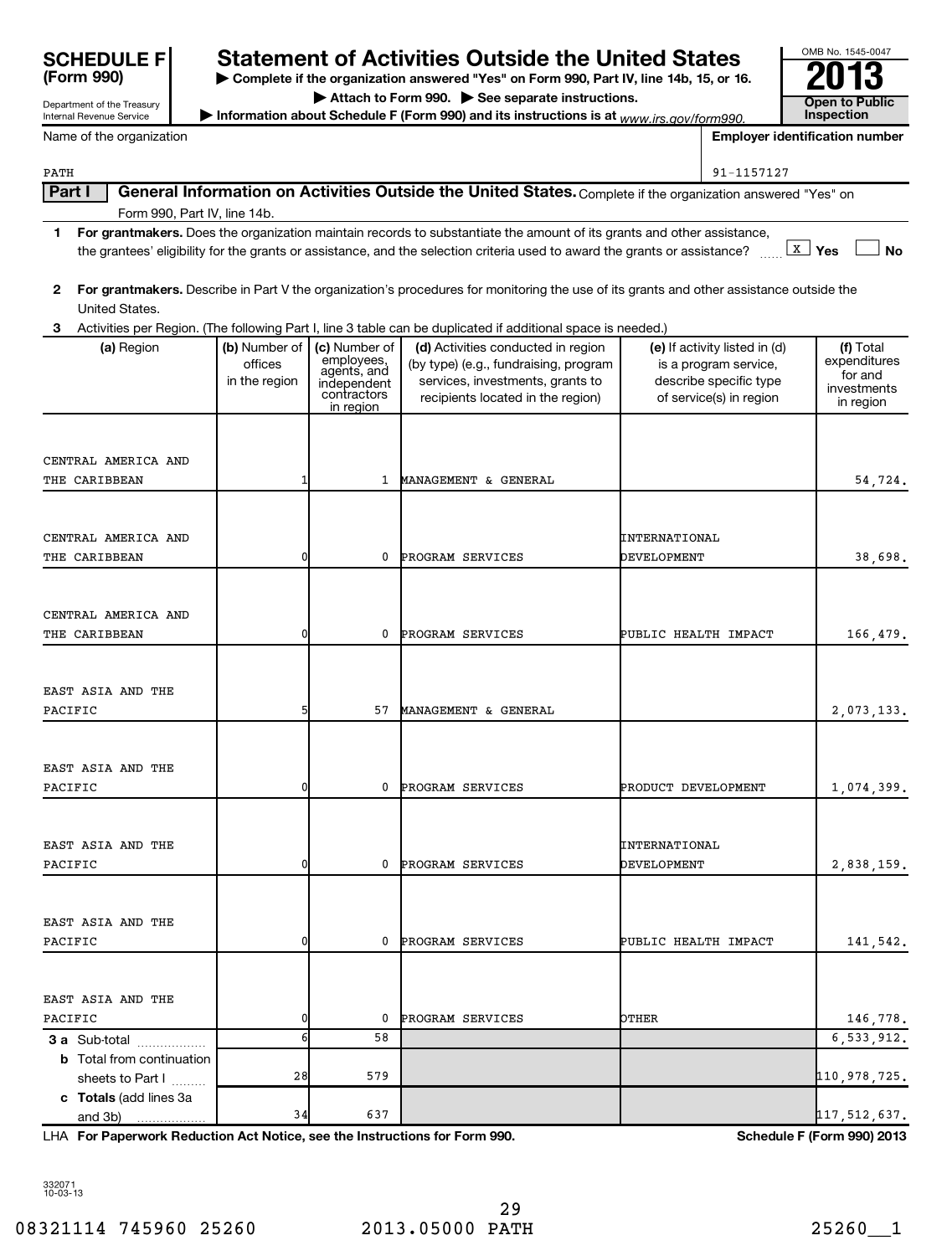| Schedule F (Form 990)           | PATH                                      |                                                      |                                                                                                                                         | 91-1157127                                                                                                  | Page 1                                  |
|---------------------------------|-------------------------------------------|------------------------------------------------------|-----------------------------------------------------------------------------------------------------------------------------------------|-------------------------------------------------------------------------------------------------------------|-----------------------------------------|
| <b>Part I</b>                   |                                           |                                                      | Continuation of Activities per Region. (Schedule F (Form 990), Part I, line 3)                                                          |                                                                                                             |                                         |
| (a) Region                      | (b) Number of<br>offices<br>in the region | (c) Number of<br>employees or<br>agents in<br>region | (d) Activities conducted in region<br>(by type) (i.e., fundraising,<br>program services, grants to<br>recipients located in the region) | (e) If activity listed in (d)<br>is a program service,<br>describe specific type<br>of service(s) in region | (f) Total<br>expenditures<br>for region |
| EAST ASIA AND THE<br>PACIFIC    | 0                                         | 0                                                    | FUNDRAISING                                                                                                                             |                                                                                                             | 31,286.                                 |
| EAST ASIA AND THE<br>PACIFIC    | 0                                         | 0                                                    | GRANTMAKING                                                                                                                             |                                                                                                             | 6,084,748.                              |
| EUROPE                          | 2                                         | 19                                                   | MANAGEMENT & GENERAL                                                                                                                    |                                                                                                             | 2,798,482.                              |
| <b>EUROPE</b>                   | 0                                         | 0                                                    | PROGRAM SERVICES                                                                                                                        | PRODUCT DEVELOPMENT                                                                                         | 6, 265, 440.                            |
| <b>EUROPE</b>                   | 0                                         | 0                                                    | PROGRAM SERVICES                                                                                                                        | INTERNATIONAL<br>DEVELOPMENT                                                                                | 1,072,713.                              |
| <b>EUROPE</b>                   | 0                                         | 0                                                    | PROGRAM SERVICES                                                                                                                        | PUBLIC HEALTH IMPACT                                                                                        | 3,297,906.                              |
| EUROPE                          | 0                                         | 0                                                    | PROGRAM SERVICES                                                                                                                        | OTHER                                                                                                       | 121,589.                                |
| EUROPE                          | ΩI                                        |                                                      | 0 GRANTMAKING                                                                                                                           |                                                                                                             | 16,672,917.                             |
| MIDDLE EAST AND                 |                                           |                                                      |                                                                                                                                         |                                                                                                             |                                         |
| NORTH AFRICA<br>MIDDLE EAST AND | 0                                         |                                                      | 0 MANAGEMENT & GENERAL                                                                                                                  |                                                                                                             | 19,863.                                 |
| NORTH AFRICA                    | 0                                         |                                                      | 0 PROGRAM SERVICES                                                                                                                      | PRODUCT DEVELOPMENT                                                                                         | 59,619.                                 |
| <u>Totals </u>                  |                                           |                                                      |                                                                                                                                         |                                                                                                             |                                         |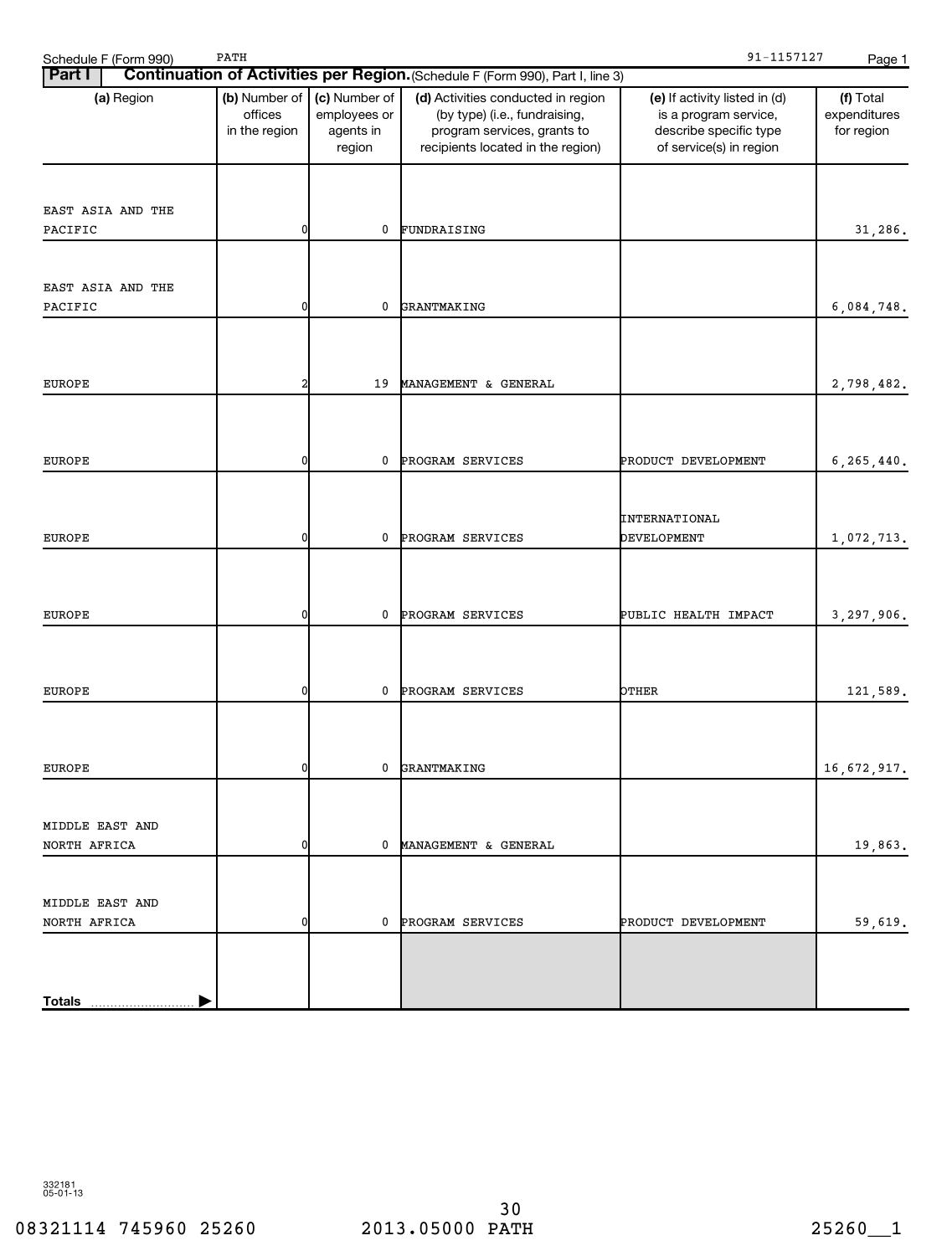| 91-1157127<br>PATH<br>Schedule F (Form 990)<br>Page 1 |                                           |                                                      |                                                                                                                                         |                                                                                                             |                                         |  |  |  |  |
|-------------------------------------------------------|-------------------------------------------|------------------------------------------------------|-----------------------------------------------------------------------------------------------------------------------------------------|-------------------------------------------------------------------------------------------------------------|-----------------------------------------|--|--|--|--|
| <b>Part I</b>                                         |                                           |                                                      | Continuation of Activities per Region. (Schedule F (Form 990), Part I, line 3)                                                          |                                                                                                             |                                         |  |  |  |  |
| (a) Region                                            | (b) Number of<br>offices<br>in the region | (c) Number of<br>employees or<br>agents in<br>region | (d) Activities conducted in region<br>(by type) (i.e., fundraising,<br>program services, grants to<br>recipients located in the region) | (e) If activity listed in (d)<br>is a program service,<br>describe specific type<br>of service(s) in region | (f) Total<br>expenditures<br>for region |  |  |  |  |
| MIDDLE EAST AND<br>NORTH AFRICA                       | 0                                         | 0                                                    | PROGRAM SERVICES                                                                                                                        | PUBLIC HEALTH IMPACT                                                                                        | 75,235.                                 |  |  |  |  |
| MIDDLE EAST AND<br>NORTH AFRICA                       | 0                                         | 0                                                    | FUNDRAISING                                                                                                                             |                                                                                                             | 9,734.                                  |  |  |  |  |
| MIDDLE EAST AND<br>NORTH AFRICA                       | 0                                         | 0                                                    | GRANTMAKING                                                                                                                             |                                                                                                             | 48,554.                                 |  |  |  |  |
| NORTH AMERICA                                         | 0                                         | 0                                                    | MANAGEMENT & GENERAL                                                                                                                    |                                                                                                             | 33,677.                                 |  |  |  |  |
| NORTH AMERICA                                         | 0                                         | 0                                                    | PROGRAM SERVICES                                                                                                                        | PRODUCT DEVELOPMENT                                                                                         | 508,105.                                |  |  |  |  |
| NORTH AMERICA                                         | 0                                         | 0                                                    | PROGRAM SERVICES                                                                                                                        | PUBLIC HEALTH IMPACT                                                                                        | 154,252.                                |  |  |  |  |
| RUSSIA & THE NEWLY<br>INDEPENDENT STATES              | 1                                         | 11                                                   | MANAGEMENT & GENERAL                                                                                                                    |                                                                                                             | 130,796.                                |  |  |  |  |
| RUSSIA & THE NEWLY<br>INDEPENDENT STATES              | - N                                       |                                                      | 0 PROGRAM SERVICES                                                                                                                      | INTERNATIONAL<br><b>DEVELOPMENT</b>                                                                         | 169,250.                                |  |  |  |  |
| RUSSIA & THE NEWLY<br>INDEPENDENT STATES              | 0                                         |                                                      | 0 PROGRAM SERVICES                                                                                                                      | PUBLIC HEALTH IMPACT                                                                                        | 5,272.                                  |  |  |  |  |
| RUSSIA & THE NEWLY<br>INDEPENDENT STATES              | 0                                         | $\mathbf 0$                                          | PROGRAM SERVICES                                                                                                                        | OTHER                                                                                                       | 12,407.                                 |  |  |  |  |
| Totals                                                |                                           |                                                      |                                                                                                                                         |                                                                                                             |                                         |  |  |  |  |

### 08321114 745960 25260 2013.05000 PATH 25260 25260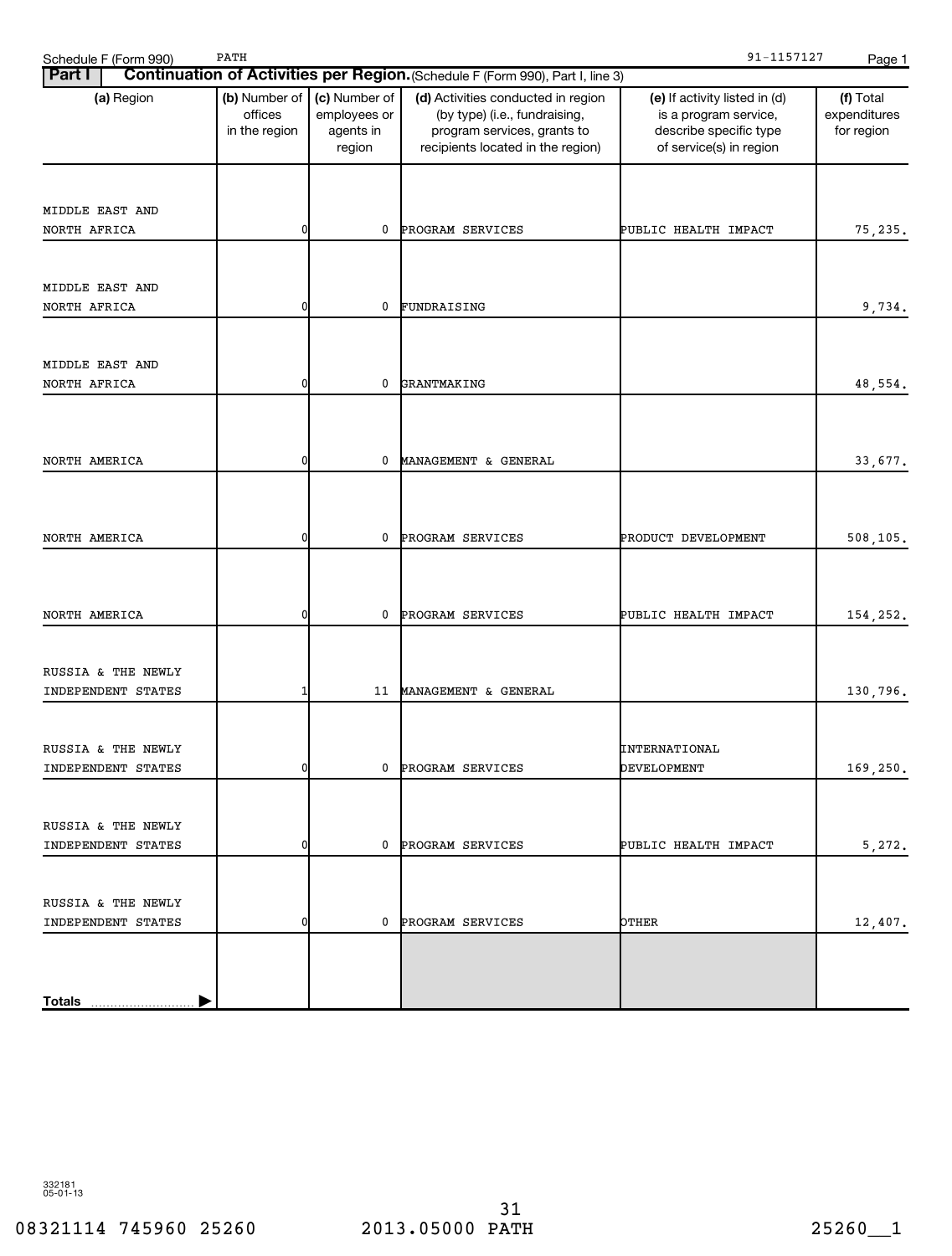| Schedule F (Form 990)                    | PATH                                                                                              |              |                                                                                                                                         | 91-1157127                                                                                                  | Page 1                                  |
|------------------------------------------|---------------------------------------------------------------------------------------------------|--------------|-----------------------------------------------------------------------------------------------------------------------------------------|-------------------------------------------------------------------------------------------------------------|-----------------------------------------|
| <b>Part I</b>                            |                                                                                                   |              | Continuation of Activities per Region. (Schedule F (Form 990), Part I, line 3)                                                          |                                                                                                             |                                         |
| (a) Region                               | (c) Number of<br>(b) Number of<br>offices<br>employees or<br>agents in<br>in the region<br>region |              | (d) Activities conducted in region<br>(by type) (i.e., fundraising,<br>program services, grants to<br>recipients located in the region) | (e) If activity listed in (d)<br>is a program service,<br>describe specific type<br>of service(s) in region | (f) Total<br>expenditures<br>for region |
| RUSSIA & THE NEWLY<br>INDEPENDENT STATES | $\mathbf 0$                                                                                       | 0            | GRANTMAKING                                                                                                                             |                                                                                                             | 1,074,197.                              |
| SOUTH AMERICA                            | 1                                                                                                 | 2            | MANAGEMENT & GENERAL                                                                                                                    |                                                                                                             | 68,187.                                 |
| SOUTH AMERICA                            | $\mathbf 0$                                                                                       | 0            | PROGRAM SERVICES                                                                                                                        | PRODUCT DEVELOPMENT                                                                                         | 53,634.                                 |
| SOUTH AMERICA                            | $\mathbf 0$                                                                                       | 0            | PROGRAM SERVICES                                                                                                                        | PUBLIC HEALTH IMPACT                                                                                        | 332,586.                                |
| SOUTH AMERICA                            | $\overline{0}$                                                                                    | 0            | GRANTMAKING                                                                                                                             |                                                                                                             | 436,453.                                |
| SOUTH ASIA                               | 5                                                                                                 | 68           | MANAGEMENT & GENERAL                                                                                                                    |                                                                                                             | 1,649,128.                              |
| SOUTH ASIA                               | 0                                                                                                 | 0            | PROGRAM SERVICES                                                                                                                        | PRODUCT DEVELOPMENT                                                                                         | 681,210.                                |
| SOUTH ASIA                               | ΩI                                                                                                | $\mathbf{0}$ | PROGRAM SERVICES                                                                                                                        | INTERNATIONAL<br><b>DEVELOPMENT</b>                                                                         | 2, 191, 355.                            |
| SOUTH ASIA                               | $\mathbf{0}$                                                                                      | 0            | PROGRAM SERVICES                                                                                                                        | PUBLIC HEALTH IMPACT                                                                                        | 583,036.                                |
| SOUTH ASIA                               | $\mathbf{0}$                                                                                      | 0            | PROGRAM SERVICES                                                                                                                        | OTHER                                                                                                       | 18,082.                                 |
| <b>Totals</b>                            |                                                                                                   |              |                                                                                                                                         |                                                                                                             |                                         |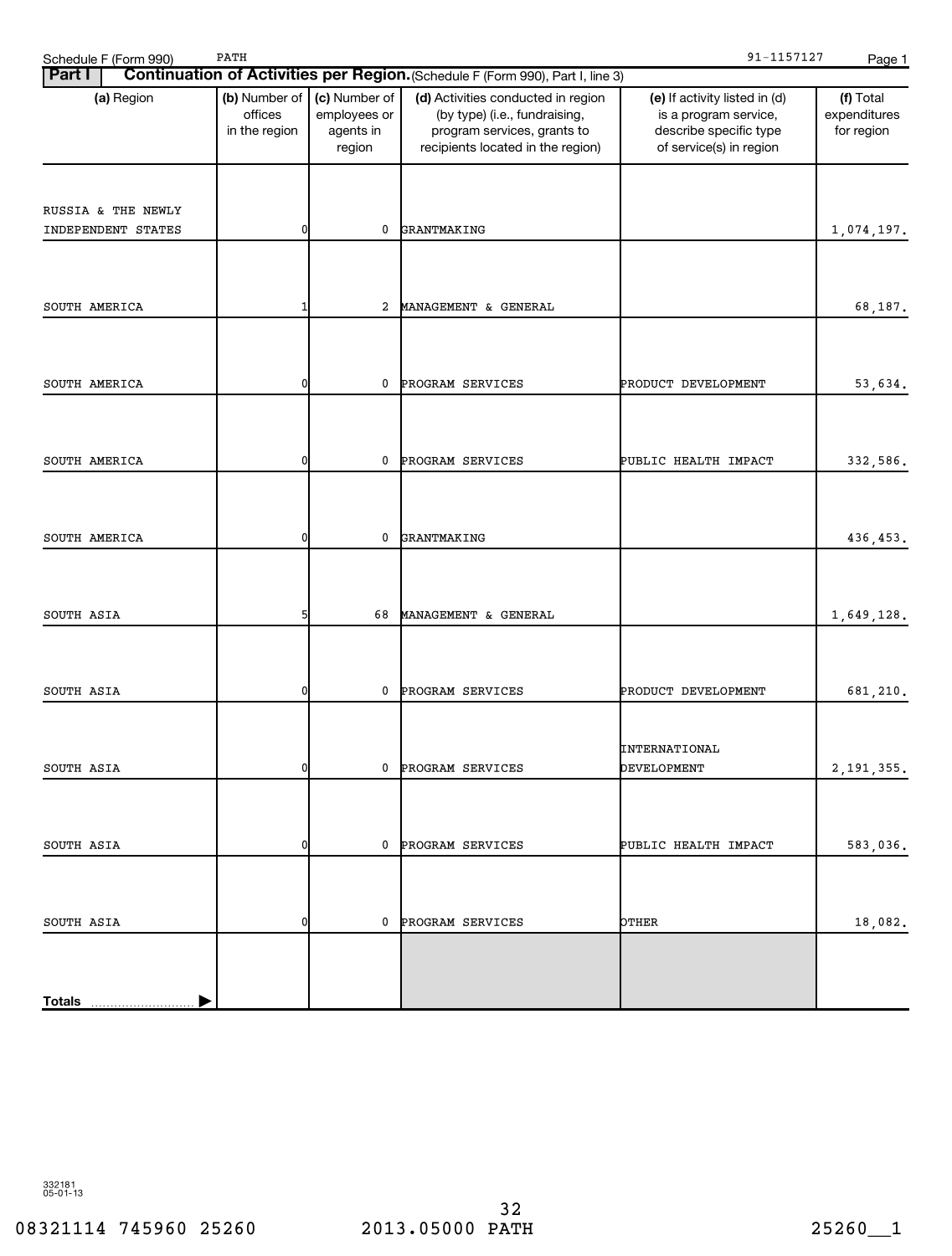| 91-1157127<br>PATH<br>Schedule F (Form 990)<br>Page 1 |                                                                                                   |     |                                                                                                                                         |                                                                                                             |                                         |  |  |  |  |
|-------------------------------------------------------|---------------------------------------------------------------------------------------------------|-----|-----------------------------------------------------------------------------------------------------------------------------------------|-------------------------------------------------------------------------------------------------------------|-----------------------------------------|--|--|--|--|
| <b>Part I</b>                                         |                                                                                                   |     | Continuation of Activities per Region. (Schedule F (Form 990), Part I, line 3)                                                          |                                                                                                             |                                         |  |  |  |  |
| (a) Region                                            | (b) Number of<br>(c) Number of<br>offices<br>employees or<br>in the region<br>agents in<br>region |     | (d) Activities conducted in region<br>(by type) (i.e., fundraising,<br>program services, grants to<br>recipients located in the region) | (e) If activity listed in (d)<br>is a program service,<br>describe specific type<br>of service(s) in region | (f) Total<br>expenditures<br>for region |  |  |  |  |
| SOUTH ASIA                                            | 0                                                                                                 | 0   | GRANTMAKING                                                                                                                             |                                                                                                             | 2,038,854.                              |  |  |  |  |
|                                                       |                                                                                                   |     |                                                                                                                                         |                                                                                                             |                                         |  |  |  |  |
| SUB-SAHARAN AFRICA                                    | 19                                                                                                | 479 | MANAGEMENT & GENERAL                                                                                                                    |                                                                                                             | 8,762,172.                              |  |  |  |  |
| SUB-SAHARAN AFRICA                                    | 0                                                                                                 | 0   | PROGRAM SERVICES                                                                                                                        | PRODUCT DEVELOPMENT                                                                                         | 3,429,509.                              |  |  |  |  |
| SUB-SAHARAN AFRICA                                    | 0                                                                                                 | 0   | PROGRAM SERVICES                                                                                                                        | INTERNATIONAL<br>DEVELOPMENT                                                                                | 30,107,684.                             |  |  |  |  |
|                                                       |                                                                                                   |     |                                                                                                                                         |                                                                                                             |                                         |  |  |  |  |
| SUB-SAHARAN AFRICA                                    | 0                                                                                                 | 0   | PROGRAM SERVICES                                                                                                                        | PUBLIC HEALTH IMPACT                                                                                        | 8,937,913.                              |  |  |  |  |
| SUB-SAHARAN AFRICA                                    | 0                                                                                                 | 0   | PROGRAM SERVICES                                                                                                                        | OTHER                                                                                                       | 69,811.                                 |  |  |  |  |
| SUB-SAHARAN AFRICA                                    | 0                                                                                                 | 0   | FUNDRAISING                                                                                                                             |                                                                                                             | 1,968.                                  |  |  |  |  |
| SUB-SAHARAN AFRICA                                    | ΩI                                                                                                |     | 0 GRANTMAKING                                                                                                                           |                                                                                                             | 12,971,101.                             |  |  |  |  |
|                                                       |                                                                                                   |     |                                                                                                                                         |                                                                                                             |                                         |  |  |  |  |
|                                                       |                                                                                                   |     |                                                                                                                                         |                                                                                                             |                                         |  |  |  |  |
|                                                       |                                                                                                   |     |                                                                                                                                         |                                                                                                             |                                         |  |  |  |  |
| <b>Totals</b>                                         | 28                                                                                                | 579 |                                                                                                                                         |                                                                                                             | 110,978,725.                            |  |  |  |  |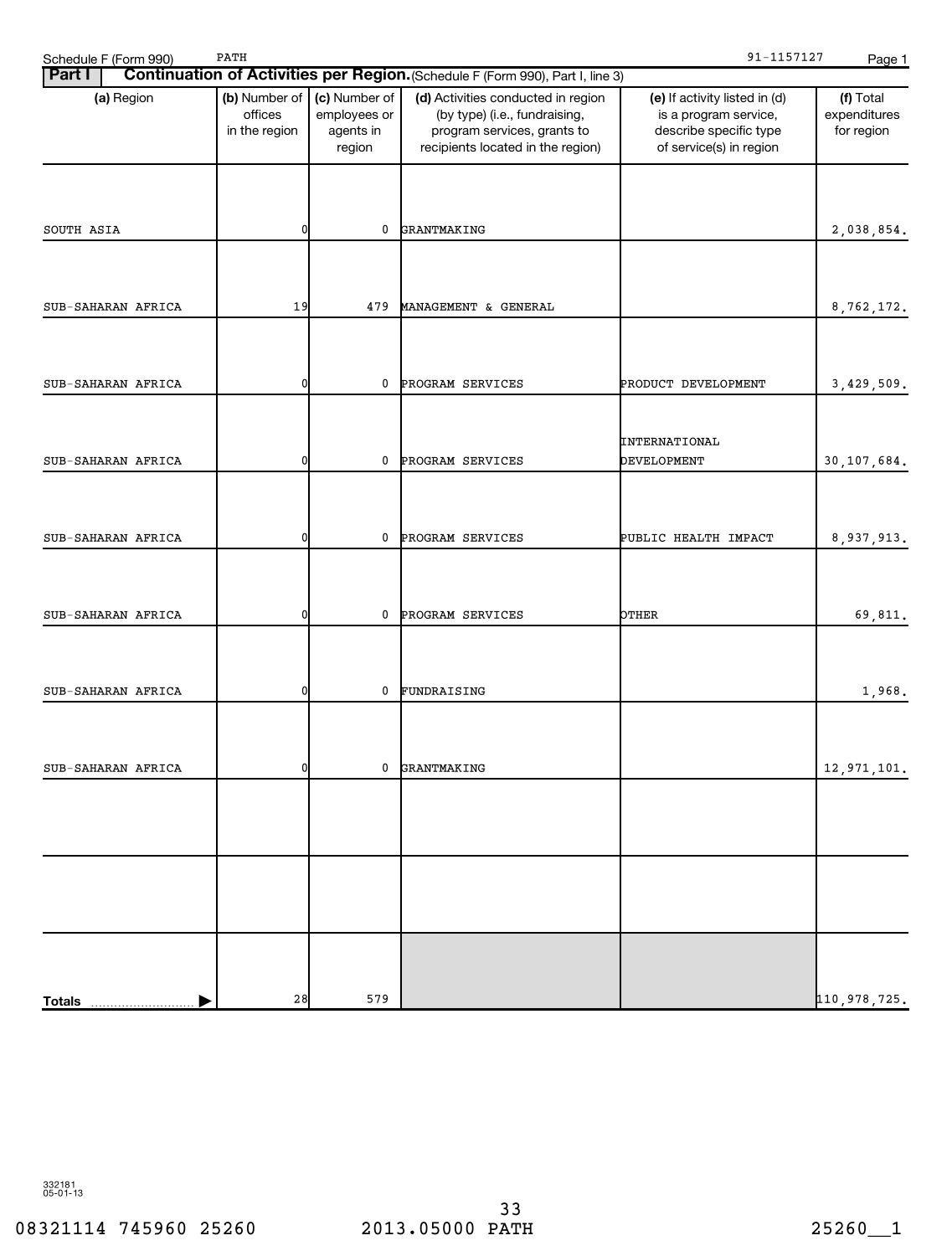332072 10-03-13

#### Part II | Grants and Other Assistance to Organizations or Entities Outside the United States. Complete if the organization answered "Yes" on Form 990, Part IV, line 15, for any recipient who received more than \$5,000. Part II can be duplicated if additional space is needed.

| 1<br>(a) Name of organization                           | (b) IRS code section<br>and EIN (if applicable) | (c) Region               | (d) Purpose of<br>grant                                                                                                                         | (e) Amount<br>of cash grant | (f) Manner of<br>cash disbursement | (g) Amount of<br>non-cash<br>assistance | (h) Description<br>of non-cash<br>assistance | (i) Method of<br>valuation (book, FMV,<br>appraisal, other) |
|---------------------------------------------------------|-------------------------------------------------|--------------------------|-------------------------------------------------------------------------------------------------------------------------------------------------|-----------------------------|------------------------------------|-----------------------------------------|----------------------------------------------|-------------------------------------------------------------|
|                                                         |                                                 |                          |                                                                                                                                                 |                             |                                    |                                         |                                              |                                                             |
|                                                         |                                                 |                          |                                                                                                                                                 |                             |                                    |                                         |                                              |                                                             |
|                                                         |                                                 | EAST ASIA AND<br>PACIFIC | <b>INTERNATIONAL</b><br><b>DEVELOPMENT</b>                                                                                                      |                             | 300,034. CHECK/WIRE                | 0                                       |                                              |                                                             |
|                                                         |                                                 |                          |                                                                                                                                                 |                             |                                    |                                         |                                              |                                                             |
|                                                         |                                                 |                          |                                                                                                                                                 |                             |                                    |                                         |                                              |                                                             |
|                                                         |                                                 | EAST ASIA AND            | <b>INTERNATIONAL</b>                                                                                                                            |                             |                                    |                                         |                                              |                                                             |
|                                                         |                                                 | PACIFIC                  | <b>DEVELOPMENT</b>                                                                                                                              |                             | 242,857. CHECK/WIRE                | $\mathbf{0}$                            |                                              |                                                             |
|                                                         |                                                 |                          |                                                                                                                                                 |                             |                                    |                                         |                                              |                                                             |
|                                                         |                                                 |                          |                                                                                                                                                 |                             |                                    |                                         |                                              |                                                             |
|                                                         |                                                 | EAST ASIA AND            | <b>INTERNATIONAL</b>                                                                                                                            |                             |                                    |                                         |                                              |                                                             |
|                                                         |                                                 | PACIFIC                  | <b>DEVELOPMENT</b>                                                                                                                              |                             | 159, 953. CHECK/WIRE               | 0                                       |                                              |                                                             |
|                                                         |                                                 |                          |                                                                                                                                                 |                             |                                    |                                         |                                              |                                                             |
|                                                         |                                                 | EAST ASIA AND            | INTERNATIONAL                                                                                                                                   |                             |                                    |                                         |                                              |                                                             |
|                                                         |                                                 | PACIFIC                  | <b>DEVELOPMENT</b>                                                                                                                              |                             | 130, 131. CHECK/WIRE               | 0                                       |                                              |                                                             |
|                                                         |                                                 |                          |                                                                                                                                                 |                             |                                    |                                         |                                              |                                                             |
|                                                         |                                                 |                          |                                                                                                                                                 |                             |                                    |                                         |                                              |                                                             |
|                                                         |                                                 | EAST ASIA AND            | <b>INTERNATIONAL</b>                                                                                                                            |                             |                                    |                                         |                                              |                                                             |
|                                                         |                                                 | PACIFIC                  | DEVELOPMENT                                                                                                                                     |                             | 111, 295. CHECK/WIRE               | 0                                       |                                              |                                                             |
|                                                         |                                                 |                          |                                                                                                                                                 |                             |                                    |                                         |                                              |                                                             |
|                                                         |                                                 | EAST ASIA AND            | INTERNATIONAL                                                                                                                                   |                             |                                    |                                         |                                              |                                                             |
|                                                         |                                                 | PACIFIC                  | DEVELOPMENT                                                                                                                                     |                             | 110,531. CHECK/WIRE                | 0                                       |                                              |                                                             |
|                                                         |                                                 |                          |                                                                                                                                                 |                             |                                    |                                         |                                              |                                                             |
|                                                         |                                                 |                          |                                                                                                                                                 |                             |                                    |                                         |                                              |                                                             |
|                                                         |                                                 | EAST ASIA AND            | INTERNATIONAL                                                                                                                                   |                             |                                    |                                         |                                              |                                                             |
|                                                         |                                                 | PACIFIC                  | DEVELOPMENT                                                                                                                                     |                             | 104,051. CHECK/WIRE                | 0                                       |                                              |                                                             |
|                                                         |                                                 |                          |                                                                                                                                                 |                             |                                    |                                         |                                              |                                                             |
|                                                         |                                                 | EAST ASIA AND            | <b>INTERNATIONAL</b>                                                                                                                            |                             |                                    |                                         |                                              |                                                             |
|                                                         |                                                 | PACIFIC                  | <b>DEVELOPMENT</b>                                                                                                                              |                             | 100,208. CHECK/WIRE                | 0                                       |                                              |                                                             |
| 2                                                       |                                                 |                          | Enter total number of recipient organizations listed above that are recognized as charities by the foreign country, recognized as tax-exempt by |                             |                                    |                                         |                                              |                                                             |
|                                                         |                                                 |                          | the IRS, or for which the grantee or counsel has provided a section 501(c)(3) equivalency letter                                                |                             |                                    |                                         |                                              | 255                                                         |
| 3 Enter total number of other organizations or entities |                                                 |                          |                                                                                                                                                 |                             |                                    |                                         |                                              | 45                                                          |

**Schedule F (Form 990) 2013**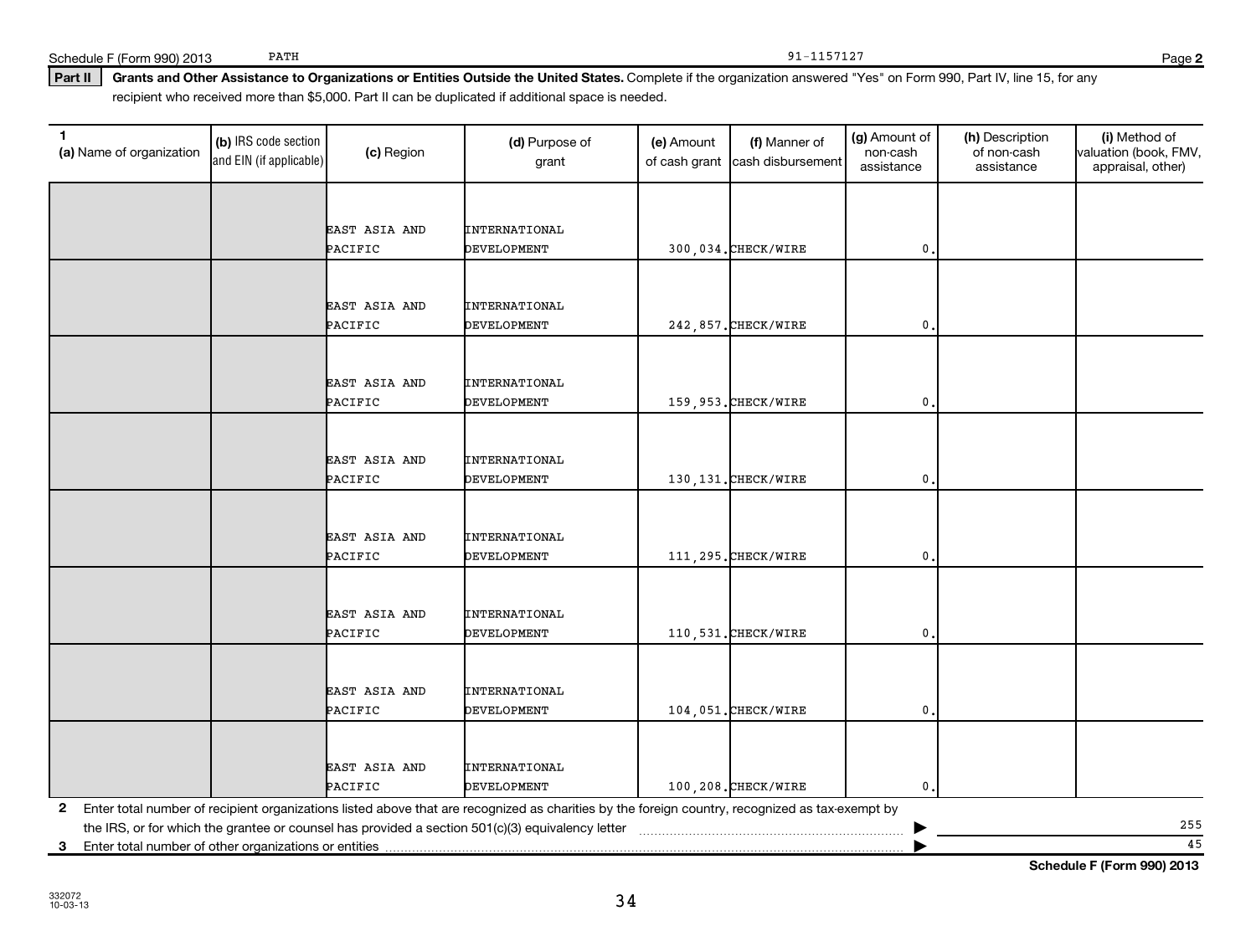|              | Schedule F (Form 990)    | PATH                                            |                          |                                                                                                                                              |                             | 91-1157127                         |                                         |                                              | Page 2                                                      |
|--------------|--------------------------|-------------------------------------------------|--------------------------|----------------------------------------------------------------------------------------------------------------------------------------------|-----------------------------|------------------------------------|-----------------------------------------|----------------------------------------------|-------------------------------------------------------------|
| Part II      |                          |                                                 |                          | Continuation of Grants and Other Assistance to Organizations or Entities Outside the United States. (Schedule F (Form 990), Part II, line 1) |                             |                                    |                                         |                                              |                                                             |
| $\mathbf{1}$ | (a) Name of organization | (b) IRS code section<br>and EIN (if applicable) | (c) Region               | (d) Purpose of<br>grant                                                                                                                      | (e) Amount<br>of cash grant | (f) Manner of<br>cash disbursement | (g) Amount of<br>non-cash<br>assistance | (h) Description<br>of non-cash<br>assistance | (i) Method of<br>valuation (book, FMV,<br>appraisal, other) |
|              |                          |                                                 | EAST ASIA AND<br>PACIFIC | <b>INTERNATIONAL</b><br><b>DEVELOPMENT</b>                                                                                                   |                             | 84,692. CHECK/WIRE                 | $\mathbf{0}$ .                          |                                              |                                                             |
|              |                          |                                                 | EAST ASIA AND<br>PACIFIC | <b>INTERNATIONAL</b><br><b>DEVELOPMENT</b>                                                                                                   |                             | 76,034. CHECK/WIRE                 | $\mathbf 0$ .                           |                                              |                                                             |
|              |                          |                                                 | EAST ASIA AND<br>PACIFIC | <b>INTERNATIONAL</b><br><b>DEVELOPMENT</b>                                                                                                   |                             | 72, 134. CHECK/WIRE                | 0                                       |                                              |                                                             |
|              |                          |                                                 | EAST ASIA AND<br>PACIFIC | <b>INTERNATIONAL</b><br>DEVELOPMENT                                                                                                          |                             | 49, 444. CHECK/WIRE                | 0.                                      |                                              |                                                             |
|              |                          |                                                 | EAST ASIA AND<br>PACIFIC | <b>INTERNATIONAL</b><br><b>DEVELOPMENT</b>                                                                                                   |                             | 49,007. CHECK/WIRE                 | 0                                       |                                              |                                                             |
|              |                          |                                                 | EAST ASIA AND<br>PACIFIC | <b>INTERNATIONAL</b><br><b>DEVELOPMENT</b>                                                                                                   |                             | 45,084. CHECK/WIRE                 | $\mathbf{0}$                            |                                              |                                                             |
|              |                          |                                                 | EAST ASIA AND<br>PACIFIC | <b>INTERNATIONAL</b><br><b>DEVELOPMENT</b>                                                                                                   |                             | 21,552. CHECK/WIRE                 | $\mathbf{0}$                            |                                              |                                                             |
|              |                          |                                                 | EAST ASIA AND<br>PACIFIC | <b>INTERNATIONAL</b><br><b>DEVELOPMENT</b>                                                                                                   |                             | 20,000. CHECK/WIRE                 | 0.                                      |                                              |                                                             |
|              |                          |                                                 | EAST ASIA AND<br>PACIFIC | <b>INTERNATIONAL</b><br>DEVELOPMENT                                                                                                          |                             | 19,818. CHECK/WIRE                 | $\mathbf{0}$ .                          |                                              |                                                             |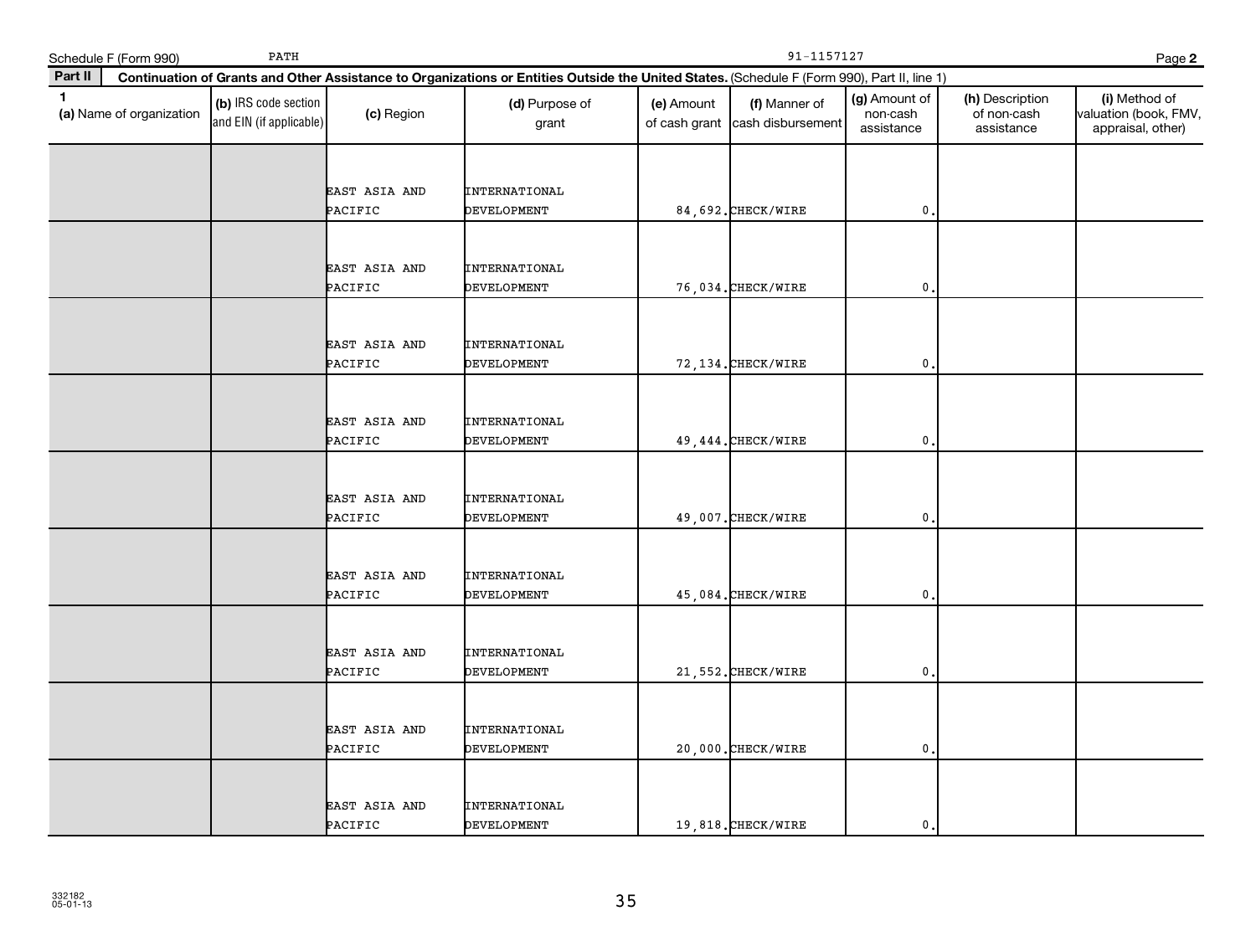|              | Schedule F (Form 990)    | PATH                                            |                                 |                                                                                                                                              |                             | 91-1157127                         |                                         |                                              | Page 2                                                      |  |  |
|--------------|--------------------------|-------------------------------------------------|---------------------------------|----------------------------------------------------------------------------------------------------------------------------------------------|-----------------------------|------------------------------------|-----------------------------------------|----------------------------------------------|-------------------------------------------------------------|--|--|
| Part II      |                          |                                                 |                                 | Continuation of Grants and Other Assistance to Organizations or Entities Outside the United States. (Schedule F (Form 990), Part II, line 1) |                             |                                    |                                         |                                              |                                                             |  |  |
| $\mathbf{1}$ | (a) Name of organization | (b) IRS code section<br>and EIN (if applicable) | (c) Region                      | (d) Purpose of<br>grant                                                                                                                      | (e) Amount<br>of cash grant | (f) Manner of<br>cash disbursement | (g) Amount of<br>non-cash<br>assistance | (h) Description<br>of non-cash<br>assistance | (i) Method of<br>valuation (book, FMV,<br>appraisal, other) |  |  |
|              |                          |                                                 | EAST ASIA AND<br>PACIFIC        | <b>INTERNATIONAL</b><br>DEVELOPMENT                                                                                                          |                             | 18,289. CHECK/WIRE                 | $\mathbf{0}$                            |                                              |                                                             |  |  |
|              |                          |                                                 | EAST ASIA AND<br>PACIFIC        | <b>INTERNATIONAL</b><br><b>DEVELOPMENT</b>                                                                                                   |                             | 9,823. CHECK/WIRE                  | $\mathbf{0}$                            |                                              |                                                             |  |  |
|              |                          |                                                 | EAST ASIA AND<br>PACIFIC        | <b>INTERNATIONAL</b><br>DEVELOPMENT                                                                                                          |                             | 6,357. CHECK/WIRE                  | 0                                       |                                              |                                                             |  |  |
|              |                          |                                                 | EAST ASIA AND<br>PACIFIC        | <b>DTHER</b>                                                                                                                                 |                             | 5,000. CHECK/WIRE                  | $\mathbf{0}$                            |                                              |                                                             |  |  |
|              |                          |                                                 | EAST ASIA AND<br>PACIFIC        | PRODUCT DEVELOPMENT                                                                                                                          |                             | 1, 152, 759. CHECK/WIRE            | 0                                       |                                              |                                                             |  |  |
|              |                          |                                                 | EAST ASIA AND<br>PACIFIC        | PRODUCT DEVELOPMENT                                                                                                                          |                             | 550,000. CHECK/WIRE                | 0                                       |                                              |                                                             |  |  |
|              |                          |                                                 | EAST ASIA AND<br>PACIFIC        | PRODUCT DEVELOPMENT                                                                                                                          |                             | 233, 775. CHECK/WIRE               | $\mathbf{0}$                            |                                              |                                                             |  |  |
|              |                          |                                                 | EAST ASIA AND<br>PACIFIC        | PRODUCT DEVELOPMENT                                                                                                                          |                             | 140, 753. CHECK/WIRE               | 0                                       |                                              |                                                             |  |  |
|              |                          |                                                 | <b>EAST ASIA AND</b><br>PACIFIC | PRODUCT DEVELOPMENT                                                                                                                          |                             | 85, 558. CHECK/WIRE                | $\mathbf{0}$                            |                                              |                                                             |  |  |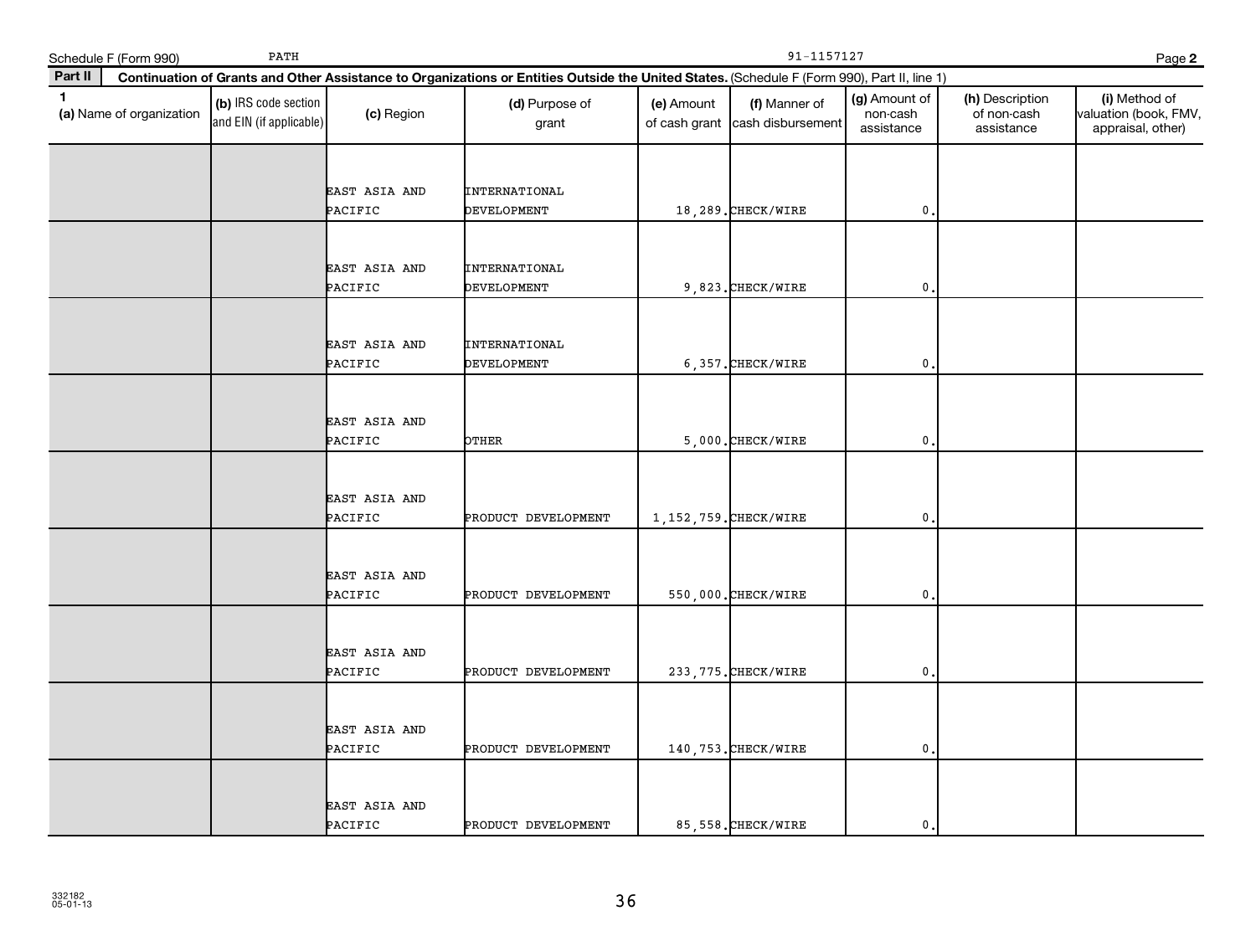|              | Schedule F (Form 990)    | PATH                                            |                          | 91-1157127<br>Page 2                                                                                                                         |                             |                                    |                                         |                                              |                                                             |  |  |
|--------------|--------------------------|-------------------------------------------------|--------------------------|----------------------------------------------------------------------------------------------------------------------------------------------|-----------------------------|------------------------------------|-----------------------------------------|----------------------------------------------|-------------------------------------------------------------|--|--|
| Part II      |                          |                                                 |                          | Continuation of Grants and Other Assistance to Organizations or Entities Outside the United States. (Schedule F (Form 990), Part II, line 1) |                             |                                    |                                         |                                              |                                                             |  |  |
| $\mathbf{1}$ | (a) Name of organization | (b) IRS code section<br>and EIN (if applicable) | (c) Region               | (d) Purpose of<br>grant                                                                                                                      | (e) Amount<br>of cash grant | (f) Manner of<br>cash disbursement | (g) Amount of<br>non-cash<br>assistance | (h) Description<br>of non-cash<br>assistance | (i) Method of<br>valuation (book, FMV,<br>appraisal, other) |  |  |
|              |                          |                                                 | EAST ASIA AND<br>PACIFIC | PRODUCT DEVELOPMENT                                                                                                                          |                             | 75,000. CHECK/WIRE                 | $\mathbf{0}$                            |                                              |                                                             |  |  |
|              |                          |                                                 | EAST ASIA AND<br>PACIFIC | PRODUCT DEVELOPMENT                                                                                                                          |                             | 61,522. CHECK/WIRE                 | 0.                                      |                                              |                                                             |  |  |
|              |                          |                                                 | EAST ASIA AND<br>PACIFIC | PRODUCT DEVELOPMENT                                                                                                                          |                             | 54,695. CHECK/WIRE                 | $\mathbf{0}$                            |                                              |                                                             |  |  |
|              |                          |                                                 | EAST ASIA AND<br>PACIFIC | PRODUCT DEVELOPMENT                                                                                                                          |                             | 50,000. CHECK/WIRE                 | $\mathbf{0}$                            |                                              |                                                             |  |  |
|              |                          |                                                 | EAST ASIA AND<br>PACIFIC | PRODUCT DEVELOPMENT                                                                                                                          |                             | 32,466. CHECK/WIRE                 | $\mathbf{0}$                            |                                              |                                                             |  |  |
|              |                          |                                                 | EAST ASIA AND<br>PACIFIC | PRODUCT DEVELOPMENT                                                                                                                          |                             | 31,659. CHECK/WIRE                 | $\mathbf 0$                             |                                              |                                                             |  |  |
|              |                          |                                                 | EAST ASIA AND<br>PACIFIC | PRODUCT DEVELOPMENT                                                                                                                          |                             | 20,000. CHECK/WIRE                 | $\mathbf{0}$ .                          |                                              |                                                             |  |  |
|              |                          |                                                 | EAST ASIA AND<br>PACIFIC | PRODUCT DEVELOPMENT                                                                                                                          |                             | 15,246. CHECK/WIRE                 | 0                                       |                                              |                                                             |  |  |
|              |                          |                                                 | EAST ASIA AND<br>PACIFIC | PRODUCT DEVELOPMENT                                                                                                                          |                             | 15,000. CHECK/WIRE                 | 0.                                      |                                              |                                                             |  |  |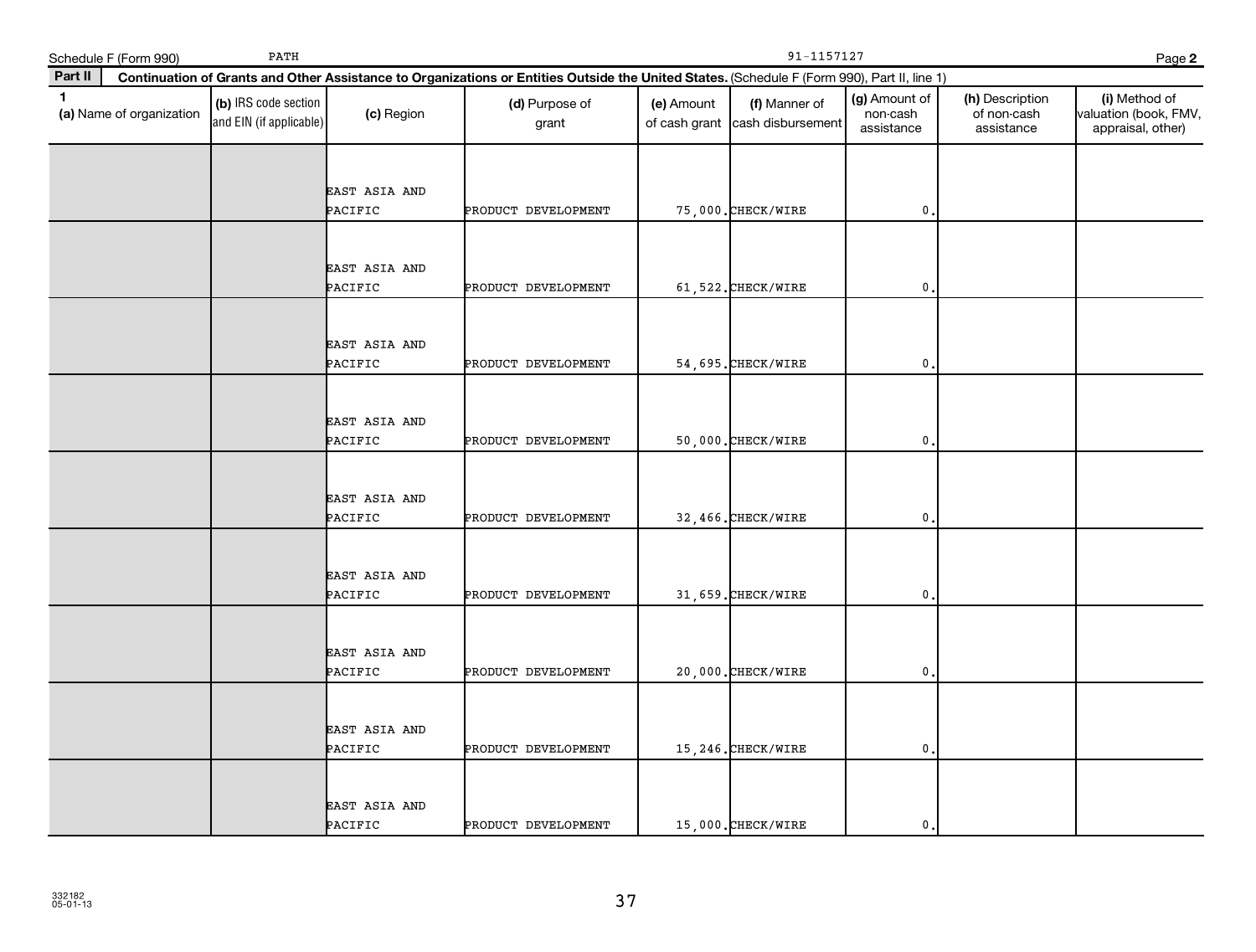| Schedule F (Form 990) |                          | PATH                                            |                                 | 91-1157127<br>Page 2                                                                                                                         |                             |                                    |                                         |                                              |                                                             |  |  |
|-----------------------|--------------------------|-------------------------------------------------|---------------------------------|----------------------------------------------------------------------------------------------------------------------------------------------|-----------------------------|------------------------------------|-----------------------------------------|----------------------------------------------|-------------------------------------------------------------|--|--|
| Part II               |                          |                                                 |                                 | Continuation of Grants and Other Assistance to Organizations or Entities Outside the United States. (Schedule F (Form 990), Part II, line 1) |                             |                                    |                                         |                                              |                                                             |  |  |
| $\mathbf{1}$          | (a) Name of organization | (b) IRS code section<br>and EIN (if applicable) | (c) Region                      | (d) Purpose of<br>grant                                                                                                                      | (e) Amount<br>of cash grant | (f) Manner of<br>cash disbursement | (g) Amount of<br>non-cash<br>assistance | (h) Description<br>of non-cash<br>assistance | (i) Method of<br>valuation (book, FMV,<br>appraisal, other) |  |  |
|                       |                          |                                                 | EAST ASIA AND<br>PACIFIC        | PRODUCT DEVELOPMENT                                                                                                                          |                             | 11,000. CHECK/WIRE                 | 0.                                      |                                              |                                                             |  |  |
|                       |                          |                                                 | EAST ASIA AND<br>PACIFIC        | PRODUCT DEVELOPMENT                                                                                                                          |                             | 10,000.CHECK/WIRE                  | $\mathbf{0}$                            |                                              |                                                             |  |  |
|                       |                          |                                                 | <b>EAST ASIA AND</b><br>PACIFIC | PRODUCT DEVELOPMENT                                                                                                                          |                             | 9,000. CHECK/WIRE                  | 0                                       |                                              |                                                             |  |  |
|                       |                          |                                                 | EAST ASIA AND<br>PACIFIC        | PUBLIC HEALTH IMPACT                                                                                                                         | 1,823,666. CHECK/WIRE       |                                    | 0,                                      |                                              |                                                             |  |  |
|                       |                          |                                                 | EAST ASIA AND<br>PACIFIC        | PUBLIC HEALTH IMPACT                                                                                                                         |                             | 30,000. CHECK/WIRE                 | $\mathbf 0$                             |                                              |                                                             |  |  |
|                       |                          |                                                 | <b>EUROPE</b>                   | <b>PTHER</b>                                                                                                                                 |                             | 280, 627. CHECK/WIRE               | $\mathbf 0$ .                           |                                              |                                                             |  |  |
|                       |                          |                                                 | <b>EUROPE</b>                   | PRODUCT DEVELOPMENT                                                                                                                          |                             | 4, 105, 785. CHECK/WIRE            | $\mathbf{0}$                            |                                              |                                                             |  |  |
|                       |                          |                                                 | <b>EUROPE</b>                   | PRODUCT DEVELOPMENT                                                                                                                          | $1,206,054.$ CHECK/WIRE     |                                    | 0                                       |                                              |                                                             |  |  |
|                       |                          |                                                 | <b>EUROPE</b>                   | PRODUCT DEVELOPMENT                                                                                                                          |                             | 1.110.000. CHECK/WIRE              | $\mathbf 0$ .                           |                                              |                                                             |  |  |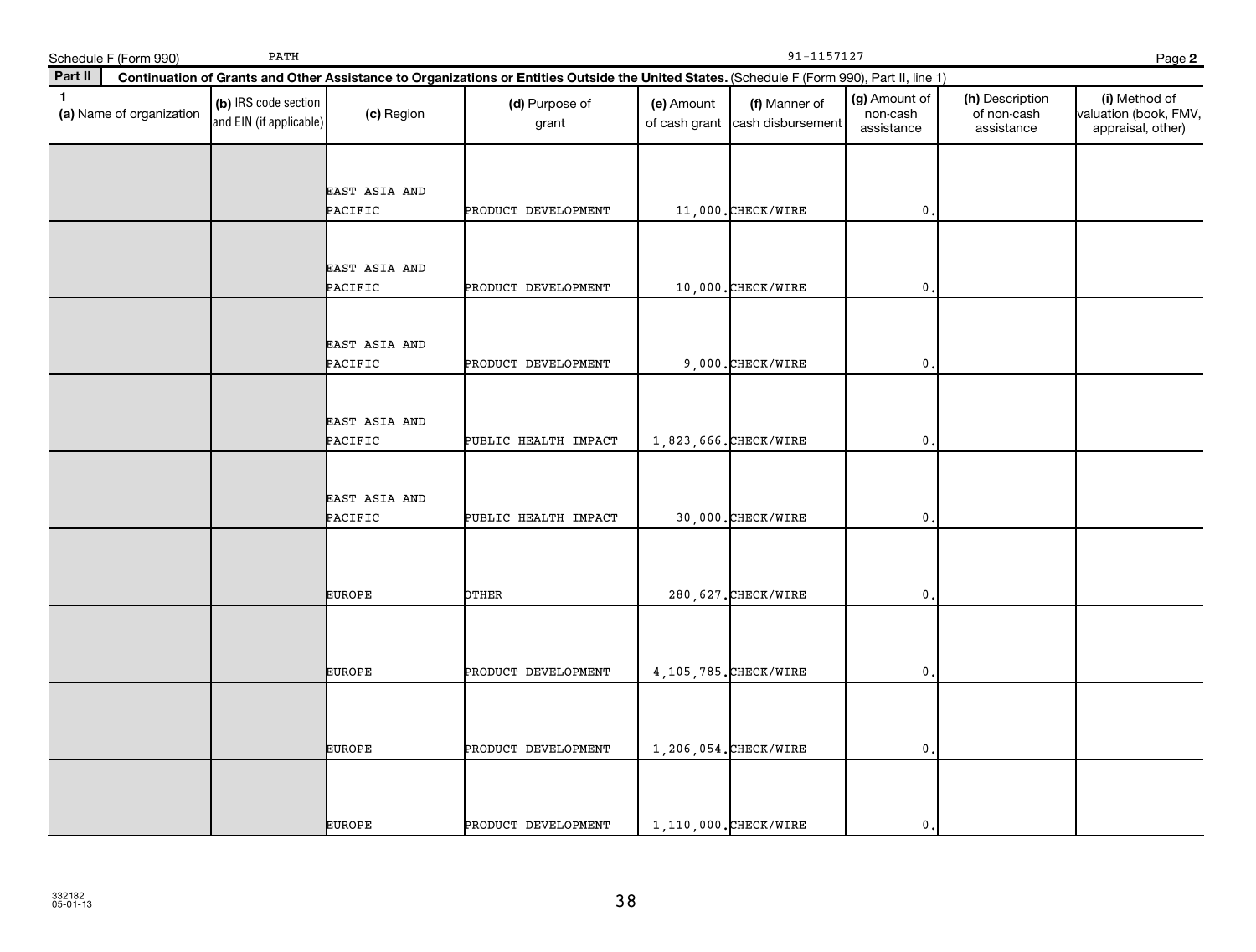| Schedule F (Form 990)                    | PATH                                            |               |                                                                                                                                              | 91-1157127<br>Page 2        |                                    |                                         |                                              |                                                             |  |
|------------------------------------------|-------------------------------------------------|---------------|----------------------------------------------------------------------------------------------------------------------------------------------|-----------------------------|------------------------------------|-----------------------------------------|----------------------------------------------|-------------------------------------------------------------|--|
| Part II                                  |                                                 |               | Continuation of Grants and Other Assistance to Organizations or Entities Outside the United States. (Schedule F (Form 990), Part II, line 1) |                             |                                    |                                         |                                              |                                                             |  |
| $\mathbf{1}$<br>(a) Name of organization | (b) IRS code section<br>and EIN (if applicable) | (c) Region    | (d) Purpose of<br>grant                                                                                                                      | (e) Amount<br>of cash grant | (f) Manner of<br>cash disbursement | (g) Amount of<br>non-cash<br>assistance | (h) Description<br>of non-cash<br>assistance | (i) Method of<br>valuation (book, FMV,<br>appraisal, other) |  |
|                                          |                                                 | <b>EUROPE</b> | PRODUCT DEVELOPMENT                                                                                                                          |                             | 960, 344. CHECK/WIRE               | $\mathsf{0}$ .                          |                                              |                                                             |  |
|                                          |                                                 | <b>EUROPE</b> | PRODUCT DEVELOPMENT                                                                                                                          |                             | 750,000. CHECK/WIRE                | $\mathbf 0$                             |                                              |                                                             |  |
|                                          |                                                 | <b>EUROPE</b> | PRODUCT DEVELOPMENT                                                                                                                          |                             | 475, 523. CHECK/WIRE               | 0                                       |                                              |                                                             |  |
|                                          |                                                 | <b>EUROPE</b> | PRODUCT DEVELOPMENT                                                                                                                          |                             | 568,601. CHECK/WIRE                | 0.                                      |                                              |                                                             |  |
|                                          |                                                 | <b>EUROPE</b> | PRODUCT DEVELOPMENT                                                                                                                          |                             | 481, 649. CHECK/WIRE               | $\mathbf 0$                             |                                              |                                                             |  |
|                                          |                                                 | <b>EUROPE</b> | PRODUCT DEVELOPMENT                                                                                                                          |                             | 296, 305. CHECK/WIRE               | $\mathbf{0}$                            |                                              |                                                             |  |
|                                          |                                                 | <b>EUROPE</b> | PRODUCT DEVELOPMENT                                                                                                                          |                             | 252,639. CHECK/WIRE                | $\mathbf 0$                             |                                              |                                                             |  |
|                                          |                                                 | <b>EUROPE</b> | PRODUCT DEVELOPMENT                                                                                                                          |                             | 243, 354. CHECK/WIRE               | $\mathbf{0}$                            |                                              |                                                             |  |
|                                          |                                                 | <b>EUROPE</b> | PRODUCT DEVELOPMENT                                                                                                                          |                             | 236, 942. CHECK/WIRE               | $\mathbf{0}$ .                          |                                              |                                                             |  |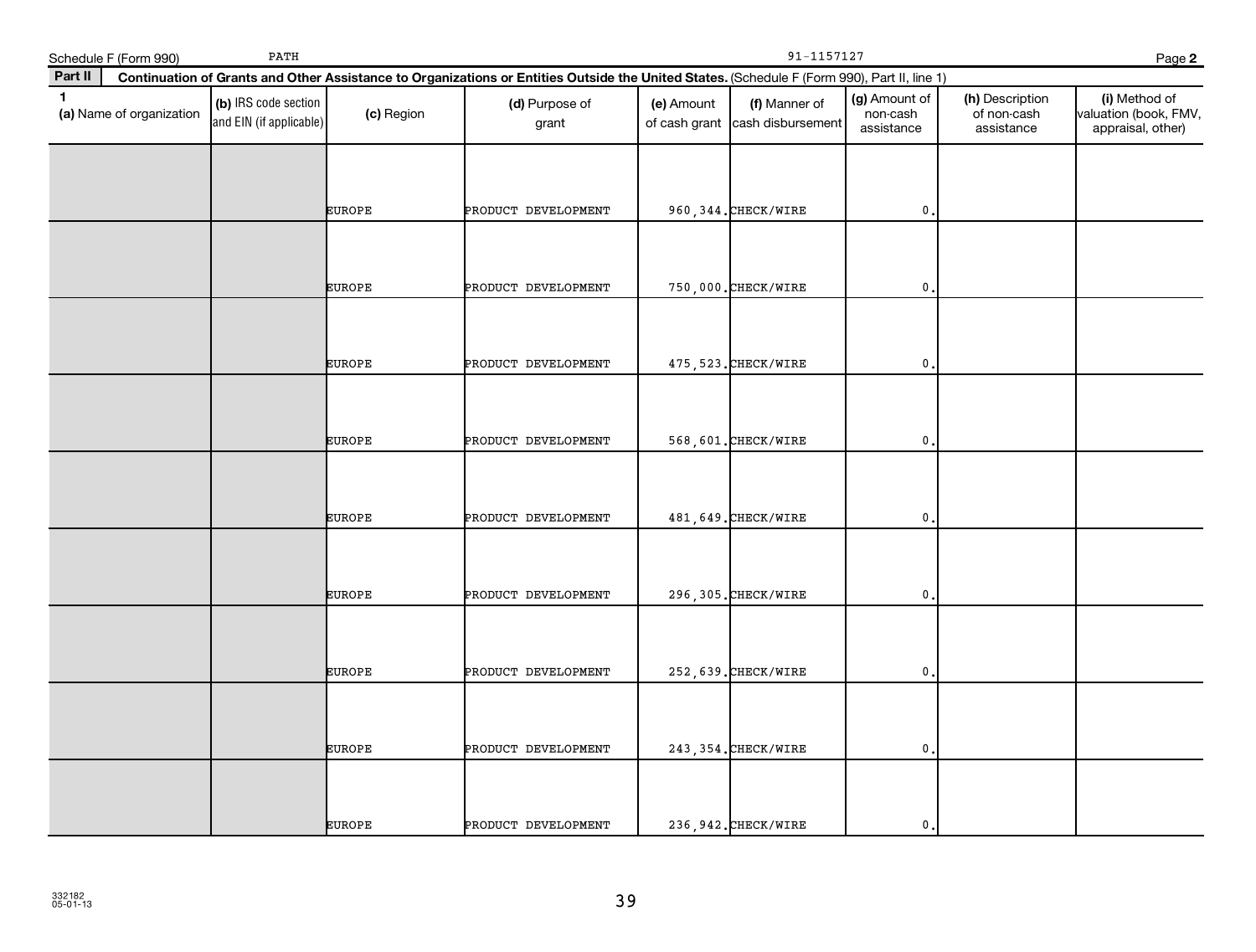| Schedule F (Form 990)                    | PATH                                            |               |                                                                                                                                              | 91-1157127<br>Page 2        |                                    |                                         |                                              |                                                             |  |  |
|------------------------------------------|-------------------------------------------------|---------------|----------------------------------------------------------------------------------------------------------------------------------------------|-----------------------------|------------------------------------|-----------------------------------------|----------------------------------------------|-------------------------------------------------------------|--|--|
| Part II                                  |                                                 |               | Continuation of Grants and Other Assistance to Organizations or Entities Outside the United States. (Schedule F (Form 990), Part II, line 1) |                             |                                    |                                         |                                              |                                                             |  |  |
| $\mathbf{1}$<br>(a) Name of organization | (b) IRS code section<br>and EIN (if applicable) | (c) Region    | (d) Purpose of<br>grant                                                                                                                      | (e) Amount<br>of cash grant | (f) Manner of<br>cash disbursement | (g) Amount of<br>non-cash<br>assistance | (h) Description<br>of non-cash<br>assistance | (i) Method of<br>valuation (book, FMV,<br>appraisal, other) |  |  |
|                                          |                                                 | <b>EUROPE</b> | PRODUCT DEVELOPMENT                                                                                                                          |                             | 204, 101. CHECK/WIRE               | $\mathbf 0$ .                           |                                              |                                                             |  |  |
|                                          |                                                 | <b>EUROPE</b> | PRODUCT DEVELOPMENT                                                                                                                          |                             | 203, 549. CHECK/WIRE               | $\mathbf{0}$                            |                                              |                                                             |  |  |
|                                          |                                                 | <b>EUROPE</b> | PRODUCT DEVELOPMENT                                                                                                                          |                             | 200,000. CHECK/WIRE                | $\mathbf{0}$                            |                                              |                                                             |  |  |
|                                          |                                                 | <b>EUROPE</b> | PRODUCT DEVELOPMENT                                                                                                                          |                             | 183,600. CHECK/WIRE                | $\mathbf 0$ .                           |                                              |                                                             |  |  |
|                                          |                                                 | <b>EUROPE</b> | PRODUCT DEVELOPMENT                                                                                                                          |                             | 173,893. CHECK/WIRE                | $\mathbf 0$                             |                                              |                                                             |  |  |
|                                          |                                                 | <b>EUROPE</b> | PRODUCT DEVELOPMENT                                                                                                                          |                             | 151, 512. CHECK/WIRE               | $\mathbf{0}$                            |                                              |                                                             |  |  |
|                                          |                                                 | <b>EUROPE</b> | PRODUCT DEVELOPMENT                                                                                                                          |                             | 129,000. CHECK/WIRE                | $\mathbf{0}$                            |                                              |                                                             |  |  |
|                                          |                                                 | <b>EUROPE</b> | PRODUCT DEVELOPMENT                                                                                                                          |                             | 99,292. CHECK/WIRE                 | $\mathbf{0}$                            |                                              |                                                             |  |  |
|                                          |                                                 | <b>EUROPE</b> | PRODUCT DEVELOPMENT                                                                                                                          |                             | 88,590.CHECK/WIRE                  | $\mathbf 0$ .                           |                                              |                                                             |  |  |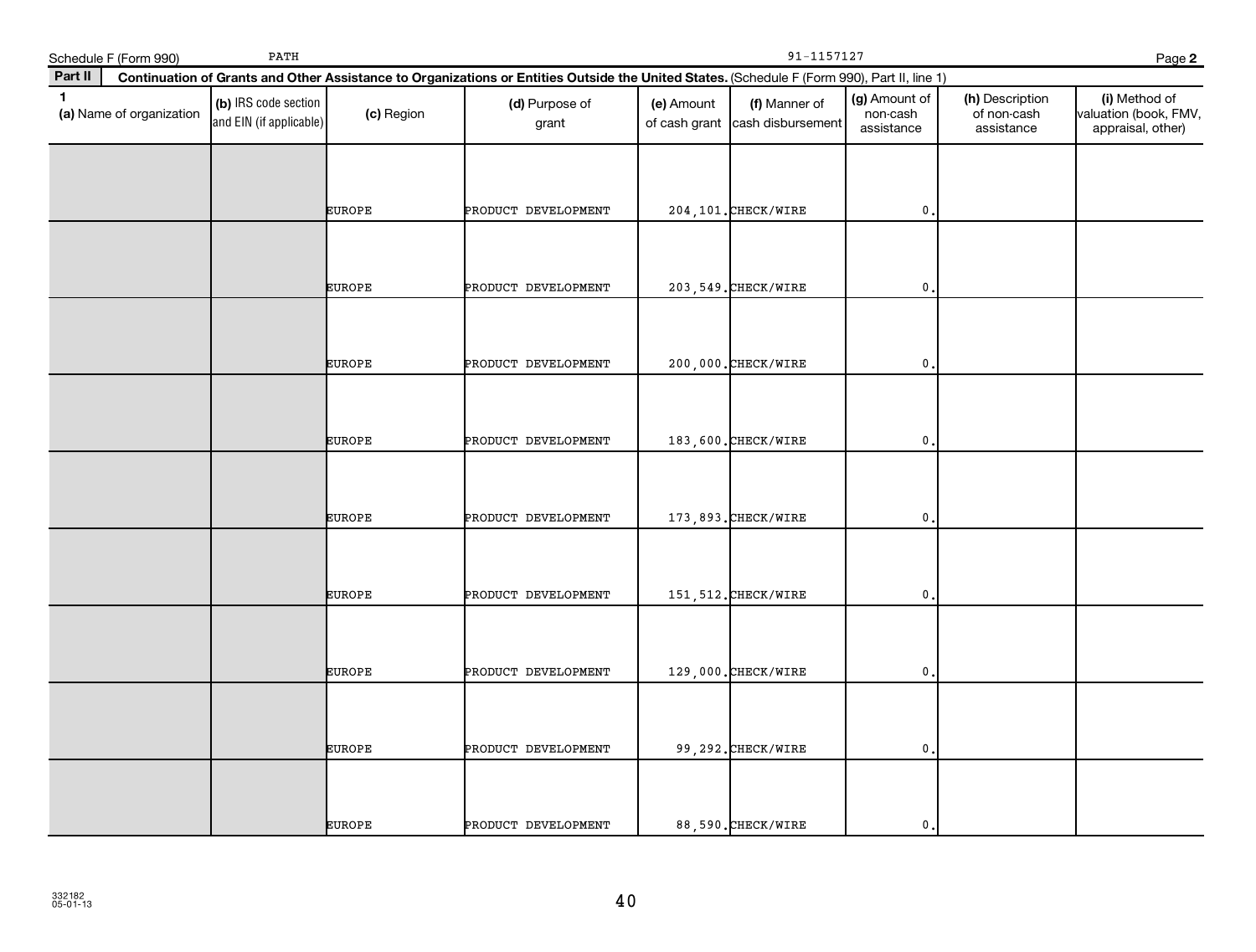| Schedule F (Form 990)                    | PATH                                            |               | 91-1157127<br>Page 2                                                                                                                         |                             |                                    |                                         |                                              |                                                             |  |  |
|------------------------------------------|-------------------------------------------------|---------------|----------------------------------------------------------------------------------------------------------------------------------------------|-----------------------------|------------------------------------|-----------------------------------------|----------------------------------------------|-------------------------------------------------------------|--|--|
| Part II                                  |                                                 |               | Continuation of Grants and Other Assistance to Organizations or Entities Outside the United States. (Schedule F (Form 990), Part II, line 1) |                             |                                    |                                         |                                              |                                                             |  |  |
| $\mathbf{1}$<br>(a) Name of organization | (b) IRS code section<br>and EIN (if applicable) | (c) Region    | (d) Purpose of<br>grant                                                                                                                      | (e) Amount<br>of cash grant | (f) Manner of<br>cash disbursement | (g) Amount of<br>non-cash<br>assistance | (h) Description<br>of non-cash<br>assistance | (i) Method of<br>valuation (book, FMV,<br>appraisal, other) |  |  |
|                                          |                                                 | <b>EUROPE</b> | PRODUCT DEVELOPMENT                                                                                                                          |                             | 70,000. CHECK/WIRE                 | $\mathbf 0$ .                           |                                              |                                                             |  |  |
|                                          |                                                 | <b>EUROPE</b> | PRODUCT DEVELOPMENT                                                                                                                          |                             | 64,131. CHECK/WIRE                 | $\mathbf{0}$                            |                                              |                                                             |  |  |
|                                          |                                                 | <b>EUROPE</b> | PRODUCT DEVELOPMENT                                                                                                                          |                             | 43,000. CHECK/WIRE                 | $\mathbf{0}$                            |                                              |                                                             |  |  |
|                                          |                                                 | <b>EUROPE</b> | PRODUCT DEVELOPMENT                                                                                                                          |                             | 38,753. CHECK/WIRE                 | $\mathbf 0$ .                           |                                              |                                                             |  |  |
|                                          |                                                 | <b>EUROPE</b> | PRODUCT DEVELOPMENT                                                                                                                          |                             | 34,488. CHECK/WIRE                 | $\mathbf 0$                             |                                              |                                                             |  |  |
|                                          |                                                 | <b>EUROPE</b> | PRODUCT DEVELOPMENT                                                                                                                          |                             | 33,280. CHECK/WIRE                 | $\mathbf 0$ .                           |                                              |                                                             |  |  |
|                                          |                                                 | <b>EUROPE</b> | PRODUCT DEVELOPMENT                                                                                                                          |                             | 25,358. CHECK/WIRE                 | $\mathbf{0}$ .                          |                                              |                                                             |  |  |
|                                          |                                                 | <b>EUROPE</b> | PRODUCT DEVELOPMENT                                                                                                                          |                             | 19,924. CHECK/WIRE                 | 0                                       |                                              |                                                             |  |  |
|                                          |                                                 | <b>EUROPE</b> | PRODUCT DEVELOPMENT                                                                                                                          |                             | 12,802. CHECK/WIRE                 | $\mathbf 0$ .                           |                                              |                                                             |  |  |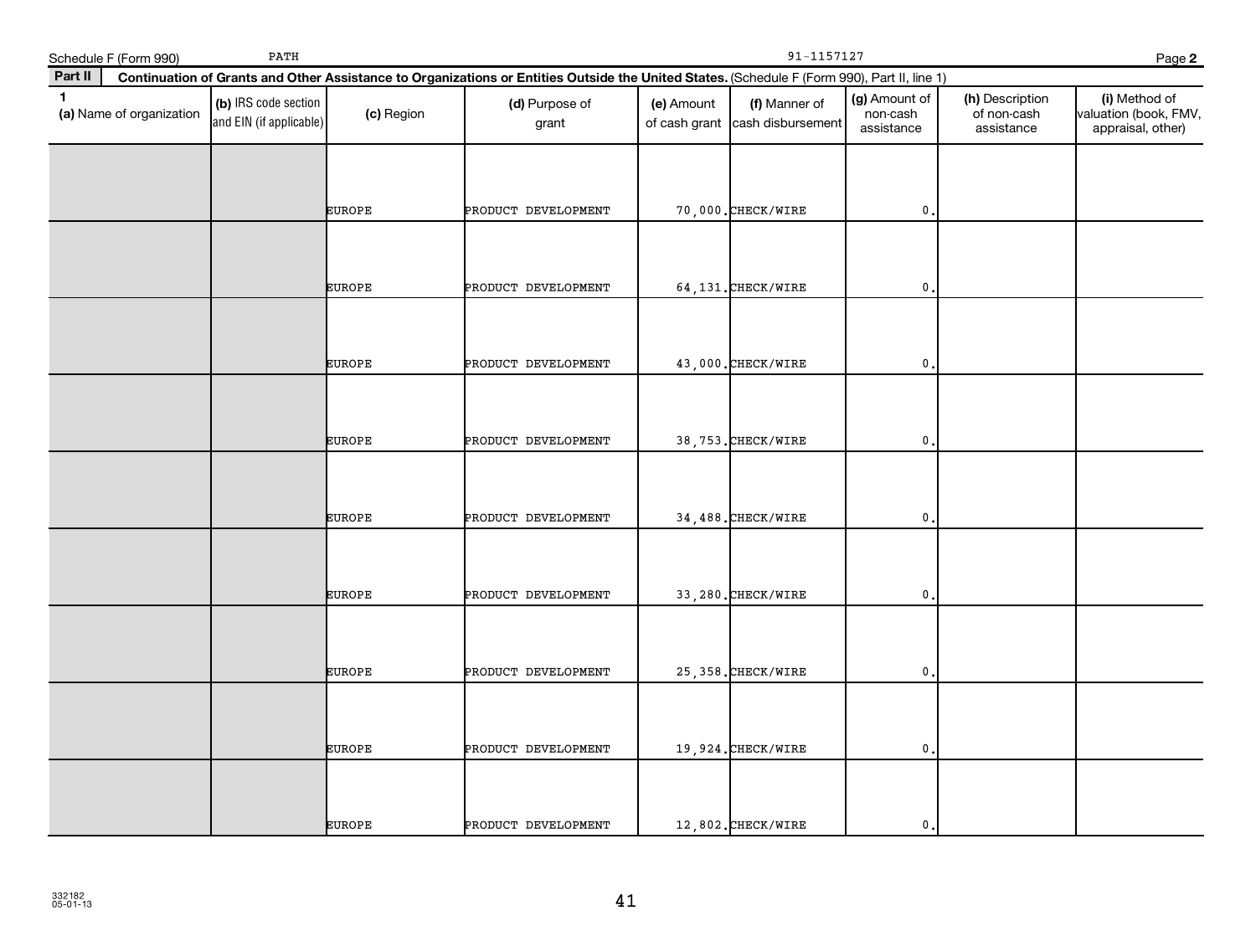|              | Schedule F (Form 990)    | PATH                                            |               |                                                                                                                                              | 91-1157127<br>Page 2        |                                    |                                         |                                              |                                                             |
|--------------|--------------------------|-------------------------------------------------|---------------|----------------------------------------------------------------------------------------------------------------------------------------------|-----------------------------|------------------------------------|-----------------------------------------|----------------------------------------------|-------------------------------------------------------------|
| Part II      |                          |                                                 |               | Continuation of Grants and Other Assistance to Organizations or Entities Outside the United States. (Schedule F (Form 990), Part II, line 1) |                             |                                    |                                         |                                              |                                                             |
| $\mathbf{1}$ | (a) Name of organization | (b) IRS code section<br>and EIN (if applicable) | (c) Region    | (d) Purpose of<br>grant                                                                                                                      | (e) Amount<br>of cash grant | (f) Manner of<br>cash disbursement | (g) Amount of<br>non-cash<br>assistance | (h) Description<br>of non-cash<br>assistance | (i) Method of<br>valuation (book, FMV,<br>appraisal, other) |
|              |                          |                                                 | <b>EUROPE</b> | PRODUCT DEVELOPMENT                                                                                                                          |                             | 12,539. CHECK/WIRE                 | $\mathbf{0}$                            |                                              |                                                             |
|              |                          |                                                 | <b>EUROPE</b> | PUBLIC HEALTH IMPACT                                                                                                                         |                             | 300, 354. CHECK/WIRE               | $\mathbf{0}$                            |                                              |                                                             |
|              |                          |                                                 | <b>EUROPE</b> | PUBLIC HEALTH IMPACT                                                                                                                         |                             | 114, 412. CHECK/WIRE               | 0                                       |                                              |                                                             |
|              |                          |                                                 | <b>EUROPE</b> | PUBLIC HEALTH IMPACT                                                                                                                         |                             | 59,684. CHECK/WIRE                 | $\mathsf{O}\,$ .                        |                                              |                                                             |
|              |                          |                                                 | <b>EUROPE</b> | PUBLIC HEALTH IMPACT                                                                                                                         |                             | 53, 370. CHECK/WIRE                | $\mathbf{0}$                            |                                              |                                                             |
|              |                          |                                                 | <b>EUROPE</b> | PUBLIC HEALTH IMPACT                                                                                                                         |                             | 50,000. CHECK/WIRE                 | $\mathbf{0}$                            |                                              |                                                             |
|              |                          |                                                 | <b>EUROPE</b> | PUBLIC HEALTH IMPACT                                                                                                                         |                             | 33, 253. CHECK/WIRE                | $\mathbf{0}$                            |                                              |                                                             |
|              |                          |                                                 | <b>EUROPE</b> | PUBLIC HEALTH IMPACT                                                                                                                         |                             | 18, 212. CHECK/WIRE                | 0                                       |                                              |                                                             |
|              |                          |                                                 | <b>EUROPE</b> | <b>INTERNATIONAL</b><br>DEVELOPMENT                                                                                                          |                             | 3, 352, 920. CHECK/WIRE            | $\mathbf 0$ .                           |                                              |                                                             |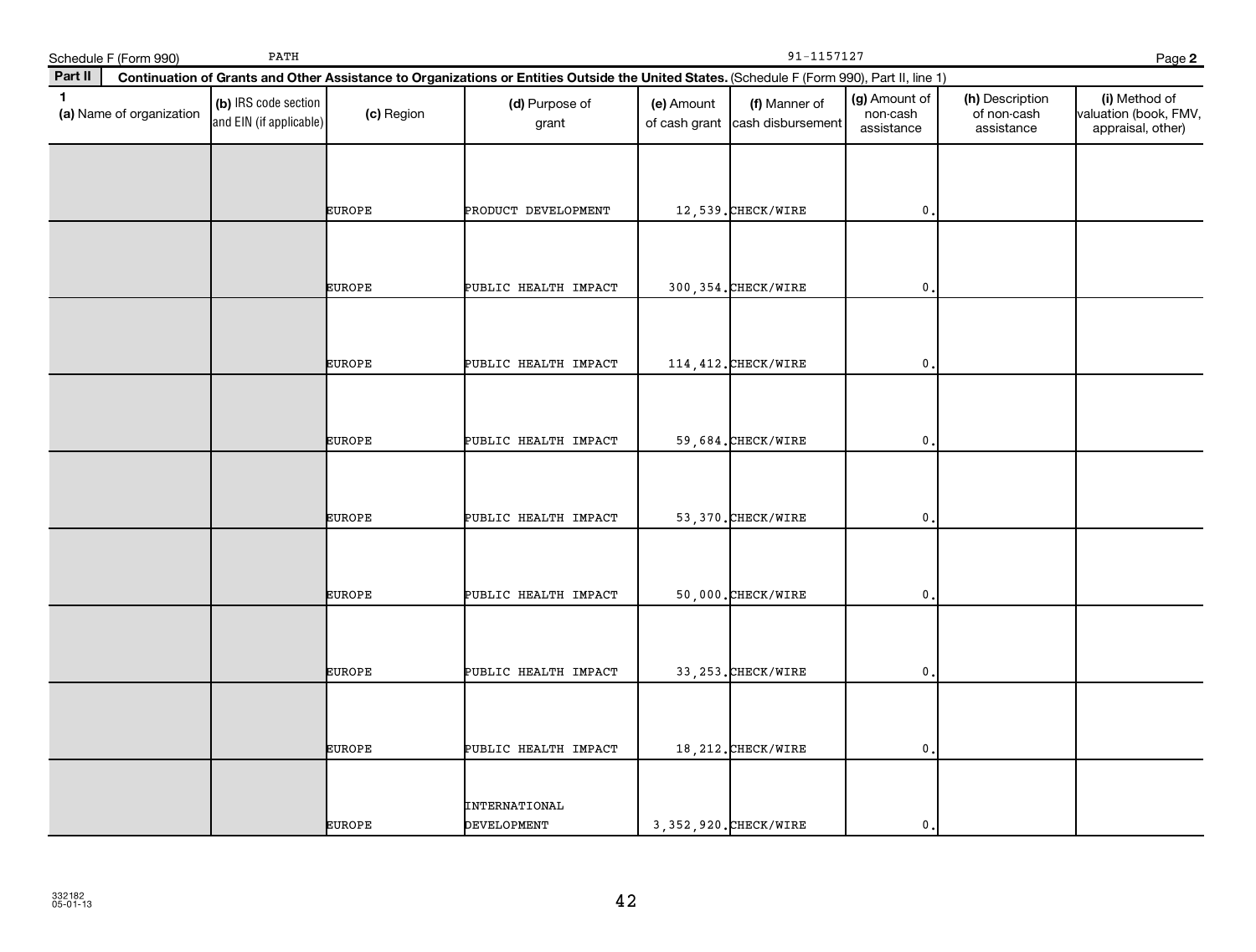|              | Schedule F (Form 990)    | PATH                                            |                                                                  | 91-1157127<br>Page 2                                                                                                                         |                             |                                    |                                         |                                              |                                                             |  |  |
|--------------|--------------------------|-------------------------------------------------|------------------------------------------------------------------|----------------------------------------------------------------------------------------------------------------------------------------------|-----------------------------|------------------------------------|-----------------------------------------|----------------------------------------------|-------------------------------------------------------------|--|--|
| Part II      |                          |                                                 |                                                                  | Continuation of Grants and Other Assistance to Organizations or Entities Outside the United States. (Schedule F (Form 990), Part II, line 1) |                             |                                    |                                         |                                              |                                                             |  |  |
| $\mathbf{1}$ | (a) Name of organization | (b) IRS code section<br>and EIN (if applicable) | (c) Region                                                       | (d) Purpose of<br>grant                                                                                                                      | (e) Amount<br>of cash grant | (f) Manner of<br>cash disbursement | (g) Amount of<br>non-cash<br>assistance | (h) Description<br>of non-cash<br>assistance | (i) Method of<br>valuation (book, FMV,<br>appraisal, other) |  |  |
|              |                          |                                                 | MIDDLE EAST AND<br>NORTH AFRICA                                  | PUBLIC HEALTH IMPACT                                                                                                                         |                             | 39,999. CHECK/WIRE                 | 0                                       |                                              |                                                             |  |  |
|              |                          |                                                 | MIDDLE EAST AND<br>NORTH AFRICA                                  | PUBLIC HEALTH IMPACT                                                                                                                         |                             | 8,555. CHECK/WIRE                  | $\mathbf{0}$                            |                                              |                                                             |  |  |
|              |                          |                                                 | RUSSIA & THE<br>NEWLY INDEPENDENT INTERNATIONAL<br><b>STATES</b> | DEVELOPMENT                                                                                                                                  |                             | 126,105. CHECK/WIRE                | 0                                       |                                              |                                                             |  |  |
|              |                          |                                                 | RUSSIA & THE<br>NEWLY INDEPENDENT INTERNATIONAL<br><b>STATES</b> | DEVELOPMENT                                                                                                                                  |                             | 28,505. CHECK/WIRE                 | 0                                       |                                              |                                                             |  |  |
|              |                          |                                                 | RUSSIA & THE<br>NEWLY INDEPENDENT<br><b>STATES</b>               | PRODUCT DEVELOPMENT                                                                                                                          |                             | 919,588. CHECK/WIRE                | 0                                       |                                              |                                                             |  |  |
|              |                          |                                                 | SOUTH AMERICA                                                    | PRODUCT DEVELOPMENT                                                                                                                          |                             | 136,834. CHECK/WIRE                | 0                                       |                                              |                                                             |  |  |
|              |                          |                                                 | SOUTH AMERICA                                                    | PRODUCT DEVELOPMENT                                                                                                                          |                             | 39, 177. CHECK/WIRE                | $\mathbf{0}$                            |                                              |                                                             |  |  |
|              |                          |                                                 | SOUTH AMERICA                                                    | PRODUCT DEVELOPMENT                                                                                                                          |                             | 31,046. CHECK/WIRE                 | 0                                       |                                              |                                                             |  |  |
|              |                          |                                                 | SOUTH AMERICA                                                    | PRODUCT DEVELOPMENT                                                                                                                          |                             | 22,370. CHECK/WIRE                 | $\mathbf{0}$                            |                                              |                                                             |  |  |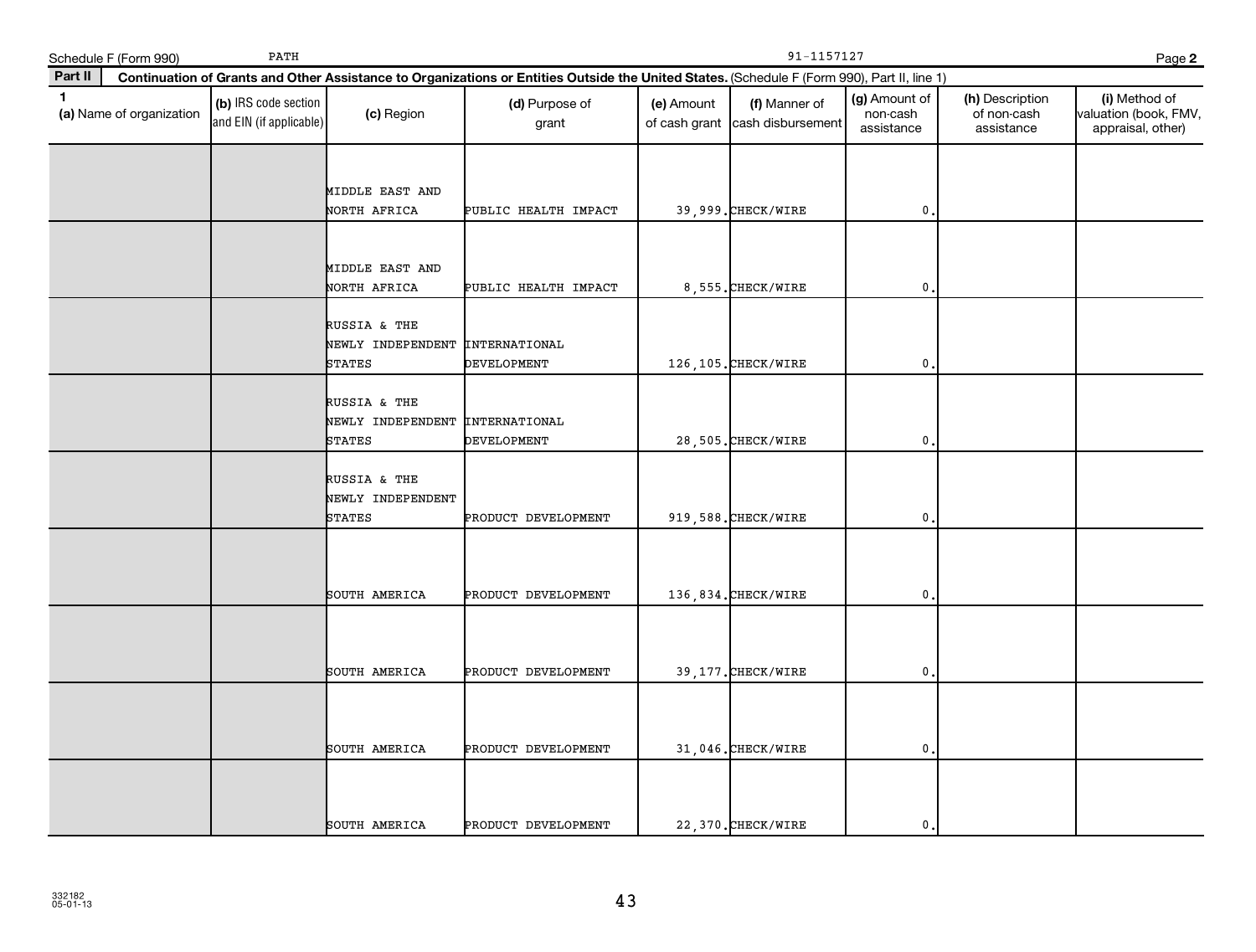| Schedule F (Form 990)                    | PATH                                            |               | 91-1157127<br>Page 2                                                                                                                         |            |                                                  |                                         |                                              |                                                             |  |  |
|------------------------------------------|-------------------------------------------------|---------------|----------------------------------------------------------------------------------------------------------------------------------------------|------------|--------------------------------------------------|-----------------------------------------|----------------------------------------------|-------------------------------------------------------------|--|--|
| Part II                                  |                                                 |               | Continuation of Grants and Other Assistance to Organizations or Entities Outside the United States. (Schedule F (Form 990), Part II, line 1) |            |                                                  |                                         |                                              |                                                             |  |  |
| $\mathbf{1}$<br>(a) Name of organization | (b) IRS code section<br>and EIN (if applicable) | (c) Region    | (d) Purpose of<br>grant                                                                                                                      | (e) Amount | (f) Manner of<br>of cash grant cash disbursement | (g) Amount of<br>non-cash<br>assistance | (h) Description<br>of non-cash<br>assistance | (i) Method of<br>valuation (book, FMV,<br>appraisal, other) |  |  |
|                                          |                                                 |               |                                                                                                                                              |            |                                                  |                                         |                                              |                                                             |  |  |
|                                          |                                                 | SOUTH AMERICA | PRODUCT DEVELOPMENT                                                                                                                          |            | 10,000. CHECK/WIRE                               | $\mathbf 0$                             |                                              |                                                             |  |  |
|                                          |                                                 | SOUTH AMERICA | PUBLIC HEALTH IMPACT                                                                                                                         |            | 159,298. CHECK/WIRE                              | $\mathbf 0$ .                           |                                              |                                                             |  |  |
|                                          |                                                 | SOUTH AMERICA | PUBLIC HEALTH IMPACT                                                                                                                         |            | 15,126. CHECK/WIRE                               | $\mathbf 0$                             |                                              |                                                             |  |  |
|                                          |                                                 | SOUTH AMERICA | PUBLIC HEALTH IMPACT                                                                                                                         |            | 7.298. CHECK/WIRE                                | $\mathbf{0}$ .                          |                                              |                                                             |  |  |
|                                          |                                                 | SOUTH AMERICA | PUBLIC HEALTH IMPACT                                                                                                                         |            | 6,304. CHECK/WIRE                                | $\mathbf{0}$                            |                                              |                                                             |  |  |
|                                          |                                                 | SOUTH AMERICA | PUBLIC HEALTH IMPACT                                                                                                                         |            | 6,000. CHECK/WIRE                                | 0                                       |                                              |                                                             |  |  |
|                                          |                                                 | SOUTH ASIA    | <b>INTERNATIONAL</b><br>DEVELOPMENT                                                                                                          |            | 604, 430. CHECK/WIRE                             | $\mathbf{0}$ .                          |                                              |                                                             |  |  |
|                                          |                                                 | SOUTH ASIA    | PRODUCT DEVELOPMENT                                                                                                                          |            | 259, 447. CHECK/WIRE                             | $\mathbf{0}$ .                          |                                              |                                                             |  |  |
|                                          |                                                 | SOUTH ASIA    | PRODUCT DEVELOPMENT                                                                                                                          |            | 222,095. CHECK/WIRE                              | 0.                                      |                                              |                                                             |  |  |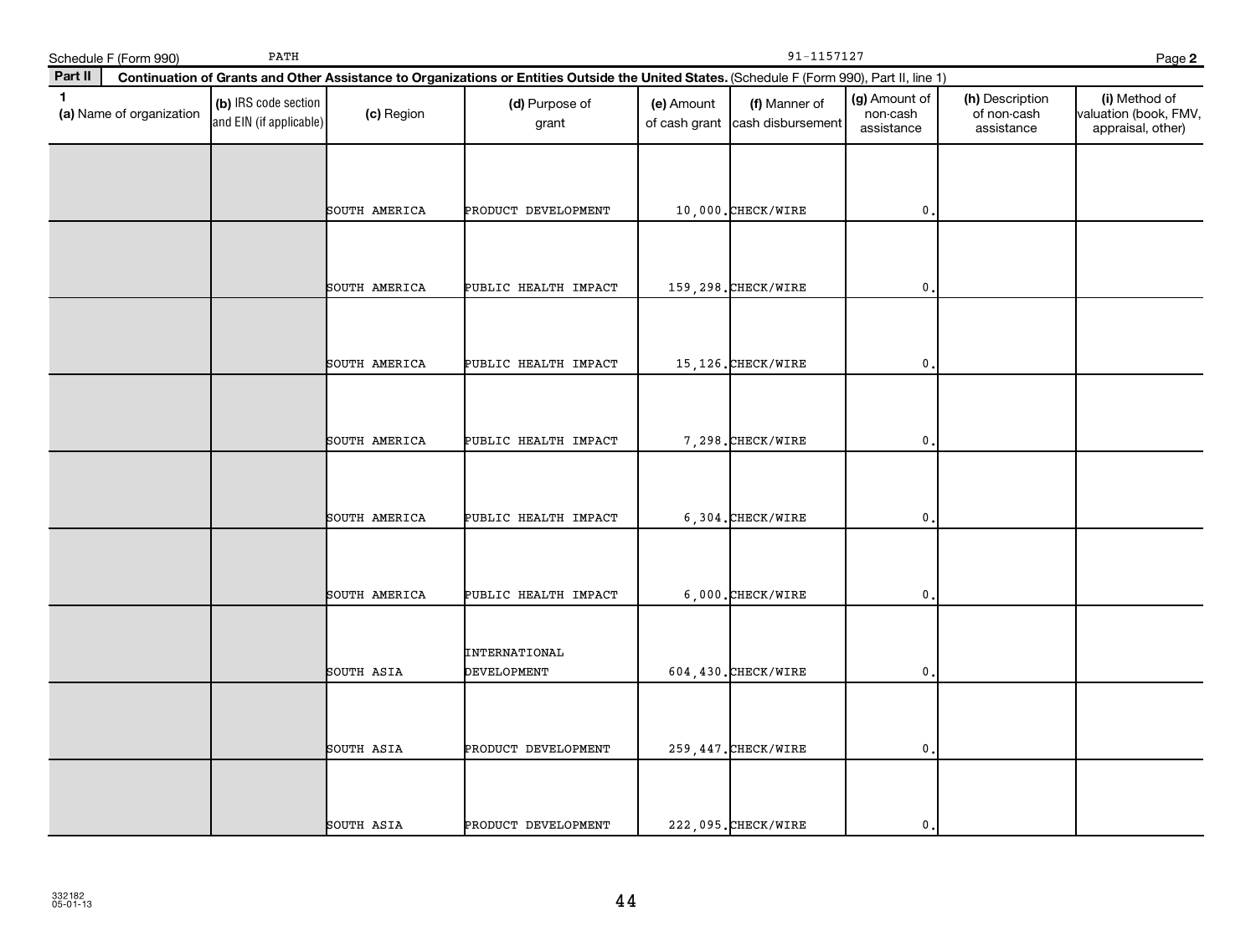| Schedule F (Form 990)                    | PATH                                            |            |                                                                                                                                              | 91-1157127<br>Page 2        |                                    |                                         |                                              |                                                             |  |  |
|------------------------------------------|-------------------------------------------------|------------|----------------------------------------------------------------------------------------------------------------------------------------------|-----------------------------|------------------------------------|-----------------------------------------|----------------------------------------------|-------------------------------------------------------------|--|--|
| Part II                                  |                                                 |            | Continuation of Grants and Other Assistance to Organizations or Entities Outside the United States. (Schedule F (Form 990), Part II, line 1) |                             |                                    |                                         |                                              |                                                             |  |  |
| $\mathbf{1}$<br>(a) Name of organization | (b) IRS code section<br>and EIN (if applicable) | (c) Region | (d) Purpose of<br>grant                                                                                                                      | (e) Amount<br>of cash grant | (f) Manner of<br>cash disbursement | (g) Amount of<br>non-cash<br>assistance | (h) Description<br>of non-cash<br>assistance | (i) Method of<br>valuation (book, FMV,<br>appraisal, other) |  |  |
|                                          |                                                 | SOUTH ASIA | PRODUCT DEVELOPMENT                                                                                                                          |                             | 211, 547. CHECK/WIRE               | $\mathbf 0$ .                           |                                              |                                                             |  |  |
|                                          |                                                 | SOUTH ASIA | PRODUCT DEVELOPMENT                                                                                                                          |                             | 150,000. CHECK/WIRE                | $\mathbf{0}$                            |                                              |                                                             |  |  |
|                                          |                                                 | SOUTH ASIA | PRODUCT DEVELOPMENT                                                                                                                          |                             | 143,851. CHECK/WIRE                | $\mathbf{0}$                            |                                              |                                                             |  |  |
|                                          |                                                 | SOUTH ASIA | PRODUCT DEVELOPMENT                                                                                                                          |                             | 130, 311. CHECK/WIRE               | $\mathbf 0$ .                           |                                              |                                                             |  |  |
|                                          |                                                 | SOUTH ASIA | PRODUCT DEVELOPMENT                                                                                                                          |                             | 100,000. CHECK/WIRE                | $\mathbf 0$                             |                                              |                                                             |  |  |
|                                          |                                                 | SOUTH ASIA | PRODUCT DEVELOPMENT                                                                                                                          |                             | 75,000. CHECK/WIRE                 | $\mathbf{0}$ .                          |                                              |                                                             |  |  |
|                                          |                                                 | SOUTH ASIA | PRODUCT DEVELOPMENT                                                                                                                          |                             | 20,000. CHECK/WIRE                 | $\mathbf{0}$                            |                                              |                                                             |  |  |
|                                          |                                                 | SOUTH ASIA | PRODUCT DEVELOPMENT                                                                                                                          |                             | 18,019. CHECK/WIRE                 | $\mathbf{0}$                            |                                              |                                                             |  |  |
|                                          |                                                 | SOUTH ASIA | PRODUCT DEVELOPMENT                                                                                                                          |                             | 17,441. CHECK/WIRE                 | $\mathbf 0$ .                           |                                              |                                                             |  |  |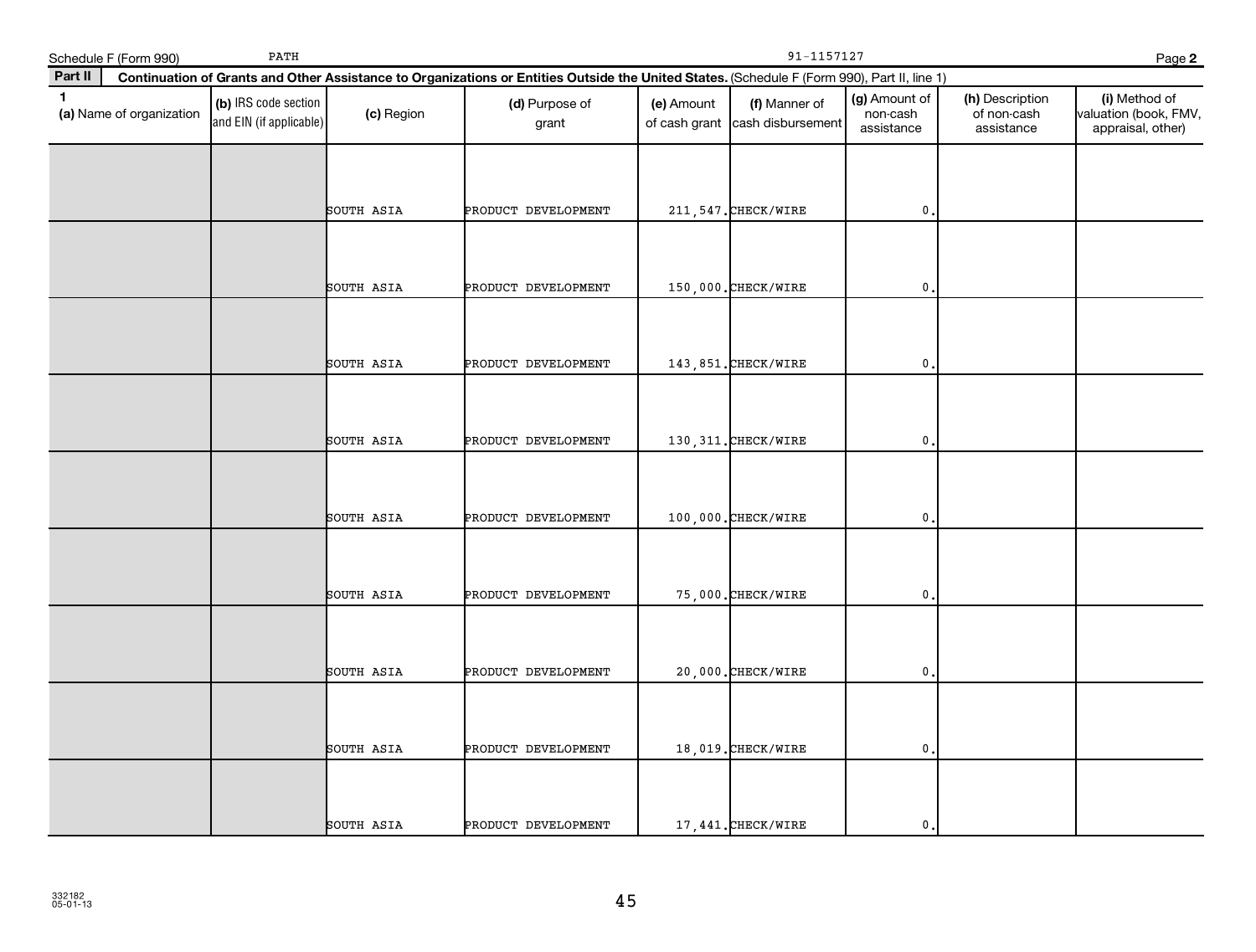|              | Schedule F (Form 990)    | PATH                                            |                       |                                                                                                                                              | 91-1157127<br>Page 2        |                                    |                                         |                                              |                                                             |
|--------------|--------------------------|-------------------------------------------------|-----------------------|----------------------------------------------------------------------------------------------------------------------------------------------|-----------------------------|------------------------------------|-----------------------------------------|----------------------------------------------|-------------------------------------------------------------|
| Part II      |                          |                                                 |                       | Continuation of Grants and Other Assistance to Organizations or Entities Outside the United States. (Schedule F (Form 990), Part II, line 1) |                             |                                    |                                         |                                              |                                                             |
| $\mathbf{1}$ | (a) Name of organization | (b) IRS code section<br>and EIN (if applicable) | (c) Region            | (d) Purpose of<br>grant                                                                                                                      | (e) Amount<br>of cash grant | (f) Manner of<br>cash disbursement | (g) Amount of<br>non-cash<br>assistance | (h) Description<br>of non-cash<br>assistance | (i) Method of<br>valuation (book, FMV,<br>appraisal, other) |
|              |                          |                                                 | SOUTH ASIA            | PRODUCT DEVELOPMENT                                                                                                                          |                             | 13,521. CHECK/WIRE                 | $\mathbf{0}$                            |                                              |                                                             |
|              |                          |                                                 | SOUTH ASIA            | PRODUCT DEVELOPMENT                                                                                                                          |                             | 10,000.CHECK/WIRE                  | $\mathbf{0}$                            |                                              |                                                             |
|              |                          |                                                 | SOUTH ASIA            | PRODUCT DEVELOPMENT                                                                                                                          |                             | 10,000. CHECK/WIRE                 | 0                                       |                                              |                                                             |
|              |                          |                                                 | SOUTH ASIA            | PUBLIC HEALTH IMPACT                                                                                                                         |                             | 14,710.CHECK/WIRE                  | 0                                       |                                              |                                                             |
|              |                          |                                                 | SOUTH ASIA            | PUBLIC HEALTH IMPACT                                                                                                                         |                             | 12,835.CHECK/WIRE                  | 0                                       |                                              |                                                             |
|              |                          |                                                 | SOUTH ASIA            | PUBLIC HEALTH IMPACT                                                                                                                         |                             | 9,609. CHECK/WIRE                  | $\mathbf{0}$                            |                                              |                                                             |
|              |                          |                                                 | SUB-SAHARAN<br>AFRICA | <b>INTERNATIONAL</b><br><b>DEVELOPMENT</b>                                                                                                   |                             | 974, 571. CHECK/WIRE               | $\mathbf{0}$                            |                                              |                                                             |
|              |                          |                                                 | SUB-SAHARAN<br>AFRICA | <b>INTERNATIONAL</b><br>DEVELOPMENT                                                                                                          |                             | 632,960. CHECK/WIRE                | 0                                       |                                              |                                                             |
|              |                          |                                                 | SUB-SAHARAN<br>AFRICA | <b>INTERNATIONAL</b><br>DEVELOPMENT                                                                                                          |                             | 205, 314. CHECK/WIRE               | $\mathbf 0$ .                           |                                              |                                                             |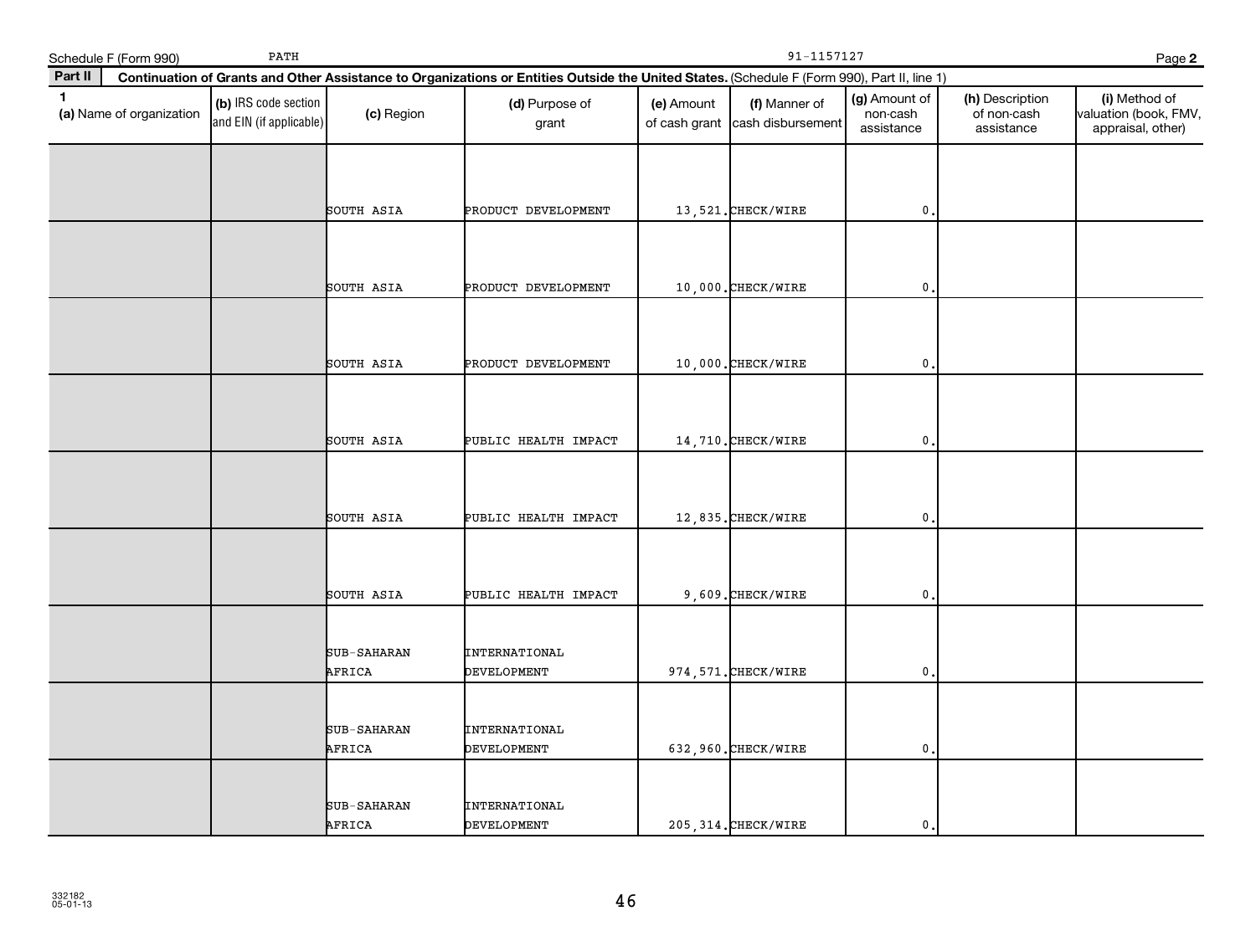|              | Schedule F (Form 990)    | PATH                                            |                              |                                                                                                                                              | 91-1157127                  |                                    |                                         |                                              |                                                             |
|--------------|--------------------------|-------------------------------------------------|------------------------------|----------------------------------------------------------------------------------------------------------------------------------------------|-----------------------------|------------------------------------|-----------------------------------------|----------------------------------------------|-------------------------------------------------------------|
| Part II      |                          |                                                 |                              | Continuation of Grants and Other Assistance to Organizations or Entities Outside the United States. (Schedule F (Form 990), Part II, line 1) |                             |                                    |                                         |                                              | Page 2                                                      |
| $\mathbf{1}$ | (a) Name of organization | (b) IRS code section<br>and EIN (if applicable) | (c) Region                   | (d) Purpose of<br>grant                                                                                                                      | (e) Amount<br>of cash grant | (f) Manner of<br>cash disbursement | (g) Amount of<br>non-cash<br>assistance | (h) Description<br>of non-cash<br>assistance | (i) Method of<br>valuation (book, FMV,<br>appraisal, other) |
|              |                          |                                                 | SUB-SAHARAN<br>AFRICA        | <b>INTERNATIONAL</b><br>DEVELOPMENT                                                                                                          |                             | 108, 717. CHECK/WIRE               | $\mathbf{0}$                            |                                              |                                                             |
|              |                          |                                                 | SUB-SAHARAN<br>AFRICA        | <b>INTERNATIONAL</b><br>DEVELOPMENT                                                                                                          |                             | 92,988. CHECK/WIRE                 | $\mathbf 0$                             |                                              |                                                             |
|              |                          |                                                 | <b>SUB-SAHARAN</b><br>AFRICA | <b>INTERNATIONAL</b><br><b>DEVELOPMENT</b>                                                                                                   |                             | 82,187. CHECK/WIRE                 | $\mathbf 0$                             |                                              |                                                             |
|              |                          |                                                 | SUB-SAHARAN<br>AFRICA        | <b>INTERNATIONAL</b><br><b>DEVELOPMENT</b>                                                                                                   |                             | 81,887. CHECK/WIRE                 | $\mathbf{0}$                            |                                              |                                                             |
|              |                          |                                                 | SUB-SAHARAN<br>AFRICA        | <b>INTERNATIONAL</b><br><b>DEVELOPMENT</b>                                                                                                   |                             | 58,968. CHECK/WIRE                 | $\mathbf 0$                             |                                              |                                                             |
|              |                          |                                                 | SUB-SAHARAN<br>AFRICA        | <b>INTERNATIONAL</b><br><b>DEVELOPMENT</b>                                                                                                   |                             | 58,033. CHECK/WIRE                 | $\mathbf{0}$                            |                                              |                                                             |
|              |                          |                                                 | SUB-SAHARAN<br>AFRICA        | <b>INTERNATIONAL</b><br>DEVELOPMENT                                                                                                          |                             | 55,084. CHECK/WIRE                 | $\mathbf{0}$                            |                                              |                                                             |
|              |                          |                                                 | <b>SUB-SAHARAN</b><br>AFRICA | <b>INTERNATIONAL</b><br>DEVELOPMENT                                                                                                          |                             | 53,761. CHECK/WIRE                 | $\mathbf 0$                             |                                              |                                                             |
|              |                          |                                                 | SUB-SAHARAN<br>AFRICA        | <b>INTERNATIONAL</b><br><b>DEVELOPMENT</b>                                                                                                   |                             | 52,401. CHECK/WIRE                 | $\mathbf{0}$                            |                                              |                                                             |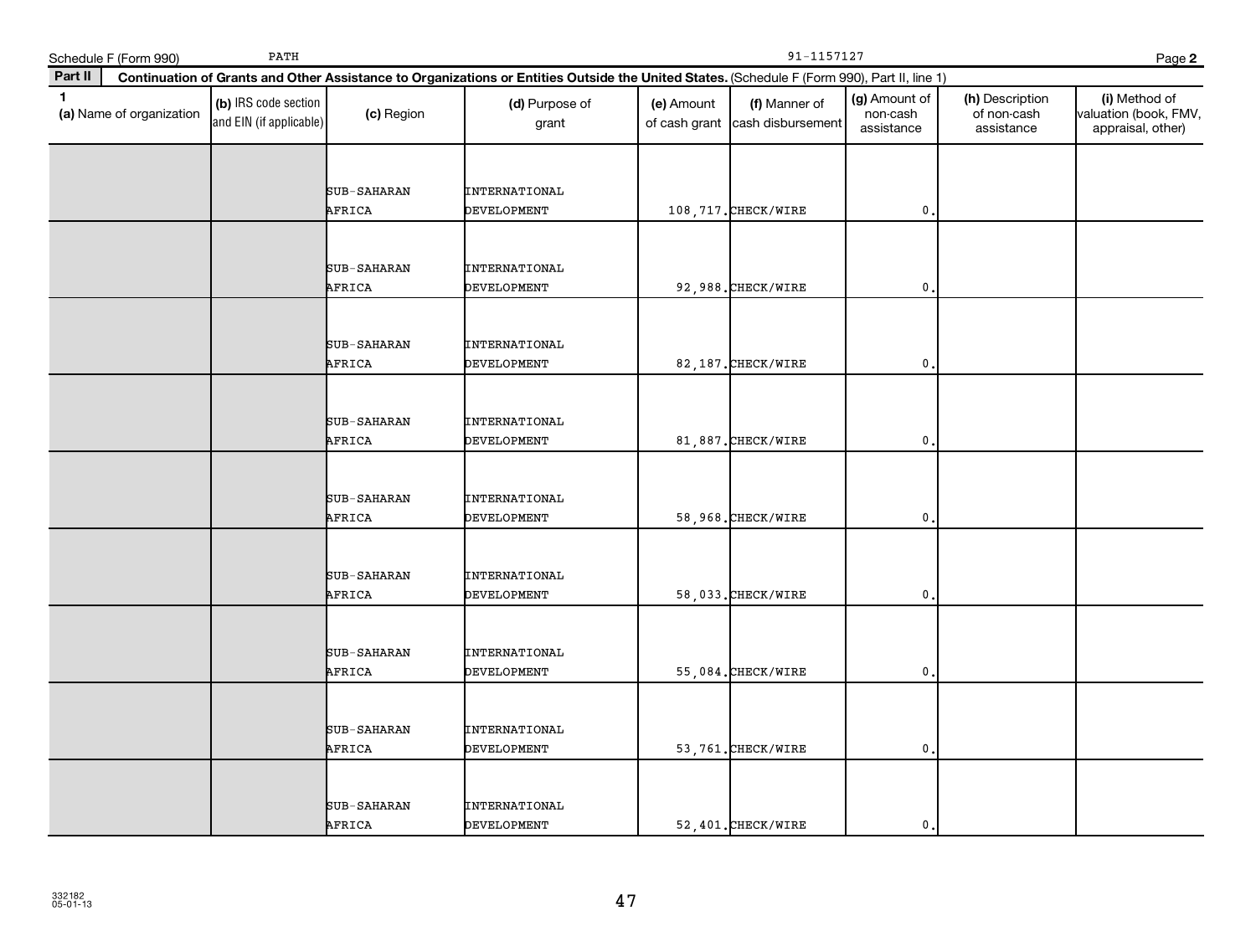| Schedule F (Form 990) |                          | PATH                                            |                              |                                                                                                                                              | 91-1157127                  |                                    |                                         |                                              |                                                             |
|-----------------------|--------------------------|-------------------------------------------------|------------------------------|----------------------------------------------------------------------------------------------------------------------------------------------|-----------------------------|------------------------------------|-----------------------------------------|----------------------------------------------|-------------------------------------------------------------|
| Part II               |                          |                                                 |                              | Continuation of Grants and Other Assistance to Organizations or Entities Outside the United States. (Schedule F (Form 990), Part II, line 1) |                             |                                    |                                         |                                              | Page 2                                                      |
| $\mathbf{1}$          | (a) Name of organization | (b) IRS code section<br>and EIN (if applicable) | (c) Region                   | (d) Purpose of<br>grant                                                                                                                      | (e) Amount<br>of cash grant | (f) Manner of<br>cash disbursement | (g) Amount of<br>non-cash<br>assistance | (h) Description<br>of non-cash<br>assistance | (i) Method of<br>valuation (book, FMV,<br>appraisal, other) |
|                       |                          |                                                 | SUB-SAHARAN<br>AFRICA        | <b>INTERNATIONAL</b><br>DEVELOPMENT                                                                                                          |                             | 52,047. CHECK/WIRE                 | $\mathbf{0}$                            |                                              |                                                             |
|                       |                          |                                                 | SUB-SAHARAN<br>AFRICA        | <b>INTERNATIONAL</b><br>DEVELOPMENT                                                                                                          |                             | 50,802. CHECK/WIRE                 | $\mathbf 0$                             |                                              |                                                             |
|                       |                          |                                                 | <b>SUB-SAHARAN</b><br>AFRICA | <b>INTERNATIONAL</b><br><b>DEVELOPMENT</b>                                                                                                   |                             | 50,510. CHECK/WIRE                 | $\mathbf 0$                             |                                              |                                                             |
|                       |                          |                                                 | SUB-SAHARAN<br>AFRICA        | <b>INTERNATIONAL</b><br><b>DEVELOPMENT</b>                                                                                                   |                             | 50, 375. CHECK/WIRE                | $\mathbf{0}$                            |                                              |                                                             |
|                       |                          |                                                 | SUB-SAHARAN<br>AFRICA        | <b>INTERNATIONAL</b><br><b>DEVELOPMENT</b>                                                                                                   |                             | 49, 354. CHECK/WIRE                | $\mathbf 0$                             |                                              |                                                             |
|                       |                          |                                                 | SUB-SAHARAN<br>AFRICA        | <b>INTERNATIONAL</b><br>DEVELOPMENT                                                                                                          |                             | 47,014. CHECK/WIRE                 | $\mathbf{0}$                            |                                              |                                                             |
|                       |                          |                                                 | SUB-SAHARAN<br>AFRICA        | <b>INTERNATIONAL</b><br>DEVELOPMENT                                                                                                          |                             | 46,182. CHECK/WIRE                 | $\mathbf{0}$                            |                                              |                                                             |
|                       |                          |                                                 | <b>SUB-SAHARAN</b><br>AFRICA | <b>INTERNATIONAL</b><br>DEVELOPMENT                                                                                                          |                             | 45,899. CHECK/WIRE                 | $\mathbf 0$                             |                                              |                                                             |
|                       |                          |                                                 | SUB-SAHARAN<br>AFRICA        | INTERNATIONAL<br><b>DEVELOPMENT</b>                                                                                                          |                             | 45,729. CHECK/WIRE                 | $\mathbf{0}$                            |                                              |                                                             |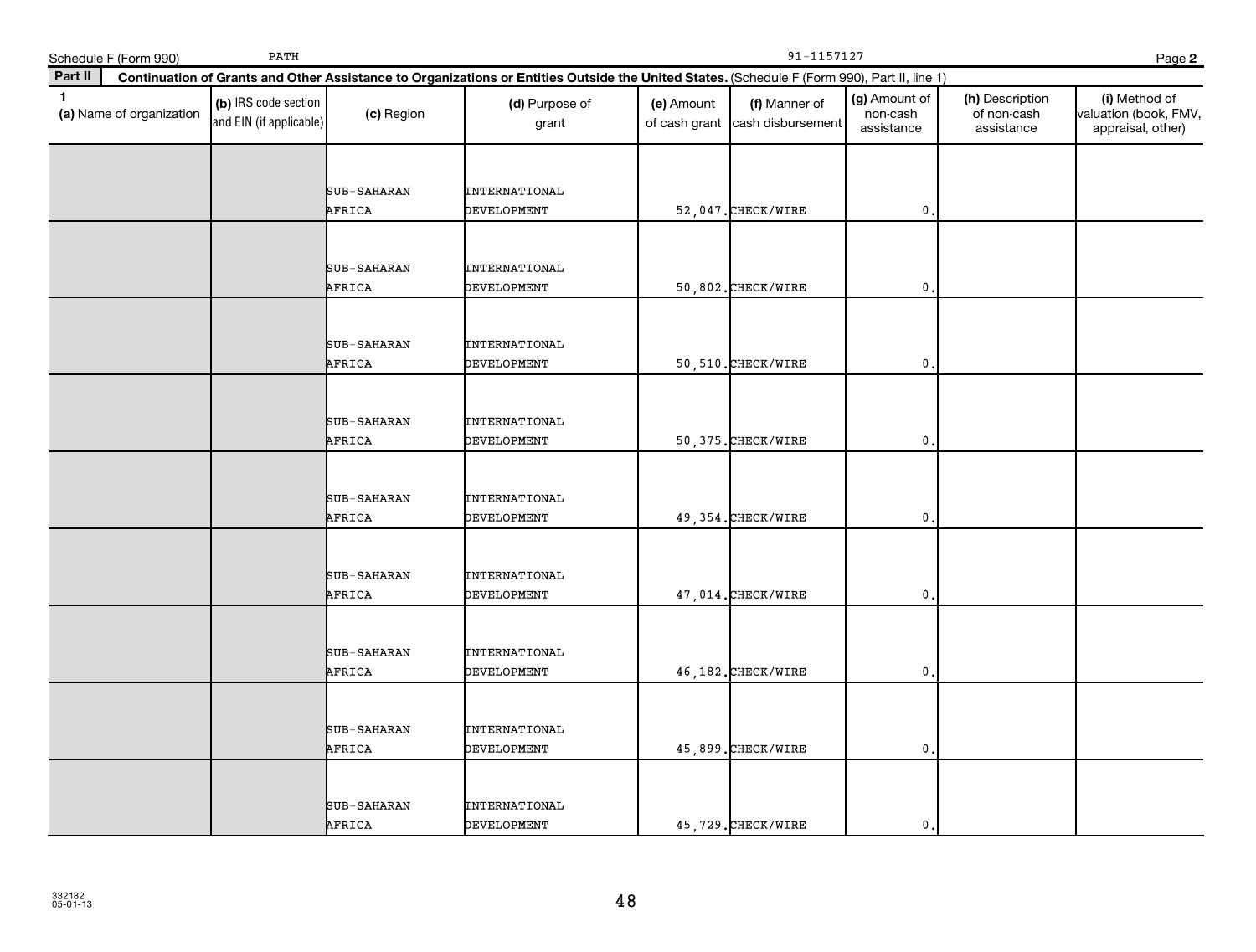|              | Schedule F (Form 990)    | PATH                                            |                              |                                                                                                                                              | 91-1157127<br>Page 2        |                                    |                                         |                                              |                                                             |
|--------------|--------------------------|-------------------------------------------------|------------------------------|----------------------------------------------------------------------------------------------------------------------------------------------|-----------------------------|------------------------------------|-----------------------------------------|----------------------------------------------|-------------------------------------------------------------|
| Part II      |                          |                                                 |                              | Continuation of Grants and Other Assistance to Organizations or Entities Outside the United States. (Schedule F (Form 990), Part II, line 1) |                             |                                    |                                         |                                              |                                                             |
| $\mathbf{1}$ | (a) Name of organization | (b) IRS code section<br>and EIN (if applicable) | (c) Region                   | (d) Purpose of<br>grant                                                                                                                      | (e) Amount<br>of cash grant | (f) Manner of<br>cash disbursement | (g) Amount of<br>non-cash<br>assistance | (h) Description<br>of non-cash<br>assistance | (i) Method of<br>valuation (book, FMV,<br>appraisal, other) |
|              |                          |                                                 | SUB-SAHARAN<br>AFRICA        | <b>INTERNATIONAL</b><br>DEVELOPMENT                                                                                                          |                             | 45, 420. CHECK/WIRE                | $\mathbf{0}$                            |                                              |                                                             |
|              |                          |                                                 | SUB-SAHARAN<br>AFRICA        | <b>INTERNATIONAL</b><br>DEVELOPMENT                                                                                                          |                             | 45, 277. CHECK/WIRE                | $\mathbf 0$                             |                                              |                                                             |
|              |                          |                                                 | <b>SUB-SAHARAN</b><br>AFRICA | <b>INTERNATIONAL</b><br><b>DEVELOPMENT</b>                                                                                                   |                             | 45, 268. CHECK/WIRE                | $\mathbf 0$                             |                                              |                                                             |
|              |                          |                                                 | SUB-SAHARAN<br>AFRICA        | <b>INTERNATIONAL</b><br><b>DEVELOPMENT</b>                                                                                                   |                             | 44,662. CHECK/WIRE                 | $\mathbf{0}$                            |                                              |                                                             |
|              |                          |                                                 | SUB-SAHARAN<br>AFRICA        | <b>INTERNATIONAL</b><br><b>DEVELOPMENT</b>                                                                                                   |                             | 43,085. CHECK/WIRE                 | $\mathbf 0$                             |                                              |                                                             |
|              |                          |                                                 | SUB-SAHARAN<br>AFRICA        | <b>INTERNATIONAL</b><br>DEVELOPMENT                                                                                                          |                             | 43,063. CHECK/WIRE                 | $\mathbf{0}$                            |                                              |                                                             |
|              |                          |                                                 | SUB-SAHARAN<br>AFRICA        | <b>INTERNATIONAL</b><br>DEVELOPMENT                                                                                                          |                             | 42,936. CHECK/WIRE                 | $\mathbf{0}$                            |                                              |                                                             |
|              |                          |                                                 | <b>SUB-SAHARAN</b><br>AFRICA | <b>INTERNATIONAL</b><br>DEVELOPMENT                                                                                                          |                             | 42,726. CHECK/WIRE                 | $\mathbf 0$                             |                                              |                                                             |
|              |                          |                                                 | SUB-SAHARAN<br>AFRICA        | INTERNATIONAL<br><b>DEVELOPMENT</b>                                                                                                          |                             | 42,670. CHECK/WIRE                 | $\mathbf{0}$                            |                                              |                                                             |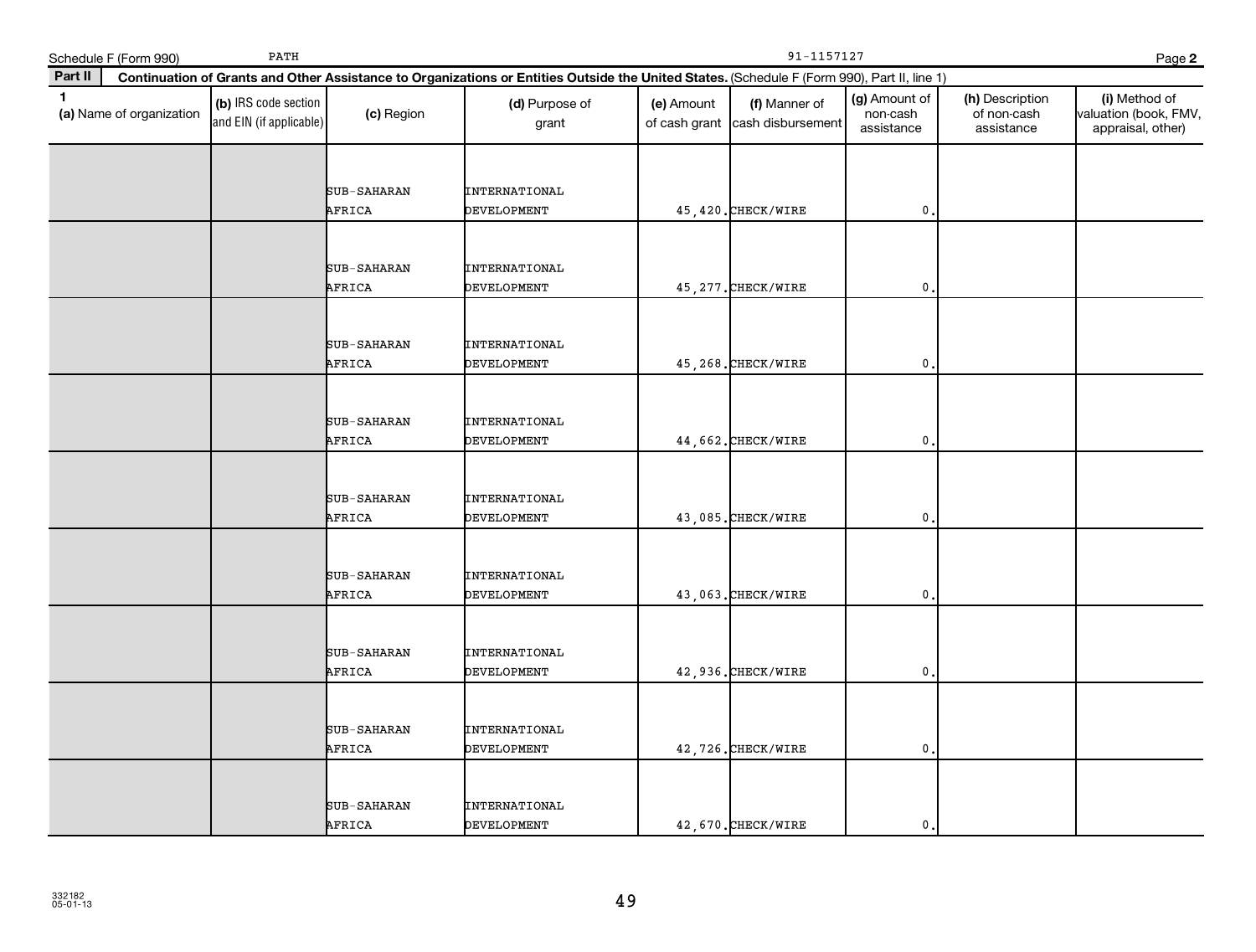| Schedule F (Form 990)                    | PATH                                            |                              |                                                                                                                                              | 91-1157127<br>Page 2        |                                    |                                         |                                              |                                                             |  |
|------------------------------------------|-------------------------------------------------|------------------------------|----------------------------------------------------------------------------------------------------------------------------------------------|-----------------------------|------------------------------------|-----------------------------------------|----------------------------------------------|-------------------------------------------------------------|--|
| Part II                                  |                                                 |                              | Continuation of Grants and Other Assistance to Organizations or Entities Outside the United States. (Schedule F (Form 990), Part II, line 1) |                             |                                    |                                         |                                              |                                                             |  |
| $\mathbf{1}$<br>(a) Name of organization | (b) IRS code section<br>and EIN (if applicable) | (c) Region                   | (d) Purpose of<br>grant                                                                                                                      | (e) Amount<br>of cash grant | (f) Manner of<br>cash disbursement | (g) Amount of<br>non-cash<br>assistance | (h) Description<br>of non-cash<br>assistance | (i) Method of<br>valuation (book, FMV,<br>appraisal, other) |  |
|                                          |                                                 | SUB-SAHARAN<br>AFRICA        | <b>INTERNATIONAL</b><br><b>DEVELOPMENT</b>                                                                                                   |                             | 42,661. CHECK/WIRE                 | $\mathbf{0}$                            |                                              |                                                             |  |
|                                          |                                                 | SUB-SAHARAN<br>AFRICA        | INTERNATIONAL<br><b>DEVELOPMENT</b>                                                                                                          |                             | 42, 118. CHECK/WIRE                | $\mathbf{0}$                            |                                              |                                                             |  |
|                                          |                                                 | SUB-SAHARAN<br>AFRICA        | <b>INTERNATIONAL</b><br><b>DEVELOPMENT</b>                                                                                                   |                             | 42,096. CHECK/WIRE                 | 0                                       |                                              |                                                             |  |
|                                          |                                                 | <b>SUB-SAHARAN</b><br>AFRICA | <b>INTERNATIONAL</b><br><b>DEVELOPMENT</b>                                                                                                   |                             | 41,602. CHECK/WIRE                 | $\mathbf{0}$                            |                                              |                                                             |  |
|                                          |                                                 | SUB-SAHARAN<br>AFRICA        | <b>INTERNATIONAL</b><br><b>DEVELOPMENT</b>                                                                                                   |                             | 41,287. CHECK/WIRE                 | $\mathbf{0}$                            |                                              |                                                             |  |
|                                          |                                                 | <b>SUB-SAHARAN</b><br>AFRICA | <b>INTERNATIONAL</b><br>DEVELOPMENT                                                                                                          |                             | 41, 127. CHECK/WIRE                | $\mathbf{0}$                            |                                              |                                                             |  |
|                                          |                                                 | SUB-SAHARAN<br>AFRICA        | <b>INTERNATIONAL</b><br>DEVELOPMENT                                                                                                          |                             | 41,030. CHECK/WIRE                 | $\mathbf{0}$                            |                                              |                                                             |  |
|                                          |                                                 | <b>SUB-SAHARAN</b><br>AFRICA | <b>INTERNATIONAL</b><br>DEVELOPMENT                                                                                                          |                             | $40,504.$ CHECK/WIRE               | $\mathbf{0}$                            |                                              |                                                             |  |
|                                          |                                                 | <b>SUB-SAHARAN</b><br>AFRICA | <b>INTERNATIONAL</b><br><b>DEVELOPMENT</b>                                                                                                   |                             | 39,451. CHECK/WIRE                 | $\mathbf{0}$                            |                                              |                                                             |  |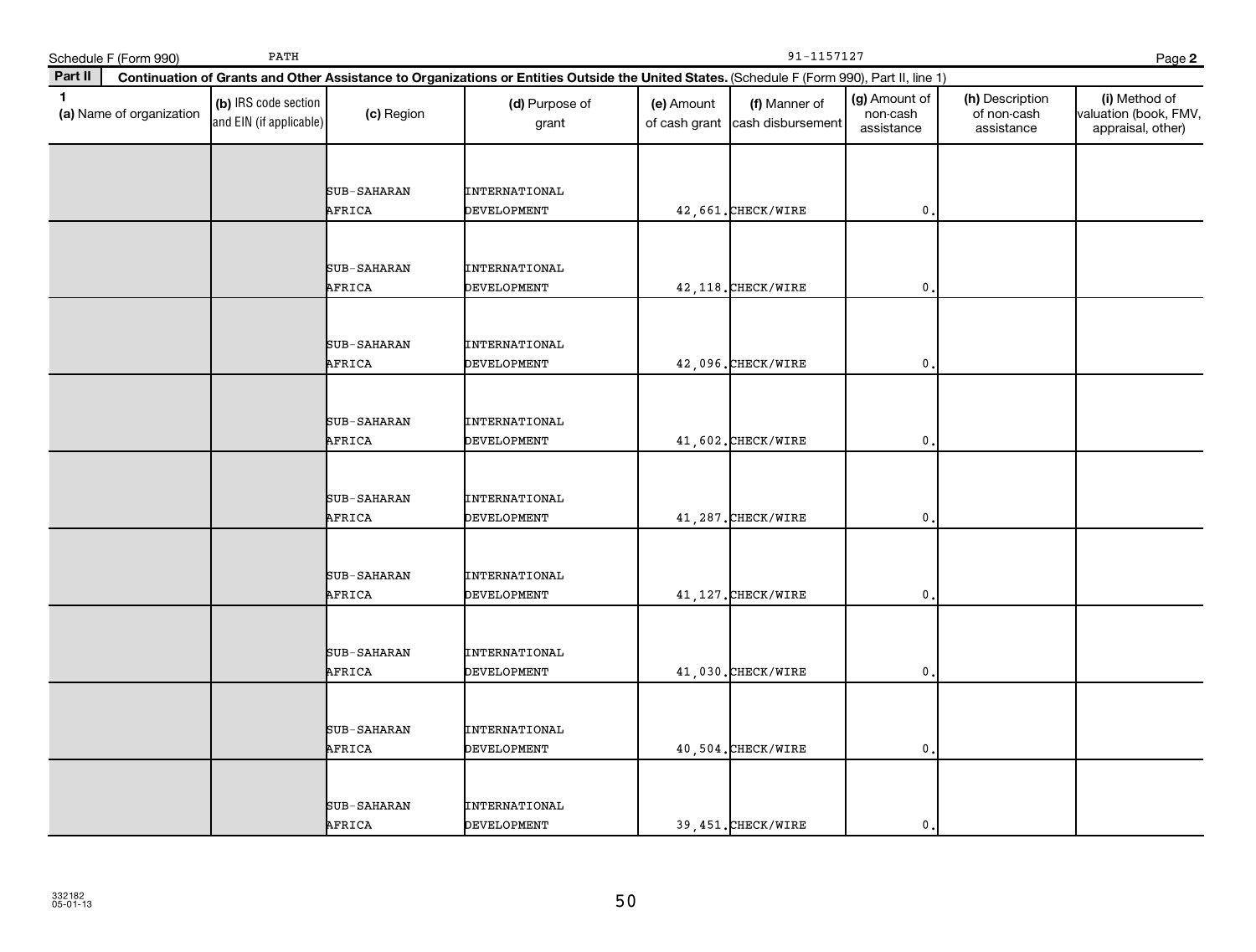| Schedule F (Form 990)                    | PATH                                            |                              |                                                                                                                                              | 91-1157127<br>Page 2        |                                    |                                         |                                              |                                                             |
|------------------------------------------|-------------------------------------------------|------------------------------|----------------------------------------------------------------------------------------------------------------------------------------------|-----------------------------|------------------------------------|-----------------------------------------|----------------------------------------------|-------------------------------------------------------------|
| Part II                                  |                                                 |                              | Continuation of Grants and Other Assistance to Organizations or Entities Outside the United States. (Schedule F (Form 990), Part II, line 1) |                             |                                    |                                         |                                              |                                                             |
| $\mathbf{1}$<br>(a) Name of organization | (b) IRS code section<br>and EIN (if applicable) | (c) Region                   | (d) Purpose of<br>grant                                                                                                                      | (e) Amount<br>of cash grant | (f) Manner of<br>cash disbursement | (g) Amount of<br>non-cash<br>assistance | (h) Description<br>of non-cash<br>assistance | (i) Method of<br>valuation (book, FMV,<br>appraisal, other) |
|                                          |                                                 | SUB-SAHARAN<br>AFRICA        | <b>INTERNATIONAL</b><br>DEVELOPMENT                                                                                                          |                             | 39, 375. CHECK/WIRE                | $\mathbf{0}$ .                          |                                              |                                                             |
|                                          |                                                 | SUB-SAHARAN<br>AFRICA        | <b>INTERNATIONAL</b><br>DEVELOPMENT                                                                                                          |                             | 38,536. CHECK/WIRE                 | $\mathbf 0$ .                           |                                              |                                                             |
|                                          |                                                 | SUB-SAHARAN<br>AFRICA        | <b>INTERNATIONAL</b><br>DEVELOPMENT                                                                                                          |                             | 37,658. CHECK/WIRE                 | 0                                       |                                              |                                                             |
|                                          |                                                 | SUB-SAHARAN<br>AFRICA        | <b>INTERNATIONAL</b><br>DEVELOPMENT                                                                                                          |                             | 37,492. CHECK/WIRE                 | 0.                                      |                                              |                                                             |
|                                          |                                                 | <b>SUB-SAHARAN</b><br>AFRICA | <b>INTERNATIONAL</b><br>DEVELOPMENT                                                                                                          |                             | 37,492. CHECK/WIRE                 | $\mathbf 0$                             |                                              |                                                             |
|                                          |                                                 | SUB-SAHARAN<br>AFRICA        | INTERNATIONAL<br>DEVELOPMENT                                                                                                                 |                             | 37, 425. CHECK/WIRE                | $\mathbf 0$                             |                                              |                                                             |
|                                          |                                                 | SUB-SAHARAN<br>AFRICA        | <b>INTERNATIONAL</b><br>DEVELOPMENT                                                                                                          |                             | 36,825. CHECK/WIRE                 | $\mathbf{0}$                            |                                              |                                                             |
|                                          |                                                 | SUB-SAHARAN<br>AFRICA        | <b>INTERNATIONAL</b><br>DEVELOPMENT                                                                                                          |                             | 35,683. CHECK/WIRE                 | 0.                                      |                                              |                                                             |
|                                          |                                                 | SUB-SAHARAN<br>AFRICA        | INTERNATIONAL<br>DEVELOPMENT                                                                                                                 |                             | 35,650. CHECK/WIRE                 | $\mathbf{0}$ .                          |                                              |                                                             |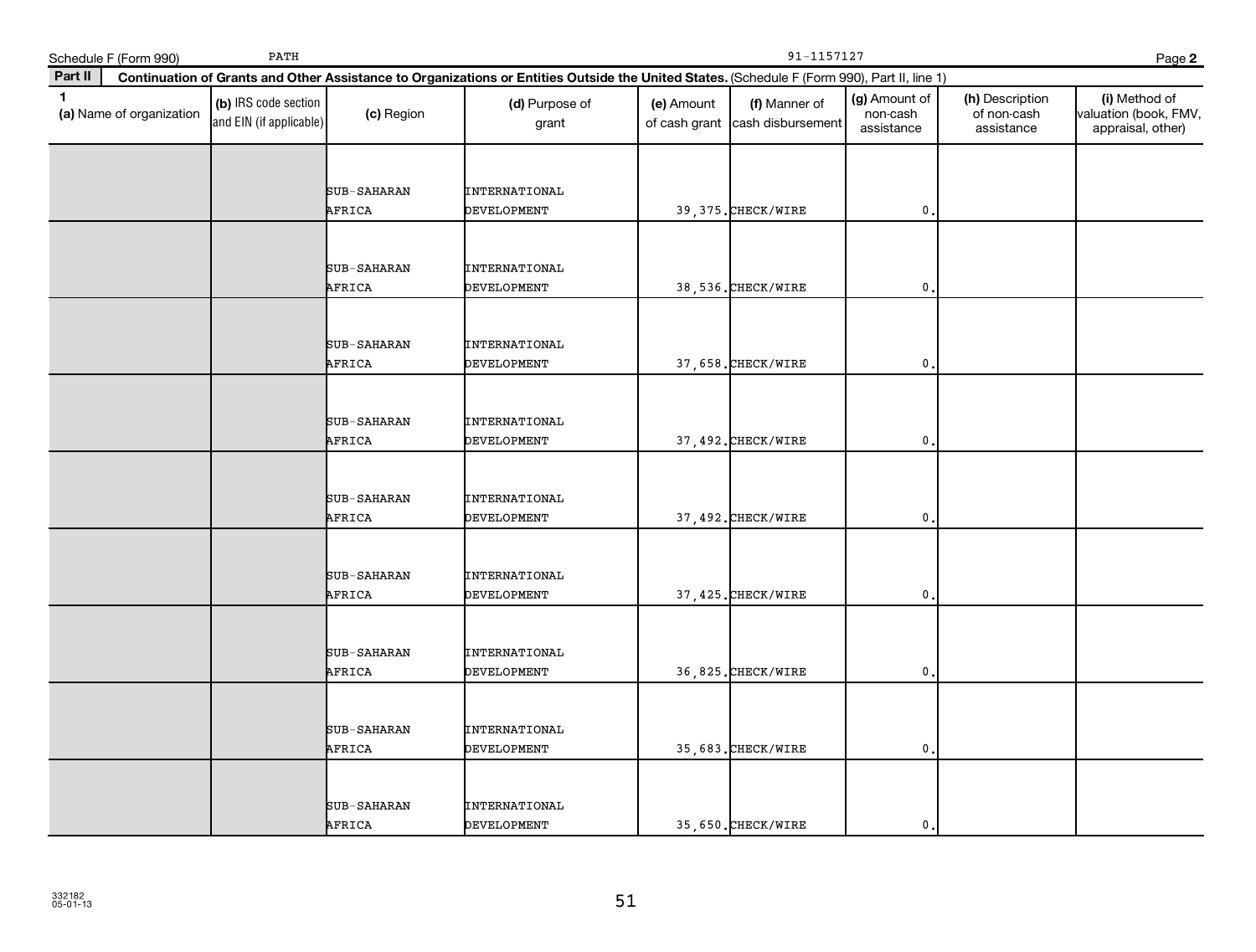|              | Schedule F (Form 990)    | PATH                                            |                              |                                                                                                                                              | 91-1157127<br>Page 2        |                                    |                                         |                                              |                                                             |
|--------------|--------------------------|-------------------------------------------------|------------------------------|----------------------------------------------------------------------------------------------------------------------------------------------|-----------------------------|------------------------------------|-----------------------------------------|----------------------------------------------|-------------------------------------------------------------|
| Part II      |                          |                                                 |                              | Continuation of Grants and Other Assistance to Organizations or Entities Outside the United States. (Schedule F (Form 990), Part II, line 1) |                             |                                    |                                         |                                              |                                                             |
| $\mathbf{1}$ | (a) Name of organization | (b) IRS code section<br>and EIN (if applicable) | (c) Region                   | (d) Purpose of<br>grant                                                                                                                      | (e) Amount<br>of cash grant | (f) Manner of<br>cash disbursement | (g) Amount of<br>non-cash<br>assistance | (h) Description<br>of non-cash<br>assistance | (i) Method of<br>valuation (book, FMV,<br>appraisal, other) |
|              |                          |                                                 | SUB-SAHARAN<br>AFRICA        | <b>INTERNATIONAL</b><br>DEVELOPMENT                                                                                                          |                             | 35, 627. CHECK/WIRE                | $\mathbf{0}$                            |                                              |                                                             |
|              |                          |                                                 | SUB-SAHARAN<br>AFRICA        | <b>INTERNATIONAL</b><br>DEVELOPMENT                                                                                                          |                             | 35, 562. CHECK/WIRE                | $\mathbf 0$                             |                                              |                                                             |
|              |                          |                                                 | <b>SUB-SAHARAN</b><br>AFRICA | <b>INTERNATIONAL</b><br><b>DEVELOPMENT</b>                                                                                                   |                             | 34,852. CHECK/WIRE                 | $\mathbf 0$                             |                                              |                                                             |
|              |                          |                                                 | SUB-SAHARAN<br>AFRICA        | <b>INTERNATIONAL</b><br><b>DEVELOPMENT</b>                                                                                                   |                             | 34, 263. CHECK/WIRE                | $\mathbf{0}$                            |                                              |                                                             |
|              |                          |                                                 | SUB-SAHARAN<br>AFRICA        | <b>INTERNATIONAL</b><br><b>DEVELOPMENT</b>                                                                                                   |                             | 34, 142. CHECK/WIRE                | $\mathbf{0}$                            |                                              |                                                             |
|              |                          |                                                 | SUB-SAHARAN<br>AFRICA        | <b>INTERNATIONAL</b><br>DEVELOPMENT                                                                                                          |                             | 33,789. CHECK/WIRE                 | $\mathbf{0}$                            |                                              |                                                             |
|              |                          |                                                 | SUB-SAHARAN<br>AFRICA        | <b>INTERNATIONAL</b><br>DEVELOPMENT                                                                                                          |                             | 33,195. CHECK/WIRE                 | $\mathbf{0}$                            |                                              |                                                             |
|              |                          |                                                 | <b>SUB-SAHARAN</b><br>AFRICA | <b>INTERNATIONAL</b><br>DEVELOPMENT                                                                                                          |                             | 33,044. CHECK/WIRE                 | $\mathbf 0$                             |                                              |                                                             |
|              |                          |                                                 | SUB-SAHARAN<br>AFRICA        | INTERNATIONAL<br><b>DEVELOPMENT</b>                                                                                                          |                             | 32,758. CHECK/WIRE                 | $\mathbf{0}$                            |                                              |                                                             |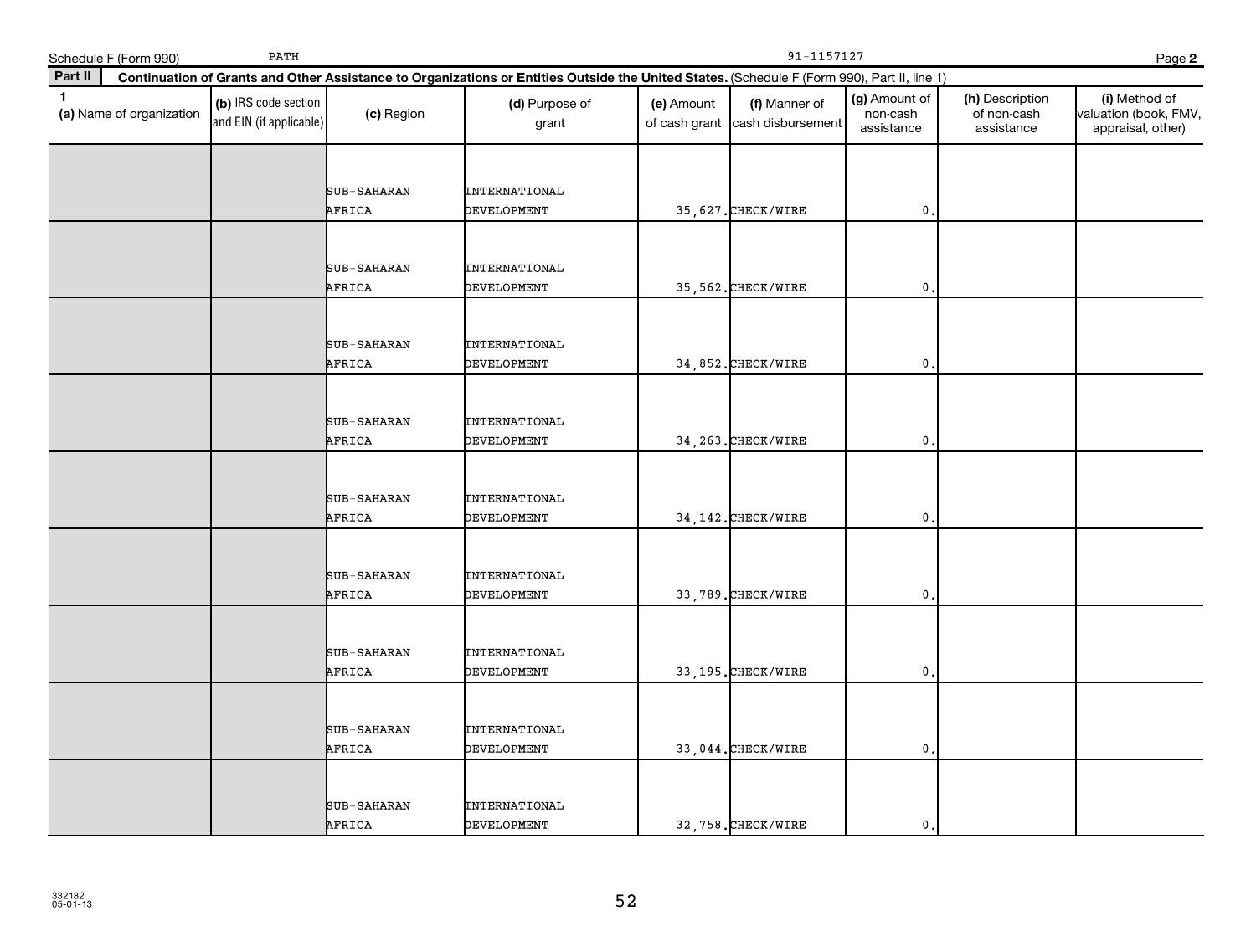|              | Schedule F (Form 990)    | PATH                                            |                              |                                                                                                                                              | 91-1157127                  |                                    |                                         |                                              | Page 2                                                      |
|--------------|--------------------------|-------------------------------------------------|------------------------------|----------------------------------------------------------------------------------------------------------------------------------------------|-----------------------------|------------------------------------|-----------------------------------------|----------------------------------------------|-------------------------------------------------------------|
| Part II      |                          |                                                 |                              | Continuation of Grants and Other Assistance to Organizations or Entities Outside the United States. (Schedule F (Form 990), Part II, line 1) |                             |                                    |                                         |                                              |                                                             |
| $\mathbf{1}$ | (a) Name of organization | (b) IRS code section<br>and EIN (if applicable) | (c) Region                   | (d) Purpose of<br>grant                                                                                                                      | (e) Amount<br>of cash grant | (f) Manner of<br>cash disbursement | (g) Amount of<br>non-cash<br>assistance | (h) Description<br>of non-cash<br>assistance | (i) Method of<br>valuation (book, FMV,<br>appraisal, other) |
|              |                          |                                                 | SUB-SAHARAN<br>AFRICA        | <b>INTERNATIONAL</b><br>DEVELOPMENT                                                                                                          |                             | 32, 332. CHECK/WIRE                | $\mathbf{0}$                            |                                              |                                                             |
|              |                          |                                                 | SUB-SAHARAN<br>AFRICA        | <b>INTERNATIONAL</b><br>DEVELOPMENT                                                                                                          |                             | 32,021. CHECK/WIRE                 | $\mathbf 0$                             |                                              |                                                             |
|              |                          |                                                 | <b>SUB-SAHARAN</b><br>AFRICA | <b>INTERNATIONAL</b><br><b>DEVELOPMENT</b>                                                                                                   |                             | 32,001. CHECK/WIRE                 | $\mathbf 0$                             |                                              |                                                             |
|              |                          |                                                 | SUB-SAHARAN<br>AFRICA        | <b>INTERNATIONAL</b><br><b>DEVELOPMENT</b>                                                                                                   |                             | 31, 381. CHECK/WIRE                | $\mathbf{0}$                            |                                              |                                                             |
|              |                          |                                                 | SUB-SAHARAN<br>AFRICA        | <b>INTERNATIONAL</b><br><b>DEVELOPMENT</b>                                                                                                   |                             | 30,719. CHECK/WIRE                 | $\mathbf 0$                             |                                              |                                                             |
|              |                          |                                                 | SUB-SAHARAN<br>AFRICA        | <b>INTERNATIONAL</b><br>DEVELOPMENT                                                                                                          |                             | 30,702. CHECK/WIRE                 | $\mathbf{0}$                            |                                              |                                                             |
|              |                          |                                                 | SUB-SAHARAN<br>AFRICA        | <b>INTERNATIONAL</b><br>DEVELOPMENT                                                                                                          |                             | 30,600. CHECK/WIRE                 | $\mathbf{0}$                            |                                              |                                                             |
|              |                          |                                                 | <b>SUB-SAHARAN</b><br>AFRICA | <b>INTERNATIONAL</b><br>DEVELOPMENT                                                                                                          |                             | 28, 556. CHECK/WIRE                | $\mathbf 0$                             |                                              |                                                             |
|              |                          |                                                 | SUB-SAHARAN<br>AFRICA        | <b>INTERNATIONAL</b><br><b>DEVELOPMENT</b>                                                                                                   |                             | 28, 512. CHECK/WIRE                | $\mathbf{0}$                            |                                              |                                                             |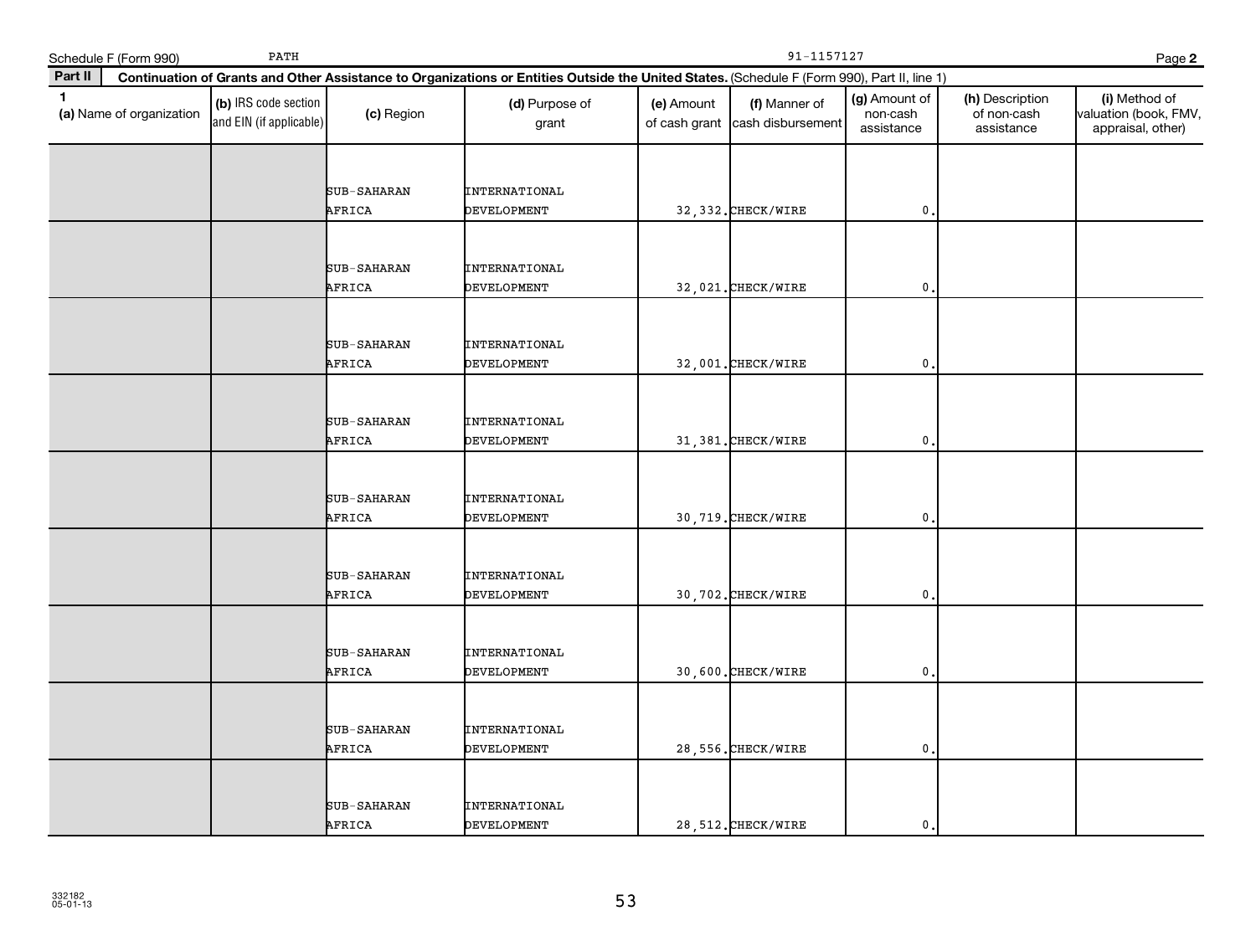| Schedule F (Form 990)                    | PATH                                            |                              |                                                                                                                                              | 91-1157127                  |                                    |                                         |                                              | Page 2                                                      |
|------------------------------------------|-------------------------------------------------|------------------------------|----------------------------------------------------------------------------------------------------------------------------------------------|-----------------------------|------------------------------------|-----------------------------------------|----------------------------------------------|-------------------------------------------------------------|
| Part II                                  |                                                 |                              | Continuation of Grants and Other Assistance to Organizations or Entities Outside the United States. (Schedule F (Form 990), Part II, line 1) |                             |                                    |                                         |                                              |                                                             |
| $\mathbf{1}$<br>(a) Name of organization | (b) IRS code section<br>and EIN (if applicable) | (c) Region                   | (d) Purpose of<br>grant                                                                                                                      | (e) Amount<br>of cash grant | (f) Manner of<br>cash disbursement | (g) Amount of<br>non-cash<br>assistance | (h) Description<br>of non-cash<br>assistance | (i) Method of<br>valuation (book, FMV,<br>appraisal, other) |
|                                          |                                                 | SUB-SAHARAN<br>AFRICA        | <b>INTERNATIONAL</b><br>DEVELOPMENT                                                                                                          |                             | 28,396. CHECK/WIRE                 | $\mathbf{0}$                            |                                              |                                                             |
|                                          |                                                 | SUB-SAHARAN<br>AFRICA        | <b>INTERNATIONAL</b><br>DEVELOPMENT                                                                                                          |                             | 28,021. CHECK/WIRE                 | $\mathbf 0$                             |                                              |                                                             |
|                                          |                                                 | <b>SUB-SAHARAN</b><br>AFRICA | <b>INTERNATIONAL</b><br><b>DEVELOPMENT</b>                                                                                                   |                             | 27, 429. CHECK/WIRE                | $\mathbf 0$                             |                                              |                                                             |
|                                          |                                                 | SUB-SAHARAN<br>AFRICA        | <b>INTERNATIONAL</b><br><b>DEVELOPMENT</b>                                                                                                   |                             | 26, 497. CHECK/WIRE                | $\mathbf{0}$                            |                                              |                                                             |
|                                          |                                                 | SUB-SAHARAN<br>AFRICA        | <b>INTERNATIONAL</b><br><b>DEVELOPMENT</b>                                                                                                   |                             | 25,855. CHECK/WIRE                 | $\mathbf 0$                             |                                              |                                                             |
|                                          |                                                 | SUB-SAHARAN<br>AFRICA        | <b>INTERNATIONAL</b><br>DEVELOPMENT                                                                                                          |                             | 25, 151. CHECK/WIRE                | $\mathbf{0}$                            |                                              |                                                             |
|                                          |                                                 | SUB-SAHARAN<br>AFRICA        | <b>INTERNATIONAL</b><br>DEVELOPMENT                                                                                                          |                             | 24, 299. CHECK/WIRE                | $\mathbf{0}$                            |                                              |                                                             |
|                                          |                                                 | <b>SUB-SAHARAN</b><br>AFRICA | <b>INTERNATIONAL</b><br>DEVELOPMENT                                                                                                          |                             | 23, 633. CHECK/WIRE                | $\mathbf 0$                             |                                              |                                                             |
|                                          |                                                 | SUB-SAHARAN<br>AFRICA        | <b>INTERNATIONAL</b><br><b>DEVELOPMENT</b>                                                                                                   |                             | 23, 616. CHECK/WIRE                | $\mathbf{0}$                            |                                              |                                                             |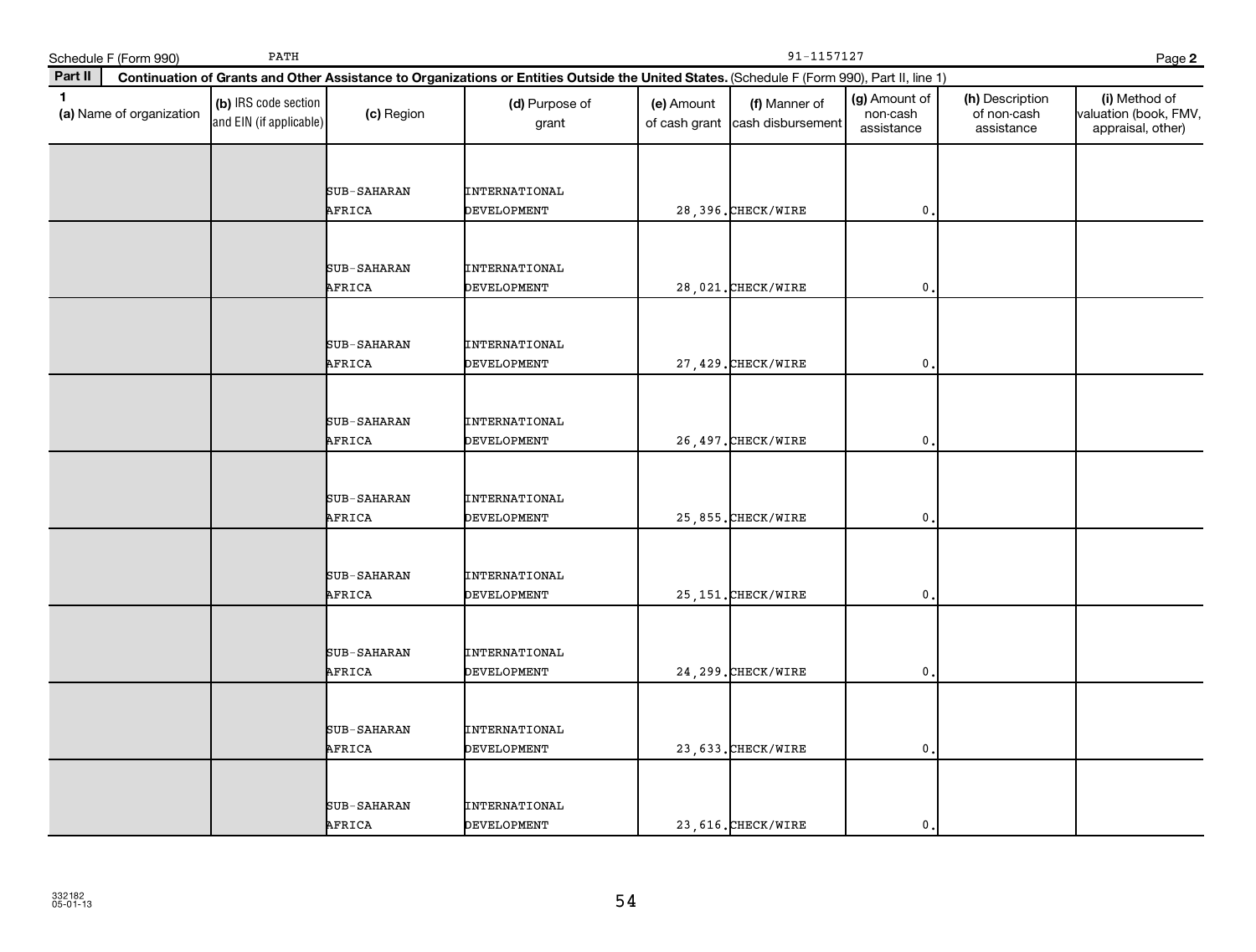| Schedule F (Form 990)                    | PATH                                            |                              |                                                                                                                                              | 91-1157127<br>Page 2        |                                    |                                         |                                              |                                                             |
|------------------------------------------|-------------------------------------------------|------------------------------|----------------------------------------------------------------------------------------------------------------------------------------------|-----------------------------|------------------------------------|-----------------------------------------|----------------------------------------------|-------------------------------------------------------------|
| Part II                                  |                                                 |                              | Continuation of Grants and Other Assistance to Organizations or Entities Outside the United States. (Schedule F (Form 990), Part II, line 1) |                             |                                    |                                         |                                              |                                                             |
| $\mathbf{1}$<br>(a) Name of organization | (b) IRS code section<br>and EIN (if applicable) | (c) Region                   | (d) Purpose of<br>grant                                                                                                                      | (e) Amount<br>of cash grant | (f) Manner of<br>cash disbursement | (g) Amount of<br>non-cash<br>assistance | (h) Description<br>of non-cash<br>assistance | (i) Method of<br>valuation (book, FMV,<br>appraisal, other) |
|                                          |                                                 | SUB-SAHARAN<br>AFRICA        | <b>INTERNATIONAL</b><br>DEVELOPMENT                                                                                                          |                             | 23,030. CHECK/WIRE                 | $\mathbf{0}$                            |                                              |                                                             |
|                                          |                                                 | SUB-SAHARAN<br>AFRICA        | <b>INTERNATIONAL</b><br>DEVELOPMENT                                                                                                          |                             | 22,795. CHECK/WIRE                 | $\mathbf 0$                             |                                              |                                                             |
|                                          |                                                 | <b>SUB-SAHARAN</b><br>AFRICA | <b>INTERNATIONAL</b><br><b>DEVELOPMENT</b>                                                                                                   |                             | 22, 743. CHECK/WIRE                | $\mathbf 0$                             |                                              |                                                             |
|                                          |                                                 | SUB-SAHARAN<br>AFRICA        | <b>INTERNATIONAL</b><br><b>DEVELOPMENT</b>                                                                                                   |                             | 22,631. CHECK/WIRE                 | $\mathbf{0}$                            |                                              |                                                             |
|                                          |                                                 | SUB-SAHARAN<br>AFRICA        | <b>INTERNATIONAL</b><br><b>DEVELOPMENT</b>                                                                                                   |                             | 22, 229. CHECK/WIRE                | $\mathbf 0$                             |                                              |                                                             |
|                                          |                                                 | SUB-SAHARAN<br>AFRICA        | <b>INTERNATIONAL</b><br>DEVELOPMENT                                                                                                          |                             | 21, 377. CHECK/WIRE                | $\mathbf{0}$                            |                                              |                                                             |
|                                          |                                                 | SUB-SAHARAN<br>AFRICA        | <b>INTERNATIONAL</b><br>DEVELOPMENT                                                                                                          |                             | 21,040. CHECK/WIRE                 | $\mathbf{0}$                            |                                              |                                                             |
|                                          |                                                 | <b>SUB-SAHARAN</b><br>AFRICA | <b>INTERNATIONAL</b><br>DEVELOPMENT                                                                                                          |                             | 20,092. CHECK/WIRE                 | $\mathbf 0$                             |                                              |                                                             |
|                                          |                                                 | SUB-SAHARAN<br>AFRICA        | INTERNATIONAL<br><b>DEVELOPMENT</b>                                                                                                          |                             | 19,412. CHECK/WIRE                 | $\mathbf{0}$                            |                                              |                                                             |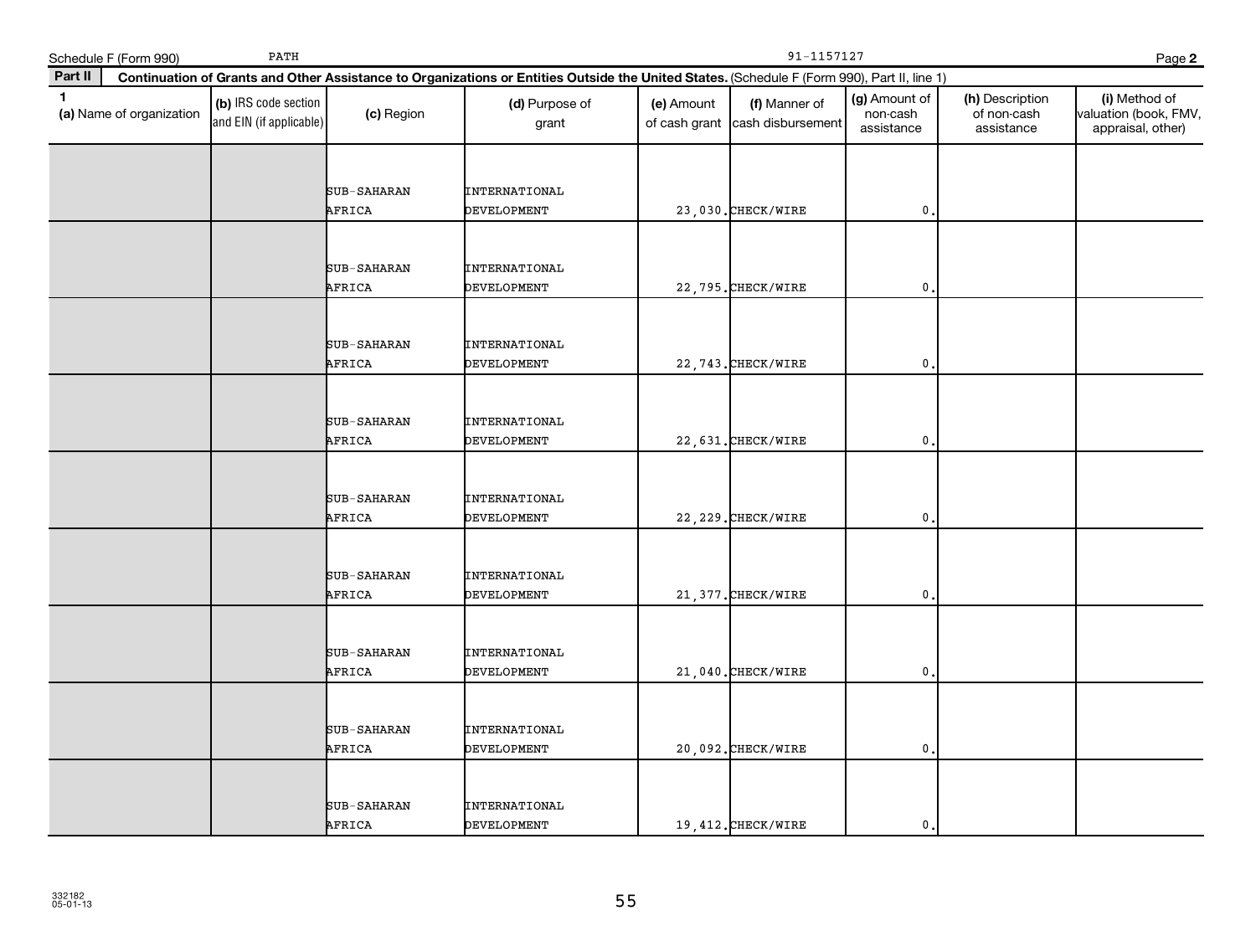|              | Schedule F (Form 990)    | PATH                                            |                              |                                                                                                                                              | 91-1157127<br>Page 2        |                                    |                                         |                                              |                                                             |
|--------------|--------------------------|-------------------------------------------------|------------------------------|----------------------------------------------------------------------------------------------------------------------------------------------|-----------------------------|------------------------------------|-----------------------------------------|----------------------------------------------|-------------------------------------------------------------|
| Part II      |                          |                                                 |                              | Continuation of Grants and Other Assistance to Organizations or Entities Outside the United States. (Schedule F (Form 990), Part II, line 1) |                             |                                    |                                         |                                              |                                                             |
| $\mathbf{1}$ | (a) Name of organization | (b) IRS code section<br>and EIN (if applicable) | (c) Region                   | (d) Purpose of<br>grant                                                                                                                      | (e) Amount<br>of cash grant | (f) Manner of<br>cash disbursement | (g) Amount of<br>non-cash<br>assistance | (h) Description<br>of non-cash<br>assistance | (i) Method of<br>valuation (book, FMV,<br>appraisal, other) |
|              |                          |                                                 | <b>SUB-SAHARAN</b><br>AFRICA | <b>INTERNATIONAL</b><br>DEVELOPMENT                                                                                                          |                             | 18,269. CHECK/WIRE                 | $\mathbf{0}$                            |                                              |                                                             |
|              |                          |                                                 | SUB-SAHARAN<br>AFRICA        | <b>INTERNATIONAL</b><br>DEVELOPMENT                                                                                                          |                             | 17,034. CHECK/WIRE                 | $\mathbf{0}$                            |                                              |                                                             |
|              |                          |                                                 | SUB-SAHARAN<br>AFRICA        | <b>INTERNATIONAL</b><br>DEVELOPMENT                                                                                                          |                             | 15,704. CHECK/WIRE                 | 0                                       |                                              |                                                             |
|              |                          |                                                 | SUB-SAHARAN<br>AFRICA        | INTERNATIONAL<br><b>DEVELOPMENT</b>                                                                                                          |                             | 11,282. CHECK/WIRE                 | $\mathbf{0}$                            |                                              |                                                             |
|              |                          |                                                 | SUB-SAHARAN<br>AFRICA        | <b>INTERNATIONAL</b><br>DEVELOPMENT                                                                                                          |                             | 10,472. CHECK/WIRE                 | 0                                       |                                              |                                                             |
|              |                          |                                                 | SUB-SAHARAN<br>AFRICA        | INTERNATIONAL<br>DEVELOPMENT                                                                                                                 |                             | 5,557. CHECK/WIRE                  | $\mathbf{0}$                            |                                              |                                                             |
|              |                          |                                                 | <b>SUB-SAHARAN</b><br>AFRICA | <b>INTERNATIONAL</b><br>DEVELOPMENT                                                                                                          |                             | 5.170. CHECK/WIRE                  | $\mathbf{0}$                            |                                              |                                                             |
|              |                          |                                                 | <b>SUB-SAHARAN</b><br>AFRICA | PUBLIC HEALTH IMPACT                                                                                                                         |                             | 19,978. CHECK/WIRE                 | $\mathbf{0}$                            |                                              |                                                             |
|              |                          |                                                 | SUB-SAHARAN<br>AFRICA        | PUBLIC HEALTH IMPACT                                                                                                                         |                             | 18,934. CHECK/WIRE                 | $\mathbf{0}$                            |                                              |                                                             |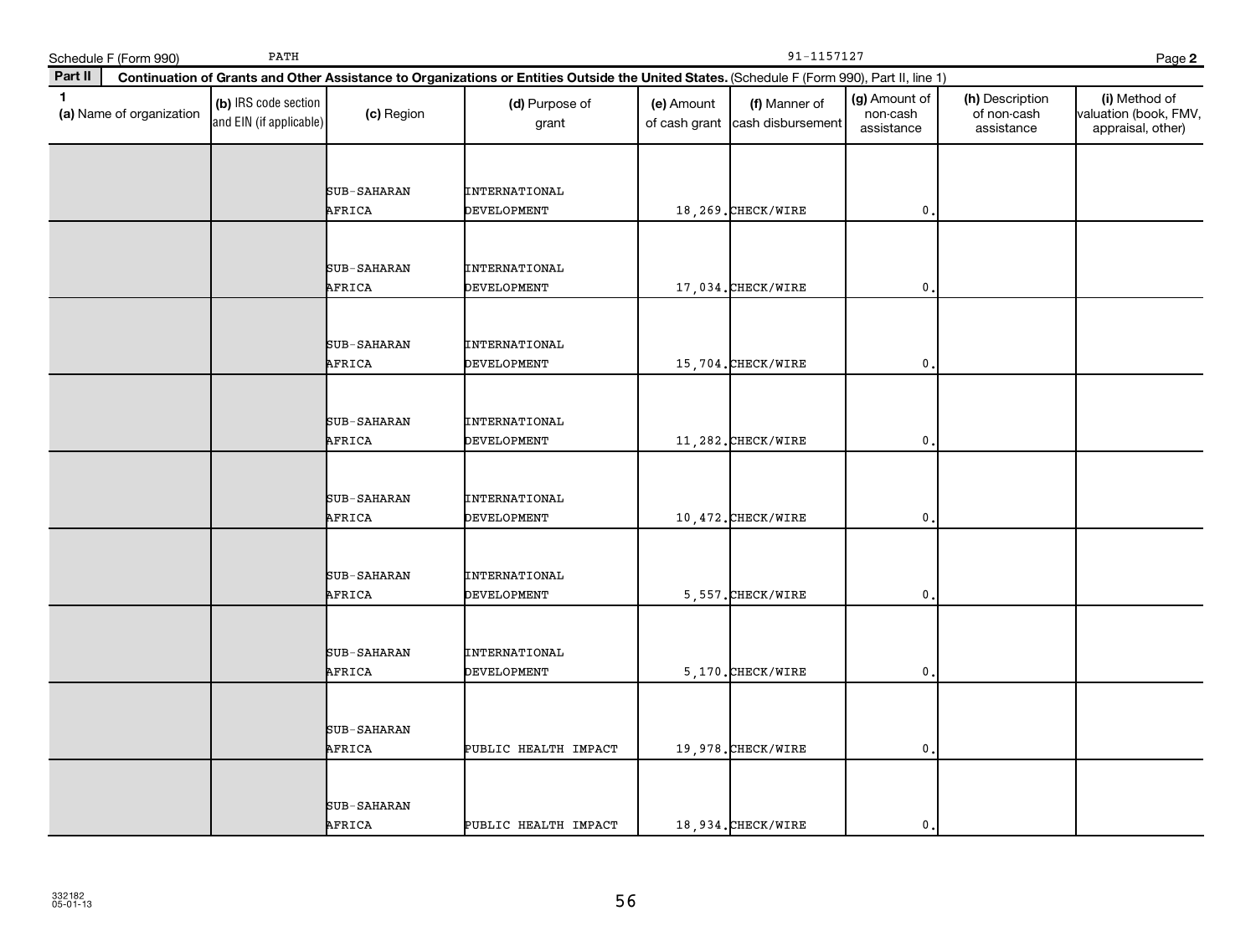|              | Schedule F (Form 990)    | PATH                                            |                              | 91-1157127<br>Page 2                                                                                                                         |            |                                                  |                                         |                                              |                                                             |  |  |
|--------------|--------------------------|-------------------------------------------------|------------------------------|----------------------------------------------------------------------------------------------------------------------------------------------|------------|--------------------------------------------------|-----------------------------------------|----------------------------------------------|-------------------------------------------------------------|--|--|
| Part II      |                          |                                                 |                              | Continuation of Grants and Other Assistance to Organizations or Entities Outside the United States. (Schedule F (Form 990), Part II, line 1) |            |                                                  |                                         |                                              |                                                             |  |  |
| $\mathbf{1}$ | (a) Name of organization | (b) IRS code section<br>and EIN (if applicable) | (c) Region                   | (d) Purpose of<br>grant                                                                                                                      | (e) Amount | (f) Manner of<br>of cash grant cash disbursement | (g) Amount of<br>non-cash<br>assistance | (h) Description<br>of non-cash<br>assistance | (i) Method of<br>valuation (book, FMV,<br>appraisal, other) |  |  |
|              |                          |                                                 | SUB-SAHARAN<br>AFRICA        | PUBLIC HEALTH IMPACT                                                                                                                         |            | 17,755.CHECK/WIRE                                | $\mathbf{0}$                            |                                              |                                                             |  |  |
|              |                          |                                                 | SUB-SAHARAN<br>AFRICA        | PUBLIC HEALTH IMPACT                                                                                                                         |            | 15,885. CHECK/WIRE                               | $\mathbf{0}$ .                          |                                              |                                                             |  |  |
|              |                          |                                                 | SUB-SAHARAN<br>AFRICA        | PUBLIC HEALTH IMPACT                                                                                                                         |            | 15,872. CHECK/WIRE                               | $\mathbf{0}$                            |                                              |                                                             |  |  |
|              |                          |                                                 | SUB-SAHARAN<br>AFRICA        | PUBLIC HEALTH IMPACT                                                                                                                         |            | 15,641.CHECK/WIRE                                | $\mathbf{0}$ .                          |                                              |                                                             |  |  |
|              |                          |                                                 | SUB-SAHARAN<br>AFRICA        | PUBLIC HEALTH IMPACT                                                                                                                         |            | 15,632. CHECK/WIRE                               | $\mathbf{0}$                            |                                              |                                                             |  |  |
|              |                          |                                                 | SUB-SAHARAN<br>AFRICA        | PUBLIC HEALTH IMPACT                                                                                                                         |            | 15,048. CHECK/WIRE                               | $\mathbf{0}$                            |                                              |                                                             |  |  |
|              |                          |                                                 | SUB-SAHARAN<br>AFRICA        | PUBLIC HEALTH IMPACT                                                                                                                         |            | 14,580. CHECK/WIRE                               | $\mathbf{0}$ .                          |                                              |                                                             |  |  |
|              |                          |                                                 | SUB-SAHARAN<br>AFRICA        | PUBLIC HEALTH IMPACT                                                                                                                         |            | 14, 317. CHECK/WIRE                              | $\mathbf{0}$                            |                                              |                                                             |  |  |
|              |                          |                                                 | <b>SUB-SAHARAN</b><br>AFRICA | PUBLIC HEALTH IMPACT                                                                                                                         |            | 14,104. CHECK/WIRE                               | $\mathbf{0}$ .                          |                                              |                                                             |  |  |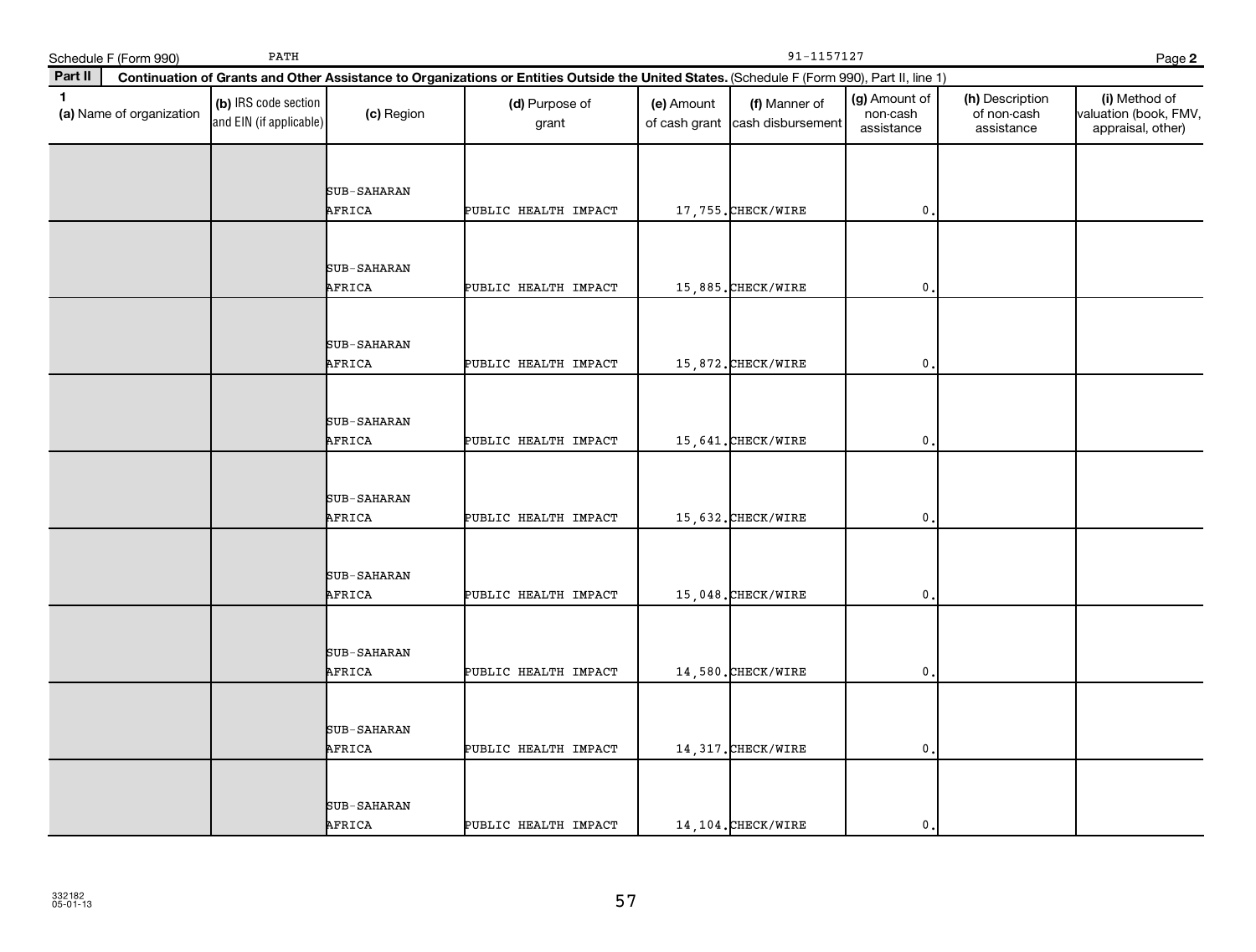|              | Schedule F (Form 990)    | PATH                                            |                       | 91-1157127<br>Page 2                                                                                                                         |            |                                                  |                                         |                                              |                                                             |  |  |
|--------------|--------------------------|-------------------------------------------------|-----------------------|----------------------------------------------------------------------------------------------------------------------------------------------|------------|--------------------------------------------------|-----------------------------------------|----------------------------------------------|-------------------------------------------------------------|--|--|
| Part II      |                          |                                                 |                       | Continuation of Grants and Other Assistance to Organizations or Entities Outside the United States. (Schedule F (Form 990), Part II, line 1) |            |                                                  |                                         |                                              |                                                             |  |  |
| $\mathbf{1}$ | (a) Name of organization | (b) IRS code section<br>and EIN (if applicable) | (c) Region            | (d) Purpose of<br>grant                                                                                                                      | (e) Amount | (f) Manner of<br>of cash grant cash disbursement | (g) Amount of<br>non-cash<br>assistance | (h) Description<br>of non-cash<br>assistance | (i) Method of<br>valuation (book, FMV,<br>appraisal, other) |  |  |
|              |                          |                                                 | SUB-SAHARAN<br>AFRICA | PUBLIC HEALTH IMPACT                                                                                                                         |            | 14,054. CHECK/WIRE                               | $\mathbf 0$ .                           |                                              |                                                             |  |  |
|              |                          |                                                 | SUB-SAHARAN<br>AFRICA | PUBLIC HEALTH IMPACT                                                                                                                         |            | 13,995. CHECK/WIRE                               | $\mathbf{0}$ .                          |                                              |                                                             |  |  |
|              |                          |                                                 | SUB-SAHARAN<br>AFRICA | PUBLIC HEALTH IMPACT                                                                                                                         |            | 13, 737. CHECK/WIRE                              | 0                                       |                                              |                                                             |  |  |
|              |                          |                                                 | SUB-SAHARAN<br>AFRICA | PUBLIC HEALTH IMPACT                                                                                                                         |            | 13,672. CHECK/WIRE                               | $\mathfrak{o}$ .                        |                                              |                                                             |  |  |
|              |                          |                                                 | SUB-SAHARAN<br>AFRICA | PUBLIC HEALTH IMPACT                                                                                                                         |            | 12,940. CHECK/WIRE                               | $\mathbf 0$                             |                                              |                                                             |  |  |
|              |                          |                                                 | SUB-SAHARAN<br>AFRICA | PUBLIC HEALTH IMPACT                                                                                                                         |            | 12,885. CHECK/WIRE                               | $\mathfrak o$ .                         |                                              |                                                             |  |  |
|              |                          |                                                 | SUB-SAHARAN<br>AFRICA | PUBLIC HEALTH IMPACT                                                                                                                         |            | 12,810.CHECK/WIRE                                | $\mathbf{0}$ .                          |                                              |                                                             |  |  |
|              |                          |                                                 | SUB-SAHARAN<br>AFRICA | PUBLIC HEALTH IMPACT                                                                                                                         |            | 12,655.CHECK/WIRE                                | 0                                       |                                              |                                                             |  |  |
|              |                          |                                                 | SUB-SAHARAN<br>AFRICA | PUBLIC HEALTH IMPACT                                                                                                                         |            | 12,525. CHECK/WIRE                               | $\mathfrak{o}$ .                        |                                              |                                                             |  |  |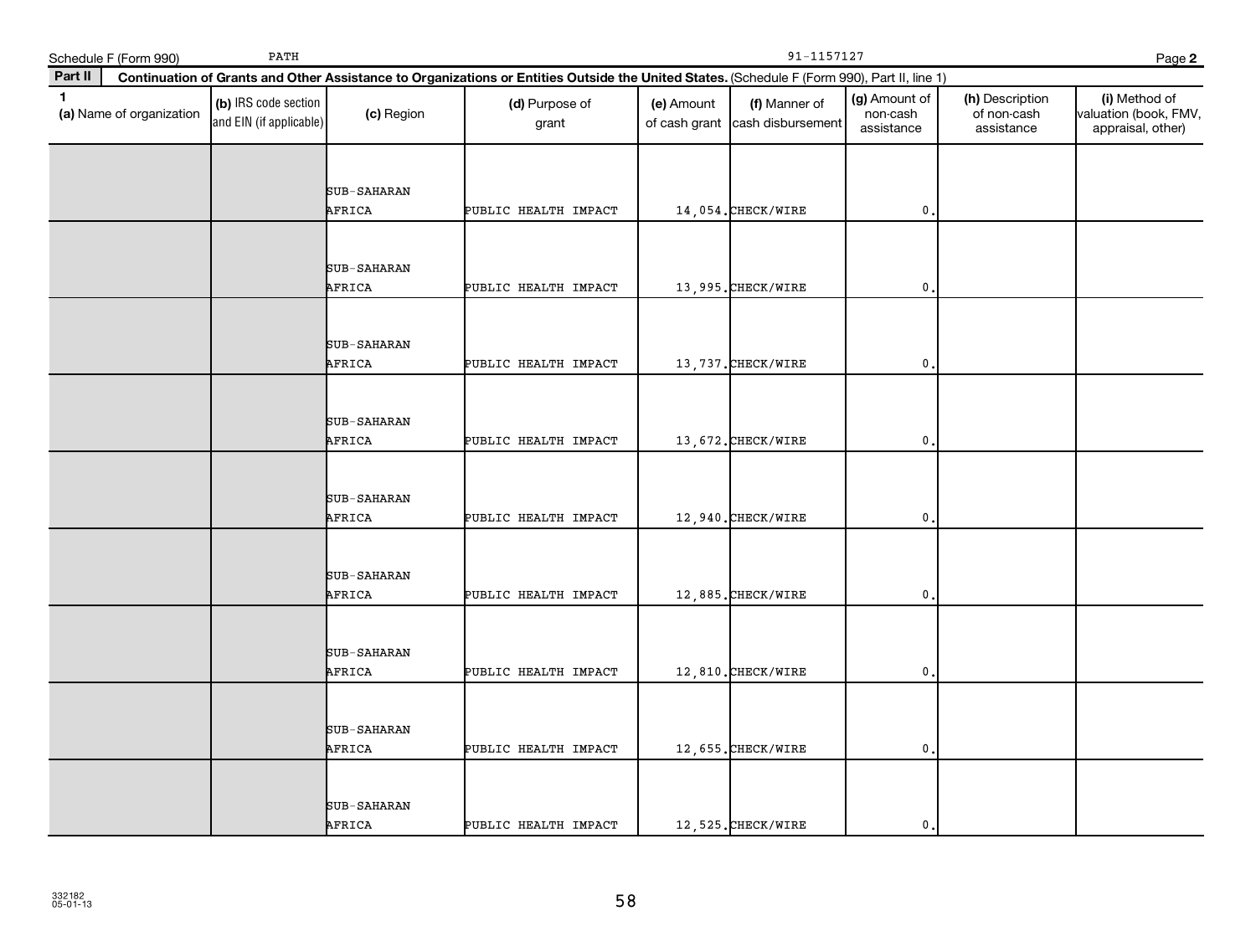|              | Schedule F (Form 990)    | PATH                                            |                              |                                                                                                                                              | 91-1157127<br>Page 2 |                                                  |                                         |                                              |                                                             |  |
|--------------|--------------------------|-------------------------------------------------|------------------------------|----------------------------------------------------------------------------------------------------------------------------------------------|----------------------|--------------------------------------------------|-----------------------------------------|----------------------------------------------|-------------------------------------------------------------|--|
| Part II      |                          |                                                 |                              | Continuation of Grants and Other Assistance to Organizations or Entities Outside the United States. (Schedule F (Form 990), Part II, line 1) |                      |                                                  |                                         |                                              |                                                             |  |
| $\mathbf{1}$ | (a) Name of organization | (b) IRS code section<br>and EIN (if applicable) | (c) Region                   | (d) Purpose of<br>grant                                                                                                                      | (e) Amount           | (f) Manner of<br>of cash grant cash disbursement | (g) Amount of<br>non-cash<br>assistance | (h) Description<br>of non-cash<br>assistance | (i) Method of<br>valuation (book, FMV,<br>appraisal, other) |  |
|              |                          |                                                 | SUB-SAHARAN<br>AFRICA        | PUBLIC HEALTH IMPACT                                                                                                                         |                      | 12, 441. CHECK/WIRE                              | $\mathbf 0$ .                           |                                              |                                                             |  |
|              |                          |                                                 | SUB-SAHARAN<br>AFRICA        | PUBLIC HEALTH IMPACT                                                                                                                         |                      | 12,339. CHECK/WIRE                               | $\mathfrak{o}$ .                        |                                              |                                                             |  |
|              |                          |                                                 | SUB-SAHARAN<br>AFRICA        | PUBLIC HEALTH IMPACT                                                                                                                         |                      | 12,042. CHECK/WIRE                               | $\mathbf 0$ .                           |                                              |                                                             |  |
|              |                          |                                                 | SUB-SAHARAN<br>AFRICA        | PUBLIC HEALTH IMPACT                                                                                                                         |                      | 11,958. CHECK/WIRE                               | $\mathfrak{o}$ .                        |                                              |                                                             |  |
|              |                          |                                                 | <b>SUB-SAHARAN</b><br>AFRICA | PUBLIC HEALTH IMPACT                                                                                                                         |                      | 11,857. CHECK/WIRE                               | $\mathbf{0}$                            |                                              |                                                             |  |
|              |                          |                                                 | SUB-SAHARAN<br>AFRICA        | PUBLIC HEALTH IMPACT                                                                                                                         |                      | 11,786. CHECK/WIRE                               | $\mathbf{0}$                            |                                              |                                                             |  |
|              |                          |                                                 | SUB-SAHARAN<br>AFRICA        | PUBLIC HEALTH IMPACT                                                                                                                         |                      | 11,770. CHECK/WIRE                               | $\mathbf 0$ .                           |                                              |                                                             |  |
|              |                          |                                                 | SUB-SAHARAN<br>AFRICA        | PUBLIC HEALTH IMPACT                                                                                                                         |                      | 11,623. CHECK/WIRE                               | $\mathbf 0$ .                           |                                              |                                                             |  |
|              |                          |                                                 | <b>SUB-SAHARAN</b><br>AFRICA | PUBLIC HEALTH IMPACT                                                                                                                         |                      | 11,591. CHECK/WIRE                               | $\mathsf{0}$ .                          |                                              |                                                             |  |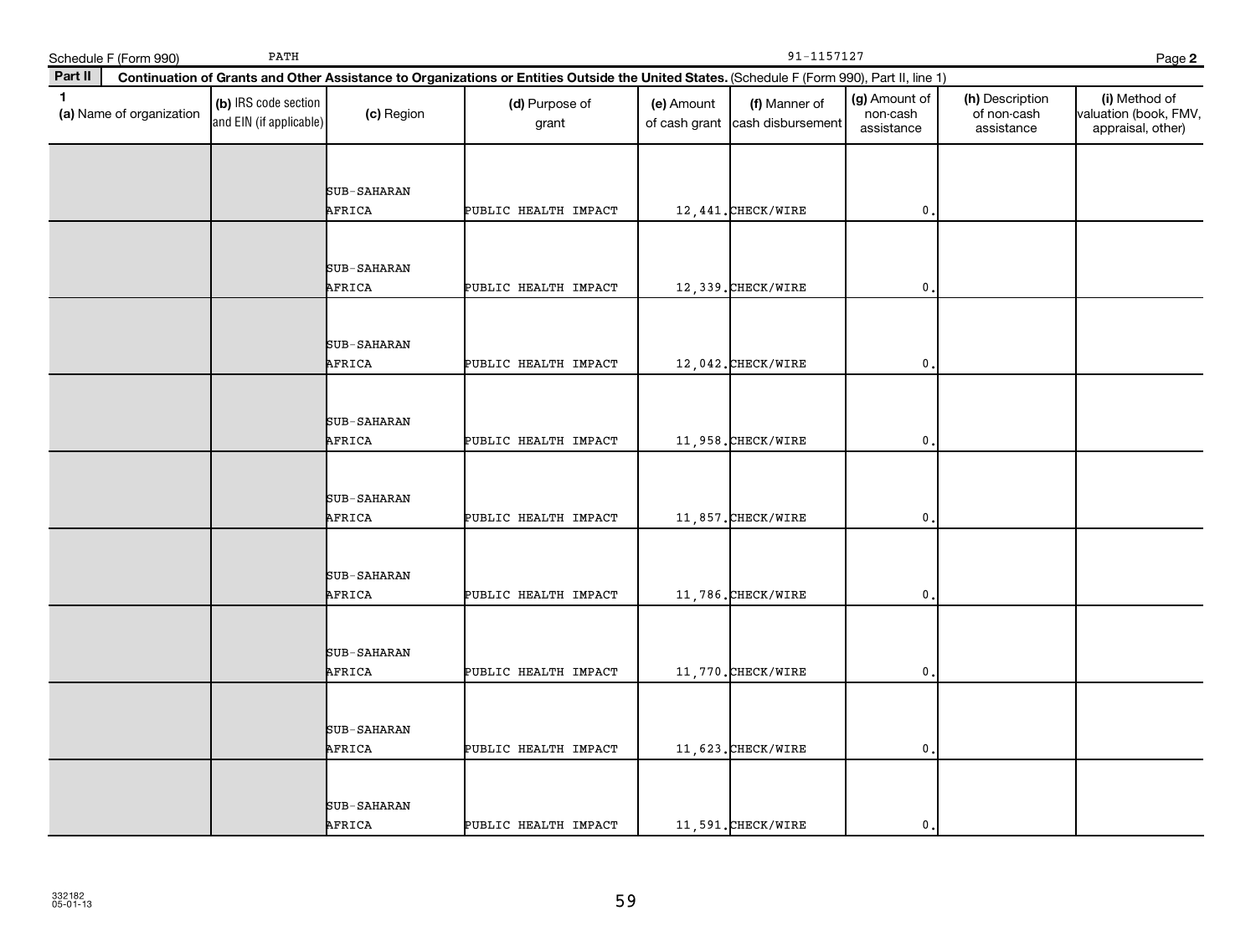|              | Schedule F (Form 990)    | PATH                                            |                       | 91-1157127<br>Page 2                                                                                                                         |                             |                                    |                                         |                                              |                                                             |  |  |
|--------------|--------------------------|-------------------------------------------------|-----------------------|----------------------------------------------------------------------------------------------------------------------------------------------|-----------------------------|------------------------------------|-----------------------------------------|----------------------------------------------|-------------------------------------------------------------|--|--|
| Part II      |                          |                                                 |                       | Continuation of Grants and Other Assistance to Organizations or Entities Outside the United States. (Schedule F (Form 990), Part II, line 1) |                             |                                    |                                         |                                              |                                                             |  |  |
| $\mathbf{1}$ | (a) Name of organization | (b) IRS code section<br>and EIN (if applicable) | (c) Region            | (d) Purpose of<br>grant                                                                                                                      | (e) Amount<br>of cash grant | (f) Manner of<br>cash disbursement | (g) Amount of<br>non-cash<br>assistance | (h) Description<br>of non-cash<br>assistance | (i) Method of<br>valuation (book, FMV,<br>appraisal, other) |  |  |
|              |                          |                                                 | SUB-SAHARAN<br>AFRICA | PUBLIC HEALTH IMPACT                                                                                                                         |                             | 11,306. CHECK/WIRE                 | $\mathbf{0}$                            |                                              |                                                             |  |  |
|              |                          |                                                 | SUB-SAHARAN<br>AFRICA | PUBLIC HEALTH IMPACT                                                                                                                         |                             | 10,897. CHECK/WIRE                 | $\mathbf{0}$ .                          |                                              |                                                             |  |  |
|              |                          |                                                 | SUB-SAHARAN<br>AFRICA | PUBLIC HEALTH IMPACT                                                                                                                         |                             | 10,612. CHECK/WIRE                 | $\mathbf{0}$                            |                                              |                                                             |  |  |
|              |                          |                                                 | SUB-SAHARAN<br>AFRICA | PUBLIC HEALTH IMPACT                                                                                                                         |                             | 10,467. CHECK/WIRE                 | $\mathbf{0}$                            |                                              |                                                             |  |  |
|              |                          |                                                 | SUB-SAHARAN<br>AFRICA | PUBLIC HEALTH IMPACT                                                                                                                         |                             | 10,391. CHECK/WIRE                 | $\mathbf{0}$                            |                                              |                                                             |  |  |
|              |                          |                                                 | SUB-SAHARAN<br>AFRICA | PUBLIC HEALTH IMPACT                                                                                                                         |                             | 9,877. CHECK/WIRE                  | $\mathbf{0}$                            |                                              |                                                             |  |  |
|              |                          |                                                 | SUB-SAHARAN<br>AFRICA | PUBLIC HEALTH IMPACT                                                                                                                         |                             | 9,708. CHECK/WIRE                  | $\mathbf{0}$ .                          |                                              |                                                             |  |  |
|              |                          |                                                 | SUB-SAHARAN<br>AFRICA | PUBLIC HEALTH IMPACT                                                                                                                         |                             | 9,570. CHECK/WIRE                  | 0                                       |                                              |                                                             |  |  |
|              |                          |                                                 | SUB-SAHARAN<br>AFRICA | PUBLIC HEALTH IMPACT                                                                                                                         |                             | 9,276. CHECK/WIRE                  | $\mathbf 0$ .                           |                                              |                                                             |  |  |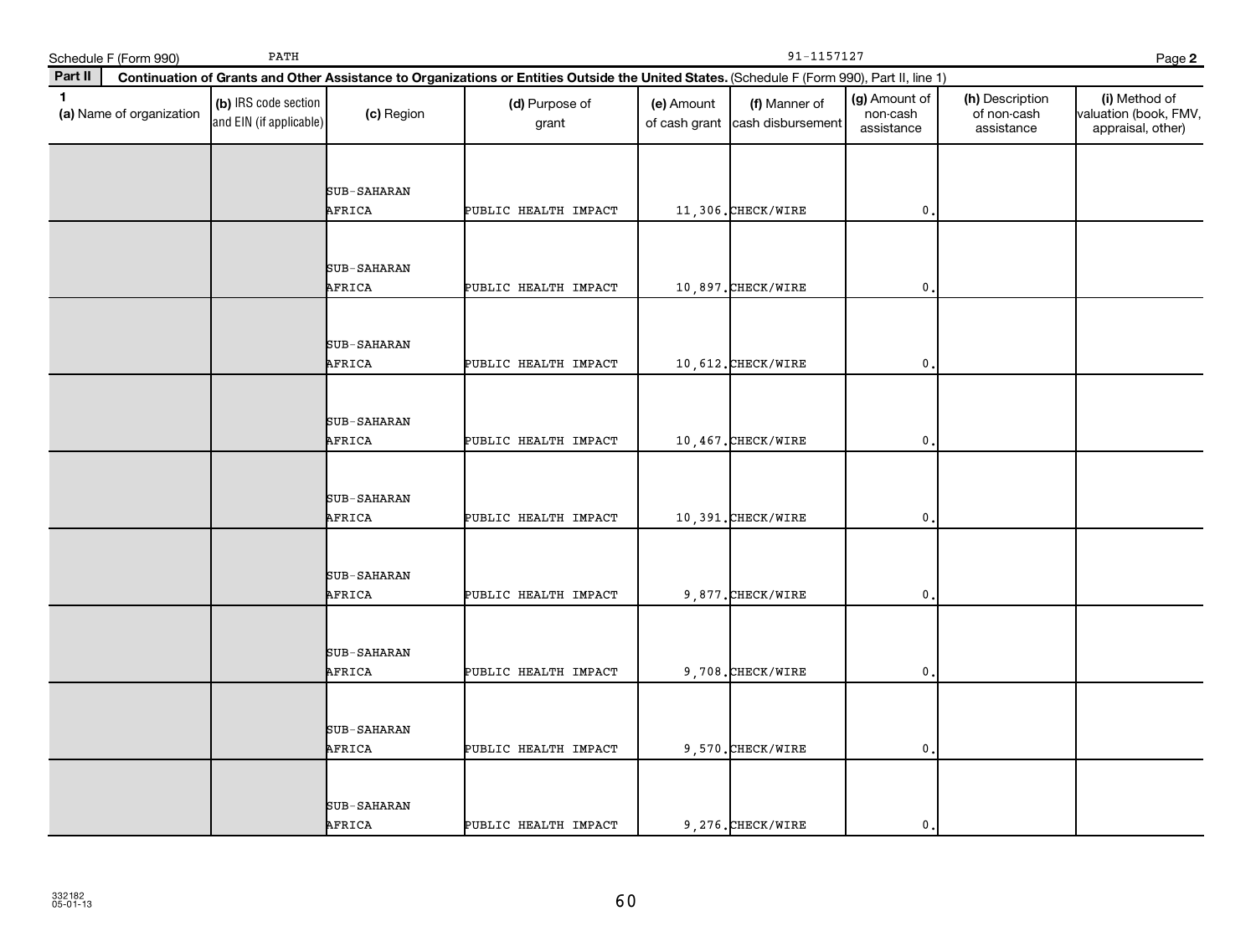|              | Schedule F (Form 990)    | PATH                                            |                              | 91-1157127<br>Page 2                                                                                                                         |            |                                                  |                                         |                                              |                                                             |  |  |
|--------------|--------------------------|-------------------------------------------------|------------------------------|----------------------------------------------------------------------------------------------------------------------------------------------|------------|--------------------------------------------------|-----------------------------------------|----------------------------------------------|-------------------------------------------------------------|--|--|
| Part II      |                          |                                                 |                              | Continuation of Grants and Other Assistance to Organizations or Entities Outside the United States. (Schedule F (Form 990), Part II, line 1) |            |                                                  |                                         |                                              |                                                             |  |  |
| $\mathbf{1}$ | (a) Name of organization | (b) IRS code section<br>and EIN (if applicable) | (c) Region                   | (d) Purpose of<br>grant                                                                                                                      | (e) Amount | (f) Manner of<br>of cash grant cash disbursement | (g) Amount of<br>non-cash<br>assistance | (h) Description<br>of non-cash<br>assistance | (i) Method of<br>valuation (book, FMV,<br>appraisal, other) |  |  |
|              |                          |                                                 | SUB-SAHARAN                  |                                                                                                                                              |            |                                                  |                                         |                                              |                                                             |  |  |
|              |                          |                                                 | AFRICA                       | PUBLIC HEALTH IMPACT                                                                                                                         |            | 9,101. CHECK/WIRE                                | $\mathfrak o$ .                         |                                              |                                                             |  |  |
|              |                          |                                                 | SUB-SAHARAN<br>AFRICA        | PUBLIC HEALTH IMPACT                                                                                                                         |            | 9,037. CHECK/WIRE                                | $\mathbf{0}$ .                          |                                              |                                                             |  |  |
|              |                          |                                                 | SUB-SAHARAN<br>AFRICA        | PUBLIC HEALTH IMPACT                                                                                                                         |            | 9,015. CHECK/WIRE                                | 0                                       |                                              |                                                             |  |  |
|              |                          |                                                 | SUB-SAHARAN<br>AFRICA        | PUBLIC HEALTH IMPACT                                                                                                                         |            | 9,011. CHECK/WIRE                                | $\mathbf{0}$ .                          |                                              |                                                             |  |  |
|              |                          |                                                 | SUB-SAHARAN<br>AFRICA        | PUBLIC HEALTH IMPACT                                                                                                                         |            | 8,630. CHECK/WIRE                                | $\mathbf{0}$                            |                                              |                                                             |  |  |
|              |                          |                                                 | SUB-SAHARAN<br>AFRICA        | PUBLIC HEALTH IMPACT                                                                                                                         |            | 8,602. CHECK/WIRE                                | $\mathbf{0}$                            |                                              |                                                             |  |  |
|              |                          |                                                 | SUB-SAHARAN<br>AFRICA        | PUBLIC HEALTH IMPACT                                                                                                                         |            | 8,456.CHECK/WIRE                                 | $\mathfrak{o}$ .                        |                                              |                                                             |  |  |
|              |                          |                                                 | <b>SUB-SAHARAN</b><br>AFRICA | PUBLIC HEALTH IMPACT                                                                                                                         |            | 8,430. CHECK/WIRE                                | $\pmb{0}$                               |                                              |                                                             |  |  |
|              |                          |                                                 | <b>SUB-SAHARAN</b><br>AFRICA | PUBLIC HEALTH IMPACT                                                                                                                         |            | 8, 212. CHECK/WIRE                               | $\mathfrak{o}$ .                        |                                              |                                                             |  |  |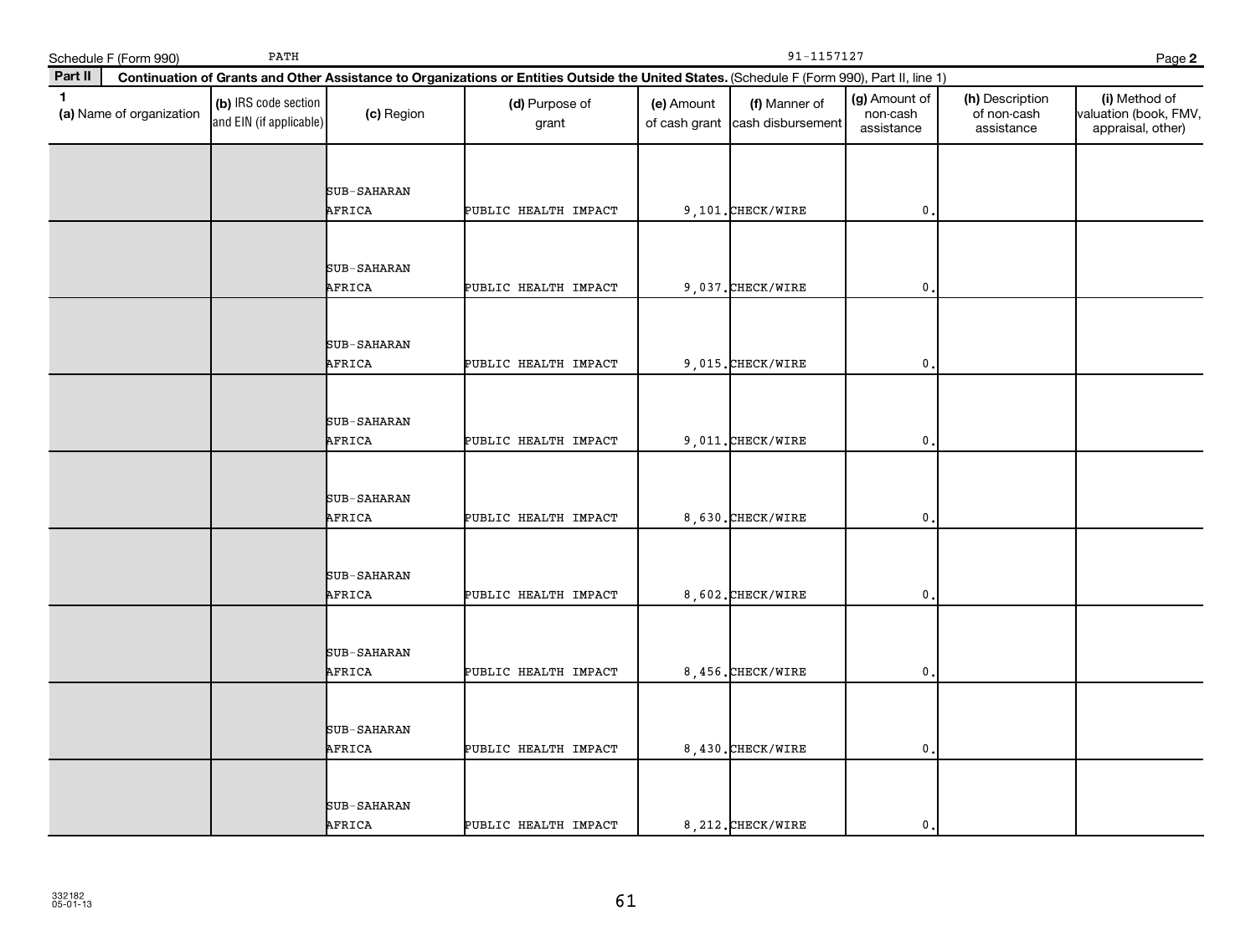|              | Schedule F (Form 990)    | PATH                                            |                              |                                                                                                                                              | 91-1157127<br>Page 2        |                                    |                                         |                                              |                                                             |  |
|--------------|--------------------------|-------------------------------------------------|------------------------------|----------------------------------------------------------------------------------------------------------------------------------------------|-----------------------------|------------------------------------|-----------------------------------------|----------------------------------------------|-------------------------------------------------------------|--|
| Part II      |                          |                                                 |                              | Continuation of Grants and Other Assistance to Organizations or Entities Outside the United States. (Schedule F (Form 990), Part II, line 1) |                             |                                    |                                         |                                              |                                                             |  |
| $\mathbf{1}$ | (a) Name of organization | (b) IRS code section<br>and EIN (if applicable) | (c) Region                   | (d) Purpose of<br>grant                                                                                                                      | (e) Amount<br>of cash grant | (f) Manner of<br>cash disbursement | (g) Amount of<br>non-cash<br>assistance | (h) Description<br>of non-cash<br>assistance | (i) Method of<br>valuation (book, FMV,<br>appraisal, other) |  |
|              |                          |                                                 | SUB-SAHARAN<br>AFRICA        | PUBLIC HEALTH IMPACT                                                                                                                         |                             | 7,984. CHECK/WIRE                  | $\mathbf{0}$ .                          |                                              |                                                             |  |
|              |                          |                                                 | SUB-SAHARAN<br>AFRICA        | PUBLIC HEALTH IMPACT                                                                                                                         |                             | 7,900. CHECK/WIRE                  | $\mathbf{0}$                            |                                              |                                                             |  |
|              |                          |                                                 | SUB-SAHARAN<br>AFRICA        | PUBLIC HEALTH IMPACT                                                                                                                         |                             | 7,819. CHECK/WIRE                  | $\mathbf{0}$                            |                                              |                                                             |  |
|              |                          |                                                 | SUB-SAHARAN<br>AFRICA        | PUBLIC HEALTH IMPACT                                                                                                                         |                             | 7,795. CHECK/WIRE                  | 0.                                      |                                              |                                                             |  |
|              |                          |                                                 | SUB-SAHARAN<br>AFRICA        | PUBLIC HEALTH IMPACT                                                                                                                         |                             | 7,720. CHECK/WIRE                  | $\mathbf{0}$                            |                                              |                                                             |  |
|              |                          |                                                 | SUB-SAHARAN<br>AFRICA        | PUBLIC HEALTH IMPACT                                                                                                                         |                             | 7,690. CHECK/WIRE                  | $\mathbf{0}$ .                          |                                              |                                                             |  |
|              |                          |                                                 | SUB-SAHARAN<br>AFRICA        | PUBLIC HEALTH IMPACT                                                                                                                         |                             | 7,569. CHECK/WIRE                  | $\mathbf{0}$ .                          |                                              |                                                             |  |
|              |                          |                                                 | SUB-SAHARAN<br>AFRICA        | PUBLIC HEALTH IMPACT                                                                                                                         |                             | 7,368. CHECK/WIRE                  | 0                                       |                                              |                                                             |  |
|              |                          |                                                 | <b>SUB-SAHARAN</b><br>AFRICA | PUBLIC HEALTH IMPACT                                                                                                                         |                             | $6,400.$ CHECK/WIRE                | $\mathbf{0}$ .                          |                                              |                                                             |  |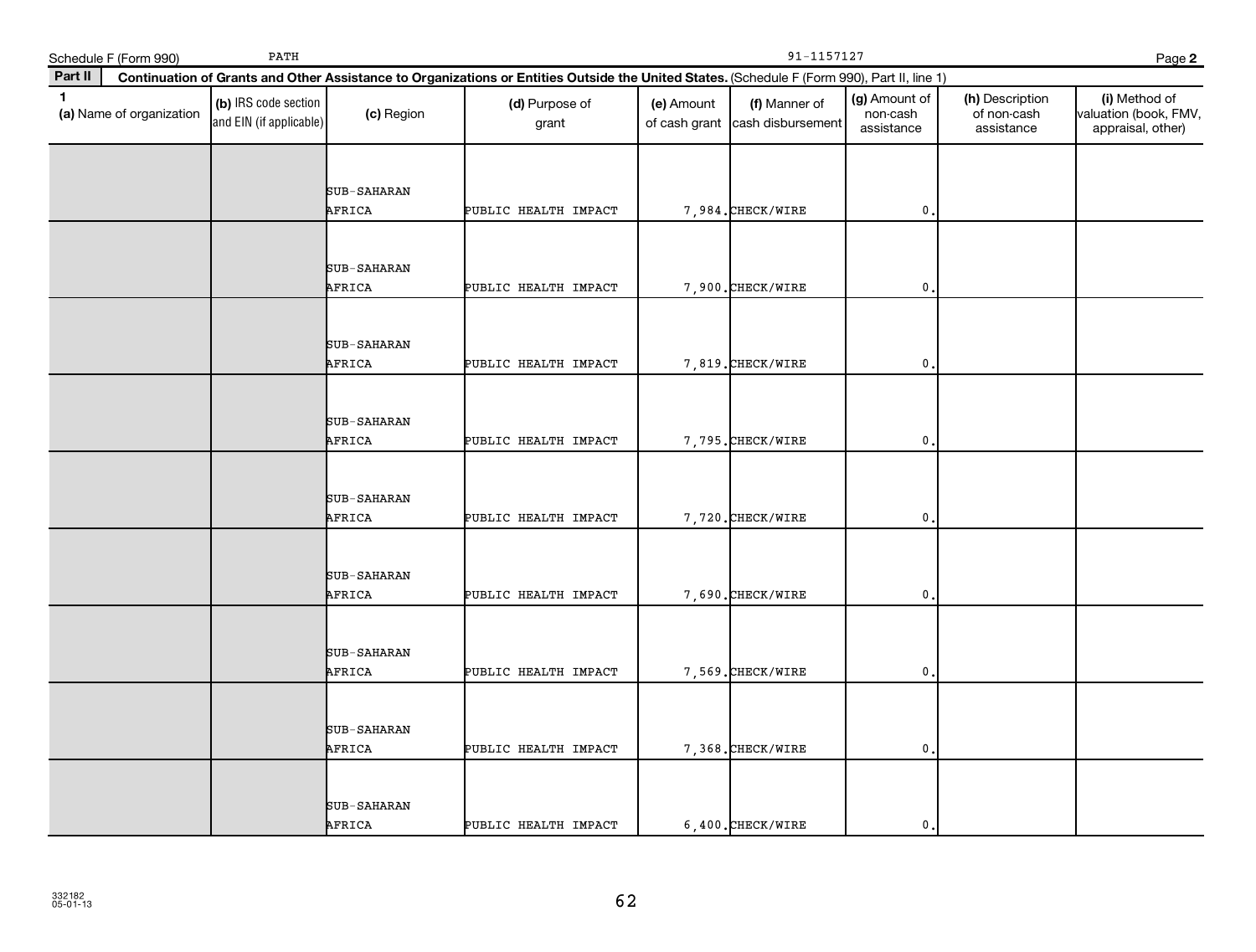|              | Schedule F (Form 990)    | PATH                                            |                              |                                                                                                                                              | 91-1157127<br>Page 2        |                                    |                                         |                                              |                                                             |  |
|--------------|--------------------------|-------------------------------------------------|------------------------------|----------------------------------------------------------------------------------------------------------------------------------------------|-----------------------------|------------------------------------|-----------------------------------------|----------------------------------------------|-------------------------------------------------------------|--|
| Part II      |                          |                                                 |                              | Continuation of Grants and Other Assistance to Organizations or Entities Outside the United States. (Schedule F (Form 990), Part II, line 1) |                             |                                    |                                         |                                              |                                                             |  |
| $\mathbf{1}$ | (a) Name of organization | (b) IRS code section<br>and EIN (if applicable) | (c) Region                   | (d) Purpose of<br>grant                                                                                                                      | (e) Amount<br>of cash grant | (f) Manner of<br>cash disbursement | (g) Amount of<br>non-cash<br>assistance | (h) Description<br>of non-cash<br>assistance | (i) Method of<br>valuation (book, FMV,<br>appraisal, other) |  |
|              |                          |                                                 | SUB-SAHARAN<br>AFRICA        | PUBLIC HEALTH IMPACT                                                                                                                         |                             | 6, 273. CHECK/WIRE                 | $\mathbf{0}$ .                          |                                              |                                                             |  |
|              |                          |                                                 | SUB-SAHARAN<br>AFRICA        | PUBLIC HEALTH IMPACT                                                                                                                         |                             | $6, 166$ . CHECK/WIRE              | $\mathbf{0}$                            |                                              |                                                             |  |
|              |                          |                                                 | SUB-SAHARAN<br>AFRICA        | PUBLIC HEALTH IMPACT                                                                                                                         |                             | $6, 126.$ CHECK/WIRE               | $\mathbf{0}$                            |                                              |                                                             |  |
|              |                          |                                                 | SUB-SAHARAN<br>AFRICA        | PUBLIC HEALTH IMPACT                                                                                                                         |                             | 5,743. CHECK/WIRE                  | 0.                                      |                                              |                                                             |  |
|              |                          |                                                 | SUB-SAHARAN<br>AFRICA        | PUBLIC HEALTH IMPACT                                                                                                                         |                             | 5,732. CHECK/WIRE                  | $\mathbf{0}$                            |                                              |                                                             |  |
|              |                          |                                                 | SUB-SAHARAN<br>AFRICA        | PUBLIC HEALTH IMPACT                                                                                                                         |                             | 5,730. CHECK/WIRE                  | $\mathbf{0}$ .                          |                                              |                                                             |  |
|              |                          |                                                 | SUB-SAHARAN<br>AFRICA        | PUBLIC HEALTH IMPACT                                                                                                                         |                             | 5,689. CHECK/WIRE                  | $\mathbf{0}$ .                          |                                              |                                                             |  |
|              |                          |                                                 | SUB-SAHARAN<br>AFRICA        | PUBLIC HEALTH IMPACT                                                                                                                         |                             | 5,460. CHECK/WIRE                  | $\mathbf{0}$                            |                                              |                                                             |  |
|              |                          |                                                 | <b>SUB-SAHARAN</b><br>AFRICA | PUBLIC HEALTH IMPACT                                                                                                                         |                             | 5,388. CHECK/WIRE                  | $\mathbf{0}$ .                          |                                              |                                                             |  |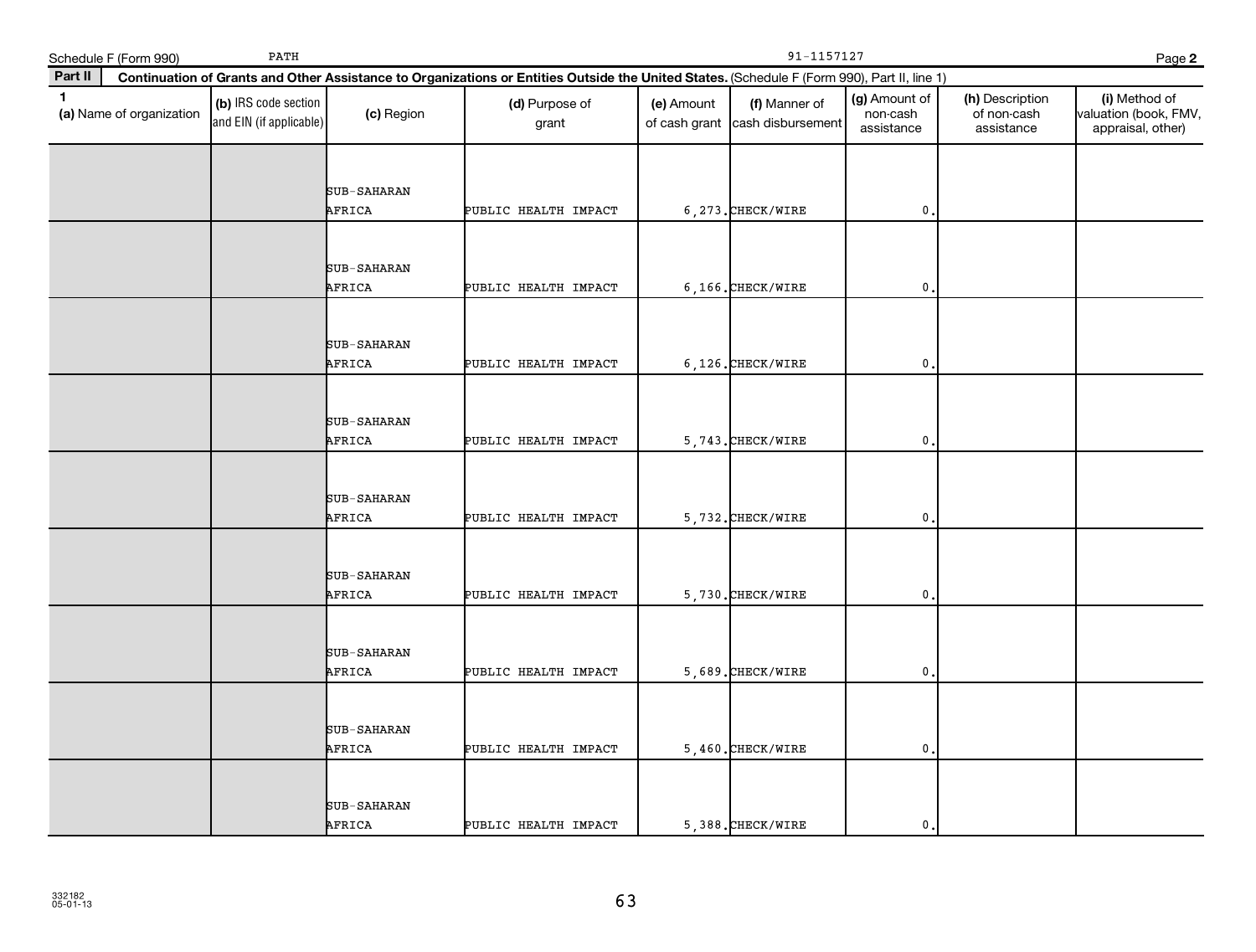|         | Schedule F (Form 990)    | PATH                                            |                              | 91-1157127<br>Page 2                                                                                                                         |            |                                                  |                                         |                                              |                                                             |  |  |
|---------|--------------------------|-------------------------------------------------|------------------------------|----------------------------------------------------------------------------------------------------------------------------------------------|------------|--------------------------------------------------|-----------------------------------------|----------------------------------------------|-------------------------------------------------------------|--|--|
| Part II |                          |                                                 |                              | Continuation of Grants and Other Assistance to Organizations or Entities Outside the United States. (Schedule F (Form 990), Part II, line 1) |            |                                                  |                                         |                                              |                                                             |  |  |
| 1       | (a) Name of organization | (b) IRS code section<br>and EIN (if applicable) | (c) Region                   | (d) Purpose of<br>grant                                                                                                                      | (e) Amount | (f) Manner of<br>of cash grant cash disbursement | (g) Amount of<br>non-cash<br>assistance | (h) Description<br>of non-cash<br>assistance | (i) Method of<br>valuation (book, FMV,<br>appraisal, other) |  |  |
|         |                          |                                                 | SUB-SAHARAN<br>AFRICA        | PUBLIC HEALTH IMPACT                                                                                                                         |            | 229, 993. CHECK/WIRE                             | $\mathfrak{o}$ .                        |                                              |                                                             |  |  |
|         |                          |                                                 | SUB-SAHARAN<br>AFRICA        | PUBLIC HEALTH IMPACT                                                                                                                         |            | 207, 445. CHECK/WIRE                             | $\mathfrak{o}$ .                        |                                              |                                                             |  |  |
|         |                          |                                                 | SUB-SAHARAN<br>AFRICA        | PUBLIC HEALTH IMPACT                                                                                                                         |            | 197, 642. CHECK/WIRE                             | 0                                       |                                              |                                                             |  |  |
|         |                          |                                                 | <b>SUB-SAHARAN</b><br>AFRICA | PUBLIC HEALTH IMPACT                                                                                                                         |            | 194,604. CHECK/WIRE                              | $\mathfrak o$ .                         |                                              |                                                             |  |  |
|         |                          |                                                 | <b>SUB-SAHARAN</b><br>AFRICA | PUBLIC HEALTH IMPACT                                                                                                                         |            | 168, 621. CHECK/WIRE                             | $\mathbf{0}$                            |                                              |                                                             |  |  |
|         |                          |                                                 | SUB-SAHARAN<br>AFRICA        | PUBLIC HEALTH IMPACT                                                                                                                         |            | 137, 526. CHECK/WIRE                             | $\mathbf 0$ .                           |                                              |                                                             |  |  |
|         |                          |                                                 | SUB-SAHARAN<br>AFRICA        | PUBLIC HEALTH IMPACT                                                                                                                         |            | 136,999. CHECK/WIRE                              | $\mathfrak{o}$ .                        |                                              |                                                             |  |  |
|         |                          |                                                 | SUB-SAHARAN<br>AFRICA        | PUBLIC HEALTH IMPACT                                                                                                                         |            | 114, 244. CHECK/WIRE                             | $\mathbf{0}$                            |                                              |                                                             |  |  |
|         |                          |                                                 | SUB-SAHARAN<br>AFRICA        | PUBLIC HEALTH IMPACT                                                                                                                         |            | 113,937. CHECK/WIRE                              | $\mathbf{0}$ .                          |                                              |                                                             |  |  |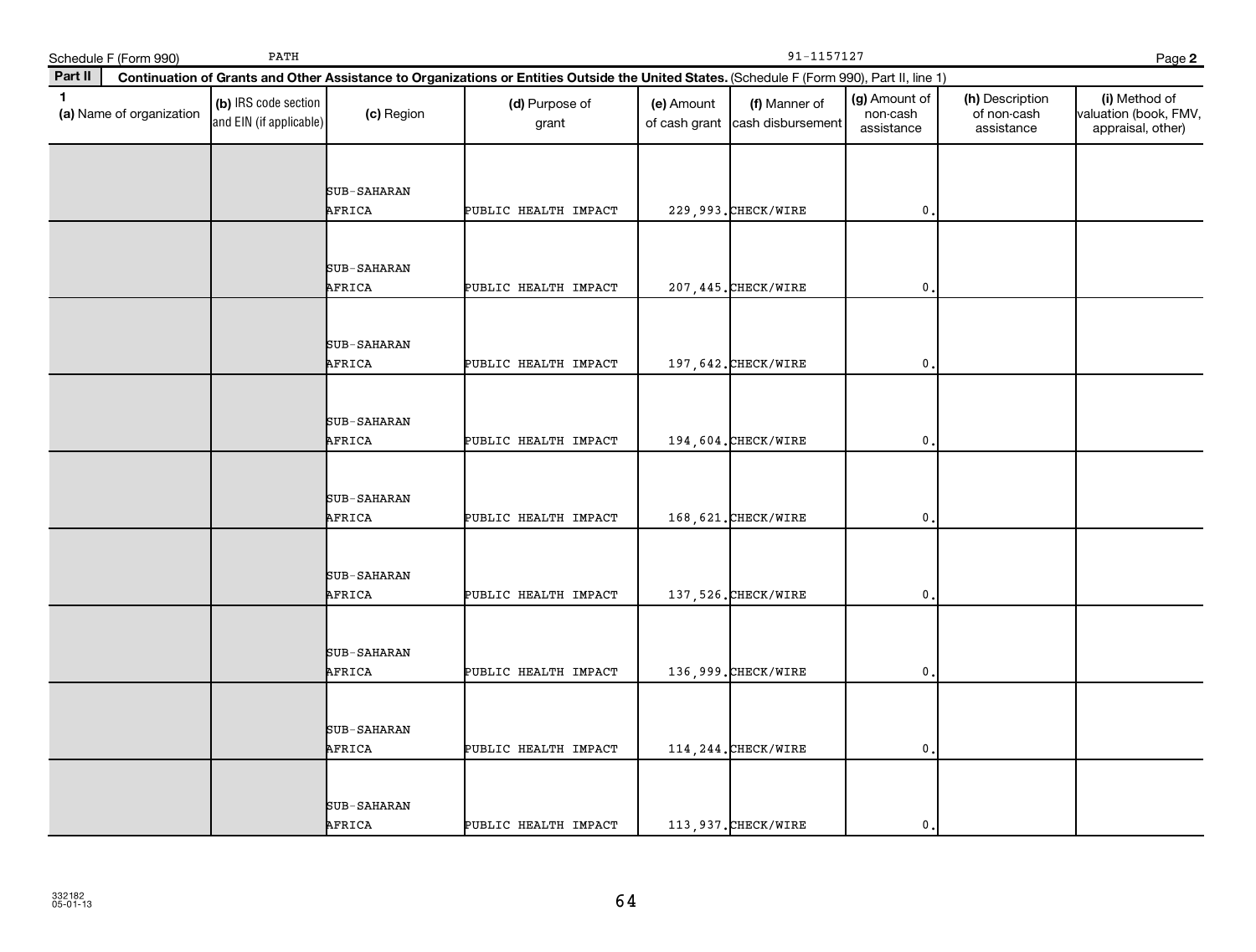|         | Schedule F (Form 990)    | PATH                                            |                              | 91-1157127<br>Page 2                                                                                                                         |            |                                                  |                                         |                                              |                                                             |  |  |
|---------|--------------------------|-------------------------------------------------|------------------------------|----------------------------------------------------------------------------------------------------------------------------------------------|------------|--------------------------------------------------|-----------------------------------------|----------------------------------------------|-------------------------------------------------------------|--|--|
| Part II |                          |                                                 |                              | Continuation of Grants and Other Assistance to Organizations or Entities Outside the United States. (Schedule F (Form 990), Part II, line 1) |            |                                                  |                                         |                                              |                                                             |  |  |
| 1       | (a) Name of organization | (b) IRS code section<br>and EIN (if applicable) | (c) Region                   | (d) Purpose of<br>grant                                                                                                                      | (e) Amount | (f) Manner of<br>of cash grant cash disbursement | (g) Amount of<br>non-cash<br>assistance | (h) Description<br>of non-cash<br>assistance | (i) Method of<br>valuation (book, FMV,<br>appraisal, other) |  |  |
|         |                          |                                                 | SUB-SAHARAN<br>AFRICA        | PUBLIC HEALTH IMPACT                                                                                                                         |            | 94,380. CHECK/WIRE                               | $\mathbf{0}$ .                          |                                              |                                                             |  |  |
|         |                          |                                                 | SUB-SAHARAN<br>AFRICA        | PUBLIC HEALTH IMPACT                                                                                                                         |            | 91,774. CHECK/WIRE                               | $\mathbf{0}$ .                          |                                              |                                                             |  |  |
|         |                          |                                                 | SUB-SAHARAN<br>AFRICA        | PUBLIC HEALTH IMPACT                                                                                                                         |            | 86,770. CHECK/WIRE                               | 0                                       |                                              |                                                             |  |  |
|         |                          |                                                 | <b>SUB-SAHARAN</b><br>AFRICA | PUBLIC HEALTH IMPACT                                                                                                                         |            | 85, 315. CHECK/WIRE                              | $\mathfrak o$ .                         |                                              |                                                             |  |  |
|         |                          |                                                 | <b>SUB-SAHARAN</b><br>AFRICA | PUBLIC HEALTH IMPACT                                                                                                                         |            | 78, 785. CHECK/WIRE                              | $\mathbf{0}$                            |                                              |                                                             |  |  |
|         |                          |                                                 | SUB-SAHARAN<br>AFRICA        | PUBLIC HEALTH IMPACT                                                                                                                         |            | 64,370. CHECK/WIRE                               | $\mathbf 0$ .                           |                                              |                                                             |  |  |
|         |                          |                                                 | SUB-SAHARAN<br>AFRICA        | PUBLIC HEALTH IMPACT                                                                                                                         |            | 55, 712. CHECK/WIRE                              | $\mathbf{0}$ .                          |                                              |                                                             |  |  |
|         |                          |                                                 | SUB-SAHARAN<br>AFRICA        | PUBLIC HEALTH IMPACT                                                                                                                         |            | 53, 547. CHECK/WIRE                              | $\mathbf{0}$                            |                                              |                                                             |  |  |
|         |                          |                                                 | SUB-SAHARAN<br>AFRICA        | PUBLIC HEALTH IMPACT                                                                                                                         |            | 50,000. CHECK/WIRE                               | $\mathbf{0}$ .                          |                                              |                                                             |  |  |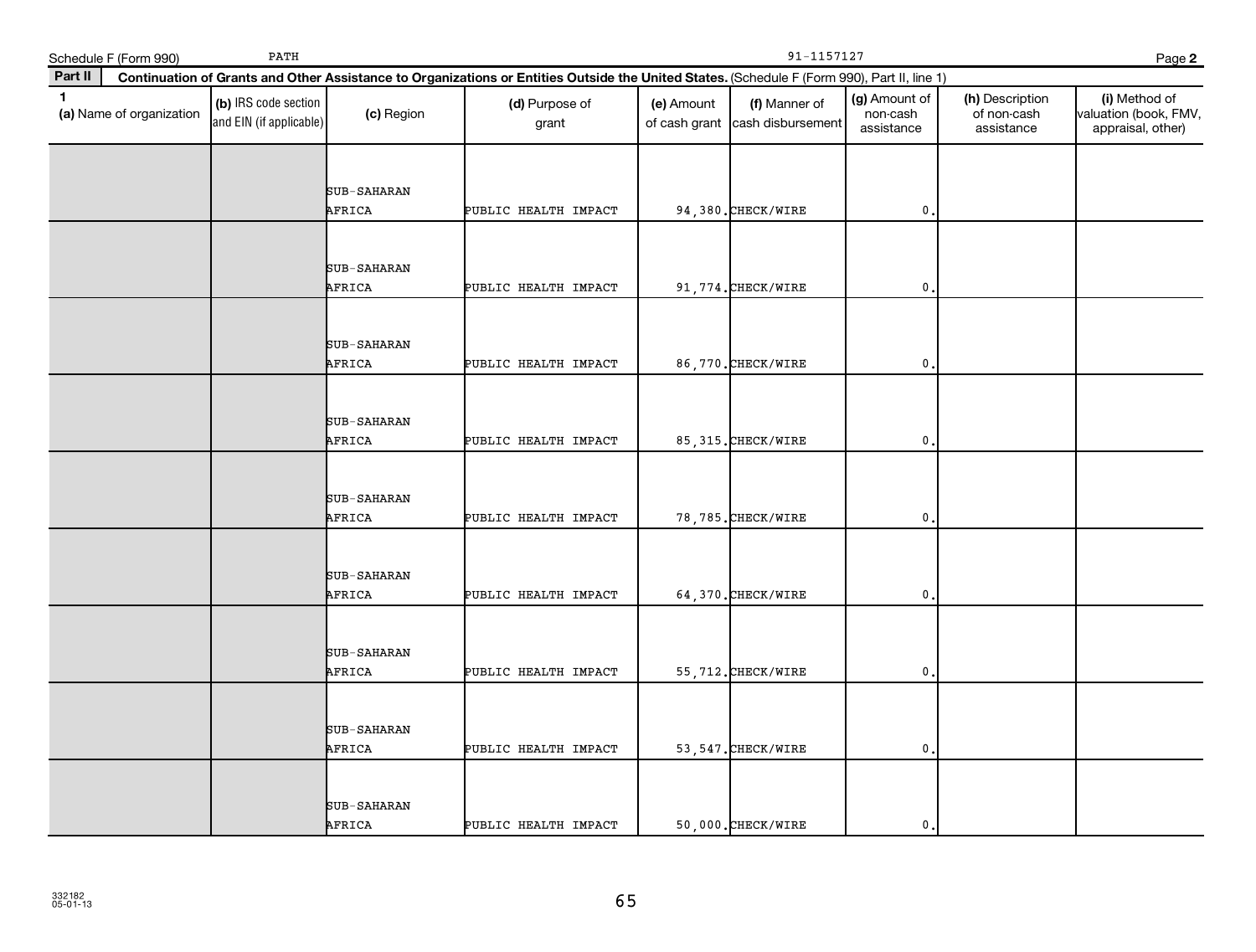|              | Schedule F (Form 990)    | PATH                                            |                       | 91-1157127<br>Page 2                                                                                                                         |            |                                                  |                                         |                                              |                                                             |  |  |
|--------------|--------------------------|-------------------------------------------------|-----------------------|----------------------------------------------------------------------------------------------------------------------------------------------|------------|--------------------------------------------------|-----------------------------------------|----------------------------------------------|-------------------------------------------------------------|--|--|
| Part II      |                          |                                                 |                       | Continuation of Grants and Other Assistance to Organizations or Entities Outside the United States. (Schedule F (Form 990), Part II, line 1) |            |                                                  |                                         |                                              |                                                             |  |  |
| $\mathbf{1}$ | (a) Name of organization | (b) IRS code section<br>and EIN (if applicable) | (c) Region            | (d) Purpose of<br>grant                                                                                                                      | (e) Amount | (f) Manner of<br>of cash grant cash disbursement | (g) Amount of<br>non-cash<br>assistance | (h) Description<br>of non-cash<br>assistance | (i) Method of<br>valuation (book, FMV,<br>appraisal, other) |  |  |
|              |                          |                                                 | SUB-SAHARAN<br>AFRICA | PUBLIC HEALTH IMPACT                                                                                                                         |            | 41,909. CHECK/WIRE                               | $\mathbf 0$ .                           |                                              |                                                             |  |  |
|              |                          |                                                 | SUB-SAHARAN<br>AFRICA | PUBLIC HEALTH IMPACT                                                                                                                         |            | 41, 254. CHECK/WIRE                              | $\mathbf{0}$ .                          |                                              |                                                             |  |  |
|              |                          |                                                 | SUB-SAHARAN<br>AFRICA | PUBLIC HEALTH IMPACT                                                                                                                         |            | 41,068. CHECK/WIRE                               | $\pmb{0}$                               |                                              |                                                             |  |  |
|              |                          |                                                 | SUB-SAHARAN<br>AFRICA | PUBLIC HEALTH IMPACT                                                                                                                         |            | 40,558. CHECK/WIRE                               | $\mathbf{0}$ .                          |                                              |                                                             |  |  |
|              |                          |                                                 | SUB-SAHARAN<br>AFRICA | PUBLIC HEALTH IMPACT                                                                                                                         |            | 34,798. CHECK/WIRE                               | $\mathbf 0$                             |                                              |                                                             |  |  |
|              |                          |                                                 | SUB-SAHARAN<br>AFRICA | PUBLIC HEALTH IMPACT                                                                                                                         |            | 33,041. CHECK/WIRE                               | $\mathfrak o$ .                         |                                              |                                                             |  |  |
|              |                          |                                                 | SUB-SAHARAN<br>AFRICA | PUBLIC HEALTH IMPACT                                                                                                                         |            | 29,621. CHECK/WIRE                               | $\mathbf{0}$ .                          |                                              |                                                             |  |  |
|              |                          |                                                 | SUB-SAHARAN<br>AFRICA | PUBLIC HEALTH IMPACT                                                                                                                         |            | 26,300. CHECK/WIRE                               | 0                                       |                                              |                                                             |  |  |
|              |                          |                                                 | SUB-SAHARAN<br>AFRICA | PUBLIC HEALTH IMPACT                                                                                                                         |            | 25,000. CHECK/WIRE                               | $\mathbf{0}$ .                          |                                              |                                                             |  |  |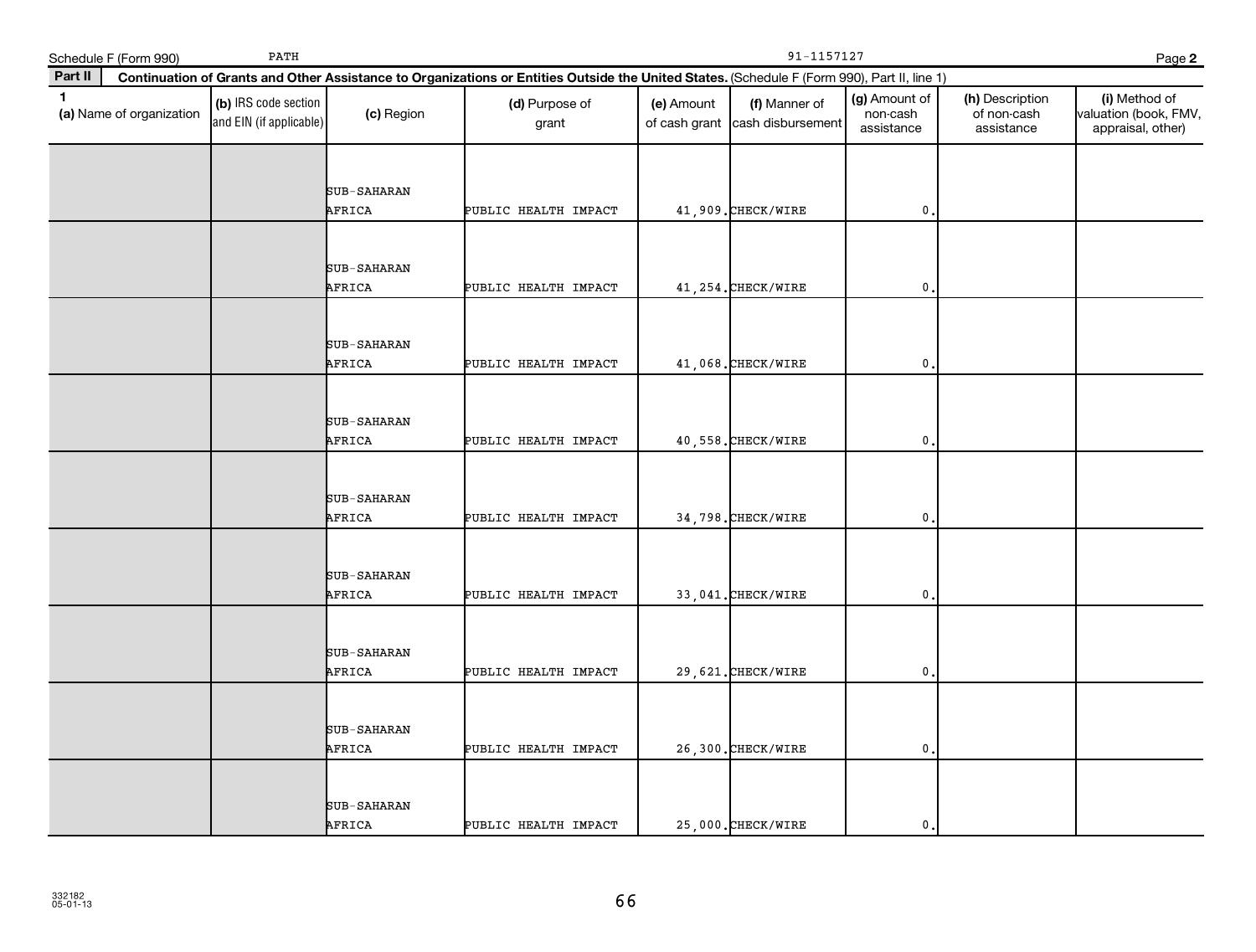| Schedule F (Form 990)                    | PATH                                            |                              |                                                                                                                                              | 91-1157127                  |                                    |                                         |                                              | Page 2                                                      |
|------------------------------------------|-------------------------------------------------|------------------------------|----------------------------------------------------------------------------------------------------------------------------------------------|-----------------------------|------------------------------------|-----------------------------------------|----------------------------------------------|-------------------------------------------------------------|
| Part II                                  |                                                 |                              | Continuation of Grants and Other Assistance to Organizations or Entities Outside the United States. (Schedule F (Form 990), Part II, line 1) |                             |                                    |                                         |                                              |                                                             |
| $\mathbf{1}$<br>(a) Name of organization | (b) IRS code section<br>and EIN (if applicable) | (c) Region                   | (d) Purpose of<br>grant                                                                                                                      | (e) Amount<br>of cash grant | (f) Manner of<br>cash disbursement | (g) Amount of<br>non-cash<br>assistance | (h) Description<br>of non-cash<br>assistance | (i) Method of<br>valuation (book, FMV,<br>appraisal, other) |
|                                          |                                                 | SUB-SAHARAN<br>AFRICA        | PUBLIC HEALTH IMPACT                                                                                                                         |                             | 22,099. CHECK/WIRE                 | $\mathsf{O}\,$ .                        |                                              |                                                             |
|                                          |                                                 | SUB-SAHARAN<br>AFRICA        | <b>DTHER</b>                                                                                                                                 |                             | 10,000. CHECK/WIRE                 | $\mathbf{0}$                            |                                              |                                                             |
|                                          |                                                 | SUB-SAHARAN<br>AFRICA        | OTHER                                                                                                                                        |                             | 10,000. CHECK/WIRE                 | $\mathbf{0}$                            |                                              |                                                             |
|                                          |                                                 | SUB-SAHARAN<br>AFRICA        | <b>PTHER</b>                                                                                                                                 |                             | 10,000.CHECK/WIRE                  | $\mathbf{0}$                            |                                              |                                                             |
|                                          |                                                 | SUB-SAHARAN<br>AFRICA        | OTHER                                                                                                                                        |                             | 10,000. CHECK/WIRE                 | $\mathbf{0}$                            |                                              |                                                             |
|                                          |                                                 | SUB-SAHARAN<br>AFRICA        | <b>PTHER</b>                                                                                                                                 |                             | 9,925. CHECK/WIRE                  | $\mathbf 0$                             |                                              |                                                             |
|                                          |                                                 | <b>SUB-SAHARAN</b><br>AFRICA | <b>PTHER</b>                                                                                                                                 |                             | 9,920. CHECK/WIRE                  | $\mathsf{O}\,$ .                        |                                              |                                                             |
|                                          |                                                 | SUB-SAHARAN<br>AFRICA        | <b>DTHER</b>                                                                                                                                 |                             | 9,000. CHECK/WIRE                  | $\mathbf{0}$                            |                                              |                                                             |
|                                          |                                                 | SUB-SAHARAN<br>AFRICA        | OTHER                                                                                                                                        |                             | 9,000. CHECK/WIRE                  | $\mathbf{0}$ .                          |                                              |                                                             |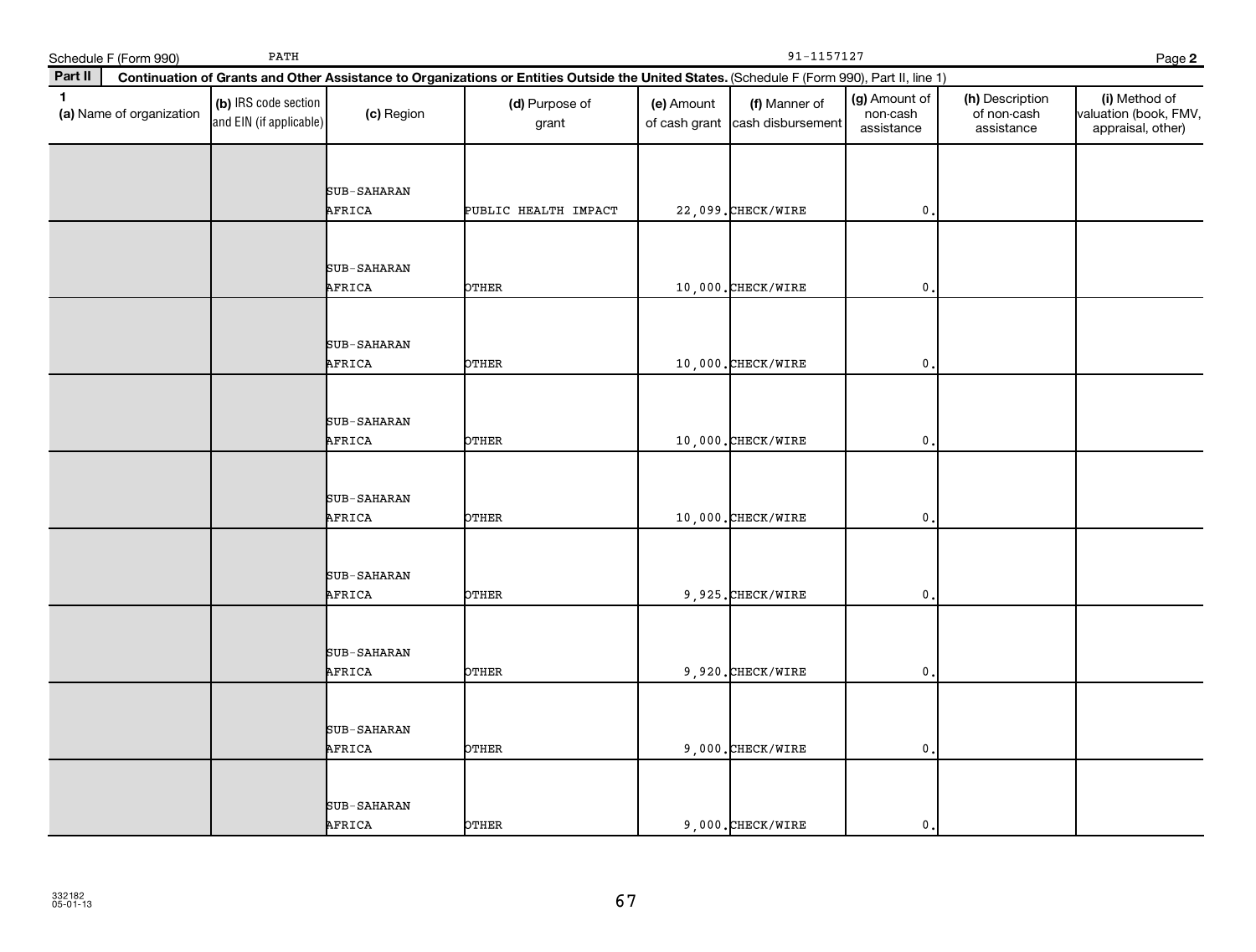| Schedule F (Form 990)                    | PATH                                            |                       |                                                                                                                                              | 91-1157127<br>Page 2        |                                    |                                         |                                              |                                                             |
|------------------------------------------|-------------------------------------------------|-----------------------|----------------------------------------------------------------------------------------------------------------------------------------------|-----------------------------|------------------------------------|-----------------------------------------|----------------------------------------------|-------------------------------------------------------------|
| Part II                                  |                                                 |                       | Continuation of Grants and Other Assistance to Organizations or Entities Outside the United States. (Schedule F (Form 990), Part II, line 1) |                             |                                    |                                         |                                              |                                                             |
| $\mathbf{1}$<br>(a) Name of organization | (b) IRS code section<br>and EIN (if applicable) | (c) Region            | (d) Purpose of<br>grant                                                                                                                      | (e) Amount<br>of cash grant | (f) Manner of<br>cash disbursement | (g) Amount of<br>non-cash<br>assistance | (h) Description<br>of non-cash<br>assistance | (i) Method of<br>valuation (book, FMV,<br>appraisal, other) |
|                                          |                                                 | SUB-SAHARAN<br>AFRICA | OTHER                                                                                                                                        |                             | 9,000. CHECK/WIRE                  | $\mathbf{0}$ .                          |                                              |                                                             |
|                                          |                                                 | SUB-SAHARAN<br>AFRICA | OTHER                                                                                                                                        |                             | 8,000. CHECK/WIRE                  | $\mathbf{0}$                            |                                              |                                                             |
|                                          |                                                 | SUB-SAHARAN<br>AFRICA | <b>DTHER</b>                                                                                                                                 |                             | $6,039.$ CHECK/WIRE                | 0                                       |                                              |                                                             |
|                                          |                                                 | SUB-SAHARAN<br>AFRICA | <b>DTHER</b>                                                                                                                                 |                             | 5,500. CHECK/WIRE                  | $\mathbf{0}$                            |                                              |                                                             |
|                                          |                                                 | SUB-SAHARAN<br>AFRICA | <b>PTHER</b>                                                                                                                                 |                             | $5,000$ . CHECK/WIRE               | $\mathbf{0}$                            |                                              |                                                             |
|                                          |                                                 | SUB-SAHARAN<br>AFRICA | <b>DTHER</b>                                                                                                                                 |                             | 5,000. CHECK/WIRE                  | $\mathbf{0}$                            |                                              |                                                             |
|                                          |                                                 | SUB-SAHARAN<br>AFRICA | <b>DTHER</b>                                                                                                                                 |                             | 5,000. CHECK/WIRE                  | $\mathbf{0}$                            |                                              |                                                             |
|                                          |                                                 | SUB-SAHARAN<br>AFRICA | <b>DTHER</b>                                                                                                                                 |                             | $5,000.$ CHECK/WIRE                | $\mathbf{0}$ .                          |                                              |                                                             |
|                                          |                                                 | SUB-SAHARAN<br>AFRICA | OTHER                                                                                                                                        |                             | 5,000. CHECK/WIRE                  | $\mathbf{0}$ .                          |                                              |                                                             |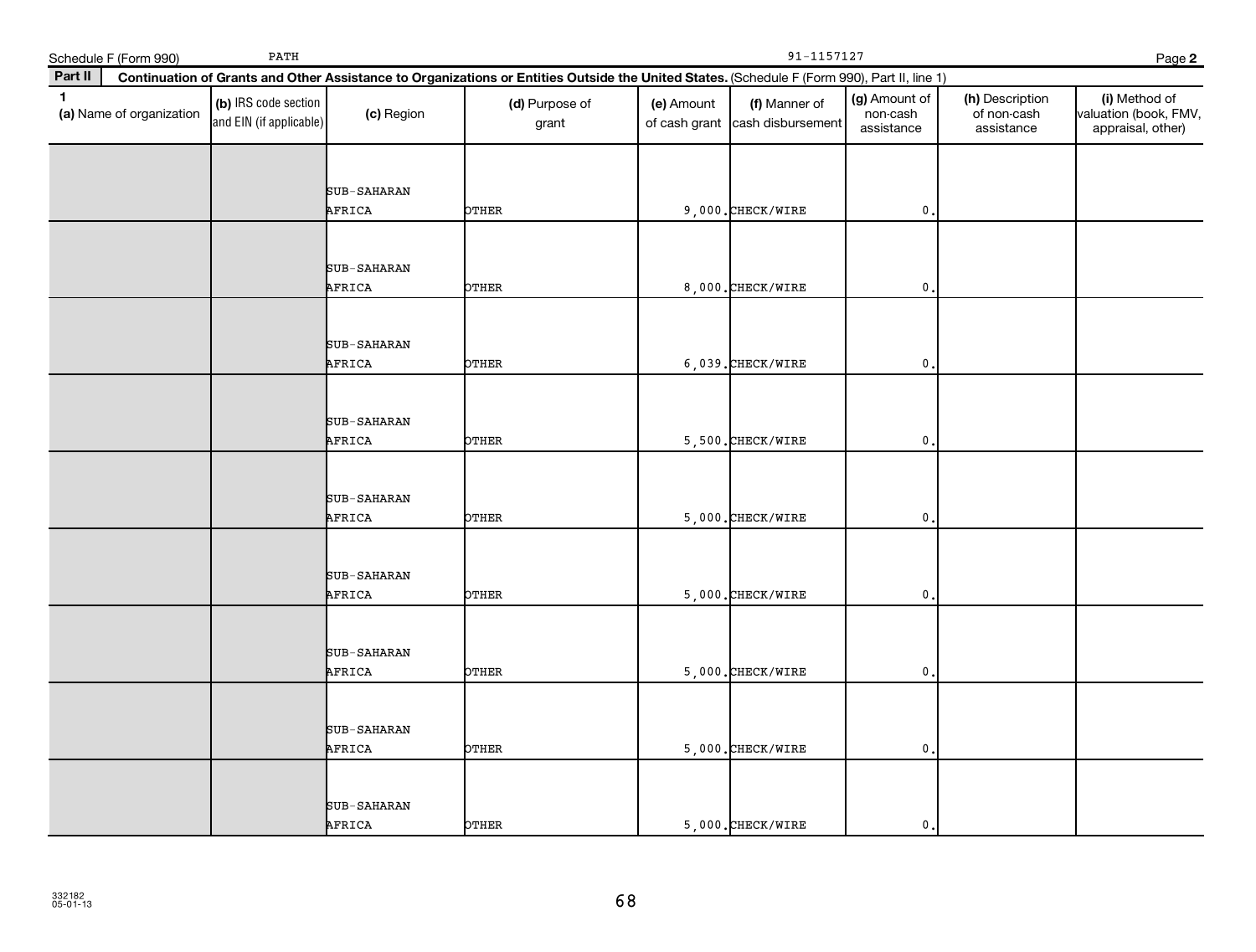|              | Schedule F (Form 990)    | PATH                                            |                       |                                                                                                                                              | 91-1157127<br>Page 2        |                                    |                                         |                                              |                                                             |
|--------------|--------------------------|-------------------------------------------------|-----------------------|----------------------------------------------------------------------------------------------------------------------------------------------|-----------------------------|------------------------------------|-----------------------------------------|----------------------------------------------|-------------------------------------------------------------|
| Part II      |                          |                                                 |                       | Continuation of Grants and Other Assistance to Organizations or Entities Outside the United States. (Schedule F (Form 990), Part II, line 1) |                             |                                    |                                         |                                              |                                                             |
| $\mathbf{1}$ | (a) Name of organization | (b) IRS code section<br>and EIN (if applicable) | (c) Region            | (d) Purpose of<br>grant                                                                                                                      | (e) Amount<br>of cash grant | (f) Manner of<br>cash disbursement | (g) Amount of<br>non-cash<br>assistance | (h) Description<br>of non-cash<br>assistance | (i) Method of<br>valuation (book, FMV,<br>appraisal, other) |
|              |                          |                                                 | SUB-SAHARAN<br>AFRICA | <b>PTHER</b>                                                                                                                                 |                             | 5,000. CHECK/WIRE                  | $\mathbf{0}$                            |                                              |                                                             |
|              |                          |                                                 | SUB-SAHARAN<br>AFRICA | PRODUCT DEVELOPMENT                                                                                                                          |                             | 667, 324. CHECK/WIRE               | $\mathbf{0}$                            |                                              |                                                             |
|              |                          |                                                 | SUB-SAHARAN<br>AFRICA | PRODUCT DEVELOPMENT                                                                                                                          |                             | 641, 489. CHECK/WIRE               | 0                                       |                                              |                                                             |
|              |                          |                                                 | SUB-SAHARAN<br>AFRICA | PRODUCT DEVELOPMENT                                                                                                                          |                             | 540, 675. CHECK/WIRE               | 0                                       |                                              |                                                             |
|              |                          |                                                 | SUB-SAHARAN<br>AFRICA | PRODUCT DEVELOPMENT                                                                                                                          |                             | 405, 645. CHECK/WIRE               | 0                                       |                                              |                                                             |
|              |                          |                                                 | SUB-SAHARAN<br>AFRICA | PRODUCT DEVELOPMENT                                                                                                                          |                             | 341,897. CHECK/WIRE                | $\mathbf{0}$                            |                                              |                                                             |
|              |                          |                                                 | SUB-SAHARAN<br>AFRICA | PRODUCT DEVELOPMENT                                                                                                                          |                             | 175,000. CHECK/WIRE                | $\mathbf{0}$                            |                                              |                                                             |
|              |                          |                                                 | SUB-SAHARAN<br>AFRICA | PRODUCT DEVELOPMENT                                                                                                                          |                             | 169,804. CHECK/WIRE                | 0                                       |                                              |                                                             |
|              |                          |                                                 | SUB-SAHARAN<br>AFRICA | PRODUCT DEVELOPMENT                                                                                                                          |                             | 165,650. CHECK/WIRE                | $\mathbf{0}$                            |                                              |                                                             |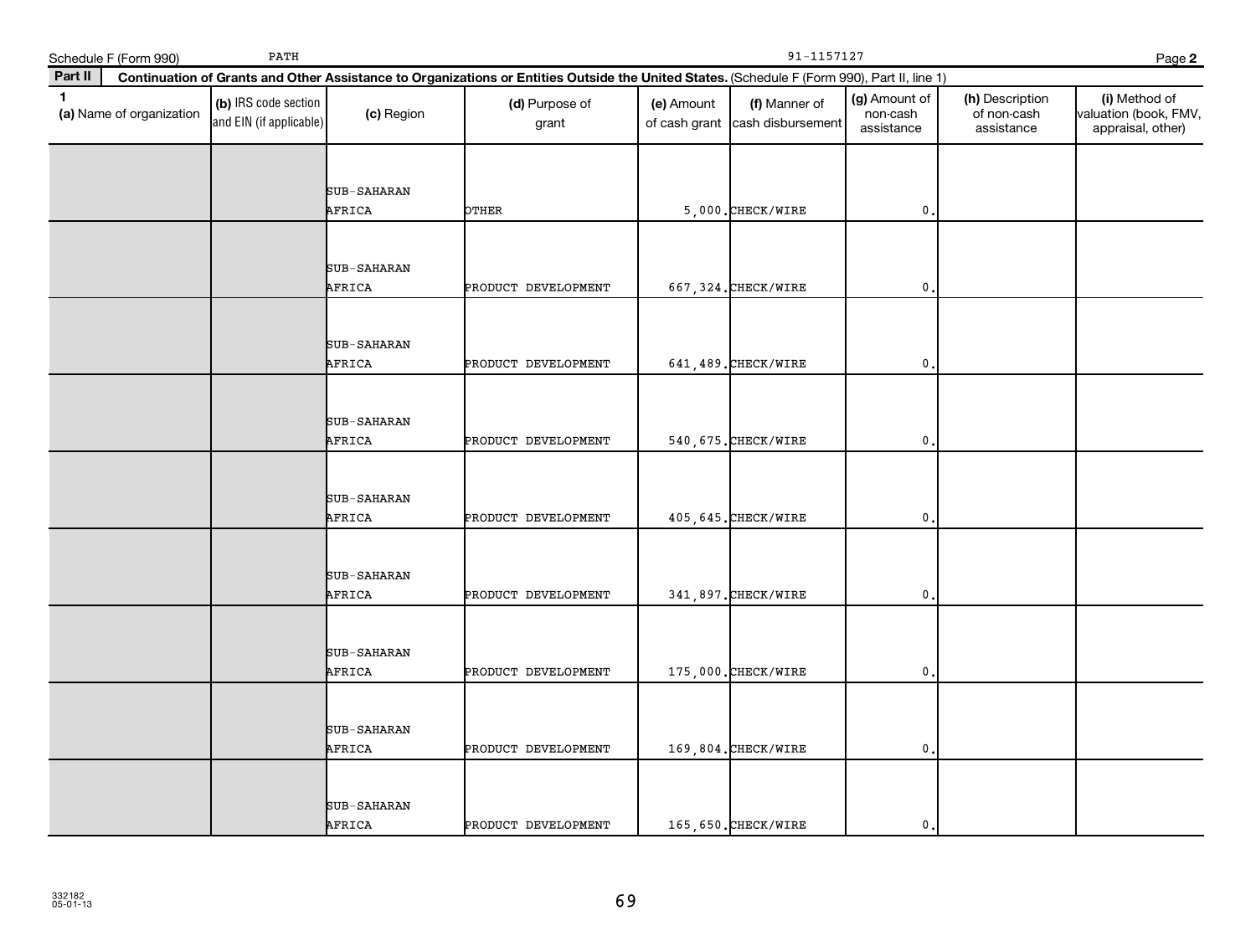| Schedule F (Form 990)                    | PATH                                            |                       |                                                                                                                                              | 91-1157127<br>Page 2        |                                    |                                         |                                              |                                                             |
|------------------------------------------|-------------------------------------------------|-----------------------|----------------------------------------------------------------------------------------------------------------------------------------------|-----------------------------|------------------------------------|-----------------------------------------|----------------------------------------------|-------------------------------------------------------------|
| Part II                                  |                                                 |                       | Continuation of Grants and Other Assistance to Organizations or Entities Outside the United States. (Schedule F (Form 990), Part II, line 1) |                             |                                    |                                         |                                              |                                                             |
| $\mathbf{1}$<br>(a) Name of organization | (b) IRS code section<br>and EIN (if applicable) | (c) Region            | (d) Purpose of<br>grant                                                                                                                      | (e) Amount<br>of cash grant | (f) Manner of<br>cash disbursement | (g) Amount of<br>non-cash<br>assistance | (h) Description<br>of non-cash<br>assistance | (i) Method of<br>valuation (book, FMV,<br>appraisal, other) |
|                                          |                                                 | SUB-SAHARAN<br>AFRICA | PRODUCT DEVELOPMENT                                                                                                                          |                             | 113,570. CHECK/WIRE                | $\mathbf{0}$ .                          |                                              |                                                             |
|                                          |                                                 | SUB-SAHARAN<br>AFRICA | PRODUCT DEVELOPMENT                                                                                                                          |                             | 83, 267. CHECK/WIRE                | $\mathbf{0}$                            |                                              |                                                             |
|                                          |                                                 | SUB-SAHARAN<br>AFRICA | PRODUCT DEVELOPMENT                                                                                                                          |                             | 81,287. CHECK/WIRE                 | $\mathbf{0}$                            |                                              |                                                             |
|                                          |                                                 | SUB-SAHARAN<br>AFRICA | PRODUCT DEVELOPMENT                                                                                                                          |                             | 79,989. CHECK/WIRE                 | $\mathbf 0$                             |                                              |                                                             |
|                                          |                                                 | SUB-SAHARAN<br>AFRICA | PRODUCT DEVELOPMENT                                                                                                                          |                             | 78, 627. CHECK/WIRE                | $\mathbf{0}$                            |                                              |                                                             |
|                                          |                                                 | SUB-SAHARAN<br>AFRICA | PRODUCT DEVELOPMENT                                                                                                                          |                             | 72, 429. CHECK/WIRE                | $\mathbf{0}$                            |                                              |                                                             |
|                                          |                                                 | SUB-SAHARAN<br>AFRICA | PRODUCT DEVELOPMENT                                                                                                                          |                             | 71,668. CHECK/WIRE                 | $\mathbf{0}$ .                          |                                              |                                                             |
|                                          |                                                 | SUB-SAHARAN<br>AFRICA | PRODUCT DEVELOPMENT                                                                                                                          |                             | 66,460. CHECK/WIRE                 | $\mathbf{0}$                            |                                              |                                                             |
|                                          |                                                 | SUB-SAHARAN<br>AFRICA | PRODUCT DEVELOPMENT                                                                                                                          |                             | 64,561. CHECK/WIRE                 | 0,                                      |                                              |                                                             |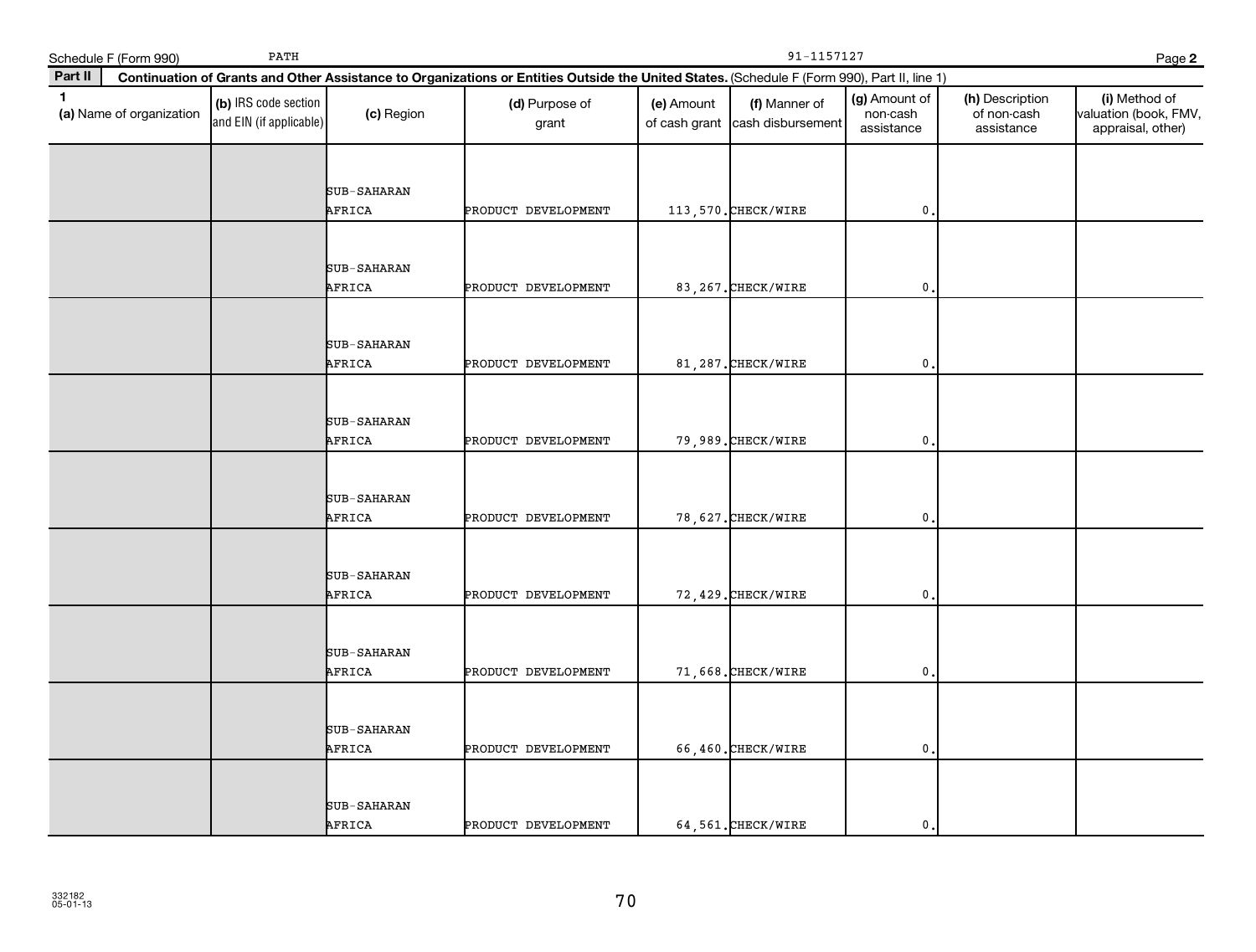|              | Schedule F (Form 990)    | PATH                                            |                       |                                                                                                                                              | 91-1157127<br>Page 2        |                                    |                                         |                                              |                                                             |
|--------------|--------------------------|-------------------------------------------------|-----------------------|----------------------------------------------------------------------------------------------------------------------------------------------|-----------------------------|------------------------------------|-----------------------------------------|----------------------------------------------|-------------------------------------------------------------|
| Part II      |                          |                                                 |                       | Continuation of Grants and Other Assistance to Organizations or Entities Outside the United States. (Schedule F (Form 990), Part II, line 1) |                             |                                    |                                         |                                              |                                                             |
| $\mathbf{1}$ | (a) Name of organization | (b) IRS code section<br>and EIN (if applicable) | (c) Region            | (d) Purpose of<br>grant                                                                                                                      | (e) Amount<br>of cash grant | (f) Manner of<br>cash disbursement | (g) Amount of<br>non-cash<br>assistance | (h) Description<br>of non-cash<br>assistance | (i) Method of<br>valuation (book, FMV,<br>appraisal, other) |
|              |                          |                                                 | SUB-SAHARAN<br>AFRICA | PRODUCT DEVELOPMENT                                                                                                                          |                             | 62,162. CHECK/WIRE                 | $\mathbf{0}$                            |                                              |                                                             |
|              |                          |                                                 | SUB-SAHARAN<br>AFRICA | PRODUCT DEVELOPMENT                                                                                                                          |                             | 56,462. CHECK/WIRE                 | $\mathbf{0}$                            |                                              |                                                             |
|              |                          |                                                 | SUB-SAHARAN<br>AFRICA | PRODUCT DEVELOPMENT                                                                                                                          |                             | 49,988. CHECK/WIRE                 | 0                                       |                                              |                                                             |
|              |                          |                                                 | SUB-SAHARAN<br>AFRICA | PRODUCT DEVELOPMENT                                                                                                                          |                             | 47,664. CHECK/WIRE                 | 0                                       |                                              |                                                             |
|              |                          |                                                 | SUB-SAHARAN<br>AFRICA | PRODUCT DEVELOPMENT                                                                                                                          |                             | 45,200.CHECK/WIRE                  | 0                                       |                                              |                                                             |
|              |                          |                                                 | SUB-SAHARAN<br>AFRICA | PRODUCT DEVELOPMENT                                                                                                                          |                             | 44,502. CHECK/WIRE                 | $\mathbf{0}$                            |                                              |                                                             |
|              |                          |                                                 | SUB-SAHARAN<br>AFRICA | PRODUCT DEVELOPMENT                                                                                                                          |                             | 44, 179. CHECK/WIRE                | $\mathbf{0}$                            |                                              |                                                             |
|              |                          |                                                 | SUB-SAHARAN<br>AFRICA | PRODUCT DEVELOPMENT                                                                                                                          |                             | 42,661. CHECK/WIRE                 | 0                                       |                                              |                                                             |
|              |                          |                                                 | SUB-SAHARAN<br>AFRICA | PRODUCT DEVELOPMENT                                                                                                                          |                             | 31,603. CHECK/WIRE                 | $\mathbf{0}$                            |                                              |                                                             |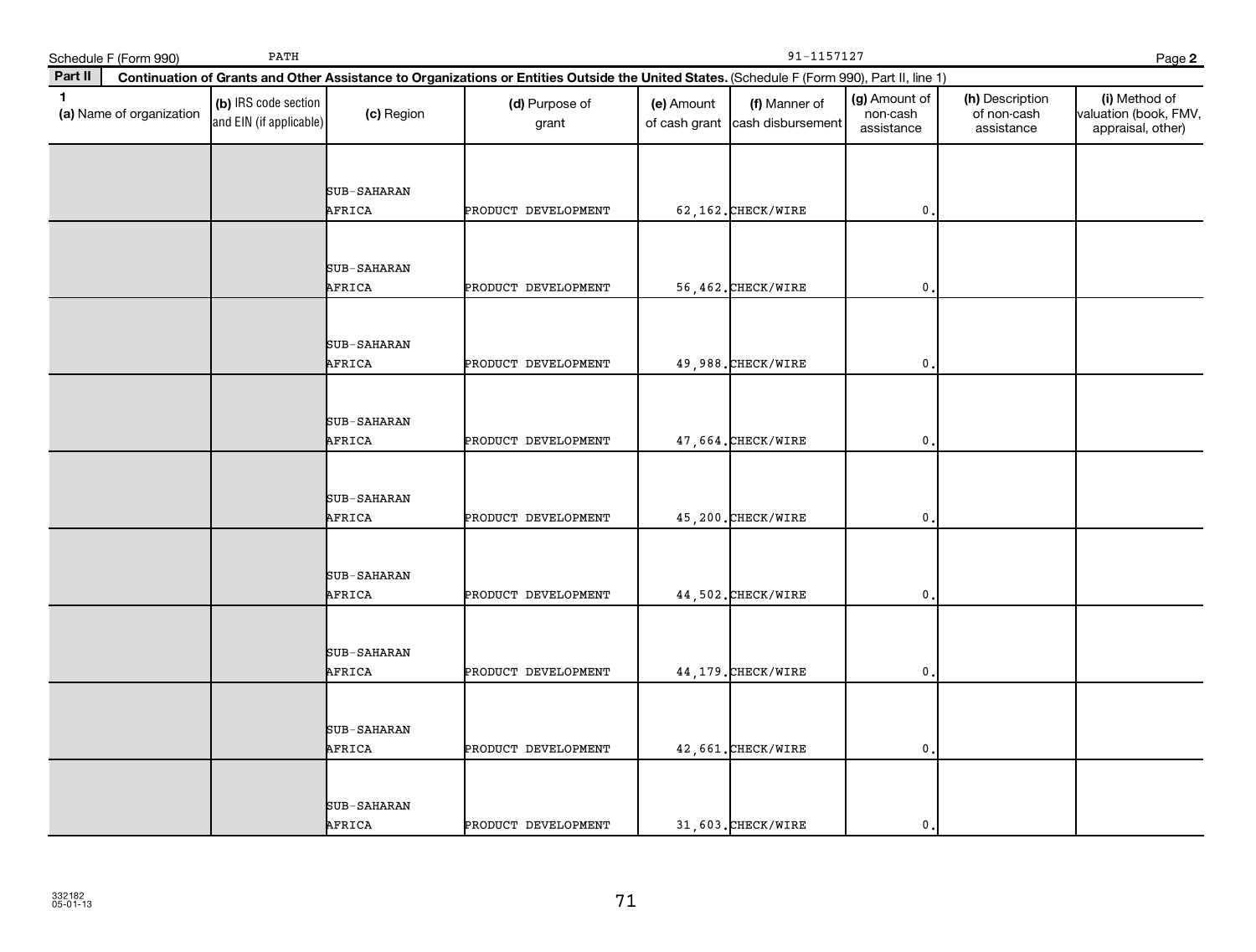| Schedule F (Form 990)                    | PATH                                            |                              |                                                                                                                                              | 91-1157127<br>Page 2        |                                    |                                         |                                              |                                                             |  |  |
|------------------------------------------|-------------------------------------------------|------------------------------|----------------------------------------------------------------------------------------------------------------------------------------------|-----------------------------|------------------------------------|-----------------------------------------|----------------------------------------------|-------------------------------------------------------------|--|--|
| Part II                                  |                                                 |                              | Continuation of Grants and Other Assistance to Organizations or Entities Outside the United States. (Schedule F (Form 990), Part II, line 1) |                             |                                    |                                         |                                              |                                                             |  |  |
| $\mathbf{1}$<br>(a) Name of organization | (b) IRS code section<br>and EIN (if applicable) | (c) Region                   | (d) Purpose of<br>grant                                                                                                                      | (e) Amount<br>of cash grant | (f) Manner of<br>cash disbursement | (g) Amount of<br>non-cash<br>assistance | (h) Description<br>of non-cash<br>assistance | (i) Method of<br>valuation (book, FMV,<br>appraisal, other) |  |  |
|                                          |                                                 | <b>SUB-SAHARAN</b><br>AFRICA | PRODUCT DEVELOPMENT                                                                                                                          |                             | 30,000. CHECK/WIRE                 | $\mathbf 0$ .                           |                                              |                                                             |  |  |
|                                          |                                                 | SUB-SAHARAN<br>AFRICA        | PRODUCT DEVELOPMENT                                                                                                                          |                             | 27,976. CHECK/WIRE                 | $\mathbf 0$                             |                                              |                                                             |  |  |
|                                          |                                                 | SUB-SAHARAN<br>AFRICA        | PRODUCT DEVELOPMENT                                                                                                                          |                             | 27,018. CHECK/WIRE                 | 0                                       |                                              |                                                             |  |  |
|                                          |                                                 | SUB-SAHARAN<br>AFRICA        | PRODUCT DEVELOPMENT                                                                                                                          |                             | 23, 747. CHECK/WIRE                | $\mathbf{0}$                            |                                              |                                                             |  |  |
|                                          |                                                 | SUB-SAHARAN<br>AFRICA        | PRODUCT DEVELOPMENT                                                                                                                          |                             | 23,027. CHECK/WIRE                 | 0                                       |                                              |                                                             |  |  |
|                                          |                                                 | <b>SUB-SAHARAN</b><br>AFRICA | PRODUCT DEVELOPMENT                                                                                                                          |                             | 20,136.CHECK/WIRE                  | $\mathbf{0}$ .                          |                                              |                                                             |  |  |
|                                          |                                                 | SUB-SAHARAN<br>AFRICA        | PRODUCT DEVELOPMENT                                                                                                                          |                             | 15,562. CHECK/WIRE                 | $\mathbf{0}$                            |                                              |                                                             |  |  |
|                                          |                                                 | SUB-SAHARAN<br>AFRICA        | PRODUCT DEVELOPMENT                                                                                                                          |                             | 15, 257. CHECK/WIRE                | 0                                       |                                              |                                                             |  |  |
|                                          |                                                 | SUB-SAHARAN<br>AFRICA        | PRODUCT DEVELOPMENT                                                                                                                          |                             | 12,356. CHECK/WIRE                 | $\mathbf{0}$ .                          |                                              |                                                             |  |  |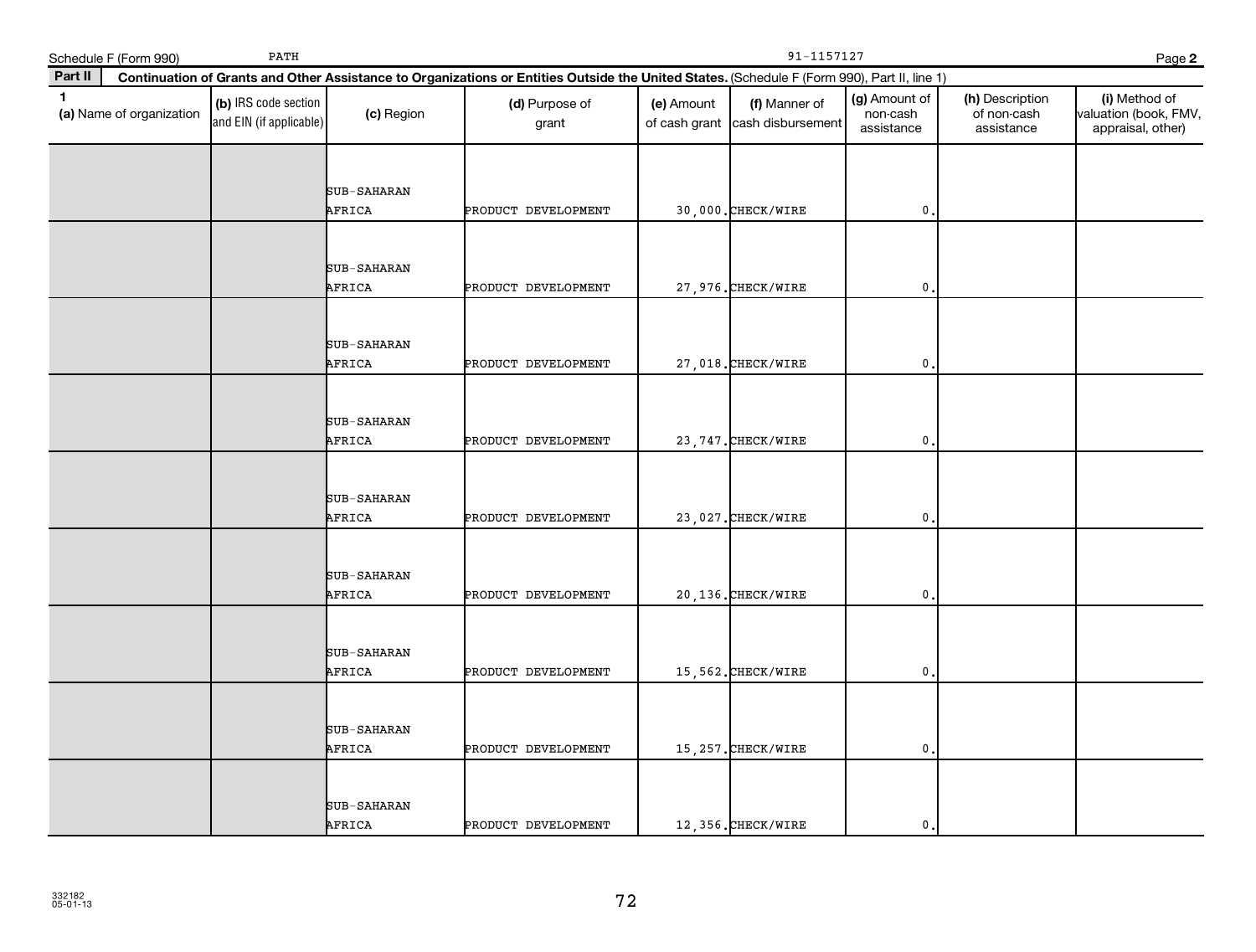|              | Schedule F (Form 990)    | $\ensuremath{\mathrm{PATH}}$                    |                       |                                                                                                                                              |            | $91 - 1157127$                                   |                                         |                                              | Page 2                                                      |
|--------------|--------------------------|-------------------------------------------------|-----------------------|----------------------------------------------------------------------------------------------------------------------------------------------|------------|--------------------------------------------------|-----------------------------------------|----------------------------------------------|-------------------------------------------------------------|
| Part II      |                          |                                                 |                       | Continuation of Grants and Other Assistance to Organizations or Entities Outside the United States. (Schedule F (Form 990), Part II, line 1) |            |                                                  |                                         |                                              |                                                             |
| $\mathbf{1}$ | (a) Name of organization | (b) IRS code section<br>and EIN (if applicable) | (c) Region            | (d) Purpose of<br>grant                                                                                                                      | (e) Amount | (f) Manner of<br>of cash grant cash disbursement | (g) Amount of<br>non-cash<br>assistance | (h) Description<br>of non-cash<br>assistance | (i) Method of<br>valuation (book, FMV,<br>appraisal, other) |
|              |                          |                                                 | SUB-SAHARAN<br>AFRICA | PRODUCT DEVELOPMENT                                                                                                                          |            | 8,000. CHECK/WIRE                                | $\mathsf{0}$ .                          |                                              |                                                             |
|              |                          |                                                 | SUB-SAHARAN<br>AFRICA | PRODUCT DEVELOPMENT                                                                                                                          |            | 7,924. CHECK/WIRE                                | $\mathbf 0$ .                           |                                              |                                                             |
|              |                          |                                                 |                       |                                                                                                                                              |            |                                                  |                                         |                                              |                                                             |
|              |                          |                                                 |                       |                                                                                                                                              |            |                                                  |                                         |                                              |                                                             |
|              |                          |                                                 |                       |                                                                                                                                              |            |                                                  |                                         |                                              |                                                             |
|              |                          |                                                 |                       |                                                                                                                                              |            |                                                  |                                         |                                              |                                                             |
|              |                          |                                                 |                       |                                                                                                                                              |            |                                                  |                                         |                                              |                                                             |
|              |                          |                                                 |                       |                                                                                                                                              |            |                                                  |                                         |                                              |                                                             |
|              |                          |                                                 |                       |                                                                                                                                              |            |                                                  |                                         |                                              |                                                             |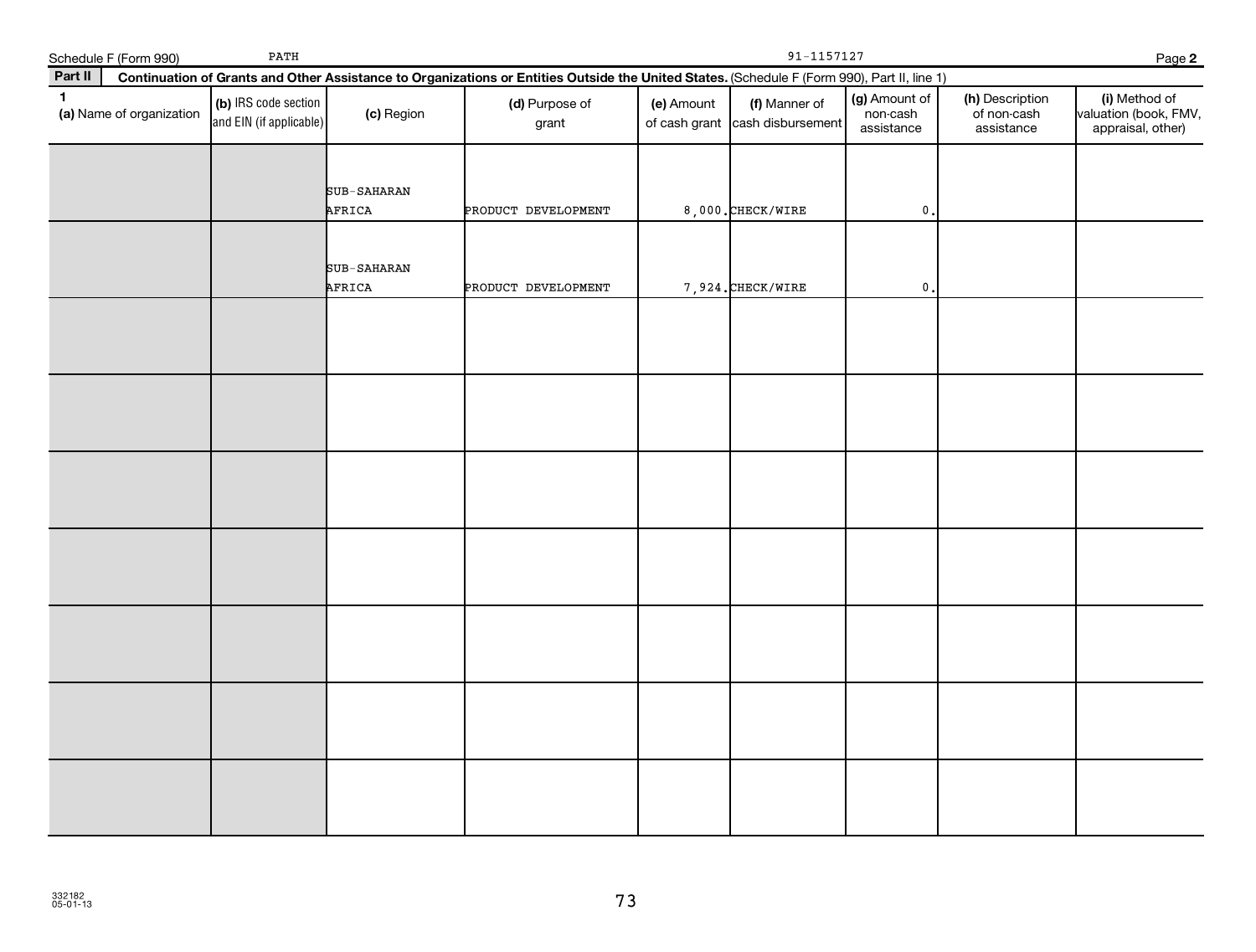| (a) Type of grant or assistance | (b) Region | (c) Number of (d) Amount of recipients cash grant | e) Manner of<br>cash disbursement | (f) Amount of<br>non-cash<br>assistance | (g) Description of<br>non-cash assistance | (h) Method of<br>valuation<br>(book, FMV,<br>appraisal, other) |
|---------------------------------|------------|---------------------------------------------------|-----------------------------------|-----------------------------------------|-------------------------------------------|----------------------------------------------------------------|
|                                 |            |                                                   |                                   |                                         |                                           |                                                                |
|                                 |            |                                                   |                                   |                                         |                                           |                                                                |
|                                 |            |                                                   |                                   |                                         |                                           |                                                                |
|                                 |            |                                                   |                                   |                                         |                                           |                                                                |
|                                 |            |                                                   |                                   |                                         |                                           |                                                                |
|                                 |            |                                                   |                                   |                                         |                                           |                                                                |
|                                 |            |                                                   |                                   |                                         |                                           |                                                                |
|                                 |            |                                                   |                                   |                                         |                                           |                                                                |
|                                 |            |                                                   |                                   |                                         |                                           |                                                                |
|                                 |            |                                                   |                                   |                                         |                                           |                                                                |

74

**3**

| $ -$<br>orm 990) 2013<br>Schedule F (Form | PATH | --------<br>1 ± 4<br><u>_</u> | Page |  |
|-------------------------------------------|------|-------------------------------|------|--|
|                                           |      |                               |      |  |

#### **Part III Grants and Other Assistance to Individuals Outside the United States.**  Complete if the organization answered "Yes" on Form 990, Part IV, line 16. PATH 91-1157127

Part III can be duplicated if additional space is needed.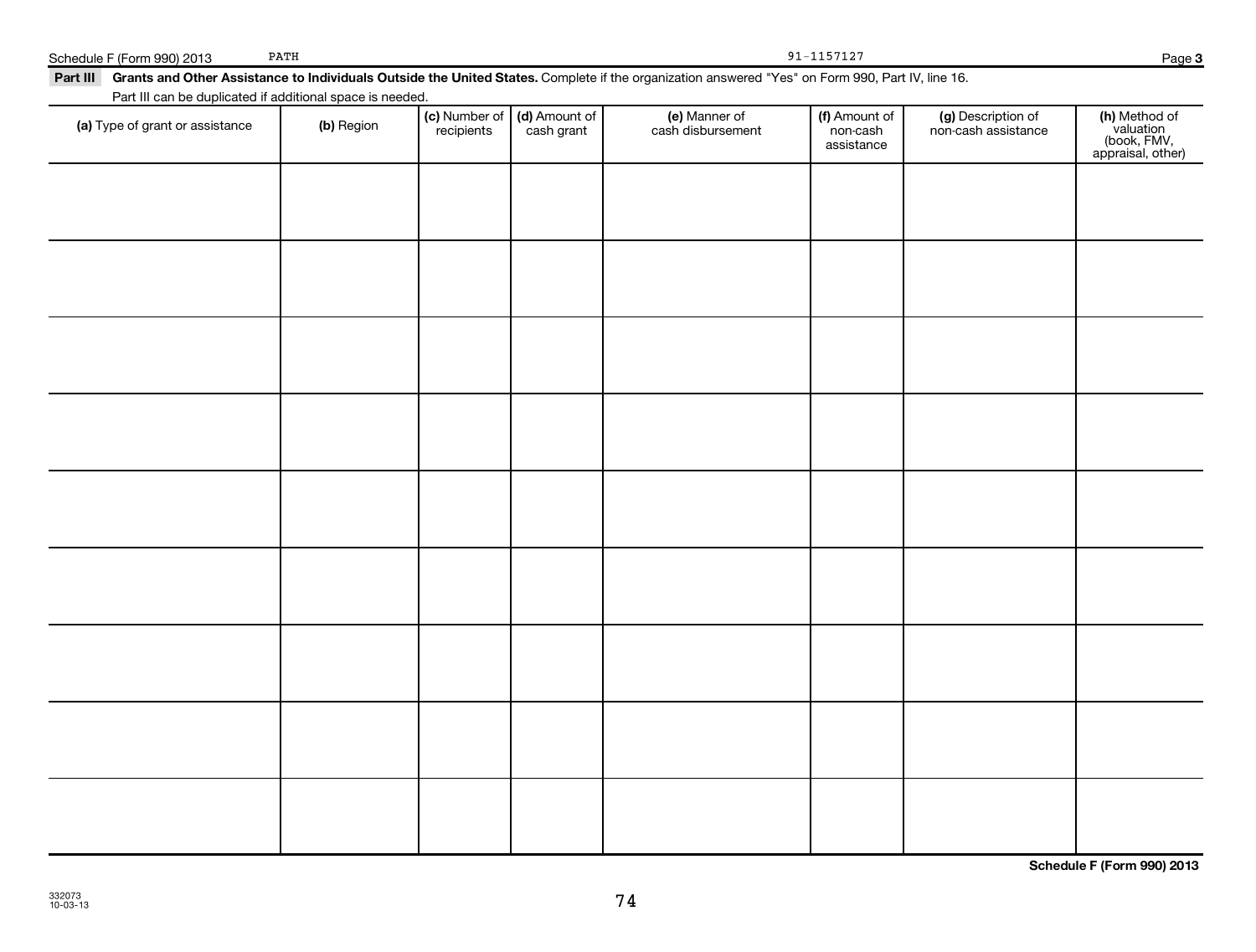|                | PATH<br>Schedule F (Form 990) 2013                                                                                                                                                                                                                                                                                                                              | 91-1157127             | Page 4            |
|----------------|-----------------------------------------------------------------------------------------------------------------------------------------------------------------------------------------------------------------------------------------------------------------------------------------------------------------------------------------------------------------|------------------------|-------------------|
| <b>Part IV</b> | <b>Foreign Forms</b>                                                                                                                                                                                                                                                                                                                                            |                        |                   |
| 1              | Was the organization a U.S. transferor of property to a foreign corporation during the tax year? If "Yes," the<br>organization may be required to file Form 926, Return by a U.S. Transferor of Property to a Foreign<br>Corporation (see Instructions for Form 926) [11] matter continuum matter of the Instruction (see Instructions for Form 926)            | $\vert x \vert$<br>Yes | <b>No</b>         |
| 2              | Did the organization have an interest in a foreign trust during the tax year? If "Yes," the organization<br>may be required to file Form 3520, Annual Return to Report Transactions with Foreign Trusts and<br>Receipt of Certain Foreign Gifts, and/or Form 3520-A, Annual Information Return of Foreign Trust With                                            | Yes                    | $X$ No            |
| 3              | Did the organization have an ownership interest in a foreign corporation during the tax year? If "Yes,"<br>the organization may be required to file Form 5471, Information Return of U.S. Persons With Respect To                                                                                                                                               | Yes                    | $\mathbf{X}$   No |
| 4              | Was the organization a direct or indirect shareholder of a passive foreign investment company or a<br>qualified electing fund during the tax year? If "Yes," the organization may be required to file Form 8621,<br>Information Return by a Shareholder of a Passive Foreign Investment Company or Qualified Electing Fund.<br>(see Instructions for Form 8621) | Yes                    | $X \cup No$       |
| 5              | Did the organization have an ownership interest in a foreign partnership during the tax year? If "Yes,"<br>the organization may be required to file Form 8865, Return of U.S. Persons With Respect To Certain                                                                                                                                                   | Yes                    | x  <br>No         |
| 6              | Did the organization have any operations in or related to any boycotting countries during the tax year? If<br>"Yes," the organization may be required to file Form 5713, International Boycott Report. (see Instructions<br>for Form 5713)                                                                                                                      | Yes                    | х                 |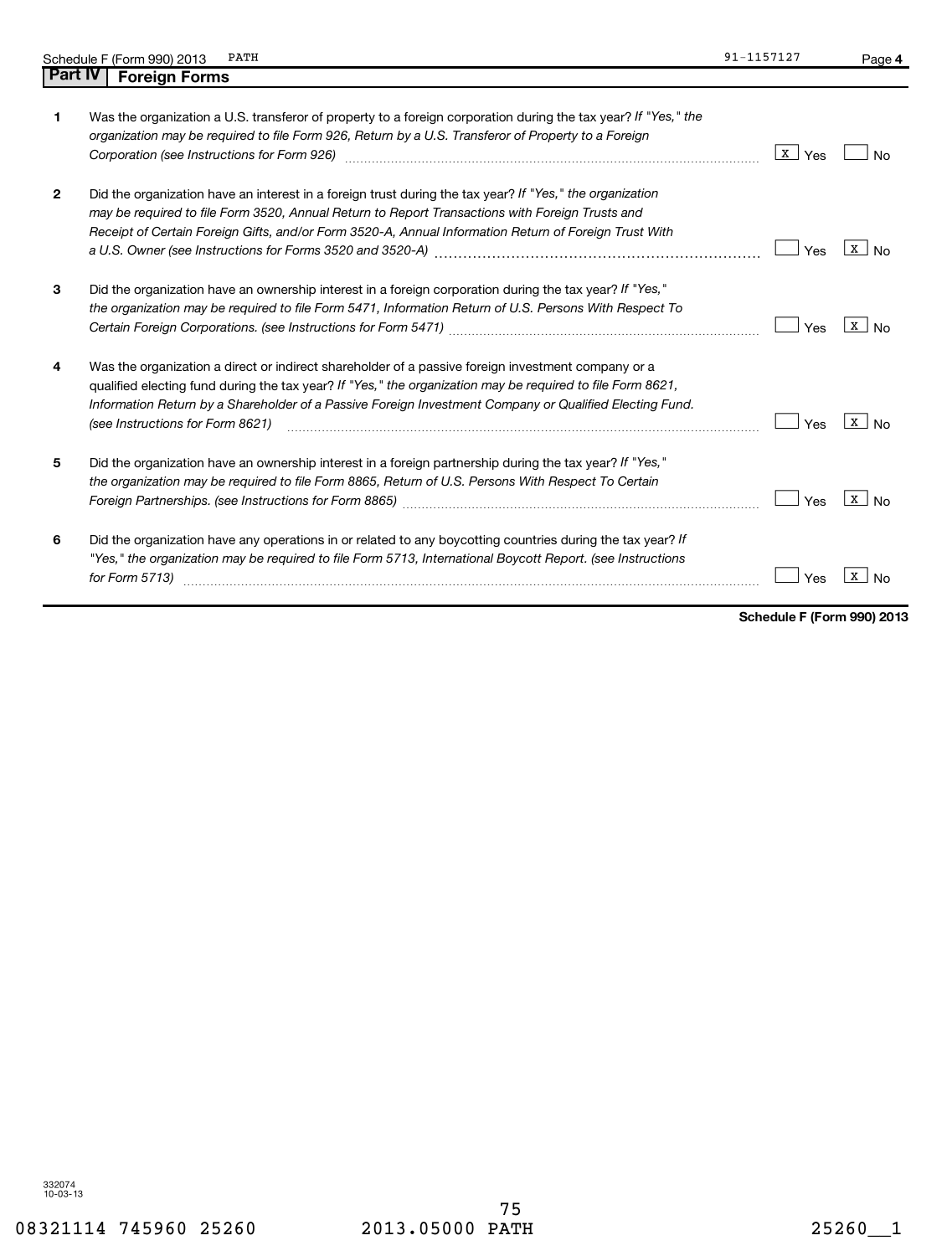Provide the information required by Part I, line 2 (monitoring of funds); Part I, line 3, column (f) (accounting method; amounts of investments vs. expenditures per region); Part II, line 1 (accounting method); Part III (accounting method); and Part III, column (c) (estimated number of recipients), as applicable. Also complete this part to provide any additional information. **Part V** | Supplemental Information

PART I, LINE 2:

EXPLANATION: SUBRECIPIENTS MUST SUBMIT PROGRESS REPORTS THAT ARE REVIEWED

BY RESPONSIBLE PATH PROGRAM MANAGERS AND PROGRAM ADMINISTRATORS TO ENSURE

THAT PROGRAM GOALS ARE ATTAINED IN ACCORDANCE WITH AGREEMENT

REQUIREMENTS. THE RESPONSIBLE PROGRAM MANAGERS AND PROGRAM ADMINISTRATORS

CONTACT SUBRECIPIENTS WITH QUESTIONS OR FOLLOW UP ON ANY AREA OF CONCERN.

IN SOME CASES, SUBAWARD TERMS MAY REQUIRE SPECIFIED DELIVERABLES IN

ADDITION TO, OR IN LIEU OF, TECHNICAL REPORTS. IN ADDITION, DISCRETIONARY

ON-SITE VISITS ARE CONDUCTED TO EVALUATE BOTH COMPLIANCE WITH THE

SCIENTIFIC OBJECTIVES OF THE PROJECT AND THE APPROPRIATENESS OF THE

SUBRECIPIENT'S ADMINISTRATIVE SYSTEMS AND PROCESSES. PATH ALSO USES

CROSS-PROGRAM INDICATORS TO TRACK OVERALL ORGANIZATIONAL PERFORMANCE AND

LINK OUR WORK AND THE WORK OF SUBRECIPIENTS TO SPECIFIC IMPROVEMENTS IN

HEALTH-RELATED OUTCOMES. MONITORING THIS SET OF INDICATORS HELPS PATH SET

FUTURE BENCHMARKS AND ADOPT BEST PRACTICES THAT IMPROVE PROGRAMMATIC

EFFECTIVENESS OVER TIME.

91-1157127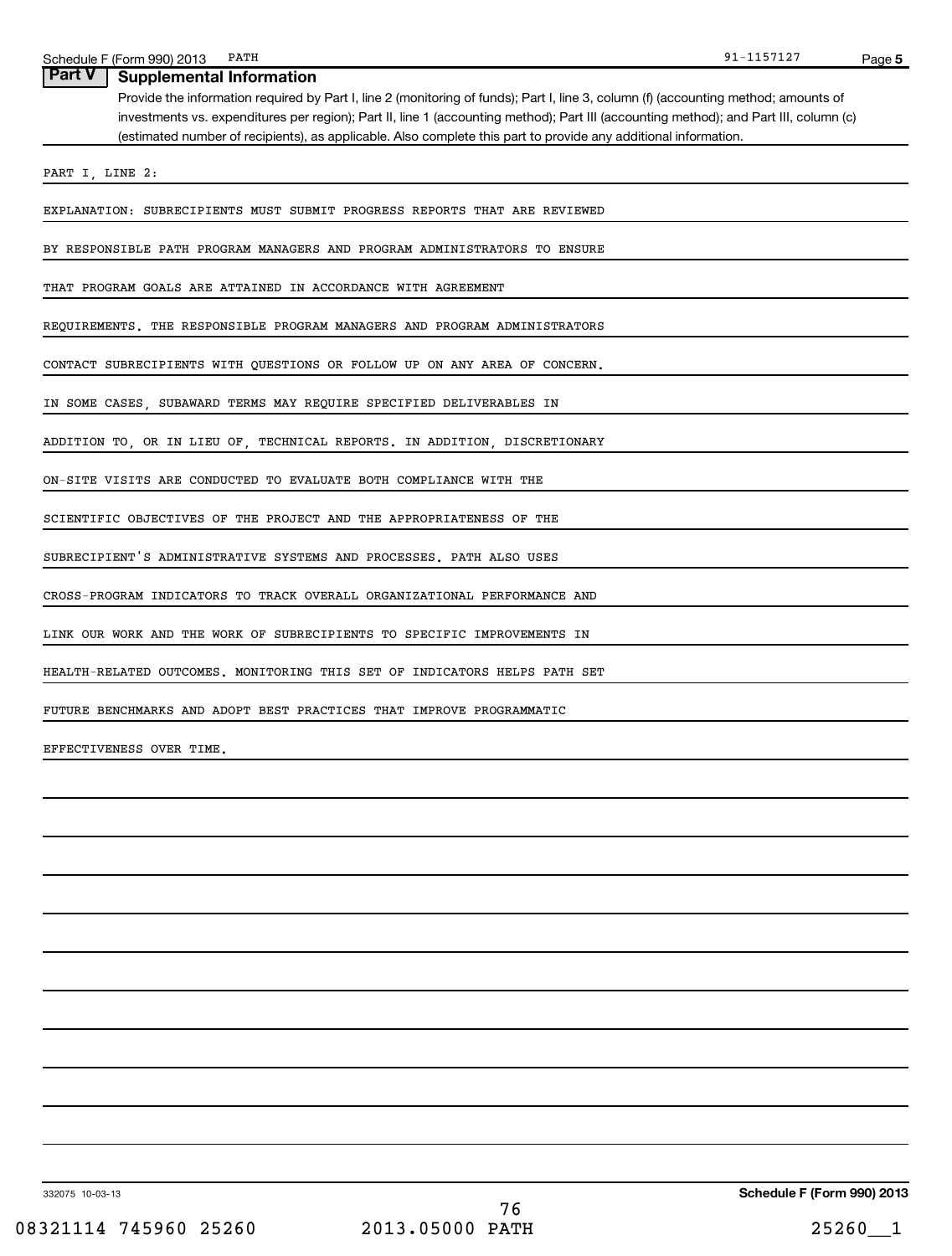| <b>SCHEDULE I</b><br>(Form 990)                                                                                                                                                                                                                                                                                |                            | Grants and Other Assistance to Organizations,<br>Governments, and Individuals in the United States<br>Complete if the organization answered "Yes" to Form 990, Part IV, line 21 or 22. |                             |                                         |                                                                |                                           | OMB No. 1545-0047<br>2013                           |
|----------------------------------------------------------------------------------------------------------------------------------------------------------------------------------------------------------------------------------------------------------------------------------------------------------------|----------------------------|----------------------------------------------------------------------------------------------------------------------------------------------------------------------------------------|-----------------------------|-----------------------------------------|----------------------------------------------------------------|-------------------------------------------|-----------------------------------------------------|
| Department of the Treasury<br>Internal Revenue Service                                                                                                                                                                                                                                                         |                            | Information about Schedule I (Form 990) and its instructions is at www irs gov/form990                                                                                                 | Attach to Form 990.         |                                         |                                                                |                                           | <b>Open to Public</b><br>Inspection                 |
| Name of the organization<br>PATH                                                                                                                                                                                                                                                                               |                            |                                                                                                                                                                                        |                             |                                         |                                                                |                                           | <b>Employer identification number</b><br>91-1157127 |
| Part I<br><b>General Information on Grants and Assistance</b>                                                                                                                                                                                                                                                  |                            |                                                                                                                                                                                        |                             |                                         |                                                                |                                           |                                                     |
| Does the organization maintain records to substantiate the amount of the grants or assistance, the grantees' eligibility for the grants or assistance, and the selection<br>1<br>Describe in Part IV the organization's procedures for monitoring the use of grant funds in the United States.<br>$\mathbf{2}$ |                            |                                                                                                                                                                                        |                             |                                         |                                                                |                                           | $\sqrt{\mathbf{x}}$ Yes<br>l No                     |
| Part II<br>Grants and Other Assistance to Governments and Organizations in the United States. Complete if the organization answered "Yes" to Form 990, Part IV, line 21, for any                                                                                                                               |                            |                                                                                                                                                                                        |                             |                                         |                                                                |                                           |                                                     |
| recipient that received more than \$5,000. Part II can be duplicated if additional space is needed.<br>1 (a) Name and address of organization<br>or government                                                                                                                                                 | $(b)$ EIN                  | (c) IRC section<br>if applicable                                                                                                                                                       | (d) Amount of<br>cash grant | (e) Amount of<br>non-cash<br>assistance | (f) Method of<br>valuation (book,<br>FMV, appraisal,<br>other) | (g) Description of<br>non-cash assistance | (h) Purpose of grant<br>or assistance               |
| AKROS, INC. - RESEARCH ANALYTICS<br>3350 LAZERA RANCH ROAD<br>CHEYENNE, WY 82007                                                                                                                                                                                                                               | $26 - 3668995$             | N/A                                                                                                                                                                                    | 970,561                     | 0                                       |                                                                |                                           | INTERNATIONAL DEVELOPMENT                           |
| AKROS, INC. - RESEARCH ANALYTICS<br>3350 LAZERA RANCH ROAD<br>CHEYENNE, WY 82007                                                                                                                                                                                                                               | $26 - 3668995$             | N/A                                                                                                                                                                                    | 182,472.                    | 0                                       |                                                                |                                           | INTERNATIONAL DEVELOPMENT                           |
| AKROS, INC. - RESEARCH ANALYTICS<br>3350 LAZERA RANCH ROAD<br>CHEYENNE, WY 82007                                                                                                                                                                                                                               | $26 - 3668995$             | N/A                                                                                                                                                                                    | 11,884                      | 0                                       |                                                                |                                           | INTERNATIONAL DEVELOPMENT                           |
| <b>BOSTON UNIVERSITY</b><br>ONE SILBER WAY<br>BOSTON, MA 02215                                                                                                                                                                                                                                                 | $04 - 2103547$             | 501(C)(3)                                                                                                                                                                              | 80,220                      | 0                                       |                                                                |                                           | INTERNATIONAL DEVELOPMENT                           |
| ELIZABETH GLASER PEDIATRIC AIDS<br>FOUNDATION (EGPAF) - 1140<br>CONNECTICUT AVENUE NW -                                                                                                                                                                                                                        |                            |                                                                                                                                                                                        |                             |                                         |                                                                |                                           |                                                     |
| WASHINGTON, DC 20036<br>ELIZABETH GLASER PEDIATRIC AIDS<br>FOUNDATION (EGPAF) - 1140<br>CONNECTICUT AVENUE NW -                                                                                                                                                                                                | 95-4191698                 | 501(C)(3)                                                                                                                                                                              | 3,512,395                   | 0                                       |                                                                |                                           | INTERNATIONAL DEVELOPMENT                           |
| WASHINGTON, DC 20036                                                                                                                                                                                                                                                                                           | $95 - 4191698$ $501(C)(3)$ |                                                                                                                                                                                        | 203,604,                    | 0                                       |                                                                |                                           | INTERNATIONAL DEVELOPMENT                           |
| 2 Enter total number of section $501(c)(3)$ and government organizations listed in the line 1 table<br>-3<br>LHA For Paperwork Reduction Act Notice, see the Instructions for Form 990.                                                                                                                        |                            |                                                                                                                                                                                        |                             |                                         |                                                                |                                           | 51.<br>18.<br>Schedule I (Form 990) (2013)          |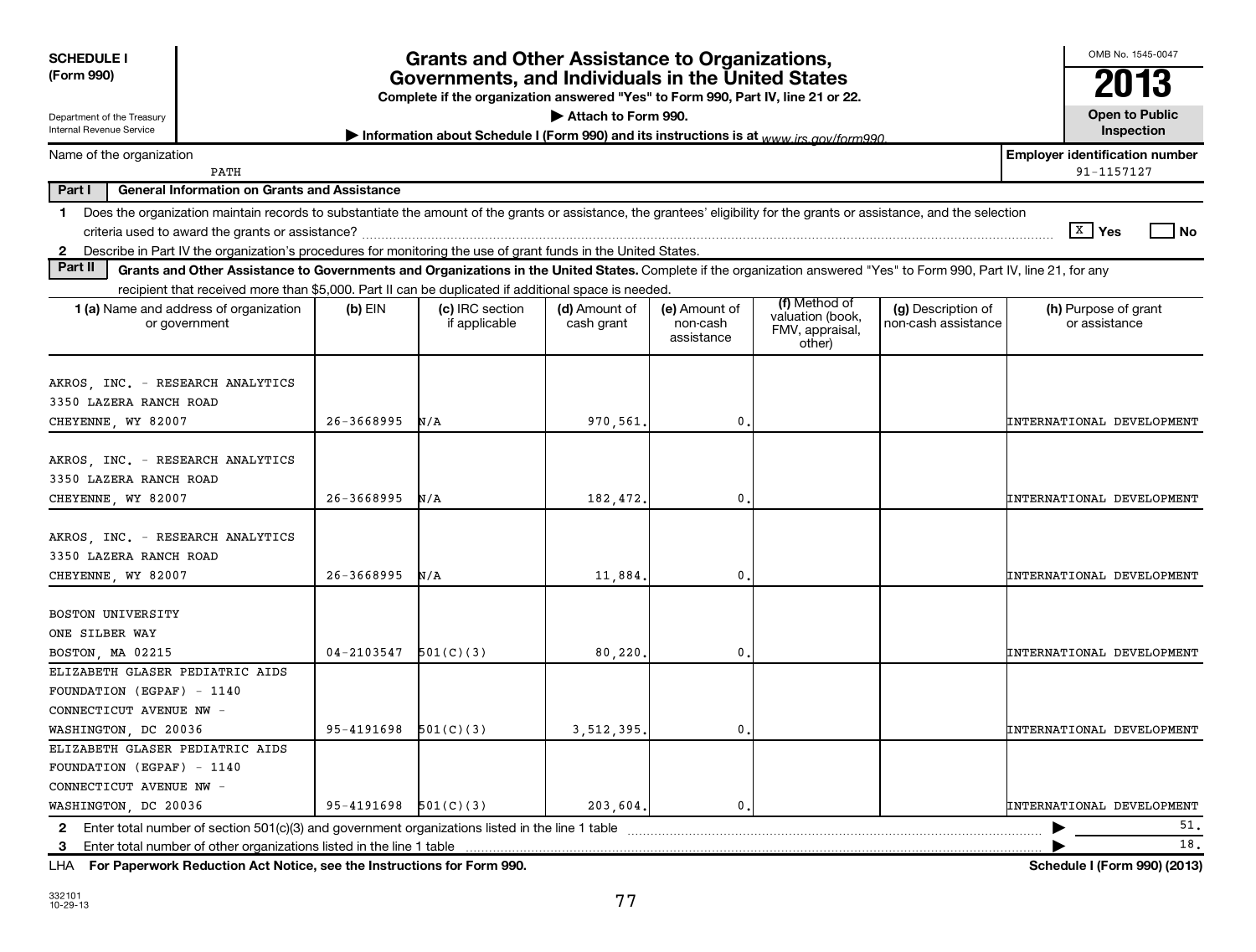| (a) Name and address of<br>organization or government | $(b)$ EIN                  | (c) IRC section<br>if applicable | (d) Amount of<br>cash grant | (e) Amount of<br>non-cash<br>assistance | (f) Method of<br>valuation<br>(book, FMV,<br>appraisal, other) | (g) Description of<br>non-cash assistance | (h) Purpose of grant<br>or assistance |
|-------------------------------------------------------|----------------------------|----------------------------------|-----------------------------|-----------------------------------------|----------------------------------------------------------------|-------------------------------------------|---------------------------------------|
| FAMILY HEALTH INTERNATIONAL (FHI)                     |                            |                                  |                             |                                         |                                                                |                                           |                                       |
| 360 - P.O. BOX 13950 2224 E. NC                       |                            |                                  |                             |                                         |                                                                |                                           |                                       |
| HWY 54 - DURHAM, NC 27713                             | $23 - 7413005$ $501(C)(3)$ |                                  | 225,780.                    | $\mathbf{0}$ .                          |                                                                |                                           | INTERNATIONAL DEVELOPMENT             |
| HARVARD SCHOOL OF PUBLIC HEALTH                       |                            |                                  |                             |                                         |                                                                |                                           |                                       |
| INTERNATIONAL HEALTH 665                              |                            |                                  |                             |                                         |                                                                |                                           |                                       |
| HUNTINGTON AVENUE - BOSTON, MA                        |                            |                                  |                             |                                         |                                                                |                                           |                                       |
| 02215                                                 | $04 - 2103580$             | 501(C)(3)                        | 120,748                     | $\mathbf{0}$ .                          |                                                                |                                           | INTERNATIONAL DEVELOPMENT             |
| HEALTH ALLIANCE INTERNATIONAL                         |                            |                                  |                             |                                         |                                                                |                                           |                                       |
| 4534 11TH AVE NE                                      |                            |                                  |                             |                                         |                                                                |                                           |                                       |
| SEATTLE, WA 98105                                     | $95-1831116$ $501(C)(3)$   |                                  | 55,783                      | $\mathbf 0$ .                           |                                                                |                                           | INTERNATIONAL DEVELOPMENT             |
| JHPIEGO CORPORATION                                   |                            |                                  |                             |                                         |                                                                |                                           |                                       |
| 1615 THAMES STREET                                    |                            |                                  |                             |                                         |                                                                |                                           |                                       |
| BALTIMORE, MD 21231                                   | $23 - 7424444$ $501(C)(3)$ |                                  | 3,538,689                   | $\mathbf{0}$ .                          |                                                                |                                           | INTERNATIONAL DEVELOPMENT             |
|                                                       |                            |                                  |                             |                                         |                                                                |                                           |                                       |
| MEDICAL CARE DEVELOPMENT INC.                         |                            |                                  |                             |                                         |                                                                |                                           |                                       |
| (MCD) - 8401 COLESVILLE ROAD # 425                    |                            |                                  |                             |                                         |                                                                |                                           |                                       |
| - SILVER SPRING, MD 20910                             | 01-6022787                 | 501(C)(3)                        | 1,627,303,                  | 0.                                      |                                                                |                                           | INTERNATIONAL DEVELOPMENT             |
| POPULATION SERVICES INTERNATIONAL                     |                            |                                  |                             |                                         |                                                                |                                           |                                       |
| (PSI) - 1120 19TH STREET, NW SUITE                    |                            |                                  |                             |                                         |                                                                |                                           |                                       |
| - WASHINGTON, DC 20036<br>600                         | 56-0942853 $501(C)(3)$     |                                  | 213,296.                    | $\mathbf{0}$ .                          |                                                                |                                           | INTERNATIONAL DEVELOPMENT             |
| SAVE THE CHILDREN                                     |                            |                                  |                             |                                         |                                                                |                                           |                                       |
| 501 KINGS HWY E                                       |                            |                                  |                             |                                         |                                                                |                                           |                                       |
| FAIRFIELD, CT 06825-4861                              | $06-0726487$ 501(C)(3)     |                                  | 145,728.                    | $\mathbf{0}$ .                          |                                                                |                                           | INTERNATIONAL DEVELOPMENT             |
| TULANE UNIVERSITY                                     |                            |                                  |                             |                                         |                                                                |                                           |                                       |
| TULANE SCHOOL OF PUBLIC HEALTH                        |                            |                                  |                             |                                         |                                                                |                                           |                                       |
| 1440 CANAL ST SUITE 2200 - NEW                        |                            |                                  |                             |                                         |                                                                |                                           |                                       |
| ORLEANS, LA 70                                        | 72-0423889                 | 501(C)(3)                        | 178,440                     | $\mathbf{0}$ .                          |                                                                |                                           | INTERNATIONAL DEVELOPMENT             |
| WORLD VISION                                          |                            |                                  |                             |                                         |                                                                |                                           |                                       |
| P. O. BOX 9716, DEPT. W                               |                            |                                  |                             |                                         |                                                                |                                           |                                       |
| FEDERAL WAY, WA 98063-9716                            | $95-1922279$ $501(C)(3)$   |                                  | 3,440,000.                  | $\mathbf{0}$ .                          |                                                                |                                           | INTERNATIONAL DEVELOPMENT             |
|                                                       |                            |                                  |                             |                                         |                                                                |                                           |                                       |

**Part II Continuation of Grants and Other Assistance to Governments and Organizations in the United States**  (Schedule I (Form 990), Part II.)

**Schedule I (Form 990)**

PATH 91-1157127

Schedule I (Form 990) PATH Page 1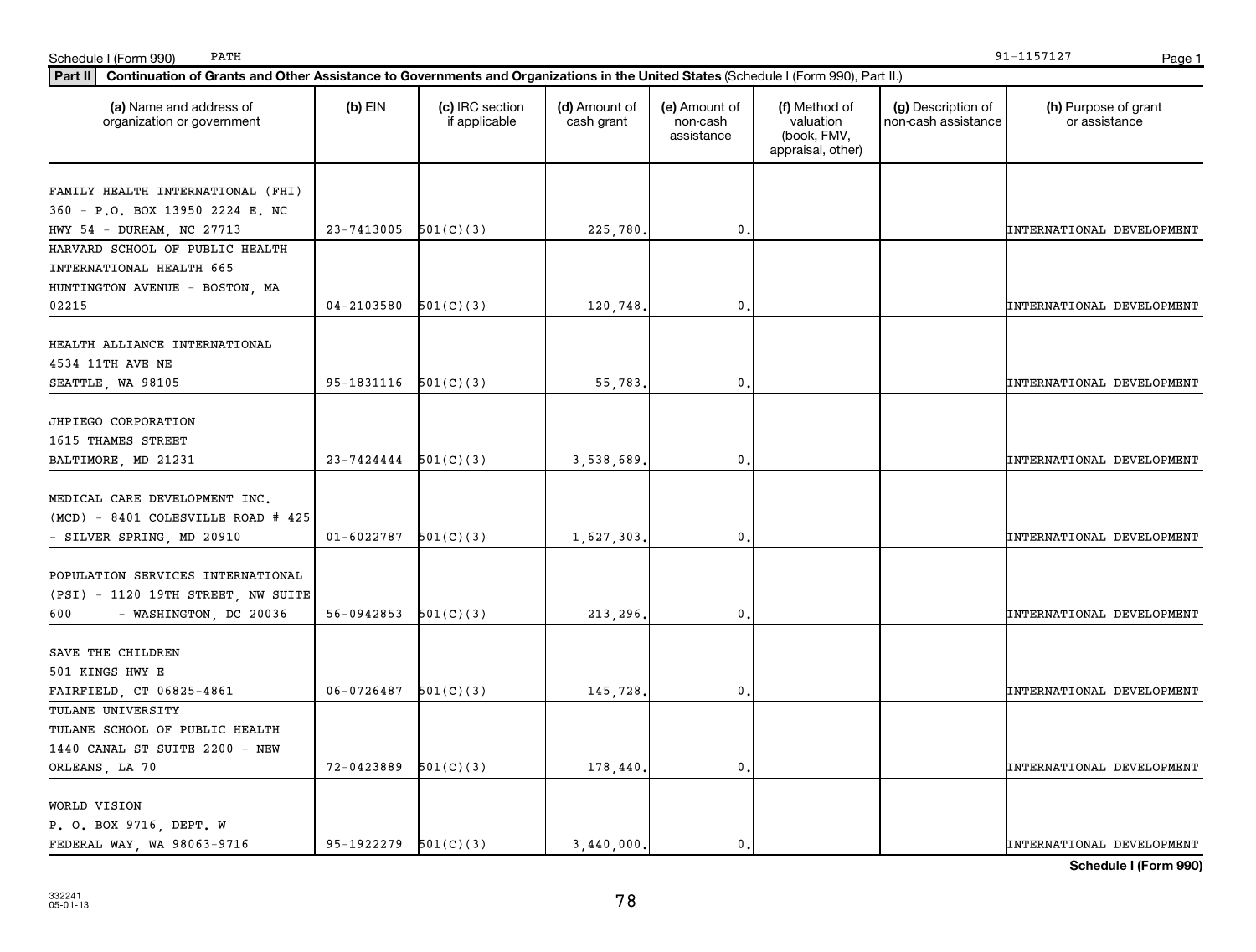| Part II   Continuation of Grants and Other Assistance to Governments and Organizations in the United States (Schedule I (Form 990), Part II.) |                            |                                  |                             |                                         |                                                                |                                           |                                       |
|-----------------------------------------------------------------------------------------------------------------------------------------------|----------------------------|----------------------------------|-----------------------------|-----------------------------------------|----------------------------------------------------------------|-------------------------------------------|---------------------------------------|
| (a) Name and address of<br>organization or government                                                                                         | $(b)$ EIN                  | (c) IRC section<br>if applicable | (d) Amount of<br>cash grant | (e) Amount of<br>non-cash<br>assistance | (f) Method of<br>valuation<br>(book, FMV,<br>appraisal, other) | (g) Description of<br>non-cash assistance | (h) Purpose of grant<br>or assistance |
| AIDS VACCINE ADVOCACY COALITION                                                                                                               |                            |                                  |                             |                                         |                                                                |                                           |                                       |
| 423 W 127TH ST FL 4                                                                                                                           |                            |                                  |                             |                                         |                                                                |                                           |                                       |
| NEW YORK, NY 10027                                                                                                                            | 94-3240841                 | 501(C)(3)                        | 5,000.                      | $\mathbf{0}$                            |                                                                |                                           | OTHER                                 |
| POPULATION ACTION INTERNATIONAL<br>1300 19TH STREET, NW                                                                                       |                            |                                  |                             |                                         |                                                                |                                           |                                       |
| WASHINGTON, DC 20036                                                                                                                          | 52-0812075                 | 501(C)(3)                        | 111,686.                    | $\mathbf{0}$                            |                                                                |                                           | OTHER                                 |
| WOMEN DELIVER<br>588 BROADWAY, SUITE 5033                                                                                                     |                            |                                  |                             |                                         |                                                                |                                           |                                       |
| NEW YORK, NY 10012                                                                                                                            | $26 - 4462256$             | 501(C)(3)                        | 60,000.                     | $\mathbf{0}$                            |                                                                |                                           | OTHER                                 |
| ACCELOVANCE, INC<br>2275 RESEARCH BOULEVARD                                                                                                   |                            |                                  |                             |                                         |                                                                |                                           |                                       |
| ROCKVILLE, MD 20850                                                                                                                           | 20-0956757                 | N/A                              | 140,614.                    | $\mathbf 0$ .                           |                                                                |                                           | PRODUCT DEVELOPMENT                   |
| ADVANCED BIOSCIENCE LABORATORIES,<br>INC. - 9800 MEDICAL CENTER DRIVE,<br>BUILDING D - ROCKVILLE, MD 20850                                    | 62-1242262                 | N/A                              | 173,200.                    | $\mathbf{0}$                            |                                                                |                                           | PRODUCT DEVELOPMENT                   |
|                                                                                                                                               |                            |                                  |                             |                                         |                                                                |                                           |                                       |
| BERKELEY AIR MONITORING GROUP<br>2124 KITTREDGE STREET, #57                                                                                   |                            |                                  |                             |                                         |                                                                |                                           |                                       |
| BERKELEY, CA 94704                                                                                                                            | 26-3881064                 | N/A                              | 86,580.                     | $\mathbf 0$ .                           |                                                                |                                           | PRODUCT DEVELOPMENT                   |
| CASCADE DESIGNS, INC.<br>4000 FIRST AVENUE SOUTH                                                                                              |                            |                                  |                             |                                         |                                                                |                                           |                                       |
| SEATTLE, WA 98134                                                                                                                             | 91-0969695                 | N/A                              | 13,437.                     | $\mathbf{0}$                            |                                                                |                                           | PRODUCT DEVELOPMENT                   |
| CASCADE DESIGNS, INC.<br>4000 FIRST AVENUE SOUTH                                                                                              |                            |                                  |                             |                                         |                                                                |                                           |                                       |
| SEATTLE, WA 98134                                                                                                                             | 91-0969695                 | N/A                              | 12,331.                     | $\mathbf{0}$                            |                                                                |                                           | PRODUCT DEVELOPMENT                   |
|                                                                                                                                               |                            |                                  |                             |                                         |                                                                |                                           |                                       |
| CDC FOUNDATION<br>55 PARK PLACE NE, SUITE 400                                                                                                 |                            |                                  |                             |                                         |                                                                |                                           |                                       |
| ATLANTA, GA 30303                                                                                                                             | $58 - 2106707$ $501(C)(3)$ |                                  | 392,954.                    | 0.                                      |                                                                |                                           | PRODUCT DEVELOPMENT                   |

Schedule I (Form 990) Page 1 PATH 91-1157127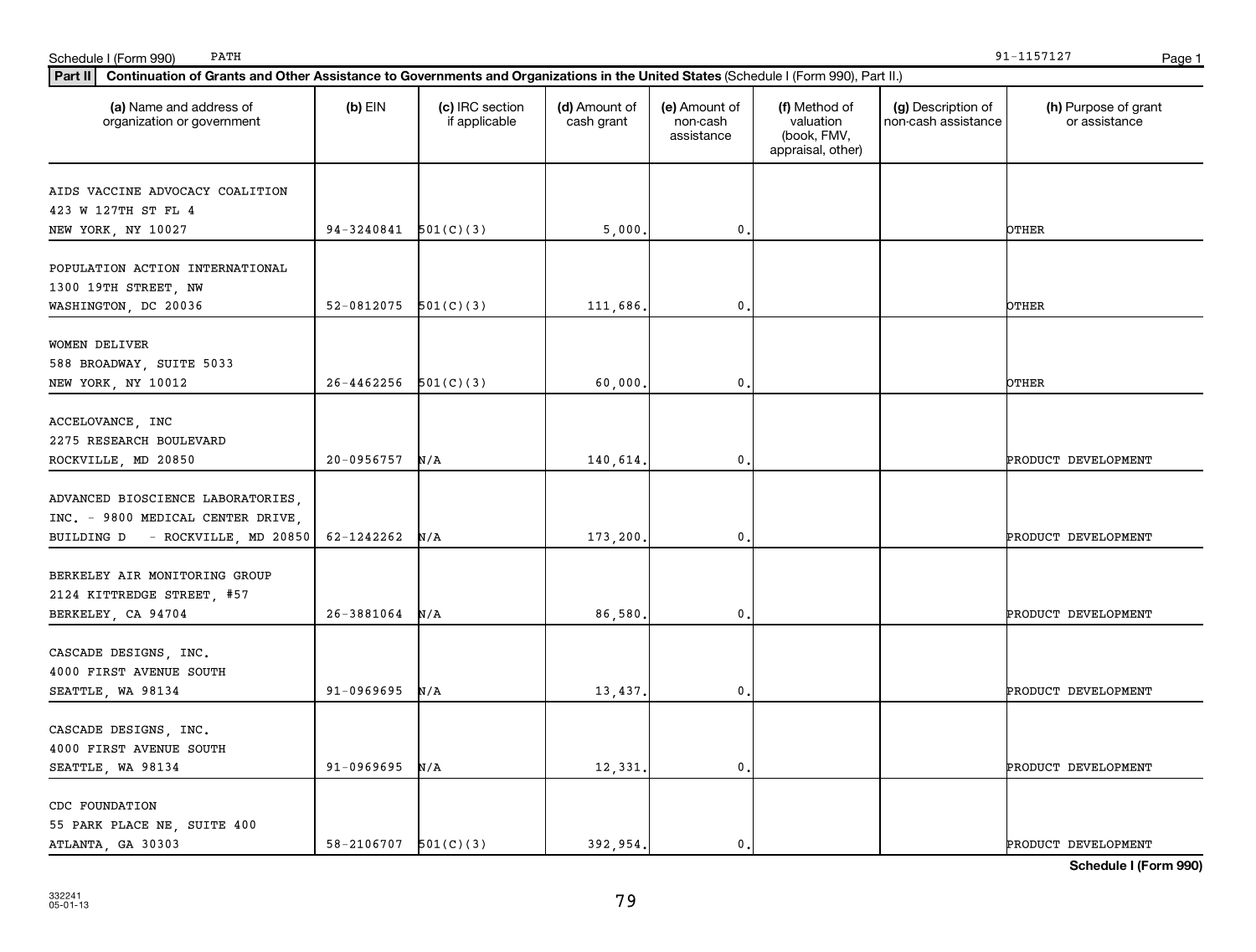| (a) Name and address of<br>organization or government | $(b)$ EIN                  | (c) IRC section<br>if applicable | (d) Amount of<br>cash grant | (e) Amount of<br>non-cash<br>assistance | (f) Method of<br>valuation<br>(book, FMV,<br>appraisal, other) | (g) Description of<br>non-cash assistance | (h) Purpose of grant<br>or assistance |
|-------------------------------------------------------|----------------------------|----------------------------------|-----------------------------|-----------------------------------------|----------------------------------------------------------------|-------------------------------------------|---------------------------------------|
| CDC FOUNDATION                                        |                            |                                  |                             |                                         |                                                                |                                           |                                       |
| 55 PARK PLACE NE, SUITE 400                           |                            |                                  |                             |                                         |                                                                |                                           |                                       |
| ATLANTA, GA 30303                                     | 58-2106707                 | 501(C)(3)                        | 30,920.                     | 0                                       |                                                                |                                           | PRODUCT DEVELOPMENT                   |
| CENTER FOR BIOLOGICS EVALUATION                       |                            |                                  |                             |                                         |                                                                |                                           |                                       |
| AND RESEARCH (CBER) - US FOOD &                       |                            |                                  |                             |                                         |                                                                |                                           |                                       |
| DRUG ADMINISTRATION 8800 ROCKVILLE                    |                            |                                  |                             |                                         |                                                                |                                           |                                       |
| PIKE - BETHESDA, MD 20892                             | 53-0196965                 | <b>GOVERNMENT</b>                | 75,000,                     | 0                                       |                                                                |                                           | PRODUCT DEVELOPMENT                   |
|                                                       |                            |                                  |                             |                                         |                                                                |                                           |                                       |
| CENTERS FOR DISEASE CONTROL AND                       |                            |                                  |                             |                                         |                                                                |                                           |                                       |
| PREVENTION (CDC) - 1600 CLIFTON                       |                            |                                  |                             |                                         |                                                                |                                           |                                       |
| ROAD - ATLANTA, GA 30333                              | 58-6051157                 | GOVERNMENT                       | 155,102.                    | 0                                       |                                                                |                                           | PRODUCT DEVELOPMENT                   |
| CONRAD                                                |                            |                                  |                             |                                         |                                                                |                                           |                                       |
| EASTERN VIRGINIA MEDICAL SCHOOL                       |                            |                                  |                             |                                         |                                                                |                                           |                                       |
| 1911 NORTH FORT MYER DRIVE, SUITE                     |                            |                                  |                             |                                         |                                                                |                                           |                                       |
| 900                                                   | 23-7053028                 | 501(C)(3)                        | 59,064.                     | 0                                       |                                                                |                                           | PRODUCT DEVELOPMENT                   |
|                                                       |                            |                                  |                             |                                         |                                                                |                                           |                                       |
| DIGITAL GREEN FOUNDATION                              |                            |                                  |                             |                                         |                                                                |                                           |                                       |
| 2342 SHATTUCK AVENUE # 151                            |                            |                                  |                             |                                         |                                                                |                                           |                                       |
| BERKELEY, CA 94704                                    | $26 - 2418959$             | 501(C)(3)                        | 7,101,                      | 0                                       |                                                                |                                           | PRODUCT DEVELOPMENT                   |
|                                                       |                            |                                  |                             |                                         |                                                                |                                           |                                       |
| EXPRESSION ANALYSIS, INC.                             |                            |                                  |                             |                                         |                                                                |                                           |                                       |
| 4324 S ALSTON AVE #101                                |                            |                                  |                             |                                         |                                                                |                                           |                                       |
| DURHAM, NC 27713                                      | 52-2340631                 | N/A                              | 544,850.                    | 0                                       |                                                                |                                           | PRODUCT DEVELOPMENT                   |
|                                                       |                            |                                  |                             |                                         |                                                                |                                           |                                       |
| FOOD & DRUG ADMINISTRATION (FDA)                      |                            |                                  |                             |                                         |                                                                |                                           |                                       |
| 10903 NEW HAMPSHIRE AVENUE                            |                            |                                  |                             |                                         |                                                                |                                           |                                       |
| SILVER SPRING, MD 20993                               | 53-0196965                 | <b>GOVERNMENT</b>                | 629,872.                    | 0                                       |                                                                |                                           | PRODUCT DEVELOPMENT                   |
|                                                       |                            |                                  |                             |                                         |                                                                |                                           |                                       |
| FOOD & DRUG ADMINISTRATION (FDA)                      |                            |                                  |                             |                                         |                                                                |                                           |                                       |
| 10903 NEW HAMPSHIRE AVENUE                            |                            |                                  |                             |                                         |                                                                |                                           |                                       |
| SILVER SPRING, MD 20993                               | 53-0196965                 | <b>GOVERNMENT</b>                | 55,000.                     | 0                                       |                                                                |                                           | PRODUCT DEVELOPMENT                   |
|                                                       |                            |                                  |                             |                                         |                                                                |                                           |                                       |
| FRED HUTCHINSON CANCER RESEARCH                       |                            |                                  |                             |                                         |                                                                |                                           |                                       |
| CENTER - PO BOX 19024 - SEATTLE,                      |                            |                                  |                             |                                         |                                                                |                                           |                                       |
| WA 98109                                              | $23 - 7156071$ $501(C)(3)$ |                                  | 130, 545.                   | 0.                                      |                                                                |                                           | PRODUCT DEVELOPMENT                   |
|                                                       |                            |                                  |                             |                                         |                                                                |                                           |                                       |

PATH 91-1157127

# Schedule I (Form 990) PATH Page 1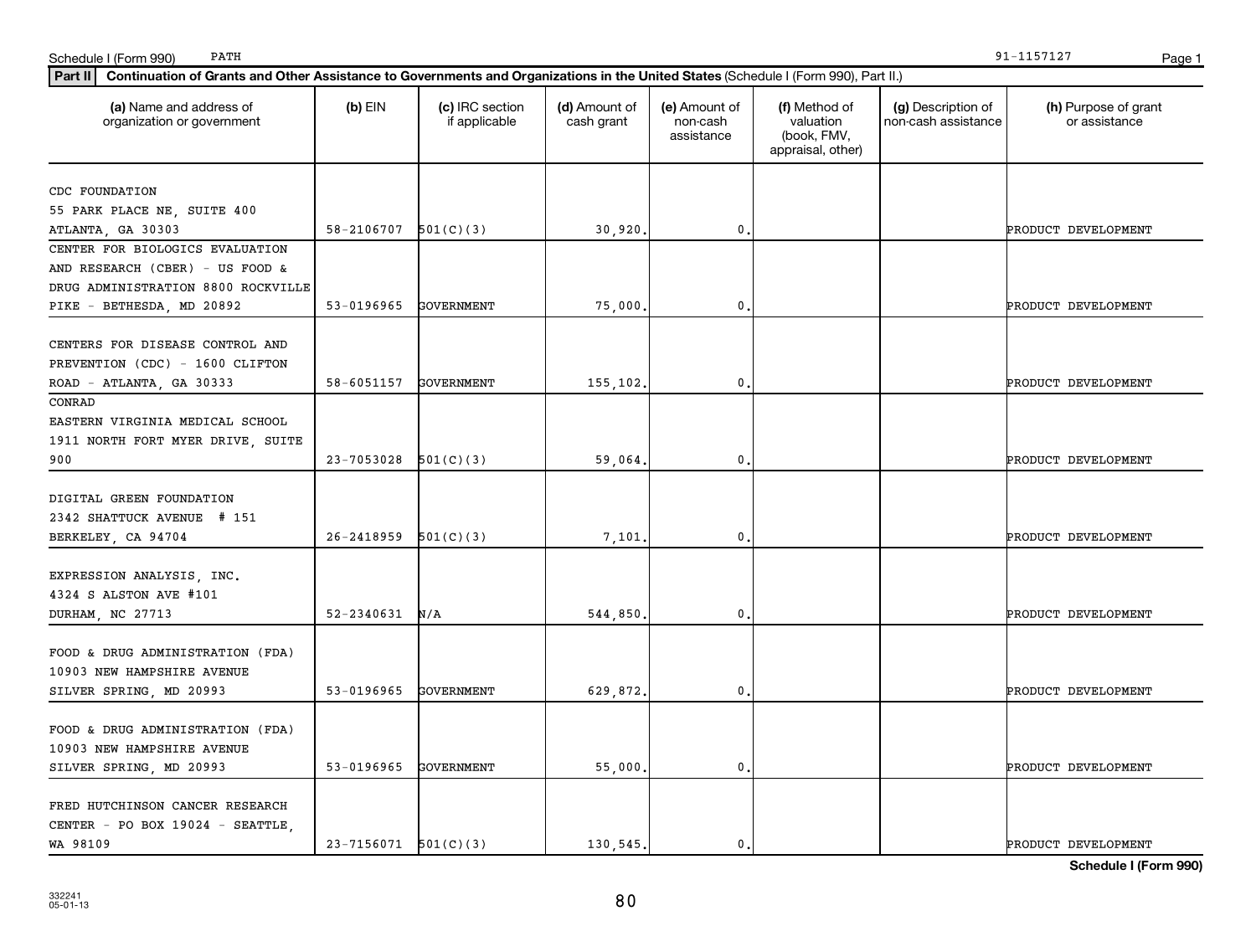| Part II   Continuation of Grants and Other Assistance to Governments and Organizations in the United States (Schedule I (Form 990), Part II.) |                            |                                  |                             |                                         |                                                                |                                           |                                       |
|-----------------------------------------------------------------------------------------------------------------------------------------------|----------------------------|----------------------------------|-----------------------------|-----------------------------------------|----------------------------------------------------------------|-------------------------------------------|---------------------------------------|
| (a) Name and address of<br>organization or government                                                                                         | $(b)$ EIN                  | (c) IRC section<br>if applicable | (d) Amount of<br>cash grant | (e) Amount of<br>non-cash<br>assistance | (f) Method of<br>valuation<br>(book, FMV,<br>appraisal, other) | (g) Description of<br>non-cash assistance | (h) Purpose of grant<br>or assistance |
| FRED HUTCHINSON CANCER RESEARCH                                                                                                               |                            |                                  |                             |                                         |                                                                |                                           |                                       |
| CENTER - PO BOX 19024 - SEATTLE,                                                                                                              |                            |                                  |                             |                                         |                                                                |                                           |                                       |
| WA 98109                                                                                                                                      | $23 - 7156071$ $501(C)(3)$ |                                  | 8,016,                      | $\mathbf{0}$                            |                                                                |                                           | PRODUCT DEVELOPMENT                   |
| GEORGE WASHINGTON UNIVERSITY                                                                                                                  |                            |                                  |                             |                                         |                                                                |                                           |                                       |
| 2175 K STREET NW, SUITE 700                                                                                                                   |                            |                                  |                             |                                         |                                                                |                                           |                                       |
| WASHINGTON, DC 20037                                                                                                                          | 53-0196584                 | 501(C)(3)                        | 17,335                      | 0                                       |                                                                |                                           | PRODUCT DEVELOPMENT                   |
| GORDON RESEARCH CONFERENCES                                                                                                                   |                            |                                  |                             |                                         |                                                                |                                           |                                       |
| 512 LIBERTY LANE WEST                                                                                                                         |                            |                                  |                             |                                         |                                                                |                                           |                                       |
| KINGSTON, RI 02892                                                                                                                            | $26-0150662$ $501(C)(3)$   |                                  | 20,000                      | $\mathbf{0}$                            |                                                                |                                           | PRODUCT DEVELOPMENT                   |
|                                                                                                                                               |                            |                                  |                             |                                         |                                                                |                                           |                                       |
| INOVIO BIOMEDICAL CORPORATION                                                                                                                 |                            |                                  |                             |                                         |                                                                |                                           |                                       |
| 450 SENTRY PARKWAY                                                                                                                            |                            |                                  |                             |                                         |                                                                |                                           |                                       |
| BLUE BELL, PA 19422                                                                                                                           | 33-0969592                 | N/A                              | 460,592.                    | 0                                       |                                                                |                                           | PRODUCT DEVELOPMENT                   |
| INTERNATIONAL AIDS VACCINE                                                                                                                    |                            |                                  |                             |                                         |                                                                |                                           |                                       |
| INITIATIVE (IAVI) - 125 BROAD                                                                                                                 |                            |                                  |                             |                                         |                                                                |                                           |                                       |
| STREET, 9TH FLOOR - NEW YORK, NY                                                                                                              |                            |                                  |                             |                                         |                                                                |                                           |                                       |
| 10004                                                                                                                                         | $13-3870223$ $501(C)(3)$   |                                  | 63,920                      | 0                                       |                                                                |                                           | PRODUCT DEVELOPMENT                   |
|                                                                                                                                               |                            |                                  |                             |                                         |                                                                |                                           |                                       |
| JOHN SNOW, INC. (JSI)                                                                                                                         |                            |                                  |                             |                                         |                                                                |                                           |                                       |
| <b>44 FARNSWORTH STREET</b>                                                                                                                   |                            |                                  |                             |                                         |                                                                |                                           |                                       |
| BOSTON, MA 02210                                                                                                                              | 04-2578580                 | N/A                              | 335,548                     | 0                                       |                                                                |                                           | PRODUCT DEVELOPMENT                   |
|                                                                                                                                               |                            |                                  |                             |                                         |                                                                |                                           |                                       |
| JOHN SNOW, INC. (JSI)                                                                                                                         |                            |                                  |                             |                                         |                                                                |                                           |                                       |
| <b>44 FARNSWORTH STREET</b>                                                                                                                   |                            |                                  |                             |                                         |                                                                |                                           |                                       |
| BOSTON, MA 02210                                                                                                                              | 04-2578580                 | N/A                              | 59,424.                     | $\mathbf{0}$                            |                                                                |                                           | PRODUCT DEVELOPMENT                   |
| JOHNS HOPKINS UNIVERSITY (JHU)                                                                                                                |                            |                                  |                             |                                         |                                                                |                                           |                                       |
| 3400 N CHARLES ST                                                                                                                             |                            |                                  |                             |                                         |                                                                |                                           |                                       |
| BALTIMORE, MD 21218                                                                                                                           | $13-1687001$ $501(C)(3)$   |                                  | 112,491                     | 0                                       |                                                                |                                           | PRODUCT DEVELOPMENT                   |
|                                                                                                                                               |                            |                                  |                             |                                         |                                                                |                                           |                                       |
| JOHNS HOPKINS UNIVERSITY (JHU)                                                                                                                |                            |                                  |                             |                                         |                                                                |                                           |                                       |
| 3400 N CHARLES ST                                                                                                                             |                            |                                  |                             |                                         |                                                                |                                           |                                       |
| BALTIMORE, MD 21218                                                                                                                           | $13-1687001$ $501(C)(3)$   |                                  | 69,970.                     | 0.                                      |                                                                |                                           | PRODUCT DEVELOPMENT                   |

Schedule I (Form 990) PATH Page 1

PATH 91-1157127

**Schedule I (Form 990)**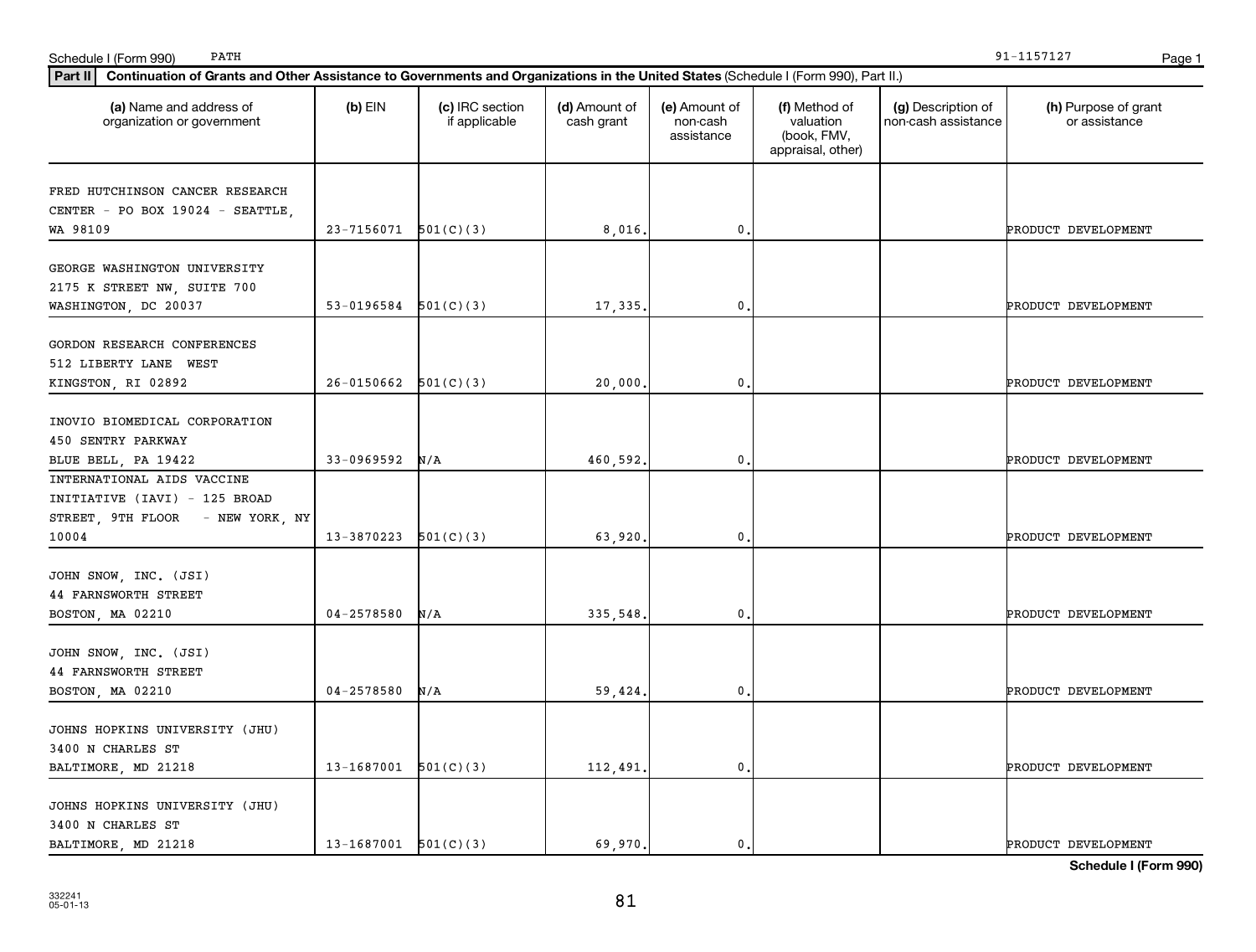| Part II   Continuation of Grants and Other Assistance to Governments and Organizations in the United States (Schedule I (Form 990), Part II.) |                          |                                  |                             |                                         |                                                                |                                           |                                       |
|-----------------------------------------------------------------------------------------------------------------------------------------------|--------------------------|----------------------------------|-----------------------------|-----------------------------------------|----------------------------------------------------------------|-------------------------------------------|---------------------------------------|
| (a) Name and address of<br>organization or government                                                                                         | $(b)$ EIN                | (c) IRC section<br>if applicable | (d) Amount of<br>cash grant | (e) Amount of<br>non-cash<br>assistance | (f) Method of<br>valuation<br>(book, FMV,<br>appraisal, other) | (g) Description of<br>non-cash assistance | (h) Purpose of grant<br>or assistance |
| JOHNS HOPKINS UNIVERSITY (JHU)                                                                                                                |                          |                                  |                             |                                         |                                                                |                                           |                                       |
| 3400 N CHARLES ST                                                                                                                             |                          |                                  |                             |                                         |                                                                |                                           |                                       |
| BALTIMORE, MD 21218                                                                                                                           | $13-1687001$ $501(C)(3)$ |                                  | 59,557.                     | 0                                       |                                                                |                                           | PRODUCT DEVELOPMENT                   |
|                                                                                                                                               |                          |                                  |                             |                                         |                                                                |                                           |                                       |
| JOHNS HOPKINS UNIVERSITY (JHU)                                                                                                                |                          |                                  |                             |                                         |                                                                |                                           |                                       |
| 3400 N CHARLES ST                                                                                                                             |                          |                                  |                             |                                         |                                                                |                                           |                                       |
| BALTIMORE, MD 21218                                                                                                                           | $13-1687001$ $501(C)(3)$ |                                  | 23, 252,                    | 0                                       |                                                                |                                           | PRODUCT DEVELOPMENT                   |
| JOHNS HOPKINS UNIVERSITY (JHU)                                                                                                                |                          |                                  |                             |                                         |                                                                |                                           |                                       |
| 3400 N CHARLES ST                                                                                                                             |                          |                                  |                             |                                         |                                                                |                                           |                                       |
| BALTIMORE, MD 21218                                                                                                                           | $13-1687001$ $501(C)(3)$ |                                  | 17,325                      | $\mathbf{0}$                            |                                                                |                                           | PRODUCT DEVELOPMENT                   |
|                                                                                                                                               |                          |                                  |                             |                                         |                                                                |                                           |                                       |
| JOHNS HOPKINS UNIVERSITY (JHU)                                                                                                                |                          |                                  |                             |                                         |                                                                |                                           |                                       |
| 3400 N CHARLES ST                                                                                                                             |                          |                                  |                             |                                         |                                                                |                                           |                                       |
| BALTIMORE, MD 21218                                                                                                                           | $13-1687001$ $501(C)(3)$ |                                  | 10,536.                     | 0                                       |                                                                |                                           | PRODUCT DEVELOPMENT                   |
|                                                                                                                                               |                          |                                  |                             |                                         |                                                                |                                           |                                       |
| JOHNS HOPKINS UNIVERSITY (JHU)                                                                                                                |                          |                                  |                             |                                         |                                                                |                                           |                                       |
| 3400 N CHARLES ST                                                                                                                             | $13-1687001$ $501(C)(3)$ |                                  | 9,569                       | 0                                       |                                                                |                                           | PRODUCT DEVELOPMENT                   |
| BALTIMORE, MD 21218                                                                                                                           |                          |                                  |                             |                                         |                                                                |                                           |                                       |
| LOYOLA UNIVERSITY CHICAGO                                                                                                                     |                          |                                  |                             |                                         |                                                                |                                           |                                       |
| 6339 N. SHERIDAN ROAD                                                                                                                         |                          |                                  |                             |                                         |                                                                |                                           |                                       |
| CHICAGO, IL 60660                                                                                                                             | 36-1408475               | 501(C)(3)                        | 171,035.                    | $\mathbf{0}$                            |                                                                |                                           | PRODUCT DEVELOPMENT                   |
| NAT. INS. OF ALLERGY & INFECTIOUS                                                                                                             |                          |                                  |                             |                                         |                                                                |                                           |                                       |
| DISEASES (NIAID) - 6610 ROCKLEDGE                                                                                                             |                          |                                  |                             |                                         |                                                                |                                           |                                       |
| DRIVE SUITE 2800, MSC 6606 -                                                                                                                  |                          |                                  |                             |                                         |                                                                |                                           |                                       |
| BETHESDA, MD 20892-6606                                                                                                                       | 52-0858115               | GOVERNMENT                       | 955,525.                    | 0                                       |                                                                |                                           | PRODUCT DEVELOPMENT                   |
| NAT. INS. OF ALLERGY & INFECTIOUS                                                                                                             |                          |                                  |                             |                                         |                                                                |                                           |                                       |
| DISEASES (NIAID) - 6610 ROCKLEDGE                                                                                                             |                          |                                  |                             |                                         |                                                                |                                           |                                       |
| DRIVE SUITE 2800, MSC 6606 -                                                                                                                  |                          |                                  |                             |                                         |                                                                |                                           |                                       |
| BETHESDA, MD 20892-6606                                                                                                                       | 52-0858115               | GOVERNMENT                       | 630,611                     | $\mathbf{0}$                            |                                                                |                                           | PRODUCT DEVELOPMENT                   |
| NAT. INS. OF ALLERGY & INFECTIOUS                                                                                                             |                          |                                  |                             |                                         |                                                                |                                           |                                       |
| DISEASES (NIAID) - 6610 ROCKLEDGE                                                                                                             |                          |                                  |                             |                                         |                                                                |                                           |                                       |
| DRIVE SUITE 2800, MSC 6606 -                                                                                                                  |                          |                                  |                             |                                         |                                                                |                                           |                                       |
| BETHESDA, MD 20892-6606                                                                                                                       | 52-0858115 GOVERNMENT    |                                  | 192, 414.                   | 0.                                      |                                                                |                                           | PRODUCT DEVELOPMENT                   |

PATH 91-1157127

Schedule I (Form 990) Page 1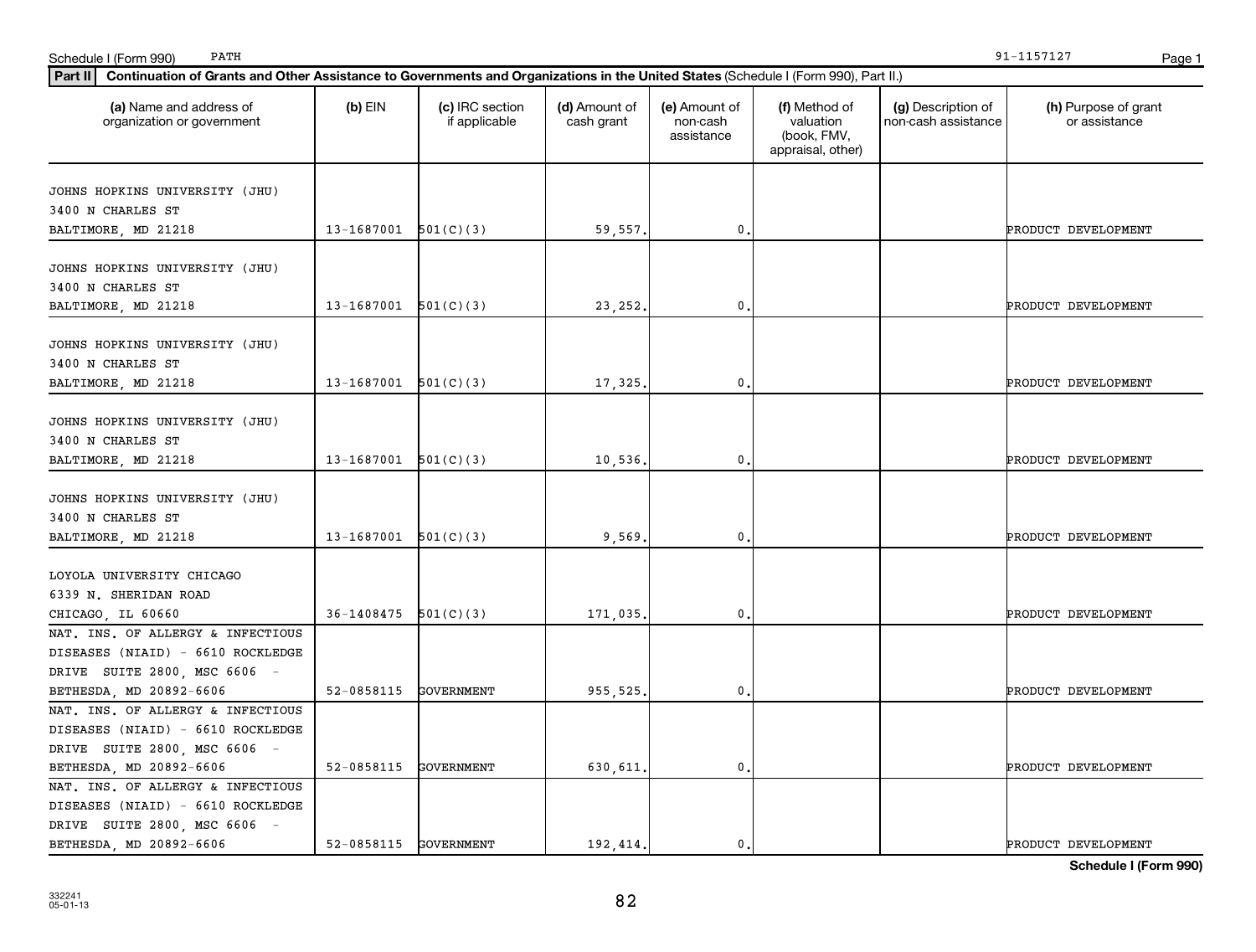| (a) Name and address of<br>organization or government | $(b)$ EIN                  | (c) IRC section<br>if applicable | (d) Amount of<br>cash grant | (e) Amount of<br>non-cash<br>assistance | (f) Method of<br>valuation<br>(book, FMV,<br>appraisal, other) | (g) Description of<br>non-cash assistance | (h) Purpose of grant<br>or assistance |
|-------------------------------------------------------|----------------------------|----------------------------------|-----------------------------|-----------------------------------------|----------------------------------------------------------------|-------------------------------------------|---------------------------------------|
| NEW YORK UNIVERSITY                                   |                            |                                  |                             |                                         |                                                                |                                           |                                       |
| 105 E 17TH ST 4TH FLOOR                               |                            |                                  |                             |                                         |                                                                |                                           |                                       |
| NEW YORK, NY 10003-9530                               | $13 - 5562308$ $501(C)(3)$ |                                  | 138,302.                    | $\mathbf{0}$                            |                                                                |                                           | PRODUCT DEVELOPMENT                   |
| NORTIS, INC.                                          |                            |                                  |                             |                                         |                                                                |                                           |                                       |
| C4C NEW VENTURE FACILITY, 4000                        |                            |                                  |                             |                                         |                                                                |                                           |                                       |
| MASON RD ROOM 304, FLUKE HALL, PO                     |                            |                                  |                             |                                         |                                                                |                                           |                                       |
| BOX 352141                                            | 68-0649212                 | N/A                              | 418,004.                    | 0                                       |                                                                |                                           | PRODUCT DEVELOPMENT                   |
| NORTIS, INC.                                          |                            |                                  |                             |                                         |                                                                |                                           |                                       |
| C4C NEW VENTURE FACILITY, 4000                        |                            |                                  |                             |                                         |                                                                |                                           |                                       |
| MASON RD ROOM 304, FLUKE HALL, PO                     |                            |                                  |                             |                                         |                                                                |                                           |                                       |
| BOX 352141                                            | 68-0649212                 | N/A                              | 15,003.                     | $\mathbf{0}$ .                          |                                                                |                                           | PRODUCT DEVELOPMENT                   |
|                                                       |                            |                                  |                             |                                         |                                                                |                                           |                                       |
| PATH DRUG SOLUTIONS                                   |                            |                                  |                             |                                         |                                                                |                                           |                                       |
| 2201 WESTLAKE AVE., SUITE 200                         |                            |                                  |                             |                                         |                                                                |                                           |                                       |
| SEATTLE, WA 98121                                     | $94-3384500$ $501(C)(3)$   |                                  | 535,489.                    | 0                                       |                                                                |                                           | GENERAL SUPPORT                       |
|                                                       |                            |                                  |                             |                                         |                                                                |                                           |                                       |
| PATH VACINNE SOLUTIONS                                |                            |                                  |                             |                                         |                                                                |                                           |                                       |
| 2201 WESTLAKE AVE., SUITE 200                         |                            |                                  |                             |                                         |                                                                |                                           |                                       |
| SEATTLE, WA 98121                                     | 83-0431851 $501(C)(3)$     |                                  | 424,773.                    | 0                                       |                                                                |                                           | GENERAL SUPPORT                       |
| PAN AMERICAN HEALTH ORGANIZATION                      |                            |                                  |                             |                                         |                                                                |                                           |                                       |
|                                                       |                            |                                  |                             |                                         |                                                                |                                           |                                       |
| (PAHO) - 525 TWENTY-THIRD STREET,                     | $23-7072046$ $501(C)(3)$   |                                  |                             | 0                                       |                                                                |                                           | PRODUCT DEVELOPMENT                   |
| - WASHINGTON, DC 20037<br>N.W.                        |                            |                                  | 50,000.                     |                                         |                                                                |                                           |                                       |
| PHARMAJET INC.                                        |                            |                                  |                             |                                         |                                                                |                                           |                                       |
| 400 CORPORATE CIRCLE                                  |                            |                                  |                             |                                         |                                                                |                                           |                                       |
| GOLDEN, CO 80401                                      | $20 - 3058403$             | N/A                              | 200,000.                    | 0.                                      |                                                                |                                           | PRODUCT DEVELOPMENT                   |
|                                                       |                            |                                  |                             |                                         |                                                                |                                           |                                       |
| POPULATION SERVICES INTERNATIONAL                     |                            |                                  |                             |                                         |                                                                |                                           |                                       |
| (PSI) - 1120 19TH STREET, NW SUITE                    |                            |                                  |                             |                                         |                                                                |                                           |                                       |
| 600 - WASHINGTON, DC 20036                            | $56-0942853$ $501(C)(3)$   |                                  | 39,790.                     | $\mathbf{0}$                            |                                                                |                                           | PRODUCT DEVELOPMENT                   |
|                                                       |                            |                                  |                             |                                         |                                                                |                                           |                                       |
| POPULATION SERVICES INTERNATIONAL                     |                            |                                  |                             |                                         |                                                                |                                           |                                       |
| (PSI) - 1120 19TH STREET, NW SUITE                    |                            |                                  |                             |                                         |                                                                |                                           |                                       |
| 600 - WASHINGTON, DC 20036                            | $56-0942853$ $501(C)(3)$   |                                  | 18,699.                     | $\mathbf{0}$ .                          |                                                                |                                           | PRODUCT DEVELOPMENT                   |

PATH 91-1157127

### Schedule I (Form 990) Page 1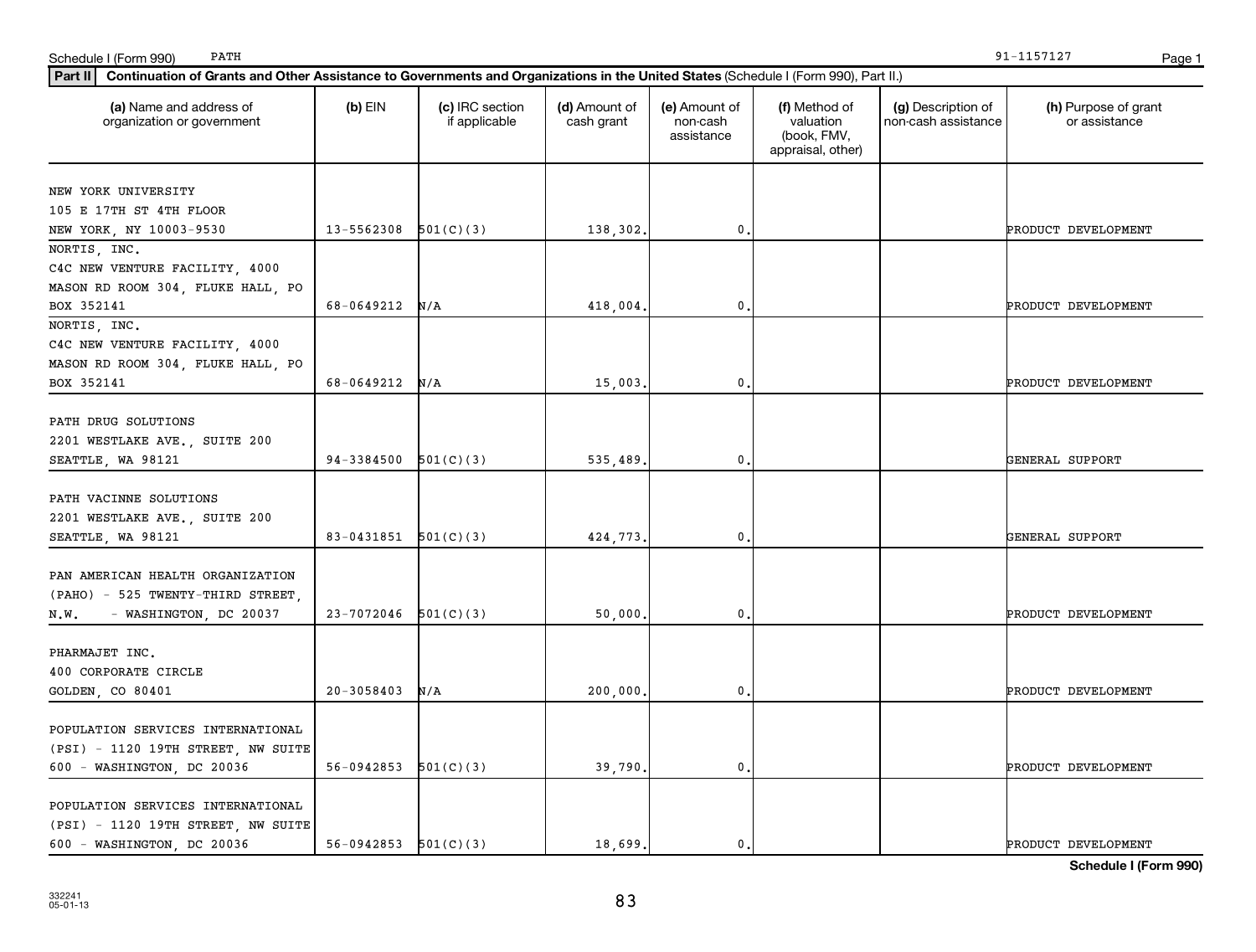| Part II   Continuation of Grants and Other Assistance to Governments and Organizations in the United States (Schedule I (Form 990), Part II.) |                          |                                  |                             |                                         |                                                                |                                           |                                       |
|-----------------------------------------------------------------------------------------------------------------------------------------------|--------------------------|----------------------------------|-----------------------------|-----------------------------------------|----------------------------------------------------------------|-------------------------------------------|---------------------------------------|
| (a) Name and address of<br>organization or government                                                                                         | $(b)$ EIN                | (c) IRC section<br>if applicable | (d) Amount of<br>cash grant | (e) Amount of<br>non-cash<br>assistance | (f) Method of<br>valuation<br>(book, FMV,<br>appraisal, other) | (g) Description of<br>non-cash assistance | (h) Purpose of grant<br>or assistance |
| PRICE CONSULTING, LLC                                                                                                                         |                          |                                  |                             |                                         |                                                                |                                           |                                       |
| 2617 BOYER AVE. E.                                                                                                                            |                          |                                  |                             |                                         |                                                                |                                           |                                       |
| SEATTLE, WA 98121                                                                                                                             | $46 - 2513741$ N/A       |                                  | 6,090                       | 0                                       |                                                                |                                           | PRODUCT DEVELOPMENT                   |
|                                                                                                                                               |                          |                                  |                             |                                         |                                                                |                                           |                                       |
| PUBLIC HEALTH INSTITUTE                                                                                                                       |                          |                                  |                             |                                         |                                                                |                                           |                                       |
| 555 12TH STREET 10TH FLOOR                                                                                                                    |                          |                                  |                             |                                         |                                                                |                                           |                                       |
| OAKLAND, CA 94607-4046                                                                                                                        | 94-1646278               | 501(C)(3)                        | 427,336.                    | 0                                       |                                                                |                                           | PRODUCT DEVELOPMENT                   |
| RAINIER CLINICAL RESEARCH CENTER,                                                                                                             |                          |                                  |                             |                                         |                                                                |                                           |                                       |
| INC.<br>$-723$                                                                                                                                |                          |                                  |                             |                                         |                                                                |                                           |                                       |
| SW 10TH STREET, STE 100                                                                                                                       |                          |                                  |                             |                                         |                                                                |                                           |                                       |
| RENTON, WA 98057                                                                                                                              | 91-1565985               | N/A                              | 18,155.                     | $\mathbf{0}$                            |                                                                |                                           | PRODUCT DEVELOPMENT                   |
|                                                                                                                                               |                          |                                  |                             |                                         |                                                                |                                           |                                       |
| SABIN VACCINE INSTITUTE                                                                                                                       |                          |                                  |                             |                                         |                                                                |                                           |                                       |
| 2000 PENNSYLVANIA AVENUE, SUITE 71                                                                                                            |                          |                                  |                             |                                         |                                                                |                                           |                                       |
| WASHINGTON, DC 20036                                                                                                                          | 06-1389829               | 501(C)(3)                        | 100,000                     | 0                                       |                                                                |                                           | PRODUCT DEVELOPMENT                   |
|                                                                                                                                               |                          |                                  |                             |                                         |                                                                |                                           |                                       |
| SANARIA, INC.                                                                                                                                 |                          |                                  |                             |                                         |                                                                |                                           |                                       |
| 9800 MEDICAL CENTER DR A209                                                                                                                   |                          |                                  |                             |                                         |                                                                |                                           |                                       |
| ROCKVILLE, MD 20850                                                                                                                           | $56 - 2354362$ N/A       |                                  | 1,400,000                   | 0                                       |                                                                |                                           | PRODUCT DEVELOPMENT                   |
| SANARIA, INC.                                                                                                                                 |                          |                                  |                             |                                         |                                                                |                                           |                                       |
| 9800 MEDICAL CENTER DR A209                                                                                                                   |                          |                                  |                             |                                         |                                                                |                                           |                                       |
| ROCKVILLE, MD 20850                                                                                                                           | 56-2354362               | N/A                              | 295,000.                    | 0                                       |                                                                |                                           | PRODUCT DEVELOPMENT                   |
|                                                                                                                                               |                          |                                  |                             |                                         |                                                                |                                           |                                       |
| SANARIA, INC.                                                                                                                                 |                          |                                  |                             |                                         |                                                                |                                           |                                       |
| 9800 MEDICAL CENTER DR A209                                                                                                                   |                          |                                  |                             |                                         |                                                                |                                           |                                       |
| ROCKVILLE, MD 20850                                                                                                                           | $56 - 2354362$ N/A       |                                  | 160,000                     | $\mathbf{0}$                            |                                                                |                                           | PRODUCT DEVELOPMENT                   |
|                                                                                                                                               |                          |                                  |                             |                                         |                                                                |                                           |                                       |
| SAVE THE CHILDREN                                                                                                                             |                          |                                  |                             |                                         |                                                                |                                           |                                       |
| 501 KINGS HWY E                                                                                                                               |                          |                                  |                             |                                         |                                                                |                                           |                                       |
| FAIRFIELD, CT 06825-4861                                                                                                                      | $06-0726487$ $501(C)(3)$ |                                  | 27,000                      | $\mathbf{0}$                            |                                                                |                                           | PRODUCT DEVELOPMENT                   |
| SEATTLE BIOMEDICAL RESEARCH                                                                                                                   |                          |                                  |                             |                                         |                                                                |                                           |                                       |
| INSTITUTE - 307 WESTLAKE AVE. N.                                                                                                              |                          |                                  |                             |                                         |                                                                |                                           |                                       |
| SUITE 500                                                                                                                                     |                          |                                  |                             |                                         |                                                                |                                           |                                       |
| $-$ SEATTLE, WA 98109-5219                                                                                                                    | $91-0961784$ $501(C)(3)$ |                                  | 64.236.                     | 0.                                      |                                                                |                                           | PRODUCT DEVELOPMENT                   |

Schedule I (Form 990) PATH Page 1

PATH 91-1157127

**Schedule I (Form 990)**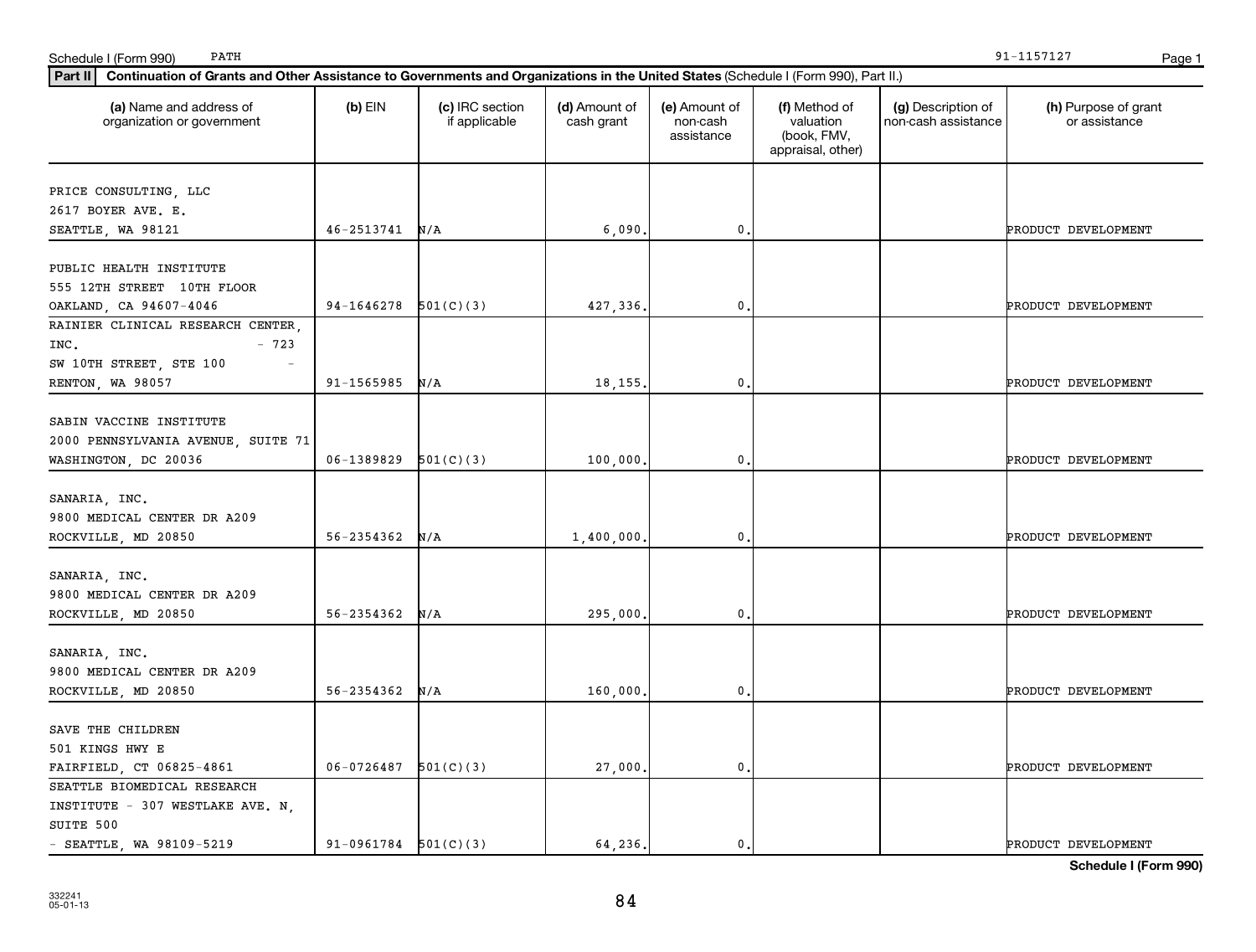| $-$ SEATTLE, WA 98109-5219         | $91-0961784$ $501(C)(3)$ |                   | 55,007.    | 0.             | PRODUCT DEVELOPMENT |
|------------------------------------|--------------------------|-------------------|------------|----------------|---------------------|
| SEATTLE BIOMEDICAL RESEARCH        |                          |                   |            |                |                     |
| INSTITUTE (SBRI) - 307 WESTLAKE    |                          |                   |            |                |                     |
| AVE. N. SUITE 500                  |                          |                   |            |                |                     |
| - SEATTLE, WA $98109-5219$         | $91-0961784$ $501(C)(3)$ |                   | 145,000.   | 0.             | PRODUCT DEVELOPMENT |
| SYMBIENT PRODUCT DEVELOPMENT       |                          |                   |            |                |                     |
| 1061 LA MIRADA CT                  |                          |                   |            |                |                     |
| VISTA, CA 98109-5219               | 20-0857602               | N/A               | 14,064.    | 0.             | PRODUCT DEVELOPMENT |
| THE POPULATION COUNCIL             |                          |                   |            |                |                     |
| ONE DAG HAMMARSKJOLD PLAZA 9TH FLO |                          |                   |            |                |                     |
| NEW YORK, NY 10017                 | 52-0595110               | 501(C)(3)         | 1,024,439. | 0.             | PRODUCT DEVELOPMENT |
| U.S. NAVAL MEDICAL RESEARCH CENTER |                          |                   |            |                |                     |
| (NMRC) - 503 ROBERT GRANT AVE -    |                          |                   |            |                |                     |
| SILVER SPRING, MD 20910-7500       | $47 - 0100048$           | GOVERNMENT        | 400,000.   | 0.             | PRODUCT DEVELOPMENT |
| U.S. NAVAL MEDICAL RESEARCH CENTER |                          |                   |            |                |                     |
| (NMRC) - 503 ROBERT GRANT AVE -    |                          |                   |            |                |                     |
| SILVER SPRING, MD 20910-7500       | $47 - 0100048$           | GOVERNMENT        | 300,000.   | 0.             | PRODUCT DEVELOPMENT |
| U.S. NAVAL MEDICAL RESEARCH CENTER |                          |                   |            |                |                     |
| (NMRC) - 503 ROBERT GRANT AVE -    |                          |                   |            |                |                     |
| SILVER SPRING, MD 20910-7500       | $47 - 0100048$           | <b>GOVERNMENT</b> | 180,863.   | $\mathbf{0}$ . | PRODUCT DEVELOPMENT |
| UNIVERSITY OF FLORIDA              |                          |                   |            |                |                     |
| 219 GRINTER HALL P.O. BOX 115500   |                          |                   |            |                |                     |
| GAINESVILLE, FL 32611-5500         | 59-6002052 $501(C)(3)$   |                   | 60,000.    | 0.             | PRODUCT DEVELOPMENT |
| UNIVERSITY OF KANSAS CENTER FOR    |                          |                   |            |                |                     |
| RESEARCH, INC. - 2385 IRVING HILL  |                          |                   |            |                |                     |
| ROAD - LAWRENCE, KS 66045          | $48-0680117$ $501(C)(3)$ |                   | 110,000.   | 0.1            | PRODUCT DEVELOPMENT |

**Part II Continuation of Grants and Other Assistance to Governments and Organizations in the United States**  (Schedule I (Form 990), Part II.)

if applicable

 $(b)$  EIN  $(c)$  IRC section

**(a) (b) (c) (d) (e) (f) (g) (h)** Name and address of

(d) Amount of cash grant

(e) Amount of non-cash assistance

(f) Method of valuation (book, FMV, appraisal, other)

(g) Description of non-cash assistance

SEATTLE BIOMEDICAL RESEARCH INSTITUTE (SBRI) - 307 WESTLAKE AVE. N, SUITE 500

organization or government

(h) Purpose of grant or assistance

**Schedule I (Form 990)**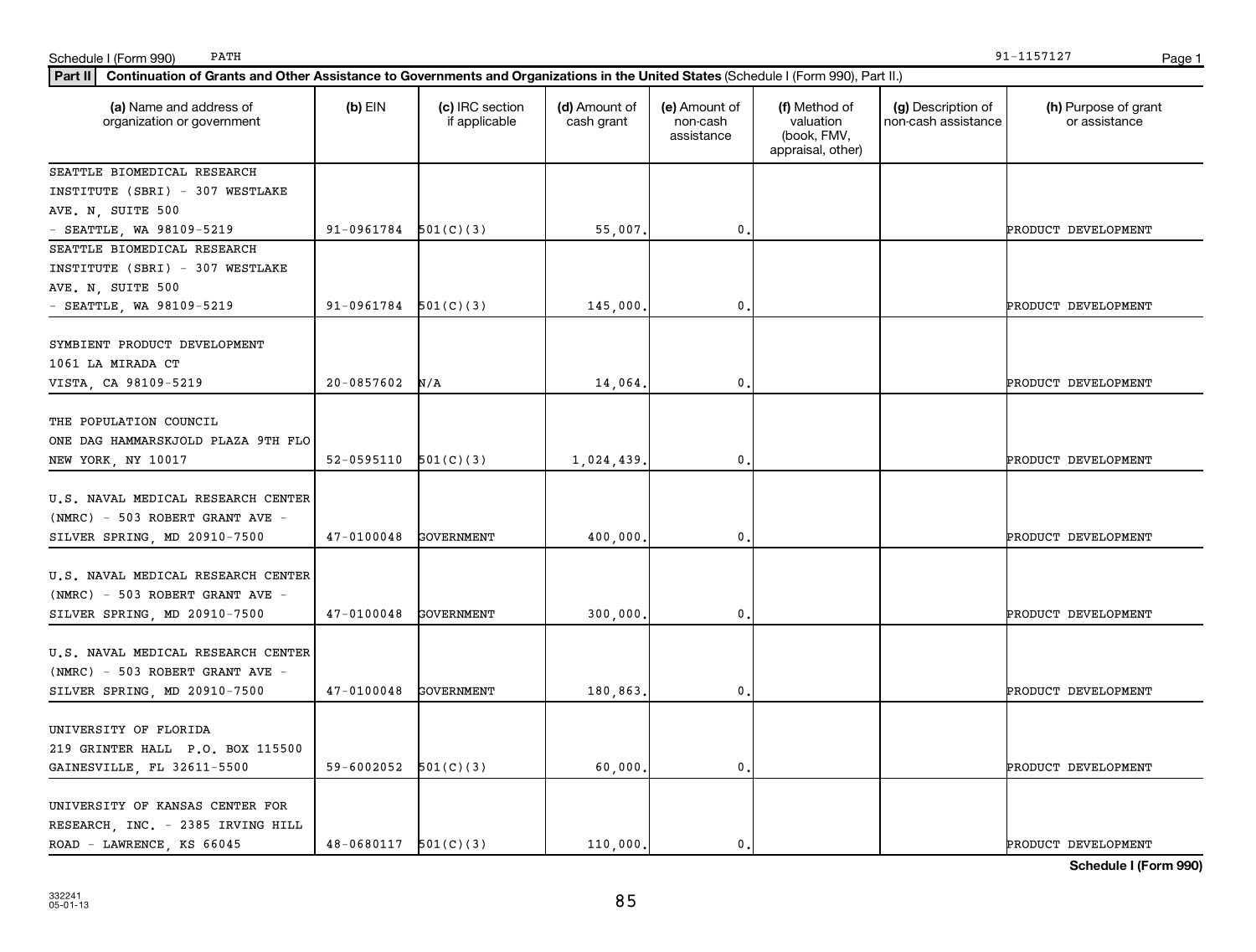| Part II   Continuation of Grants and Other Assistance to Governments and Organizations in the United States (Schedule I (Form 990), Part II.) |                            |                                  |                             |                                         |                                                                |                                           |                                       |
|-----------------------------------------------------------------------------------------------------------------------------------------------|----------------------------|----------------------------------|-----------------------------|-----------------------------------------|----------------------------------------------------------------|-------------------------------------------|---------------------------------------|
| (a) Name and address of<br>organization or government                                                                                         | $(b)$ EIN                  | (c) IRC section<br>if applicable | (d) Amount of<br>cash grant | (e) Amount of<br>non-cash<br>assistance | (f) Method of<br>valuation<br>(book, FMV,<br>appraisal, other) | (g) Description of<br>non-cash assistance | (h) Purpose of grant<br>or assistance |
| UNIVERSITY OF KANSAS CENTER FOR                                                                                                               |                            |                                  |                             |                                         |                                                                |                                           |                                       |
| RESEARCH, INC. - 2385 IRVING HILL                                                                                                             |                            |                                  |                             |                                         |                                                                |                                           |                                       |
| ROAD - LAWRENCE, KS 66045                                                                                                                     | $48-0680117$ $501(C)(3)$   |                                  | 6,000                       | 0                                       |                                                                |                                           | PRODUCT DEVELOPMENT                   |
|                                                                                                                                               |                            |                                  |                             |                                         |                                                                |                                           |                                       |
| UNIVERSITY OF MARYLAND BALTIMORE                                                                                                              |                            |                                  |                             |                                         |                                                                |                                           |                                       |
| P.O. BOX 41428                                                                                                                                |                            |                                  |                             |                                         |                                                                |                                           |                                       |
| BALTIMORE, MD 21203-6428                                                                                                                      | 52-6002033                 | <b>GOVERNMENT</b>                | 600,000                     | 0                                       |                                                                |                                           | PRODUCT DEVELOPMENT                   |
| UNIVERSITY OF MIAMI                                                                                                                           |                            |                                  |                             |                                         |                                                                |                                           |                                       |
| 1320 SOUTH DIXIE HIGHWAY GABLES                                                                                                               |                            |                                  |                             |                                         |                                                                |                                           |                                       |
| ONE TOWER, SUITE 650<br>- CORAL                                                                                                               |                            |                                  |                             |                                         |                                                                |                                           |                                       |
| GABLES, FL                                                                                                                                    | $59-0624458$ $501(C)(3)$   |                                  | 12,496.                     | $\mathbf{0}$                            |                                                                |                                           | PRODUCT DEVELOPMENT                   |
| UNIVERSITY OF NORTH CAROLINA AT                                                                                                               |                            |                                  |                             |                                         |                                                                |                                           |                                       |
| CHAPEL HILL - 720 MARTIN LUTHER                                                                                                               |                            |                                  |                             |                                         |                                                                |                                           |                                       |
| KING JR. BLVD., SUITE - CHAPEL                                                                                                                |                            |                                  |                             |                                         |                                                                |                                           |                                       |
| HILL, NC 27599-3368                                                                                                                           | $56 - 6001393$ $501(C)(3)$ |                                  | 46,566,                     | 0                                       |                                                                |                                           | PRODUCT DEVELOPMENT                   |
| UNIVERSITY OF NORTH CAROLINA AT                                                                                                               |                            |                                  |                             |                                         |                                                                |                                           |                                       |
| CHAPEL HILL - 720 MARTIN LUTHER                                                                                                               |                            |                                  |                             |                                         |                                                                |                                           |                                       |
| KING JR. BLVD., SUITE - CHAPEL                                                                                                                |                            |                                  |                             |                                         |                                                                |                                           |                                       |
| HILL, NC 27599-3368                                                                                                                           | $56 - 6001393$ $501(C)(3)$ |                                  | 12,812.                     | 0                                       |                                                                |                                           | PRODUCT DEVELOPMENT                   |
|                                                                                                                                               |                            |                                  |                             |                                         |                                                                |                                           |                                       |
| UNIVERSITY OF WASHINGTON                                                                                                                      |                            |                                  |                             |                                         |                                                                |                                           |                                       |
| 4333 BROOKLYN AVE, NE, BOX 359472                                                                                                             |                            |                                  |                             |                                         |                                                                |                                           |                                       |
| SEATTLE, WA 98195                                                                                                                             | $91 - 6001537$ $501(C)(3)$ |                                  | 138,384.                    | 0                                       |                                                                |                                           | PRODUCT DEVELOPMENT                   |
|                                                                                                                                               |                            |                                  |                             |                                         |                                                                |                                           |                                       |
| UNIVERSITY OF WASHINGTON                                                                                                                      |                            |                                  |                             |                                         |                                                                |                                           |                                       |
| 4333 BROOKLYN AVE, NE, BOX 359472                                                                                                             |                            |                                  |                             |                                         |                                                                |                                           |                                       |
| SEATTLE, WA 98195                                                                                                                             | $91-6001537$ $501(C)(3)$   |                                  | 46,303.                     | $\mathbf{0}$                            |                                                                |                                           | PRODUCT DEVELOPMENT                   |
|                                                                                                                                               |                            |                                  |                             |                                         |                                                                |                                           |                                       |
| UNIVERSITY OF WASHINGTON                                                                                                                      |                            |                                  |                             |                                         |                                                                |                                           |                                       |
| 4333 BROOKLYN AVE, NE, BOX 359472                                                                                                             |                            |                                  |                             |                                         |                                                                |                                           |                                       |
| SEATTLE, WA 98195                                                                                                                             | $91-6001537$ $501(C)(3)$   |                                  | 17,414.                     | 0                                       |                                                                |                                           | PRODUCT DEVELOPMENT                   |
| UNIVERSITY OF WASHINGTON                                                                                                                      |                            |                                  |                             |                                         |                                                                |                                           |                                       |
| 4333 BROOKLYN AVE, NE, BOX 359472                                                                                                             |                            |                                  |                             |                                         |                                                                |                                           |                                       |
| SEATTLE, WA 98195                                                                                                                             | $91 - 6001537$ $501(C)(3)$ |                                  | 17.846.                     | 0.                                      |                                                                |                                           | PRODUCT DEVELOPMENT                   |
|                                                                                                                                               |                            |                                  |                             |                                         |                                                                |                                           |                                       |

PATH 91-1157127

Schedule I (Form 990) PATH Page 1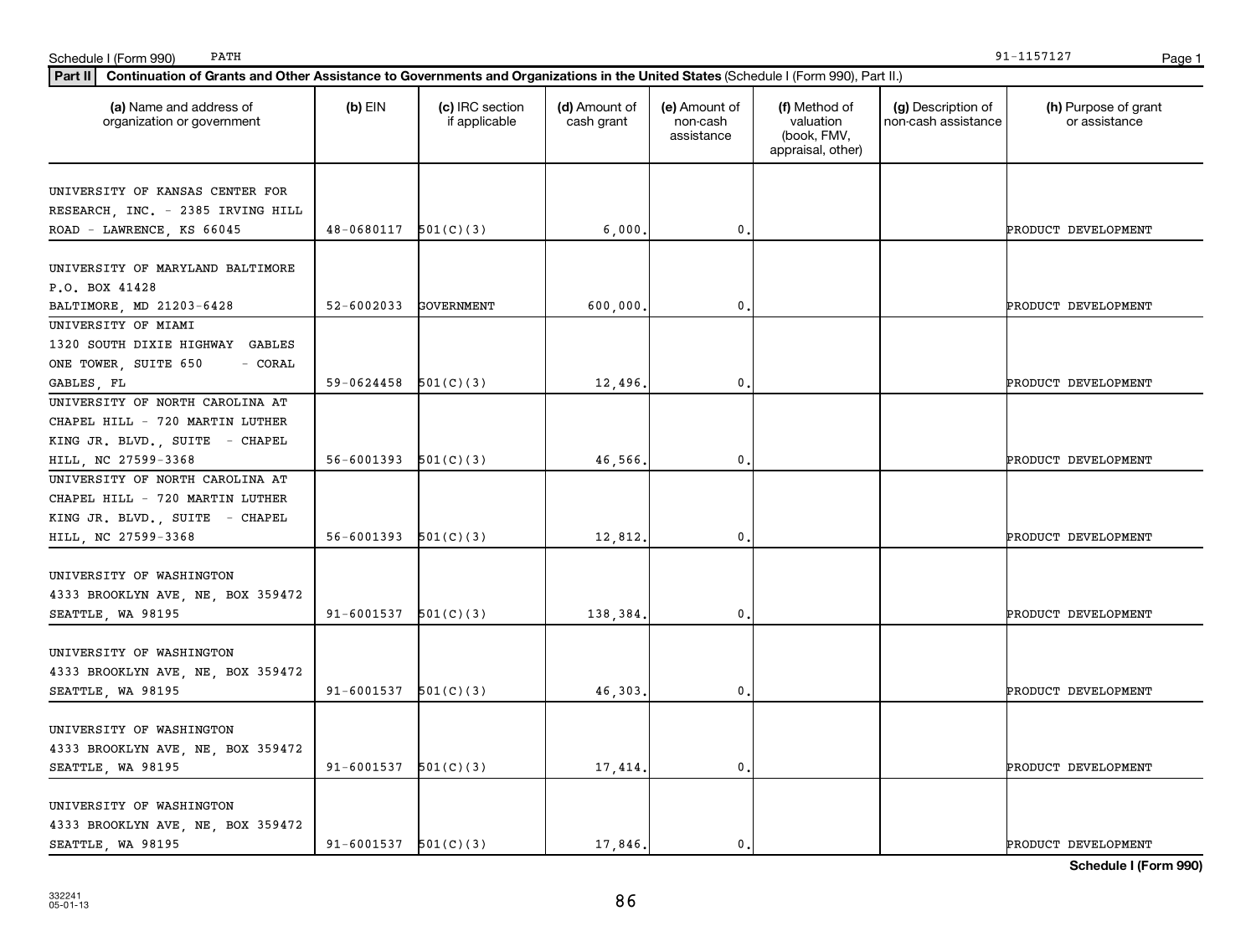| UNIVERSITY OF WASHINGTON          |                            |            |          |                |                     |
|-----------------------------------|----------------------------|------------|----------|----------------|---------------------|
| 4333 BROOKLYN AVE, NE, BOX 359472 | $91 - 6001537$ $501(C)(3)$ |            |          | $\mathbf{0}$ . |                     |
| SEATTLE, WA 98195                 |                            |            | 5,996.   |                | PRODUCT DEVELOPMENT |
| VAXESS TECHNOLOGIES, INC.         |                            |            |          |                |                     |
| 125 WESTERN AVENUE                |                            |            |          |                |                     |
| ALLSTON, MA 02134                 | $46 - 0612554$ N/A         |            | 8,071.   | $\mathbf{0}$   | PRODUCT DEVELOPMENT |
|                                   |                            |            |          |                |                     |
| VENTURE STRATEGIES INNOVATIONS    |                            |            |          |                |                     |
| 19200 VON KARMAN AVENUE SUITE 400 |                            |            |          |                |                     |
| IRVINE, CA 92612                  | $26 - 2813021$ $501(C)(3)$ |            | 90,084.  | $\mathbf{0}$   | PRODUCT DEVELOPMENT |
|                                   |                            |            |          |                |                     |
| VILLAGEREACH                      |                            |            |          |                |                     |
| 601 NORTH 34TH STREET             |                            |            |          |                |                     |
| SEATTLE, WA 98103                 | $91-2082484$ $501(C)(3)$   |            | 182,739. | $\mathbf 0$ .  | PRODUCT DEVELOPMENT |
|                                   |                            |            |          |                |                     |
| VILLAGEREACH                      |                            |            |          |                |                     |
| 601 NORTH 34TH STREET             |                            |            |          |                |                     |
| SEATTLE, WA 98103                 | $91 - 2082484$ $501(C)(3)$ |            | 55,000.  | $\mathbf 0$ .  | PRODUCT DEVELOPMENT |
|                                   |                            |            |          |                |                     |
| VILLAGEREACH                      |                            |            |          |                |                     |
| 601 NORTH 34TH STREET             |                            |            |          |                |                     |
| SEATTLE, WA 98103                 | 91-2082484                 | 501(C)(3)  | 16,000.  | $\mathbf{0}$   | PRODUCT DEVELOPMENT |
| WALTER REED ARMY INSTITUTE OF     |                            |            |          |                |                     |
| RESEARCH (WRAIR) - 503 ROBERT     |                            |            |          |                |                     |
| GRANT DRIVE - SILVER SPRING, MD   |                            |            |          |                |                     |
| 20910                             | 52-0664528                 | GOVERNMENT | 902,250. | $\mathbf{0}$   | PRODUCT DEVELOPMENT |
| WALTER REED ARMY INSTITUTE OF     |                            |            |          |                |                     |
| RESEARCH (WRAIR) - 503 ROBERT     |                            |            |          |                |                     |
| GRANT DRIVE - SILVER SPRING, MD   |                            |            |          |                |                     |
| 20910                             | 52-0664528 GOVERNMENT      |            | 449,966. | $\mathbf 0$ .  | PRODUCT DEVELOPMENT |
| WALTER REED ARMY INSTITUTE OF     |                            |            |          |                |                     |
| RESEARCH (WRAIR) - 503 ROBERT     |                            |            |          |                |                     |
| GRANT DRIVE - SILVER SPRING, MD   |                            |            |          |                |                     |
| 20910                             | 52-0664528 GOVERNMENT      |            | 198,508. | 0.             | PRODUCT DEVELOPMENT |

**Part II Continuation of Grants and Other Assistance to Governments and Organizations in the United States**  (Schedule I (Form 990), Part II.)

if applicable

EIN | (c) IRC section

**(a) (b) (c) (d) (e) (f) (g) (h)** Name and address of

(d) Amount of cash grant

(e) Amount of non-cash assistance

organization or government

(h) Purpose of grant or assistance

**Schedule I (Form 990)**

Schedule I (Form 990) Page 1 PATH 91-1157127

> (g) Description of non-cash assistance

(f) Method of valuation (book, FMV, appraisal, other)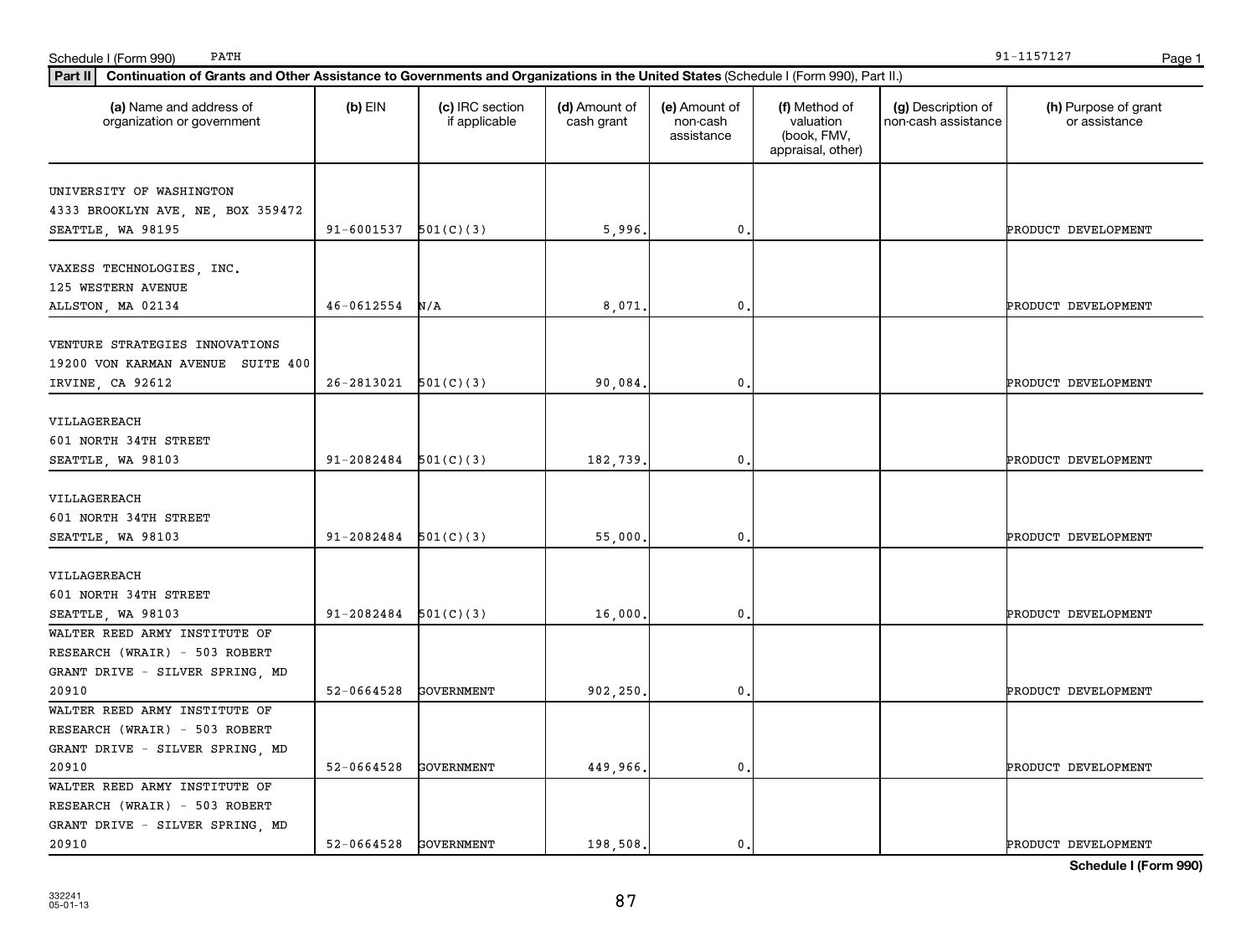| Part II   Continuation of Grants and Other Assistance to Governments and Organizations in the United States (Schedule I (Form 990), Part II.) |                          |                                  |                             |                                         |                                                                |                                           |                                       |  |
|-----------------------------------------------------------------------------------------------------------------------------------------------|--------------------------|----------------------------------|-----------------------------|-----------------------------------------|----------------------------------------------------------------|-------------------------------------------|---------------------------------------|--|
| (a) Name and address of<br>organization or government                                                                                         | $(b)$ EIN                | (c) IRC section<br>if applicable | (d) Amount of<br>cash grant | (e) Amount of<br>non-cash<br>assistance | (f) Method of<br>valuation<br>(book, FMV,<br>appraisal, other) | (g) Description of<br>non-cash assistance | (h) Purpose of grant<br>or assistance |  |
| WALTER REED ARMY INSTITUTE OF                                                                                                                 |                          |                                  |                             |                                         |                                                                |                                           |                                       |  |
| RESEARCH (WRAIR) - 503 ROBERT                                                                                                                 |                          |                                  |                             |                                         |                                                                |                                           |                                       |  |
| GRANT DRIVE - SILVER SPRING, MD                                                                                                               |                          |                                  |                             |                                         |                                                                |                                           |                                       |  |
| 20910                                                                                                                                         | $52 - 0664528$           | <b>GOVERNMENT</b>                | 172,063                     | 0.                                      |                                                                |                                           | PRODUCT DEVELOPMENT                   |  |
| WALTER REED ARMY INSTITUTE OF                                                                                                                 |                          |                                  |                             |                                         |                                                                |                                           |                                       |  |
| RESEARCH (WRAIR) - 503 ROBERT                                                                                                                 |                          |                                  |                             |                                         |                                                                |                                           |                                       |  |
| GRANT DRIVE - SILVER SPRING, MD                                                                                                               |                          |                                  |                             |                                         |                                                                |                                           |                                       |  |
| 20910                                                                                                                                         | 52-0664528               | <b>GOVERNMENT</b>                | 53,739                      | 0.                                      |                                                                |                                           | PRODUCT DEVELOPMENT                   |  |
| YALE UNIVERSITY<br>310 CEDAR STREET                                                                                                           |                          |                                  |                             |                                         |                                                                |                                           |                                       |  |
| NEW HAVEN, CT 06510                                                                                                                           | $06-0646973$ $501(C)(3)$ |                                  | 472,421                     | 0.                                      |                                                                |                                           | PRODUCT DEVELOPMENT                   |  |
| DALBERG CONSULTING U.S. LLC<br>99 MADISON AVENUE, 17TH FLOOR<br>NEW YORK, NY 10016                                                            | 26-1546220               | N/A                              | 181,081                     | $\mathbf{0}$                            |                                                                |                                           | PUBLIC HEALTH IMPACT                  |  |
| EMORY UNIVERSITY                                                                                                                              |                          |                                  |                             |                                         |                                                                |                                           |                                       |  |
| 1599 CLIFTON RD NE, 4TH FLOOR<br>MAILSTOP 1499/001/1BH - ATLANTA                                                                              |                          |                                  |                             |                                         |                                                                |                                           |                                       |  |
| GA 30322-42                                                                                                                                   | 58-0566256               | 501(C)(3)                        | 807,288                     | 0.                                      |                                                                |                                           | PUBLIC HEALTH IMPACT                  |  |
| FAMILY HEALTH INTERNATIONAL (FHI)<br>360 - P.O. BOX 13950 2224 E. NC<br>HWY 54 - DURHAM, NC 27713                                             | 23-7413005               | 501(C)(3)                        | 158,739                     | 0.                                      |                                                                |                                           | PUBLIC HEALTH IMPACT                  |  |
|                                                                                                                                               |                          |                                  |                             |                                         |                                                                |                                           |                                       |  |
| FAMILY HEALTH INTERNATIONAL (FHI)<br>360 - P.O. BOX 13950 2224 E. NC                                                                          |                          |                                  |                             |                                         |                                                                |                                           |                                       |  |
| HWY 54 - DURHAM, NC 27713                                                                                                                     | 23-7413005               | 501(C)(3)                        | 101,460                     | 0.                                      |                                                                |                                           | PUBLIC HEALTH IMPACT                  |  |
| FINANCING FOR DEVELOPMENT<br>1800 MASSACHUSETTS AVENUE SUITE 4<br>WASHINGTON, DC 20036                                                        | 68-0683026               | 501(C)(3)                        | 370,000                     | 0.                                      |                                                                |                                           | PUBLIC HEALTH IMPACT                  |  |
|                                                                                                                                               |                          |                                  |                             |                                         |                                                                |                                           |                                       |  |
| FINANCING FOR DEVELOPMENT<br>1800 MASSACHUSETTS AVENUE SUITE 4<br>WASHINGTON, DC 20036                                                        | 68-0683026               | 501(C)(3)                        | 91.565.                     | $\mathbf{0}$ .                          |                                                                |                                           | PUBLIC HEALTH IMPACT                  |  |

PATH 91-1157127

Schedule I (Form 990) PATH Page 1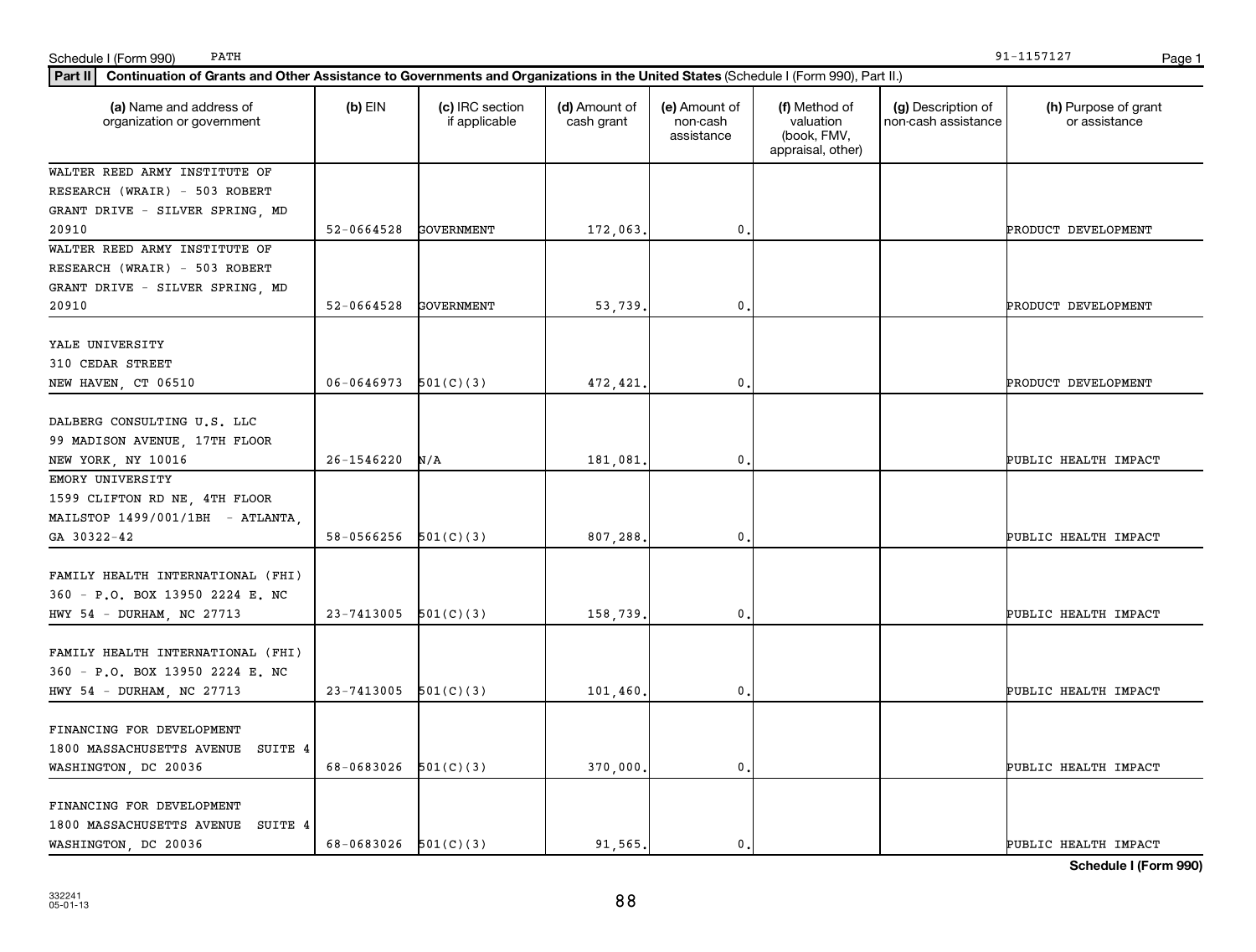| (h) Purpose of grant<br>or assistance |
|---------------------------------------|
|                                       |
|                                       |
| PUBLIC HEALTH IMPACT                  |
|                                       |
|                                       |
| PUBLIC HEALTH IMPACT                  |
|                                       |
| PUBLIC HEALTH IMPACT                  |
| PUBLIC HEALTH IMPACT                  |
|                                       |
|                                       |
| PUBLIC HEALTH IMPACT                  |
|                                       |
| PUBLIC HEALTH IMPACT                  |
|                                       |
| PUBLIC HEALTH IMPACT                  |
|                                       |
| PUBLIC HEALTH IMPACT                  |
| PUBLIC HEALTH IMPACT                  |
|                                       |

Schedule I (Form 990) PATH Page 1

PATH 91-1157127

**Schedule I (Form 990)**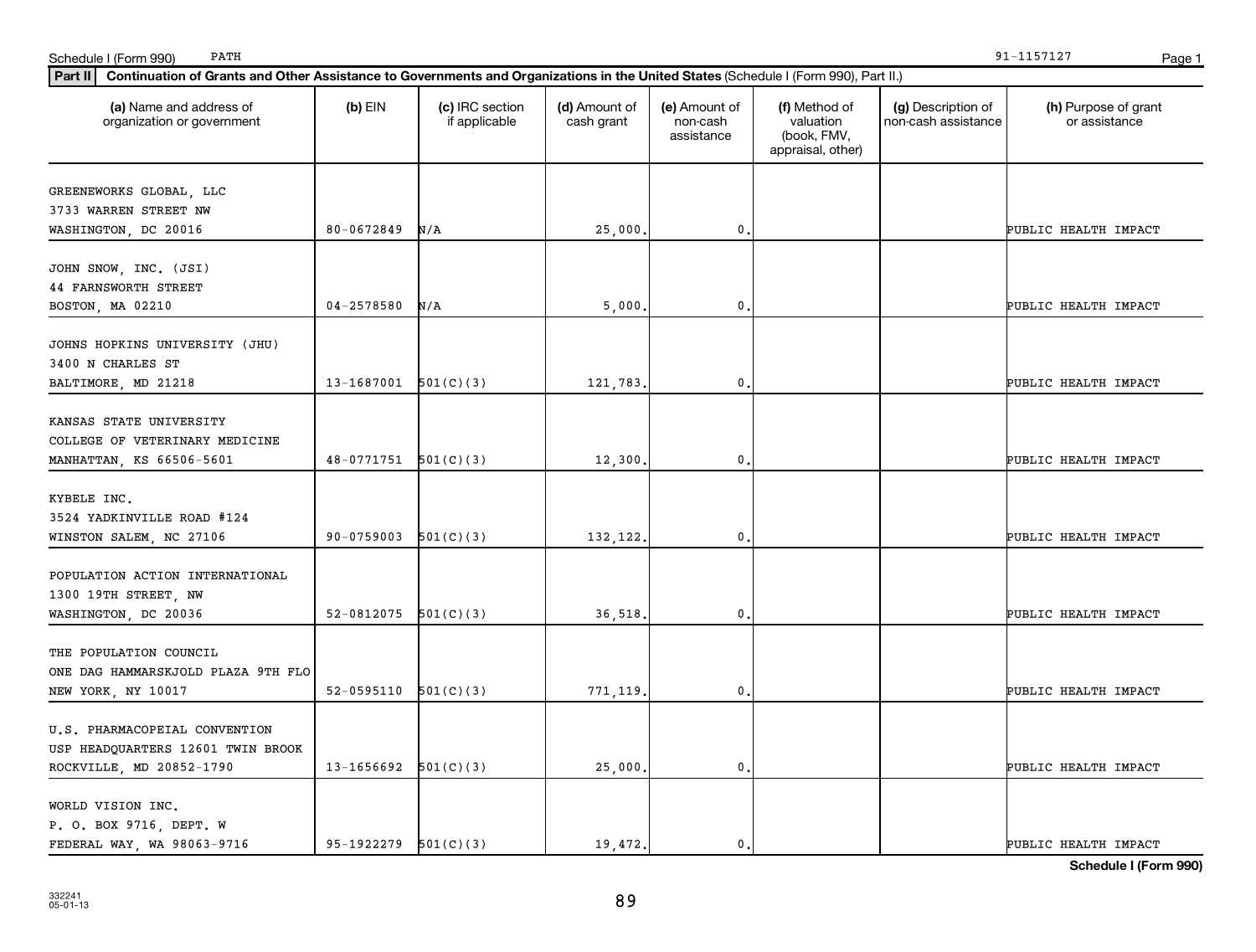| Part II   Continuation of Grants and Other Assistance to Governments and Organizations in the United States (Schedule I (Form 990), Part II.) |                          |                                  |                             |                                         |                                                                |                                           |                                       |  |  |
|-----------------------------------------------------------------------------------------------------------------------------------------------|--------------------------|----------------------------------|-----------------------------|-----------------------------------------|----------------------------------------------------------------|-------------------------------------------|---------------------------------------|--|--|
| (a) Name and address of<br>organization or government                                                                                         | $(b)$ EIN                | (c) IRC section<br>if applicable | (d) Amount of<br>cash grant | (e) Amount of<br>non-cash<br>assistance | (f) Method of<br>valuation<br>(book, FMV,<br>appraisal, other) | (g) Description of<br>non-cash assistance | (h) Purpose of grant<br>or assistance |  |  |
| PROFECTUS BIOSCIENCES, INC.<br>6411 BECKLEY ST                                                                                                |                          |                                  |                             |                                         |                                                                |                                           |                                       |  |  |
| BALTIMORE, MD 21224                                                                                                                           | $02 - 0579416$ N/A       |                                  | $-29,030.$                  | $\mathbf{0}$ .                          |                                                                |                                           | PRODUCT DEVELOPMENT                   |  |  |
| SEATTLE BIOMEDICAL RESEARCH<br>INSTITUTE - 307 WESTLAKE AVE N<br>#500 - SEATTLE, WA 98109                                                     | $91-0961784$ $501(C)(3)$ |                                  | $-30,339.$                  | $\mathbf{0}$ .                          |                                                                |                                           | PRODUCT DEVELOPMENT                   |  |  |
|                                                                                                                                               |                          |                                  |                             |                                         |                                                                |                                           |                                       |  |  |
|                                                                                                                                               |                          |                                  |                             |                                         |                                                                |                                           |                                       |  |  |
|                                                                                                                                               |                          |                                  |                             |                                         |                                                                |                                           |                                       |  |  |
|                                                                                                                                               |                          |                                  |                             |                                         |                                                                |                                           |                                       |  |  |
|                                                                                                                                               |                          |                                  |                             |                                         |                                                                |                                           |                                       |  |  |
|                                                                                                                                               |                          |                                  |                             |                                         |                                                                |                                           |                                       |  |  |
|                                                                                                                                               |                          |                                  |                             |                                         |                                                                |                                           |                                       |  |  |

Schedule I (Form 990) PATH Page 1

PATH 91-1157127

**Schedule I (Form 990)**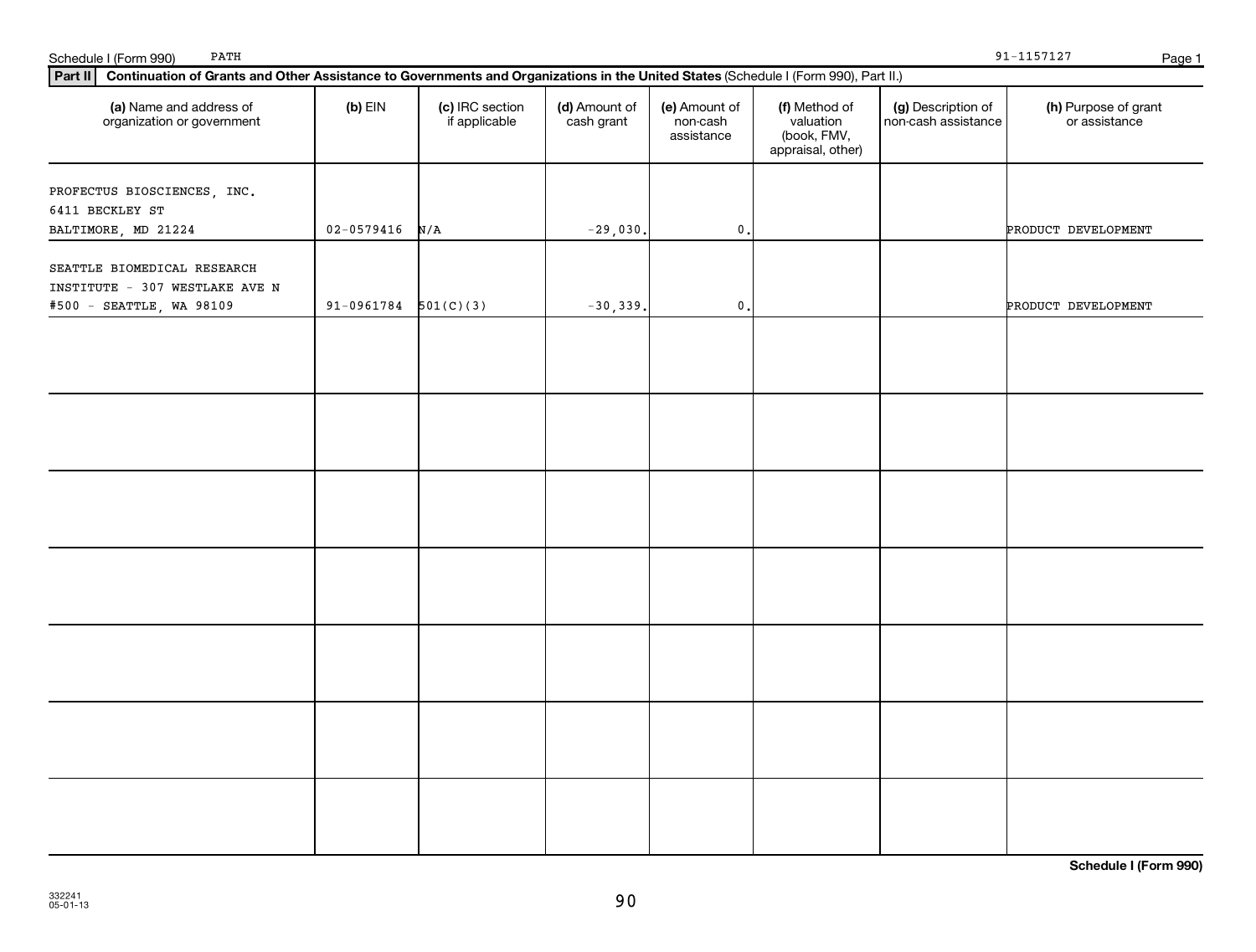| PATH<br>Schedule I (Form 990) (2013)                                                                                                                                                                                 |                             |                             |                                       |                                                          | 91-1157127                             | Page 2 |
|----------------------------------------------------------------------------------------------------------------------------------------------------------------------------------------------------------------------|-----------------------------|-----------------------------|---------------------------------------|----------------------------------------------------------|----------------------------------------|--------|
| Part III<br>Grants and Other Assistance to Individuals in the United States. Complete if the organization answered "Yes" to Form 990, Part IV, line 22.<br>Part III can be duplicated if additional space is needed. |                             |                             |                                       |                                                          |                                        |        |
| (a) Type of grant or assistance                                                                                                                                                                                      | (b) Number of<br>recipients | (c) Amount of<br>cash grant | (d) Amount of non-<br>cash assistance | (e) Method of valuation<br>(book, FMV, appraisal, other) | (f) Description of non-cash assistance |        |
|                                                                                                                                                                                                                      |                             |                             |                                       |                                                          |                                        |        |
|                                                                                                                                                                                                                      |                             |                             |                                       |                                                          |                                        |        |
|                                                                                                                                                                                                                      |                             |                             |                                       |                                                          |                                        |        |
|                                                                                                                                                                                                                      |                             |                             |                                       |                                                          |                                        |        |
|                                                                                                                                                                                                                      |                             |                             |                                       |                                                          |                                        |        |
|                                                                                                                                                                                                                      |                             |                             |                                       |                                                          |                                        |        |
|                                                                                                                                                                                                                      |                             |                             |                                       |                                                          |                                        |        |
|                                                                                                                                                                                                                      |                             |                             |                                       |                                                          |                                        |        |
|                                                                                                                                                                                                                      |                             |                             |                                       |                                                          |                                        |        |
|                                                                                                                                                                                                                      |                             |                             |                                       |                                                          |                                        |        |
| Part IV<br>Supplemental Information. Provide the information required in Part I, line 2, Part III, column (b), and any other additional information.                                                                 |                             |                             |                                       |                                                          |                                        |        |
| PART I, LINE 2:                                                                                                                                                                                                      |                             |                             |                                       |                                                          |                                        |        |

EXPLANATION: SUBRECIPIENTS ARE REQUIRED TO SUBMIT PROGRESS REPORTS, WHICH

ARE REVIEWED BY RESPONSIBLE PATH PROGRAM MANAGERS AND PROGRAM

ADMINISTRATORS TO ENSURE THAT PROGRAM GOALS ARE ATTAINED IN ACCORDANCE WITH

AGREEMENT REQUIREMENTS. THE RESPONSIBLE PROGRAM MANAGERS AND PROGRAM

ADMINISTRATORS CONTACT SUBRECIPIENTS WITH QUESTIONS AND FOLLOW UP ON ANY

CONCERNS. IN SOME CASES, SUBAWARD TERMS MAY REQUIRE SPECIFIED DELIVERABLES

IN ADDITION TO, OR IN LIEU OF, TECHNICAL REPORTS. IN ADDITION,

DISCRETIONARY ON-SITE VISITS ARE CONDUCTED TO EVALUATE BOTH COMPLIANCE WITH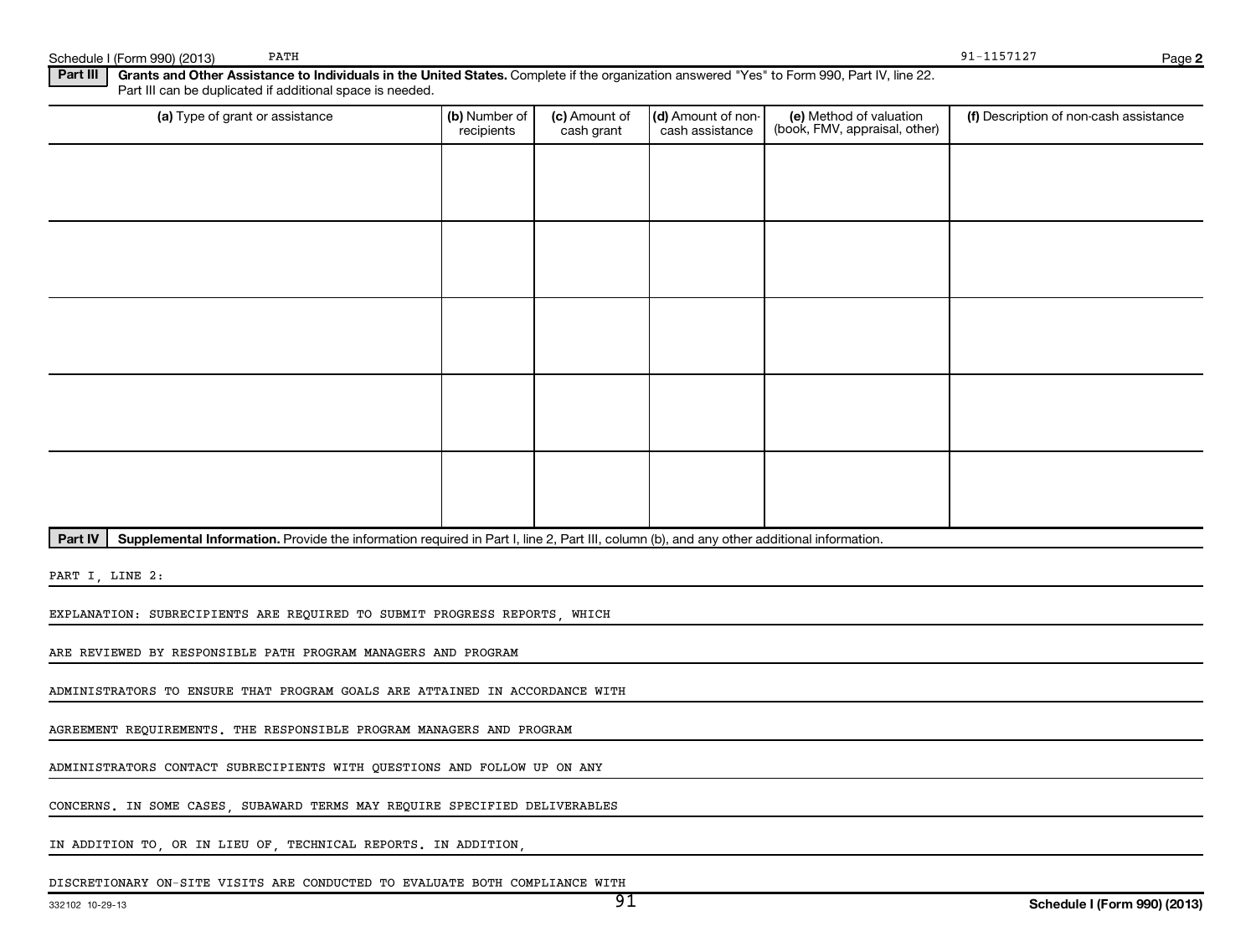**Part IV Supplemental Information**

THE SCIENTIFIC OBJECTIVES OF THE PROJECT AND THE APPROPRIATENESS OF THE

SUBRECIPIENT'S ADMINISTRATIVE SYSTEMS AND PROCESSES. PATH ALSO USES

CROSS-PROGRAM INDICATORS TO TRACK OVERALL ORGANIZATIONAL PERFORMANCE AND

LINK OUR WORK AND THE WORK OF SUBRECIPIENTS TO SPECIFIC IMPROVEMENTS IN

HEALTH-RELATED OUTCOMES. MONITORING THIS SET OF INDICATORS HELPS PATH SET

BENCHMARKS AND ADOPT BEST PRACTICES THAT IMPROVE PROGRAMMATIC EFFECTIVENESS

OVER TIME.

**Schedule I (Form 990)**

332291 05-01-13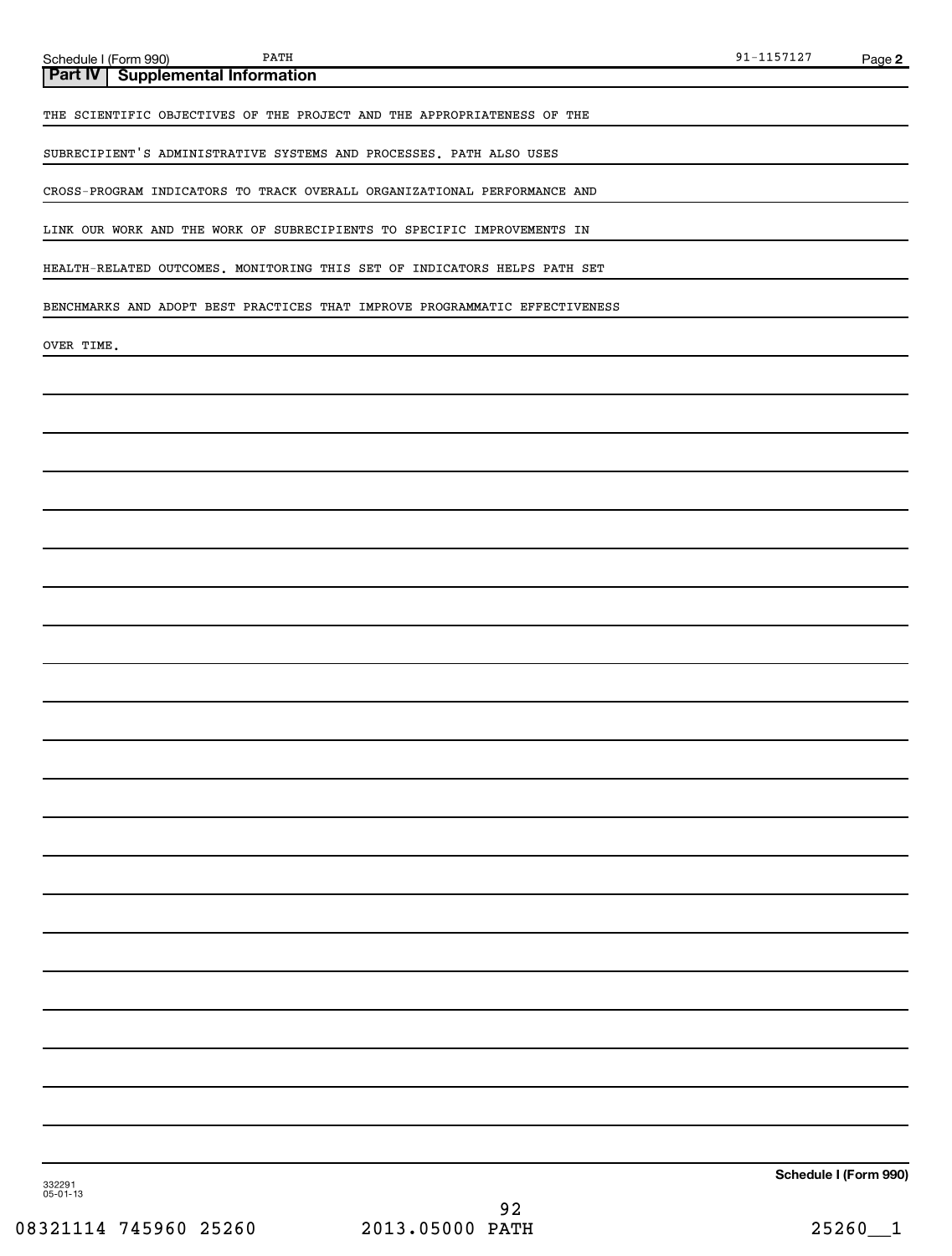|   | <b>Compensation Information</b><br>OMB No. 1545-0047<br><b>SCHEDULE J</b>                                                                                    |                                                                                                                                                                                                                                         |                                       |                |            |             |  |  |  |
|---|--------------------------------------------------------------------------------------------------------------------------------------------------------------|-----------------------------------------------------------------------------------------------------------------------------------------------------------------------------------------------------------------------------------------|---------------------------------------|----------------|------------|-------------|--|--|--|
|   | (Form 990)<br>For certain Officers, Directors, Trustees, Key Employees, and Highest<br><b>Compensated Employees</b>                                          |                                                                                                                                                                                                                                         |                                       |                |            |             |  |  |  |
|   |                                                                                                                                                              |                                                                                                                                                                                                                                         | <b>Open to Public</b>                 |                |            |             |  |  |  |
|   | Complete if the organization answered "Yes" on Form 990, Part IV, line 23.<br>Attach to Form 990. > See separate instructions.<br>Department of the Treasury |                                                                                                                                                                                                                                         |                                       |                |            |             |  |  |  |
|   | Internal Revenue Service                                                                                                                                     | Information about Schedule J (Form 990) and its instructions is at www irs gov/form990                                                                                                                                                  |                                       |                | Inspection |             |  |  |  |
|   | Name of the organization                                                                                                                                     |                                                                                                                                                                                                                                         | <b>Employer identification number</b> |                |            |             |  |  |  |
|   | Part I                                                                                                                                                       | PATH<br><b>Questions Regarding Compensation</b>                                                                                                                                                                                         | 91-1157127                            |                |            |             |  |  |  |
|   |                                                                                                                                                              |                                                                                                                                                                                                                                         |                                       |                |            |             |  |  |  |
|   |                                                                                                                                                              |                                                                                                                                                                                                                                         |                                       |                | Yes        | No          |  |  |  |
|   |                                                                                                                                                              | 1a Check the appropriate box(es) if the organization provided any of the following to or for a person listed in Form 990,<br>Part VII, Section A, line 1a. Complete Part III to provide any relevant information regarding these items. |                                       |                |            |             |  |  |  |
|   | First-class or charter travel                                                                                                                                | X<br>Housing allowance or residence for personal use                                                                                                                                                                                    |                                       |                |            |             |  |  |  |
|   | Travel for companions                                                                                                                                        | Payments for business use of personal residence                                                                                                                                                                                         |                                       |                |            |             |  |  |  |
|   | X                                                                                                                                                            | Tax indemnification and gross-up payments<br>Health or social club dues or initiation fees                                                                                                                                              |                                       |                |            |             |  |  |  |
|   |                                                                                                                                                              | Discretionary spending account<br>Personal services (e.g., maid, chauffeur, chef)                                                                                                                                                       |                                       |                |            |             |  |  |  |
|   |                                                                                                                                                              |                                                                                                                                                                                                                                         |                                       |                |            |             |  |  |  |
|   |                                                                                                                                                              | <b>b</b> If any of the boxes on line 1a are checked, did the organization follow a written policy regarding payment or                                                                                                                  |                                       |                |            |             |  |  |  |
|   |                                                                                                                                                              |                                                                                                                                                                                                                                         |                                       | 1b             | X          |             |  |  |  |
| 2 |                                                                                                                                                              | Did the organization require substantiation prior to reimbursing or allowing expenses incurred by all directors,                                                                                                                        |                                       |                |            |             |  |  |  |
|   |                                                                                                                                                              | trustees, and officers, including the CEO/Executive Director, regarding the items checked in line 1a?                                                                                                                                   |                                       | $\mathbf{2}$   | X          |             |  |  |  |
|   |                                                                                                                                                              |                                                                                                                                                                                                                                         |                                       |                |            |             |  |  |  |
| З |                                                                                                                                                              | Indicate which, if any, of the following the filing organization used to establish the compensation of the organization's                                                                                                               |                                       |                |            |             |  |  |  |
|   |                                                                                                                                                              | CEO/Executive Director. Check all that apply. Do not check any boxes for methods used by a related organization to                                                                                                                      |                                       |                |            |             |  |  |  |
|   |                                                                                                                                                              | establish compensation of the CEO/Executive Director, but explain in Part III.                                                                                                                                                          |                                       |                |            |             |  |  |  |
|   | X<br>Compensation committee                                                                                                                                  | Written employment contract                                                                                                                                                                                                             |                                       |                |            |             |  |  |  |
|   | X<br>X<br>Compensation survey or study<br>Independent compensation consultant                                                                                |                                                                                                                                                                                                                                         |                                       |                |            |             |  |  |  |
|   |                                                                                                                                                              | x<br>Approval by the board or compensation committee<br>Form 990 of other organizations                                                                                                                                                 |                                       |                |            |             |  |  |  |
|   |                                                                                                                                                              |                                                                                                                                                                                                                                         |                                       |                |            |             |  |  |  |
| 4 |                                                                                                                                                              | During the year, did any person listed in Form 990, Part VII, Section A, line 1a, with respect to the filing                                                                                                                            |                                       |                |            |             |  |  |  |
|   | organization or a related organization:                                                                                                                      |                                                                                                                                                                                                                                         |                                       |                |            |             |  |  |  |
| а |                                                                                                                                                              | Receive a severance payment or change-of-control payment?                                                                                                                                                                               |                                       | 4a             | Х          |             |  |  |  |
| b |                                                                                                                                                              |                                                                                                                                                                                                                                         |                                       | 4b             |            | X           |  |  |  |
|   |                                                                                                                                                              |                                                                                                                                                                                                                                         |                                       | 4 <sub>c</sub> |            | $\mathbf x$ |  |  |  |
|   |                                                                                                                                                              | If "Yes" to any of lines 4a-c, list the persons and provide the applicable amounts for each item in Part III.                                                                                                                           |                                       |                |            |             |  |  |  |
|   |                                                                                                                                                              |                                                                                                                                                                                                                                         |                                       |                |            |             |  |  |  |
|   |                                                                                                                                                              | Only section 501(c)(3) and 501(c)(4) organizations must complete lines 5-9.                                                                                                                                                             |                                       |                |            |             |  |  |  |
| 5 |                                                                                                                                                              | For persons listed in Form 990, Part VII, Section A, line 1a, did the organization pay or accrue any compensation                                                                                                                       |                                       |                |            |             |  |  |  |
|   | contingent on the revenues of:                                                                                                                               |                                                                                                                                                                                                                                         |                                       |                |            | х           |  |  |  |
| а |                                                                                                                                                              |                                                                                                                                                                                                                                         |                                       | 5a             |            | X           |  |  |  |
|   |                                                                                                                                                              |                                                                                                                                                                                                                                         |                                       | 5 <sub>b</sub> |            |             |  |  |  |
|   |                                                                                                                                                              | If "Yes" to line 5a or 5b, describe in Part III.                                                                                                                                                                                        |                                       |                |            |             |  |  |  |
| 6 |                                                                                                                                                              | For persons listed in Form 990, Part VII, Section A, line 1a, did the organization pay or accrue any compensation                                                                                                                       |                                       |                |            |             |  |  |  |
|   | contingent on the net earnings of:                                                                                                                           |                                                                                                                                                                                                                                         |                                       | 6a             |            | х           |  |  |  |
|   |                                                                                                                                                              |                                                                                                                                                                                                                                         |                                       | 6b             |            | X           |  |  |  |
|   |                                                                                                                                                              | If "Yes" to line 6a or 6b, describe in Part III.                                                                                                                                                                                        |                                       |                |            |             |  |  |  |
| 7 |                                                                                                                                                              | For persons listed in Form 990, Part VII, Section A, line 1a, did the organization provide any non-fixed payments                                                                                                                       |                                       |                |            |             |  |  |  |
|   |                                                                                                                                                              |                                                                                                                                                                                                                                         |                                       | $\overline{7}$ | Х          |             |  |  |  |
| 8 |                                                                                                                                                              | Were any amounts reported in Form 990, Part VII, paid or accrued pursuant to a contract that was subject to the                                                                                                                         |                                       |                |            |             |  |  |  |
|   |                                                                                                                                                              |                                                                                                                                                                                                                                         |                                       | 8              |            | х           |  |  |  |
| 9 |                                                                                                                                                              | If "Yes" to line 8, did the organization also follow the rebuttable presumption procedure described in                                                                                                                                  |                                       |                |            |             |  |  |  |
|   | Regulations section 53.4958-6(c)?                                                                                                                            |                                                                                                                                                                                                                                         |                                       | 9              |            |             |  |  |  |
|   |                                                                                                                                                              | LHA For Paperwork Reduction Act Notice, see the Instructions for Form 990.                                                                                                                                                              | Schedule J (Form 990) 2013            |                |            |             |  |  |  |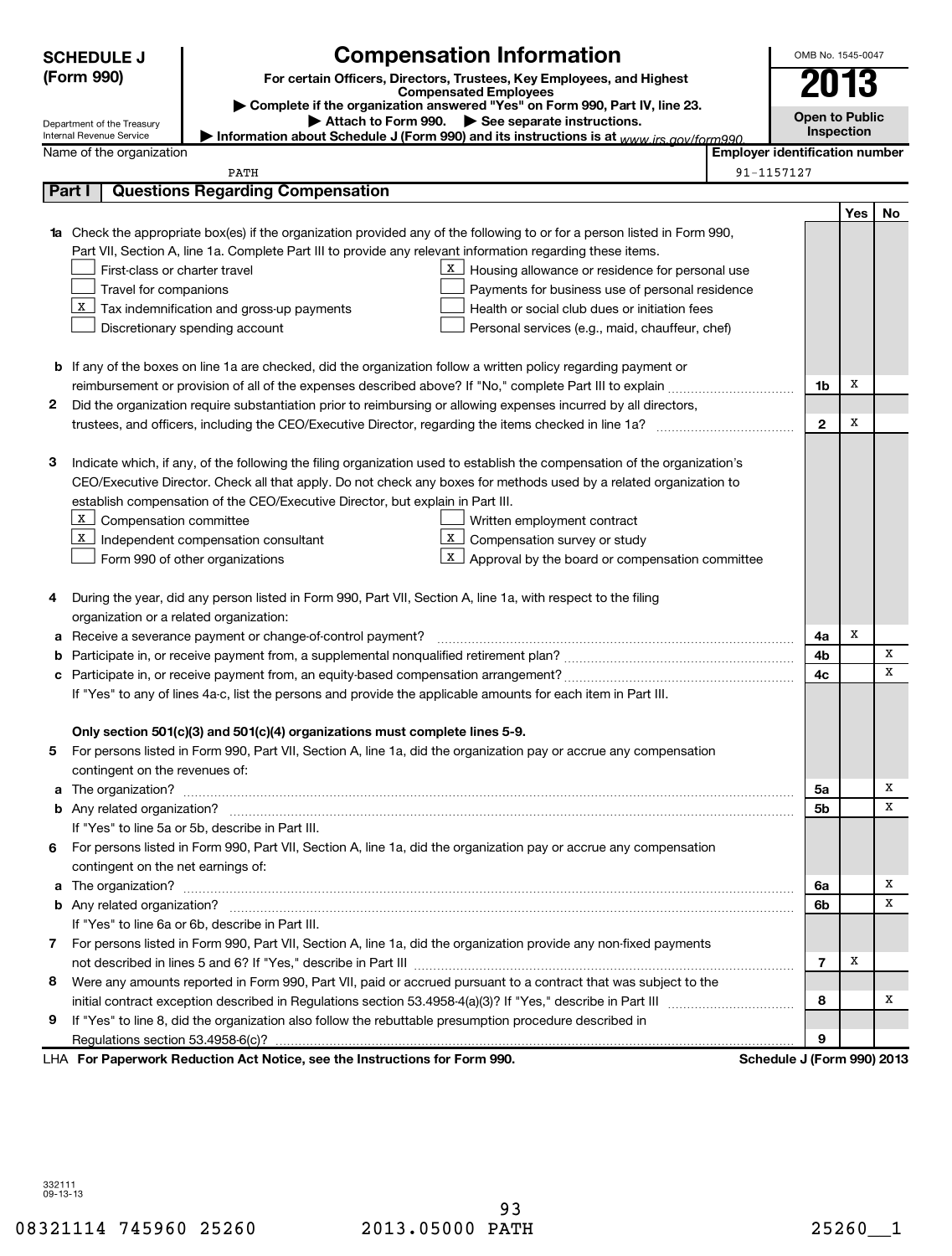## Part II | Officers, Directors, Trustees, Key Employees, and Highest Compensated Employees. Use duplicate copies if additional space is needed.

For each individual whose compensation must be reported in Schedule J, report compensation from the organization on row (i) and from related organizations, described in the instructions, on row (ii). Do not list any individuals that are not listed on Form 990, Part VII.

Note. The sum of columns (B)(i)-(iii) for each listed individual must equal the total amount of Form 990, Part VII, Section A, line 1a, applicable column (D) and (E) amounts for that individual.

|                                      |       |                          | (B) Breakdown of W-2 and/or 1099-MISC compensation |                                           | (C) Retirement and<br>other deferred | (D) Nontaxable<br>benefits | (E) Total of columns | (F) Compensation<br>reported as deferred |
|--------------------------------------|-------|--------------------------|----------------------------------------------------|-------------------------------------------|--------------------------------------|----------------------------|----------------------|------------------------------------------|
| (A) Name and Title                   |       | (i) Base<br>compensation | (ii) Bonus &<br>incentive<br>compensation          | (iii) Other<br>reportable<br>compensation | compensation                         |                            | $(B)(i)-(D)$         | in prior Form 990                        |
| STEVEN B. DAVIS<br>(1)               | (i)   | 420,801                  | 59,938                                             | 500                                       | 30,600                               | 11,028                     | 522,867              | $\mathbf{0}$ .                           |
| PRESIDENT AND CEO                    | (ii)  | 0                        | $\Omega$                                           | 0                                         | $\Omega$                             |                            |                      | $\mathsf{0}\,$ .                         |
| ERIC G. WALKER<br>(2)                | (i)   | 351,054                  | $\mathbf{0}$                                       | 1,000                                     | 25,448                               | 9,163                      | 386,665              | $\mathsf{0}\,$ .                         |
| VP, CORPORATE SVC. (UNTIL 10/2/2013) | (iii) | 0                        | $\mathbf{0}$                                       | 0                                         | $\Omega$                             |                            |                      | $\mathsf{0}\,$ .                         |
| MICHAEL B. KOLLINS<br>(3)            | (i)   | 138,498                  | $\mathbf{0}$                                       | 1,769                                     | 6,417                                | 6,433                      | 153,117              | $\mathsf{0}\,$ .                         |
| COO (BEGAN 5/31/2013)                | (ii)  | 0                        | $\mathbf{0}$                                       | $\mathbf 0$ .                             | $\mathbf{0}$                         |                            |                      | $\mathsf{0}\,$ .                         |
| DAVID C. KASLOW<br>(4)               | (i)   | 322,388                  | $\mathbf{0}$                                       | 75.                                       | 28,491                               | 11,028                     | 361,982              | $\mathfrak o$ .                          |
| VP, PRODUCT DEV. (BEGAN 10/1/2013)   | (ii)  | $\mathbf{0}$             | $\mathbf{0}$                                       | $\mathbf 0$ .                             | 0                                    |                            |                      | $\mathfrak o$ .                          |
| AYORINDE ARNOLD AJAYI<br>(5)         | (i)   | 256,904                  | $\mathbf{0}$                                       | 0.                                        | 28,482                               | 6,256                      | 291,642              | $\mathfrak o$ .                          |
| VP, INTERNATIONAL DEVELOPMENT        | (ii)  | $\mathbf{0}$             | $\mathbf{0}$                                       | 0                                         | 0                                    |                            |                      | $\mathfrak o$ .                          |
| SARAH C. TEMPLE<br>(6)               | (i)   | 225, 325                 | $\mathbf{0}$                                       | 770                                       | 27,031                               | 8,880                      | 262,006              | $\mathfrak o$ .                          |
| VP, EXTERNAL RELATIONS               | (iii) | $\mathbf{0}$             | $\mathbf{0}$                                       | 0                                         | 0                                    |                            |                      | $\mathfrak o$ .                          |
| (7) DAN LASTER                       | (i)   | 224,390                  | $\mathbf{0}$                                       | 770                                       | 24,497                               | 11,001                     | 260,658              | $\mathfrak o$ .                          |
| GENERAL COUNSEL                      | (ii)  | $\mathbf{0}$             | $\mathbf{0}$                                       | 0                                         | $\mathbf{0}$                         |                            |                      | $\mathbf 0$ .                            |
| JACQUELINE D. SHERRIS<br>(8)         | (i)   | 208,637                  | $\mathbf{0}$                                       | 244                                       | 24,564                               | 2,876                      | 236,321              | $\mathsf{0}\,$ .                         |
| VP PUBLIC HEALTH IMPACT              | (ii)  | $\mathbf{0}$             | $\mathbf{0}$                                       | 0                                         | $\mathbf{0}$                         |                            |                      | $\mathbf 0$ .                            |
| (9) KATHRYN A. O'DRISCOLL            | (i)   | 206,023                  | $\mathbf{0}$                                       | 770                                       | 24,696                               | 10,934                     | 242,423              | $\mathbf 0$ .                            |
| CHIEF HUMAN RESOURCES OFFICER        | (ii)  | $\mathbf{0}$             | $\Omega$                                           | 0.                                        | $\mathbf{0}$                         | 0                          |                      | $\mathbf 0$ .                            |
| (10) AMIE E. BATSON                  | (i)   | 178,128                  | 15,000                                             | 0.                                        | 9,625                                | 954                        | 203,707              | $\mathfrak o$ .                          |
| CHIEF STRATEGY OFF. (BEGAN 4/8/13)   | (ii)  | 0.                       | $\mathbf{0}$                                       | 0.                                        | 0                                    |                            |                      | $\mathfrak o$ .                          |
| (11) JOHN W. BOSLEGO                 | (i)   | 319,488                  | $\mathbf{0}$                                       | 0.                                        | 30,600                               | 9,390                      | 359,478              | $\mathfrak o$ .                          |
| DIRECTOR, VACCINE DEV. GLOBAL PROG.  | (ii)  | $\mathbf{0}$             | $\mathbf 0$ .                                      | $\Omega$                                  | $\mathbf{0}$                         | $\Omega$                   |                      | $\mathbf 0$ .                            |
| (12) PAWANA WIENRAWEE                | (i)   | 127,093                  | $\mathbf{0}$                                       | 157,261                                   | 15,251                               | 8,753                      | 308,358              | $\mathbf 0$ .                            |
| DIRECTOR, THAILAND PROGRAMS          | (ii)  | $\mathbf{0}$             | $\mathbf{0}$                                       | 0                                         | 0                                    | $\Omega$                   |                      | $\mathfrak o$ .                          |
| (13) PONNI SUBBIAH                   | (i)   | 276,446                  | $\mathbf{0}$                                       | 770                                       | 21,547                               | 9,787                      | 308,550              | $\mathbf 0$ .                            |
| DIRECTOR, DRUG DEVELOPMENT           | (ii)  | $\mathbf{0}$             | $\mathbf{0}$                                       | 0                                         | 0                                    | 0                          |                      | 0.                                       |
| (14) RIKKA E. TRANGSRUD              | (i)   | 169,524                  | $\mathbf{0}$                                       | 106,132                                   | 19,210                               | 9,773                      | 304,639              | $\mathbf 0$ .                            |
| COUNTRY PROGRAM LEADER, KENYA        | (ii)  | $\mathbf{0}$             | $\mathbf{0}$                                       | 0.                                        | 0                                    | 0                          |                      | 0.                                       |
| (15) TRAD M. HATTON                  | (i)   | 167,929                  | $\mathbf{0}$                                       | 97,468                                    | 14,031                               | 10,065                     | 289,493              | $\mathbf 0$ .                            |
| CHIEF OF PARTY, INTEGRATED HIV/AIDS  | (ii)  | 0.                       | $\mathbf 0$ .                                      | 0.                                        | $\mathbf{0}$                         | 0                          | 0                    | 0.                                       |
| (16) CARLOS CLINTON CAMPBELL         | (i)   | 249,335                  | 0.                                                 | 5,339.                                    | 25,332                               | 2,531                      | 282,537              | $\mathfrak o$ .                          |
| DIRECTOR, MALARIA CONTROL PROGRAM    | (ii)  | $\mathfrak o$ .          | 0.                                                 | 0.                                        | $\mathbf{0}$ .                       | 0.                         | $\mathbf 0$ .        | $\mathfrak o$ .                          |

94

**2**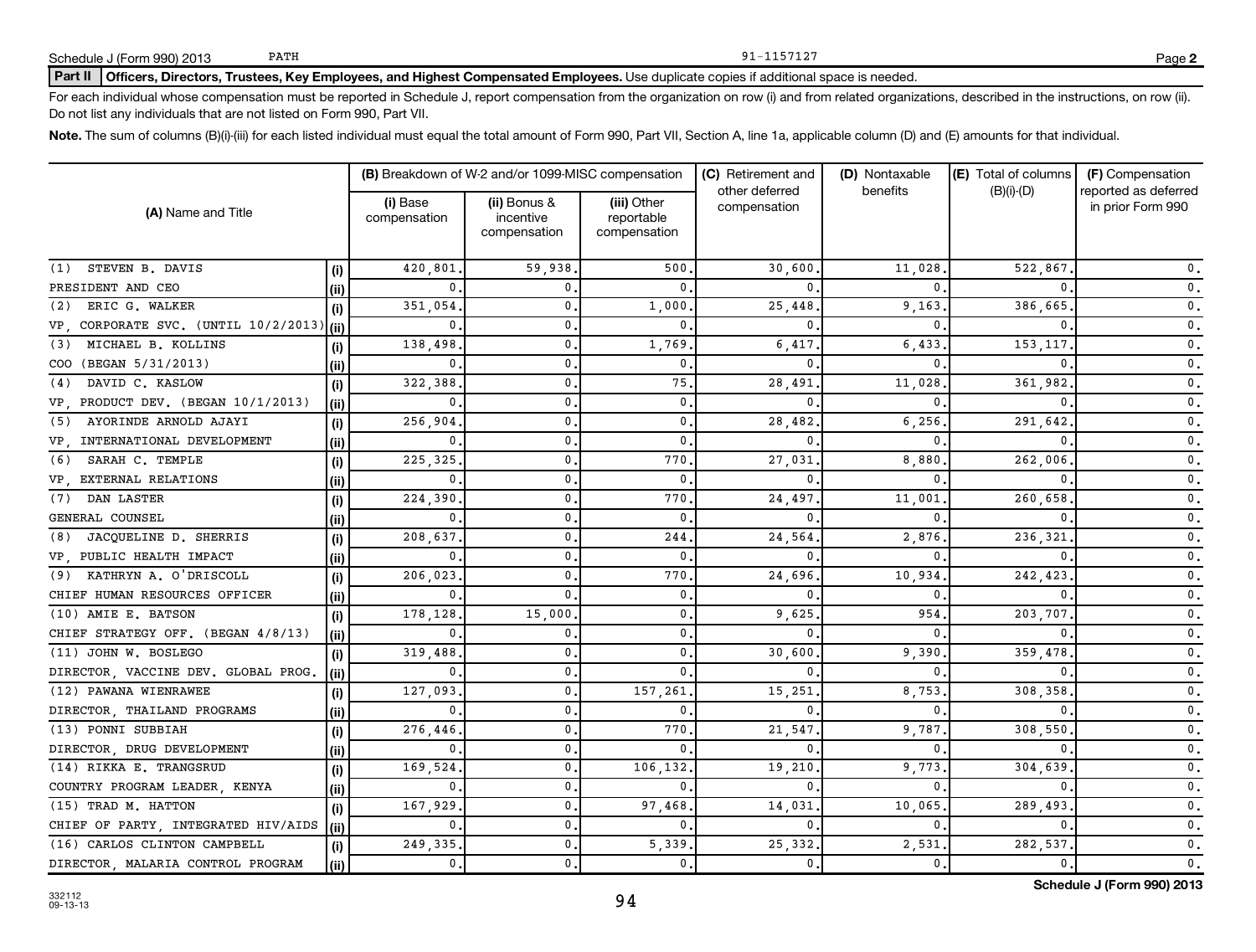# Part II | Officers, Directors, Trustees, Key Employees, and Highest Compensated Employees. Use duplicate copies if additional space is needed.

For each individual whose compensation must be reported in Schedule J, report compensation from the organization on row (i) and from related organizations, described in the instructions, on row (ii). Do not list any individuals that are not listed on Form 990, Part VII.

Note. The sum of columns (B)(i)-(iii) for each listed individual must equal the total amount of Form 990, Part VII, Section A, line 1a, applicable column (D) and (E) amounts for that individual.

|                                     |      |                          | (B) Breakdown of W-2 and/or 1099-MISC compensation |                                           | (C) Retirement and<br>other deferred | (D) Nontaxable<br>benefits | (E) Total of columns<br>$(B)(i)-(D)$ | (F) Compensation<br>reported as deferred |  |
|-------------------------------------|------|--------------------------|----------------------------------------------------|-------------------------------------------|--------------------------------------|----------------------------|--------------------------------------|------------------------------------------|--|
| (A) Name and Title                  |      | (i) Base<br>compensation | (ii) Bonus &<br>incentive<br>compensation          | (iii) Other<br>reportable<br>compensation | compensation                         |                            |                                      | in prior Form 990                        |  |
| (17) ANURAG PRABHAKAR MAIRAL        | (i)  | 214,170                  | 25,000                                             | 15,280                                    | 16,150                               | 8,892.                     | 279,492                              | $\mathbf 0$ .                            |  |
| DIRECTOR, TECHNOLOGY SOLUTIONS      | (ii) | $\mathbf{0}$             | $\Omega$                                           | $\Omega$                                  | $\Omega$                             | $\Omega$                   |                                      | $\mathfrak o$ .                          |  |
| (18) ASHLEY BIRKETT                 | (i)  | 239,169                  | $\mathbf{0}$                                       | 6,096.                                    | 26,189                               | 11,026                     | 282,480                              | $\mathfrak o$ .                          |  |
| DIRECTOR, RESEARCH AND DEVELOPMENT  | (ii) | 0                        | $\mathbf{0}$                                       | $\Omega$                                  | $\mathbf{0}$                         | $\Omega$                   |                                      | $\mathfrak o$ .                          |  |
| (19) RAMONA ANNE BYRKIT             | (i)  | 160,685                  | $\mathbf{0}$                                       | 82,164.                                   | 19,220                               | 10,202                     | 272,271                              | $\mathbf 0$ .                            |  |
| COUNTRY PROGRAM LEADER, VIETNAM     | (ii) | 0                        | $\mathbf{0}$                                       | $\mathbf{0}$ .                            | $\mathbf{0}$                         | $\Omega$                   |                                      | $\mathfrak o$ .                          |  |
| (20) KATHLEEN M. NEUZIL             | (i)  | 234,320                  | $\mathbf{0}$                                       | $\mathbf{0}$ .                            | 24,962                               | 9,958                      | 269,240                              | $\mathfrak o$ .                          |  |
| GLOBAL PROGRAM LEADER, VAD          | (ii) | $\mathbf{0}$             | $\mathbf{0}$                                       | 0.                                        | $\mathbf{0}$                         | $^{\circ}$                 |                                      | $\mathfrak o$ .                          |  |
| (21) CATHARINE HOWARD TAYLOR        | (i)  | 210,119                  | $\mathbf{0}$                                       | 0.                                        | 25,214                               | 7,689                      | 243,022                              | $\mathfrak o$ .                          |  |
| GLOBAL PROGRAM LEADER, MCHN         | (ii) | $\mathbf{0}$             | $\mathbf{0}$                                       | 0.                                        | $\mathbf{0}$                         | $\Omega$                   |                                      | 0.                                       |  |
| (22) JANE E. HUTCHINGS              | (i)  | 198,328                  | $\mathbf{0}$                                       | 0.                                        | 23, 115                              | 10,881                     | 232,324                              | 0.                                       |  |
| DIRECTOR, REPRODUCTIVE HEALTH       | (ii) | $\mathbf{0}$             | $\mathbf{0}$                                       | $\mathbf{0}$ .                            | $\mathbf{0}$                         | $\Omega$                   |                                      | 0.                                       |  |
| (23) RACHEL WILSON                  | (i)  | 190,167                  | $\mathbf{0}$                                       | 75.                                       | 22,812                               | 9,345                      | 222,399                              | 0.                                       |  |
| SENIOR DIRECTOR, POLICY & ADVOCACY  | (ii) | $\mathbf{0}$             | $\mathbf{0}$                                       | $\mathbf{0}$ .                            | $\mathbf{0}$                         | $\Omega$                   |                                      | $\mathfrak o$ .                          |  |
| (24) JOHN SKIBIAK                   | (i)  | 190,662                  | $\mathbf 0$ .                                      | 76,887.                                   | 22,824                               | 10,279                     | 300,652                              | $\mathfrak o$ .                          |  |
| DIRECTOR, RHSC                      | (ii) | $\mathbf{0}$             | $\mathbf{0}$ .                                     | $\Omega$                                  | $\mathbf{0}$                         | $\Omega$                   |                                      | $\mathfrak o$ .                          |  |
| (25) JEAN A. NTUMBA BIDUAYA         | (i)  | 81,509                   | $\mathbf{0}$ .                                     | 168,173.                                  | 8,933                                | 9,967                      | 268,582                              | $\mathfrak o$ .                          |  |
| FIN. & ADMIN. SPECIALIST, HIV & TB  | (ii) | $\mathbf{0}$             | $\mathbf{0}$ .                                     | $\mathbf{0}$ .                            | $\mathbf{0}$                         | $\Omega$                   |                                      | $\mathfrak o$ .                          |  |
| (26) DUNCAN OWENS EARLE             | (i)  | 210,890                  | $\mathbf{0}$ .                                     | 32,700.                                   | 25,307                               | 5,544                      | 274,441                              | $\mathfrak o$ .                          |  |
| PROG. DIR., MALARIA CONTROL & EVAL. | (ii) | $\mathbf{0}$             | $\mathbf{0}$ .                                     | $\mathbf{0}$ .                            | $\mathbf 0$                          | $\Omega$                   |                                      | $\mathbf 0$ .                            |  |
| (27) BONIFACE MUTOMBO WA MUTOMBO    | (i)  | 133,860                  | $\mathbf{0}$ .                                     | 106,428,                                  | 16,063                               | 8,785                      | 265,136                              | $\mathbf 0$ .                            |  |
| SENIOR PROGRAM OFFICER              | (ii) | $\mathbf{0}$             | $\mathbf{0}$                                       | 0.                                        | $\mathbf{0}$                         | $\Omega$                   |                                      | $\mathbf 0$ .                            |  |
| (28) GEORGE A. ROBERTSON            | (i)  | 228,411                  | $\mathbf{0}$ .                                     | 0.                                        | 27,409                               | 10,944                     | 266,764                              | $\mathsf{0}\,$ .                         |  |
| SENIOR TECHNICAL ADVISOR            | (ii) | $\mathbf{0}$ .           | 0.                                                 | 0.                                        | 0                                    | $^{\circ}$                 | $\mathbf{0}$                         | $\mathbf 0$ .                            |  |
|                                     | (i)  |                          |                                                    |                                           |                                      |                            |                                      |                                          |  |
|                                     | (ii) |                          |                                                    |                                           |                                      |                            |                                      |                                          |  |
|                                     | (i)  |                          |                                                    |                                           |                                      |                            |                                      |                                          |  |
|                                     | (ii) |                          |                                                    |                                           |                                      |                            |                                      |                                          |  |
|                                     | (i)  |                          |                                                    |                                           |                                      |                            |                                      |                                          |  |
|                                     | (ii) |                          |                                                    |                                           |                                      |                            |                                      |                                          |  |
|                                     | (i)  |                          |                                                    |                                           |                                      |                            |                                      |                                          |  |
|                                     | (ii) |                          |                                                    |                                           |                                      |                            |                                      |                                          |  |

95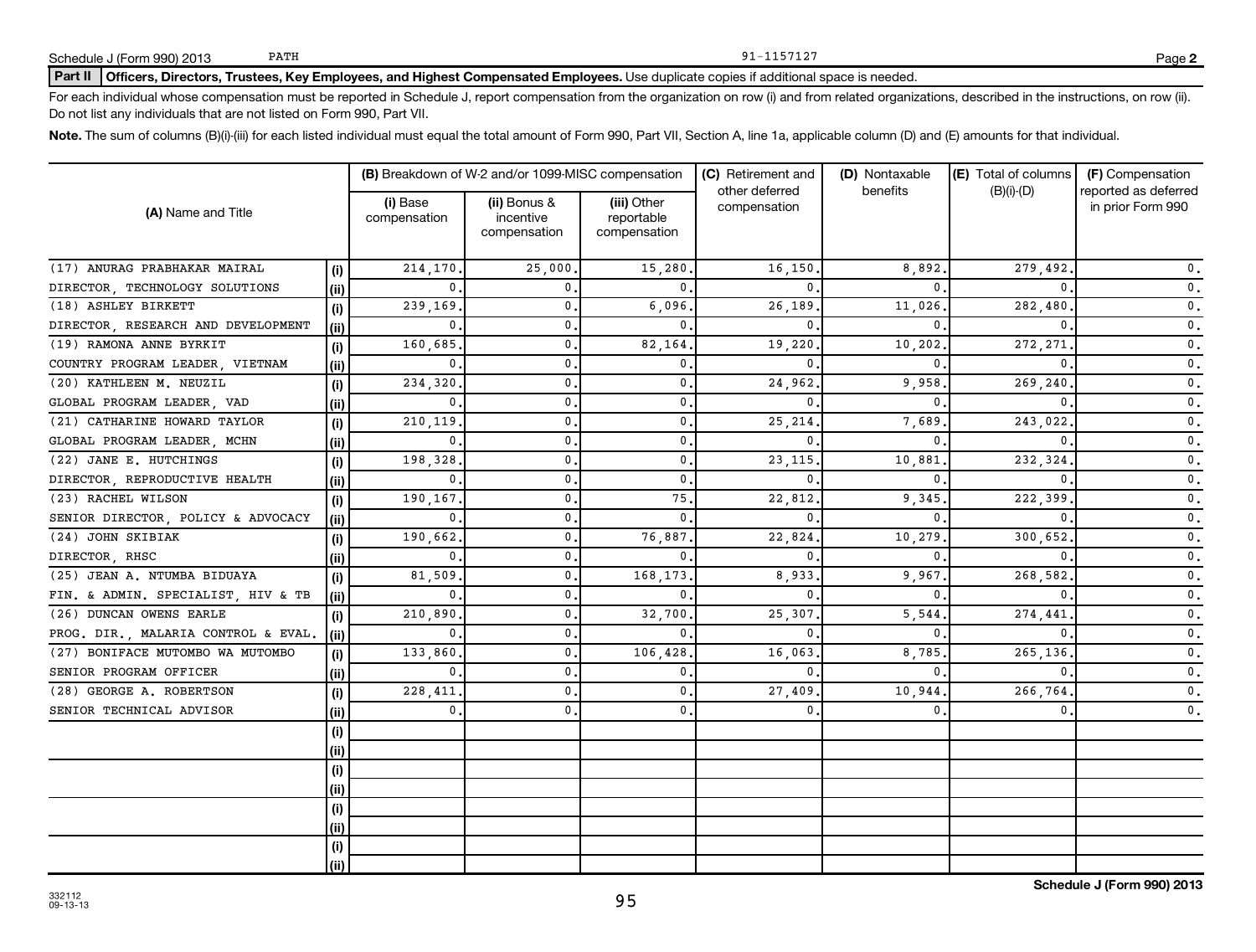Page 3

## **Part III Supplemental Information**

Provide the information, explanation, or descriptions required for Part I, lines 1a, 1b, 3, 4a, 4b, 4c, 5a, 5b, 6a, 6b, 7, and 8, and for Part II. Also complete this part for any additional information.

PART I, LINE 1A:

EXPLANATION: HOUSING ALLOWANCE & TAX INDEMNIFICATION ARE ONLY PROVIDED TO

THOSE INDIVIDUALS WHO ARE EXPATRIATE EMPLOYEES. ALL BENEFIT PAYMENTS ARE

MADE ACCORDING TO OUR EXPATRIATE POLICY.

PART I, LINE 3: PATH ENGAGES WITH A CONSULTING FIRM TO REVIEW THE

COMPENSATION FOR EACH OF THE SENIOR MANAGEMENT POSITION. PATH PROVIDES AN

ANNUAL SALARY ADJUSTMENT EACH JANUARY BASED ON THE OVERALL LABOR MARKET

MOVEMENT.

PART I, LINE 4A:

EXPLANATION: SEVERANCE WAS PAID TO BONIFACE MUTOMBO WA MUTOMBO (\$42,180)

AND PAWANA WIENRAWEE (\$156,115).

PART I, LINE 7:

### EXPLANATION: BONUS COMPENSATION HAS BEEN REFLECTED IN PART II, COLUMN

(B)(II).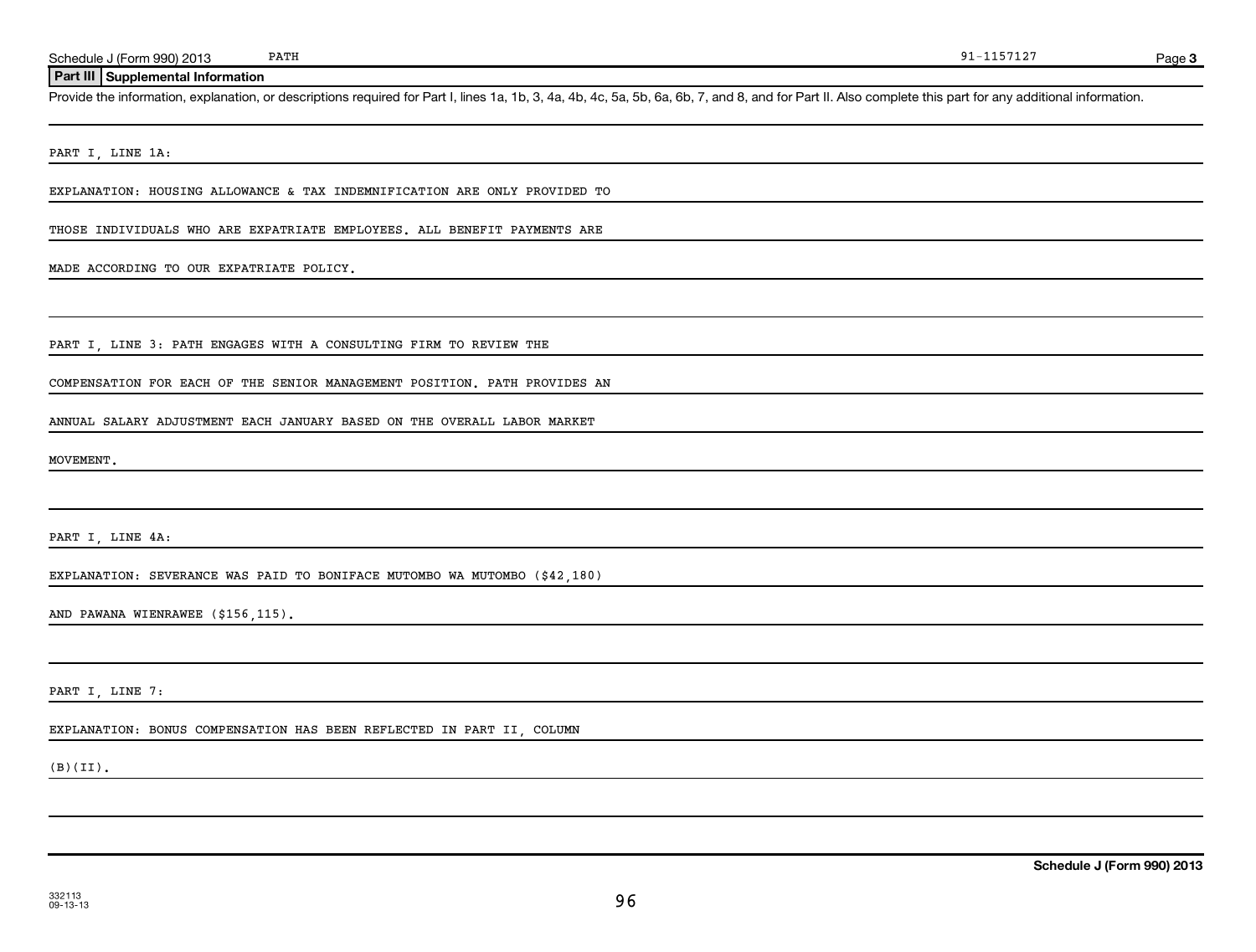## **SCHEDULE M (Form 990)**

# **Noncash Contributions**

OMB No. 1545-0047

| Department of the Treasury |
|----------------------------|
| Internal Revenue Service   |

◆ Complete if the organizations answered "Yes" on Form 990, Part IV, lines 29 or 30.<br>▶ Complete if the organizations answered "Yes" on Form 990, Part IV, lines 29 or 30.

**Attach to Form 990.** J

**Open to Public**

**Inspection**

Name of the organization

**Information about Schedule M (Form 990) and its instructions is at www irs gov/form990.** 

|      | <b>Employer identification number</b> |
|------|---------------------------------------|
| PATH | 91-1157127                            |

## **Part I Types of Property**

| items contributed Form 990, Part VIII, line 1g<br>1.                                                                                   |           |  |
|----------------------------------------------------------------------------------------------------------------------------------------|-----------|--|
|                                                                                                                                        |           |  |
| 2                                                                                                                                      |           |  |
| 3<br>Art - Fractional interests                                                                                                        |           |  |
| Books and publications<br>4                                                                                                            |           |  |
| Clothing and household goods<br>5                                                                                                      |           |  |
| 6                                                                                                                                      |           |  |
| 7                                                                                                                                      |           |  |
| 8                                                                                                                                      |           |  |
| $\mathbf x$<br>17<br>81, 103.<br>FMV<br>9<br>Securities - Publicly traded                                                              |           |  |
| Securities - Closely held stock<br>10                                                                                                  |           |  |
| Securities - Partnership, LLC, or<br>11                                                                                                |           |  |
|                                                                                                                                        |           |  |
| Securities - Miscellaneous<br>12                                                                                                       |           |  |
| Qualified conservation contribution -<br>13                                                                                            |           |  |
| Historic structures                                                                                                                    |           |  |
| Qualified conservation contribution - Other<br>14                                                                                      |           |  |
| Real estate - Residential<br>15                                                                                                        |           |  |
| 16<br>Real estate - Commercial                                                                                                         |           |  |
| 17                                                                                                                                     |           |  |
| 18                                                                                                                                     |           |  |
| 19                                                                                                                                     |           |  |
| 20<br>Drugs and medical supplies                                                                                                       |           |  |
| 21                                                                                                                                     |           |  |
| 22                                                                                                                                     |           |  |
| 23                                                                                                                                     |           |  |
| 24                                                                                                                                     |           |  |
| x<br>5<br>24,759.<br>COST OR SALES PRICE<br>( SUPPLIES<br>Other $\blacktriangleright$<br>25                                            |           |  |
| $\mathbf{1}$<br>COST OR SALES PRICE<br>x<br>1,245.<br>( EQUIPMENT<br>Other $\blacktriangleright$<br>26                                 |           |  |
| COST OR SALES PRICE<br>SOFTWARE<br>$\mathbf{1}$<br>379.<br>X<br>$\left($<br>Other $\blacktriangleright$<br>27                          |           |  |
| 28<br>Other                                                                                                                            |           |  |
| Number of Forms 8283 received by the organization during the tax year for contributions<br>29                                          |           |  |
| 29<br>for which the organization completed Form 8283, Part IV, Donee Acknowledgement                                                   | 0         |  |
|                                                                                                                                        | Yes<br>No |  |
| 30a During the year, did the organization receive by contribution any property reported in Part I, lines 1 - 28, that it must hold for |           |  |
| at least three years from the date of the initial contribution, and which is not required to be used for exempt purposes for           |           |  |
|                                                                                                                                        |           |  |
| <b>b</b> If "Yes," describe the arrangement in Part II.                                                                                |           |  |
| Does the organization have a gift acceptance policy that requires the review of any non-standard contributions?<br>31                  |           |  |
| 32a Does the organization hire or use third parties or related organizations to solicit, process, or sell noncash                      |           |  |
|                                                                                                                                        |           |  |
| <b>b</b> If "Yes," describe in Part II.                                                                                                |           |  |
| If the organization did not report an amount in column (c) for a type of property for which column (a) is checked,<br>33               |           |  |
| describe in Part II.                                                                                                                   |           |  |

**For Paperwork Reduction Act Notice, see the Instructions for Form 990. Schedule M (Form 990) (2013)** LHA

332141 09-03-13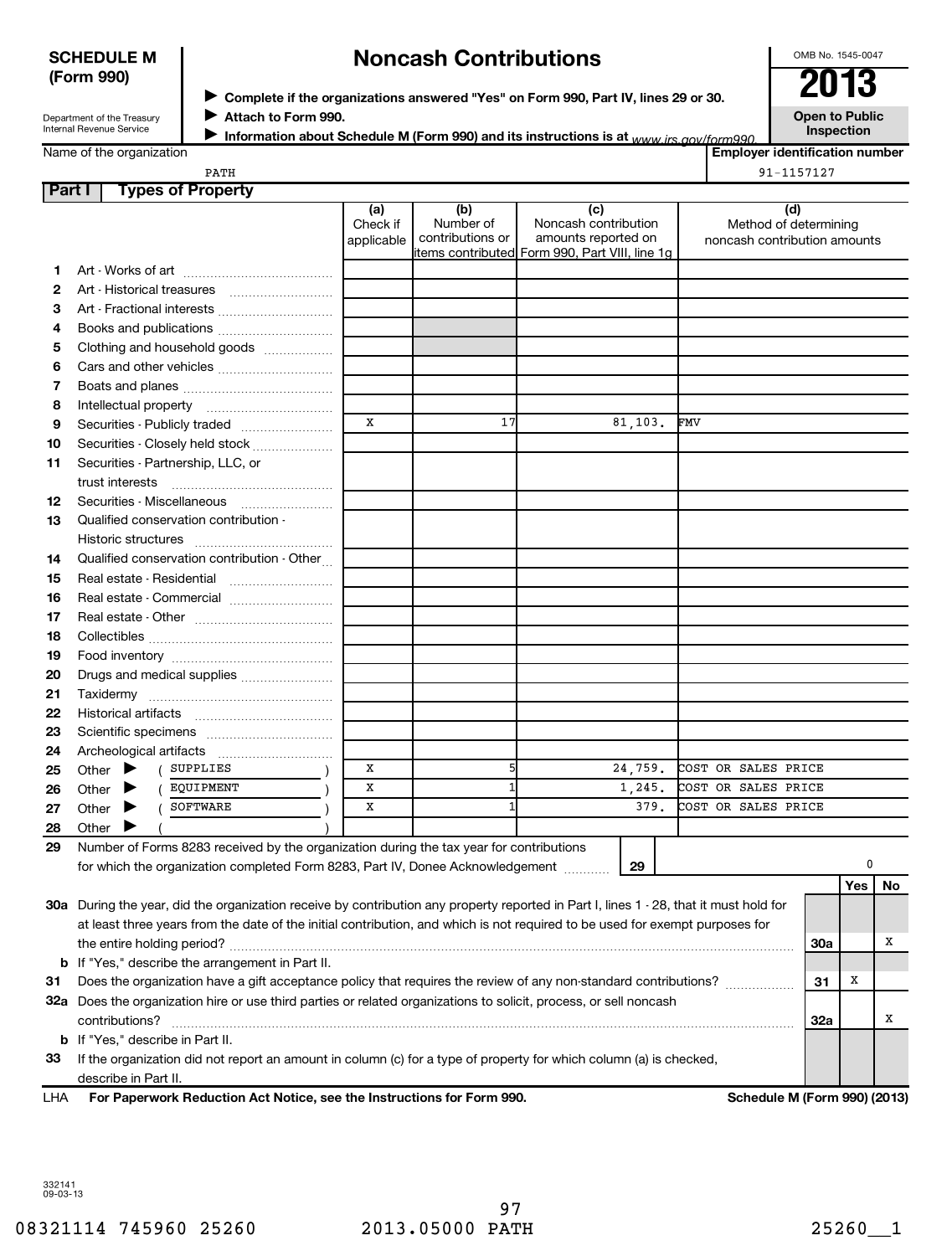|  | Schedule M (Form 990) (2013) | PATH | $    -$<br>ີ ⊥ ∠ | Page |  |
|--|------------------------------|------|------------------|------|--|
|--|------------------------------|------|------------------|------|--|

**2** Part II | Supplemental Information. Provide the information required by Part I, lines 30b, 32b, and 33, and whether the organization is reporting in Part I, column (b), the number of contributions, the number of items received, or a combination of both. Also complete this part for any additional information.

91-1157127

SCHEDULE M, PART I, COLUMN (B):

EXPLANATION: THIS COLUMN REFLECTS THE NUMBER OF CONTRIBUTIONS.

**Schedule M (Form 990) (2013)**

332142 09-03-13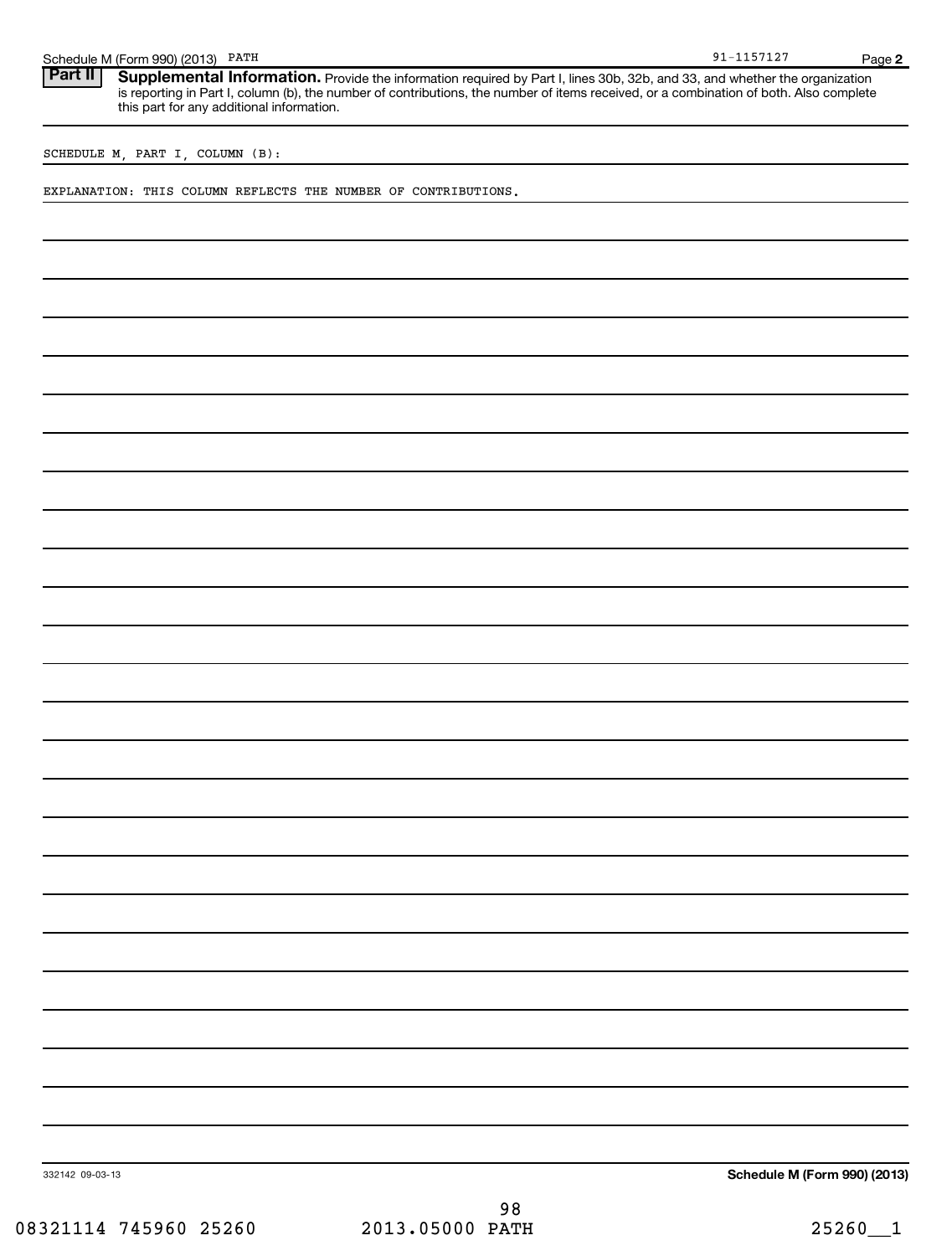| <b>SCHEDULE O</b><br>(Form 990 or 990-EZ)              | Supplemental Information to Form 990 or 990-EZ<br>Complete to provide information for responses to specific questions on<br>Form 990 or 990-EZ or to provide any additional information. |            | OMB No. 1545-0047                      |
|--------------------------------------------------------|------------------------------------------------------------------------------------------------------------------------------------------------------------------------------------------|------------|----------------------------------------|
| Department of the Treasury<br>Internal Revenue Service | Attach to Form 990 or 990-EZ.                                                                                                                                                            |            | <b>Open to Public</b><br>Inspection    |
| Name of the organization                               | Information about Schedule O (Form 990 or 990-EZ) and its instructions is at www irs gov/form990<br>PATH                                                                                 | 91-1157127 | <b>Employer identification number</b>  |
|                                                        | FORM 990, PART III, LINE 1, DESCRIPTION OF ORGANIZATION MISSION:                                                                                                                         |            |                                        |
|                                                        | PATH IS THE LEADER IN GLOBAL HEALTH INNOVATION. AN INTERNATIONAL                                                                                                                         |            |                                        |
|                                                        | NONPROFIT ORGANIZATION, WE SAVE LIVES AND IMPROVE HEALTH, ESPECIALLY                                                                                                                     |            |                                        |
|                                                        | AMONG WOMEN AND CHILDREN. WE ACCELERATE INNOVATION ACROSS FIVE                                                                                                                           |            |                                        |
|                                                        | PLATFORMS-VACCINES, DRUGS, DIAGNOSTICS, DEVICES, AND SYSTEM AND SERVICE                                                                                                                  |            |                                        |
|                                                        | INNOVATIONS-THAT HARNESS OUR ENTREPRENEURIAL INSIGHT, SCIENTIFIC AND                                                                                                                     |            |                                        |
|                                                        | PUBLIC HEALTH EXPERTISE, AND PASSION FOR HEALTH EQUITY. BY MOBILIZING                                                                                                                    |            |                                        |
|                                                        | PARTNERS AROUND THE WORLD, WE TAKE INNOVATION TO SCALE, WORKING                                                                                                                          |            |                                        |
|                                                        | ALONGSIDE COUNTRIES PRIMARILY IN AFRICA AND ASIA TO TACKLE THEIR                                                                                                                         |            |                                        |
|                                                        | GREATEST HEALTH NEEDS. TOGETHER, WE DELIVER MEASURABLE RESULTS THAT                                                                                                                      |            |                                        |
| DISRUPT THE CYCLE OF POOR HEALTH.                      |                                                                                                                                                                                          |            |                                        |
|                                                        | FORM 990, PART III, LINE 4A, PROGRAM SERVICE ACCOMPLISHMENTS:                                                                                                                            |            |                                        |
| WHERE THEY ARE NEEDED MOST.                            |                                                                                                                                                                                          |            |                                        |
|                                                        |                                                                                                                                                                                          |            |                                        |
|                                                        | IN 2013, WE SAW SIGNIFICANT SUCCESS IN OUR EFFORTS TO BRING VACCINES TO                                                                                                                  |            |                                        |
|                                                        | MORE COMMUNITIES, ADVANCE NEW VACCINE CANDIDATES, AND STRENGTHEN SUPPLY                                                                                                                  |            |                                        |
| CHAINS AND SYSTEMS.                                    |                                                                                                                                                                                          |            |                                        |
|                                                        |                                                                                                                                                                                          |            |                                        |
|                                                        | THE WORLD HEALTH ORGANIZATION (WHO) GRANTED ITS STAMP OF APPROVAL,                                                                                                                       |            |                                        |
|                                                        | CALLED PREQUALIFICATION, TO A PATH-ADVANCED VACCINE TO FIGHT JAPANESE                                                                                                                    |            |                                        |
|                                                        | ENCEPHALITIS. PATH HAD IDENTIFIED THE VACCINE, HELPED THE CHINESE                                                                                                                        |            |                                        |
|                                                        | MANUFACTURER MEET REGULATORY STANDARDS, SECURED AN AFFORDABLE                                                                                                                            |            |                                        |
|                                                        | PUBLIC-SECTOR PRICE, AND PREPARED COUNTRIES TO INTRODUCE IT. WE ARE                                                                                                                      |            |                                        |
|                                                        | WORKING WITH PARTNERS TO ROLL OUT THE VACCINE ACROSS ASIA.                                                                                                                               |            |                                        |
| 332211<br>09-04-13                                     | LHA For Paperwork Reduction Act Notice, see the Instructions for Form 990 or 990-EZ.                                                                                                     |            | Schedule O (Form 990 or 990-EZ) (2013) |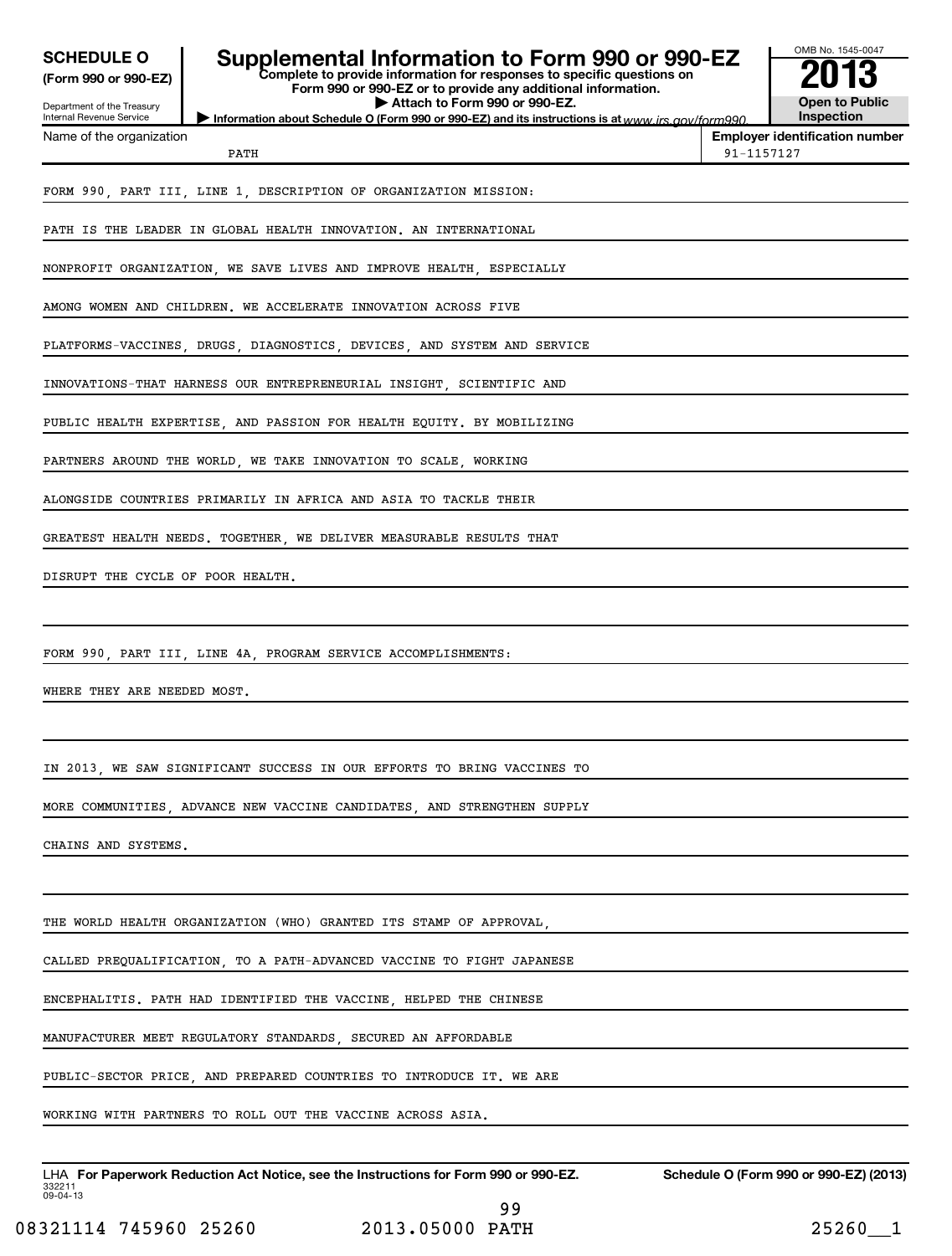| Schedule O (Form 990 or 990-EZ) (2013)                                  | Page 2                                              |
|-------------------------------------------------------------------------|-----------------------------------------------------|
| Name of the organization<br>PATH                                        | <b>Employer identification number</b><br>91-1157127 |
| IN 2013, ANOTHER 50 MILLION AFRICANS WERE VACCINATED WITH THE           |                                                     |
| MENAFRIVAC VACCINE, WHICH WAS DEVELOPED BY PATH, WHO, AND SERUM         |                                                     |
| INSTITUTE OF INDIA LTD. TO PROTECT AGAINST DEADLY MENINGITIS A. NO      |                                                     |
| CASES OF MENINGITIS A HAVE BEEN REPORTED AMONG THE 153 MILLION AFRICANS |                                                     |
| VACCINATED SINCE 2010. A STUDY REPORTED IN 2013 FOUND THAT THE VACCINE  |                                                     |
| IS HAVING A DRAMATIC IMPACT ON MENINGITIS: THE INCIDENCE OF ALL FORMS   |                                                     |
| OF THE DISEASE DROPPED BY 94 PERCENT FOLLOWING A MASS IMMUNIZATION      |                                                     |
| CAMPAIGN IN CHAD.                                                       |                                                     |
|                                                                         |                                                     |
| PATH ALSO HELPED TO ADVANCE AN AFFORDABLE NEW VACCINE AGAINST THE MOST  |                                                     |
| LETHAL FORM OF DIARRHEA. ROTAVAC REDUCES SEVERE ROTAVIRUS DIARRHEA BY   |                                                     |
| 56 PERCENT IN THE FIRST YEAR OF LIFE AND AT A FRACTION OF THE PRICE OF  |                                                     |
| CURRENTLY AVAILABLE VACCINES. IT HAS NOW BEEN LICENSED BY THE           |                                                     |
| GOVERNMENT OF INDIA. IN ADDITION, PATH HELPED INTRODUCE CURRENTLY       |                                                     |
| AVAILABLE ROTAVIRUS VACCINES TO SEVEN COUNTRIES IN 2013 THROUGH         |                                                     |
| ADVOCACY AND COMMUNICATIONS SUPPORT.                                    |                                                     |
|                                                                         |                                                     |
| PATH CONTINUED TO COLLABORATE WITH GLAXOSMITHKLINE AND OTHERS IN THE    |                                                     |
| FINAL PHASE OF CLINICAL TRIALS OF A VACCINE SHOWN TO HELP PROTECT YOUNG |                                                     |
| CHILDREN AGAINST THE DEADLIEST MALARIA PARASITE. A PHASE 3 TRIAL FOUND  |                                                     |
| THAT THE VACCINE CANDIDATE, RTS, S, CONTINUED TO PROVIDE MODEST         |                                                     |
| PROTECTION FROM CLINICAL MALARIA FOR INFANTS AND TODDLERS UP TO 18      |                                                     |
| MONTHS AFTER VACCINATION.                                               |                                                     |
|                                                                         |                                                     |
| PATH'S DRUG WORK ALSO ACHIEVED GAINS IN 2013. PATH DEVELOPS AND         |                                                     |
| INTRODUCES AFFORDABLE DRUGS FOR DISEASES THAT DISPROPORTIONATELY AFFECT |                                                     |
| PEOPLE IN LOW-INCOME COUNTRIES, INCLUDING DRUGS TO TREAT OR PREVENT     |                                                     |
| DIARRHEA, HIV, MALARIA, AND NEWBORN INFECTIONS.                         |                                                     |
| 332212<br>09-04-13<br>100                                               | Schedule O (Form 990 or 990-EZ) (2013)              |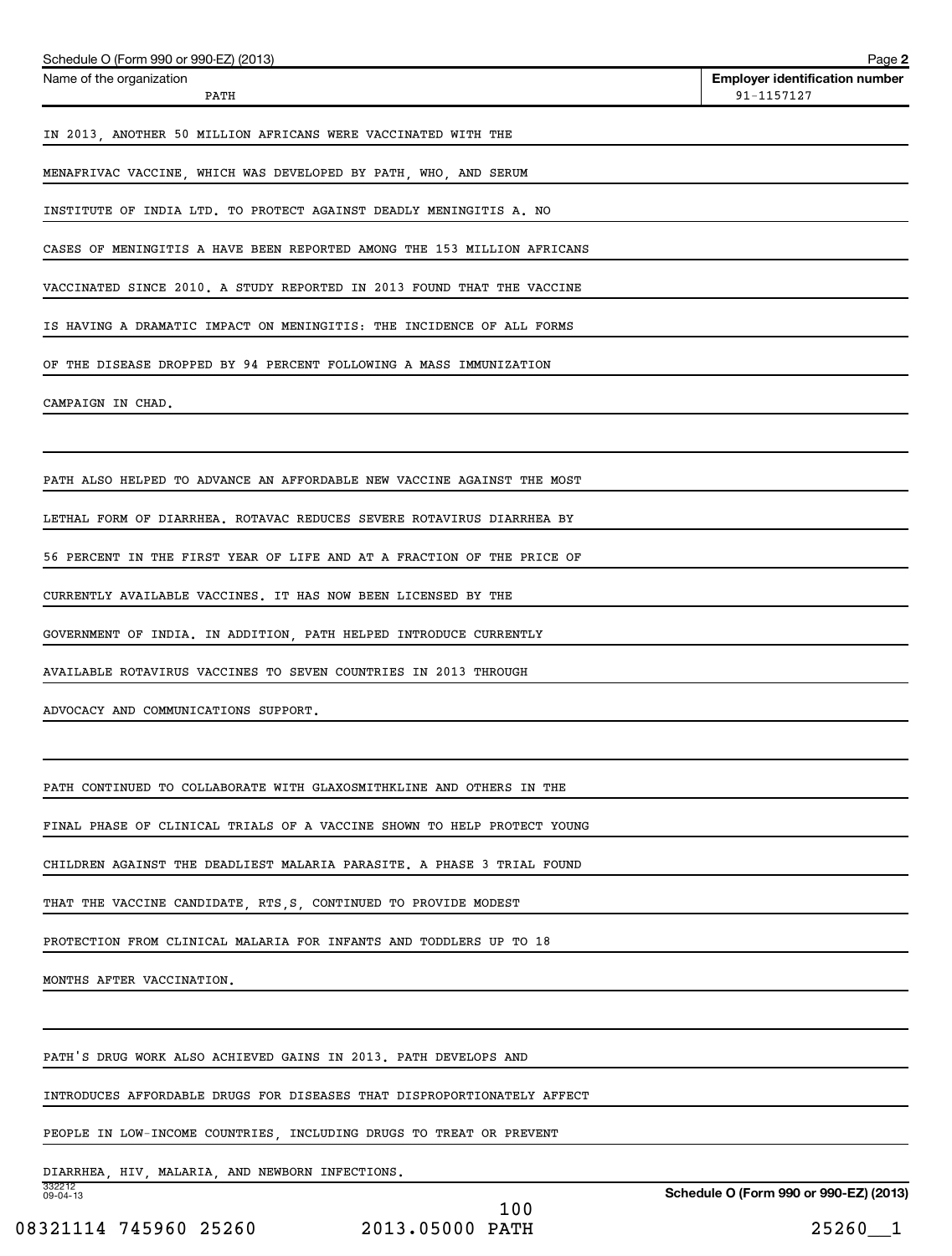| Name of the organization                                             | <b>Employer identification number</b> |
|----------------------------------------------------------------------|---------------------------------------|
| PATH                                                                 | 91-1157127                            |
|                                                                      |                                       |
|                                                                      |                                       |
| THANKS TO A GLOBAL PARTNERSHIP CONVENED BY PATH THAT DEVELOPED A     |                                       |
|                                                                      |                                       |
| SEMISYNTHETIC FORM OF ARTEMISININ, MILLIONS MORE PEOPLE WILL BENEFIT |                                       |
| FROM THE GOLD-STANDARD MALARIA TREATMENT. THE LAUNCH OF              |                                       |
| INDUSTRIAL-SCALE PRODUCTION OF SEMISYNTHETIC ARTEMISININ AND WHO     |                                       |

TONS CAN BE PRODUCED EACH YEAR, WHICH IS ENOUGH TO MEET ONE-THIRD OF

THE TOTAL GLOBAL NEED.

PATH SAW RESULTS IN OUR INTERNATIONAL EFFORT TO ADAPT A PROVEN

ANTISEPTIC, CALLED CHLORHEXIDINE, INTO A NEW FORMULATION FOR USE ON

NEWLY CUT UMBILICAL CORDS. AN ESTIMATED 300,000 BABIES COULD BE SAVED

EACH YEAR AT A COST OF LESS THAN 50 CENTS A DOSE. IN 2013, WHO ENDORSED

THE PRODUCT. IMPLEMENTATION IS UNDER WAY IN 16 COUNTRIES.

PATH CONTINUED ITS WORK TO DEVELOP AND INTRODUCE FAST, ACCURATE

DIAGNOSTIC TECHNOLOGIES TO DETECT AND TRACK SUCH DISEASES AS CERVICAL

CANCER, DIABETES, HIV, MALARIA, NEGLECTED TROPICAL DISEASES, AND

TUBERCULOSIS (TB).

WE DEVELOPED A NEW DIAGNOSTIC TOOL TO ACCELERATE EFFORTS TO ELIMINATE

RIVER BLINDNESS, OR ONCHOCERCIASIS, A LEADING CAUSE OF PREVENTABLE

BLINDNESS IN AFRICA. PATH'S DIAGNOSTIC IS THE ONLY ANTIBODY TEST FOR

THE DETECTION OF RIVER BLINDNESS TAILORED FOR USE IN THE RURAL AND

REMOTE SETTINGS WHERE PEOPLE ARE MOST AFFECTED. IN 2013, WE TRANSFERRED

THE TECHNOLOGY TO A SOUTH KOREAN MANUFACTURER, AND WE ARE WORKING

TOGETHER TO BRING THE TEST TO MARKET.

332212 09-04-13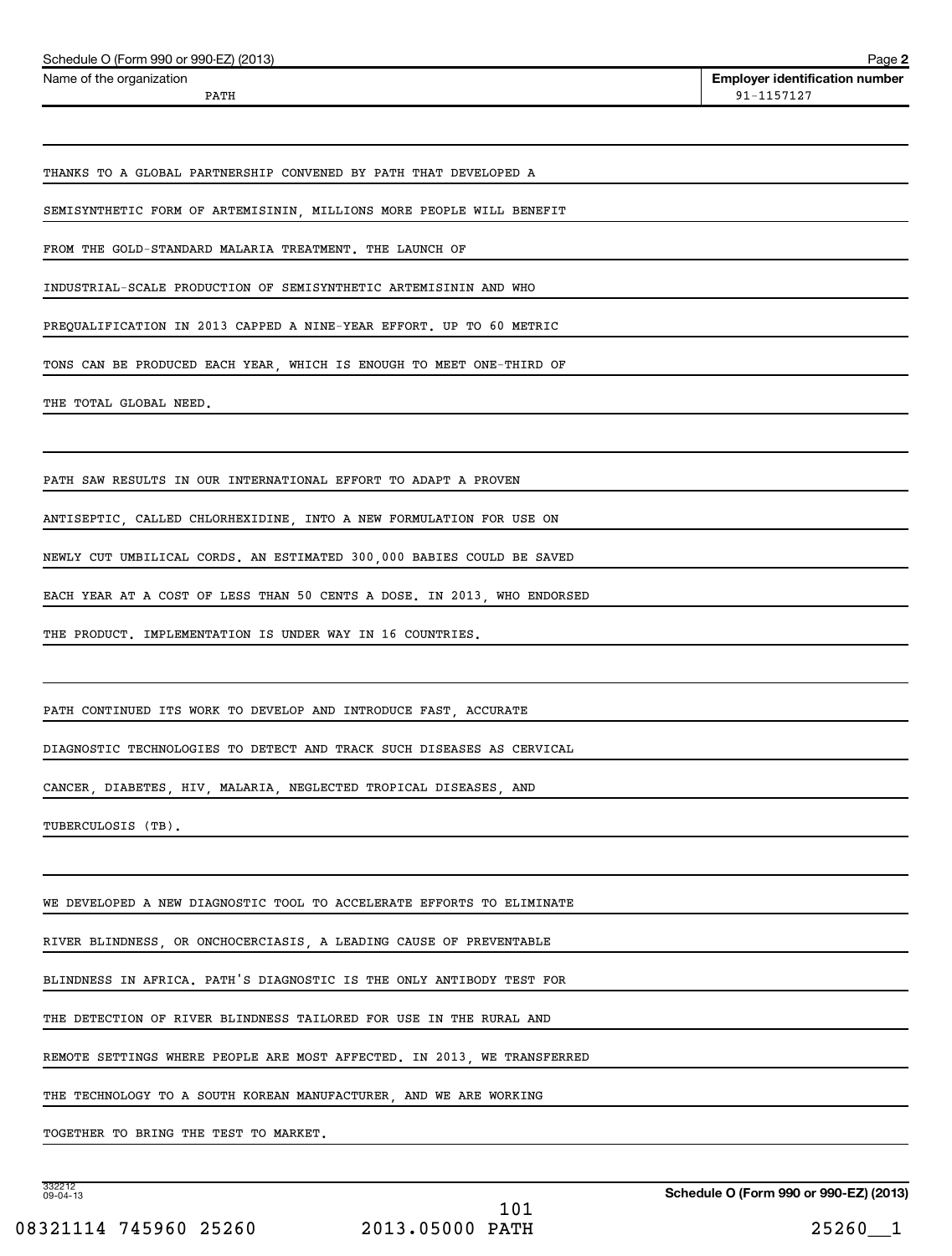| Schedule O (Form 990 or 990-EZ) (2013)                                  | Page 2                                              |
|-------------------------------------------------------------------------|-----------------------------------------------------|
| Name of the organization<br>PATH                                        | <b>Employer identification number</b><br>91-1157127 |
| PATH ALSO WORKS WITH THE PEOPLE WE SERVE TO DEVELOP, ADAPT, AND         |                                                     |
| INTRODUCE HEALTH DEVICES THAT IMPROVE MATERNAL, REPRODUCTIVE, AND       |                                                     |
| NEWBORN HEALTH; NUTRITION; AND WATER AND SANITATION.                    |                                                     |
|                                                                         |                                                     |
| A KEY 2013 FOCUS WAS INCREASING CONTRACEPTIVE OPTIONS FOR THE 222       |                                                     |
| MILLION WOMEN WORLDWIDE WHO WANT TO AVOID PREGNANCY BUT ARE NOT USING   |                                                     |
| MODERN CONTRACEPTION. THE SILCS DIAPHRAGM-A ONE-SIZE-FITS-MOST          |                                                     |
| CONTRACEPTIVE DEVICE-WENT ON SALE IN SIX EUROPEAN COUNTRIES IN 2013. IT |                                                     |
| IS THE FIRST NEW CERVICAL BARRIER METHOD TO REACH THE MARKET IN MORE    |                                                     |
| THAN A DECADE. PATH IS NOW ASSESSING HOW TO INTRODUCE THE DEVICE IN     |                                                     |
| LOW-RESOURCE SETTINGS, INCLUDING INDIA, SOUTH AFRICA, AND UGANDA.       |                                                     |
|                                                                         |                                                     |
| PATH AND OUR PARTNERS ALSO DESIGNED THE WOMAN'S CONDOM, WHICH PROTECTS  |                                                     |
| WOMEN FROM BOTH PREGNANCY AND SEXUALLY TRANSMITTED INFECTIONS,          |                                                     |
| INCLUDING HIV. THE WOMAN'S CONDOM WAS APPROVED FOR SALE IN SOUTH AFRICA |                                                     |
| IN 2013. WE BUILT DEMAND FOR FEMALE CONDOMS OVERALL THROUGH CAMPAIGNS   |                                                     |
| SUCH AS AN INTERNATIONAL FILM CONTEST, WITH WINNING FILMS SCREENED IN   |                                                     |
| MORE THAN TEN COUNTRIES.                                                |                                                     |
|                                                                         |                                                     |
| FINALLY, OUR DIGITAL HEALTH SOLUTIONS GROUP (FORMERLY HEALTH MANAGEMENT |                                                     |
| INFORMATION SYSTEMS) PROVIDED INFORMATION AND COMMUNICATION TECHNOLOGY  |                                                     |
| PRODUCTS AND SERVICES THAT ADDRESS THE SPECIFIC HEALTH NEEDS OF         |                                                     |
| PROGRAMS AND COUNTRIES. AN EXAMPLE OF THIS WORK IS THE BETTER           |                                                     |
| IMMUNIZATION DATA (BID) INITIATIVE, WHICH SUPPORTS AFRICAN COUNTRIES    |                                                     |
| INTERESTED IN IMPROVING THEIR HEALTH INFORMATION SYSTEM PRODUCTS,       |                                                     |
| POLICIES, AND PRACTICES AROUND DATA QUALITY, COLLECTION, AND USE IN     |                                                     |
| ORDER TO ENABLE EVIDENCE-BASED DECISION-MAKING.                         |                                                     |
|                                                                         |                                                     |

332212 09-04-13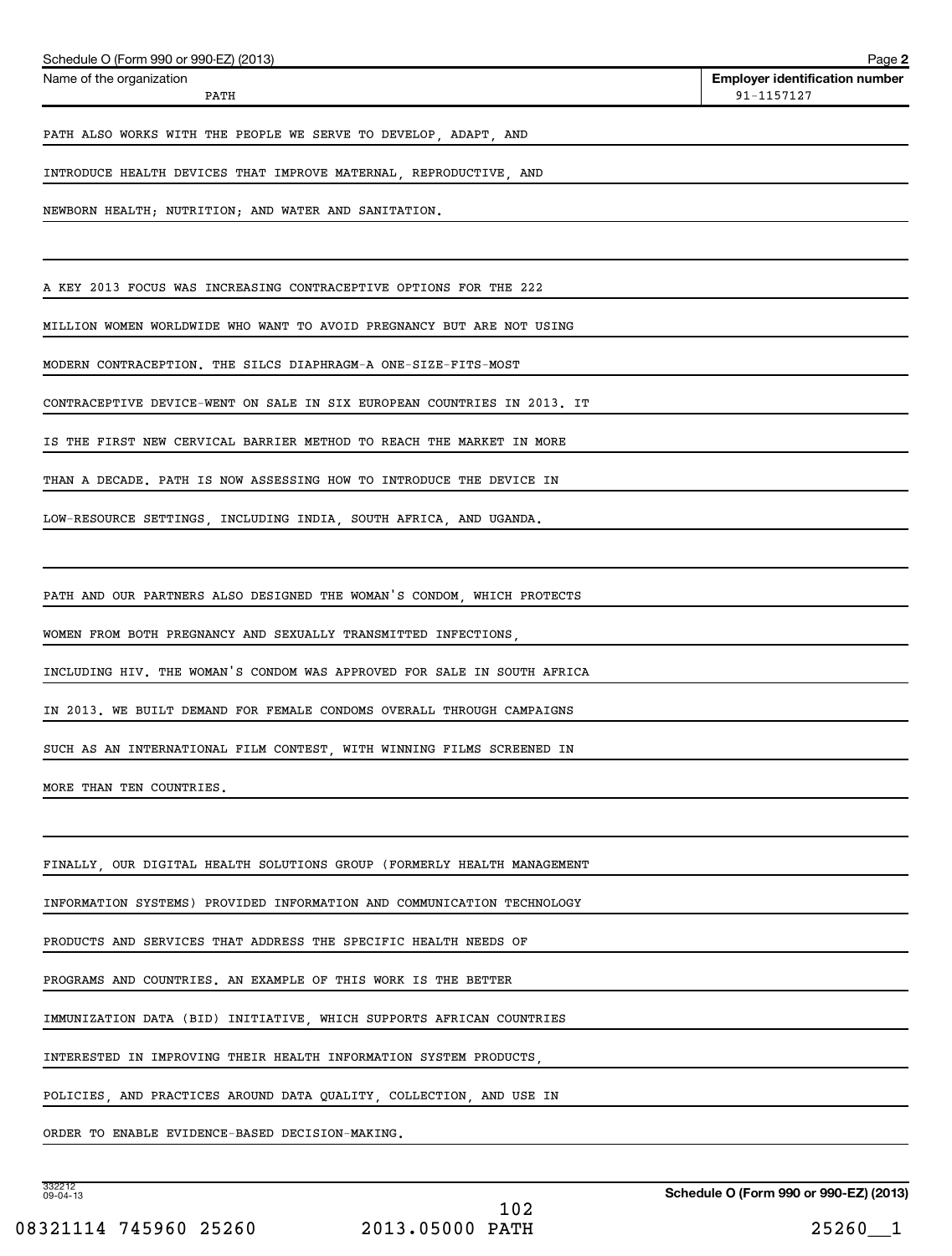| Schedule O (Form 990 or 990-EZ) (2013)                                          | Page 2                                              |
|---------------------------------------------------------------------------------|-----------------------------------------------------|
| Name of the organization<br>PATH                                                | <b>Employer identification number</b><br>91-1157127 |
| FORM 990, PART III, LINE 4B, PROGRAM SERVICE ACCOMPLISHMENTS:                   |                                                     |
| IMPLEMENTING INTEGRATED STRATEGIES TO TACKLE THE REGION'S GREATEST              |                                                     |
| HEALTH THREATS. IN 2013, WE TRAINED 5,600 COMMUNITY HEALTH WORKERS TO           |                                                     |
| PROVIDE HEALTH EDUCATION AND SUPPORT, ESTABLISHED A COMMUNITY-BASED             |                                                     |
| MOTORCYCLE AMBULANCE SERVICE FOR WOMEN IN LABOR, AND DEVISED A                  |                                                     |
| COMPREHENSIVE MALARIA STRATEGY FOR THE REGION. IN ALL, WE REACHED MORE          |                                                     |
| THAN 3.7 MILLION KENYANS IN 2013 WITH INTEGRATED SERVICES FOR HIV/AIDS,         |                                                     |
| MALARIA, MATERNAL AND CHILD HEALTH, AND TB.                                     |                                                     |
|                                                                                 |                                                     |
| IN VIETNAM, WE ARE WORKING WITH LOCAL VACCINE MANUFACTURERS TO PRODUCE          |                                                     |
| AND TEST SEASONAL AND AVIAN INFLUENZA VACCINES AS AN IMPORTANT STEP             |                                                     |
| TOWARD INCREASING LOCAL AND REGIONAL VACCINE SUPPLIES TO RESPOND TO             |                                                     |
| OUTBREAKS. WE ALSO IMPLEMENTED AN INNOVATIVE MOBILE HEALTH APPLICATION          |                                                     |
| TO INCREASE TB TREATMENT ADHERENCE. THE SOFTWARE LINKS TO THE NATIONAL          |                                                     |
| TB TREATMENT MANAGEMENT DATABASE AND SENDS SMS TEXTS TO PATIENTS,               |                                                     |
| REMINDING THEM TO TAKE THEIR MEDICINE AND ATTEND HEALTH CHECKUPS. THE           |                                                     |
| APPLICATION INCREASED TB TREATMENT ADHERENCE FROM 91 TO 98 PERCENT.             |                                                     |
|                                                                                 |                                                     |
| IN INDIA, PATH IS SUPPORTING IMMUNIZATION CAMPAIGNS AND OTHER MEASURES          |                                                     |
| TO CONTROL JAPANESE ENCEPHALITIS AND ACUTE ENCEPHALITIS SYNDROME. IN            |                                                     |
| THE STATE OF BIHAR, 13.3 MILLION CHILDREN WERE IMMUNIZED AGAINST                |                                                     |
| JAPANESE ENCEPHALITIS. THE STATE OF UTTAR PRADESH ESTABLISHED 100               |                                                     |
| ENCEPHALITIS TREATMENT CENTERS FOR CLINICAL MANAGEMENT OF THE TWO               |                                                     |
| DISEASES TO PREVENT CHILDREN FROM DYING.                                        |                                                     |
|                                                                                 |                                                     |
| FINALLY, AS PART OF PATH'S COMPREHENSIVE STRATEGY TO ELIMINATE MALARIA          |                                                     |
| IN AFRICA, WE WORK WITH NATIONAL MALARIA PROGRAMS IN A NUMBER OF                |                                                     |
| COUNTRIES TO EXPAND COMPREHENSIVE TESTING AND TREATMENT, IMPROVE DATA<br>332212 |                                                     |
| $09 - 04 - 13$                                                                  | Schedule O (Form 990 or 990-EZ) (2013)              |

08321114 745960 25260 2013.05000 PATH 25260 25260

103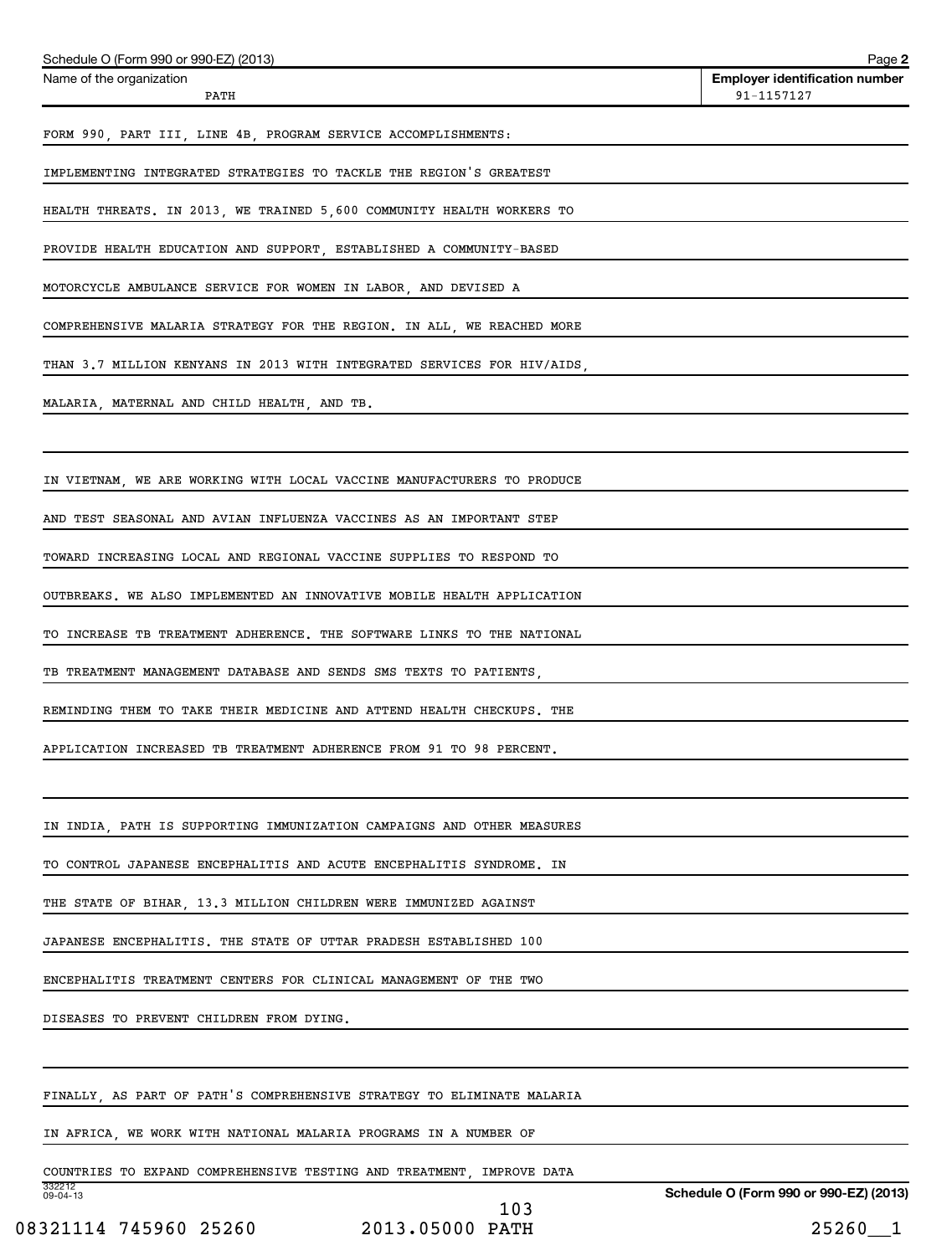| Schedule O (Form 990 or 990-EZ) (2013)                                  | Page 2                                              |
|-------------------------------------------------------------------------|-----------------------------------------------------|
| Name of the organization<br>PATH                                        | <b>Employer identification number</b><br>91-1157127 |
| COLLECTION, AND INCREASE SURVEILLANCE. FOR EXAMPLE, IN SENEGAL, PATH    |                                                     |
| TEAMED UP WITH EMPLOYERS, PHARMACIES, GOVERNMENT AGENCIES, AND OTHERS   |                                                     |
| TO CREATE ZERO-MALARIA-TRANSMISSION ZONES BY PILOTING INNOVATIVE USES   |                                                     |
| OF DRUGS AND DIAGNOSTICS AND BY IMPROVING THE TIMELINESS AND QUALITY OF |                                                     |
| DATA REPORTING. IN 2013, WE EXPANDED THE APPROACH TO THREE NEW          |                                                     |
| DISTRICTS. WORKING WITH A NETWORK OF PARTNERS IN THE COUNTRY, WE HAVE   |                                                     |
| CONTRIBUTED TO A 62 PERCENT DROP IN MALARIA DEATHS SINCE 2006.          |                                                     |
|                                                                         |                                                     |
| FORM 990, PART III, LINE 4C, PROGRAM SERVICE ACCOMPLISHMENTS:           |                                                     |
| BUILDING THE FOUNDATIONS THAT LOCAL AND NATIONAL HEALTH SYSTEMS NEED TO |                                                     |
| COMBAT BOTH DISEASES. THROUGH A RANGE OF PROJECTS, WE REACHED HUNDREDS  |                                                     |
| OF THOUSANDS OF PEOPLE IN 2013.                                         |                                                     |
|                                                                         |                                                     |
| FOR EXAMPLE, IN THE DEMOCRATIC REPUBLIC OF THE CONGO, THE PATH-LED      |                                                     |
| PROVIC PROJECT REACHED MORE THAN 325,000 PEOPLE WITH HIV PREVENTION,    |                                                     |
| CARE, AND TREATMENT SERVICES IN 2013. WITH OUR PARTNERS, WE LAUNCHED A  |                                                     |
| CLOUD-BASED MONITORING AND EVALUATION DATABASE THAT ANALYZES AND SHARES |                                                     |
| DATA ACROSS HIV "HOTSPOTS." WHEN THE DATA SHOWED THAT MOTHERS IN A      |                                                     |
| PROGRAM TO PREVENT MOTHER-TO-CHILD HIV TRANSMISSION WERE NOT FOLLOWING  |                                                     |
| UP WITH TREATMENT, WE LAUNCHED A MENTORING PROGRAM THAT DOUBLED THE     |                                                     |
| NUMBER OF WOMEN ON TREATMENT.                                           |                                                     |
|                                                                         |                                                     |
| THROUGH A PROGRAM CALLED ARISE-ENHANCING HIV PREVENTION FOR AT-RISK     |                                                     |
| POPULATIONS-PATH COLLABORATED WITH DIVERSE PARTNERS IN INDIA AND FOUR   |                                                     |
| AFRICAN COUNTRIES TO SCALE UP INNOVATIVE HIV PREVENTION STRATEGIES      |                                                     |
| TARGETED AT VULNERABLE COMMUNITIES-INJECTING DRUG USERS, FEMALE SEX     |                                                     |
| WORKERS, SERODISCORDANT COUPLES, MEN WHO HAVE SEX WITH MEN, AND         |                                                     |
| HIV-POSITIVE WOMEN AND BABIES.<br>332212                                |                                                     |
| 09-04-13                                                                | Schedule O (Form 990 or 990-EZ) (2013)              |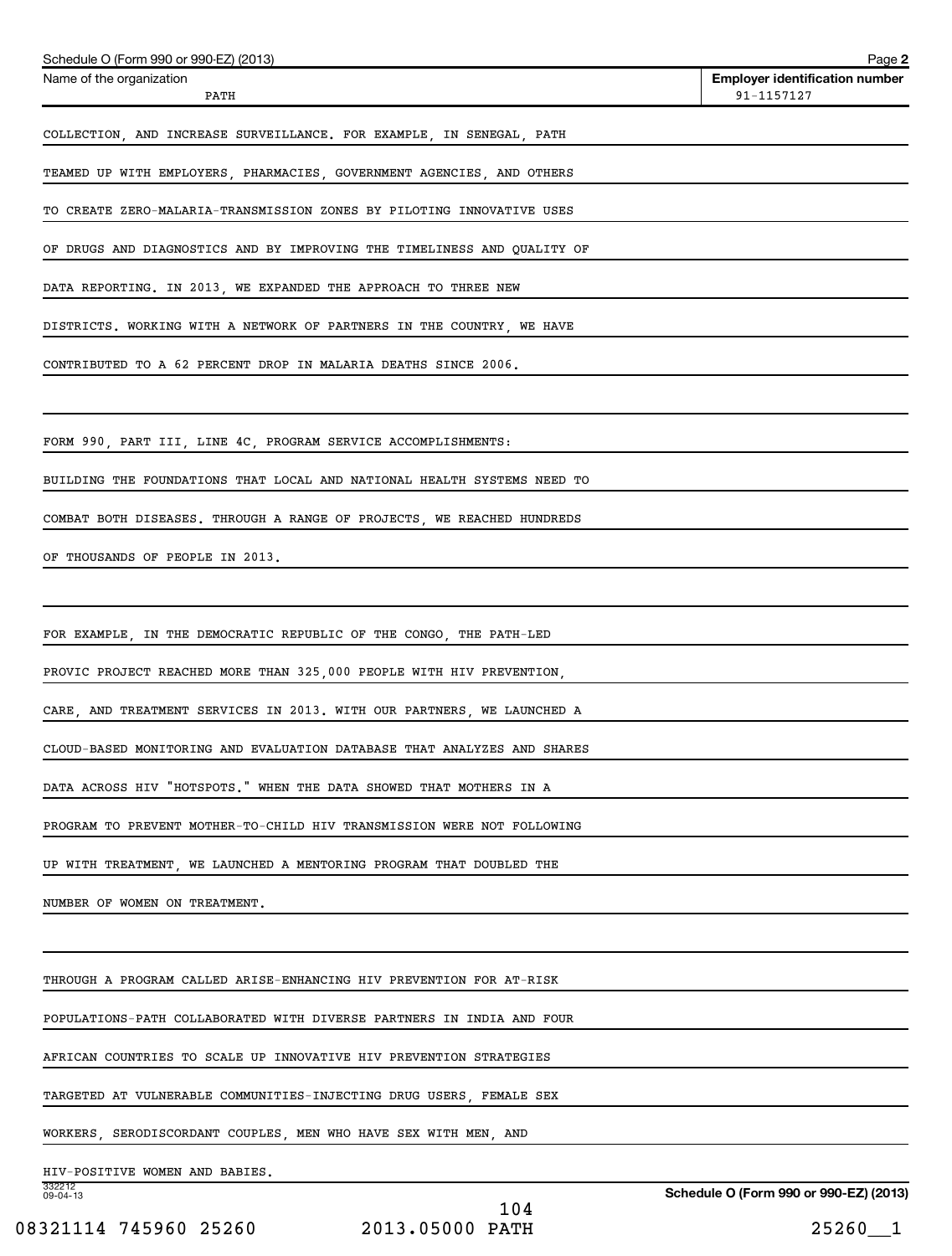| Schedule O (Form 990 or 990-EZ) (2013)                                  | Page 2                                              |
|-------------------------------------------------------------------------|-----------------------------------------------------|
| Name of the organization<br>PATH                                        | <b>Employer identification number</b><br>91-1157127 |
|                                                                         |                                                     |
| PATH ALSO WORKED WITH DIVERSE PARTNERS TO INTEGRATE DETECTION AND CARE  |                                                     |
| FOR TB INTO HEALTH SERVICES FOR CHILD HEALTH, DIABETES, HIV, AND OTHER  |                                                     |
| CONDITIONS. FOR EXAMPLE, WE IMPLEMENTED TB-HIV COLLABORATIVE ACTIVITIES |                                                     |
| IN 1,125 FACILITIES IN TANZANIA. NEARLY 20,000 PEOPLE DIAGNOSED WITH TB |                                                     |
| WERE REFERRED FOR HIV TESTING; 22 PERCENT WERE FOUND TO BE HIV POSITIVE |                                                     |
| AND REGISTERED FOR HIV CARE. THE RATES OF HIV-POSITIVE PATIENTS         |                                                     |
| STARTING TREATMENT INCREASED DRAMATICALLY, FROM 34 PERCENT IN 2012 TO   |                                                     |
| MORE THAN 67 PERCENT IN 2013.                                           |                                                     |
|                                                                         |                                                     |
| PATH'S REPRODUCTIVE HEALTH PROGRAM CONTINUED ITS WORK TO STRENGTHEN     |                                                     |
| ACCESS TO FAMILY PLANNING, IMPROVE SCREENING AND TREATMENT FOR CERVICAL |                                                     |
| AND BREAST CANCERS, PREVENT SEXUALLY TRANSMITTED INFECTIONS, ADVOCATE   |                                                     |
| FOR SERVICES AND SUPPLIES, INTRODUCE CONTRACEPTIVE TECHNOLOGIES, AND    |                                                     |
| ENCOURAGE HEALTHY BEHAVIORS.                                            |                                                     |
|                                                                         |                                                     |
| ONE OF OUR KEY EFFORTS IN 2013 WAS PAVING THE WAY FOR A NEW FORM OF A   |                                                     |
| POPULAR INJECTABLE CONTRACEPTIVE. THE PRODUCT, SAYANA PRESS, WAS        |                                                     |
| ADAPTED FOR DELIVERY IN THE UNIJECT INJECTION SYSTEM, DEVELOPED BY PATH |                                                     |
| AND TRADEMARKED BY BD. THE MEDICATION IS CONTAINED IN A SMALL PREFILLED |                                                     |
| SYRINGE THAT IS EASY TO TRANSPORT AND USE, EXPANDING THE CADRE OF       |                                                     |
| HEALTH WORKERS WHO CAN PROVIDE INJECTIONS. PATH COORDINATED PLANNING    |                                                     |
| AMONG GLOBAL AND COUNTRY PARTNERS IN PREPARATION FOR INTRODUCTION OF    |                                                     |
| SAYANA PRESS IN FOUR AFRICAN COUNTRIES IN 2014. PATH ALSO ENHANCED THE  |                                                     |
| SUSTAINABILITY OF FAMILY PLANNING PROGRAMS IN LOW-AND MIDDLE-INCOME     |                                                     |
| COUNTRIES BY WORKING TO LINK PUBLIC- AND PRIVATE-SECTORS IN             |                                                     |
| COMPRHENSIVE, TOTAL MARKET APPROACHES TO MEET CONTRACEPTIVE NEEDS.      |                                                     |

332212 09-04-13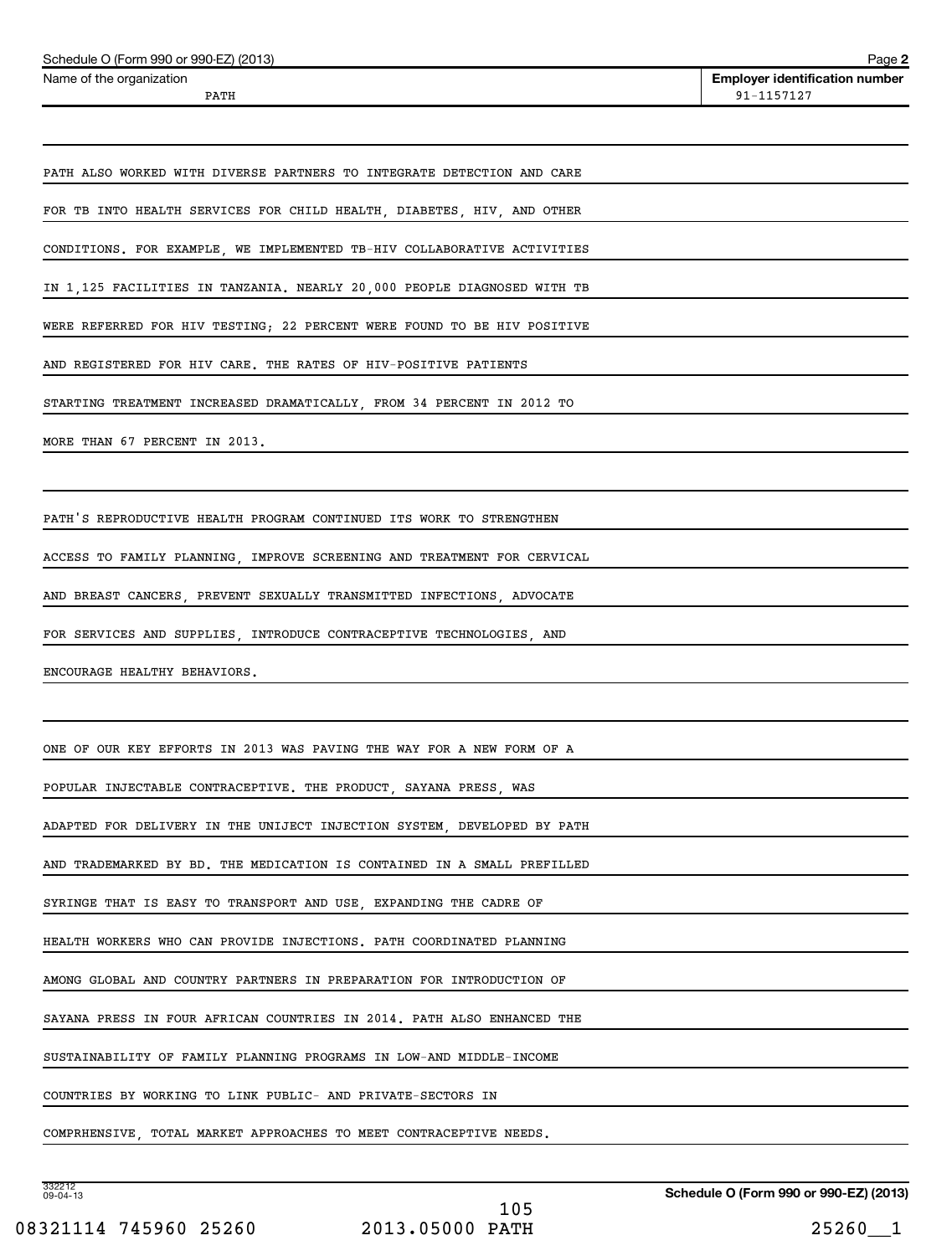| Schedule O (Form 990 or 990-EZ) (2013)                                  | Page 2                                              |
|-------------------------------------------------------------------------|-----------------------------------------------------|
| Name of the organization<br>PATH                                        | <b>Employer identification number</b><br>91-1157127 |
| PATH ALSO SERVED AS THE SECRETARIAT FOR THE REPRODUCTIVE HEALTH         |                                                     |
| SUPPLIES COALITION, A GLOBAL PARTNERSHIP OF 300 PUBLIC, PRIVATE, AND    |                                                     |
| NONGOVERNMENTAL ORGANIZATIONS WORKING TO EXPAND ACCESS TO SUPPLIES,     |                                                     |
| SERVICES, AND OPTIONS FOR PREVENTING UNINTENDED PREGNANCIES AND         |                                                     |
| SEXUALLY TRANSMITTED INFECTIONS.                                        |                                                     |
|                                                                         |                                                     |
| AS PART OF OUR NONCOMMUNICABLE DISEASES PROGRAM, PATH WORKS TO IMPROVE  |                                                     |
| DETECTION AND TREATMENT OF CERVICAL AND BREAST CANCERS. IN 2013, WE     |                                                     |
| REFINED AND EXPANDED A PILOT PROJECT IN PERU THAT IS INCREASING WOMEN'S |                                                     |
| ACCESS TO EARLY DETECTION AND TREATMENT OF BREAST CANCER, ADDING A      |                                                     |
| PATIENT NAVIGATION PROGRAM AND CURRICULUM FOR A BIOPSY TECHNIQUE CALLED |                                                     |
| FINE-NEEDLE ASPIRATION.                                                 |                                                     |
|                                                                         |                                                     |
| FINALLY, OUR PUBLIC HEALTH IMPACT PORTFOLIO IMPROVED THE HEALTH OF      |                                                     |
| WOMEN AND CHILDREN THROUGH EVIDENCE-BASED APPROACHES THAT TACKLE THE    |                                                     |
| LEADING CAUSES OF MATERNAL AND CHILD DEATH IN LOW-RESOURCE SETTINGS.    |                                                     |
|                                                                         |                                                     |
| POSTPARTUM HEMORRHAGE, OR EXCESSIVE BLEEDING AFTER CHILDBIRTH, IS THE   |                                                     |
| LEADING CAUSE OF MATERNAL DEATH WORLDWIDE. A CLINICAL TRIAL COMPLETED   |                                                     |
| BY PATH'S OXYTOCIN INITIATIVE IN 2013 FOUND THAT USE OF OXYTOCIN IN THE |                                                     |
| UNIJECT INJECTION SYSTEM BY COMMUNITY HEALTH WORKERS IN GHANA REDUCED   |                                                     |
| THE RISK OF POSTPARTUM HEMORRHAGE DURING HOME-BASED BIRTHS. PATH        |                                                     |
| CO-FACILITATED THE DRAFTING OF A NATIONAL STRATEGY TO ADDRESS           |                                                     |
| POSTPARTUM HEMORRHAGE USING RESULTS AND RECOMMENDATIONS FROM THE        |                                                     |
| CLINICAL TRIAL.                                                         |                                                     |
|                                                                         |                                                     |
| IN SOUTH AFRICA AND MOZAMBIQUE, WE CONTINUED TO EXPAND OUR TRAINING AND |                                                     |
| MENTORING OF MATERNAL AND CHILD HEALTH PROVIDERS THROUGH THE WINDOW OF  |                                                     |

332212 09-04-13

106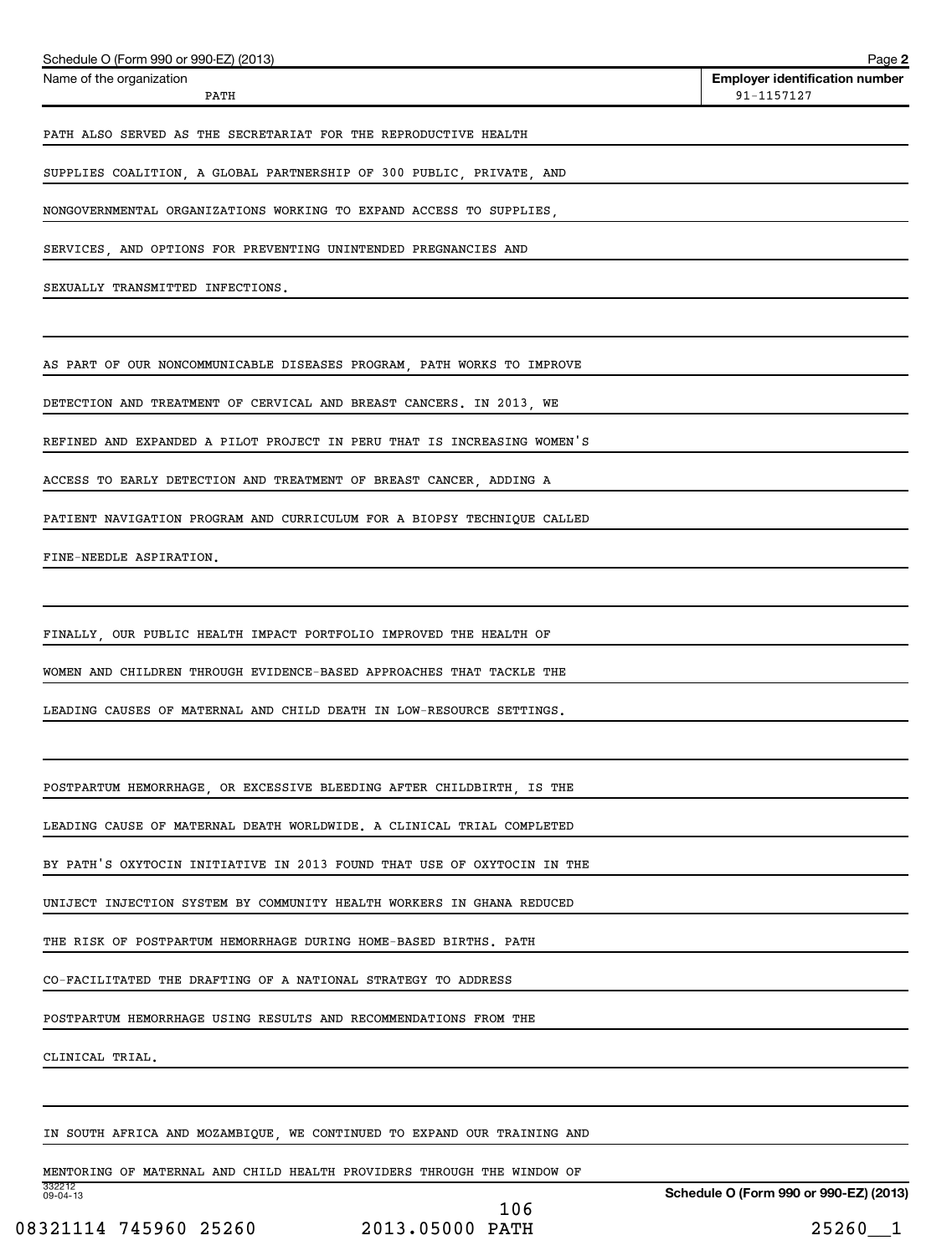| Name of the organization<br>PATH                                                              | <b>Employer identification number</b><br>91-1157127 |
|-----------------------------------------------------------------------------------------------|-----------------------------------------------------|
| OPPORTUNITY PROJECT, WHICH SERVES A POPULATION OF APPROXIMATELY 4                             |                                                     |
| MILLION.                                                                                      |                                                     |
|                                                                                               |                                                     |
| TO REDUCE NEONATAL MORTALITY AND IMPROVE NUTRITION, PATH IS WORKING TO                        |                                                     |
| STRENGTHEN HUMAN MILK BANKING TO ENSURE INFANTS HAVE ACCESS TO DONOR                          |                                                     |
| BREAST MILK WHEN THEIR MOTHERS' MILK IS UNAVAILABLE. IN 2013, WE                              |                                                     |
| LAUNCHED "STRENGTHENING HUMAN MILK BANKING: A GLOBAL IMPLEMENTATION                           |                                                     |
| FRAMEWORK" TO PROVIDE GUIDANCE ON ESTABLISHING SAFE SYSTEMS. WE ALSO                          |                                                     |
| COLLABORATED ON THE EVALUATION OF A LOW-COST SYSTEM THAT USES MOBILE                          |                                                     |
| PHONES TO MANAGE THE PASTEURIZATION OF DONATED BREAST MILK.                                   |                                                     |
|                                                                                               |                                                     |
| THROUGH THE MAXIMISING THE QUALITY OF SCALING UP NUTRITION PROJECT, A                         |                                                     |
| PATH-LED CONSORTIUM WORKED WITH OVER 20 COUNTRIES TO ADDRESS                                  |                                                     |
| UNDERNUTRITION BY BUILDING CAPACITY, GENERATING EVIDENCE, FACILITATING                        |                                                     |
| HIGH-QUALITY PROGRAM DESIGN, AND TESTING INNOVATIVE NUTRITION                                 |                                                     |
| SOLUTIONS.                                                                                    |                                                     |
|                                                                                               |                                                     |
| WE ALSO HELPED DEVELOP STRATEGIC DISTRIBUTION MODELS TO INCREASE ACCESS                       |                                                     |
| TO RICE FORTIFIED WITH VITAMINS AND MINERALS USING THE ULTRA RICE                             |                                                     |
| FORTIFICATION TECHNOLOGY, ADVANCED BY PATH AND TRADEMARKED BY BON DENTE                       |                                                     |
| INTERNATIONAL, INC. FORTIFIED GRAINS ARE BEING INTEGRATED INTO                                |                                                     |
| LARGE-SCALE FOOD ASSISTANCE PROGRAMS IN BURUNDI AND CAMBODIA, RETAIL                          |                                                     |
| CHANNELS IN BRAZIL, AND SMALL-SCALE DISTRIBUTION CHANNELS IN MALI. IN                         |                                                     |
| INDIA, WE HELPED ESTABLISH PRODUCTION OF FORTIFIED GRAINS FOR A WORLD                         |                                                     |
| FOOD PROGRAMME PILOT PROJECT THAT REACHED 100,000 CHILDREN.                                   |                                                     |
|                                                                                               |                                                     |
| FORM 990, PART III, LINE 4D, OTHER PROGRAM SERVICES:                                          |                                                     |
| OTHER PROGRAM SERVICES: PATH'S ADVOCACY AND PUBLIC POLICY PROGRAM WORKS<br>332212<br>09-04-13 | Schedule O (Form 990 or 990-EZ) (2013)              |
|                                                                                               |                                                     |

Schedule O (Form 990 or 990-EZ) (2013)

08321114 745960 25260 2013.05000 PATH 25260 25260 107

**Schedule O (Form 990 or 990-EZ) (2013)**

**2**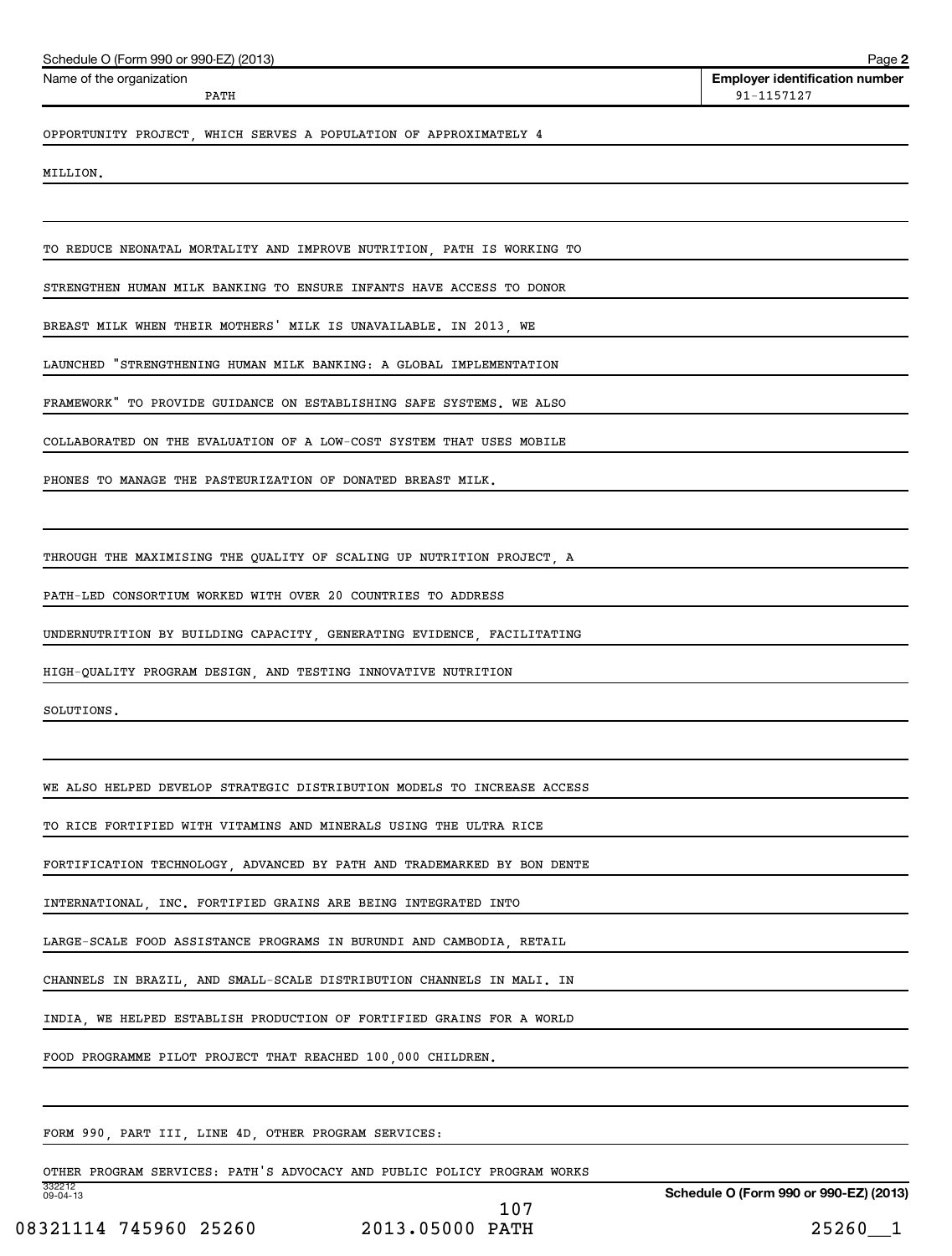| Schedule O (Form 990 or 990-EZ) (2013)                                  | Page 2                                              |
|-------------------------------------------------------------------------|-----------------------------------------------------|
| Name of the organization<br>PATH                                        | <b>Employer identification number</b><br>91-1157127 |
| IN THE UNITED STATES, THE INTERNATIONAL ARENA, AND COUNTRIES AND        |                                                     |
| COMMUNITIES AROUND THE WORLD TO HELP POLICYMAKERS UNDERSTAND ISSUES AND |                                                     |
| MOTIVATE THEM TO COMMIT FUNDING, CRAFT POLICIES, AND SPONSOR            |                                                     |
| INITIATIVES TO STRENGTHEN GLOBAL HEALTH EFFORTS. IN 2013, PATH'S        |                                                     |
| ADVOCACY HELPED TO EXPAND THE MANDATE OF ONE OF THE WORLD'S LARGEST     |                                                     |
| PUBLIC-PRIVATE PARTNERSHIPS FOR RESEARCH AND DEVELOPMENT OF NEW HEALTH  |                                                     |
| TECHNOLOGIES TO FIGHT INFECTIOUS DISEASES. AS A RESULT OF OUR WORK, THE |                                                     |
| SCOPE OF THE EUROPEAN AND DEVELOPING COUNTRIES CLINICAL TRIALS          |                                                     |
| PARTNERSHIP NOW INCLUDES ACCELERATING CLINICAL TESTING OF TOOLS TO      |                                                     |
| CONTROL NEGLECTED DISEASES LINKED TO POVERTY.                           |                                                     |
|                                                                         |                                                     |
| OUR IN-COUNTRY SUPPORT ALSO HAD SUCCESS IN ADVANCING HEALTH POLICIES    |                                                     |
| WITH THE POTENTIAL TO IMPROVE THE HEALTH OF WOMEN AND CHILDREN. FOR     |                                                     |
| EXAMPLE, IN ZAMBIA, TWO MAJOR POLICIES TO EXPAND AND IMPROVE NEWBORN    |                                                     |
| HEALTH CARE WERE APPROVED BY THE COUNTRY'S MINISTRY OF HEALTH AS A      |                                                     |
| RESULT OF OUR ADVOCACY AND POLICY DEVELOPMENT SUPPORT TO COUNTRY HEALTH |                                                     |
| ADVISORS. ZAMBIA IS A COUNTRY WITH HIGH INFANT MORTALITY AND PREVIOUSLY |                                                     |
| HAD FEW POLICIES TO REDUCE THE PREVENTABLE DEATHS OF NEWBORNS.          |                                                     |
|                                                                         |                                                     |
| PATH HAS A STRATEGY TO INTEGRATE, COORDINATE, AND STRATEGICALLY         |                                                     |
| LEVERAGE PATH'S PROGRAMS, INTERVENTIONS, AND STAFF EXPERTISE TO         |                                                     |
| MAXIMIZE IMPACT AND VALUE FOR MONEY. A KEY PART OF THIS WORK IS         |                                                     |
| IMPLEMENTING CAREFULLY TARGETED, MULTIYEAR INITIATIVES CALLED IMPACT    |                                                     |
| INITIATIVES. THROUGH THE IMPACT INITIATIVES, CROSS-PROGRAM TEAMS        |                                                     |
| IDENTIFY HIGH-PRIORITY AREAS FOR IMPROVEMENT, SET INSTITUTIONAL GOALS,  |                                                     |
| AND THEN MOBILIZE RESOURCES TO ACHIEVE THEM. THE 2013 IMPACT INITIATIVE |                                                     |
| INCLUDE MATERNAL AND NEONATAL HEALTH TECHNOLOGIES, DIARRHEAL DISEASE    |                                                     |
| AND PNEUMONIA, MALARIA, AND FAMILY PLANNING.<br>332212                  |                                                     |
| 09-04-13                                                                | Schedule O (Form 990 or 990-EZ) (2013)              |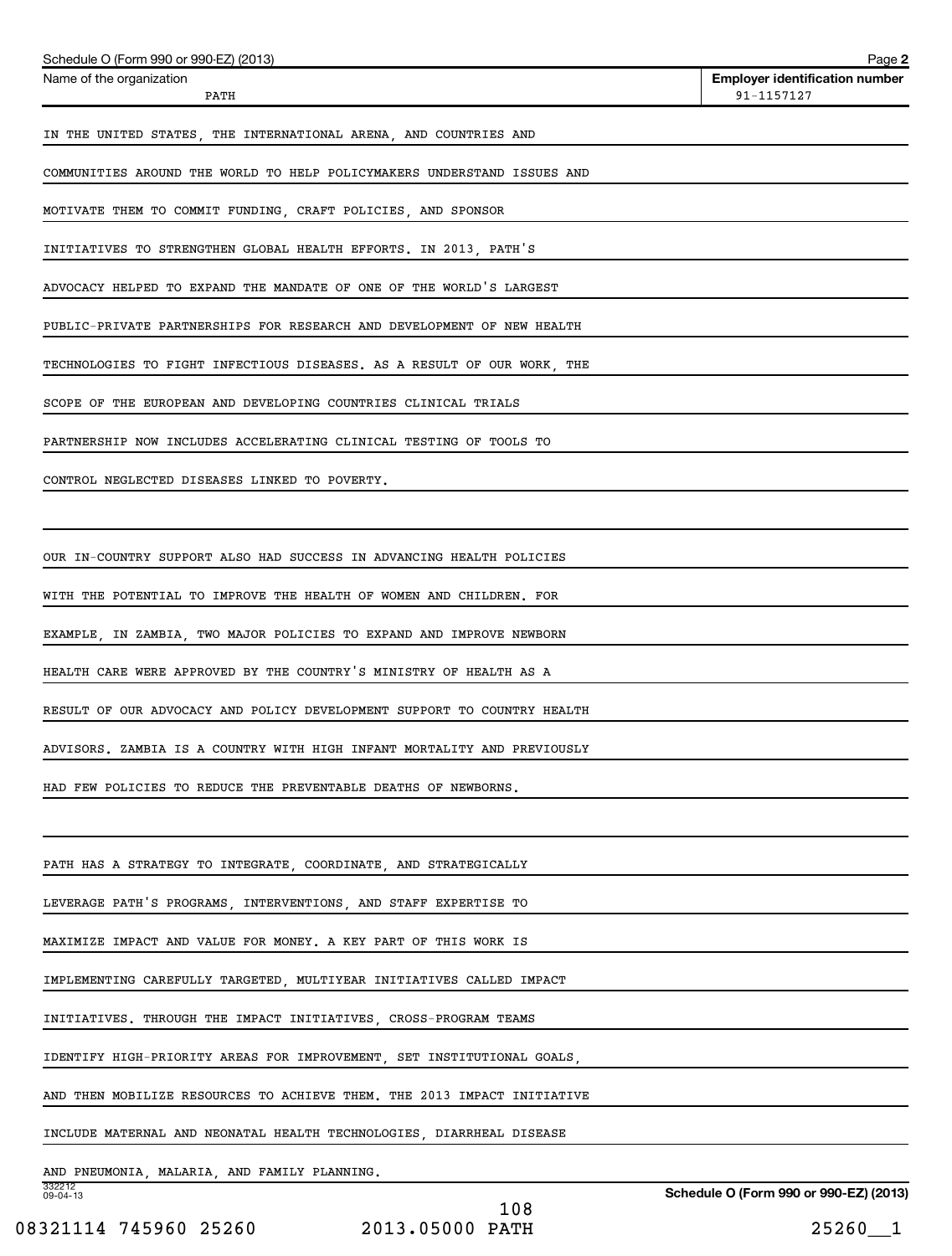| Schedule O (Form 990 or 990-EZ) (2013)<br>Name of the organization          | Page 2<br><b>Employer identification number</b> |
|-----------------------------------------------------------------------------|-------------------------------------------------|
| PATH                                                                        | 91-1157127                                      |
| EXPENSES $$7,996,340$ . INCLUDING GRANTS OF $$2,466,837$ . REVENUE $$823$ . |                                                 |
|                                                                             |                                                 |
| FORM 990, PART V, LINE 4B, LIST OF FOREIGN COUNTRIES:                       |                                                 |
| BELGIUM, CAMBODIA, CHINA, CONGO, DEM REP,                                   |                                                 |
| ETHIOPIA, FRANCE, GHANA, INDIA,                                             |                                                 |
| MOZAMBIQUE, BURMA, NICARAGUA, PERU,                                         |                                                 |
| SWITZERLAND, TANZANIA, THAILAND, UGANDA,                                    |                                                 |
| KENYA, UKRAINE, VIETNAM, ZAMBIA,                                            |                                                 |
| SENEGAL, SOUTH AFRICA                                                       |                                                 |
|                                                                             |                                                 |
| FORM 990, PART VI, SECTION B, LINE 11:                                      |                                                 |
| EXPLANATION: THE FORM 990 WAS PREPARED BY THE OUTSIDE ACCOUNTING FIRM USING |                                                 |
| INFORMATION PROVIDED BY PATH ACCOUNTING SERVICES STAFF. PATH SENIOR         |                                                 |
| MANAGEMENT REVIEWED THE DRAFT FORM. A COPY OF THE FINAL 990 WAS SENT TO THE |                                                 |
| BOARD OF DIRECTORS FOR COMMENT. AFTER THE COMMENT PERIOD, THE CFO SIGNED    |                                                 |
| THE RETURN.                                                                 |                                                 |
|                                                                             |                                                 |
| FORM 990, PART VI, SECTION B, LINE 12C:                                     |                                                 |
| EXPLANATION: BOARD MEMBERS, PATH MANAGEMENT, AND ALL STAFF ABOVE A          |                                                 |
| DESIGNATED LEVEL IN THE ORGANIZATION MUST COMPLETE A CONFLICT OF INTEREST   |                                                 |
| DISCLOSURE FORM EACH YEAR. ALL FORMS ARE REVIEWED AND KEPT ON FILE. A       |                                                 |
| CONFLICT MANAGEMENT PLAN IS DEVELOPED FOR ANY EMPLOYEE WITH A SIGNIFICANT   |                                                 |
| ACTUAL OR PERCEIVED CONFLICT OF INTEREST.                                   |                                                 |
|                                                                             |                                                 |
| FORM 990, PART VI, SECTION B, LINE 15:                                      |                                                 |
| EXPLANATION: THE BOARD'S COMPENSATION COMMITTEE ANNUALLY REVIEWS SALARY AND |                                                 |
| BENEFITS FOR KEY EMPLOYEE POSITIONS AND PROVIDES GUIDANCE TO THE CEO ON     |                                                 |
| COMPENSATION DECISIONS FOR KEY POSITIONS.                                   |                                                 |
| 332212<br>09-04-13<br>109                                                   | Schedule O (Form 990 or 990-EZ) (2013)          |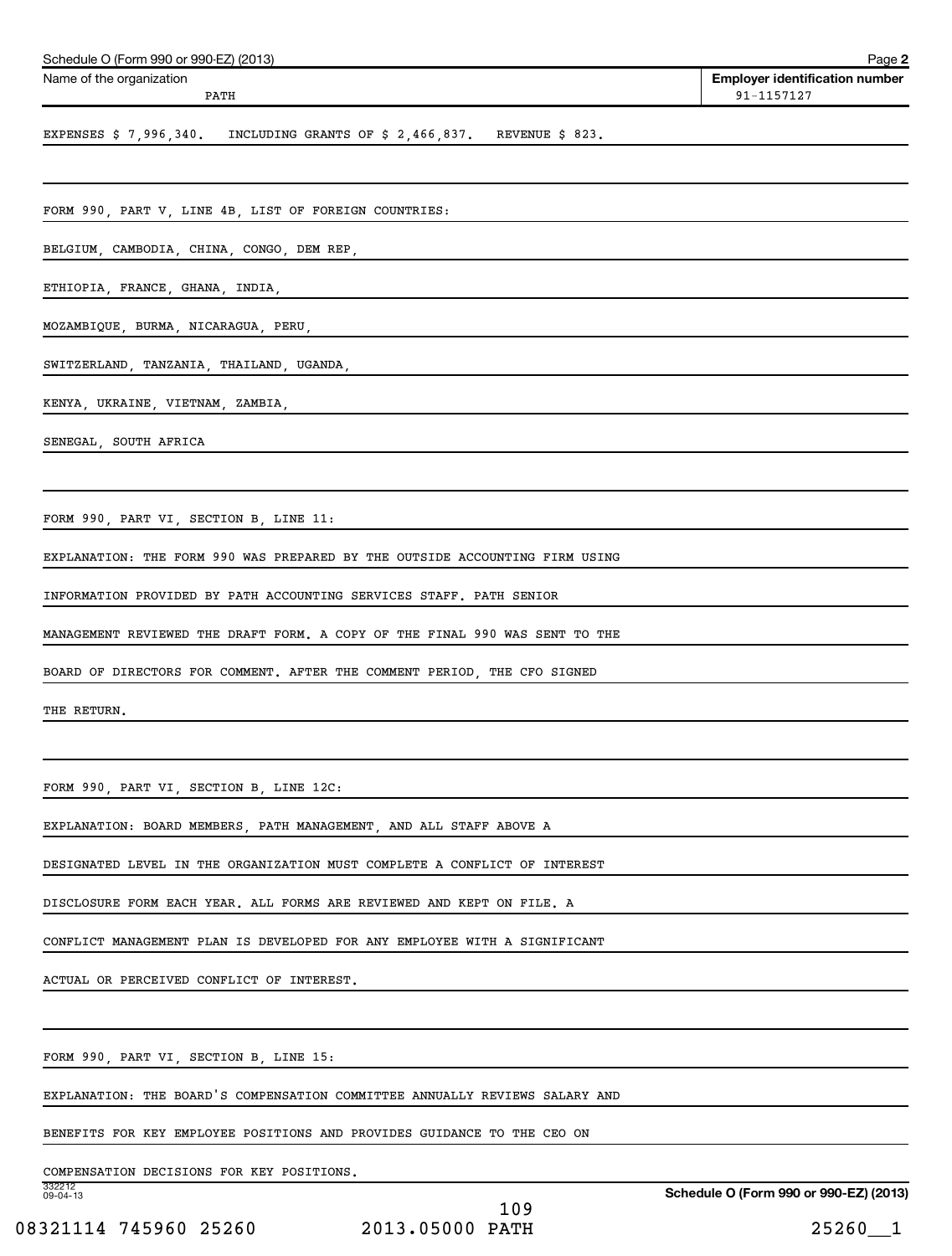| Schedule O (Form 990 or 990-EZ) (2013) | Page 2                                |
|----------------------------------------|---------------------------------------|
| Name of the organization               | <b>Emplover identification number</b> |
| PATH                                   | 91-1157127                            |

THE COMPENSATION AND BENEFITS FOR PATH'S PRESIDENT AND CEO ARE REVIEWED AND

APPROVED BY THE ENTIRE BOARD OF DIRECTORS EACH YEAR AT THE MAY BOARD

MEETING.

PATH ROUTINELY USES THE SERVICES OF EXTERNAL FIRMS TO ASSESS AND BENCHMARK

EXECUTIVE COMPENSATION (PRESIDENT/CEO AND VICE PRESIDENTS). THE LAST MAJOR

REVIEW WAS COMPLETED IN 2014, WHEN PATH ENGAGED MERCER (A COMPENSATION,

BENEFITS, AND HUMAN RESOURCES CONSULTING FIRM) TO REVIEW CURRENT AND

PROPOSED BASE SALARIES OF PATH'S PRESIDENT/CEO, VICE PRESIDENTS, AND

PROGRAM/DEPARTMENT LEADERS. MERCER USED DATA FROM MULTIPLE SOURCES TO

EVALUATE CURRENT AND PROPOSED BASE SALARIES FOR THESE POSITIONS. THE

BOARD'S COMPENSATION COMMITTEE REVIEWED THE MERCER REPORT AND APPROVED THE

COMPENSATION PACKAGES FOR THE VICE PRESIDENTS, WITH RATIFICATION BY THE

BOARD. THE BOARD ALSO APPROVED THE COMMITTEE'S RECOMMENDATION FOR THE

PRESIDENT/CEO'S COMPENSATION. ADDITIONALLY, MERCER REVIEWED THE PROPOSED

TOTAL COMPENSATION AND BENEFIT PACKAGE FOR THE PRESIDENT/CEO POSITION AND

OBTAINED A SIGNIFICANT NUMBER OF DATA POINTS TO ASCERTAIN ITS

REASONABLENESS AND APPROPRIATENESS. THE BOARD REVIEWED MERCER'S FINDINGS

AND APPROVED THE TOTAL PACKAGE FOR THIS POSITION.

FORM 990, PART VI, LINE 17, LIST OF STATES RECEIVING COPY OF FORM 990:

AZ,CA,CT,FL,IL,MA,MD,NJ,NY,NC,OH,OR,PA,TX,VA,VT,WA

FORM 990, PART VI, SECTION C, LINE 19:

EXPLANATION: PATH MAKES ITS GOVERNING DOCUMENTS, CONFLICT OF INTEREST

POLICY, AND FINANCIAL STATEMENTS AVAILABLE TO THE PUBLIC UPON REQUEST.

332212 09-04-13

**Schedule O (Form 990 or 990-EZ) (2013)**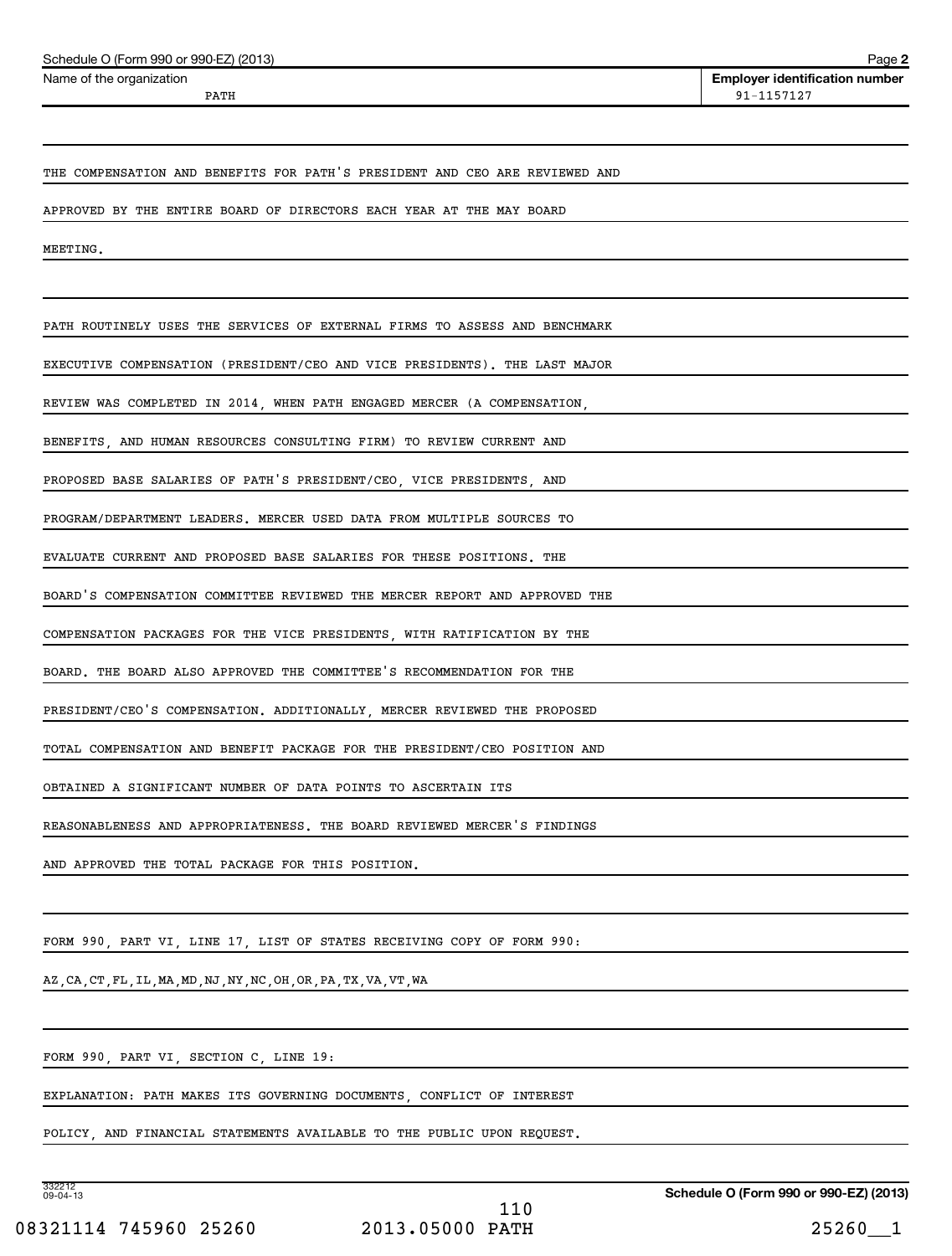| <b>SCHEDULE R</b>                 |
|-----------------------------------|
| $[F_{\alpha r}$ $\alpha$ $\alpha$ |

**(Form 990) Complete if the organizations and Unrelated Partnerships**<br> **Related Organization answered "Yes" on Form 990, Part IV, line 33, 34, 35b, 36, or 37.**<br>
■ 2013 Attach to Form 990.

▶ See separate instructions.<br> **Attachm is a separate instructions** is at *www.irs.gov/form990* **example instructions** is at *www.irs.gov/form990* Information about Schedule R (Form 990) and its instructions is at <sub>www</sub> irs.gov/form990.

Name of the organization

Department of the Treasury Internal Revenue Service

**Employer identification number** PATH 91-1157127

OMB No. 1545-0047

Part I lentification of Disregarded Entities Complete if the organization answered "Yes" on Form 990, Part IV, line 33.

| (a)<br>Name, address, and EIN (if applicable)<br>of disregarded entity | (b)<br>Primary activity | (c)<br>Legal domicile (state or<br>foreign country) | (d)<br>Total income | (e)<br>End-of-year assets | (f)<br>Direct controlling<br>entity |
|------------------------------------------------------------------------|-------------------------|-----------------------------------------------------|---------------------|---------------------------|-------------------------------------|
|                                                                        |                         |                                                     |                     |                           |                                     |
|                                                                        |                         |                                                     |                     |                           |                                     |
|                                                                        |                         |                                                     |                     |                           |                                     |
|                                                                        |                         |                                                     |                     |                           |                                     |

Part II ldentification of Related Tax-Exempt Organizations Complete if the organization answered "Yes" on Form 990, Part IV, line 34 because it had one or more related tax-exempt<br>Complete it is a seminary way were presente organizations during the tax year.

| (a)<br>Name, address, and EIN<br>of related organization | (b)<br>Primary activity        | (c)<br>Legal domicile (state or<br>foreign country) | (d)<br>Exempt Code<br>section | (e)<br>Public charity<br>status (if section | (f)<br>Direct controlling<br>entity |     | $(g)$<br>Section 512(b)(13)<br>controlled<br>entity? |
|----------------------------------------------------------|--------------------------------|-----------------------------------------------------|-------------------------------|---------------------------------------------|-------------------------------------|-----|------------------------------------------------------|
|                                                          |                                |                                                     |                               | 501(c)(3)                                   |                                     | Yes | No.                                                  |
| PATH VACCINE SOLUTIONS - 83-0431851                      | ADVANCE DEVELOPMENT OF         |                                                     |                               |                                             |                                     |     |                                                      |
| 2201 WESTLAKE AVENUE                                     | <b>WACCINES TO IMPROVE THE</b> |                                                     |                               |                                             |                                     |     |                                                      |
| SEATTLE, WA 98109                                        | HEALTH OF CHILDREN             | WASHINGTON                                          | 501(C)(3)                     | LINE 11A                                    | PATH                                | X   |                                                      |
| ORGANIZATION FOR APPROPRIATE TECHNOLOGY IN               |                                |                                                     |                               |                                             |                                     |     |                                                      |
| HEALTH, 25 (BUILDING BO SHOTA RUSTAVELI                  | REDUCE THE TB BURDEN IN        |                                                     |                               |                                             |                                     |     |                                                      |
| STR., KYIV, UKRAINE                                      | UKRAINE                        | UKRAINE                                             | N/A                           | N/A                                         | PATH                                | X   |                                                      |
| PATH DRUG SOLUTIONS - 94-3384500                         | DEVELOPMENT & DISTRIBUTION     |                                                     |                               |                                             |                                     |     |                                                      |
| 280 UTAH AVENUE, SUITE 250                               | OF SAFE, EFFECTIVE, AND        |                                                     |                               |                                             |                                     |     |                                                      |
| SAN FRANCISCO, CA 94080                                  | <b>AFFORDABLE MEDICINES</b>    | CALIFORNIA                                          | 501(C)(3)                     | LINE 11A                                    | PATH                                | X   |                                                      |
| FOUNDATION FOR APPROPRIATE TECHNOLOGIES IN               |                                |                                                     |                               |                                             |                                     |     |                                                      |
| HEALTH - SWITZERLAND, 207 ROUTE DE FERNEY                | EDUCATIONAL AND SCIENTIFIC     |                                                     |                               |                                             |                                     |     |                                                      |
| 1218 LE GRAND-SACONNEX, GENEVA, SWITZERLAND              | PROMOTION OF HEALTH            | <b>SWITZERLAND</b>                                  | N/A                           | N/A                                         | PATH                                | X   |                                                      |

**For Paperwork Reduction Act Notice, see the Instructions for Form 990. Schedule R (Form 990) 2013**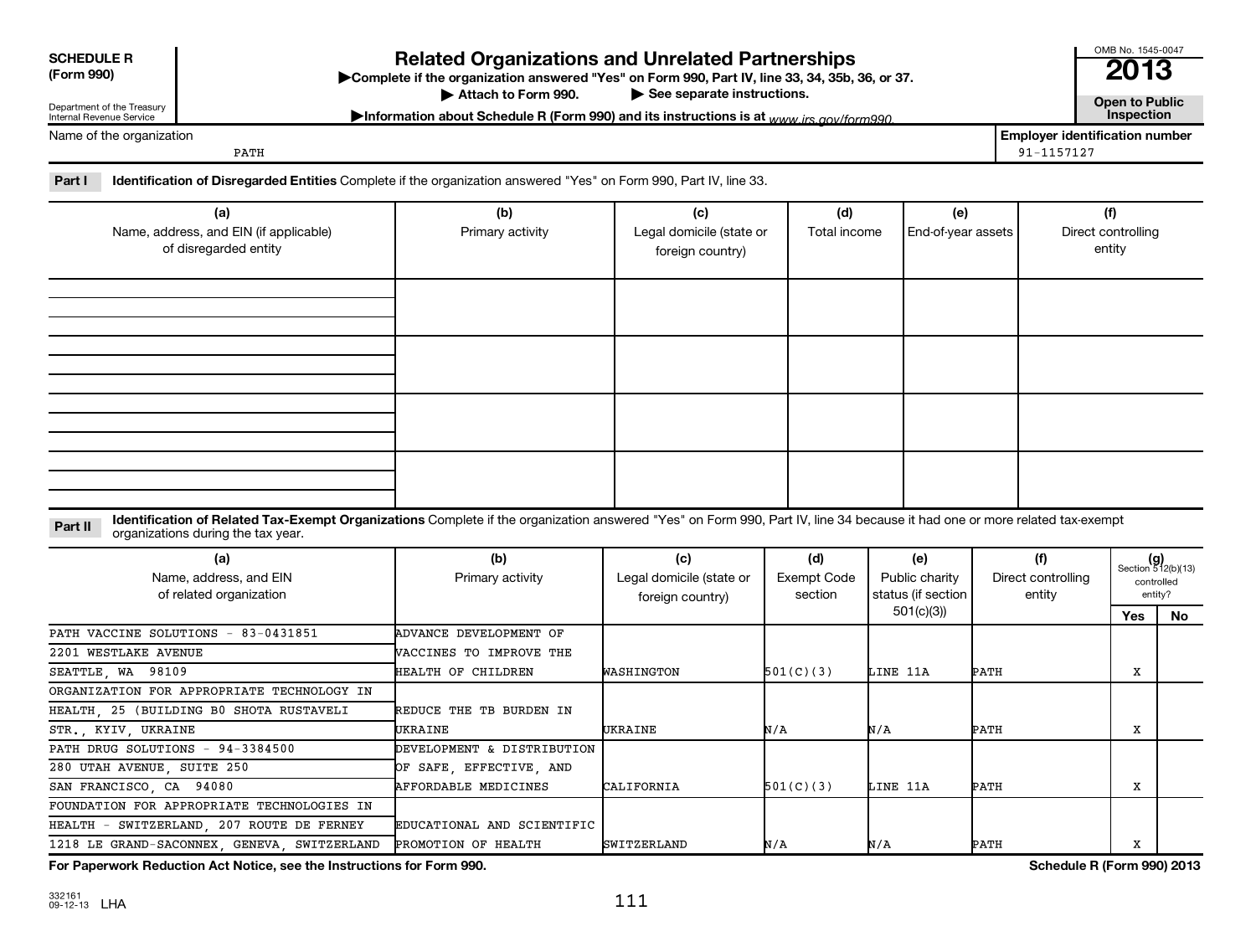| (a)                                                                                                                                                                                    | (b)              | (c)                  | (d)                |                     | (e)                                                                                        | (f)                                | (g)                   | (h)      |                  | (i)                           | (i)                       | (k)                          |  |
|----------------------------------------------------------------------------------------------------------------------------------------------------------------------------------------|------------------|----------------------|--------------------|---------------------|--------------------------------------------------------------------------------------------|------------------------------------|-----------------------|----------|------------------|-------------------------------|---------------------------|------------------------------|--|
| Name, address, and EIN<br>of related organization                                                                                                                                      | Primary activity | Legal<br>domicile    | Direct controlling |                     |                                                                                            | Share of total                     | Share of              |          | Disproportionate | Code V-UBI<br>amount in box   |                           | General or Percentage        |  |
|                                                                                                                                                                                        |                  | (state or<br>foreign | entity             |                     |                                                                                            | income                             | end-of-year<br>assets |          | allocations?     | 20 of Schedule                | managing<br>partner?      | ownership                    |  |
|                                                                                                                                                                                        |                  | country)             |                    |                     | Predominant income<br>(related, unrelated,<br>excluded from tax under<br>sections 512-514) |                                    |                       | Yes   No |                  | K-1 (Form 1065) <b>Yes No</b> |                           |                              |  |
|                                                                                                                                                                                        |                  |                      |                    |                     |                                                                                            |                                    |                       |          |                  |                               |                           |                              |  |
|                                                                                                                                                                                        |                  |                      |                    |                     |                                                                                            |                                    |                       |          |                  |                               |                           |                              |  |
|                                                                                                                                                                                        |                  |                      |                    |                     |                                                                                            |                                    |                       |          |                  |                               |                           |                              |  |
|                                                                                                                                                                                        |                  |                      |                    |                     |                                                                                            |                                    |                       |          |                  |                               |                           |                              |  |
|                                                                                                                                                                                        |                  |                      |                    |                     |                                                                                            |                                    |                       |          |                  |                               |                           |                              |  |
|                                                                                                                                                                                        |                  |                      |                    |                     |                                                                                            |                                    |                       |          |                  |                               |                           |                              |  |
|                                                                                                                                                                                        |                  |                      |                    |                     |                                                                                            |                                    |                       |          |                  |                               |                           |                              |  |
|                                                                                                                                                                                        |                  |                      |                    |                     |                                                                                            |                                    |                       |          |                  |                               |                           |                              |  |
|                                                                                                                                                                                        |                  |                      |                    |                     |                                                                                            |                                    |                       |          |                  |                               |                           |                              |  |
|                                                                                                                                                                                        |                  |                      |                    |                     |                                                                                            |                                    |                       |          |                  |                               |                           |                              |  |
|                                                                                                                                                                                        |                  |                      |                    |                     |                                                                                            |                                    |                       |          |                  |                               |                           |                              |  |
|                                                                                                                                                                                        |                  |                      |                    |                     |                                                                                            |                                    |                       |          |                  |                               |                           |                              |  |
|                                                                                                                                                                                        |                  |                      |                    |                     |                                                                                            |                                    |                       |          |                  |                               |                           |                              |  |
|                                                                                                                                                                                        |                  |                      |                    |                     |                                                                                            |                                    |                       |          |                  |                               |                           |                              |  |
|                                                                                                                                                                                        |                  |                      |                    |                     |                                                                                            |                                    |                       |          |                  |                               |                           |                              |  |
|                                                                                                                                                                                        |                  |                      |                    |                     |                                                                                            |                                    |                       |          |                  |                               |                           |                              |  |
|                                                                                                                                                                                        |                  |                      |                    |                     |                                                                                            |                                    |                       |          |                  |                               |                           |                              |  |
| Identification of Related Organizations Taxable as a Corporation or Trust Complete if the organization answered "Yes" on Form 990, Part IV, line 34 because it had one or more related |                  |                      |                    |                     |                                                                                            |                                    |                       |          |                  |                               |                           |                              |  |
| Part IV<br>organizations treated as a corporation or trust during the tax year.                                                                                                        |                  |                      |                    |                     |                                                                                            |                                    |                       |          |                  |                               |                           |                              |  |
| (a)                                                                                                                                                                                    |                  |                      | (b)                | (c)                 | (d)                                                                                        | (e)                                | (f)                   |          |                  | (g)                           | (h)                       |                              |  |
| Name, address, and EIN                                                                                                                                                                 |                  |                      | Primary activity   | Legal domicile      | Direct controlling                                                                         |                                    | Share of total        |          |                  | Share of                      |                           | (i)<br>Section<br>512(b)(13) |  |
| of related organization                                                                                                                                                                |                  |                      |                    | (state or           | entity                                                                                     | Type of entity<br>(C corp, S corp, | income                |          |                  | end-of-year                   | Percentage<br>  ownership | controlled<br>entity?        |  |
|                                                                                                                                                                                        |                  |                      |                    | foreign<br>country) |                                                                                            | or trust)                          |                       |          |                  | assets                        |                           | $Yes \mid No$                |  |
|                                                                                                                                                                                        |                  |                      |                    |                     |                                                                                            |                                    |                       |          |                  |                               |                           |                              |  |
|                                                                                                                                                                                        |                  |                      |                    |                     |                                                                                            |                                    |                       |          |                  |                               |                           |                              |  |
|                                                                                                                                                                                        |                  |                      |                    |                     |                                                                                            |                                    |                       |          |                  |                               |                           |                              |  |
|                                                                                                                                                                                        |                  |                      |                    |                     |                                                                                            |                                    |                       |          |                  |                               |                           |                              |  |
|                                                                                                                                                                                        |                  |                      |                    |                     |                                                                                            |                                    |                       |          |                  |                               |                           |                              |  |
|                                                                                                                                                                                        |                  |                      |                    |                     |                                                                                            |                                    |                       |          |                  |                               |                           |                              |  |
|                                                                                                                                                                                        |                  |                      |                    |                     |                                                                                            |                                    |                       |          |                  |                               |                           |                              |  |
|                                                                                                                                                                                        |                  |                      |                    |                     |                                                                                            |                                    |                       |          |                  |                               |                           |                              |  |
|                                                                                                                                                                                        |                  |                      |                    |                     |                                                                                            |                                    |                       |          |                  |                               |                           |                              |  |
|                                                                                                                                                                                        |                  |                      |                    |                     |                                                                                            |                                    |                       |          |                  |                               |                           |                              |  |
|                                                                                                                                                                                        |                  |                      |                    |                     |                                                                                            |                                    |                       |          |                  |                               |                           |                              |  |
|                                                                                                                                                                                        |                  |                      |                    |                     |                                                                                            |                                    |                       |          |                  |                               |                           |                              |  |
|                                                                                                                                                                                        |                  |                      |                    |                     |                                                                                            |                                    |                       |          |                  |                               |                           |                              |  |
|                                                                                                                                                                                        |                  |                      |                    |                     |                                                                                            |                                    |                       |          |                  |                               |                           |                              |  |
|                                                                                                                                                                                        |                  |                      |                    |                     |                                                                                            |                                    |                       |          |                  |                               |                           |                              |  |
|                                                                                                                                                                                        |                  |                      |                    |                     |                                                                                            |                                    |                       |          |                  |                               |                           |                              |  |
| 332162 09-12-13                                                                                                                                                                        |                  |                      |                    | 112                 |                                                                                            |                                    |                       |          |                  |                               |                           | Schedule R (Form 990) 2013   |  |

Part III Identification of Related Organizations Taxable as a Partnership Complete if the organization answered "Yes" on Form 990, Part IV, line 34 because it had one or more related<br>Read to consistions tracted as a partne

# Schedule R (Form 990) 2013 PATH 91-1157127

organizations treated as a partnership during the tax year.

**2**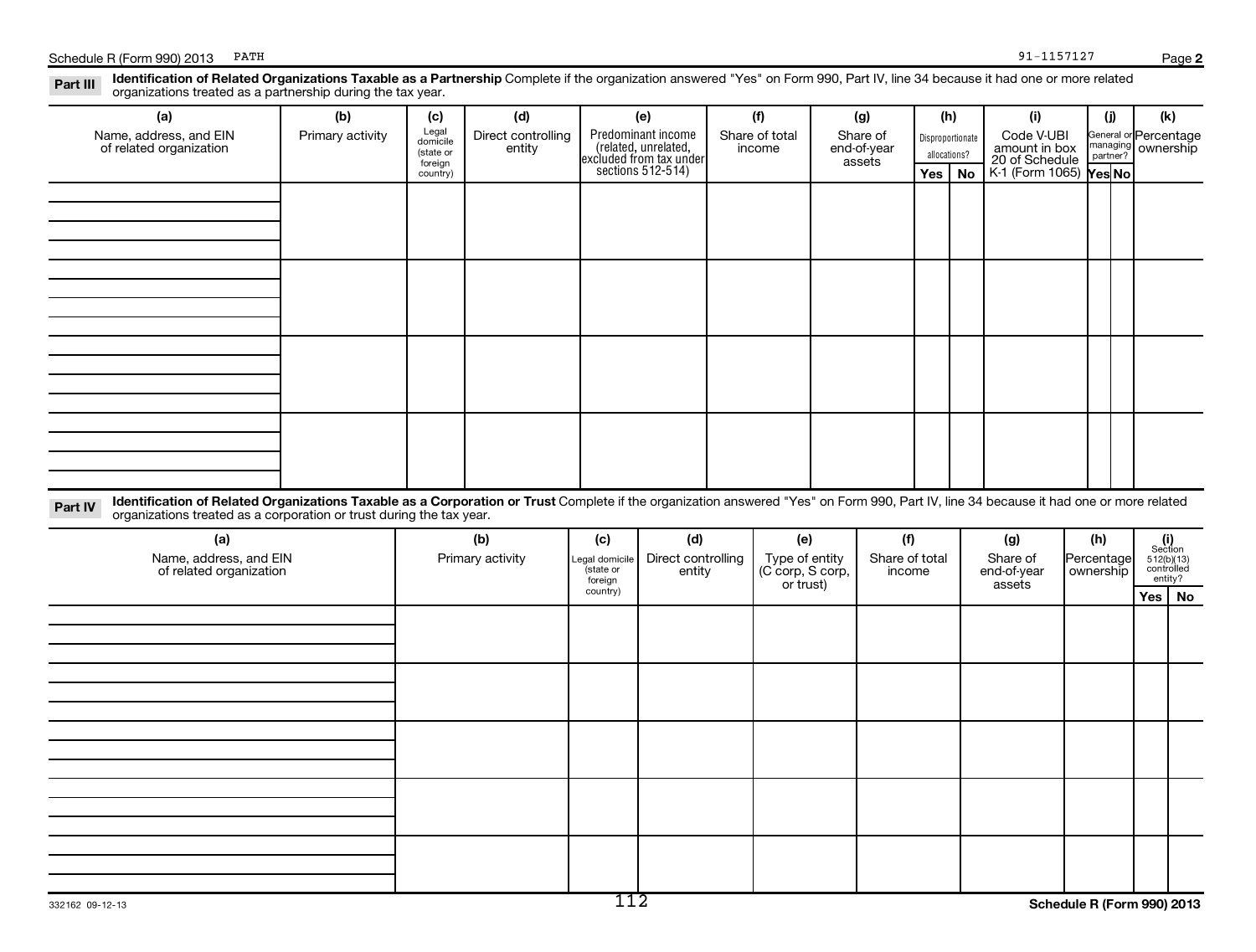|  |  | Part V Transactions With Related Organizations Complete if the organization answered "Yes" on Form 990, Part IV, line 34, 35b, or 36. |  |  |
|--|--|---------------------------------------------------------------------------------------------------------------------------------------|--|--|
|--|--|---------------------------------------------------------------------------------------------------------------------------------------|--|--|

(4) ORGANIZATION FOR APPROPRIATE TECHNOLOGY IN HEALTH B B 919,588.FMV

**(5)** PATH DRUG SOLUTIONS C 4,022,391.FMV

**(6)** PATH DRUG SOLUTIONS 535,489. FMV

| Note. Complete line 1 if any entity is listed in Parts II, III, or IV of this schedule.                                                                                                                                        |                                  |                        |  |                                              |                                  | Yes | No |  |
|--------------------------------------------------------------------------------------------------------------------------------------------------------------------------------------------------------------------------------|----------------------------------|------------------------|--|----------------------------------------------|----------------------------------|-----|----|--|
| 1 During the tax year, did the organization engage in any of the following transactions with one or more related organizations listed in Parts II-IV?                                                                          |                                  |                        |  |                                              |                                  |     |    |  |
|                                                                                                                                                                                                                                |                                  |                        |  |                                              | 1a                               |     | x  |  |
|                                                                                                                                                                                                                                |                                  |                        |  |                                              |                                  |     |    |  |
|                                                                                                                                                                                                                                |                                  |                        |  |                                              |                                  |     |    |  |
|                                                                                                                                                                                                                                |                                  |                        |  |                                              | 1 <sub>d</sub>                   |     | x  |  |
|                                                                                                                                                                                                                                |                                  |                        |  |                                              | 1e                               |     | X  |  |
|                                                                                                                                                                                                                                |                                  |                        |  |                                              |                                  |     | x  |  |
|                                                                                                                                                                                                                                |                                  |                        |  |                                              | 1f                               |     | X  |  |
|                                                                                                                                                                                                                                |                                  |                        |  |                                              | 1 <sub>g</sub><br>1 <sub>h</sub> |     | X  |  |
| h Purchase of assets from related organization(s) manufactured and content to content the content of assets from related organization(s) manufactured and content and content and content of the content of the content of the |                                  |                        |  |                                              | 1i                               |     | X  |  |
|                                                                                                                                                                                                                                |                                  |                        |  |                                              | 1i.                              |     | x  |  |
|                                                                                                                                                                                                                                |                                  |                        |  |                                              |                                  |     |    |  |
|                                                                                                                                                                                                                                |                                  |                        |  |                                              | 1k                               |     | x  |  |
|                                                                                                                                                                                                                                |                                  |                        |  |                                              | 11                               |     | X  |  |
|                                                                                                                                                                                                                                |                                  |                        |  |                                              | 1m                               |     | x  |  |
|                                                                                                                                                                                                                                |                                  |                        |  |                                              | 1n                               |     | x  |  |
| o Sharing of paid employees with related organization(s) manufaction(s) and contain an examinary contained and an examination of the state or state or state or state or state or state or state or state or state or state or |                                  |                        |  |                                              | 10                               |     | X  |  |
|                                                                                                                                                                                                                                |                                  |                        |  |                                              |                                  |     |    |  |
|                                                                                                                                                                                                                                |                                  |                        |  |                                              | 1p                               |     | x  |  |
|                                                                                                                                                                                                                                |                                  |                        |  |                                              | 1q                               |     | x  |  |
|                                                                                                                                                                                                                                |                                  |                        |  |                                              |                                  |     |    |  |
|                                                                                                                                                                                                                                |                                  |                        |  |                                              | 1r                               |     | х  |  |
|                                                                                                                                                                                                                                |                                  |                        |  |                                              | 1s                               |     | x  |  |
| 2 If the answer to any of the above is "Yes," see the instructions for information on who must complete this line, including covered relationships and transaction thresholds.                                                 |                                  |                        |  |                                              |                                  |     |    |  |
| (a)<br>Name of related organization                                                                                                                                                                                            | (b)<br>Transaction<br>type (a-s) | (c)<br>Amount involved |  | (d)<br>Method of determining amount involved |                                  |     |    |  |
| (1) PATH VACCINE SOLUTIONS                                                                                                                                                                                                     | C                                | 12,702,315.FMV         |  |                                              |                                  |     |    |  |
| (2) PATH VACCINE SOLUTIONS                                                                                                                                                                                                     | в                                | 424,773.FMV            |  |                                              |                                  |     |    |  |
| (3) ORGANIZATION FOR APPROPRIATE TECHNOLOGY IN HEALTH                                                                                                                                                                          | c                                | 423,280.FMV            |  |                                              |                                  |     |    |  |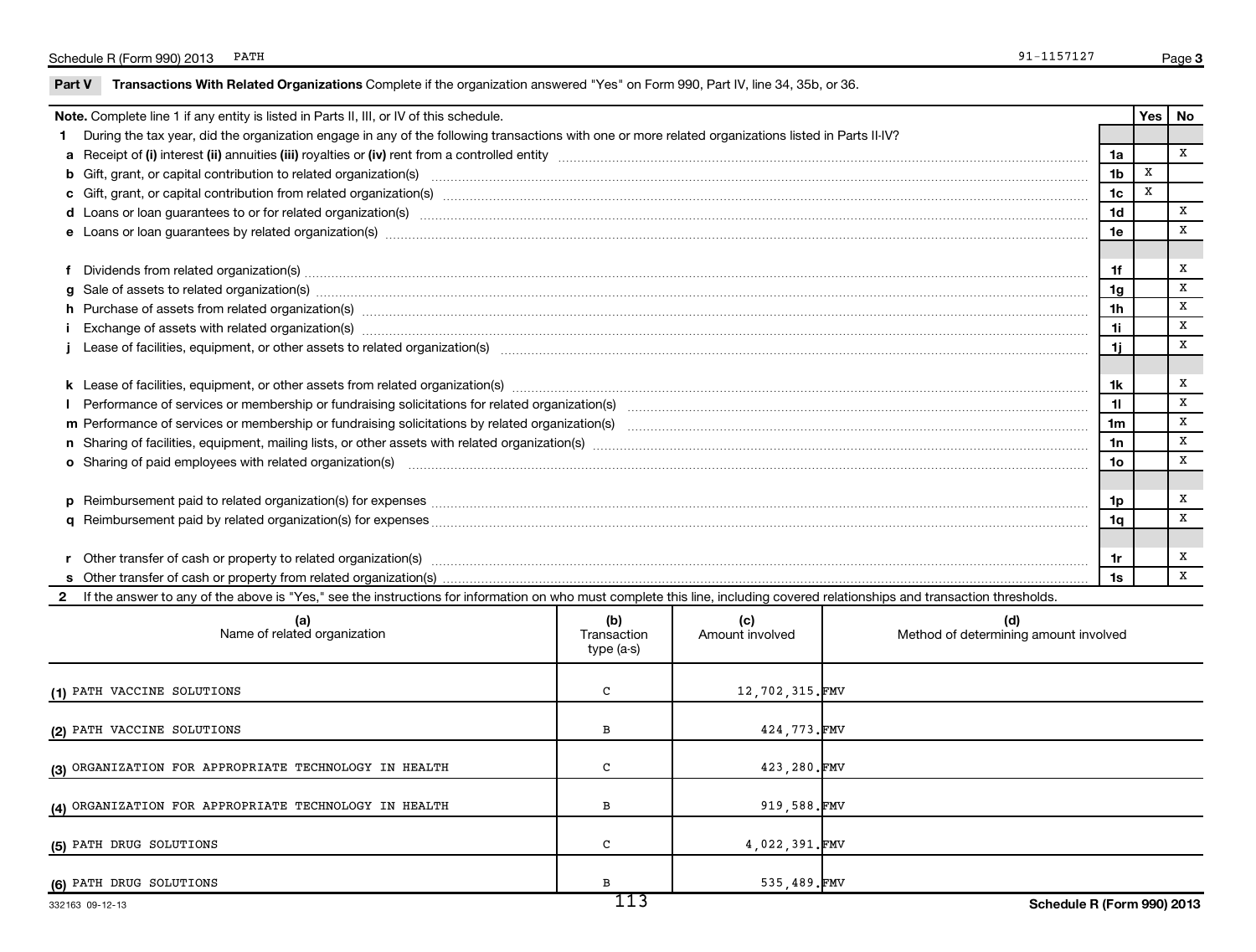| Schedule R (Form 990) | PATH |
|-----------------------|------|
|-----------------------|------|

### **Part V Continuation of Transactions With Related Organizations**  (Schedule R (Form 990), Part V, line 2)

| (a)<br>Name of other organization                   | (b)<br>Transaction<br>type (a-r) | (c)<br>Amount involved | (d)<br>Method of determining<br>amount involved |
|-----------------------------------------------------|----------------------------------|------------------------|-------------------------------------------------|
| FOUNDATION FOR APPROPRIATE TECHNOLOGIES IN HEALTH - |                                  |                        |                                                 |
| (7) SWITZERLAND                                     | $\mathtt{C}$                     | 1,325,097.FMV          |                                                 |
| FOUNDATION FOR APPROPRIATE TECHNOLOGIES IN HEALTH - |                                  |                        |                                                 |
| (8) SWITZERLAND                                     | $\, {\bf B}$                     | 3, 352, 920. FMV       |                                                 |
| (9)                                                 |                                  |                        |                                                 |
| (10)                                                |                                  |                        |                                                 |
| (11)                                                |                                  |                        |                                                 |
| (12)                                                |                                  |                        |                                                 |
| (13)                                                |                                  |                        |                                                 |
|                                                     |                                  |                        |                                                 |
| (14)                                                |                                  |                        |                                                 |
| (15)                                                |                                  |                        |                                                 |
| (16)                                                |                                  |                        |                                                 |
| (17)                                                |                                  |                        |                                                 |
| (18)                                                |                                  |                        |                                                 |
| (19)                                                |                                  |                        |                                                 |
|                                                     |                                  |                        |                                                 |
| (20)                                                |                                  |                        |                                                 |
| (21)                                                |                                  |                        |                                                 |
| (22)                                                |                                  |                        |                                                 |
| (23)                                                |                                  |                        |                                                 |
| (24)                                                |                                  |                        |                                                 |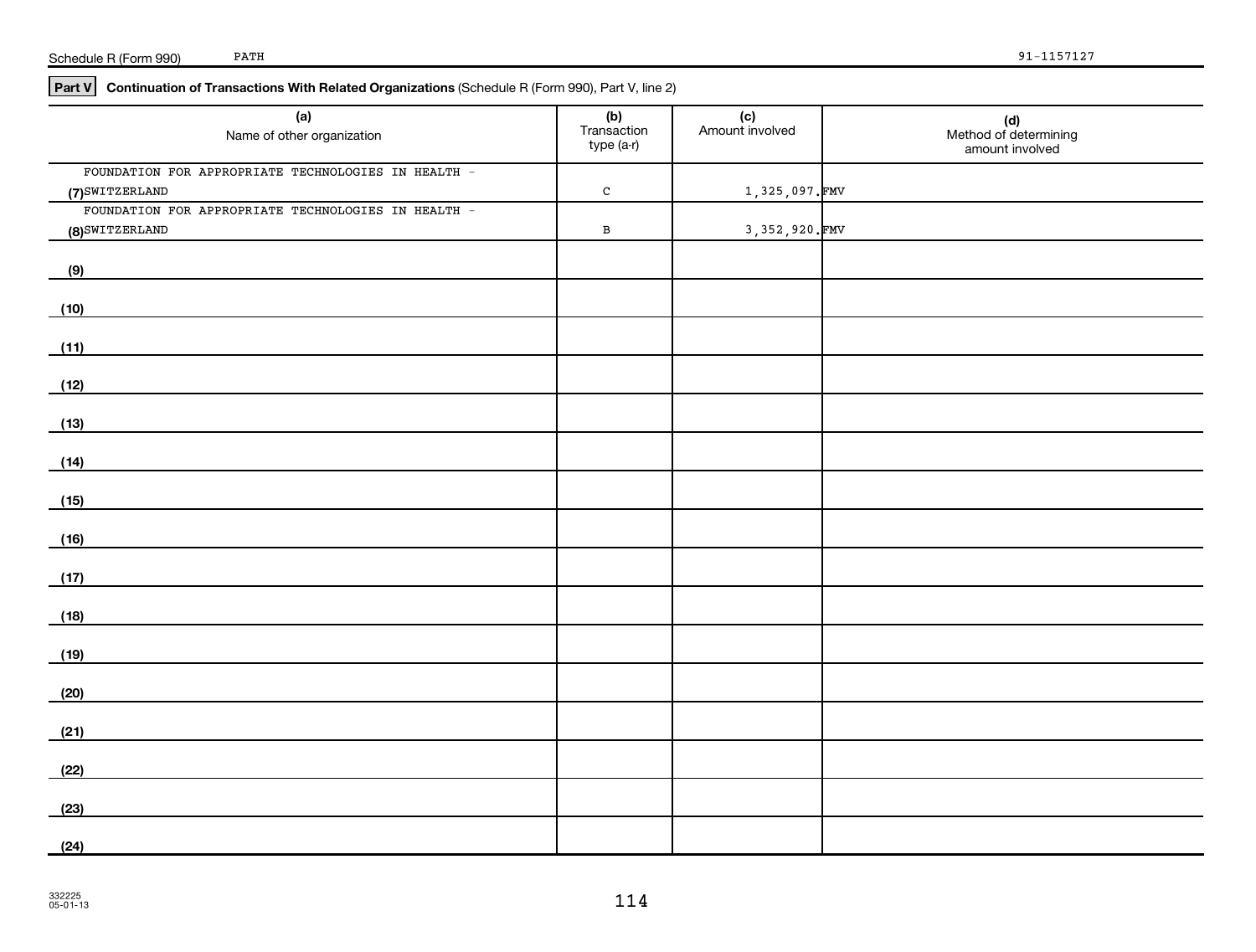# Schedule R (Form 990) 2013 PATH 91-1157127

#### Part VI Unrelated Organizations Taxable as a Partnership Complete if the organization answered "Yes" on Form 990, Part IV, line 37.

Provide the following information for each entity taxed as a partnership through which the organization conducted more than five percent of its activities (measured by total assets or gross revenue) that was not a related organization. See instructions regarding exclusion for certain investment partnerships.

| (a)<br>Name, address, and EIN<br>of entity | (b)<br>Primary activity | (c)<br>Legal domicile<br>(state or foreign<br>country) | (d)<br>$\left\{ \begin{array}{l} \text{Predominant income} & \text{Area} \\ \text{(related, unrelated,} & \text{501(c)(3)} \\ \text{excluded from tax} & \text{501(c)(3)} \\ \text{under section 512-514)} & \text{Yes. No} \end{array} \right.$ | (e)<br>Are all<br>partners sec.<br>$501(c)(3)$<br>orgs.? | (f)<br>Share of<br>total<br>income | (g)<br>Share of<br>end-of-year<br>assets | (h)<br>Dispropor- | tionate<br>allocations?<br>Yes No | (i)<br>Code V-UBI<br>amount in box 20 managing<br>2 of Schedule K-1 partner?<br>(Form 1065)<br>$\frac{1}{\sqrt{1-\frac{1}{2}}}\sqrt{\frac{1}{\sqrt{1-\frac{1}{2}}}}$ | (i)<br>Yes NO | $(\mathsf{k})$ |
|--------------------------------------------|-------------------------|--------------------------------------------------------|--------------------------------------------------------------------------------------------------------------------------------------------------------------------------------------------------------------------------------------------------|----------------------------------------------------------|------------------------------------|------------------------------------------|-------------------|-----------------------------------|----------------------------------------------------------------------------------------------------------------------------------------------------------------------|---------------|----------------|
|                                            |                         |                                                        |                                                                                                                                                                                                                                                  |                                                          |                                    |                                          |                   |                                   |                                                                                                                                                                      |               |                |
|                                            |                         |                                                        |                                                                                                                                                                                                                                                  |                                                          |                                    |                                          |                   |                                   |                                                                                                                                                                      |               |                |
|                                            |                         |                                                        |                                                                                                                                                                                                                                                  |                                                          |                                    |                                          |                   |                                   |                                                                                                                                                                      |               |                |
|                                            |                         |                                                        |                                                                                                                                                                                                                                                  |                                                          |                                    |                                          |                   |                                   |                                                                                                                                                                      |               |                |
|                                            |                         |                                                        |                                                                                                                                                                                                                                                  |                                                          |                                    |                                          |                   |                                   |                                                                                                                                                                      |               |                |
|                                            |                         |                                                        |                                                                                                                                                                                                                                                  |                                                          |                                    |                                          |                   |                                   |                                                                                                                                                                      |               |                |
|                                            |                         |                                                        |                                                                                                                                                                                                                                                  |                                                          |                                    |                                          |                   |                                   |                                                                                                                                                                      |               |                |
|                                            |                         |                                                        |                                                                                                                                                                                                                                                  |                                                          |                                    |                                          |                   |                                   |                                                                                                                                                                      |               |                |

**Schedule R (Form 990) 2013**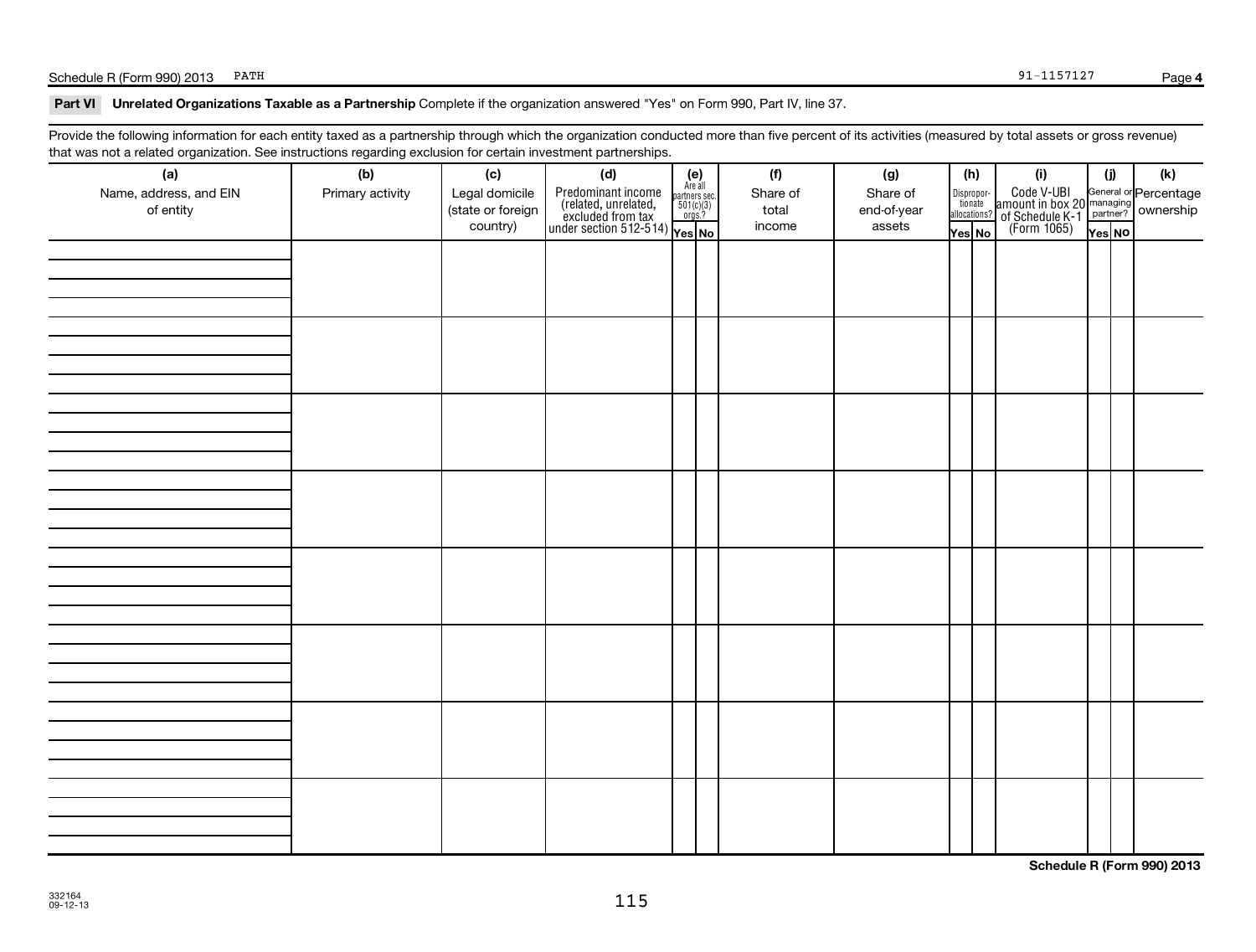| $\ensuremath{\mathrm{PATH}}$<br>Schedule R (Form 990) 2013 |                                                                                             | $91 - 1157127$             | Page 5  |
|------------------------------------------------------------|---------------------------------------------------------------------------------------------|----------------------------|---------|
| Part VII Supplemental Information                          |                                                                                             |                            |         |
|                                                            | Provide additional information for responses to questions on Schedule R (see instructions). |                            |         |
|                                                            |                                                                                             |                            |         |
|                                                            |                                                                                             |                            |         |
|                                                            |                                                                                             |                            |         |
|                                                            |                                                                                             |                            |         |
|                                                            |                                                                                             |                            |         |
|                                                            |                                                                                             |                            |         |
|                                                            |                                                                                             |                            |         |
|                                                            |                                                                                             |                            |         |
|                                                            |                                                                                             |                            |         |
|                                                            |                                                                                             |                            |         |
|                                                            |                                                                                             |                            |         |
|                                                            |                                                                                             |                            |         |
|                                                            |                                                                                             |                            |         |
|                                                            |                                                                                             |                            |         |
|                                                            |                                                                                             |                            |         |
|                                                            |                                                                                             |                            |         |
|                                                            |                                                                                             |                            |         |
|                                                            |                                                                                             |                            |         |
|                                                            |                                                                                             |                            |         |
|                                                            |                                                                                             |                            |         |
|                                                            |                                                                                             |                            |         |
|                                                            |                                                                                             |                            |         |
|                                                            |                                                                                             |                            |         |
|                                                            |                                                                                             |                            |         |
|                                                            |                                                                                             |                            |         |
|                                                            |                                                                                             |                            |         |
|                                                            |                                                                                             |                            |         |
|                                                            |                                                                                             |                            |         |
|                                                            |                                                                                             |                            |         |
|                                                            |                                                                                             |                            |         |
|                                                            |                                                                                             |                            |         |
|                                                            |                                                                                             |                            |         |
|                                                            |                                                                                             |                            |         |
|                                                            |                                                                                             |                            |         |
|                                                            |                                                                                             |                            |         |
|                                                            |                                                                                             |                            |         |
|                                                            |                                                                                             |                            |         |
|                                                            |                                                                                             |                            |         |
|                                                            |                                                                                             |                            |         |
|                                                            |                                                                                             |                            |         |
|                                                            |                                                                                             |                            |         |
|                                                            |                                                                                             |                            |         |
|                                                            |                                                                                             |                            |         |
|                                                            |                                                                                             |                            |         |
|                                                            |                                                                                             |                            |         |
|                                                            |                                                                                             |                            |         |
|                                                            |                                                                                             |                            |         |
| 332165 09-12-13                                            | 116                                                                                         | Schedule R (Form 990) 2013 |         |
| 08321114 745960 25260                                      | 2013.05000 PATH                                                                             |                            | 25260_1 |
|                                                            |                                                                                             |                            |         |